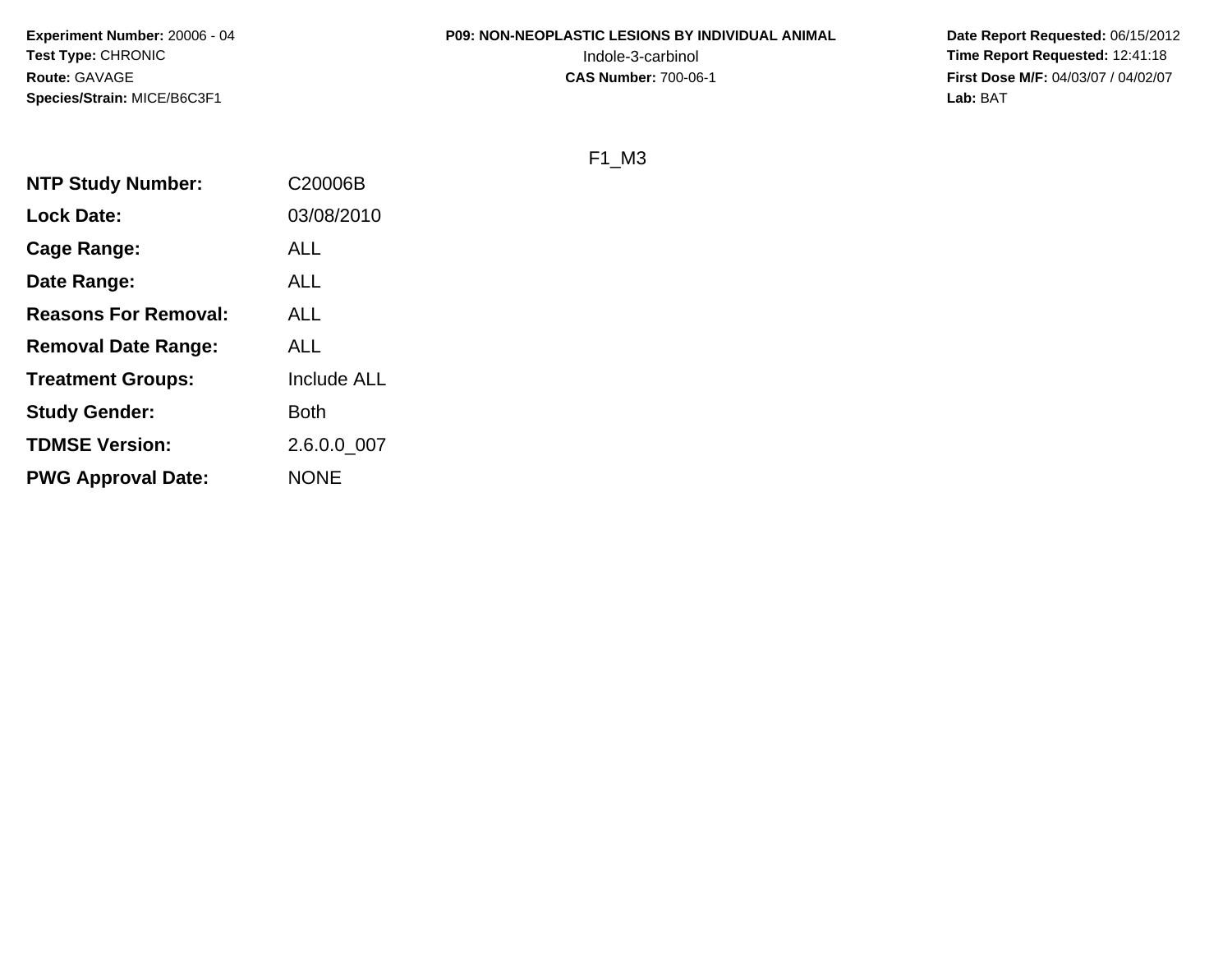# **P09: NON-NEOPLASTIC LESIONS BY INDIVIDUAL ANIMAL**Indole-3-carbinol **Time Report Requested:** 12:41:18

 **Date Report Requested:** 06/15/2012 **First Dose M/F:** 04/03/07 / 04/02/07<br>Lab: BAT **Lab:** BAT

| <b>B6C3F1 MICE MALE</b>                                                                                                                        | DAY ON TEST      | $\frac{0}{7}$<br>$\ensuremath{\mathsf{3}}$<br>$\mathbf{1}$                  | $\begin{array}{c} 0 \\ 6 \\ 7 \end{array}$<br>$\mathfrak{S}$                                         | $\frac{0}{7}$<br>$\ensuremath{\mathsf{3}}$<br>$\sqrt{2}$      | $\frac{0}{7}$<br>$\frac{3}{2}$                                             | 0<br>$\overline{4}$<br>$\,6\,$<br>$\mathbf{3}$               | $\frac{0}{7}$<br>$\frac{3}{2}$                              | $\begin{array}{c} 0 \\ 7 \end{array}$<br>$\ensuremath{\mathsf{3}}$<br>$\mathbf 0$ | $\begin{array}{c} 0 \\ 5 \end{array}$<br>$\overline{4}$<br>6                             | $\frac{0}{7}$<br>$\sqrt{3}$<br>$\mathbf{1}$                   | $\frac{0}{7}$<br>$_0^3$                                      | $\frac{0}{7}$<br>$\mathbf{1}$<br>$\mathbf{1}$                           | $\pmb{0}$<br>$\,6\,$<br>$\overline{4}$<br>$\overline{4}$ | $\begin{array}{c} 0 \\ 5 \end{array}$<br>$\pmb{0}$<br>$\overline{1}$ | $\begin{array}{c} 0 \\ 5 \\ 3 \\ 2 \end{array}$       | $\begin{smallmatrix}0\\7\end{smallmatrix}$<br>$\frac{3}{2}$         | $\frac{0}{7}$<br>3<br>$\overline{2}$             | $\frac{0}{7}$<br>$\mathbf{3}$<br>$\mathbf{1}$           | $\frac{0}{7}$<br>$\frac{3}{2}$                               | $\frac{0}{7}$<br>$\frac{1}{7}$                                 | $\frac{0}{7}$<br>$\frac{3}{1}$                             | 0<br>$\overline{7}$<br>$\ensuremath{\mathsf{3}}$<br>$\mathbf{1}$         | $\mathbf 0$<br>$\overline{7}$<br>3<br>$\mathbf{1}$      | $_{6}^{\rm 0}$<br>$\overline{2}$<br>6          | $\boldsymbol{0}$<br>$\overline{\mathbf{4}}$<br>$\,6\,$<br>9                 | $\pmb{0}$<br>6<br>8<br>$\mathbf 0$                         |                        |
|------------------------------------------------------------------------------------------------------------------------------------------------|------------------|-----------------------------------------------------------------------------|------------------------------------------------------------------------------------------------------|---------------------------------------------------------------|----------------------------------------------------------------------------|--------------------------------------------------------------|-------------------------------------------------------------|-----------------------------------------------------------------------------------|------------------------------------------------------------------------------------------|---------------------------------------------------------------|--------------------------------------------------------------|-------------------------------------------------------------------------|----------------------------------------------------------|----------------------------------------------------------------------|-------------------------------------------------------|---------------------------------------------------------------------|--------------------------------------------------|---------------------------------------------------------|--------------------------------------------------------------|----------------------------------------------------------------|------------------------------------------------------------|--------------------------------------------------------------------------|---------------------------------------------------------|------------------------------------------------|-----------------------------------------------------------------------------|------------------------------------------------------------|------------------------|
| 0 mg/kg                                                                                                                                        | <b>ANIMAL ID</b> | $\pmb{0}$<br>$\boldsymbol{0}$<br>$\bar{0}$<br>$\mathbf 0$<br>$\overline{1}$ | $\mathbf 0$<br>$\mathsf{O}\xspace$<br>$\overline{0}$<br>$\begin{smallmatrix} 0\\2 \end{smallmatrix}$ | $\mathbf 0$<br>$\mathbf 0$<br>$\mathbf 0$<br>$\mathbf 0$<br>3 | $\mathbf 0$<br>$\mathbf 0$<br>$\mathbf 0$<br>$\mathbf 0$<br>$\overline{4}$ | 0<br>$\mathbf 0$<br>$\mathbf 0$<br>$\mathbf 0$<br>$\sqrt{5}$ | $\pmb{0}$<br>$\mathbf 0$<br>$\mathbf 0$<br>$\mathbf 0$<br>6 | $\mathbf 0$<br>$\Omega$<br>0<br>$\mathbf 0$<br>$\overline{7}$                     | $\mathsf{O}\xspace$<br>$\mathbf 0$<br>$\mathsf{O}\xspace$<br>$\pmb{0}$<br>$\overline{8}$ | $\mathbf 0$<br>$\mathbf 0$<br>$\mathbf 0$<br>$\mathbf 0$<br>9 | 0<br>$\mathbf 0$<br>$\mathsf{O}\xspace$<br>$\mathbf{1}$<br>0 | $\mathbf 0$<br>$\mathbf 0$<br>$\pmb{0}$<br>$\mathbf{1}$<br>$\mathbf{1}$ | 0<br>$\mathbf 0$<br>$\mathbf 0$<br>$\frac{1}{2}$         | $\mathbf 0$<br>$\mathbf 0$<br>$\pmb{0}$<br>$\frac{1}{3}$             | 0<br>$\overline{0}$<br>$\pmb{0}$<br>$\mathbf{1}$<br>4 | $\pmb{0}$<br>$\overline{0}$<br>$\ddot{\mathbf{0}}$<br>$\frac{1}{5}$ | $\mathbf 0$<br>$\Omega$<br>0<br>$\mathbf 1$<br>6 | 0<br>$\mathbf 0$<br>0<br>$\mathbf{1}$<br>$\overline{7}$ | $\mathbf 0$<br>$\mathbf 0$<br>$\pmb{0}$<br>$\mathbf{1}$<br>8 | $\mathbf 0$<br>$\mathbf 0$<br>$\mathbf 0$<br>$\mathbf{1}$<br>9 | $\mathbf 0$<br>$\mathbf 0$<br>$\mathbf 0$<br>$\frac{2}{0}$ | $\mathbf 0$<br>$\Omega$<br>$\mathbf 0$<br>$\overline{2}$<br>$\mathbf{1}$ | $\mathbf 0$<br>$\Omega$<br>$\mathbf 0$<br>$\frac{2}{2}$ | 0<br>$\mathbf 0$<br>$\pmb{0}$<br>$\frac{2}{3}$ | 0<br>$\mathbf 0$<br>$\mathsf{O}\xspace$<br>$\overline{2}$<br>$\overline{4}$ | $\mathbf 0$<br>$\mathbf 0$<br>$\mathbf 0$<br>$\frac{2}{5}$ | males<br>$($ cont $)$  |
| <b>ALIMENTARY SYSTEM</b>                                                                                                                       |                  |                                                                             |                                                                                                      |                                                               |                                                                            |                                                              |                                                             |                                                                                   |                                                                                          |                                                               |                                                              |                                                                         |                                                          |                                                                      |                                                       |                                                                     |                                                  |                                                         |                                                              |                                                                |                                                            |                                                                          |                                                         |                                                |                                                                             |                                                            |                        |
| Esophagus                                                                                                                                      |                  |                                                                             |                                                                                                      |                                                               |                                                                            |                                                              |                                                             |                                                                                   |                                                                                          |                                                               |                                                              |                                                                         |                                                          |                                                                      |                                                       |                                                                     |                                                  |                                                         |                                                              |                                                                |                                                            |                                                                          |                                                         |                                                |                                                                             | $\ddot{}$                                                  |                        |
| Gallbladder                                                                                                                                    |                  |                                                                             |                                                                                                      |                                                               |                                                                            |                                                              |                                                             |                                                                                   |                                                                                          |                                                               |                                                              |                                                                         |                                                          |                                                                      |                                                       |                                                                     |                                                  |                                                         |                                                              |                                                                |                                                            |                                                                          |                                                         |                                                |                                                                             | $+$                                                        |                        |
| Intestine Large, Cecum                                                                                                                         |                  |                                                                             |                                                                                                      |                                                               |                                                                            |                                                              |                                                             |                                                                                   |                                                                                          |                                                               |                                                              |                                                                         |                                                          |                                                                      |                                                       |                                                                     |                                                  |                                                         |                                                              |                                                                |                                                            |                                                                          |                                                         |                                                |                                                                             | $\overline{+}$                                             |                        |
| Intestine Large, Colon                                                                                                                         |                  |                                                                             |                                                                                                      |                                                               |                                                                            |                                                              |                                                             |                                                                                   |                                                                                          |                                                               |                                                              |                                                                         |                                                          |                                                                      |                                                       |                                                                     |                                                  |                                                         |                                                              |                                                                |                                                            |                                                                          |                                                         |                                                |                                                                             | $\ddot{}$                                                  |                        |
| Intestine Large, Rectum                                                                                                                        |                  |                                                                             |                                                                                                      |                                                               |                                                                            |                                                              |                                                             |                                                                                   |                                                                                          |                                                               |                                                              |                                                                         |                                                          |                                                                      |                                                       |                                                                     |                                                  |                                                         |                                                              |                                                                |                                                            |                                                                          |                                                         |                                                |                                                                             | $+$                                                        |                        |
| Intestine Small, Duodenum                                                                                                                      |                  |                                                                             |                                                                                                      |                                                               |                                                                            |                                                              |                                                             |                                                                                   |                                                                                          |                                                               |                                                              |                                                                         |                                                          |                                                                      |                                                       |                                                                     |                                                  |                                                         |                                                              |                                                                |                                                            |                                                                          |                                                         |                                                |                                                                             | $\overline{+}$                                             |                        |
| Intestine Small, Ileum                                                                                                                         |                  |                                                                             |                                                                                                      |                                                               |                                                                            |                                                              |                                                             |                                                                                   |                                                                                          |                                                               |                                                              |                                                                         |                                                          |                                                                      |                                                       |                                                                     |                                                  |                                                         |                                                              |                                                                |                                                            |                                                                          |                                                         |                                                |                                                                             | $\overline{+}$                                             |                        |
| Intestine Small, Jejunum<br>Atrophy<br>Inflammation, Suppurative<br>Lymphangiectasis                                                           |                  |                                                                             |                                                                                                      |                                                               |                                                                            |                                                              |                                                             |                                                                                   |                                                                                          |                                                               |                                                              |                                                                         |                                                          |                                                                      |                                                       |                                                                     |                                                  |                                                         |                                                              |                                                                |                                                            |                                                                          |                                                         |                                                |                                                                             | $\overline{+}$                                             |                        |
| Liver                                                                                                                                          |                  | $+$                                                                         |                                                                                                      |                                                               |                                                                            |                                                              |                                                             |                                                                                   |                                                                                          | $\ddot{}$                                                     | $\ddot{}$                                                    | $\ddot{}$                                                               |                                                          |                                                                      |                                                       |                                                                     |                                                  |                                                         |                                                              |                                                                |                                                            |                                                                          |                                                         |                                                |                                                                             | $+$                                                        |                        |
| <b>Basophilic Focus</b><br>Clear Cell Focus                                                                                                    |                  | X                                                                           |                                                                                                      |                                                               |                                                                            | X                                                            |                                                             |                                                                                   | X                                                                                        |                                                               |                                                              |                                                                         | $\mathsf X$                                              |                                                                      |                                                       |                                                                     |                                                  | $X$ $X$                                                 |                                                              |                                                                |                                                            |                                                                          |                                                         |                                                |                                                                             |                                                            |                        |
| <b>Eosinophilic Focus</b>                                                                                                                      |                  | $\mathsf X$                                                                 | $\mathsf{X}$                                                                                         |                                                               | X                                                                          |                                                              | $\mathsf{X}$                                                | $\mathsf{X}$                                                                      |                                                                                          | X                                                             |                                                              | X                                                                       |                                                          |                                                                      |                                                       | X X X                                                               |                                                  |                                                         | X X X X                                                      |                                                                |                                                            |                                                                          | X                                                       |                                                |                                                                             | X                                                          |                        |
| Fatty Change<br><b>Mixed Cell Focus</b>                                                                                                        |                  | $\overline{2}$                                                              | $\overline{2}$                                                                                       |                                                               |                                                                            | $\overline{2}$                                               | $\overline{2}$                                              | $\overline{1}$                                                                    | 2                                                                                        | $\overline{1}$                                                | $\overline{2}$                                               |                                                                         |                                                          | $\overline{2}$                                                       | $\overline{2}$                                        | $\mathbf{1}$                                                        | $\overline{2}$                                   | $\overline{2}$                                          | $\overline{1}$                                               |                                                                | 2                                                          | $\overline{2}$                                                           | $\overline{1}$                                          |                                                |                                                                             |                                                            |                        |
| Necrosis                                                                                                                                       |                  |                                                                             |                                                                                                      |                                                               |                                                                            |                                                              |                                                             |                                                                                   |                                                                                          |                                                               |                                                              |                                                                         |                                                          |                                                                      |                                                       |                                                                     |                                                  |                                                         |                                                              |                                                                |                                                            |                                                                          |                                                         |                                                |                                                                             |                                                            |                        |
| Necrosis, Multifocal                                                                                                                           |                  |                                                                             |                                                                                                      |                                                               |                                                                            |                                                              |                                                             |                                                                                   |                                                                                          |                                                               |                                                              |                                                                         |                                                          |                                                                      |                                                       |                                                                     |                                                  |                                                         |                                                              |                                                                |                                                            |                                                                          |                                                         |                                                |                                                                             |                                                            |                        |
| Mesentery                                                                                                                                      |                  |                                                                             |                                                                                                      |                                                               | $+$                                                                        |                                                              |                                                             |                                                                                   |                                                                                          |                                                               |                                                              |                                                                         |                                                          |                                                                      |                                                       |                                                                     |                                                  |                                                         | $+$                                                          | $+$                                                            |                                                            |                                                                          |                                                         |                                                |                                                                             |                                                            |                        |
| *  Total animals with tissue examined microscopically; Total animals with lesion and mean severity grade<br>+  Tissue examined microscopically |                  |                                                                             |                                                                                                      |                                                               |                                                                            |                                                              | M  Missing tissue                                           |                                                                                   |                                                                                          |                                                               |                                                              |                                                                         |                                                          |                                                                      |                                                       |                                                                     |                                                  |                                                         |                                                              |                                                                |                                                            |                                                                          |                                                         | 1-4  Lesion qualified as:                      |                                                                             |                                                            |                        |
| X  Lesion present                                                                                                                              |                  |                                                                             |                                                                                                      |                                                               |                                                                            |                                                              |                                                             |                                                                                   |                                                                                          | A  Autolysis precludes evaluation                             |                                                              |                                                                         |                                                          |                                                                      |                                                       |                                                                     |                                                  |                                                         |                                                              |                                                                |                                                            |                                                                          |                                                         |                                                |                                                                             |                                                            | 1) Minimal 3) Moderate |

I .. Insufficient tissue

BLANK .. Not examined microscopically 2) Mild 4) Marked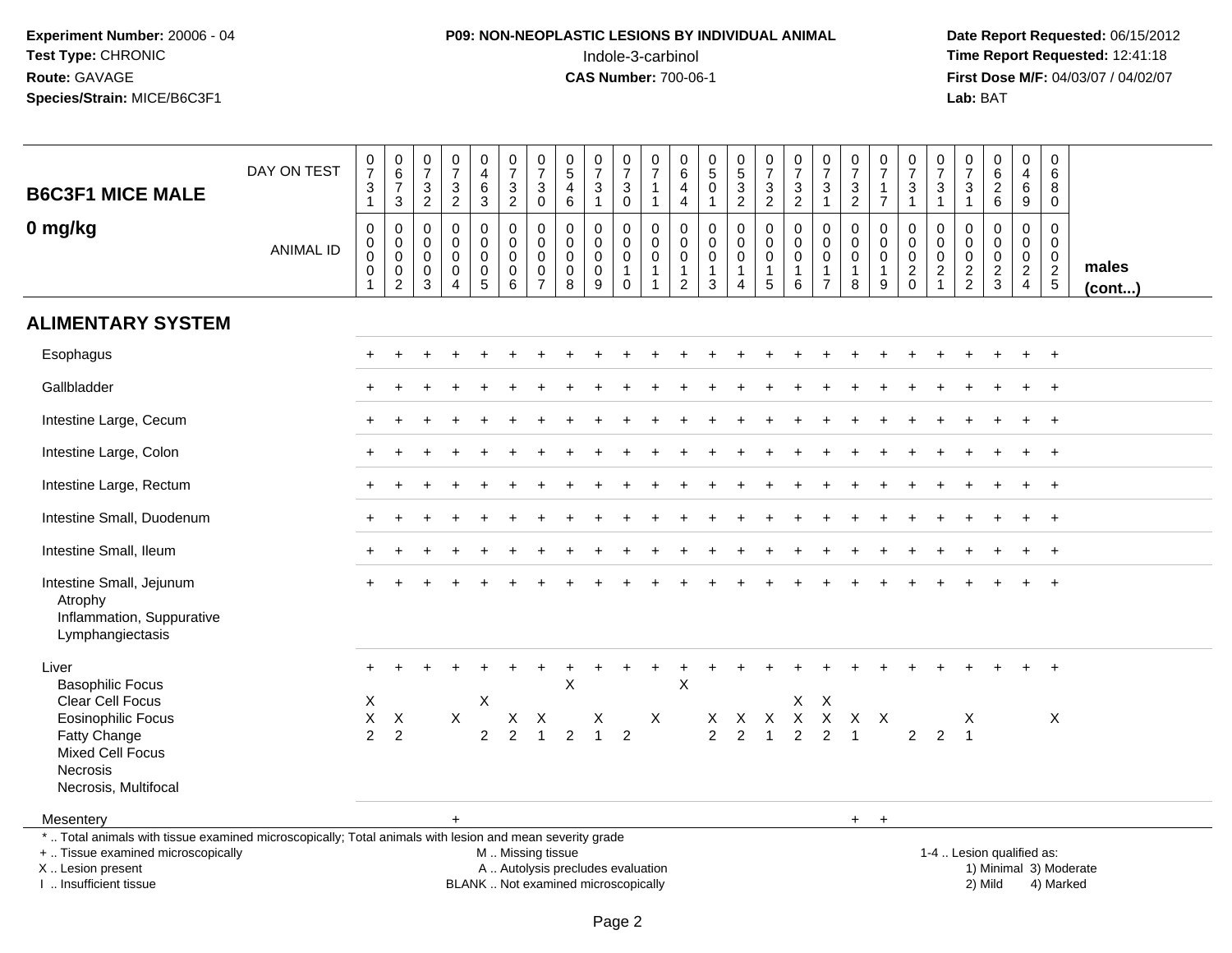# **P09: NON-NEOPLASTIC LESIONS BY INDIVIDUAL ANIMAL**Indole-3-carbinol **Time Report Requested:** 12:41:18

 **Date Report Requested:** 06/15/2012 **First Dose M/F:** 04/03/07 / 04/02/07<br>Lab: BAT **Lab:** BAT

| <b>B6C3F1 MICE MALE</b>                                                                                  | DAY ON TEST      | 0<br>$\overline{7}$<br>3<br>$\mathbf{1}$   | $\begin{array}{c} 0 \\ 6 \\ 7 \end{array}$<br>3                  | $\begin{smallmatrix}0\\7\end{smallmatrix}$<br>3<br>$\overline{2}$ | $\frac{0}{7}$<br>$\frac{3}{2}$            | $\boldsymbol{0}$<br>$\begin{array}{c} 4 \\ 6 \end{array}$<br>$\mathbf{3}$ | $\frac{0}{7}$<br>$\frac{3}{2}$                      | $\frac{0}{7}$<br>3<br>0                                | $\begin{matrix} 0 \\ 5 \end{matrix}$<br>$\overline{4}$<br>6 | $\frac{0}{7}$<br>3<br>$\mathbf{1}$ | $\begin{smallmatrix}0\\7\end{smallmatrix}$<br>$\sqrt{3}$<br>0 | $\frac{0}{7}$<br>$\overline{1}$<br>$\overline{1}$                | 0<br>6<br>$\overline{4}$<br>4                           | 0<br>$\sqrt{5}$<br>$\mathbf 0$<br>$\mathbf{1}$                 | $\begin{array}{c} 0 \\ 5 \end{array}$<br>$\mathbf{3}$<br>2 | $\frac{0}{7}$<br>$\sqrt{3}$<br>$\overline{2}$                 | $\frac{0}{7}$<br>$\frac{3}{2}$                               | $\frac{0}{7}$<br>$\mathbf{3}$                               | $\frac{0}{7}$<br>$\mathbf{3}$<br>$\overline{2}$                | $\frac{0}{7}$<br>$\mathbf{1}$<br>$\overline{7}$                | $\frac{0}{7}$<br>3<br>$\mathbf{1}$                                         | $\frac{0}{7}$<br>$\mathbf{3}$<br>$\mathbf{1}$           | $\frac{0}{7}$<br>$\mathsf 3$<br>$\mathbf{1}$           | $\begin{matrix} 0 \\ 6 \\ 2 \end{matrix}$<br>6                   | 0<br>$\overline{a}$<br>$\,6\,$<br>9                                           | 0<br>6<br>8<br>$\mathbf 0$                                |                 |
|----------------------------------------------------------------------------------------------------------|------------------|--------------------------------------------|------------------------------------------------------------------|-------------------------------------------------------------------|-------------------------------------------|---------------------------------------------------------------------------|-----------------------------------------------------|--------------------------------------------------------|-------------------------------------------------------------|------------------------------------|---------------------------------------------------------------|------------------------------------------------------------------|---------------------------------------------------------|----------------------------------------------------------------|------------------------------------------------------------|---------------------------------------------------------------|--------------------------------------------------------------|-------------------------------------------------------------|----------------------------------------------------------------|----------------------------------------------------------------|----------------------------------------------------------------------------|---------------------------------------------------------|--------------------------------------------------------|------------------------------------------------------------------|-------------------------------------------------------------------------------|-----------------------------------------------------------|-----------------|
| 0 mg/kg                                                                                                  | <b>ANIMAL ID</b> | $\mathbf 0$<br>0<br>0<br>0<br>$\mathbf{1}$ | $\mathbf 0$<br>$\mathbf 0$<br>0<br>$\mathbf 0$<br>$\overline{c}$ | $\mathbf 0$<br>0<br>0<br>0<br>3                                   | $\mathbf 0$<br>$\mathbf 0$<br>0<br>0<br>4 | $\mathbf 0$<br>$\mathbf 0$<br>$\mathbf 0$<br>0<br>$\sqrt{5}$              | $\mathbf 0$<br>$\mathbf 0$<br>$\mathbf 0$<br>0<br>6 | $\mathbf 0$<br>0<br>$\mathbf 0$<br>0<br>$\overline{7}$ | $\mathbf 0$<br>$\mathbf 0$<br>$\mathbf 0$<br>0<br>8         | 0<br>0<br>0<br>0<br>9              | 0<br>$\mathbf 0$<br>0<br>$\mathbf{1}$<br>$\mathbf 0$          | $\mathbf 0$<br>$\mathbf 0$<br>$\mathbf 0$<br>$\overline{1}$<br>1 | 0<br>0<br>$\mathbf 0$<br>$\mathbf{1}$<br>$\overline{2}$ | $\mathbf 0$<br>$\mathbf 0$<br>$\mathbf 0$<br>$\mathbf{1}$<br>3 | $\mathbf 0$<br>$\mathbf 0$<br>$\mathbf 0$<br>1<br>4        | $\mathbf 0$<br>$\mathbf 0$<br>0<br>$\mathbf{1}$<br>$\sqrt{5}$ | $\mathbf 0$<br>$\pmb{0}$<br>$\mathbf 0$<br>$\mathbf{1}$<br>6 | $\mathbf 0$<br>$\mathbf 0$<br>$\mathbf 0$<br>$\overline{7}$ | $\mathbf 0$<br>$\mathbf 0$<br>$\mathbf 0$<br>$\mathbf{1}$<br>8 | $\mathbf 0$<br>$\mathbf 0$<br>$\mathbf 0$<br>$\mathbf{1}$<br>9 | $\mathbf 0$<br>$\mathbf 0$<br>$\mathbf 0$<br>$\overline{c}$<br>$\mathbf 0$ | $\mathbf 0$<br>0<br>0<br>$\overline{c}$<br>$\mathbf{1}$ | $\mathbf 0$<br>0<br>$\mathbf 0$<br>$\overline{c}$<br>2 | $\mathbf 0$<br>$\mathbf 0$<br>$\mathbf 0$<br>$\overline{c}$<br>3 | $\mathbf 0$<br>$\mathbf 0$<br>$\mathbf 0$<br>$\overline{a}$<br>$\overline{4}$ | $\mathbf 0$<br>$\mathbf 0$<br>$\mathbf{0}$<br>$rac{2}{5}$ | males<br>(cont) |
| Fat, Necrosis                                                                                            |                  |                                            |                                                                  |                                                                   | 3                                         |                                                                           |                                                     |                                                        |                                                             |                                    |                                                               |                                                                  |                                                         |                                                                |                                                            |                                                               |                                                              |                                                             | $\overline{2}$                                                 | 2                                                              |                                                                            |                                                         |                                                        |                                                                  |                                                                               |                                                           |                 |
| Pancreas<br>Acinus, Atrophy                                                                              |                  |                                            |                                                                  |                                                                   |                                           |                                                                           |                                                     |                                                        |                                                             |                                    |                                                               |                                                                  |                                                         |                                                                |                                                            |                                                               |                                                              |                                                             |                                                                |                                                                |                                                                            |                                                         |                                                        |                                                                  |                                                                               |                                                           |                 |
| <b>Salivary Glands</b><br>Infiltration Cellular, Mononuclear Cell                                        |                  |                                            |                                                                  |                                                                   |                                           |                                                                           |                                                     |                                                        |                                                             | $\overline{2}$                     |                                                               | $\overline{2}$                                                   |                                                         |                                                                |                                                            |                                                               |                                                              |                                                             |                                                                |                                                                |                                                                            |                                                         |                                                        | $\overline{2}$                                                   | $\overline{1}$                                                                | $+$                                                       |                 |
| Stomach, Forestomach<br>Ulcer<br>Epithelium, Hyperplasia                                                 |                  |                                            |                                                                  | 4                                                                 |                                           |                                                                           | $\overline{2}$                                      |                                                        |                                                             |                                    |                                                               |                                                                  |                                                         |                                                                |                                                            |                                                               | $\overline{c}$                                               |                                                             |                                                                |                                                                |                                                                            |                                                         |                                                        |                                                                  |                                                                               | $\ddot{}$<br>3                                            |                 |
| Stomach, Glandular<br>Erosion<br>Inflammation, Chronic<br>Mineralization                                 |                  |                                            | -1                                                               |                                                                   |                                           |                                                                           |                                                     |                                                        | $\mathbf{1}$                                                |                                    |                                                               |                                                                  |                                                         |                                                                |                                                            |                                                               |                                                              |                                                             |                                                                |                                                                |                                                                            |                                                         |                                                        |                                                                  | 2                                                                             | $\ddot{}$                                                 |                 |
| Tooth<br>Dysplasia                                                                                       |                  |                                            | $\ddot{}$<br>2                                                   | $\ddot{}$<br>3                                                    |                                           |                                                                           |                                                     | $\ddot{}$<br>3                                         |                                                             |                                    |                                                               |                                                                  |                                                         | $\overline{2}$                                                 | 3                                                          | 3                                                             | $\overline{2}$                                               | $\overline{4}$                                              |                                                                | $\overline{2}$                                                 | $\overline{2}$                                                             | $\overline{2}$                                          | 3                                                      | $\div$<br>2                                                      |                                                                               |                                                           |                 |
| <b>CARDIOVASCULAR SYSTEM</b>                                                                             |                  |                                            |                                                                  |                                                                   |                                           |                                                                           |                                                     |                                                        |                                                             |                                    |                                                               |                                                                  |                                                         |                                                                |                                                            |                                                               |                                                              |                                                             |                                                                |                                                                |                                                                            |                                                         |                                                        |                                                                  |                                                                               |                                                           |                 |
| <b>Blood Vessel</b><br>Adventitia, Pulmonary Vein, Infiltration Cellular,<br>Polymorphonuclear           |                  |                                            |                                                                  |                                                                   |                                           |                                                                           |                                                     |                                                        |                                                             |                                    |                                                               |                                                                  |                                                         |                                                                |                                                            |                                                               |                                                              |                                                             |                                                                |                                                                |                                                                            |                                                         |                                                        |                                                                  |                                                                               | $+$                                                       |                 |
| Heart<br>Cardiomyopathy<br>Inflammation, Chronic<br>Artery, Inflammation, Chronic                        |                  |                                            |                                                                  |                                                                   |                                           |                                                                           |                                                     | 1                                                      |                                                             |                                    |                                                               |                                                                  | 3                                                       |                                                                |                                                            |                                                               |                                                              |                                                             |                                                                |                                                                |                                                                            |                                                         |                                                        |                                                                  |                                                                               | $+$                                                       |                 |
| *  Total animals with tissue examined microscopically; Total animals with lesion and mean severity grade |                  |                                            |                                                                  |                                                                   |                                           |                                                                           |                                                     |                                                        |                                                             |                                    |                                                               |                                                                  |                                                         |                                                                |                                                            |                                                               |                                                              |                                                             |                                                                |                                                                |                                                                            |                                                         |                                                        |                                                                  |                                                                               |                                                           |                 |

+ .. Tissue examined microscopically

X .. Lesion present

I .. Insufficient tissue

M .. Missing tissue

BLANK .. Not examined microscopically

 1-4 .. Lesion qualified as: A .. Autolysis precludes evaluation 19 and 10 minimal 3) Moderate 1 and 20 minimal 3) Moderate 19 minimal 3) Moderat<br>19 and 19 and 19 and 19 and 19 and 19 and 19 and 19 and 19 and 19 and 19 and 19 and 19 and 19 and 19 and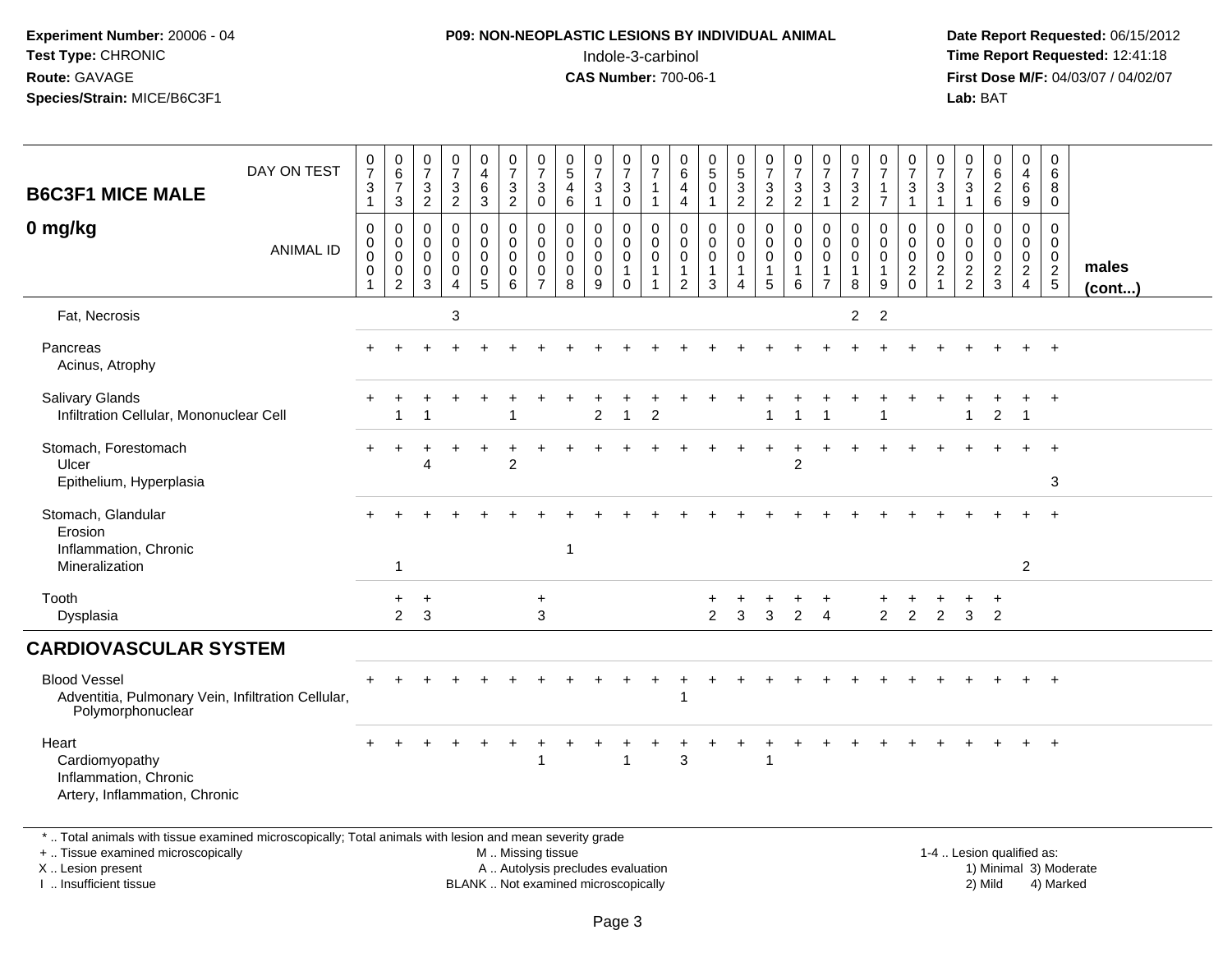# **P09: NON-NEOPLASTIC LESIONS BY INDIVIDUAL ANIMAL**Indole-3-carbinol **Time Report Requested:** 12:41:18

| <b>B6C3F1 MICE MALE</b>                                                                                                                                                                       | DAY ON TEST      | $\frac{0}{7}$<br>$\ensuremath{\mathsf{3}}$<br>$\mathbf{1}$                      | $\begin{array}{c} 0 \\ 6 \end{array}$<br>$\overline{7}$<br>3                       | $\frac{0}{7}$<br>$\mathbf{3}$<br>$\overline{2}$               | $\frac{0}{7}$<br>$\frac{3}{2}$                                                   | 0<br>$\overline{\mathbf{4}}$<br>$\,6\,$<br>3                   | $\begin{array}{c} 0 \\ 7 \end{array}$<br>$\frac{3}{2}$        | $\frac{0}{7}$<br>$\mathbf{3}$<br>$\mathbf 0$                            | $\begin{smallmatrix}0\0\5\end{smallmatrix}$<br>4<br>$\,6\,$                        | $\frac{0}{7}$<br>3<br>$\mathbf{1}$                                       | $\frac{0}{7}$<br>$\ensuremath{\mathsf{3}}$<br>0    | $\frac{0}{7}$<br>$\mathbf{1}$<br>$\mathbf{1}$                  | $\begin{array}{c} 0 \\ 6 \end{array}$<br>4<br>$\overline{4}$     | $\begin{array}{c} 0 \\ 5 \end{array}$<br>$\mathbf 0$<br>$\mathbf{1}$      | $\begin{array}{c} 0 \\ 5 \end{array}$<br>$\mathbf{3}$<br>$\overline{2}$ | $\begin{array}{c} 0 \\ 7 \end{array}$<br>$\frac{3}{2}$                             | $\frac{0}{7}$<br>$\ensuremath{\mathsf{3}}$<br>$\overline{2}$                 | $\frac{0}{7}$<br>$\mathbf{3}$<br>$\mathbf{1}$                 | $\frac{0}{7}$<br>$\frac{3}{2}$                               | $\frac{0}{7}$<br>$\overline{1}$<br>$\overline{7}$ | $\begin{array}{c} 0 \\ 7 \end{array}$<br>$\ensuremath{\mathsf{3}}$<br>$\mathbf{1}$ | $\frac{0}{7}$<br>3<br>$\mathbf{1}$                  | $\frac{0}{7}$<br>$\mathsf 3$<br>$\mathbf{1}$     | $\begin{matrix} 0 \\ 6 \\ 2 \end{matrix}$<br>6                 | $\pmb{0}$<br>$\overline{\mathbf{4}}$<br>6<br>9                                               | $\mathbf 0$<br>6<br>8<br>$\mathbf 0$        |                 |  |
|-----------------------------------------------------------------------------------------------------------------------------------------------------------------------------------------------|------------------|---------------------------------------------------------------------------------|------------------------------------------------------------------------------------|---------------------------------------------------------------|----------------------------------------------------------------------------------|----------------------------------------------------------------|---------------------------------------------------------------|-------------------------------------------------------------------------|------------------------------------------------------------------------------------|--------------------------------------------------------------------------|----------------------------------------------------|----------------------------------------------------------------|------------------------------------------------------------------|---------------------------------------------------------------------------|-------------------------------------------------------------------------|------------------------------------------------------------------------------------|------------------------------------------------------------------------------|---------------------------------------------------------------|--------------------------------------------------------------|---------------------------------------------------|------------------------------------------------------------------------------------|-----------------------------------------------------|--------------------------------------------------|----------------------------------------------------------------|----------------------------------------------------------------------------------------------|---------------------------------------------|-----------------|--|
| 0 mg/kg                                                                                                                                                                                       | <b>ANIMAL ID</b> | $\pmb{0}$<br>$\mathsf{O}$<br>$\ddot{\mathbf{0}}$<br>$\pmb{0}$<br>$\overline{1}$ | $\mathbf 0$<br>$\mathbf 0$<br>$\mathbf 0$<br>$\mathsf{O}\xspace$<br>$\overline{2}$ | 0<br>$\mathbf{0}$<br>$\mathbf 0$<br>$\pmb{0}$<br>$\mathbf{3}$ | $\mathbf 0$<br>$\mathbf 0$<br>$\mathbf 0$<br>$\pmb{0}$<br>$\boldsymbol{\Lambda}$ | 0<br>$\mathbf 0$<br>$\mathbf 0$<br>$\pmb{0}$<br>$\overline{5}$ | $\mathbf 0$<br>$\mathbf 0$<br>$\mathbf 0$<br>$\mathbf 0$<br>6 | $\mathbf 0$<br>$\Omega$<br>$\mathbf 0$<br>$\mathbf 0$<br>$\overline{7}$ | $\mathsf{O}\xspace$<br>$\mathbf 0$<br>$\mathbf 0$<br>$\mathbf 0$<br>$\overline{8}$ | 0<br>$\mathbf 0$<br>$\mathbf 0$<br>$\pmb{0}$<br>9                        | 0<br>0<br>$\mathsf{O}\xspace$<br>$\mathbf{1}$<br>0 | 0<br>$\Omega$<br>$\mathsf 0$<br>$\mathbf{1}$<br>$\overline{1}$ | 0<br>$\Omega$<br>$\mathbf 0$<br>$\overline{1}$<br>$\overline{c}$ | $\mathbf 0$<br>$\mathbf 0$<br>$\mathbf 0$<br>$\mathbf{1}$<br>$\mathbf{3}$ | 0<br>$\mathbf 0$<br>$\mathbf 0$<br>1<br>$\overline{4}$                  | $\pmb{0}$<br>$\mathbf 0$<br>$\ddot{\mathbf{0}}$<br>$\mathbf{1}$<br>$5\phantom{.0}$ | $\mathsf 0$<br>$\mathbf 0$<br>$\mathbf 0$<br>$\mathbf{1}$<br>$6\phantom{1}6$ | 0<br>$\Omega$<br>$\mathbf 0$<br>$\mathbf 1$<br>$\overline{7}$ | $\mathbf 0$<br>$\mathbf 0$<br>$\pmb{0}$<br>$\mathbf{1}$<br>8 | 0<br>$\Omega$<br>$\mathbf 0$<br>$\mathbf{1}$<br>9 | $\mathbf 0$<br>$\mathbf 0$<br>$\overline{0}$<br>$\frac{2}{0}$                      | 0<br>$\Omega$<br>$\mathbf 0$<br>$\overline{2}$<br>1 | 0<br>$\mathbf 0$<br>$\mathbf 0$<br>$\frac{2}{2}$ | $\mathsf{O}$<br>$\mathbf 0$<br>$\mathbf 0$<br>$\frac{2}{3}$    | $\mathbf 0$<br>$\mathbf 0$<br>$\begin{smallmatrix} 0\\2 \end{smallmatrix}$<br>$\overline{4}$ | $\mathbf 0$<br>$\mathbf 0$<br>$\frac{0}{2}$ | males<br>(cont) |  |
| <b>ENDOCRINE SYSTEM</b>                                                                                                                                                                       |                  |                                                                                 |                                                                                    |                                                               |                                                                                  |                                                                |                                                               |                                                                         |                                                                                    |                                                                          |                                                    |                                                                |                                                                  |                                                                           |                                                                         |                                                                                    |                                                                              |                                                               |                                                              |                                                   |                                                                                    |                                                     |                                                  |                                                                |                                                                                              |                                             |                 |  |
| <b>Adrenal Cortex</b><br>Hyperplasia                                                                                                                                                          |                  | $+$                                                                             |                                                                                    |                                                               |                                                                                  | $\ddot{}$                                                      |                                                               |                                                                         |                                                                                    |                                                                          |                                                    |                                                                |                                                                  |                                                                           |                                                                         |                                                                                    |                                                                              |                                                               |                                                              |                                                   |                                                                                    |                                                     |                                                  |                                                                |                                                                                              | $+$                                         |                 |  |
| Adrenal Medulla<br>Hyperplasia                                                                                                                                                                |                  |                                                                                 |                                                                                    |                                                               |                                                                                  |                                                                |                                                               |                                                                         |                                                                                    |                                                                          |                                                    |                                                                |                                                                  |                                                                           |                                                                         |                                                                                    |                                                                              |                                                               |                                                              |                                                   |                                                                                    |                                                     |                                                  |                                                                |                                                                                              | $\overline{1}$                              |                 |  |
| Islets, Pancreatic<br>Hyperplasia                                                                                                                                                             |                  |                                                                                 |                                                                                    |                                                               |                                                                                  |                                                                |                                                               |                                                                         |                                                                                    |                                                                          |                                                    |                                                                |                                                                  |                                                                           |                                                                         |                                                                                    |                                                                              |                                                               |                                                              |                                                   |                                                                                    |                                                     |                                                  |                                                                |                                                                                              | $\overline{1}$                              |                 |  |
| Parathyroid Gland                                                                                                                                                                             |                  |                                                                                 |                                                                                    |                                                               |                                                                                  |                                                                |                                                               | м                                                                       |                                                                                    |                                                                          |                                                    |                                                                |                                                                  |                                                                           |                                                                         |                                                                                    |                                                                              |                                                               |                                                              |                                                   |                                                                                    |                                                     |                                                  |                                                                |                                                                                              | $\overline{+}$                              |                 |  |
| <b>Pituitary Gland</b><br>Cyst                                                                                                                                                                |                  |                                                                                 |                                                                                    |                                                               |                                                                                  |                                                                |                                                               |                                                                         |                                                                                    |                                                                          |                                                    |                                                                |                                                                  |                                                                           |                                                                         |                                                                                    |                                                                              |                                                               |                                                              |                                                   |                                                                                    |                                                     |                                                  |                                                                |                                                                                              | $\overline{1}$                              |                 |  |
| <b>Thyroid Gland</b><br>Follicle, Cyst                                                                                                                                                        |                  |                                                                                 |                                                                                    |                                                               |                                                                                  |                                                                |                                                               |                                                                         |                                                                                    |                                                                          |                                                    |                                                                |                                                                  |                                                                           |                                                                         |                                                                                    |                                                                              |                                                               |                                                              |                                                   |                                                                                    |                                                     |                                                  |                                                                |                                                                                              |                                             |                 |  |
| <b>GENERAL BODY SYSTEM</b>                                                                                                                                                                    |                  |                                                                                 |                                                                                    |                                                               |                                                                                  |                                                                |                                                               |                                                                         |                                                                                    |                                                                          |                                                    |                                                                |                                                                  |                                                                           |                                                                         |                                                                                    |                                                                              |                                                               |                                                              |                                                   |                                                                                    |                                                     |                                                  |                                                                |                                                                                              |                                             |                 |  |
| <b>NONE</b>                                                                                                                                                                                   |                  |                                                                                 |                                                                                    |                                                               |                                                                                  |                                                                |                                                               |                                                                         |                                                                                    |                                                                          |                                                    |                                                                |                                                                  |                                                                           |                                                                         |                                                                                    |                                                                              |                                                               |                                                              |                                                   |                                                                                    |                                                     |                                                  |                                                                |                                                                                              |                                             |                 |  |
| <b>GENITAL SYSTEM</b>                                                                                                                                                                         |                  |                                                                                 |                                                                                    |                                                               |                                                                                  |                                                                |                                                               |                                                                         |                                                                                    |                                                                          |                                                    |                                                                |                                                                  |                                                                           |                                                                         |                                                                                    |                                                                              |                                                               |                                                              |                                                   |                                                                                    |                                                     |                                                  |                                                                |                                                                                              |                                             |                 |  |
| <b>Coagulating Gland</b>                                                                                                                                                                      |                  |                                                                                 |                                                                                    |                                                               |                                                                                  |                                                                | $+$                                                           |                                                                         |                                                                                    |                                                                          |                                                    |                                                                |                                                                  |                                                                           |                                                                         |                                                                                    |                                                                              |                                                               |                                                              |                                                   |                                                                                    |                                                     |                                                  |                                                                |                                                                                              |                                             |                 |  |
| Epididymis<br>Infiltration Cellular, Mononuclear Cell                                                                                                                                         |                  |                                                                                 |                                                                                    |                                                               |                                                                                  |                                                                |                                                               |                                                                         |                                                                                    |                                                                          |                                                    |                                                                |                                                                  |                                                                           |                                                                         |                                                                                    |                                                                              |                                                               |                                                              |                                                   |                                                                                    |                                                     |                                                  |                                                                |                                                                                              |                                             |                 |  |
| <b>Preputial Gland</b>                                                                                                                                                                        |                  |                                                                                 |                                                                                    |                                                               |                                                                                  |                                                                |                                                               |                                                                         |                                                                                    |                                                                          |                                                    |                                                                |                                                                  |                                                                           |                                                                         |                                                                                    |                                                                              |                                                               |                                                              |                                                   |                                                                                    |                                                     |                                                  |                                                                | $+$                                                                                          | $+$                                         |                 |  |
| *  Total animals with tissue examined microscopically; Total animals with lesion and mean severity grade<br>+  Tissue examined microscopically<br>X  Lesion present<br>I  Insufficient tissue |                  |                                                                                 |                                                                                    |                                                               |                                                                                  |                                                                | M  Missing tissue                                             |                                                                         |                                                                                    | A  Autolysis precludes evaluation<br>BLANK  Not examined microscopically |                                                    |                                                                |                                                                  |                                                                           |                                                                         |                                                                                    |                                                                              |                                                               |                                                              |                                                   |                                                                                    |                                                     |                                                  | 1-4  Lesion qualified as:<br>1) Minimal 3) Moderate<br>2) Mild |                                                                                              | 4) Marked                                   |                 |  |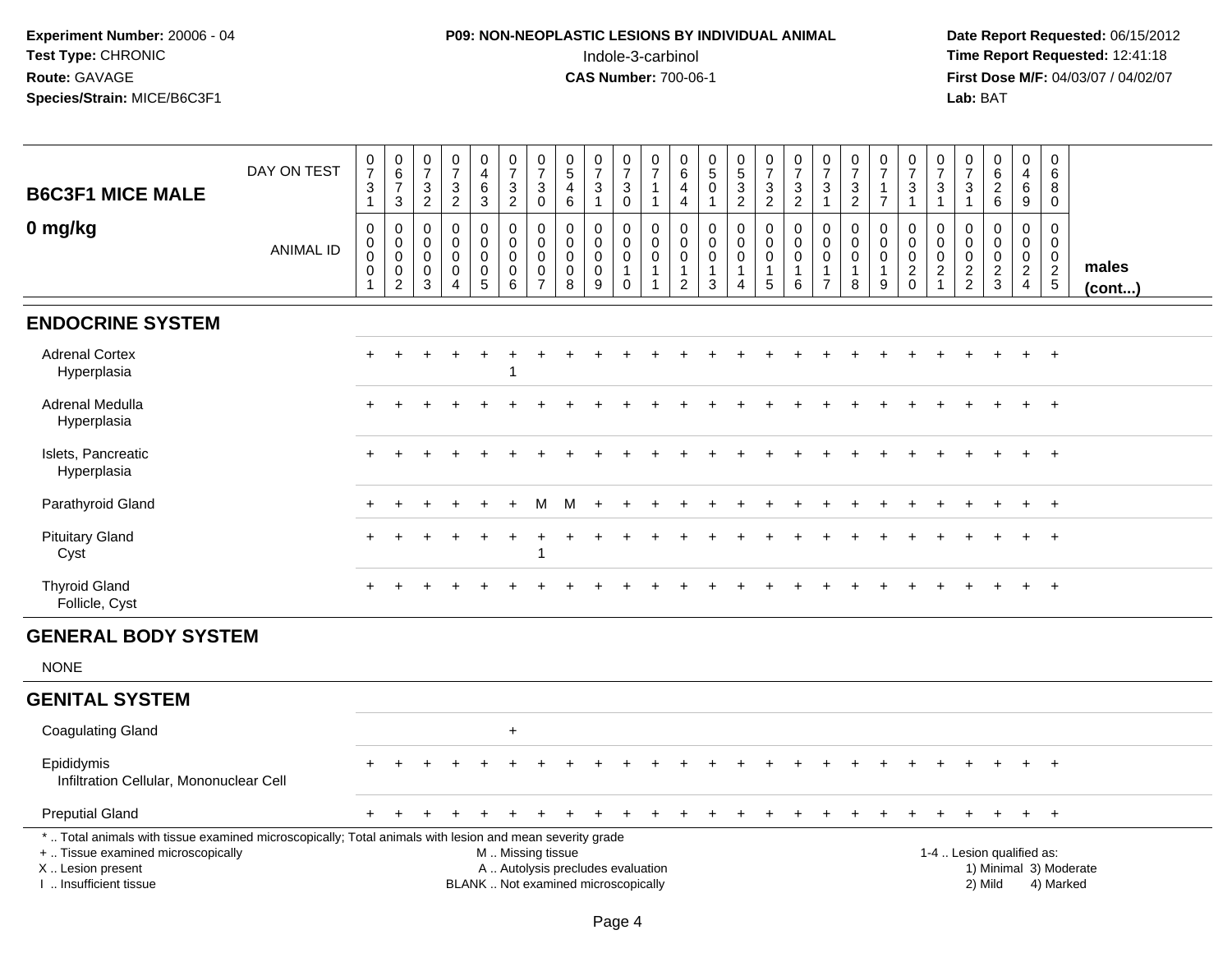# **P09: NON-NEOPLASTIC LESIONS BY INDIVIDUAL ANIMAL**Indole-3-carbinol **Time Report Requested:** 12:41:18

 **Date Report Requested:** 06/15/2012 **First Dose M/F:** 04/03/07 / 04/02/07<br>Lab: BAT **Lab:** BAT

| <b>B6C3F1 MICE MALE</b>                                                                                                                                             | DAY ON TEST      | $\frac{0}{7}$<br>$\ensuremath{\mathsf{3}}$<br>$\mathbf{1}$ | $_{6}^{\rm o}$<br>$\overline{7}$<br>3                  | 0<br>$\overline{7}$<br>$\ensuremath{\mathsf{3}}$<br>$\overline{2}$ | $\frac{0}{7}$<br>$\frac{3}{2}$                      | $\boldsymbol{0}$<br>$\overline{4}$<br>$\,6\,$<br>$\sqrt{3}$        | $\frac{0}{7}$<br>$\frac{3}{2}$                            | $\frac{0}{7}$<br>3<br>$\mathbf 0$                                          | $\begin{array}{c} 0 \\ 5 \end{array}$<br>$\overline{4}$<br>$\,6\,$ | $\frac{0}{7}$<br>3<br>$\mathbf{1}$                  | 0<br>$\boldsymbol{7}$<br>$_{0}^{3}$                                    | $\pmb{0}$<br>$\overline{7}$<br>$\mathbf{1}$                    | $\overline{0}$<br>$\,6\,$<br>$\overline{4}$<br>$\overline{a}$       | $\begin{array}{c} 0 \\ 5 \end{array}$<br>0<br>$\mathbf{1}$      | $\begin{smallmatrix} 0\\5 \end{smallmatrix}$<br>3<br>$\overline{c}$ | $\frac{0}{7}$<br>$\frac{3}{2}$                       | $\frac{0}{7}$<br>3<br>$\overline{2}$                 | 0<br>$\overline{7}$<br>$\mathbf{3}$<br>$\mathbf{1}$       | $\frac{0}{7}$<br>$\frac{3}{2}$                                 | $\frac{0}{7}$<br>$\overline{1}$<br>$\overline{7}$          | $\frac{0}{7}$<br>$\ensuremath{\mathsf{3}}$<br>$\mathbf{1}$             | 0<br>$\overline{7}$<br>3<br>$\mathbf{1}$               | 0<br>$\overline{7}$<br>3<br>$\mathbf{1}$                   | $\begin{array}{c} 0 \\ 6 \\ 2 \end{array}$<br>$6\phantom{a}$ | 0<br>$\overline{4}$<br>6<br>9                             | 0<br>$\,6\,$<br>8<br>0                                     |                        |
|---------------------------------------------------------------------------------------------------------------------------------------------------------------------|------------------|------------------------------------------------------------|--------------------------------------------------------|--------------------------------------------------------------------|-----------------------------------------------------|--------------------------------------------------------------------|-----------------------------------------------------------|----------------------------------------------------------------------------|--------------------------------------------------------------------|-----------------------------------------------------|------------------------------------------------------------------------|----------------------------------------------------------------|---------------------------------------------------------------------|-----------------------------------------------------------------|---------------------------------------------------------------------|------------------------------------------------------|------------------------------------------------------|-----------------------------------------------------------|----------------------------------------------------------------|------------------------------------------------------------|------------------------------------------------------------------------|--------------------------------------------------------|------------------------------------------------------------|--------------------------------------------------------------|-----------------------------------------------------------|------------------------------------------------------------|------------------------|
| 0 mg/kg                                                                                                                                                             | <b>ANIMAL ID</b> | $\mathbf 0$<br>0<br>0<br>$\mathsf 0$<br>1                  | $\mathbf 0$<br>$\mathbf 0$<br>0<br>0<br>$\overline{2}$ | 0<br>$\mathbf 0$<br>0<br>$\boldsymbol{0}$<br>3                     | $\mathbf 0$<br>$\mathbf 0$<br>0<br>$\mathbf 0$<br>4 | 0<br>$\mathsf{O}\xspace$<br>$\mathbf 0$<br>$\pmb{0}$<br>$\sqrt{5}$ | 0<br>$\mathbf 0$<br>$\mathbf 0$<br>$\mathbf 0$<br>$\,6\,$ | $\mathbf 0$<br>$\mathbf 0$<br>$\mathbf 0$<br>$\mathbf 0$<br>$\overline{7}$ | $\mathbf 0$<br>$\mathbf 0$<br>$\mathbf 0$<br>$\mathbf 0$<br>8      | 0<br>$\mathbf 0$<br>$\mathbf 0$<br>$\mathbf 0$<br>9 | 0<br>$\mathbf 0$<br>$\mathsf{O}\xspace$<br>$\mathbf{1}$<br>$\mathbf 0$ | $\mathbf 0$<br>$\mathbf 0$<br>$\mathsf 0$<br>$\mathbf{1}$<br>1 | 0<br>$\mathbf 0$<br>$\mathbf 0$<br>$\overline{1}$<br>$\overline{2}$ | $\mathbf 0$<br>$\mathbf 0$<br>0<br>$\mathbf{1}$<br>$\mathbf{3}$ | 0<br>$\mathbf 0$<br>0<br>$\mathbf{1}$<br>4                          | 0<br>$\mathbf 0$<br>$\mathbf 0$<br>$\mathbf{1}$<br>5 | $\mathbf 0$<br>$\mathbf 0$<br>0<br>$\mathbf{1}$<br>6 | 0<br>$\mathbf 0$<br>0<br>$\overline{1}$<br>$\overline{7}$ | $\mathbf 0$<br>$\mathbf 0$<br>$\mathbf 0$<br>$\mathbf{1}$<br>8 | 0<br>$\mathbf 0$<br>$\mathbf 0$<br>$\overline{1}$<br>$9\,$ | $\mathbf 0$<br>$\mathbf 0$<br>$\mathbf 0$<br>$\sqrt{2}$<br>$\mathbf 0$ | 0<br>$\mathbf 0$<br>$\mathbf 0$<br>$\overline{2}$<br>1 | $\mathbf 0$<br>$\mathbf 0$<br>$\mathbf 0$<br>$\frac{2}{2}$ | $\mathbf 0$<br>$\mathbf 0$<br>0<br>$\overline{a}$<br>3       | 0<br>0<br>$\mathbf 0$<br>$\overline{2}$<br>$\overline{4}$ | $\mathbf 0$<br>$\mathbf 0$<br>$\mathbf 0$<br>$\frac{2}{5}$ | males<br>$($ cont $)$  |
| Cyst<br>Inflammation, Suppurative                                                                                                                                   |                  |                                                            |                                                        |                                                                    |                                                     |                                                                    | $\overline{c}$                                            |                                                                            |                                                                    |                                                     |                                                                        | $\overline{1}$                                                 | $\overline{2}$                                                      |                                                                 |                                                                     |                                                      |                                                      |                                                           |                                                                |                                                            | 2                                                                      |                                                        |                                                            |                                                              |                                                           | $\overline{2}$                                             |                        |
| Prostate<br>Hyperplasia<br>Inflammation, Chronic                                                                                                                    |                  |                                                            |                                                        |                                                                    |                                                     |                                                                    |                                                           |                                                                            |                                                                    |                                                     |                                                                        |                                                                |                                                                     |                                                                 |                                                                     |                                                      |                                                      |                                                           |                                                                |                                                            |                                                                        |                                                        |                                                            |                                                              |                                                           | $\overline{+}$                                             |                        |
| <b>Seminal Vesicle</b><br>Atrophy                                                                                                                                   |                  |                                                            |                                                        | ÷                                                                  | 3                                                   |                                                                    |                                                           |                                                                            |                                                                    |                                                     |                                                                        |                                                                |                                                                     |                                                                 |                                                                     |                                                      |                                                      |                                                           |                                                                |                                                            |                                                                        |                                                        |                                                            |                                                              |                                                           | $+$                                                        |                        |
| <b>Testes</b><br>Inflammation, Granulomatous<br>Inflammation, Chronic<br>Mineralization<br>Germinal Epithelium, Atrophy                                             |                  |                                                            |                                                        |                                                                    |                                                     |                                                                    |                                                           |                                                                            |                                                                    |                                                     |                                                                        |                                                                |                                                                     |                                                                 |                                                                     |                                                      |                                                      |                                                           | $\mathbf{1}$                                                   | $\overline{1}$                                             | $\overline{2}$<br>$\overline{2}$                                       |                                                        |                                                            |                                                              |                                                           | $+$                                                        |                        |
| <b>HEMATOPOIETIC SYSTEM</b>                                                                                                                                         |                  |                                                            |                                                        |                                                                    |                                                     |                                                                    |                                                           |                                                                            |                                                                    |                                                     |                                                                        |                                                                |                                                                     |                                                                 |                                                                     |                                                      |                                                      |                                                           |                                                                |                                                            |                                                                        |                                                        |                                                            |                                                              |                                                           |                                                            |                        |
| <b>Bone Marrow</b>                                                                                                                                                  |                  |                                                            |                                                        |                                                                    |                                                     |                                                                    |                                                           |                                                                            |                                                                    |                                                     |                                                                        |                                                                |                                                                     |                                                                 |                                                                     |                                                      |                                                      |                                                           |                                                                |                                                            |                                                                        |                                                        |                                                            |                                                              |                                                           | $\overline{+}$                                             |                        |
| Lymph Node                                                                                                                                                          |                  |                                                            |                                                        |                                                                    |                                                     |                                                                    |                                                           |                                                                            |                                                                    |                                                     |                                                                        |                                                                |                                                                     |                                                                 |                                                                     |                                                      |                                                      |                                                           |                                                                |                                                            |                                                                        |                                                        |                                                            |                                                              |                                                           |                                                            |                        |
| Lymph Node, Mandibular                                                                                                                                              |                  |                                                            |                                                        |                                                                    |                                                     |                                                                    |                                                           |                                                                            |                                                                    |                                                     |                                                                        |                                                                |                                                                     |                                                                 |                                                                     |                                                      |                                                      |                                                           |                                                                |                                                            |                                                                        |                                                        |                                                            |                                                              |                                                           | $+$                                                        |                        |
| Lymph Node, Mesenteric<br>Hematopoietic Cell Proliferation                                                                                                          |                  |                                                            |                                                        |                                                                    | 3                                                   |                                                                    |                                                           |                                                                            |                                                                    |                                                     |                                                                        |                                                                |                                                                     |                                                                 |                                                                     |                                                      |                                                      |                                                           |                                                                |                                                            |                                                                        |                                                        |                                                            |                                                              |                                                           | $\overline{1}$                                             |                        |
| Spleen<br>Hematopoietic Cell Proliferation<br>Necrosis<br>Lymphoid Follicle, Atrophy                                                                                |                  |                                                            | $\ddot{}$                                              | $\ddot{}$                                                          | $\overline{1}$<br>$\overline{2}$                    |                                                                    |                                                           |                                                                            |                                                                    |                                                     | ÷                                                                      | $\overline{2}$                                                 | $\overline{2}$                                                      | $\overline{2}$                                                  |                                                                     |                                                      |                                                      |                                                           |                                                                |                                                            |                                                                        |                                                        |                                                            | $\ddot{}$                                                    | $+$<br>$\overline{c}$                                     | $+$                                                        |                        |
| *  Total animals with tissue examined microscopically; Total animals with lesion and mean severity grade<br>+  Tissue examined microscopically<br>X  Lesion present |                  |                                                            |                                                        |                                                                    |                                                     |                                                                    | M  Missing tissue<br>A  Autolysis precludes evaluation    |                                                                            |                                                                    |                                                     |                                                                        |                                                                |                                                                     |                                                                 |                                                                     |                                                      |                                                      |                                                           |                                                                |                                                            |                                                                        |                                                        |                                                            | 1-4  Lesion qualified as:                                    |                                                           |                                                            | 1) Minimal 3) Moderate |

X .. Lesion present I .. Insufficient tissue

BLANK .. Not examined microscopically 2) Mild 4) Marked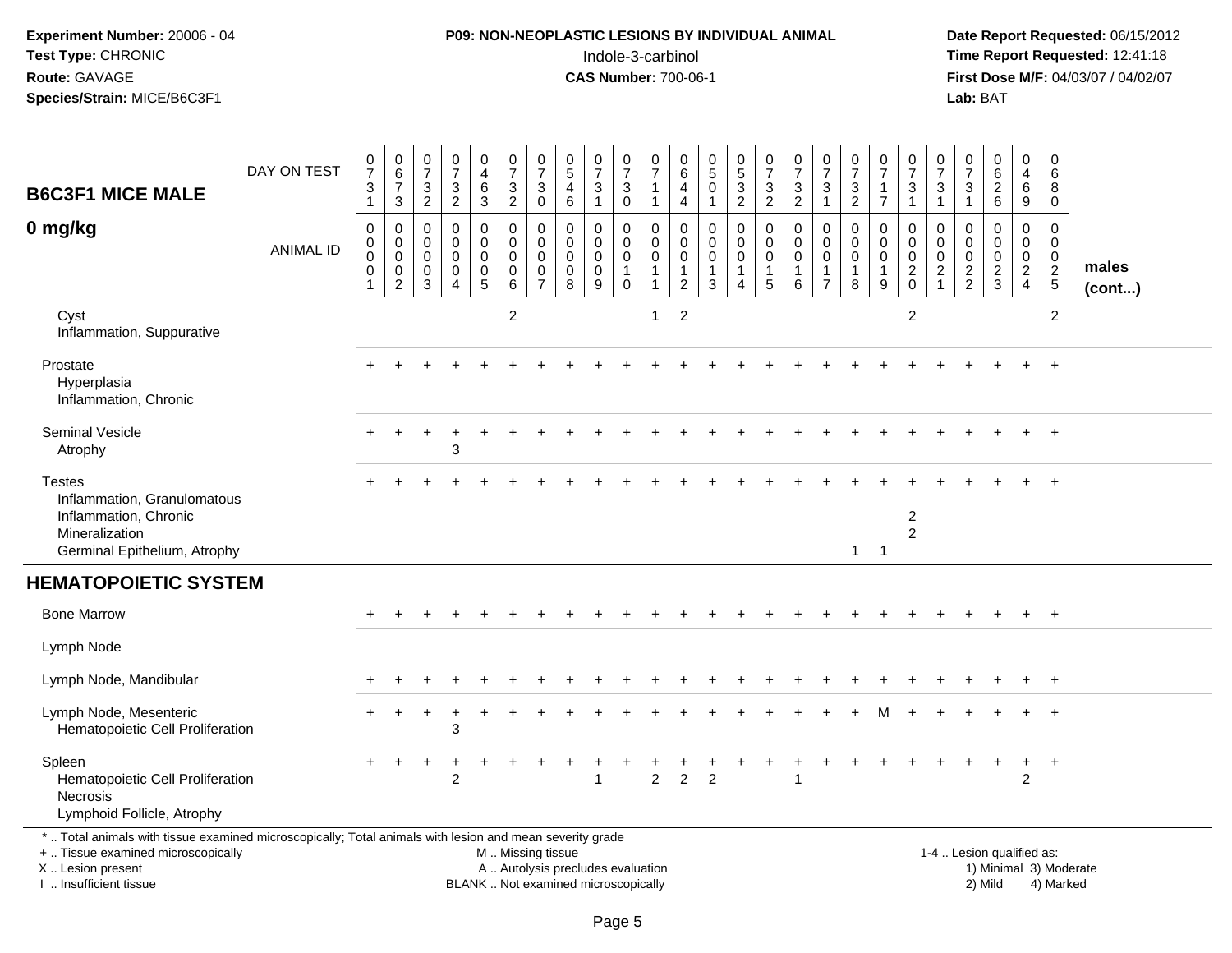# **P09: NON-NEOPLASTIC LESIONS BY INDIVIDUAL ANIMAL**Indole-3-carbinol **Time Report Requested:** 12:41:18

| <b>B6C3F1 MICE MALE</b>                                                                                                                                                                      | DAY ON TEST      | $\frac{0}{7}$<br>3<br>$\overline{1}$                                | $\pmb{0}$<br>$\,6\,$<br>$\overline{7}$<br>$\sqrt{3}$ | 0<br>$\overline{7}$<br>3<br>$\overline{2}$                    | $\frac{0}{7}$<br>$\sqrt{3}$<br>$\overline{2}$                  | $\pmb{0}$<br>$\overline{4}$<br>6<br>$\mathbf{3}$ | $\begin{array}{c} 0 \\ 7 \end{array}$<br>$\sqrt{3}$<br>$\overline{2}$                         | $\frac{0}{7}$<br>$\mathbf{3}$<br>$\overline{0}$                  | $\begin{array}{c} 0 \\ 5 \end{array}$<br>$\overline{a}$<br>$\,6\,$ | $\frac{0}{7}$<br>3<br>$\mathbf{1}$                          | $\pmb{0}$<br>$\overline{7}$<br>3<br>$\mathbf 0$                                  | 0<br>$\overline{7}$<br>$\mathbf{1}$<br>$\mathbf 1$ | 0<br>$\,6$<br>$\overline{\mathbf{4}}$<br>$\overline{4}$           | $\begin{array}{c} 0 \\ 5 \end{array}$<br>$\pmb{0}$<br>$\mathbf{1}$   | $\begin{array}{c} 0 \\ 5 \end{array}$<br>$\mathbf{3}$<br>$\overline{2}$ | $\frac{0}{7}$<br>$\mathbf{3}$<br>$\overline{2}$                | $\frac{0}{7}$<br>3<br>$\overline{c}$      | $\frac{0}{7}$<br>$\mathbf{3}$<br>$\overline{1}$                             | $\begin{array}{c} 0 \\ 7 \end{array}$<br>3<br>$\overline{2}$ | 0<br>$\overline{7}$<br>$\mathbf{1}$<br>$\overline{7}$ | $\frac{0}{7}$<br>$\sqrt{3}$<br>$\overline{1}$            | $\pmb{0}$<br>$\overline{7}$<br>3<br>$\mathbf{1}$                    | 0<br>$\overline{7}$<br>3<br>$\mathbf{1}$                                        | $_6^0$<br>$\overline{a}$<br>6          | $\pmb{0}$<br>$\overline{4}$<br>6<br>9                               | 0<br>6<br>8<br>$\mathbf 0$                                 |                        |
|----------------------------------------------------------------------------------------------------------------------------------------------------------------------------------------------|------------------|---------------------------------------------------------------------|------------------------------------------------------|---------------------------------------------------------------|----------------------------------------------------------------|--------------------------------------------------|-----------------------------------------------------------------------------------------------|------------------------------------------------------------------|--------------------------------------------------------------------|-------------------------------------------------------------|----------------------------------------------------------------------------------|----------------------------------------------------|-------------------------------------------------------------------|----------------------------------------------------------------------|-------------------------------------------------------------------------|----------------------------------------------------------------|-------------------------------------------|-----------------------------------------------------------------------------|--------------------------------------------------------------|-------------------------------------------------------|----------------------------------------------------------|---------------------------------------------------------------------|---------------------------------------------------------------------------------|----------------------------------------|---------------------------------------------------------------------|------------------------------------------------------------|------------------------|
| 0 mg/kg                                                                                                                                                                                      | <b>ANIMAL ID</b> | $\mathbf 0$<br>$\boldsymbol{0}$<br>$\mathbf 0$<br>$\mathbf 0$<br>-1 | 0<br>$\mathbf 0$<br>0<br>0<br>$\overline{c}$         | $\mathbf 0$<br>$\mathbf 0$<br>$\mathbf 0$<br>$\mathbf 0$<br>3 | 0<br>$\mathbf 0$<br>$\mathbf 0$<br>0<br>$\boldsymbol{\Lambda}$ | 0<br>$\overline{0}$<br>0<br>0<br>$5\phantom{.0}$ | $\mathbf 0$<br>$\mathbf 0$<br>0<br>0<br>6                                                     | $\mathbf 0$<br>$\mathbf 0$<br>$\mathbf 0$<br>0<br>$\overline{7}$ | $\mathbf 0$<br>$\mathbf 0$<br>$\mathbf 0$<br>0<br>8                | 0<br>$\mathsf{O}\xspace$<br>$\mathbf 0$<br>$\mathbf 0$<br>9 | $\mathbf 0$<br>$\mathsf{O}\xspace$<br>$\mathsf 0$<br>$\mathbf{1}$<br>$\mathbf 0$ | 0<br>0<br>0<br>$\mathbf 1$                         | 0<br>$\mathbf 0$<br>$\mathbf 0$<br>$\mathbf{1}$<br>$\overline{2}$ | $\mathbf 0$<br>$\mathsf{O}\xspace$<br>$\pmb{0}$<br>$\mathbf{1}$<br>3 | 0<br>$\mathbf 0$<br>$\pmb{0}$<br>$\mathbf{1}$<br>4                      | $\mathbf 0$<br>$\mathbf 0$<br>$\mathbf 0$<br>$\mathbf{1}$<br>5 | 0<br>$\mathbf 0$<br>$\mathbf 0$<br>1<br>6 | $\mathbf 0$<br>$\mathbf 0$<br>$\mathbf 0$<br>$\mathbf{1}$<br>$\overline{7}$ | $\mathbf 0$<br>$\mathbf 0$<br>$\pmb{0}$<br>$\mathbf{1}$<br>8 | 0<br>$\mathbf 0$<br>$\mathbf 0$<br>$\mathbf{1}$<br>9  | $\mathbf 0$<br>$\mathbf 0$<br>$\pmb{0}$<br>$\frac{2}{0}$ | 0<br>$\mathbf 0$<br>$\mathbf 0$<br>$\boldsymbol{2}$<br>$\mathbf{1}$ | $\mathbf 0$<br>$\mathbf 0$<br>$\mathbf 0$<br>$\boldsymbol{2}$<br>$\overline{2}$ | 0<br>$\mathbf 0$<br>0<br>$\frac{2}{3}$ | 0<br>$\mathbf 0$<br>$\mathbf 0$<br>$\overline{2}$<br>$\overline{4}$ | $\mathbf 0$<br>$\mathbf 0$<br>$\mathbf 0$<br>$\frac{2}{5}$ | males<br>$($ cont $)$  |
| Thymus<br>Atrophy                                                                                                                                                                            |                  | $\overline{\mathbf{4}}$                                             | $\overline{2}$                                       | 2                                                             | $\overline{4}$                                                 | +                                                | $\ddot{}$<br>$\overline{2}$                                                                   | $\overline{2}$                                                   | $\overline{2}$                                                     | 3                                                           | 4                                                                                | $\overline{4}$                                     | Δ                                                                 |                                                                      | 4                                                                       | 4                                                              | 4                                         |                                                                             | $\overline{4}$                                               | $\overline{4}$                                        | 3                                                        | 3                                                                   | $\overline{2}$                                                                  |                                        | $\overline{2}$                                                      | $+$<br>3                                                   |                        |
| <b>INTEGUMENTARY SYSTEM</b>                                                                                                                                                                  |                  |                                                                     |                                                      |                                                               |                                                                |                                                  |                                                                                               |                                                                  |                                                                    |                                                             |                                                                                  |                                                    |                                                                   |                                                                      |                                                                         |                                                                |                                           |                                                                             |                                                              |                                                       |                                                          |                                                                     |                                                                                 |                                        |                                                                     |                                                            |                        |
| <b>Mammary Gland</b>                                                                                                                                                                         |                  | м                                                                   | м                                                    | м                                                             | м                                                              | M                                                | M                                                                                             | M                                                                | M                                                                  | M                                                           | M                                                                                | M                                                  | $+$                                                               | M                                                                    | M                                                                       | M                                                              | M                                         | M                                                                           | M                                                            | M                                                     | M                                                        | M                                                                   | M                                                                               | - M                                    | M M                                                                 |                                                            |                        |
| Skin<br>Ulcer                                                                                                                                                                                |                  |                                                                     |                                                      |                                                               | $\overline{ }$<br>3                                            |                                                  |                                                                                               |                                                                  |                                                                    |                                                             |                                                                                  | 3                                                  |                                                                   |                                                                      |                                                                         |                                                                |                                           |                                                                             |                                                              |                                                       |                                                          |                                                                     |                                                                                 |                                        |                                                                     | $+$                                                        |                        |
| <b>MUSCULOSKELETAL SYSTEM</b>                                                                                                                                                                |                  |                                                                     |                                                      |                                                               |                                                                |                                                  |                                                                                               |                                                                  |                                                                    |                                                             |                                                                                  |                                                    |                                                                   |                                                                      |                                                                         |                                                                |                                           |                                                                             |                                                              |                                                       |                                                          |                                                                     |                                                                                 |                                        |                                                                     |                                                            |                        |
| <b>Bone</b>                                                                                                                                                                                  |                  | $+$                                                                 | $\ddot{}$                                            |                                                               |                                                                | $\pm$                                            |                                                                                               |                                                                  |                                                                    |                                                             |                                                                                  |                                                    |                                                                   |                                                                      |                                                                         |                                                                |                                           |                                                                             |                                                              | $\div$                                                |                                                          |                                                                     |                                                                                 | $+$                                    | $+$                                                                 | $+$                                                        |                        |
| <b>NERVOUS SYSTEM</b>                                                                                                                                                                        |                  |                                                                     |                                                      |                                                               |                                                                |                                                  |                                                                                               |                                                                  |                                                                    |                                                             |                                                                                  |                                                    |                                                                   |                                                                      |                                                                         |                                                                |                                           |                                                                             |                                                              |                                                       |                                                          |                                                                     |                                                                                 |                                        |                                                                     |                                                            |                        |
| <b>Brain</b>                                                                                                                                                                                 |                  | $\ddot{}$                                                           |                                                      |                                                               |                                                                |                                                  |                                                                                               |                                                                  |                                                                    |                                                             |                                                                                  |                                                    |                                                                   |                                                                      |                                                                         |                                                                |                                           |                                                                             |                                                              |                                                       |                                                          |                                                                     |                                                                                 | $\ddot{}$                              | $+$                                                                 | $+$                                                        |                        |
| <b>RESPIRATORY SYSTEM</b>                                                                                                                                                                    |                  |                                                                     |                                                      |                                                               |                                                                |                                                  |                                                                                               |                                                                  |                                                                    |                                                             |                                                                                  |                                                    |                                                                   |                                                                      |                                                                         |                                                                |                                           |                                                                             |                                                              |                                                       |                                                          |                                                                     |                                                                                 |                                        |                                                                     |                                                            |                        |
| Lung<br>Alveolar Epithelium, Hyperplasia                                                                                                                                                     |                  |                                                                     |                                                      |                                                               |                                                                |                                                  |                                                                                               |                                                                  |                                                                    |                                                             |                                                                                  |                                                    |                                                                   |                                                                      |                                                                         |                                                                |                                           |                                                                             |                                                              |                                                       |                                                          |                                                                     |                                                                                 |                                        |                                                                     | $\ddot{}$                                                  |                        |
| Nose<br>Foreign Body                                                                                                                                                                         |                  |                                                                     |                                                      |                                                               |                                                                |                                                  |                                                                                               |                                                                  |                                                                    |                                                             |                                                                                  |                                                    |                                                                   |                                                                      |                                                                         |                                                                |                                           |                                                                             |                                                              | $\mathsf X$                                           |                                                          |                                                                     |                                                                                 |                                        |                                                                     | $\ddot{}$                                                  |                        |
| Inflammation<br>Polyp, Inflammatory<br>Olfactory Epithelium, Accumulation, Hyaline<br>Droplet                                                                                                |                  |                                                                     | $\mathbf{1}$                                         | $\overline{c}$                                                |                                                                | $\overline{1}$                                   |                                                                                               | $\overline{1}$                                                   |                                                                    |                                                             |                                                                                  |                                                    |                                                                   |                                                                      | $\mathbf{1}$                                                            | $\overline{\mathbf{1}}$                                        |                                           | 1<br>$\overline{\mathbf{c}}$                                                |                                                              |                                                       |                                                          |                                                                     |                                                                                 |                                        |                                                                     |                                                            |                        |
| Olfactory Epithelium, Atrophy<br>Olfactory Epithelium, Degeneration                                                                                                                          |                  |                                                                     |                                                      |                                                               |                                                                |                                                  |                                                                                               |                                                                  |                                                                    |                                                             |                                                                                  |                                                    |                                                                   |                                                                      |                                                                         |                                                                |                                           | 3<br>$\mathbf{1}$                                                           |                                                              |                                                       |                                                          |                                                                     |                                                                                 |                                        |                                                                     |                                                            |                        |
| *  Total animals with tissue examined microscopically; Total animals with lesion and mean severity grade<br>+  Tissue examined microscopically<br>X Lesion present<br>I  Insufficient tissue |                  |                                                                     |                                                      |                                                               |                                                                |                                                  | M  Missing tissue<br>A  Autolysis precludes evaluation<br>BLANK  Not examined microscopically |                                                                  |                                                                    |                                                             |                                                                                  |                                                    |                                                                   |                                                                      |                                                                         |                                                                |                                           |                                                                             |                                                              |                                                       |                                                          |                                                                     |                                                                                 | 1-4  Lesion qualified as:<br>2) Mild   |                                                                     | 4) Marked                                                  | 1) Minimal 3) Moderate |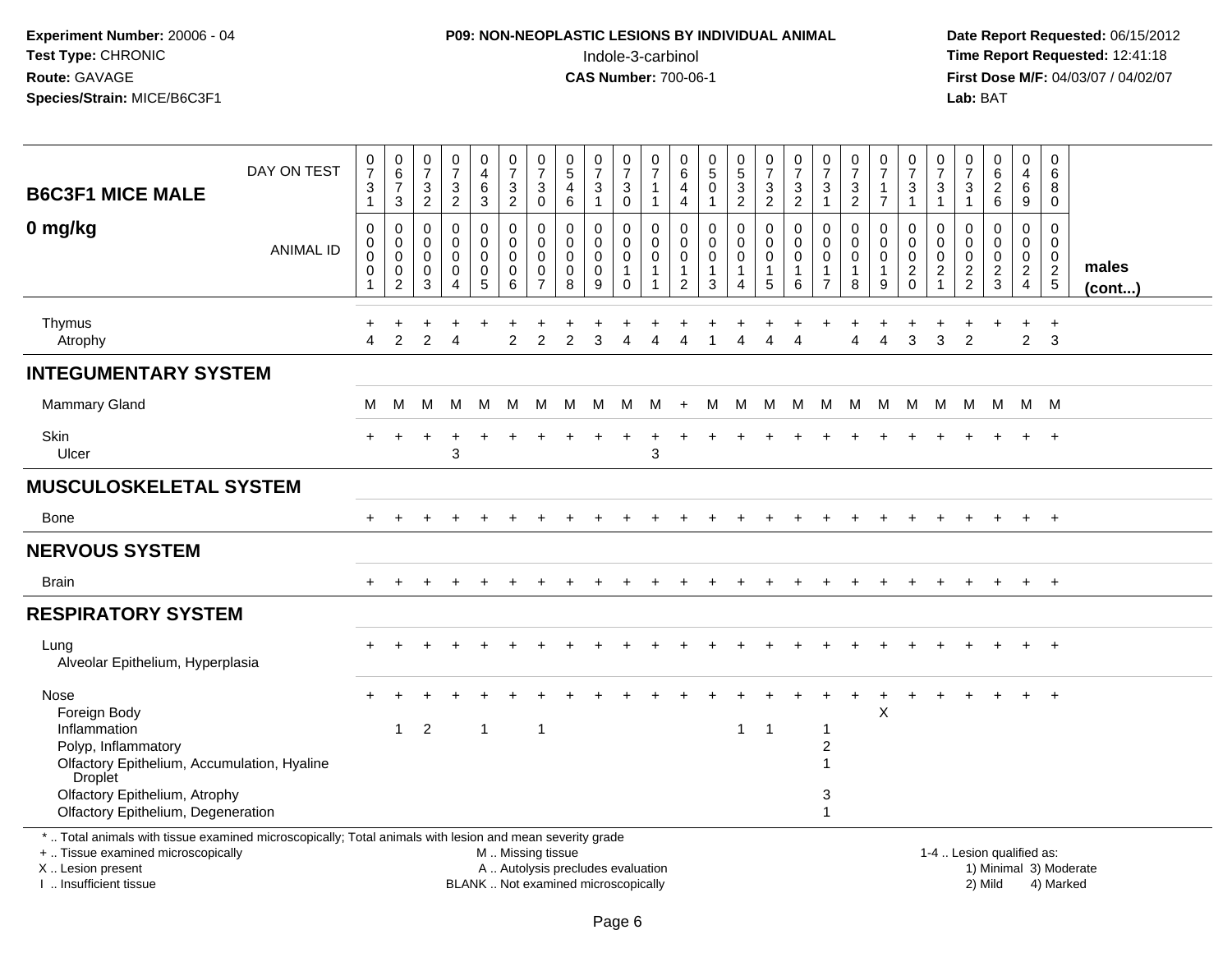# **P09: NON-NEOPLASTIC LESIONS BY INDIVIDUAL ANIMAL**Indole-3-carbinol **Time Report Requested:** 12:41:18

 **Date Report Requested:** 06/15/2012 **First Dose M/F:** 04/03/07 / 04/02/07<br>Lab: BAT **Lab:** BAT

| DAY ON TEST<br><b>B6C3F1 MICE MALE</b>                                                                                                                             | 0<br>$\overline{7}$<br>3<br>$\mathbf{1}$ | 0<br>$\,6\,$<br>$\overline{7}$<br>$\mathbf{3}$                       | 0<br>$\overline{7}$<br>3<br>$\overline{c}$          | $\frac{0}{7}$<br>$\frac{3}{2}$                                           | 0<br>$\overline{\mathbf{4}}$<br>$\,6\,$<br>3            | 0<br>$\overline{7}$<br>$\mathbf{3}$<br>$\boldsymbol{2}$       | $\frac{0}{7}$<br>$\mathbf{3}$<br>$\mathbf 0$                     | $\begin{smallmatrix}0\0\5\end{smallmatrix}$<br>$\overline{4}$<br>$\,6$ | $\frac{0}{7}$<br>$\mathbf{3}$<br>$\mathbf{1}$       | 0<br>$\overline{7}$<br>$\ensuremath{\mathsf{3}}$<br>$\mathsf 0$        | 0<br>$\overline{7}$<br>$\mathbf{1}$<br>$\mathbf{1}$       | 0<br>$\,6\,$<br>$\overline{\mathbf{4}}$<br>$\overline{4}$      | $\frac{0}{5}$<br>$\mathbf 0$<br>$\mathbf{1}$                   | $\begin{smallmatrix} 0\\5 \end{smallmatrix}$<br>$\mathbf{3}$<br>$\overline{c}$ | $\frac{0}{7}$<br>$\mathbf{3}$<br>$\overline{a}$                      | 0<br>$\overline{7}$<br>3<br>$\overline{a}$           | 0<br>$\overline{7}$<br>3<br>$\mathbf{1}$                | 0<br>$\overline{7}$<br>$\frac{3}{2}$         | 0<br>$\overline{7}$<br>$\mathbf{1}$<br>$\overline{7}$          | 0<br>$\overline{7}$<br>$\sqrt{3}$<br>$\mathbf{1}$                 | 0<br>$\overline{7}$<br>3<br>$\mathbf{1}$                          | 0<br>$\overline{7}$<br>$\mathbf{3}$<br>$\mathbf{1}$ | $\begin{matrix} 0 \\ 6 \end{matrix}$<br>$\frac{2}{6}$ | 0<br>$\overline{4}$<br>6<br>9                                                 | 0<br>6<br>8<br>0                                           |                 |
|--------------------------------------------------------------------------------------------------------------------------------------------------------------------|------------------------------------------|----------------------------------------------------------------------|-----------------------------------------------------|--------------------------------------------------------------------------|---------------------------------------------------------|---------------------------------------------------------------|------------------------------------------------------------------|------------------------------------------------------------------------|-----------------------------------------------------|------------------------------------------------------------------------|-----------------------------------------------------------|----------------------------------------------------------------|----------------------------------------------------------------|--------------------------------------------------------------------------------|----------------------------------------------------------------------|------------------------------------------------------|---------------------------------------------------------|----------------------------------------------|----------------------------------------------------------------|-------------------------------------------------------------------|-------------------------------------------------------------------|-----------------------------------------------------|-------------------------------------------------------|-------------------------------------------------------------------------------|------------------------------------------------------------|-----------------|
| 0 mg/kg<br><b>ANIMAL ID</b>                                                                                                                                        | $\mathbf 0$<br>0<br>$\pmb{0}$<br>0       | $\mathbf 0$<br>$\pmb{0}$<br>$\pmb{0}$<br>$\pmb{0}$<br>$\overline{2}$ | $\mathbf 0$<br>$\mathbf 0$<br>$\mathbf 0$<br>0<br>3 | $\mathbf 0$<br>$\mathbf 0$<br>$\mathbf 0$<br>0<br>$\boldsymbol{\Lambda}$ | 0<br>$\mathbf 0$<br>0<br>$\mathbf 0$<br>$5\phantom{.0}$ | $\mathbf 0$<br>$\mathbf 0$<br>$\mathbf 0$<br>$\mathbf 0$<br>6 | 0<br>$\mathbf 0$<br>$\mathbf 0$<br>$\mathbf 0$<br>$\overline{7}$ | $\mathbf 0$<br>$\mathbf 0$<br>$\pmb{0}$<br>0<br>8                      | $\mathbf 0$<br>$\mathbf 0$<br>$\mathbf 0$<br>0<br>9 | 0<br>$\mathsf 0$<br>$\mathsf{O}\xspace$<br>$\mathbf{1}$<br>$\mathbf 0$ | $\mathbf 0$<br>$\mathbf 0$<br>$\mathsf 0$<br>$\mathbf{1}$ | $\mathbf 0$<br>$\mathbf 0$<br>$\mathsf 0$<br>$\mathbf{1}$<br>2 | $\mathbf 0$<br>$\mathbf 0$<br>$\mathbf 0$<br>$\mathbf{1}$<br>3 | 0<br>$\mathbf 0$<br>$\pmb{0}$<br>$\mathbf{1}$<br>4                             | $\pmb{0}$<br>$\mathsf{O}\xspace$<br>$\mathbf 0$<br>$\mathbf{1}$<br>5 | $\mathbf 0$<br>$\mathbf 0$<br>0<br>$\mathbf{1}$<br>6 | 0<br>$\mathbf 0$<br>0<br>$\mathbf{1}$<br>$\overline{7}$ | $\mathbf 0$<br>$\mathbf 0$<br>$\pmb{0}$<br>8 | $\mathbf 0$<br>$\mathbf 0$<br>$\mathbf 0$<br>$\mathbf{1}$<br>9 | $\Omega$<br>$\mathbf 0$<br>$\mathsf{O}$<br>$\sqrt{2}$<br>$\Omega$ | 0<br>$\mathbf 0$<br>$\mathbf 0$<br>$\overline{2}$<br>$\mathbf{1}$ | 0<br>$\overline{0}$<br>$\mathbf 0$<br>$\frac{2}{2}$ | 0<br>$\mathbf 0$<br>$\mathbf 0$<br>$\frac{2}{3}$      | $\mathbf 0$<br>$\mathbf 0$<br>$\mathbf 0$<br>$\overline{2}$<br>$\overline{4}$ | $\mathbf 0$<br>$\mathbf 0$<br>$\mathbf 0$<br>$\frac{2}{5}$ | males<br>(cont) |
| Olfactory Epithelium, Respiratory Metaplasia<br>Respiratory Epithelium, Accumulation, Hyaline<br>Droplet                                                           |                                          |                                                                      | 2                                                   |                                                                          | $\mathbf{1}$                                            | 1                                                             | $\overline{1}$<br>1                                              |                                                                        |                                                     |                                                                        |                                                           |                                                                |                                                                | $\mathbf{1}$<br>$\mathbf{1}$                                                   | $\mathbf{1}$<br>$\mathbf 1$                                          | $\mathbf{1}$                                         | $\overline{c}$                                          |                                              |                                                                |                                                                   |                                                                   | $\mathbf{1}$<br>$\mathbf{1}$                        | $\mathbf{1}$<br>$\mathbf{1}$                          |                                                                               |                                                            |                 |
| Respiratory Epithelium, Hyperplasia                                                                                                                                | 1                                        |                                                                      | $\mathbf{1}$                                        | $\overline{1}$                                                           | $\overline{1}$                                          | $\overline{1}$                                                | $\overline{1}$                                                   |                                                                        |                                                     |                                                                        | $\overline{1}$                                            |                                                                |                                                                | $1 \quad$                                                                      | $\overline{1}$                                                       | $\overline{1}$                                       | $\overline{1}$                                          |                                              | $\overline{1}$                                                 |                                                                   |                                                                   | $\mathbf{1}$                                        | $\overline{1}$                                        |                                                                               |                                                            |                 |
| Trachea                                                                                                                                                            | $+$                                      |                                                                      |                                                     |                                                                          |                                                         |                                                               |                                                                  |                                                                        |                                                     |                                                                        |                                                           |                                                                |                                                                |                                                                                |                                                                      |                                                      |                                                         |                                              |                                                                |                                                                   |                                                                   |                                                     |                                                       | $+$                                                                           | $+$                                                        |                 |
| <b>SPECIAL SENSES SYSTEM</b>                                                                                                                                       |                                          |                                                                      |                                                     |                                                                          |                                                         |                                                               |                                                                  |                                                                        |                                                     |                                                                        |                                                           |                                                                |                                                                |                                                                                |                                                                      |                                                      |                                                         |                                              |                                                                |                                                                   |                                                                   |                                                     |                                                       |                                                                               |                                                            |                 |
| Eye<br>Phthisis Bulbi<br>Cornea, Inflammation, Chronic                                                                                                             |                                          | -1                                                                   |                                                     |                                                                          | $\mathbf{1}$                                            |                                                               |                                                                  | X                                                                      |                                                     |                                                                        |                                                           |                                                                |                                                                |                                                                                |                                                                      |                                                      |                                                         |                                              |                                                                |                                                                   |                                                                   |                                                     |                                                       |                                                                               |                                                            |                 |
| Harderian Gland<br>Hyperplasia<br>Inflammation, Suppurative                                                                                                        |                                          |                                                                      |                                                     |                                                                          |                                                         |                                                               |                                                                  |                                                                        |                                                     |                                                                        |                                                           |                                                                |                                                                |                                                                                |                                                                      |                                                      |                                                         |                                              |                                                                |                                                                   |                                                                   |                                                     |                                                       |                                                                               | $\ddot{}$                                                  |                 |
| <b>URINARY SYSTEM</b>                                                                                                                                              |                                          |                                                                      |                                                     |                                                                          |                                                         |                                                               |                                                                  |                                                                        |                                                     |                                                                        |                                                           |                                                                |                                                                |                                                                                |                                                                      |                                                      |                                                         |                                              |                                                                |                                                                   |                                                                   |                                                     |                                                       |                                                                               |                                                            |                 |
| Kidney<br>Infarct<br>Inflammation, Chronic                                                                                                                         |                                          |                                                                      |                                                     |                                                                          |                                                         |                                                               |                                                                  |                                                                        |                                                     |                                                                        |                                                           |                                                                |                                                                |                                                                                |                                                                      |                                                      |                                                         |                                              |                                                                |                                                                   |                                                                   |                                                     | $\overline{2}$                                        |                                                                               | $+$<br>2                                                   |                 |
| Metaplasia, Osseous<br>Mineralization<br>Nephropathy<br>Papilla, Necrosis<br>Pelvis, Inflammation, Suppurative<br>Renal Tubule, Cyst<br>Renal Tubule, Pigmentation | $\mathbf{1}$                             | 2                                                                    | $\overline{1}$                                      | 2<br>$\overline{2}$                                                      |                                                         | 2                                                             | $\overline{2}$                                                   |                                                                        |                                                     |                                                                        |                                                           | 3                                                              | $\overline{1}$                                                 | $\overline{1}$                                                                 | $\overline{1}$                                                       | 1                                                    | 1<br>$\overline{2}$                                     | $\overline{4}$                               | $\overline{1}$                                                 | 2                                                                 |                                                                   | 2                                                   | $\overline{1}$                                        | $\overline{\phantom{0}}$                                                      |                                                            |                 |

+ .. Tissue examined microscopically

X .. Lesion present

I .. Insufficient tissue

M .. Missing tissue

BLANK .. Not examined microscopically

 1-4 .. Lesion qualified as: A .. Autolysis precludes evaluation 19 and 10 minimal 3) Moderate 1 and 20 minimal 3) Moderate 19 minimal 3) Moderat<br>19 and 19 and 19 and 19 and 19 and 19 and 19 and 19 and 19 and 19 and 19 and 19 and 19 and 19 and 19 and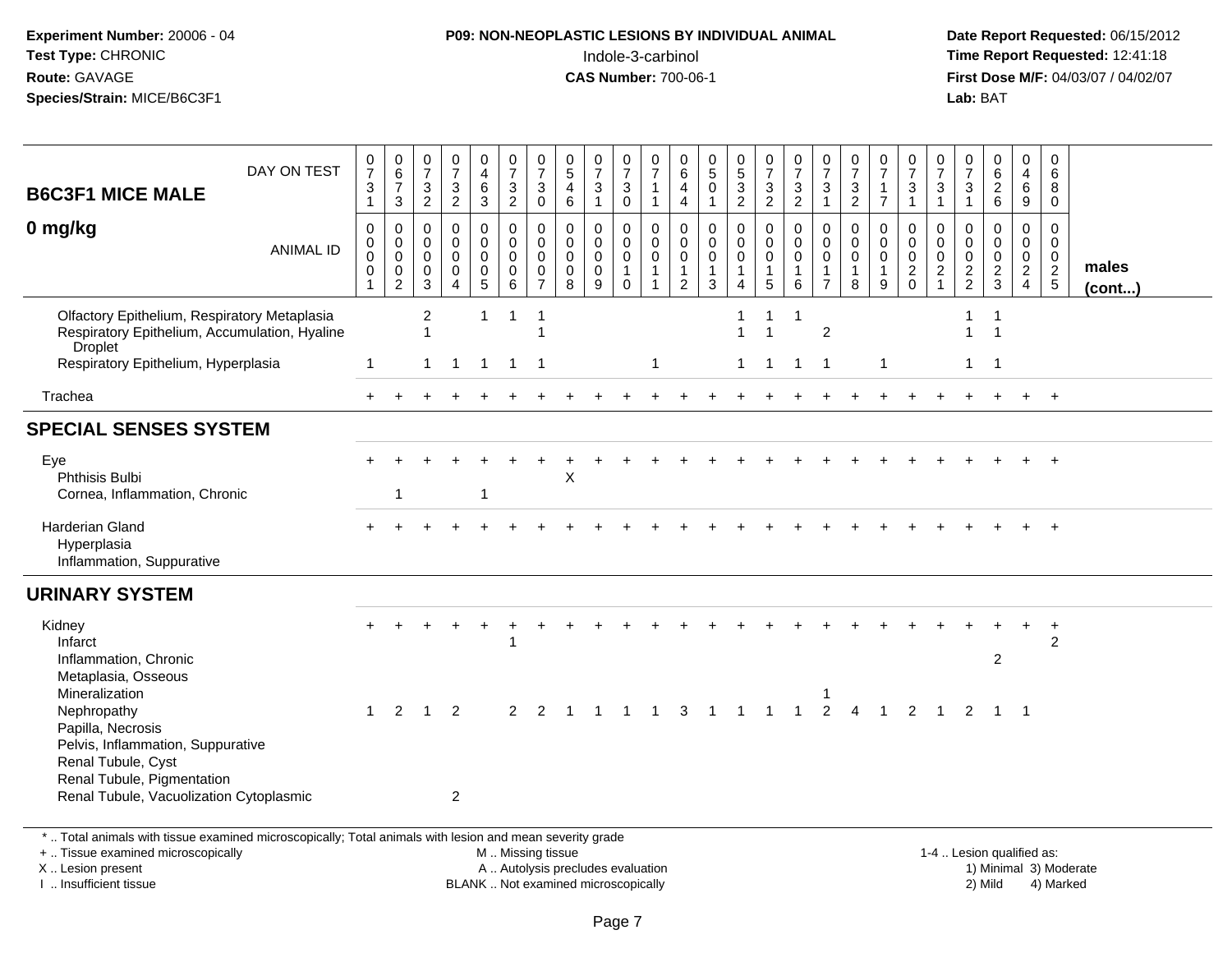### **P09: NON-NEOPLASTIC LESIONS BY INDIVIDUAL ANIMAL**<br>Indole-3-carbinol Indole-3-carbinol **Time Report Requested:** 12:41:18

 **Date Report Requested:** 06/15/2012 **First Dose M/F:** 04/03/07 / 04/02/07<br>**Lab:** BAT **Lab:** BAT

| <b>B6C3F1 MICE MALE</b>                                                           | DAY ON TEST      | $\mathbf{0}$<br>$\rightarrow$<br>3 | 0<br>6<br>3                       | $\mathbf{0}$<br>$\rightarrow$<br>3<br>ົ<br>$\epsilon$ | 0<br>$\rightarrow$<br>3<br>$\overline{2}$ | 0<br>6<br>3           | 0<br>$\overline{ }$<br>3<br>2 | v<br>$\rightarrow$<br>3 | 0<br>5<br>4<br>6      | 0<br>$\rightarrow$<br>3          | 0<br>$\overline{ }$<br>3<br>0 | 0<br>–      | 0<br>6<br>4<br>4            | $\overline{0}$<br>G<br>0 | 0<br>5<br>3<br>ົ<br>$\epsilon$ | 0<br>-<br>3<br>ົ<br>∠ | $\mathbf{0}$<br>$\overline{\phantom{0}}$<br>3<br>റ<br>$\epsilon$ | $\mathbf 0$<br>⇁<br>3 | 0<br>–<br>3<br>2 |   | $\rightarrow$<br>3 | 0<br>3                       | 0<br>3                    | 0<br>6<br>ົ<br>$\epsilon$<br>6 | $\overline{0}$<br>4<br>6<br>9   | $\overline{0}$<br>6<br>8<br>0       |                       |
|-----------------------------------------------------------------------------------|------------------|------------------------------------|-----------------------------------|-------------------------------------------------------|-------------------------------------------|-----------------------|-------------------------------|-------------------------|-----------------------|----------------------------------|-------------------------------|-------------|-----------------------------|--------------------------|--------------------------------|-----------------------|------------------------------------------------------------------|-----------------------|------------------|---|--------------------|------------------------------|---------------------------|--------------------------------|---------------------------------|-------------------------------------|-----------------------|
| 0 mg/kg                                                                           | <b>ANIMAL ID</b> | 0<br>U<br>0<br>0                   | 0<br>U<br>U<br>0<br>റ<br><u>_</u> | 0<br>0<br>0<br>0<br>3                                 | 0<br>0<br>0<br>4                          | 0<br>0<br>0<br>0<br>5 | 6                             | v<br>$\rightarrow$      | 0<br>0<br>0<br>0<br>8 | $\mathbf{0}$<br>0<br>0<br>0<br>9 | 0<br>0<br>$\mathbf 0$<br>0    | 0<br>0<br>0 | 0<br>U<br>0<br><sup>o</sup> | 0<br>3                   | 0<br>0<br>0                    | 0<br>5                | 0<br>0<br>0<br>6                                                 | 0<br>$\rightarrow$    | 0<br>0<br>0<br>8 | 9 | ∠                  | 0<br>0<br>0<br>ົ<br><u>.</u> | ◠<br>$\epsilon$<br>റ<br>L | 0<br>0<br>0<br>റ<br>3          | 0<br>0<br>0<br>ົ<br>$\sim$<br>4 | 0<br>0<br>0<br>$\overline{2}$<br>-5 | males<br>$($ cont $)$ |
| <b>Urinary Bladder</b><br>$\sim$ $\sim$ $\sim$ $\sim$ $\sim$ $\sim$ $\sim$ $\sim$ |                  |                                    |                                   |                                                       |                                           |                       |                               |                         |                       |                                  |                               |             |                             |                          |                                |                       |                                                                  |                       |                  |   |                    |                              |                           |                                |                                 | $^{+}$                              |                       |

Inflammation, Chronic

\* .. Total animals with tissue examined microscopically; Total animals with lesion and mean severity grade

+ .. Tissue examined microscopically

X .. Lesion present

I .. Insufficient tissue

 M .. Missing tissueLesion present A .. Autolysis precludes evaluation 1) Minimal 3) Moderate

BLANK .. Not examined microscopically 2) Mild 4) Marked

1-4 .. Lesion qualified as: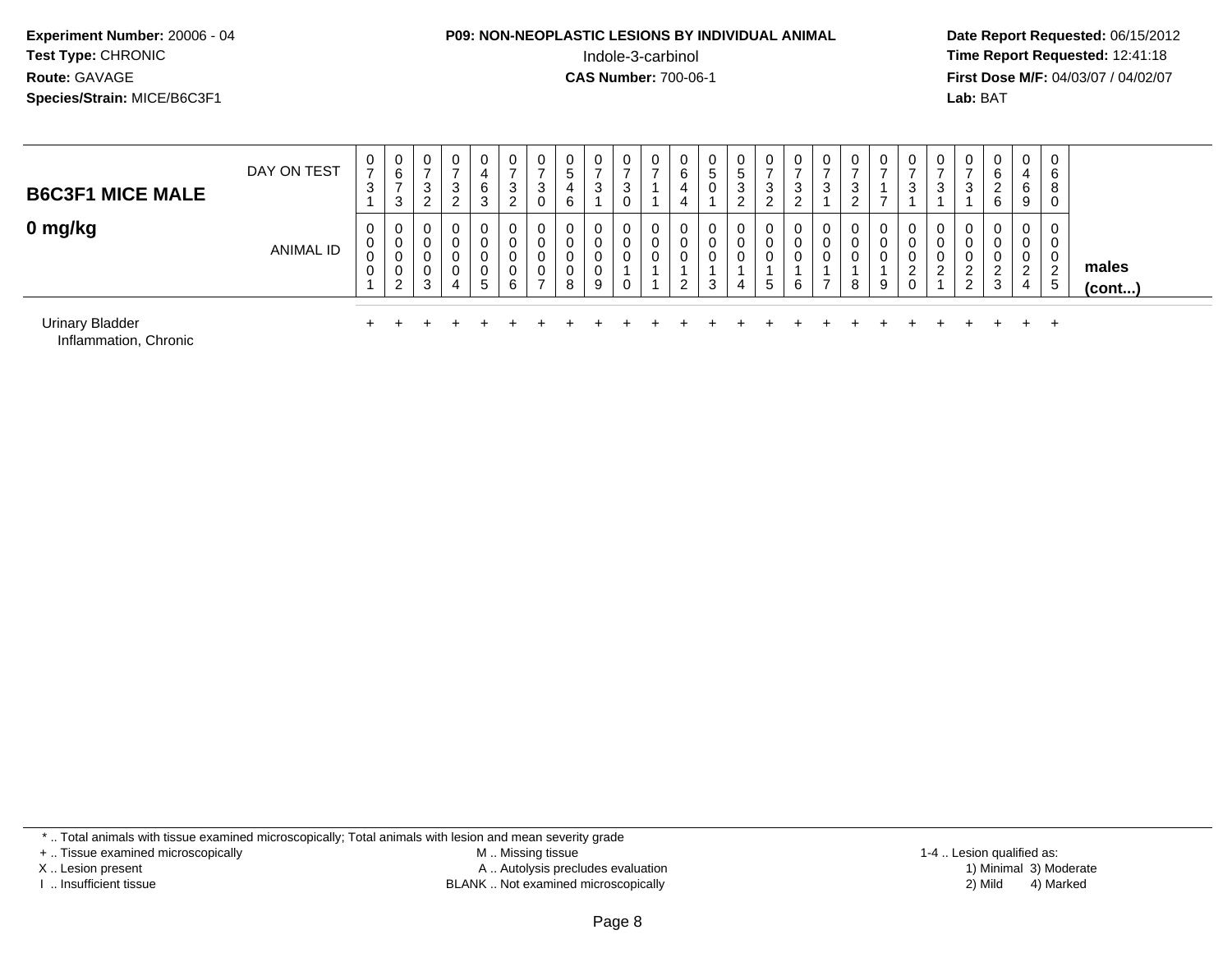# **P09: NON-NEOPLASTIC LESIONS BY INDIVIDUAL ANIMAL**Indole-3-carbinol **Time Report Requested:** 12:41:18

 **Date Report Requested:** 06/15/2012 **First Dose M/F:** 04/03/07 / 04/02/07<br>Lab: BAT **Lab:** BAT

| <b>B6C3F1 MICE MALE</b>                                                                                                                                             | DAY ON TEST      | $\begin{array}{c} 0 \\ 7 \end{array}$<br>$\frac{3}{2}$                                  | $\begin{array}{c} 0 \\ 7 \end{array}$<br>$\frac{3}{2}$ | $\begin{array}{c} 0 \\ 5 \end{array}$<br>$\frac{2}{5}$ | $\frac{0}{7}$<br>$\frac{2}{8}$                           | $0\over 6$<br>$\mathbf{1}$<br>$9\,$                                                        | $_{6}^{\rm 0}$<br>$\frac{2}{9}$      | $\frac{0}{7}$<br>$\ensuremath{\mathsf{3}}$<br>$\mathbf 0$ | 0<br>$\overline{5}$<br>$\,8\,$<br>$\boldsymbol{9}$   | $\frac{0}{7}$<br>$\ensuremath{\mathsf{3}}$<br>$\overline{2}$                      | $\frac{0}{7}$<br>$\ensuremath{\mathsf{3}}$<br>$\mathbf{1}$ | $_6^0$<br>$\overline{1}$<br>0                    | $\begin{array}{c} 0 \\ 3 \\ 5 \end{array}$<br>$\overline{4}$ | $\frac{0}{7}$<br>$\sqrt{3}$<br>$\mathbf 0$                                         | $\pmb{0}$<br>$\overline{4}$<br>$\bf 8$<br>3                               | $\frac{0}{7}$<br>3<br>$\overline{2}$           | $\begin{array}{c} 0 \\ 5 \\ 1 \end{array}$<br>9                         | $\begin{smallmatrix}0\0\4\end{smallmatrix}$<br>$\,6\,$<br>$\overline{5}$ | 0<br>$\overline{7}$<br>$\ensuremath{\mathsf{3}}$<br>$\overline{1}$ | $\frac{0}{7}$<br>$\frac{3}{1}$                                    | $\begin{array}{c} 0 \\ 7 \end{array}$<br>3<br>$\mathbf{1}$ | $\begin{array}{c} 0 \\ 7 \end{array}$<br>$\sqrt{3}$<br>$\mathbf 0$            | $\frac{0}{7}$<br>3<br>$\overline{2}$                | $\begin{array}{c} 0 \\ 7 \end{array}$<br>$\frac{2}{3}$ | $\begin{array}{c} 0 \\ 6 \end{array}$<br>$\overline{6}$<br>$\overline{2}$ | $\mathbf 0$<br>$6\overline{6}$<br>$\frac{9}{7}$                        |                                      |                                |
|---------------------------------------------------------------------------------------------------------------------------------------------------------------------|------------------|-----------------------------------------------------------------------------------------|--------------------------------------------------------|--------------------------------------------------------|----------------------------------------------------------|--------------------------------------------------------------------------------------------|--------------------------------------|-----------------------------------------------------------|------------------------------------------------------|-----------------------------------------------------------------------------------|------------------------------------------------------------|--------------------------------------------------|--------------------------------------------------------------|------------------------------------------------------------------------------------|---------------------------------------------------------------------------|------------------------------------------------|-------------------------------------------------------------------------|--------------------------------------------------------------------------|--------------------------------------------------------------------|-------------------------------------------------------------------|------------------------------------------------------------|-------------------------------------------------------------------------------|-----------------------------------------------------|--------------------------------------------------------|---------------------------------------------------------------------------|------------------------------------------------------------------------|--------------------------------------|--------------------------------|
| 0 mg/kg                                                                                                                                                             | <b>ANIMAL ID</b> | $\mathbf 0$<br>$\boldsymbol{0}$<br>$\mathbf 0$<br>$\begin{array}{c} 2 \\ 6 \end{array}$ | 0<br>$\mathbf 0$<br>$\mathbf 0$<br>$\frac{2}{7}$       | 0<br>$\mathbf 0$<br>$\mathbf 0$<br>$\frac{2}{8}$       | $\mathbf 0$<br>$\mathsf 0$<br>$\pmb{0}$<br>$\frac{2}{9}$ | $\mathbf 0$<br>$\ddot{\mathbf{0}}$<br>$\mathsf 0$<br>$\ensuremath{\mathsf{3}}$<br>$\Omega$ | 0<br>$\mathbf 0$<br>$\mathbf 0$<br>3 | $\pmb{0}$<br>$\pmb{0}$<br>$\pmb{0}$<br>$\frac{3}{2}$      | 0<br>$\mathbf 0$<br>$\mathbf 0$<br>$\mathbf{3}$<br>3 | $\mathbf 0$<br>$\mathbf 0$<br>$\mathbf 0$<br>$\sqrt{3}$<br>$\boldsymbol{\Lambda}$ | 0<br>$\mathbf 0$<br>0<br>$\sqrt{3}$<br>$\overline{5}$      | 0<br>$\mathbf 0$<br>$\mathbf 0$<br>$\frac{3}{6}$ | 0<br>$\mathsf 0$<br>$\mathsf 0$<br>$\frac{3}{7}$             | $\mathbf 0$<br>$\mathbf 0$<br>$\mathbf 0$<br>$\begin{array}{c} 3 \\ 8 \end{array}$ | $\mathbf 0$<br>$\mathbf 0$<br>$\pmb{0}$<br>$\ensuremath{\mathsf{3}}$<br>9 | 0<br>$\mathbf 0$<br>$\pmb{0}$<br>4<br>$\Omega$ | 0<br>$\ddot{\mathbf{0}}$<br>$\pmb{0}$<br>$\overline{4}$<br>$\mathbf{1}$ | 0<br>$\mathbf 0$<br>$\mathbf 0$<br>$\overline{4}$<br>$\overline{2}$      | $\mathbf 0$<br>$\mathbf 0$<br>0<br>4<br>$\mathbf{3}$               | 0<br>$\mathbf 0$<br>$\pmb{0}$<br>$\overline{4}$<br>$\overline{4}$ | 0<br>$\mathbf 0$<br>$\mathsf 0$<br>4<br>5                  | $\mathbf 0$<br>$\mathbf 0$<br>$\mathbf 0$<br>$\overline{4}$<br>$6\phantom{a}$ | $\mathbf 0$<br>$\Omega$<br>0<br>4<br>$\overline{7}$ | $\mathbf 0$<br>$\Omega$<br>$\mathbf 0$<br>4<br>8       | 0<br>$\mathbf 0$<br>$\pmb{0}$<br>4<br>$\boldsymbol{9}$                    | $\mathbf 0$<br>$\mathbf 0$<br>$\mathbf 0$<br>$\sqrt{5}$<br>$\mathbf 0$ | * TOTALS                             |                                |
| <b>ALIMENTARY SYSTEM</b>                                                                                                                                            |                  |                                                                                         |                                                        |                                                        |                                                          |                                                                                            |                                      |                                                           |                                                      |                                                                                   |                                                            |                                                  |                                                              |                                                                                    |                                                                           |                                                |                                                                         |                                                                          |                                                                    |                                                                   |                                                            |                                                                               |                                                     |                                                        |                                                                           |                                                                        |                                      |                                |
| Esophagus                                                                                                                                                           |                  |                                                                                         |                                                        |                                                        |                                                          |                                                                                            |                                      |                                                           |                                                      |                                                                                   |                                                            |                                                  |                                                              |                                                                                    |                                                                           |                                                |                                                                         |                                                                          |                                                                    |                                                                   |                                                            |                                                                               |                                                     |                                                        |                                                                           | $+$                                                                    | 50                                   |                                |
| Gallbladder                                                                                                                                                         |                  |                                                                                         |                                                        |                                                        |                                                          |                                                                                            |                                      |                                                           |                                                      |                                                                                   |                                                            |                                                  |                                                              |                                                                                    |                                                                           |                                                |                                                                         |                                                                          |                                                                    |                                                                   |                                                            |                                                                               |                                                     |                                                        |                                                                           | $\overline{ }$                                                         | 50                                   |                                |
| Intestine Large, Cecum                                                                                                                                              |                  |                                                                                         |                                                        |                                                        |                                                          |                                                                                            |                                      |                                                           |                                                      |                                                                                   |                                                            |                                                  |                                                              |                                                                                    |                                                                           |                                                |                                                                         |                                                                          |                                                                    |                                                                   |                                                            |                                                                               |                                                     |                                                        |                                                                           |                                                                        | 50                                   |                                |
| Intestine Large, Colon                                                                                                                                              |                  |                                                                                         |                                                        |                                                        |                                                          |                                                                                            |                                      |                                                           |                                                      |                                                                                   |                                                            |                                                  |                                                              |                                                                                    |                                                                           |                                                |                                                                         |                                                                          |                                                                    |                                                                   |                                                            |                                                                               |                                                     |                                                        |                                                                           |                                                                        | 50                                   |                                |
| Intestine Large, Rectum                                                                                                                                             |                  |                                                                                         |                                                        |                                                        |                                                          |                                                                                            |                                      |                                                           |                                                      |                                                                                   |                                                            |                                                  |                                                              |                                                                                    |                                                                           |                                                |                                                                         |                                                                          |                                                                    |                                                                   |                                                            |                                                                               |                                                     |                                                        |                                                                           | $\ddot{}$                                                              | 50                                   |                                |
| Intestine Small, Duodenum                                                                                                                                           |                  |                                                                                         |                                                        |                                                        |                                                          |                                                                                            |                                      |                                                           |                                                      |                                                                                   |                                                            |                                                  |                                                              |                                                                                    |                                                                           |                                                |                                                                         |                                                                          |                                                                    |                                                                   |                                                            |                                                                               |                                                     |                                                        |                                                                           | $\ddot{}$                                                              | 50                                   |                                |
| Intestine Small, Ileum                                                                                                                                              |                  |                                                                                         |                                                        |                                                        |                                                          |                                                                                            |                                      |                                                           |                                                      |                                                                                   |                                                            |                                                  |                                                              |                                                                                    |                                                                           |                                                |                                                                         |                                                                          |                                                                    |                                                                   |                                                            |                                                                               |                                                     |                                                        |                                                                           | $\ddot{}$                                                              | 50                                   |                                |
| Intestine Small, Jejunum<br>Atrophy<br>Inflammation, Suppurative<br>Lymphangiectasis                                                                                |                  |                                                                                         |                                                        |                                                        |                                                          |                                                                                            |                                      |                                                           |                                                      |                                                                                   |                                                            |                                                  |                                                              |                                                                                    |                                                                           |                                                |                                                                         |                                                                          |                                                                    |                                                                   | 3<br>2                                                     |                                                                               |                                                     |                                                        | -1                                                                        | $\ddot{}$                                                              | 50                                   | 3.0<br>1.0<br>$12.0$           |
| Liver<br><b>Basophilic Focus</b><br>Clear Cell Focus                                                                                                                |                  | X                                                                                       |                                                        |                                                        |                                                          |                                                                                            |                                      |                                                           |                                                      | X                                                                                 |                                                            |                                                  |                                                              |                                                                                    |                                                                           |                                                |                                                                         |                                                                          | $\pmb{\times}$                                                     |                                                                   |                                                            |                                                                               |                                                     |                                                        |                                                                           |                                                                        | 50<br>$\mathbf{2}$<br>$\overline{7}$ |                                |
| <b>Eosinophilic Focus</b><br>Fatty Change<br><b>Mixed Cell Focus</b><br>Necrosis<br>Necrosis, Multifocal                                                            |                  | $\mathsf{X}$<br>$\mathbf{1}$<br>X                                                       | $\mathsf{X}$<br>$\overline{2}$                         |                                                        | $\mathsf X$<br>$\overline{c}$                            | $\overline{c}$                                                                             | $\mathbf{3}$                         | $\pmb{\times}$                                            | 4                                                    | $\overline{2}$                                                                    | $\boldsymbol{\mathsf{X}}$                                  |                                                  | 2                                                            | X<br>$\overline{1}$                                                                | $\overline{2}$                                                            | $\overline{2}$                                 |                                                                         | $\overline{2}$                                                           | X<br>$\overline{2}$                                                |                                                                   | X X X                                                      |                                                                               | $\overline{2}$                                      | X X                                                    | $\overline{2}$                                                            | Χ<br>$\mathbf 1$                                                       | 29<br>-1<br>3                        | 29 1.7<br>2.7<br>$1 \quad 3.0$ |
| Mesentery                                                                                                                                                           |                  |                                                                                         |                                                        | $\ddot{}$                                              |                                                          |                                                                                            |                                      |                                                           | $\ddot{}$                                            |                                                                                   |                                                            |                                                  |                                                              |                                                                                    |                                                                           |                                                | $+$                                                                     |                                                                          |                                                                    |                                                                   |                                                            | $+$                                                                           |                                                     |                                                        |                                                                           |                                                                        | $\overline{7}$                       |                                |
| *  Total animals with tissue examined microscopically; Total animals with lesion and mean severity grade<br>+  Tissue examined microscopically<br>X  Lesion present |                  |                                                                                         |                                                        |                                                        |                                                          |                                                                                            | M  Missing tissue                    |                                                           |                                                      | A  Autolysis precludes evaluation                                                 |                                                            |                                                  |                                                              |                                                                                    |                                                                           |                                                |                                                                         |                                                                          |                                                                    |                                                                   |                                                            |                                                                               |                                                     | 1-4  Lesion qualified as:<br>1) Minimal 3) Moderate    |                                                                           |                                                                        |                                      |                                |

I .. Insufficient tissue

BLANK .. Not examined microscopically 2) Mild 4) Marked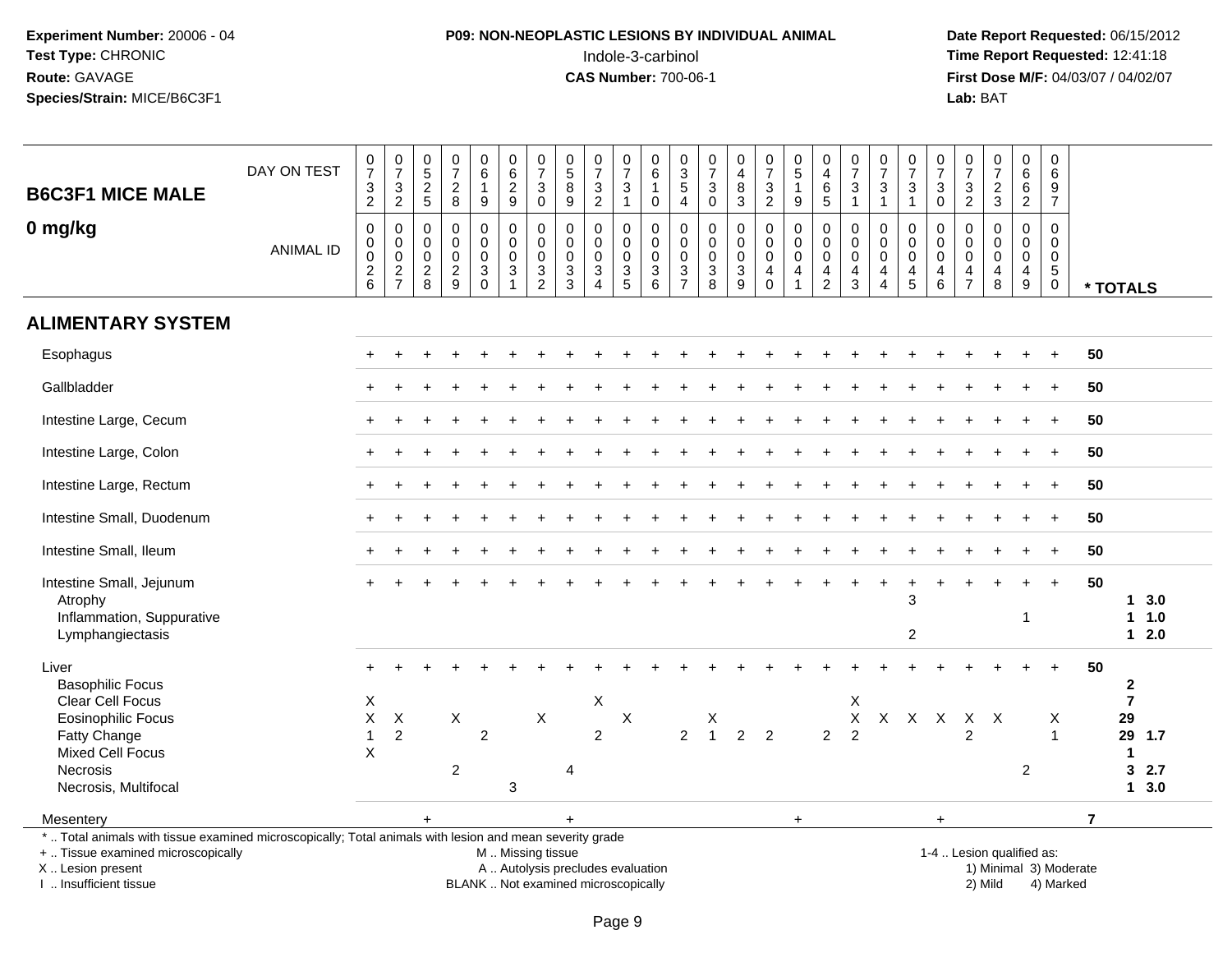# **P09: NON-NEOPLASTIC LESIONS BY INDIVIDUAL ANIMAL**Indole-3-carbinol **Time Report Requested:** 12:41:18

 **Date Report Requested:** 06/15/2012 **First Dose M/F:** 04/03/07 / 04/02/07<br>Lab: BAT **Lab:** BAT

| <b>B6C3F1 MICE MALE</b>                                                                                                                        | DAY ON TEST      | $\frac{0}{7}$<br>$\ensuremath{\mathsf{3}}$              | $\begin{array}{c} 0 \\ 7 \end{array}$<br>$\sqrt{3}$ | $\boldsymbol{0}$<br>$\overline{5}$<br>$\overline{c}$ | 0<br>$\overline{7}$<br>$\boldsymbol{2}$     | 0<br>6<br>$\mathbf{1}$                      | 0<br>$6\overline{6}$<br>$\overline{c}$                   | $\frac{0}{7}$<br>$\sqrt{3}$             | $\begin{array}{c} 0 \\ 5 \end{array}$<br>$\, 8$ | $\frac{0}{7}$<br>$\sqrt{3}$                                  | 0<br>$\overline{7}$<br>$\sqrt{3}$    | 0<br>$6\phantom{a}$<br>$\mathbf{1}$           | 0<br>$\overline{3}$<br>$\overline{5}$   | $\begin{array}{c} 0 \\ 7 \end{array}$<br>$\sqrt{3}$ | $\begin{smallmatrix} 0\\4 \end{smallmatrix}$<br>$\,8\,$                 | $\begin{array}{c} 0 \\ 7 \end{array}$<br>$\ensuremath{\mathsf{3}}$ | 0<br>$\overline{5}$<br>$\mathbf{1}$                          | 0<br>$\overline{4}$<br>$\,6\,$                                 | 0<br>$\overline{7}$<br>$\ensuremath{\mathsf{3}}$                      | $\frac{0}{7}$<br>3            | $\frac{0}{7}$<br>$\mathbf{3}$                                          | $\frac{0}{7}$<br>$\sqrt{3}$                                    | $\frac{0}{7}$<br>$\frac{3}{2}$              | $\begin{array}{c} 0 \\ 7 \end{array}$<br>$\frac{2}{3}$ | 0<br>$\,6$<br>$\,6\,$                                  | 0<br>6<br>$\boldsymbol{9}$                              |    |                   |                          |  |
|------------------------------------------------------------------------------------------------------------------------------------------------|------------------|---------------------------------------------------------|-----------------------------------------------------|------------------------------------------------------|---------------------------------------------|---------------------------------------------|----------------------------------------------------------|-----------------------------------------|-------------------------------------------------|--------------------------------------------------------------|--------------------------------------|-----------------------------------------------|-----------------------------------------|-----------------------------------------------------|-------------------------------------------------------------------------|--------------------------------------------------------------------|--------------------------------------------------------------|----------------------------------------------------------------|-----------------------------------------------------------------------|-------------------------------|------------------------------------------------------------------------|----------------------------------------------------------------|---------------------------------------------|--------------------------------------------------------|--------------------------------------------------------|---------------------------------------------------------|----|-------------------|--------------------------|--|
| 0 mg/kg                                                                                                                                        |                  | $\overline{c}$<br>$\,0\,$                               | $\overline{2}$<br>$\pmb{0}$                         | $\sqrt{5}$<br>0                                      | 8<br>$\mathbf 0$                            | $\boldsymbol{9}$<br>0                       | 9<br>0                                                   | $\pmb{0}$<br>$\pmb{0}$                  | $\boldsymbol{9}$<br>$\mathbf 0$                 | $\overline{2}$<br>$\mathbf 0$                                | $\mathbf{1}$<br>0                    | $\mathbf 0$<br>$\mathbf 0$                    | $\overline{4}$<br>$\mathbf 0$           | $\mathbf 0$<br>$\mathbf 0$                          | $\mathfrak{Z}$<br>$\pmb{0}$                                             | $\overline{2}$<br>$\mathbf 0$                                      | 9<br>$\mathbf 0$                                             | $\sqrt{5}$<br>$\mathbf 0$                                      | $\mathbf{1}$<br>$\mathbf 0$                                           | $\mathbf{1}$<br>0             | $\mathbf{1}$<br>0                                                      | $\mathsf 0$<br>$\mathbf 0$                                     | $\mathbf 0$                                 | $\mathbf 0$                                            | $\boldsymbol{2}$<br>$\mathbf 0$                        | $\overline{7}$<br>0                                     |    |                   |                          |  |
|                                                                                                                                                | <b>ANIMAL ID</b> | $\pmb{0}$<br>$\begin{array}{c} 0 \\ 2 \\ 6 \end{array}$ | 00027                                               | $\mathbf 0$<br>$\mathbf 0$<br>$\frac{2}{8}$          | $\mathbf 0$<br>$\mathbf 0$<br>$\frac{2}{9}$ | $\mathbf 0$<br>$\mathbf 0$<br>3<br>$\Omega$ | $\pmb{0}$<br>$\mathbf 0$<br>$\sqrt{3}$<br>$\overline{1}$ | $\pmb{0}$<br>$\pmb{0}$<br>$\frac{3}{2}$ | $\mathbf 0$<br>$\mathbf 0$<br>$\mathbf{3}$<br>3 | $\mathbf 0$<br>$\mathbf 0$<br>$\mathbf{3}$<br>$\overline{4}$ | $\mathbf 0$<br>$\mathbf 0$<br>3<br>5 | $\mathbf 0$<br>$\mathbf 0$<br>$\sqrt{3}$<br>6 | $\mathbf 0$<br>0<br>3<br>$\overline{7}$ | $\mathbf 0$<br>$\mathbf 0$<br>$\mathbf{3}$<br>8     | $\mathbf 0$<br>$\pmb{0}$<br>$\ensuremath{\mathsf{3}}$<br>$\overline{9}$ | $\mathbf 0$<br>$\mathbf 0$<br>$\overline{4}$<br>$\mathbf 0$        | $\mathbf 0$<br>$\mathbf 0$<br>$\overline{4}$<br>$\mathbf{1}$ | $\mathbf 0$<br>$\mathbf 0$<br>$\overline{4}$<br>$\overline{2}$ | $\mathbf 0$<br>$\mathbf 0$<br>$\overline{\mathbf{4}}$<br>$\mathbf{3}$ | 0<br>0<br>4<br>$\overline{4}$ | $\mathsf{O}\xspace$<br>$\mathbf 0$<br>$\overline{4}$<br>$\overline{5}$ | $\mathbf 0$<br>$\mathbf 0$<br>$\overline{4}$<br>$6\phantom{1}$ | $\mathbf 0$<br>$\mathbf 0$<br>$\frac{4}{7}$ | $\Omega$<br>$\mathbf 0$<br>4<br>8                      | $\mathbf 0$<br>0<br>$\overline{4}$<br>$\boldsymbol{9}$ | $\mathbf 0$<br>$\mathbf 0$<br>$\sqrt{5}$<br>$\mathbf 0$ |    | * TOTALS          |                          |  |
| Fat, Necrosis                                                                                                                                  |                  |                                                         |                                                     |                                                      |                                             |                                             |                                                          |                                         |                                                 |                                                              |                                      |                                               |                                         |                                                     |                                                                         |                                                                    |                                                              |                                                                |                                                                       |                               |                                                                        | $\overline{c}$                                                 |                                             |                                                        |                                                        |                                                         |    |                   | 42.3                     |  |
| Pancreas<br>Acinus, Atrophy                                                                                                                    |                  |                                                         |                                                     |                                                      |                                             |                                             |                                                          |                                         |                                                 |                                                              |                                      |                                               |                                         |                                                     |                                                                         |                                                                    |                                                              |                                                                |                                                                       |                               |                                                                        |                                                                |                                             |                                                        |                                                        | $\ddot{}$                                               | 50 |                   | $1 \t1.0$                |  |
| Salivary Glands<br>Infiltration Cellular, Mononuclear Cell                                                                                     |                  |                                                         | -1                                                  |                                                      |                                             |                                             |                                                          | -1                                      |                                                 |                                                              |                                      |                                               |                                         |                                                     |                                                                         |                                                                    |                                                              |                                                                |                                                                       |                               | 1                                                                      | $\overline{c}$                                                 | -1                                          |                                                        |                                                        | $+$                                                     | 50 |                   | 23 1.2                   |  |
| Stomach, Forestomach<br>Ulcer<br>Epithelium, Hyperplasia                                                                                       |                  |                                                         | $\overline{2}$                                      |                                                      |                                             |                                             |                                                          |                                         |                                                 |                                                              |                                      |                                               |                                         | 3                                                   |                                                                         |                                                                    |                                                              |                                                                |                                                                       |                               |                                                                        |                                                                |                                             | $\overline{c}$                                         |                                                        | $\ddot{}$<br>$\mathbf{3}$                               | 50 |                   | 62.7<br>2.5              |  |
| Stomach, Glandular<br>Erosion<br>Inflammation, Chronic<br>Mineralization                                                                       |                  |                                                         |                                                     |                                                      |                                             |                                             | 1                                                        |                                         | $\overline{2}$                                  |                                                              |                                      |                                               | $\mathbf{1}$                            |                                                     |                                                                         |                                                                    |                                                              |                                                                |                                                                       |                               |                                                                        |                                                                |                                             |                                                        |                                                        | $\ddot{}$<br>$\overline{2}$                             | 50 | $\mathbf 1$<br>1  | 2.0<br>1.0<br>5 1.4      |  |
| Tooth<br>Dysplasia                                                                                                                             |                  | +<br>3                                                  | $\ddot{}$<br>$\overline{2}$                         |                                                      | +<br>$\mathbf{1}$                           |                                             | $\ddot{}$<br>$\mathbf{1}$                                | $\ddot{}$<br>$\mathbf{3}$               |                                                 | $\mathbf{1}$                                                 | +<br>$\overline{1}$                  | $\ddot{}$<br>$\overline{1}$                   |                                         | ÷<br>$\mathbf{1}$                                   |                                                                         |                                                                    | $\overline{2}$                                               | $\overline{2}$                                                 | -1                                                                    | $\sqrt{3}$                    | $\overline{4}$                                                         | $\overline{1}$                                                 | $\ddot{}$<br>3                              |                                                        | $\ddot{}$<br>3                                         |                                                         | 30 |                   | 30 2.2                   |  |
| <b>CARDIOVASCULAR SYSTEM</b>                                                                                                                   |                  |                                                         |                                                     |                                                      |                                             |                                             |                                                          |                                         |                                                 |                                                              |                                      |                                               |                                         |                                                     |                                                                         |                                                                    |                                                              |                                                                |                                                                       |                               |                                                                        |                                                                |                                             |                                                        |                                                        |                                                         |    |                   |                          |  |
| <b>Blood Vessel</b><br>Adventitia, Pulmonary Vein, Infiltration Cellular,<br>Polymorphonuclear                                                 |                  |                                                         |                                                     |                                                      |                                             |                                             |                                                          |                                         |                                                 |                                                              |                                      |                                               |                                         |                                                     |                                                                         |                                                                    |                                                              |                                                                |                                                                       |                               |                                                                        |                                                                |                                             |                                                        |                                                        |                                                         | 49 |                   | 11.0                     |  |
| Heart<br>Cardiomyopathy<br>Inflammation, Chronic<br>Artery, Inflammation, Chronic                                                              |                  | $+$<br>$\mathbf{2}$                                     |                                                     |                                                      |                                             |                                             |                                                          |                                         |                                                 |                                                              |                                      |                                               |                                         |                                                     |                                                                         |                                                                    |                                                              |                                                                |                                                                       | -1                            |                                                                        |                                                                | 1                                           | -1                                                     |                                                        | $\ddot{}$<br>$\mathbf{1}$                               | 50 | 1<br>$\mathbf{1}$ | $11 \t1.2$<br>1.0<br>2.0 |  |
| *  Total animals with tissue examined microscopically; Total animals with lesion and mean severity grade<br>+  Tissue examined microscopically |                  |                                                         |                                                     |                                                      |                                             |                                             | M  Missing tissue                                        |                                         |                                                 |                                                              |                                      |                                               |                                         |                                                     |                                                                         |                                                                    |                                                              |                                                                |                                                                       |                               |                                                                        |                                                                |                                             | 1-4  Lesion qualified as:                              |                                                        |                                                         |    |                   |                          |  |

X .. Lesion present

I .. Insufficient tissue

 M .. Missing tissueA .. Autolysis precludes evaluation

BLANK .. Not examined microscopically 2) Mild 4) Marked

1-4 .. Lesion qualified as:<br>1) Minimal 3) Moderate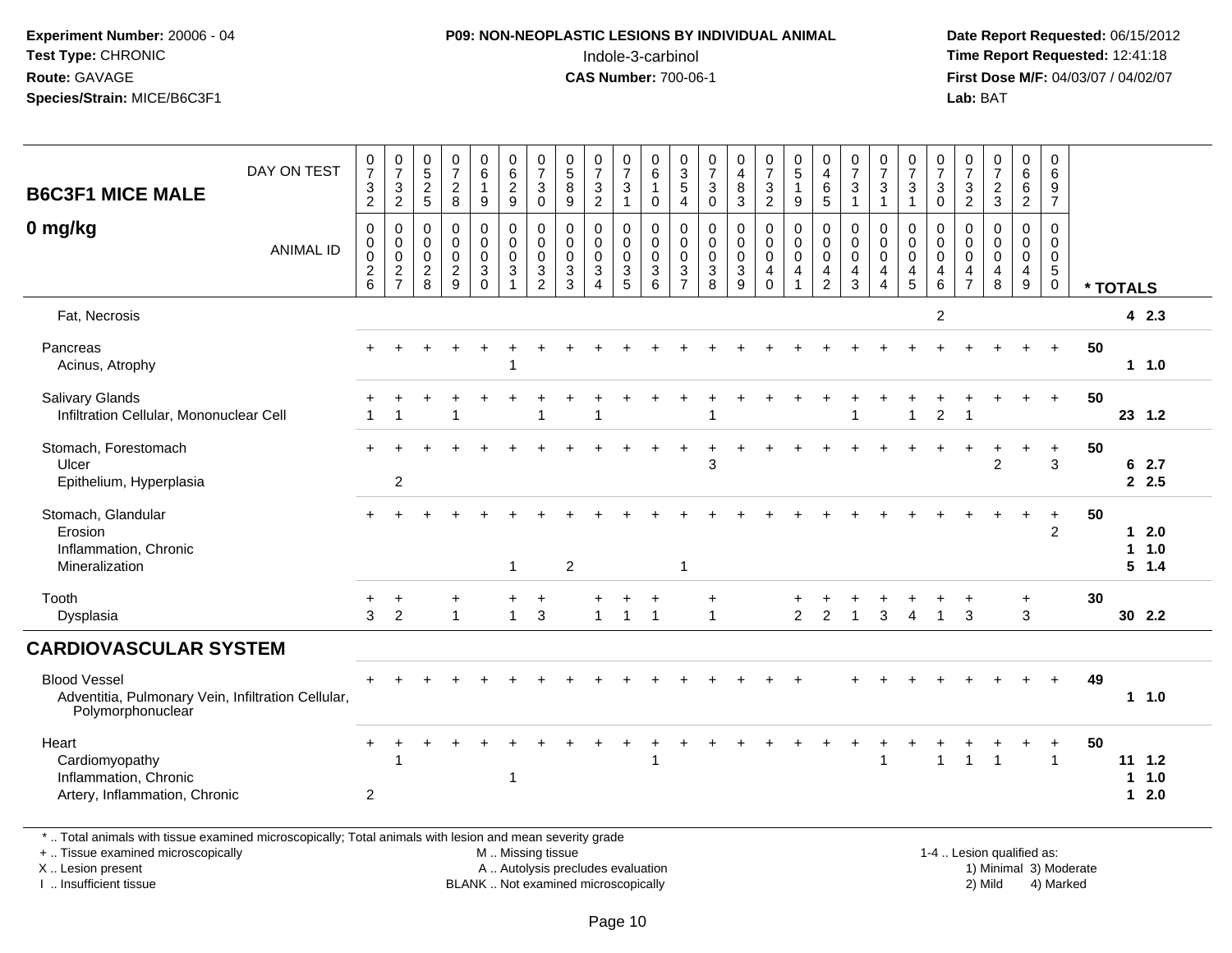# **P09: NON-NEOPLASTIC LESIONS BY INDIVIDUAL ANIMAL**Indole-3-carbinol **Time Report Requested:** 12:41:18

| <b>B6C3F1 MICE MALE</b>                                                                                                                                                                       | DAY ON TEST      | $\frac{0}{7}$<br>$\frac{3}{2}$                 | $\frac{0}{7}$<br>$\mathbf{3}$<br>$\overline{2}$          | $\begin{array}{c} 0 \\ 5 \end{array}$<br>$\frac{2}{5}$  | $\frac{0}{7}$<br>$\boldsymbol{2}$<br>$\overline{8}$    | $\begin{array}{c} 0 \\ 6 \end{array}$<br>$\mathbf{1}$<br>$\boldsymbol{9}$ | $\begin{array}{c} 0 \\ 6 \end{array}$<br>$\frac{2}{9}$    | $\begin{array}{c} 0 \\ 7 \end{array}$<br>$\sqrt{3}$<br>$\mathbf 0$ | $\begin{array}{c} 0 \\ 5 \end{array}$<br>8<br>9                           | $\frac{0}{7}$<br>$\sqrt{3}$<br>$\overline{2}$                                          | $\frac{0}{7}$<br>$\mathbf{3}$<br>$\mathbf{1}$            | $\,0\,$<br>$6\phantom{a}$<br>$\mathbf{1}$<br>$\mathsf{O}\xspace$               | $\begin{array}{c} 0 \\ 3 \\ 5 \end{array}$<br>$\overline{4}$       | $\begin{array}{c} 0 \\ 7 \end{array}$<br>$\mathbf{3}$<br>0 | $\begin{smallmatrix}0\\4\end{smallmatrix}$<br>$\bf 8$<br>$\overline{3}$ | $\begin{array}{c} 0 \\ 7 \end{array}$<br>3<br>$\overline{2}$ | $\begin{array}{c} 0 \\ 5 \end{array}$<br>$\mathbf{1}$<br>$\overline{9}$        | 0<br>$\overline{4}$<br>6<br>$\overline{5}$                          | $\frac{0}{7}$<br>$\ensuremath{\mathsf{3}}$<br>$\overline{1}$                | $\begin{array}{c} 0 \\ 7 \end{array}$<br>$\sqrt{3}$<br>$\mathbf{1}$                           | $\frac{0}{7}$<br>$\mathbf{3}$<br>$\overline{1}$ | $\frac{0}{7}$<br>$\mathbf{3}$<br>$\overline{0}$                                | $\frac{0}{7}$<br>$\mathbf{3}$<br>$\overline{2}$                            | $\begin{array}{c} 0 \\ 7 \end{array}$<br>$\frac{2}{3}$         | 0<br>$6\phantom{a}$<br>6<br>$\overline{2}$                       | $\pmb{0}$<br>$6\phantom{1}$<br>$\frac{9}{7}$                     |                      |              |
|-----------------------------------------------------------------------------------------------------------------------------------------------------------------------------------------------|------------------|------------------------------------------------|----------------------------------------------------------|---------------------------------------------------------|--------------------------------------------------------|---------------------------------------------------------------------------|-----------------------------------------------------------|--------------------------------------------------------------------|---------------------------------------------------------------------------|----------------------------------------------------------------------------------------|----------------------------------------------------------|--------------------------------------------------------------------------------|--------------------------------------------------------------------|------------------------------------------------------------|-------------------------------------------------------------------------|--------------------------------------------------------------|--------------------------------------------------------------------------------|---------------------------------------------------------------------|-----------------------------------------------------------------------------|-----------------------------------------------------------------------------------------------|-------------------------------------------------|--------------------------------------------------------------------------------|----------------------------------------------------------------------------|----------------------------------------------------------------|------------------------------------------------------------------|------------------------------------------------------------------|----------------------|--------------|
| 0 mg/kg                                                                                                                                                                                       | <b>ANIMAL ID</b> | $\mathbf 0$<br>0<br>$\pmb{0}$<br>$\frac{2}{6}$ | $\mathbf 0$<br>$\mathbf 0$<br>$\pmb{0}$<br>$\frac{2}{7}$ | $\mathbf 0$<br>0<br>$\mathsf{O}\xspace$<br>$^2_{\bf 8}$ | $\pmb{0}$<br>$\mathbf 0$<br>$\pmb{0}$<br>$\frac{2}{9}$ | $\pmb{0}$<br>$\pmb{0}$<br>$\pmb{0}$<br>$_{0}^{3}$                         | $\mathbf 0$<br>$\mathbf 0$<br>$\mathbf 0$<br>$\mathbf{3}$ | $\boldsymbol{0}$<br>$\overline{0}$<br>$\pmb{0}$<br>$\frac{3}{2}$   | $\mathbf 0$<br>$\mathbf 0$<br>$\mathbf 0$<br>$\mathbf{3}$<br>$\mathbf{3}$ | $\mathbf 0$<br>$\mathbf 0$<br>$\pmb{0}$<br>$\ensuremath{\mathsf{3}}$<br>$\overline{4}$ | $\mathbf 0$<br>$\mathbf 0$<br>$\pmb{0}$<br>$\frac{3}{5}$ | 0<br>$\mathbf 0$<br>$\mathbf 0$<br>$\ensuremath{\mathsf{3}}$<br>$6\phantom{1}$ | $\mathbf 0$<br>$\ddot{\mathbf{0}}$<br>$\mathbf 0$<br>$\frac{3}{7}$ | 0<br>$\mathbf 0$<br>$\pmb{0}$<br>3<br>8                    | $\mathbf 0$<br>$\ddot{\mathbf{0}}$<br>$\pmb{0}$<br>$\frac{3}{9}$        | 0<br>$\overline{0}$<br>$\mathbf 0$<br>4<br>$\mathbf 0$       | $\pmb{0}$<br>$\overline{0}$<br>$\mathbf 0$<br>$\overline{4}$<br>$\overline{1}$ | 0<br>$\mathbf 0$<br>$\mathbf 0$<br>$\overline{4}$<br>$\overline{2}$ | $\mathbf 0$<br>$\mathbf 0$<br>$\mathbf 0$<br>$\overline{4}$<br>$\mathbf{3}$ | $\mathbf 0$<br>$\mathbf 0$<br>$\mathsf{O}\xspace$<br>$\overline{4}$<br>$\boldsymbol{\Lambda}$ | 0<br>0<br>$\mathbf 0$<br>$\overline{4}$<br>5    | $\mathbf 0$<br>$\mathbf 0$<br>$\mathbf 0$<br>$\overline{4}$<br>$6\phantom{1}6$ | $\mathbf 0$<br>$\Omega$<br>$\mathbf 0$<br>$\overline{4}$<br>$\overline{7}$ | $\mathbf 0$<br>$\Omega$<br>$\mathbf 0$<br>$\overline{4}$<br>8  | $\mathbf 0$<br>$\mathbf 0$<br>$\mathbf 0$<br>$\overline{4}$<br>9 | 0<br>$\mathbf 0$<br>$\mathbf 0$<br>$\overline{5}$<br>$\mathbf 0$ |                      | * TOTALS     |
| <b>ENDOCRINE SYSTEM</b>                                                                                                                                                                       |                  |                                                |                                                          |                                                         |                                                        |                                                                           |                                                           |                                                                    |                                                                           |                                                                                        |                                                          |                                                                                |                                                                    |                                                            |                                                                         |                                                              |                                                                                |                                                                     |                                                                             |                                                                                               |                                                 |                                                                                |                                                                            |                                                                |                                                                  |                                                                  |                      |              |
| <b>Adrenal Cortex</b><br>Hyperplasia                                                                                                                                                          |                  |                                                |                                                          |                                                         |                                                        |                                                                           |                                                           |                                                                    |                                                                           |                                                                                        |                                                          |                                                                                |                                                                    |                                                            |                                                                         |                                                              |                                                                                |                                                                     |                                                                             |                                                                                               |                                                 |                                                                                |                                                                            |                                                                |                                                                  | $+$                                                              | 50                   | $1 1.0$      |
| <b>Adrenal Medulla</b><br>Hyperplasia                                                                                                                                                         |                  |                                                |                                                          |                                                         |                                                        |                                                                           |                                                           |                                                                    |                                                                           |                                                                                        |                                                          |                                                                                |                                                                    |                                                            |                                                                         |                                                              |                                                                                |                                                                     |                                                                             |                                                                                               |                                                 |                                                                                |                                                                            |                                                                |                                                                  | $+$                                                              | 50                   | 2 1.0        |
| Islets, Pancreatic<br>Hyperplasia                                                                                                                                                             |                  | $\pm$                                          | $\ddot{}$                                                | 1                                                       |                                                        |                                                                           |                                                           |                                                                    |                                                                           |                                                                                        |                                                          |                                                                                |                                                                    |                                                            |                                                                         |                                                              |                                                                                |                                                                     |                                                                             |                                                                                               |                                                 |                                                                                |                                                                            |                                                                |                                                                  | $\ddot{}$                                                        | 50                   | $1 \t1.0$    |
| Parathyroid Gland                                                                                                                                                                             |                  |                                                |                                                          |                                                         |                                                        |                                                                           |                                                           |                                                                    |                                                                           |                                                                                        |                                                          |                                                                                |                                                                    |                                                            |                                                                         |                                                              |                                                                                |                                                                     |                                                                             |                                                                                               |                                                 |                                                                                |                                                                            |                                                                |                                                                  |                                                                  | 48                   |              |
| <b>Pituitary Gland</b><br>Cyst                                                                                                                                                                |                  |                                                |                                                          |                                                         |                                                        |                                                                           |                                                           |                                                                    |                                                                           |                                                                                        |                                                          |                                                                                |                                                                    |                                                            |                                                                         |                                                              |                                                                                |                                                                     |                                                                             |                                                                                               |                                                 |                                                                                |                                                                            |                                                                |                                                                  | $+$                                                              | 50                   | 2, 1.0       |
| <b>Thyroid Gland</b><br>Follicle, Cyst                                                                                                                                                        |                  | +<br>$\boldsymbol{\mathsf{X}}$                 |                                                          |                                                         |                                                        |                                                                           |                                                           |                                                                    |                                                                           |                                                                                        |                                                          |                                                                                |                                                                    |                                                            |                                                                         |                                                              |                                                                                |                                                                     |                                                                             |                                                                                               |                                                 |                                                                                |                                                                            |                                                                |                                                                  |                                                                  | 50                   | $\mathbf{1}$ |
| <b>GENERAL BODY SYSTEM</b>                                                                                                                                                                    |                  |                                                |                                                          |                                                         |                                                        |                                                                           |                                                           |                                                                    |                                                                           |                                                                                        |                                                          |                                                                                |                                                                    |                                                            |                                                                         |                                                              |                                                                                |                                                                     |                                                                             |                                                                                               |                                                 |                                                                                |                                                                            |                                                                |                                                                  |                                                                  |                      |              |
| <b>NONE</b>                                                                                                                                                                                   |                  |                                                |                                                          |                                                         |                                                        |                                                                           |                                                           |                                                                    |                                                                           |                                                                                        |                                                          |                                                                                |                                                                    |                                                            |                                                                         |                                                              |                                                                                |                                                                     |                                                                             |                                                                                               |                                                 |                                                                                |                                                                            |                                                                |                                                                  |                                                                  |                      |              |
| <b>GENITAL SYSTEM</b>                                                                                                                                                                         |                  |                                                |                                                          |                                                         |                                                        |                                                                           |                                                           |                                                                    |                                                                           |                                                                                        |                                                          |                                                                                |                                                                    |                                                            |                                                                         |                                                              |                                                                                |                                                                     |                                                                             |                                                                                               |                                                 |                                                                                |                                                                            |                                                                |                                                                  |                                                                  |                      |              |
| <b>Coagulating Gland</b>                                                                                                                                                                      |                  |                                                |                                                          |                                                         |                                                        |                                                                           |                                                           |                                                                    |                                                                           |                                                                                        |                                                          |                                                                                |                                                                    |                                                            |                                                                         |                                                              |                                                                                |                                                                     |                                                                             |                                                                                               |                                                 |                                                                                |                                                                            |                                                                |                                                                  |                                                                  | $\blacktriangleleft$ |              |
| Epididymis<br>Infiltration Cellular, Mononuclear Cell                                                                                                                                         |                  |                                                |                                                          |                                                         |                                                        |                                                                           |                                                           |                                                                    |                                                                           |                                                                                        |                                                          |                                                                                |                                                                    |                                                            |                                                                         |                                                              |                                                                                |                                                                     |                                                                             |                                                                                               |                                                 |                                                                                |                                                                            |                                                                |                                                                  |                                                                  | 50                   | $1 \t1.0$    |
| <b>Preputial Gland</b>                                                                                                                                                                        |                  |                                                |                                                          |                                                         |                                                        |                                                                           |                                                           |                                                                    |                                                                           |                                                                                        |                                                          |                                                                                |                                                                    |                                                            |                                                                         |                                                              |                                                                                |                                                                     |                                                                             |                                                                                               |                                                 |                                                                                |                                                                            |                                                                |                                                                  |                                                                  | 50                   |              |
| *  Total animals with tissue examined microscopically; Total animals with lesion and mean severity grade<br>+  Tissue examined microscopically<br>X  Lesion present<br>I  Insufficient tissue |                  |                                                |                                                          |                                                         |                                                        |                                                                           | M  Missing tissue                                         |                                                                    | A  Autolysis precludes evaluation<br>BLANK  Not examined microscopically  |                                                                                        |                                                          |                                                                                |                                                                    |                                                            |                                                                         |                                                              |                                                                                |                                                                     |                                                                             |                                                                                               |                                                 |                                                                                |                                                                            | 1-4  Lesion qualified as:<br>1) Minimal 3) Moderate<br>2) Mild |                                                                  | 4) Marked                                                        |                      |              |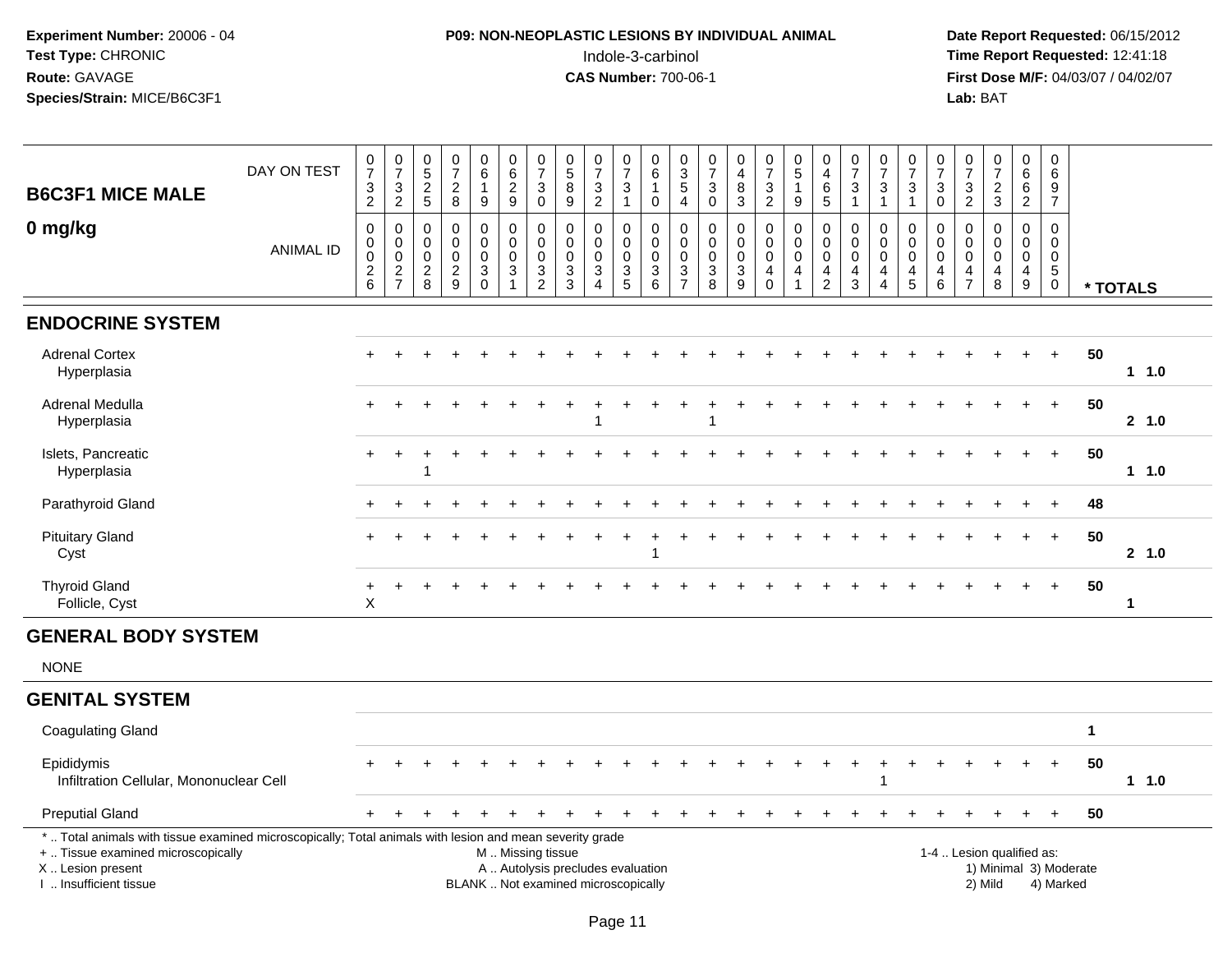# **P09: NON-NEOPLASTIC LESIONS BY INDIVIDUAL ANIMAL**Indole-3-carbinol **Time Report Requested:** 12:41:18

| <b>B6C3F1 MICE MALE</b>                                                                                                                                                                       | DAY ON TEST      | $\frac{0}{7}$<br>3<br>$\overline{a}$             | $\begin{smallmatrix}0\\7\end{smallmatrix}$<br>3<br>$\overline{2}$ | $0$<br>$5$<br>$2$<br>$5$                                | $\frac{0}{7}$<br>$\boldsymbol{2}$<br>$\bf 8$             | $\mathbf 0$<br>$\,6\,$<br>$\mathbf{1}$<br>9           | $\pmb{0}$<br>$\,6\,$<br>$\sqrt{2}$<br>$9\,$                               | 0<br>$\overline{7}$<br>3<br>$\pmb{0}$                            | $\pmb{0}$<br>$\sqrt{5}$<br>8<br>$\boldsymbol{9}$      | $\frac{0}{7}$<br>$\mathbf{3}$<br>$\overline{2}$                                           | $\mathbf 0$<br>$\overline{7}$<br>3<br>$\mathbf{1}$         | 0<br>$\,6\,$<br>$\mathbf{1}$<br>$\mathbf 0$                | 0<br>$\sqrt{3}$<br>$\overline{5}$<br>$\overline{4}$        | $\frac{0}{7}$<br>3<br>$\pmb{0}$                        | 0<br>$\overline{4}$<br>8<br>3                | $\begin{smallmatrix}0\\7\end{smallmatrix}$<br>$\mathbf{3}$<br>$\overline{2}$ | $\begin{array}{c} 0 \\ 5 \end{array}$<br>$\mathbf{1}$<br>$\boldsymbol{9}$ | 0<br>$\overline{4}$<br>$\,6\,$<br>$\sqrt{5}$                                          | $\begin{array}{c} 0 \\ 7 \end{array}$<br>3<br>$\mathbf{1}$                   | $\frac{0}{7}$<br>3<br>$\mathbf{1}$                              | $\frac{0}{7}$<br>$\mathbf{3}$<br>$\mathbf{1}$                                    | $\frac{0}{7}$<br>$\sqrt{3}$<br>$\mathbf 0$                    | 0<br>$\overline{7}$<br>3<br>$\overline{2}$             | $\begin{array}{c} 0 \\ 7 \end{array}$<br>$\sqrt{2}$<br>$\sqrt{3}$ | 0<br>$\,6\,$<br>$\,6\,$<br>$\overline{2}$                                      | 0<br>6<br>9<br>$\overline{7}$                                             |                        |                       |                             |  |
|-----------------------------------------------------------------------------------------------------------------------------------------------------------------------------------------------|------------------|--------------------------------------------------|-------------------------------------------------------------------|---------------------------------------------------------|----------------------------------------------------------|-------------------------------------------------------|---------------------------------------------------------------------------|------------------------------------------------------------------|-------------------------------------------------------|-------------------------------------------------------------------------------------------|------------------------------------------------------------|------------------------------------------------------------|------------------------------------------------------------|--------------------------------------------------------|----------------------------------------------|------------------------------------------------------------------------------|---------------------------------------------------------------------------|---------------------------------------------------------------------------------------|------------------------------------------------------------------------------|-----------------------------------------------------------------|----------------------------------------------------------------------------------|---------------------------------------------------------------|--------------------------------------------------------|-------------------------------------------------------------------|--------------------------------------------------------------------------------|---------------------------------------------------------------------------|------------------------|-----------------------|-----------------------------|--|
| 0 mg/kg                                                                                                                                                                                       | <b>ANIMAL ID</b> | $\mathbf 0$<br>0<br>$\mathbf 0$<br>$\frac{2}{6}$ | 0<br>$\mathbf 0$<br>$\pmb{0}$<br>$\frac{2}{7}$                    | $\mathbf 0$<br>0<br>$\mathsf{O}\xspace$<br>$_{\rm 8}^2$ | $\pmb{0}$<br>$\mathbf 0$<br>$\mathbf 0$<br>$\frac{2}{9}$ | $\pmb{0}$<br>$\mathbf 0$<br>$\pmb{0}$<br>$_{\rm 0}^3$ | $\mathbf 0$<br>$\mathbf 0$<br>$\mathbf 0$<br>$\sqrt{3}$<br>$\overline{1}$ | $\mathbf 0$<br>$\mathbf 0$<br>$\mathbf 0$<br>3<br>$\overline{2}$ | 0<br>$\Omega$<br>$\mathsf{O}\xspace$<br>$\frac{3}{3}$ | $\mathbf 0$<br>$\mathbf 0$<br>$\mathsf{O}\xspace$<br>$\sqrt{3}$<br>$\boldsymbol{\Lambda}$ | $\mathbf 0$<br>$\mathbf 0$<br>$\mathbf 0$<br>$\frac{3}{5}$ | $\mathbf 0$<br>$\mathbf 0$<br>$\mathbf 0$<br>$\frac{3}{6}$ | $\mathbf 0$<br>$\mathbf 0$<br>$\mathbf 0$<br>$\frac{3}{7}$ | 0<br>$\mathbf 0$<br>$\mathbf 0$<br>3<br>$\overline{8}$ | 0<br>$\mathbf 0$<br>0<br>3<br>$\overline{9}$ | $\mathbf 0$<br>0<br>$\mathsf 0$<br>$\begin{array}{c} 4 \\ 0 \end{array}$     | $\mathbf 0$<br>$\mathbf 0$<br>$\mathbf 0$<br>4<br>$\mathbf{1}$            | $\mathbf 0$<br>$\mathbf 0$<br>$\mathsf{O}\xspace$<br>$\overline{4}$<br>$\overline{2}$ | $\mathbf 0$<br>$\mathbf{0}$<br>$\mathbf 0$<br>$\overline{4}$<br>$\mathbf{3}$ | 0<br>$\mathbf 0$<br>$\mathbf 0$<br>4<br>$\overline{\mathbf{4}}$ | $\mathbf 0$<br>$\mathbf 0$<br>$\pmb{0}$<br>$\begin{array}{c} 4 \\ 5 \end{array}$ | $\pmb{0}$<br>$\mathbf 0$<br>$\mathsf{O}\xspace$<br>4<br>$\,6$ | $\mathbf 0$<br>0<br>$\mathbf 0$<br>4<br>$\overline{7}$ | $\mathbf 0$<br>$\mathbf{0}$<br>$\mathbf 0$<br>4<br>$\,8\,$        | 0<br>$\mathbf 0$<br>$\mathbf 0$<br>$\overline{\mathbf{4}}$<br>$\boldsymbol{9}$ | $\mathbf 0$<br>$\mathbf 0$<br>$\pmb{0}$<br>$5\phantom{.0}$<br>$\mathsf 0$ |                        | * TOTALS              |                             |  |
| Cyst<br>Inflammation, Suppurative                                                                                                                                                             |                  | 2                                                |                                                                   | $\overline{2}$                                          |                                                          |                                                       | $\overline{c}$<br>$\overline{c}$                                          |                                                                  | $\overline{2}$                                        |                                                                                           |                                                            | $\overline{c}$                                             |                                                            | 3                                                      | $\overline{2}$                               |                                                                              | 2                                                                         |                                                                                       | $\overline{2}$                                                               |                                                                 |                                                                                  |                                                               |                                                        |                                                                   | $\overline{2}$                                                                 |                                                                           |                        |                       | 14 2.0<br>2.0               |  |
| Prostate<br>Hyperplasia<br>Inflammation, Chronic                                                                                                                                              |                  |                                                  |                                                                   |                                                         |                                                          |                                                       |                                                                           | 2<br>$\overline{c}$                                              |                                                       |                                                                                           |                                                            |                                                            | $\mathfrak{p}$                                             |                                                        |                                              |                                                                              |                                                                           |                                                                                       |                                                                              |                                                                 |                                                                                  |                                                               |                                                        |                                                                   |                                                                                |                                                                           | 50                     |                       | 2.0<br>$12.0$               |  |
| <b>Seminal Vesicle</b><br>Atrophy                                                                                                                                                             |                  |                                                  |                                                                   |                                                         |                                                          |                                                       |                                                                           |                                                                  |                                                       |                                                                                           |                                                            |                                                            |                                                            |                                                        |                                              |                                                                              |                                                                           |                                                                                       |                                                                              |                                                                 |                                                                                  |                                                               |                                                        |                                                                   |                                                                                | $\ddot{\phantom{1}}$                                                      | 50                     |                       | 13.0                        |  |
| <b>Testes</b><br>Inflammation, Granulomatous<br>Inflammation, Chronic<br>Mineralization<br>Germinal Epithelium, Atrophy                                                                       |                  |                                                  |                                                                   |                                                         |                                                          |                                                       |                                                                           |                                                                  |                                                       |                                                                                           |                                                            |                                                            |                                                            |                                                        |                                              |                                                                              |                                                                           |                                                                                       |                                                                              |                                                                 |                                                                                  | $\overline{2}$                                                |                                                        |                                                                   |                                                                                |                                                                           | 50                     | $\mathbf 1$<br>1<br>1 | 2.0<br>2.0<br>2.0<br>2, 1.0 |  |
| <b>HEMATOPOIETIC SYSTEM</b>                                                                                                                                                                   |                  |                                                  |                                                                   |                                                         |                                                          |                                                       |                                                                           |                                                                  |                                                       |                                                                                           |                                                            |                                                            |                                                            |                                                        |                                              |                                                                              |                                                                           |                                                                                       |                                                                              |                                                                 |                                                                                  |                                                               |                                                        |                                                                   |                                                                                |                                                                           |                        |                       |                             |  |
| <b>Bone Marrow</b>                                                                                                                                                                            |                  |                                                  |                                                                   |                                                         |                                                          |                                                       |                                                                           |                                                                  |                                                       |                                                                                           |                                                            |                                                            |                                                            |                                                        |                                              |                                                                              |                                                                           |                                                                                       |                                                                              |                                                                 |                                                                                  |                                                               |                                                        |                                                                   |                                                                                |                                                                           | 50                     |                       |                             |  |
| Lymph Node                                                                                                                                                                                    |                  |                                                  |                                                                   |                                                         |                                                          |                                                       |                                                                           | $\ddot{}$                                                        |                                                       |                                                                                           |                                                            |                                                            |                                                            |                                                        |                                              |                                                                              |                                                                           |                                                                                       |                                                                              |                                                                 |                                                                                  |                                                               |                                                        | $\ddot{}$                                                         |                                                                                |                                                                           | $\mathbf{2}$           |                       |                             |  |
| Lymph Node, Mandibular                                                                                                                                                                        |                  |                                                  |                                                                   |                                                         |                                                          |                                                       |                                                                           |                                                                  |                                                       |                                                                                           |                                                            |                                                            |                                                            |                                                        |                                              |                                                                              |                                                                           |                                                                                       |                                                                              |                                                                 |                                                                                  |                                                               |                                                        |                                                                   |                                                                                | $\overline{+}$                                                            | 50                     |                       |                             |  |
| Lymph Node, Mesenteric<br>Hematopoietic Cell Proliferation                                                                                                                                    |                  |                                                  |                                                                   |                                                         |                                                          |                                                       |                                                                           |                                                                  |                                                       |                                                                                           |                                                            |                                                            |                                                            |                                                        |                                              |                                                                              |                                                                           |                                                                                       |                                                                              |                                                                 |                                                                                  |                                                               |                                                        |                                                                   |                                                                                | $\ddot{}$                                                                 | 48                     |                       | 1, 3.0                      |  |
| Spleen<br>Hematopoietic Cell Proliferation<br>Necrosis<br>Lymphoid Follicle, Atrophy                                                                                                          |                  |                                                  |                                                                   |                                                         | 3                                                        | $\overline{c}$                                        | 3                                                                         |                                                                  | 3                                                     |                                                                                           |                                                            | 3                                                          |                                                            | $\overline{2}$                                         | $\overline{2}$                               |                                                                              |                                                                           |                                                                                       |                                                                              |                                                                 | 3                                                                                | 1                                                             |                                                        |                                                                   | $\overline{2}$                                                                 | $\ddot{}$<br>3                                                            | 50                     | 1                     | 16 1.9<br>3.0<br>2, 3.0     |  |
| *  Total animals with tissue examined microscopically; Total animals with lesion and mean severity grade<br>+  Tissue examined microscopically<br>X  Lesion present<br>I. Insufficient tissue |                  |                                                  |                                                                   |                                                         |                                                          |                                                       | M  Missing tissue                                                         |                                                                  |                                                       | A  Autolysis precludes evaluation<br>BLANK  Not examined microscopically                  |                                                            |                                                            |                                                            |                                                        |                                              |                                                                              |                                                                           |                                                                                       |                                                                              |                                                                 |                                                                                  |                                                               |                                                        | 1-4  Lesion qualified as:<br>2) Mild                              |                                                                                | 4) Marked                                                                 | 1) Minimal 3) Moderate |                       |                             |  |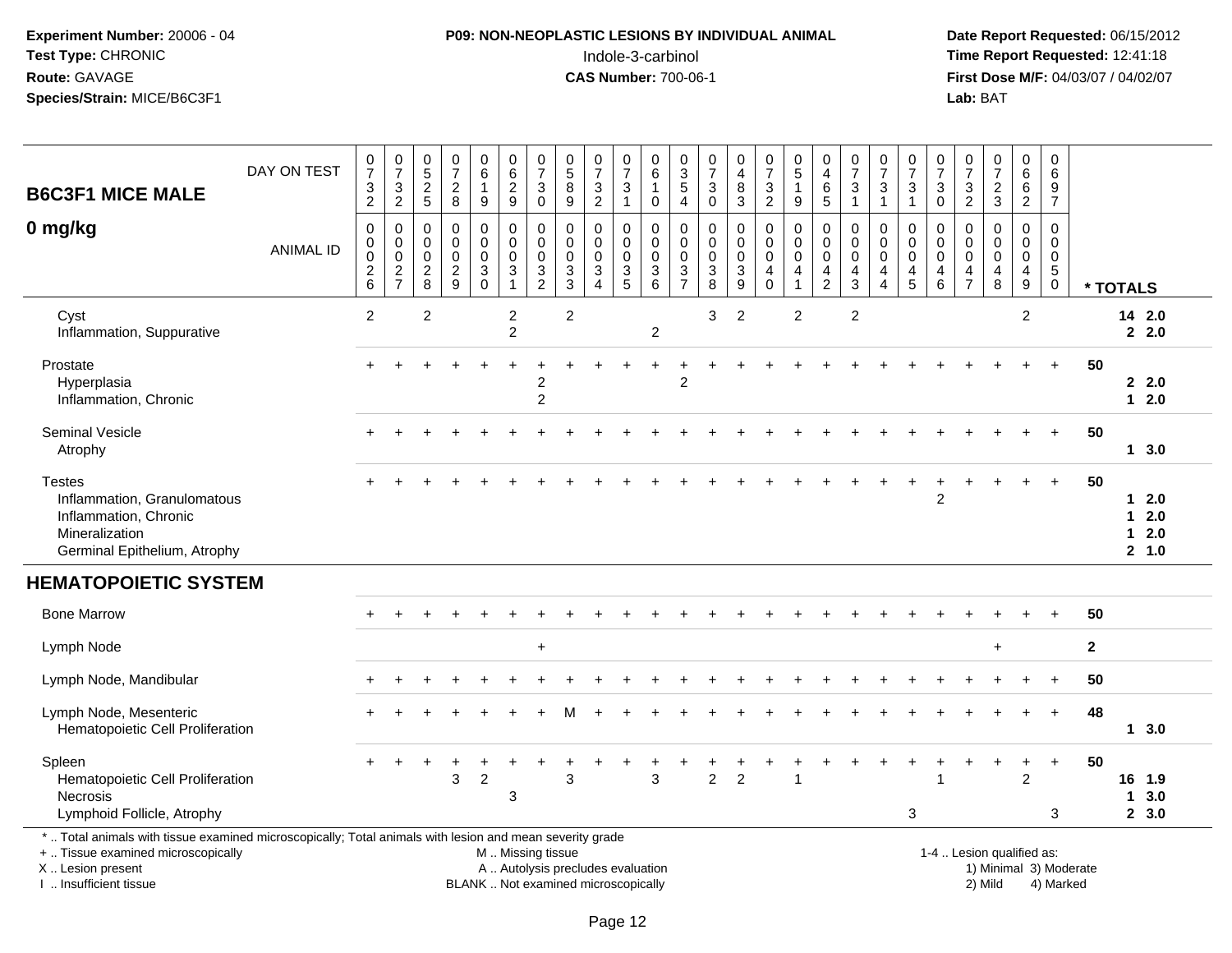# **P09: NON-NEOPLASTIC LESIONS BY INDIVIDUAL ANIMAL**Indole-3-carbinol **Time Report Requested:** 12:41:18

 **Date Report Requested:** 06/15/2012 **First Dose M/F:** 04/03/07 / 04/02/07<br>Lab: BAT **Lab:** BAT

| <b>B6C3F1 MICE MALE</b>                                                                                                                                             | DAY ON TEST      | $\mathbf 0$<br>$\overline{7}$<br>$\sqrt{3}$<br>$\overline{2}$ | $\boldsymbol{0}$<br>$\overline{7}$<br>$\mathbf{3}$<br>$\overline{2}$ | $\boldsymbol{0}$<br>$\sqrt{5}$<br>$\sqrt{2}$<br>5               | $\frac{0}{7}$<br>$\overline{c}$<br>8                       | $\pmb{0}$<br>$\,6\,$<br>$\mathbf{1}$<br>$9\,$     | $\begin{array}{c} 0 \\ 6 \end{array}$<br>$\overline{2}$<br>$\boldsymbol{9}$ | $\frac{0}{7}$<br>$\mathbf{3}$<br>$\overline{0}$          | $\begin{array}{c} 0 \\ 5 \\ 8 \end{array}$<br>9                              | $\frac{0}{7}$<br>$\sqrt{3}$<br>$\overline{2}$                                  | $\frac{0}{7}$<br>$\mathsf 3$<br>$\overline{1}$                  | 0<br>6<br>$\mathbf{1}$<br>$\Omega$  | $\begin{array}{c} 0 \\ 3 \\ 5 \end{array}$<br>$\overline{4}$ | $\begin{smallmatrix}0\\7\end{smallmatrix}$<br>$\sqrt{3}$<br>$\overline{0}$ | 0<br>$\overline{\mathbf{4}}$<br>$\bf 8$<br>$\mathfrak{Z}$ | $\frac{0}{7}$<br>$\mathbf{3}$<br>$\overline{2}$                         | 0<br>5<br>$\mathbf{1}$<br>$\boldsymbol{9}$  | 0<br>$\overline{4}$<br>6<br>$\overline{5}$                       | $\begin{array}{c} 0 \\ 7 \end{array}$<br>$\sqrt{3}$<br>$\overline{1}$ | $\frac{0}{7}$<br>$\mathbf{3}$<br>$\overline{1}$                     | $\frac{0}{7}$<br>$\sqrt{3}$<br>$\mathbf{1}$                                        | 0<br>$\overline{7}$<br>3<br>$\Omega$          | $\frac{0}{7}$<br>$\ensuremath{\mathsf{3}}$<br>$\overline{2}$ | $\frac{0}{7}$<br>$\frac{2}{3}$            | $\pmb{0}$<br>6<br>$6\phantom{1}$<br>$\overline{2}$               | 0<br>$\,6\,$<br>9<br>$\overline{7}$                     |                        |             |                          |
|---------------------------------------------------------------------------------------------------------------------------------------------------------------------|------------------|---------------------------------------------------------------|----------------------------------------------------------------------|-----------------------------------------------------------------|------------------------------------------------------------|---------------------------------------------------|-----------------------------------------------------------------------------|----------------------------------------------------------|------------------------------------------------------------------------------|--------------------------------------------------------------------------------|-----------------------------------------------------------------|-------------------------------------|--------------------------------------------------------------|----------------------------------------------------------------------------|-----------------------------------------------------------|-------------------------------------------------------------------------|---------------------------------------------|------------------------------------------------------------------|-----------------------------------------------------------------------|---------------------------------------------------------------------|------------------------------------------------------------------------------------|-----------------------------------------------|--------------------------------------------------------------|-------------------------------------------|------------------------------------------------------------------|---------------------------------------------------------|------------------------|-------------|--------------------------|
| 0 mg/kg                                                                                                                                                             | <b>ANIMAL ID</b> | $\mathbf 0$<br>$\mathbf 0$<br>$\mathbf 0$<br>$^2$ 6           | 0<br>$\mathbf 0$<br>$\mathbf 0$<br>$\frac{2}{7}$                     | $\mathbf 0$<br>$\Omega$<br>$\mathbf 0$<br>$\boldsymbol{2}$<br>8 | $\mathbf 0$<br>$\mathbf 0$<br>$\mathsf 0$<br>$\frac{2}{9}$ | 0<br>0<br>$\mathbf 0$<br>$\mathbf{3}$<br>$\Omega$ | $\mathbf 0$<br>$\mathbf 0$<br>$\mathbf 0$<br>$\sqrt{3}$                     | $\mathbf 0$<br>$\mathbf 0$<br>$\pmb{0}$<br>$\frac{3}{2}$ | $\mathbf 0$<br>$\mathbf{0}$<br>$\mathbf 0$<br>$\ensuremath{\mathsf{3}}$<br>3 | 0<br>$\mathbf 0$<br>$\mathbf 0$<br>$\ensuremath{\mathsf{3}}$<br>$\overline{4}$ | 0<br>$\mathbf 0$<br>$\pmb{0}$<br>$\ensuremath{\mathsf{3}}$<br>5 | 0<br>$\Omega$<br>$\Omega$<br>3<br>6 | $\mathbf 0$<br>0<br>$\mathbf 0$<br>$\frac{3}{7}$             | $\mathbf 0$<br>$\mathbf 0$<br>$\pmb{0}$<br>$\frac{3}{8}$                   | 0<br>$\mathbf 0$<br>$\pmb{0}$<br>$\frac{3}{9}$            | $\mathbf 0$<br>$\mathbf 0$<br>$\mathbf 0$<br>$\overline{4}$<br>$\Omega$ | $\mathbf 0$<br>$\Omega$<br>$\mathbf 0$<br>4 | 0<br>$\Omega$<br>$\mathbf 0$<br>$\overline{4}$<br>$\overline{2}$ | $\mathbf 0$<br>$\mathbf 0$<br>$\mathbf 0$<br>$\overline{4}$<br>3      | 0<br>$\mathbf 0$<br>$\mathbf 0$<br>$\overline{4}$<br>$\overline{4}$ | $\mathbf 0$<br>$\mathbf 0$<br>$\mathbf 0$<br>$\begin{array}{c} 4 \\ 5 \end{array}$ | $\mathbf 0$<br>$\Omega$<br>$\Omega$<br>4<br>6 | $\Omega$<br>$\Omega$<br>$\Omega$<br>4<br>$\overline{7}$      | $\mathbf 0$<br>$\mathbf 0$<br>0<br>4<br>8 | $\mathbf 0$<br>$\mathbf 0$<br>$\mathbf 0$<br>$\overline{4}$<br>9 | $\mathbf 0$<br>$\mathbf 0$<br>0<br>$5\phantom{.0}$<br>0 |                        | * TOTALS    |                          |
| Thymus<br>Atrophy                                                                                                                                                   |                  | Λ                                                             | З                                                                    |                                                                 | Δ                                                          | Δ                                                 | Δ                                                                           | 3                                                        | 3                                                                            | -1                                                                             | 1                                                               | Δ                                   |                                                              | $\mathbf{3}$                                                               |                                                           | 2                                                                       | 4                                           | 3                                                                | 3                                                                     | $\ddot{}$<br>3                                                      | м                                                                                  | ÷.<br>Δ                                       | 3                                                            | $\overline{4}$                            | +<br>3                                                           | $\ddot{}$<br>$\overline{4}$                             | 49                     |             | 44 3.1                   |
| <b>INTEGUMENTARY SYSTEM</b>                                                                                                                                         |                  |                                                               |                                                                      |                                                                 |                                                            |                                                   |                                                                             |                                                          |                                                                              |                                                                                |                                                                 |                                     |                                                              |                                                                            |                                                           |                                                                         |                                             |                                                                  |                                                                       |                                                                     |                                                                                    |                                               |                                                              |                                           |                                                                  |                                                         |                        |             |                          |
| <b>Mammary Gland</b>                                                                                                                                                |                  | м                                                             | м                                                                    | M                                                               | M                                                          | M                                                 | M                                                                           | м                                                        | $+$                                                                          | м                                                                              | M                                                               | м                                   | M                                                            | м                                                                          | M                                                         | M                                                                       | M                                           | M                                                                | M                                                                     | M                                                                   | M                                                                                  | M                                             | M                                                            | M                                         | M                                                                | M                                                       | $\mathbf{2}$           |             |                          |
| Skin<br>Ulcer                                                                                                                                                       |                  |                                                               |                                                                      |                                                                 |                                                            |                                                   |                                                                             |                                                          |                                                                              |                                                                                |                                                                 | 3                                   |                                                              |                                                                            |                                                           |                                                                         |                                             |                                                                  |                                                                       |                                                                     |                                                                                    |                                               |                                                              |                                           |                                                                  | $\ddot{}$                                               | 50                     |             | 3, 3.0                   |
| <b>MUSCULOSKELETAL SYSTEM</b>                                                                                                                                       |                  |                                                               |                                                                      |                                                                 |                                                            |                                                   |                                                                             |                                                          |                                                                              |                                                                                |                                                                 |                                     |                                                              |                                                                            |                                                           |                                                                         |                                             |                                                                  |                                                                       |                                                                     |                                                                                    |                                               |                                                              |                                           |                                                                  |                                                         |                        |             |                          |
| Bone                                                                                                                                                                |                  | $\ddot{}$                                                     |                                                                      |                                                                 |                                                            |                                                   |                                                                             |                                                          |                                                                              |                                                                                |                                                                 |                                     |                                                              |                                                                            |                                                           |                                                                         |                                             |                                                                  |                                                                       |                                                                     |                                                                                    |                                               |                                                              |                                           |                                                                  | $\div$                                                  | 50                     |             |                          |
| <b>NERVOUS SYSTEM</b>                                                                                                                                               |                  |                                                               |                                                                      |                                                                 |                                                            |                                                   |                                                                             |                                                          |                                                                              |                                                                                |                                                                 |                                     |                                                              |                                                                            |                                                           |                                                                         |                                             |                                                                  |                                                                       |                                                                     |                                                                                    |                                               |                                                              |                                           |                                                                  |                                                         |                        |             |                          |
| <b>Brain</b>                                                                                                                                                        |                  |                                                               |                                                                      |                                                                 |                                                            |                                                   |                                                                             |                                                          |                                                                              |                                                                                |                                                                 |                                     |                                                              |                                                                            |                                                           |                                                                         |                                             |                                                                  |                                                                       |                                                                     |                                                                                    |                                               |                                                              |                                           |                                                                  | $\ddot{}$                                               | 50                     |             |                          |
| <b>RESPIRATORY SYSTEM</b>                                                                                                                                           |                  |                                                               |                                                                      |                                                                 |                                                            |                                                   |                                                                             |                                                          |                                                                              |                                                                                |                                                                 |                                     |                                                              |                                                                            |                                                           |                                                                         |                                             |                                                                  |                                                                       |                                                                     |                                                                                    |                                               |                                                              |                                           |                                                                  |                                                         |                        |             |                          |
| Lung<br>Alveolar Epithelium, Hyperplasia                                                                                                                            |                  |                                                               |                                                                      |                                                                 | $\overline{ }$<br>3                                        | ÷                                                 |                                                                             |                                                          |                                                                              |                                                                                |                                                                 |                                     |                                                              |                                                                            |                                                           |                                                                         |                                             |                                                                  |                                                                       |                                                                     |                                                                                    |                                               |                                                              |                                           | $\ddot{}$                                                        | $\ddot{}$<br>1                                          | 50                     |             | 3, 1.7                   |
| Nose<br>Foreign Body                                                                                                                                                |                  |                                                               |                                                                      |                                                                 |                                                            |                                                   |                                                                             |                                                          |                                                                              |                                                                                |                                                                 | X                                   |                                                              |                                                                            |                                                           |                                                                         |                                             |                                                                  |                                                                       |                                                                     | X                                                                                  |                                               |                                                              |                                           |                                                                  |                                                         | 50                     | 3           |                          |
| Inflammation<br>Polyp, Inflammatory<br>Olfactory Epithelium, Accumulation, Hyaline                                                                                  |                  | $\overline{2}$                                                |                                                                      |                                                                 |                                                            |                                                   |                                                                             | 1                                                        |                                                                              |                                                                                |                                                                 | $\mathbf{1}$                        |                                                              | -1                                                                         |                                                           |                                                                         | $\mathbf 1$                                 | 1                                                                |                                                                       |                                                                     | $\overline{1}$<br>$\overline{\phantom{a}}$                                         |                                               |                                                              | $\mathbf{1}$                              | $\mathbf{1}$<br>1                                                |                                                         |                        | $\mathbf 1$ | $15$ 1.1<br>2.0<br>4 1.0 |
| Droplet<br>Olfactory Epithelium, Atrophy<br>Olfactory Epithelium, Degeneration                                                                                      |                  | $\overline{2}$                                                |                                                                      |                                                                 |                                                            |                                                   |                                                                             |                                                          |                                                                              |                                                                                |                                                                 |                                     |                                                              |                                                                            |                                                           |                                                                         |                                             |                                                                  |                                                                       | 1                                                                   |                                                                                    |                                               |                                                              |                                           |                                                                  |                                                         |                        |             | 32.0<br>11.0             |
| *  Total animals with tissue examined microscopically; Total animals with lesion and mean severity grade<br>+  Tissue examined microscopically<br>X  Lesion present |                  |                                                               |                                                                      |                                                                 |                                                            |                                                   | M  Missing tissue<br>A  Autolysis precludes evaluation                      |                                                          |                                                                              |                                                                                |                                                                 |                                     |                                                              |                                                                            |                                                           |                                                                         |                                             |                                                                  |                                                                       |                                                                     |                                                                                    |                                               | 1-4  Lesion qualified as:                                    |                                           |                                                                  |                                                         | 1) Minimal 3) Moderate |             |                          |

I .. Insufficient tissue

BLANK .. Not examined microscopically 2) Mild 4) Marked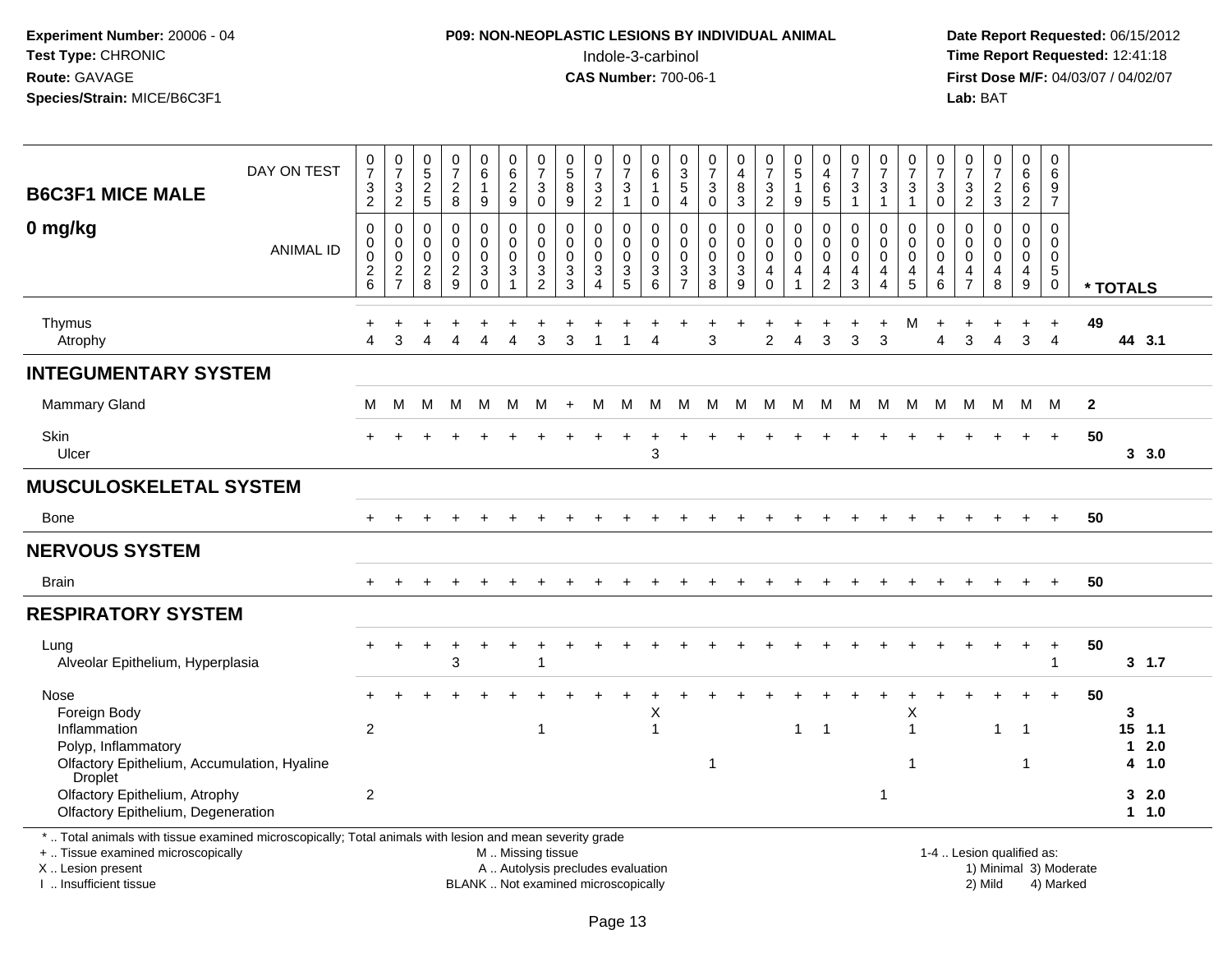#### **P09: NON-NEOPLASTIC LESIONS BY INDIVIDUAL ANIMAL**Indole-3-carbinol **Time Report Requested:** 12:41:18

 **Date Report Requested:** 06/15/2012 **First Dose M/F:** 04/03/07 / 04/02/07<br>Lab: BAT **Lab:** BAT

| DAY ON TEST<br><b>B6C3F1 MICE MALE</b>                                                                                                                                                 | 0<br>$\overline{7}$<br>$\ensuremath{\mathsf{3}}$<br>$\sqrt{2}$ | $\frac{0}{7}$<br>$\sqrt{3}$<br>$\overline{2}$                      | $\begin{matrix} 0 \\ 5 \end{matrix}$<br>$\boldsymbol{2}$<br>5 | $\frac{0}{7}$<br>$\overline{a}$<br>8                               | $\begin{matrix} 0 \\ 6 \end{matrix}$<br>$\mathbf{1}$<br>9   | $\begin{array}{c} 0 \\ 6 \end{array}$<br>$\sqrt{2}$<br>9 | $\frac{0}{7}$<br>$\sqrt{3}$<br>$\mathbf 0$                      | $\frac{0}{5}$<br>8<br>9                            | $\frac{0}{7}$<br>$\mathbf{3}$<br>$\overline{2}$                           | $\frac{0}{7}$<br>3<br>$\mathbf{1}$        | $_{6}^{\rm 0}$<br>$\mathbf{1}$<br>0      | 0<br>$\frac{3}{5}$<br>$\overline{4}$                            | $\frac{0}{7}$<br>$\sqrt{3}$<br>$\mathsf{O}\xspace$         | $\begin{smallmatrix}0\0\4\end{smallmatrix}$<br>$\,8\,$<br>$\mathbf{3}$ | $\frac{0}{7}$<br>$\mathbf{3}$<br>$\overline{2}$  | $\begin{matrix} 0 \\ 5 \end{matrix}$<br>$\mathbf{1}$<br>9                          | 0<br>$\overline{\mathbf{4}}$<br>6<br>5                                               | 0<br>$\overline{7}$<br>$\mathbf{3}$<br>$\mathbf{1}$   | $\frac{0}{7}$<br>$\sqrt{3}$<br>$\overline{1}$                                         | 0<br>$\overline{7}$<br>3<br>$\mathbf{1}$ | 0<br>$\overline{7}$<br>$\mathbf 3$<br>$\mathbf 0$              | 0<br>$\overline{7}$<br>$\ensuremath{\mathsf{3}}$<br>$\overline{2}$ | $\frac{0}{7}$<br>$\sqrt{2}$<br>$\mathbf{3}$                     | 0<br>$\overline{6}$<br>$\,6\,$<br>$\overline{2}$                               | 0<br>6<br>$\frac{9}{7}$                                                |    |                                                                                                                       |
|----------------------------------------------------------------------------------------------------------------------------------------------------------------------------------------|----------------------------------------------------------------|--------------------------------------------------------------------|---------------------------------------------------------------|--------------------------------------------------------------------|-------------------------------------------------------------|----------------------------------------------------------|-----------------------------------------------------------------|----------------------------------------------------|---------------------------------------------------------------------------|-------------------------------------------|------------------------------------------|-----------------------------------------------------------------|------------------------------------------------------------|------------------------------------------------------------------------|--------------------------------------------------|------------------------------------------------------------------------------------|--------------------------------------------------------------------------------------|-------------------------------------------------------|---------------------------------------------------------------------------------------|------------------------------------------|----------------------------------------------------------------|--------------------------------------------------------------------|-----------------------------------------------------------------|--------------------------------------------------------------------------------|------------------------------------------------------------------------|----|-----------------------------------------------------------------------------------------------------------------------|
| 0 mg/kg<br><b>ANIMAL ID</b>                                                                                                                                                            | 0<br>0<br>0<br>$\begin{array}{c} 2 \\ 6 \end{array}$           | $\mathbf 0$<br>$\mathsf{O}\xspace$<br>$\mathbf 0$<br>$\frac{2}{7}$ | 0<br>0<br>$\mathbf 0$<br>$\boldsymbol{2}$<br>8                | $\mathbf 0$<br>$\mathbf 0$<br>$\mathbf 0$<br>$\boldsymbol{2}$<br>9 | 0<br>$\mathsf 0$<br>$\mathbf 0$<br>$\mathbf{3}$<br>$\Omega$ | 0<br>$\mathbf 0$<br>$\mathbf{0}$<br>3                    | $\mathbf 0$<br>$\overline{0}$<br>$\mathbf 0$<br>$\sqrt{3}$<br>2 | 0<br>$\mathbf 0$<br>$\mathbf 0$<br>$\sqrt{3}$<br>3 | $\mathbf 0$<br>$\mathbf 0$<br>$\mathbf 0$<br>$\sqrt{3}$<br>$\overline{4}$ | 0<br>$\mathbf 0$<br>$\mathbf 0$<br>3<br>5 | 0<br>$\mathbf 0$<br>0<br>$\sqrt{3}$<br>6 | 0<br>$\mathsf 0$<br>$\mathbf 0$<br>$\sqrt{3}$<br>$\overline{7}$ | $\mathbf 0$<br>$\pmb{0}$<br>$\mathbf 0$<br>$\sqrt{3}$<br>8 | $\mathbf 0$<br>$\mathbf 0$<br>$\mathbf 0$<br>$\sqrt{3}$<br>9           | 0<br>$\mathbf 0$<br>$\mathbf 0$<br>4<br>$\Omega$ | $\begin{smallmatrix} 0\\0 \end{smallmatrix}$<br>$\mathbf 0$<br>$\overline{4}$<br>1 | 0<br>$\ddot{\mathbf{0}}$<br>$\mathbf 0$<br>$\overline{\mathbf{4}}$<br>$\overline{2}$ | 0<br>0<br>$\mathbf 0$<br>$\overline{\mathbf{4}}$<br>3 | $\mathbf 0$<br>$\mathbf 0$<br>$\mathbf 0$<br>$\overline{4}$<br>$\boldsymbol{\Lambda}$ | 0<br>0<br>$\mathbf 0$<br>4<br>5          | 0<br>$\mathsf{O}\xspace$<br>$\mathbf 0$<br>$\overline{a}$<br>6 | 0<br>0<br>$\mathbf 0$<br>4<br>$\overline{7}$                       | $\mathbf 0$<br>0<br>$\mathbf 0$<br>$\overline{\mathbf{4}}$<br>8 | 0<br>$\mathbf 0$<br>$\mathbf 0$<br>$\overline{\mathbf{4}}$<br>$\boldsymbol{9}$ | $\mathbf 0$<br>$\mathbf 0$<br>$\mathbf 0$<br>$\sqrt{5}$<br>$\mathbf 0$ |    | * TOTALS                                                                                                              |
| Olfactory Epithelium, Respiratory Metaplasia<br>Respiratory Epithelium, Accumulation, Hyaline<br><b>Droplet</b>                                                                        | $\overline{1}$                                                 | $\overline{1}$                                                     |                                                               |                                                                    |                                                             |                                                          | -1                                                              |                                                    |                                                                           | -1                                        | $\overline{1}$                           |                                                                 | $\overline{c}$                                             | 1                                                                      | -1                                               |                                                                                    |                                                                                      | -1                                                    | -1                                                                                    | $\overline{c}$                           |                                                                |                                                                    | $\mathbf 1$                                                     |                                                                                |                                                                        |    | $14$ 1.1<br>18 1.2                                                                                                    |
| Respiratory Epithelium, Hyperplasia                                                                                                                                                    | 1                                                              | 1                                                                  | 1                                                             | -1                                                                 |                                                             | $\mathbf{1}$                                             | $\overline{\mathbf{1}}$                                         |                                                    | 1                                                                         | $\overline{1}$                            | $\mathbf{1}$                             | $\mathbf{1}$                                                    | $\mathbf{1}$                                               | $\overline{1}$                                                         |                                                  |                                                                                    | $\mathbf{1}$                                                                         |                                                       | -1                                                                                    | $\mathbf{1}$                             | $\mathbf 1$                                                    | -1                                                                 |                                                                 | $\overline{1}$                                                                 | - 1                                                                    |    | $35$ 1.0                                                                                                              |
| Trachea                                                                                                                                                                                |                                                                |                                                                    |                                                               |                                                                    |                                                             |                                                          |                                                                 |                                                    |                                                                           |                                           |                                          |                                                                 |                                                            |                                                                        |                                                  |                                                                                    |                                                                                      |                                                       |                                                                                       |                                          |                                                                |                                                                    |                                                                 |                                                                                |                                                                        | 50 |                                                                                                                       |
| <b>SPECIAL SENSES SYSTEM</b>                                                                                                                                                           |                                                                |                                                                    |                                                               |                                                                    |                                                             |                                                          |                                                                 |                                                    |                                                                           |                                           |                                          |                                                                 |                                                            |                                                                        |                                                  |                                                                                    |                                                                                      |                                                       |                                                                                       |                                          |                                                                |                                                                    |                                                                 |                                                                                |                                                                        |    |                                                                                                                       |
| Eye<br>Phthisis Bulbi<br>Cornea, Inflammation, Chronic                                                                                                                                 |                                                                |                                                                    |                                                               |                                                                    |                                                             |                                                          |                                                                 |                                                    |                                                                           |                                           |                                          |                                                                 |                                                            |                                                                        |                                                  |                                                                                    |                                                                                      |                                                       |                                                                                       |                                          |                                                                |                                                                    |                                                                 |                                                                                |                                                                        | 50 | 2 1.0                                                                                                                 |
| <b>Harderian Gland</b><br>Hyperplasia<br>Inflammation, Suppurative                                                                                                                     |                                                                |                                                                    |                                                               |                                                                    |                                                             |                                                          |                                                                 |                                                    |                                                                           |                                           |                                          |                                                                 |                                                            |                                                                        |                                                  |                                                                                    |                                                                                      |                                                       |                                                                                       | 3                                        |                                                                |                                                                    |                                                                 |                                                                                |                                                                        | 50 | 11.0<br>13.0                                                                                                          |
| <b>URINARY SYSTEM</b>                                                                                                                                                                  |                                                                |                                                                    |                                                               |                                                                    |                                                             |                                                          |                                                                 |                                                    |                                                                           |                                           |                                          |                                                                 |                                                            |                                                                        |                                                  |                                                                                    |                                                                                      |                                                       |                                                                                       |                                          |                                                                |                                                                    |                                                                 |                                                                                |                                                                        |    |                                                                                                                       |
| Kidney<br>Infarct<br>Inflammation, Chronic<br>Metaplasia, Osseous                                                                                                                      | $\overline{2}$                                                 |                                                                    |                                                               |                                                                    |                                                             |                                                          |                                                                 |                                                    |                                                                           | $\mathbf 1$                               |                                          |                                                                 |                                                            |                                                                        |                                                  |                                                                                    |                                                                                      |                                                       |                                                                                       |                                          |                                                                |                                                                    |                                                                 |                                                                                |                                                                        | 50 | 3, 1.7<br>2.0<br>1<br>1.0                                                                                             |
| Mineralization<br>Nephropathy<br>Papilla, Necrosis<br>Pelvis, Inflammation, Suppurative<br>Renal Tubule, Cyst<br>Renal Tubule, Pigmentation<br>Renal Tubule, Vacuolization Cytoplasmic | 2                                                              | $\overline{1}$                                                     |                                                               | 1<br>$\overline{2}$                                                |                                                             | 3                                                        | $\overline{1}$                                                  | $\sqrt{2}$                                         | 1                                                                         | $\overline{1}$                            | $\overline{4}$                           | $\mathbf{1}$                                                    | $\overline{2}$                                             |                                                                        |                                                  | -1                                                                                 | 2<br>$\mathbf{1}$<br>2                                                               | 1                                                     | $\overline{1}$<br>-1                                                                  | 2<br>3                                   | $\mathbf{1}$                                                   | $\blacktriangleleft$                                               | 2                                                               | $\overline{1}$                                                                 | 3                                                                      |    | 1.8<br>1.5<br>42<br>2.0<br>$\blacktriangleleft$<br>2.0<br>$\mathbf{2}$<br>1.0<br>1<br>2.0<br>1<br>2.0<br>$\mathbf{1}$ |

\* .. Total animals with tissue examined microscopically; Total animals with lesion and mean severity grade

+ .. Tissue examined microscopically

X .. Lesion present

I .. Insufficient tissue

M .. Missing tissue

A .. Autolysis precludes evaluation

BLANK .. Not examined microscopically 2) Mild 4) Marked

1-4 .. Lesion qualified as: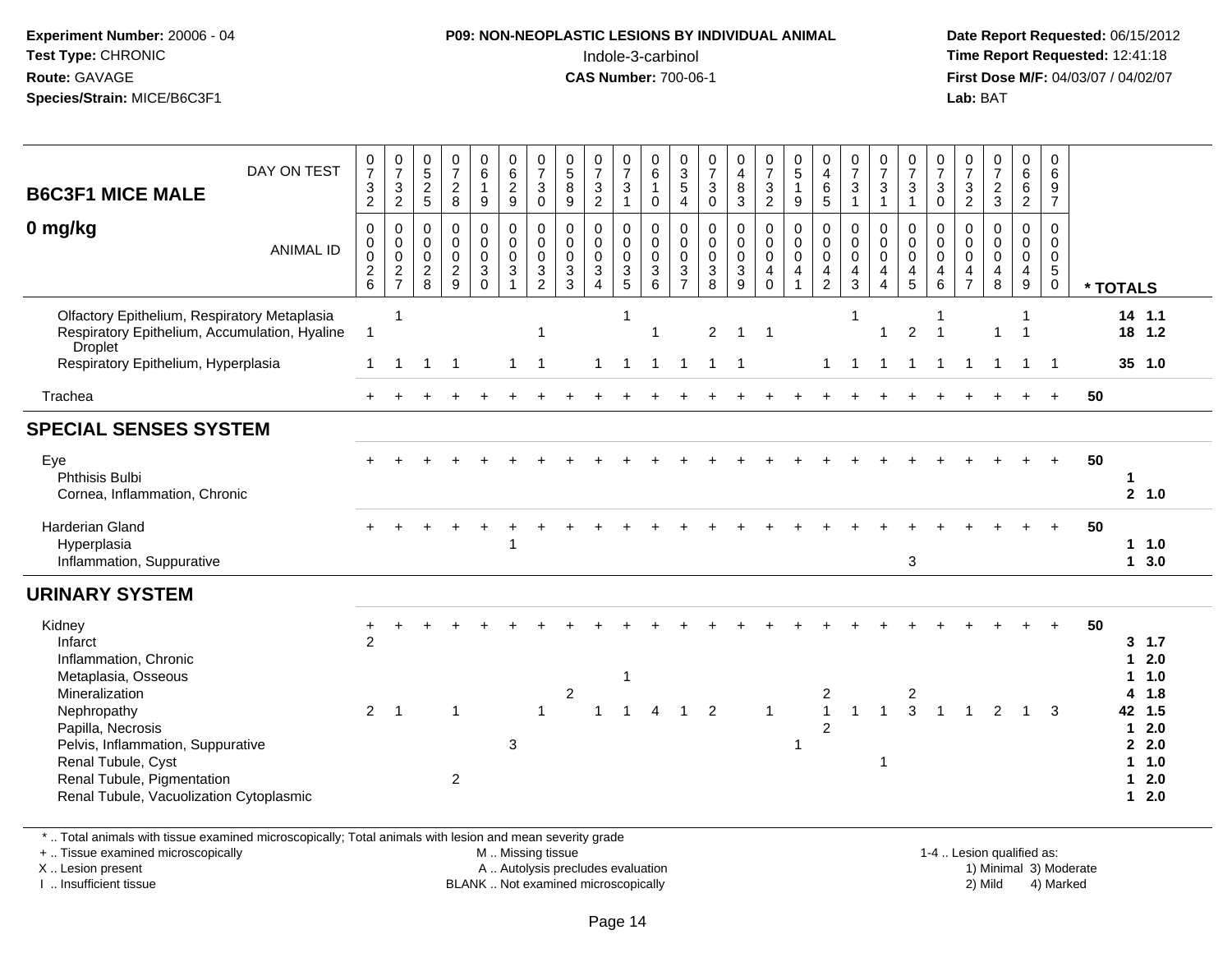# **P09: NON-NEOPLASTIC LESIONS BY INDIVIDUAL ANIMAL**Indole-3-carbinol **Time Report Requested:** 12:41:18

 **Date Report Requested:** 06/15/2012 **First Dose M/F:** 04/03/07 / 04/02/07<br>Lab: BAT **Lab:** BAT

| <b>B6C3F1 MICE MALE</b>                         | DAY ON TEST | 0<br>$\rightarrow$<br>3<br>$\sim$<br>$\epsilon$ | 0<br>3<br>ົ<br>$\epsilon$                     | 0<br>5<br>റ<br>Ζ.<br>5 | $\overline{0}$<br>ົ<br>8   | $\overline{0}$<br>6<br>9 | 0<br>6<br>2<br>9              | د                | 0<br>5<br>8<br>9 | $\mathbf{0}$<br>3<br>ົ<br><u>L</u> | 0<br>3      | 0<br>6<br>0      | 0<br>3<br>5<br>4                  | 0<br>3<br>0      | 4<br>8<br>◠<br>J | $\mathbf 0$<br>3<br>2 | U<br>ა<br>9 | 6<br>5         | $\mathbf{0}$<br>$\overline{ }$<br>3 | 0<br>3                | 0<br>3           |   | 0<br>3<br>2    | $\mathbf{0}$<br>ົ<br><u>L</u><br>3 | $\mathbf{0}$<br>6<br>6<br>$\sim$<br><u>.</u> | 0<br>6<br>9<br>$\rightarrow$ |           |
|-------------------------------------------------|-------------|-------------------------------------------------|-----------------------------------------------|------------------------|----------------------------|--------------------------|-------------------------------|------------------|------------------|------------------------------------|-------------|------------------|-----------------------------------|------------------|------------------|-----------------------|-------------|----------------|-------------------------------------|-----------------------|------------------|---|----------------|------------------------------------|----------------------------------------------|------------------------------|-----------|
| 0 mg/kg                                         | ANIMAL ID   | 0<br>U<br>$\overline{2}$<br>6                   | 0<br>0<br>U<br>$\Omega$<br>L<br>$\rightarrow$ | 0<br>υ<br>$\sim$<br>8  | 0<br>0<br>0<br>ົ<br>∼<br>9 | 0<br>0<br>0<br>3<br>0    | $\overline{0}$<br>0<br>0<br>3 | ົ<br>J<br>$\sim$ | 0<br>3<br>3      | 0<br>0<br>3<br>4                   | 0<br>3<br>5 | 0<br>0<br>3<br>6 | 0<br>0<br>0<br>3<br>$\rightarrow$ | 0<br>0<br>3<br>8 | $\sim$<br>9      |                       | 0<br>υ<br>0 | $\overline{2}$ | 0<br>0<br>4<br>3                    | 0<br>0<br>0<br>4<br>4 | 0<br>0<br>4<br>5 | 6 | $\overline{7}$ | 0<br>0<br>4<br>8                   | 0<br>0<br>9                                  | 0<br>0<br>.5<br>0            | * TOTALS  |
| <b>Urinary Bladder</b><br>Inflammation, Chronic |             |                                                 |                                               |                        |                            |                          | 3                             |                  |                  |                                    |             |                  |                                   |                  |                  |                       |             |                |                                     |                       |                  |   |                |                                    |                                              |                              | 50<br>3.0 |

\* .. Total animals with tissue examined microscopically; Total animals with lesion and mean severity grade

+ .. Tissue examined microscopically

X .. Lesion present

I .. Insufficient tissue

 M .. Missing tissueLesion present A .. Autolysis precludes evaluation 1) Minimal 3) Moderate

BLANK .. Not examined microscopically 2) Mild 4) Marked

1-4 .. Lesion qualified as: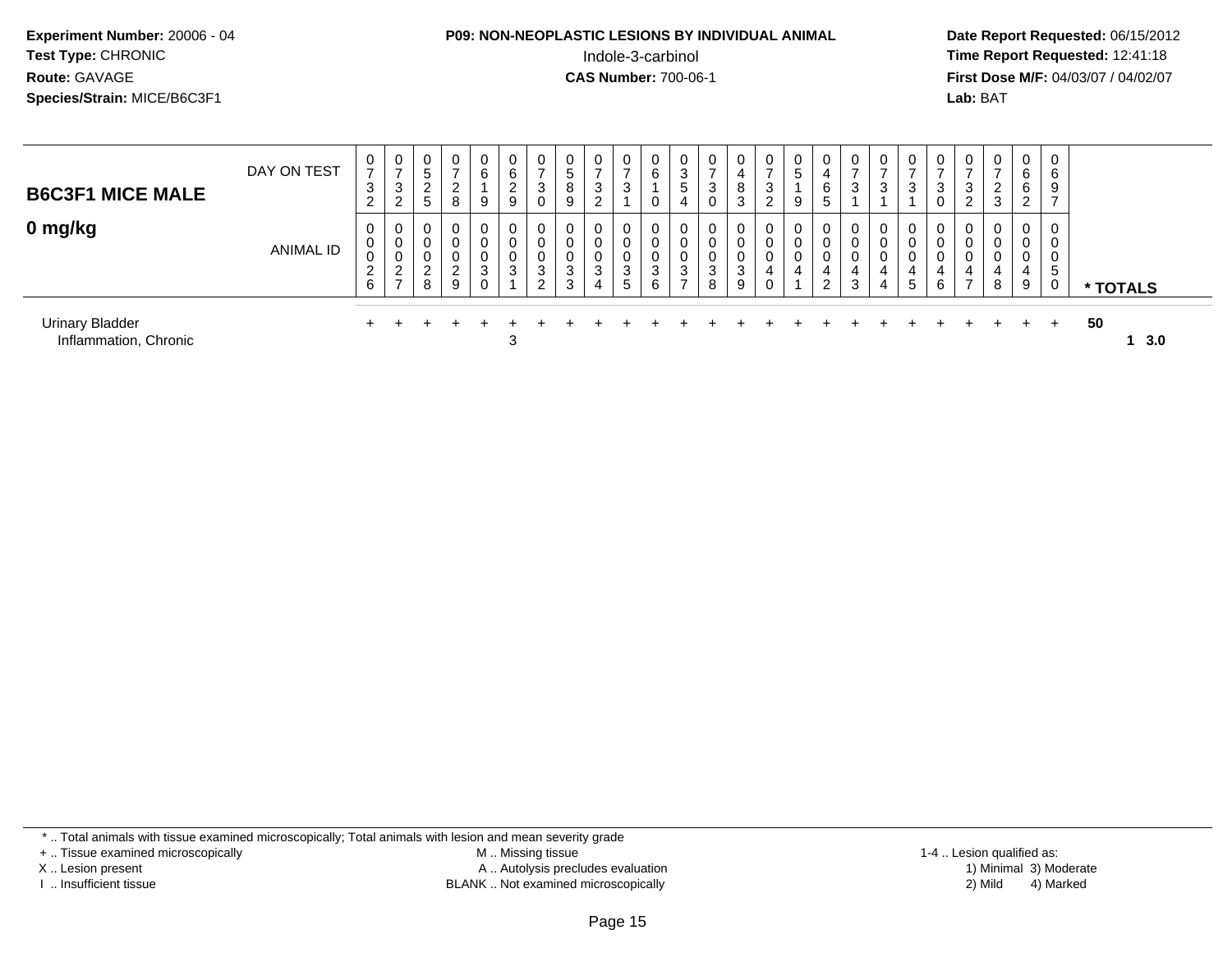### **P09: NON-NEOPLASTIC LESIONS BY INDIVIDUAL ANIMAL**Indole-3-carbinol **Time Report Requested:** 12:41:18

 **Date Report Requested:** 06/15/2012 **First Dose M/F:** 04/03/07 / 04/02/07<br>Lab: BAT **Lab:** BAT

| <b>B6C3F1 MICE MALE</b><br>62.5 mg/kg                                                                                                                                         | DAY ON TEST<br><b>ANIMAL ID</b> | $\frac{0}{7}$<br>$\frac{3}{2}$<br>$\pmb{0}$<br>$_{\rm 0}^{\rm 0}$<br>$5\,$<br>$\mathbf{1}$ | $\begin{array}{c} 0 \\ 5 \\ 8 \\ 2 \end{array}$<br>$\begin{matrix} 0 \\ 0 \\ 0 \\ 5 \end{matrix}$<br>$\sqrt{2}$ | $_{6}^{\rm 0}$<br>$\overline{7}$<br>3<br>0<br>$\mathbf 0$<br>$\mathbf 0$<br>$\sqrt{5}$<br>3 | $\frac{0}{7}$<br>$\mathbf{3}$<br>$\mathbf{1}$<br>$\mathsf 0$<br>$\mathbf 0$<br>$\mathbf 0$<br>$\sqrt{5}$<br>$\overline{4}$ | $\begin{matrix} 0 \\ 6 \end{matrix}$<br>8<br>$\overline{2}$<br>$\mathsf{O}$<br>$\overline{0}$<br>$\mathbf 0$<br>$\sqrt{5}$<br>5 | $\frac{0}{7}$<br>$\ensuremath{\mathsf{3}}$<br>$\overline{1}$<br>$\begin{smallmatrix}0\0\0\end{smallmatrix}$<br>$\mathbf 0$<br>$5\phantom{.0}$<br>6 | $\frac{0}{7}$<br>$\ensuremath{\mathsf{3}}$<br>$\pmb{0}$<br>$\pmb{0}$<br>$\ddot{\mathbf{0}}$<br>$\overline{0}$<br>$\sqrt{5}$<br>$\overline{7}$ | $\begin{array}{c} 0 \\ 6 \end{array}$<br>$\boldsymbol{9}$<br>$\overline{a}$<br>$\mathbf 0$<br>$\mathbf 0$<br>$\mathbf 0$<br>$\sqrt{5}$<br>8 | $\begin{array}{c} 0 \\ 5 \\ 7 \end{array}$<br>$\mathbf{3}$<br>$\pmb{0}$<br>$\mathbf 0$<br>$\mathbf 0$<br>$\sqrt{5}$<br>9 | $\frac{0}{7}$<br>$\mathsf 3$<br>$\overline{2}$<br>$\pmb{0}$<br>$\mathbf 0$<br>$\mathbf 0$<br>$\,6\,$<br>$\mathbf 0$ | 0<br>6<br>$\ensuremath{\mathsf{3}}$<br>$\mathbf{1}$<br>$\pmb{0}$<br>$\overline{0}$<br>$\mathbf 0$<br>$\,6\,$<br>$\mathbf{1}$ | $\frac{0}{7}$<br>$\frac{3}{2}$<br>$\mathbf 0$<br>$\mathsf{O}\xspace$<br>$\ddot{\mathbf{0}}$<br>6<br>$\overline{2}$ | $\frac{0}{7}$<br>$\mathsf 0$<br>$\mathbf{1}$<br>$\pmb{0}$<br>$\overline{0}$<br>0<br>$\,6\,$<br>3 | $\frac{0}{7}$<br>$\ensuremath{\mathsf{3}}$<br>$\mathsf{O}\xspace$<br>$\begin{matrix} 0 \\ 0 \\ 0 \\ 6 \end{matrix}$<br>$\overline{4}$ | $\frac{0}{7}$<br>$\overline{1}$<br>$\,6\,$<br>$\boldsymbol{0}$<br>$\overline{0}$<br>$\mathbf 0$<br>$\,6$<br>$\overline{5}$ | $\begin{matrix} 0 \\ 6 \\ 3 \end{matrix}$<br>$\mathbf 0$<br>$\begin{smallmatrix} 0\\0 \end{smallmatrix}$<br>$\overline{0}$<br>$\,6\,$<br>6 | $\begin{array}{c} 0 \\ 6 \end{array}$<br>$9\,$<br>$\overline{c}$<br>$\mathbf 0$<br>$\mathbf 0$<br>$\mathbf 0$<br>$\,6\,$<br>$\overline{7}$ | $_{6}^{\rm 0}$<br>$\sqrt{5}$<br>8<br>$\pmb{0}$<br>$\ddot{\mathbf{0}}$<br>$\mathbf 0$<br>$\,6\,$<br>8 | $\frac{0}{7}$<br>$\ensuremath{\mathsf{3}}$<br>$\pmb{0}$<br>$\pmb{0}$<br>$\ddot{\mathbf{0}}$<br>$\ddot{\mathbf{0}}$<br>$\,6\,$<br>9 | $_{6}^{\rm 0}$<br>8<br>$\overline{2}$<br>0<br>$\ddot{\mathbf{0}}$<br>$\mathbf 0$<br>$\overline{7}$<br>$\mathbf 0$ | $\frac{0}{7}$<br>$\mathbf{1}$<br>$\overline{4}$<br>$\mathbf 0$<br>$\overline{0}$ <sub>0</sub><br>$\overline{7}$<br>$\overline{1}$ | $\frac{0}{7}$<br>$\mathbf{3}$<br>$\mathbf{1}$<br>0<br>$\mathsf 0$<br>$\mathbf 0$<br>$\overline{7}$<br>$\overline{c}$ | $\frac{0}{7}$<br>$\mathbf{3}$<br>$\mathbf{1}$<br>$\pmb{0}$<br>$\mathbf 0$<br>$\mathbf 0$<br>$\overline{7}$<br>3 | $\frac{0}{7}$<br>$\mathbf{3}$<br>$\overline{2}$<br>$\mathsf{O}$<br>$\ddot{\mathbf{0}}$<br>$\frac{0}{7}$<br>$\overline{4}$ | $\begin{smallmatrix}0\\7\end{smallmatrix}$<br>$\frac{3}{2}$<br>$\mathsf{O}\xspace$<br>$\overline{0}$<br>$\mathbf 0$<br>$\overline{7}$<br>$5\phantom{.0}$ | males<br>$($ cont $)$ |
|-------------------------------------------------------------------------------------------------------------------------------------------------------------------------------|---------------------------------|--------------------------------------------------------------------------------------------|-----------------------------------------------------------------------------------------------------------------|---------------------------------------------------------------------------------------------|----------------------------------------------------------------------------------------------------------------------------|---------------------------------------------------------------------------------------------------------------------------------|----------------------------------------------------------------------------------------------------------------------------------------------------|-----------------------------------------------------------------------------------------------------------------------------------------------|---------------------------------------------------------------------------------------------------------------------------------------------|--------------------------------------------------------------------------------------------------------------------------|---------------------------------------------------------------------------------------------------------------------|------------------------------------------------------------------------------------------------------------------------------|--------------------------------------------------------------------------------------------------------------------|--------------------------------------------------------------------------------------------------|---------------------------------------------------------------------------------------------------------------------------------------|----------------------------------------------------------------------------------------------------------------------------|--------------------------------------------------------------------------------------------------------------------------------------------|--------------------------------------------------------------------------------------------------------------------------------------------|------------------------------------------------------------------------------------------------------|------------------------------------------------------------------------------------------------------------------------------------|-------------------------------------------------------------------------------------------------------------------|-----------------------------------------------------------------------------------------------------------------------------------|----------------------------------------------------------------------------------------------------------------------|-----------------------------------------------------------------------------------------------------------------|---------------------------------------------------------------------------------------------------------------------------|----------------------------------------------------------------------------------------------------------------------------------------------------------|-----------------------|
| <b>ALIMENTARY SYSTEM</b>                                                                                                                                                      |                                 |                                                                                            |                                                                                                                 |                                                                                             |                                                                                                                            |                                                                                                                                 |                                                                                                                                                    |                                                                                                                                               |                                                                                                                                             |                                                                                                                          |                                                                                                                     |                                                                                                                              |                                                                                                                    |                                                                                                  |                                                                                                                                       |                                                                                                                            |                                                                                                                                            |                                                                                                                                            |                                                                                                      |                                                                                                                                    |                                                                                                                   |                                                                                                                                   |                                                                                                                      |                                                                                                                 |                                                                                                                           |                                                                                                                                                          |                       |
| Esophagus                                                                                                                                                                     |                                 |                                                                                            |                                                                                                                 |                                                                                             |                                                                                                                            |                                                                                                                                 |                                                                                                                                                    |                                                                                                                                               |                                                                                                                                             |                                                                                                                          |                                                                                                                     |                                                                                                                              |                                                                                                                    |                                                                                                  |                                                                                                                                       |                                                                                                                            |                                                                                                                                            |                                                                                                                                            |                                                                                                      |                                                                                                                                    |                                                                                                                   |                                                                                                                                   |                                                                                                                      |                                                                                                                 |                                                                                                                           | $\overline{+}$                                                                                                                                           |                       |
| Gallbladder                                                                                                                                                                   |                                 |                                                                                            |                                                                                                                 |                                                                                             |                                                                                                                            |                                                                                                                                 |                                                                                                                                                    |                                                                                                                                               |                                                                                                                                             |                                                                                                                          |                                                                                                                     |                                                                                                                              |                                                                                                                    |                                                                                                  |                                                                                                                                       |                                                                                                                            |                                                                                                                                            |                                                                                                                                            |                                                                                                      |                                                                                                                                    |                                                                                                                   |                                                                                                                                   |                                                                                                                      |                                                                                                                 |                                                                                                                           | $\overline{+}$                                                                                                                                           |                       |
| Intestine Large, Cecum<br>Ulcer                                                                                                                                               |                                 |                                                                                            |                                                                                                                 |                                                                                             |                                                                                                                            |                                                                                                                                 |                                                                                                                                                    |                                                                                                                                               |                                                                                                                                             |                                                                                                                          |                                                                                                                     |                                                                                                                              |                                                                                                                    |                                                                                                  |                                                                                                                                       |                                                                                                                            |                                                                                                                                            | 3                                                                                                                                          |                                                                                                      |                                                                                                                                    |                                                                                                                   |                                                                                                                                   |                                                                                                                      |                                                                                                                 |                                                                                                                           |                                                                                                                                                          |                       |
| Intestine Large, Colon                                                                                                                                                        |                                 |                                                                                            |                                                                                                                 |                                                                                             |                                                                                                                            |                                                                                                                                 |                                                                                                                                                    |                                                                                                                                               |                                                                                                                                             |                                                                                                                          |                                                                                                                     |                                                                                                                              |                                                                                                                    |                                                                                                  |                                                                                                                                       |                                                                                                                            |                                                                                                                                            |                                                                                                                                            |                                                                                                      |                                                                                                                                    |                                                                                                                   |                                                                                                                                   |                                                                                                                      |                                                                                                                 |                                                                                                                           | $+$                                                                                                                                                      |                       |
| Intestine Large, Rectum<br>Inflammation, Chronic                                                                                                                              |                                 |                                                                                            |                                                                                                                 |                                                                                             |                                                                                                                            |                                                                                                                                 |                                                                                                                                                    |                                                                                                                                               |                                                                                                                                             |                                                                                                                          |                                                                                                                     |                                                                                                                              |                                                                                                                    |                                                                                                  |                                                                                                                                       |                                                                                                                            |                                                                                                                                            |                                                                                                                                            |                                                                                                      |                                                                                                                                    |                                                                                                                   |                                                                                                                                   |                                                                                                                      |                                                                                                                 |                                                                                                                           |                                                                                                                                                          |                       |
| Intestine Small, Duodenum                                                                                                                                                     |                                 |                                                                                            |                                                                                                                 |                                                                                             |                                                                                                                            |                                                                                                                                 |                                                                                                                                                    |                                                                                                                                               |                                                                                                                                             |                                                                                                                          |                                                                                                                     |                                                                                                                              |                                                                                                                    |                                                                                                  |                                                                                                                                       |                                                                                                                            |                                                                                                                                            |                                                                                                                                            |                                                                                                      |                                                                                                                                    |                                                                                                                   |                                                                                                                                   |                                                                                                                      |                                                                                                                 |                                                                                                                           | $\overline{+}$                                                                                                                                           |                       |
| Intestine Small, Ileum                                                                                                                                                        |                                 |                                                                                            |                                                                                                                 |                                                                                             |                                                                                                                            |                                                                                                                                 |                                                                                                                                                    |                                                                                                                                               |                                                                                                                                             |                                                                                                                          |                                                                                                                     |                                                                                                                              |                                                                                                                    |                                                                                                  |                                                                                                                                       |                                                                                                                            |                                                                                                                                            |                                                                                                                                            |                                                                                                      |                                                                                                                                    |                                                                                                                   |                                                                                                                                   |                                                                                                                      |                                                                                                                 |                                                                                                                           | $\overline{+}$                                                                                                                                           |                       |
| Intestine Small, Jejunum<br>Peyer's Patch, Hyperplasia                                                                                                                        |                                 |                                                                                            |                                                                                                                 |                                                                                             |                                                                                                                            |                                                                                                                                 | $\overline{2}$                                                                                                                                     |                                                                                                                                               |                                                                                                                                             |                                                                                                                          |                                                                                                                     |                                                                                                                              |                                                                                                                    |                                                                                                  |                                                                                                                                       |                                                                                                                            |                                                                                                                                            |                                                                                                                                            |                                                                                                      |                                                                                                                                    |                                                                                                                   |                                                                                                                                   |                                                                                                                      |                                                                                                                 |                                                                                                                           |                                                                                                                                                          |                       |
| Liver<br><b>Basophilic Focus</b><br>Clear Cell Focus<br><b>Eosinophilic Focus</b><br>Fatty Change<br>Hepatodiaphragmatic Nodule<br><b>Mixed Cell Focus</b><br><b>Necrosis</b> |                                 | $+$<br>X<br>$\mathsf{X}$                                                                   | X<br>$\overline{2}$                                                                                             | $\overline{2}$<br>$\times$                                                                  | X<br>$\mathsf X$<br>$\overline{1}$                                                                                         | $\frac{x}{3}$                                                                                                                   | $\boldsymbol{\mathsf{X}}$<br>$\mathbf{1}$                                                                                                          | X<br>$\overline{1}$                                                                                                                           |                                                                                                                                             | X<br>$\overline{2}$                                                                                                      | X                                                                                                                   | $\mathsf{X}$<br>X                                                                                                            | $\boldsymbol{X}$                                                                                                   | X<br>$\mathsf{X}$<br>$\mathbf{1}$                                                                | $\mathsf{X}$<br>$\overline{2}$                                                                                                        | $\mathsf{X}$                                                                                                               | $\times$<br>X                                                                                                                              | 3                                                                                                                                          |                                                                                                      |                                                                                                                                    | $X$ $X$<br>X                                                                                                      |                                                                                                                                   | X<br>$\mathbf{1}$<br>$\boldsymbol{\mathsf{X}}$                                                                       | X<br>$\mathsf X$<br>$\mathbf{1}$                                                                                | $\boldsymbol{\mathsf{X}}$<br>$\mathsf X$<br>$\mathbf{1}$                                                                  | $\mathsf{X}$<br>$\overline{1}$                                                                                                                           |                       |

\* .. Total animals with tissue examined microscopically; Total animals with lesion and mean severity grade

+ .. Tissue examined microscopically

X .. Lesion present

I .. Insufficient tissue

M .. Missing tissue

A .. Autolysis precludes evaluation

BLANK .. Not examined microscopically 2) Mild 4) Marked

1-4 .. Lesion qualified as:<br>1) Minimal 3) Moderate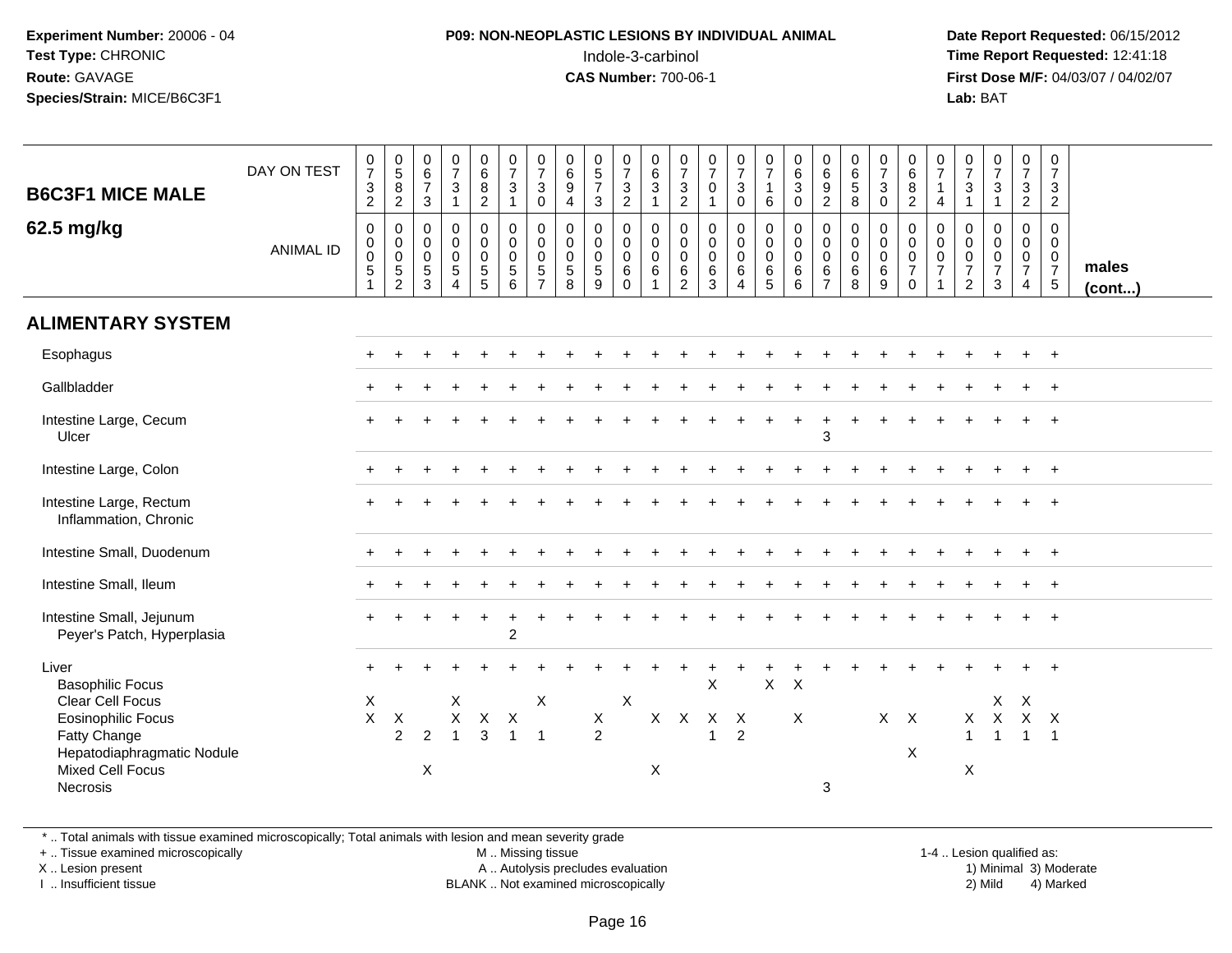# **P09: NON-NEOPLASTIC LESIONS BY INDIVIDUAL ANIMAL**Indole-3-carbinol **Time Report Requested:** 12:41:18

| <b>B6C3F1 MICE MALE</b>                                                                                                                                                                       | DAY ON TEST      | $\frac{0}{7}$<br>$\frac{3}{2}$                        | $\begin{array}{c} 0 \\ 5 \end{array}$<br>$\, 8$<br>$\overline{2}$ | $\begin{array}{c} 0 \\ 6 \end{array}$<br>$\overline{7}$<br>$\mathbf{3}$ | $\frac{0}{7}$<br>3<br>$\mathbf{1}$                                | $\begin{array}{c} 0 \\ 6 \end{array}$<br>$\frac{8}{2}$ | $\frac{0}{7}$<br>$\ensuremath{\mathsf{3}}$<br>$\mathbf{1}$   | $\pmb{0}$<br>$\overline{7}$<br>$\sqrt{3}$<br>$\mathbf 0$  | $\mathbf 0$<br>$\,6\,$<br>$9\,$<br>$\overline{4}$                        | $\begin{array}{c} 0 \\ 5 \end{array}$<br>$\overline{7}$<br>3    | $\begin{array}{c} 0 \\ 7 \end{array}$<br>$\frac{3}{2}$ | $\pmb{0}$<br>$\overline{6}$<br>$\ensuremath{\mathsf{3}}$<br>$\mathbf{1}$ | $\mathbf 0$<br>$\overline{7}$<br>$\frac{3}{2}$                   | $\frac{0}{7}$<br>$\mathbf 0$<br>$\overline{1}$                     | $\begin{smallmatrix} 0\\7 \end{smallmatrix}$<br>$\ensuremath{\mathsf{3}}$<br>$\mathbf 0$ | $\pmb{0}$<br>$\overline{7}$<br>$\mathbf{1}$<br>6           | $_6^0$<br>3<br>$\mathbf 0$                   | 0<br>6<br>$\boldsymbol{9}$<br>$\overline{2}$                  | $\begin{array}{c} 0 \\ 6 \end{array}$<br>$\frac{5}{8}$               | $\pmb{0}$<br>$\overline{7}$<br>$\ensuremath{\mathsf{3}}$<br>$\pmb{0}$ | $\mathbf 0$<br>6<br>$\, 8$<br>$\overline{2}$                                 | 0<br>$\overline{7}$<br>1<br>4                     | $\begin{smallmatrix}0\\7\end{smallmatrix}$<br>$\ensuremath{\mathsf{3}}$<br>$\mathbf{1}$ | $\frac{0}{7}$<br>$\ensuremath{\mathsf{3}}$<br>$\mathbf{1}$   | $\mathbf 0$<br>$\overline{7}$<br>$\frac{3}{2}$                              | $\mathbf 0$<br>$\overline{7}$<br>$\sqrt{3}$<br>$\overline{2}$              |                       |
|-----------------------------------------------------------------------------------------------------------------------------------------------------------------------------------------------|------------------|-------------------------------------------------------|-------------------------------------------------------------------|-------------------------------------------------------------------------|-------------------------------------------------------------------|--------------------------------------------------------|--------------------------------------------------------------|-----------------------------------------------------------|--------------------------------------------------------------------------|-----------------------------------------------------------------|--------------------------------------------------------|--------------------------------------------------------------------------|------------------------------------------------------------------|--------------------------------------------------------------------|------------------------------------------------------------------------------------------|------------------------------------------------------------|----------------------------------------------|---------------------------------------------------------------|----------------------------------------------------------------------|-----------------------------------------------------------------------|------------------------------------------------------------------------------|---------------------------------------------------|-----------------------------------------------------------------------------------------|--------------------------------------------------------------|-----------------------------------------------------------------------------|----------------------------------------------------------------------------|-----------------------|
| 62.5 mg/kg                                                                                                                                                                                    | <b>ANIMAL ID</b> | $\mathsf 0$<br>0<br>0<br>$\sqrt{5}$<br>$\overline{1}$ | $\pmb{0}$<br>0<br>$\pmb{0}$<br>$\frac{5}{2}$                      | $\mathbf 0$<br>$\mathbf 0$<br>$\mathbf 0$<br>$\frac{5}{3}$              | $\mathsf{O}$<br>$\mathbf 0$<br>$\mathbf 0$<br>5<br>$\overline{4}$ | $\mathbf 0$<br>0<br>$\pmb{0}$<br>$\frac{5}{5}$         | $\mathbf 0$<br>$\mathbf 0$<br>$\mathbf 0$<br>$\sqrt{5}$<br>6 | $\Omega$<br>$\Omega$<br>0<br>$\sqrt{5}$<br>$\overline{7}$ | $\Omega$<br>$\Omega$<br>$\mathbf 0$<br>$\overline{5}$<br>$\overline{8}$  | 0<br>$\mathbf 0$<br>$\mathbf 0$<br>$\sqrt{5}$<br>$\overline{9}$ | 0<br>$\mathbf 0$<br>$\pmb{0}$<br>$\,6$<br>$\mathbf 0$  | $\mathbf 0$<br>$\mathbf 0$<br>$\pmb{0}$<br>$\,6\,$<br>$\overline{1}$     | $\mathbf 0$<br>$\mathbf 0$<br>$\mathbf 0$<br>6<br>$\overline{2}$ | $\pmb{0}$<br>$\mathbf 0$<br>$\mathbf 0$<br>$\,6$<br>$\overline{3}$ | 0<br>$\mathbf 0$<br>$\mathbf 0$<br>$\,6\,$<br>$\overline{4}$                             | $\mathbf 0$<br>$\mathbf 0$<br>$\mathbf 0$<br>$\frac{6}{5}$ | 0<br>$\mathbf 0$<br>0<br>6<br>$\overline{6}$ | $\Omega$<br>$\mathbf 0$<br>$\mathbf 0$<br>6<br>$\overline{7}$ | $\pmb{0}$<br>$\mathbf 0$<br>$\mathbf 0$<br>$\,6\,$<br>$\overline{8}$ | 0<br>$\mathbf 0$<br>$\mathbf 0$<br>$\,6$<br>9                         | $\mathbf 0$<br>$\mathbf 0$<br>$\mathbf 0$<br>$\boldsymbol{7}$<br>$\mathbf 0$ | $\Omega$<br>$\mathbf 0$<br>0<br>7<br>$\mathbf{1}$ | $\Omega$<br>$\mathbf{0}$<br>0<br>$\overline{7}$<br>$\overline{2}$                       | $\pmb{0}$<br>$\mathbf 0$<br>$\pmb{0}$<br>$\overline{7}$<br>3 | $\Omega$<br>$\mathbf{0}$<br>$\mathbf 0$<br>$\overline{7}$<br>$\overline{4}$ | $\Omega$<br>$\mathbf 0$<br>$\mathbf 0$<br>$\overline{7}$<br>$\overline{5}$ | males<br>$($ cont $)$ |
| Mesentery                                                                                                                                                                                     |                  |                                                       |                                                                   |                                                                         |                                                                   | $+$                                                    |                                                              |                                                           |                                                                          |                                                                 |                                                        |                                                                          |                                                                  |                                                                    |                                                                                          |                                                            |                                              |                                                               |                                                                      |                                                                       |                                                                              |                                                   | $\ddot{}$                                                                               |                                                              |                                                                             |                                                                            |                       |
| Oral Mucosa                                                                                                                                                                                   |                  |                                                       |                                                                   |                                                                         |                                                                   |                                                        |                                                              |                                                           |                                                                          |                                                                 |                                                        |                                                                          |                                                                  |                                                                    |                                                                                          |                                                            |                                              |                                                               |                                                                      |                                                                       |                                                                              |                                                   |                                                                                         |                                                              |                                                                             |                                                                            |                       |
| Pancreas<br>Duct, Cyst                                                                                                                                                                        |                  |                                                       |                                                                   |                                                                         |                                                                   |                                                        |                                                              |                                                           |                                                                          |                                                                 |                                                        |                                                                          |                                                                  |                                                                    |                                                                                          |                                                            |                                              |                                                               |                                                                      |                                                                       |                                                                              |                                                   |                                                                                         |                                                              |                                                                             | $+$                                                                        |                       |
| Salivary Glands<br>Infiltration Cellular, Mononuclear Cell                                                                                                                                    |                  |                                                       |                                                                   |                                                                         |                                                                   |                                                        |                                                              |                                                           |                                                                          |                                                                 |                                                        |                                                                          |                                                                  |                                                                    |                                                                                          |                                                            |                                              |                                                               |                                                                      |                                                                       |                                                                              |                                                   |                                                                                         | 1                                                            | $\ddot{}$<br>$\overline{1}$                                                 | $+$                                                                        |                       |
| Stomach, Forestomach<br>Inflammation, Chronic<br>Ulcer<br>Epithelium, Hyperplasia                                                                                                             |                  |                                                       |                                                                   |                                                                         |                                                                   |                                                        |                                                              |                                                           | 3                                                                        |                                                                 |                                                        | $\overline{2}$                                                           |                                                                  |                                                                    |                                                                                          | -1                                                         |                                              |                                                               |                                                                      | 3<br>3                                                                | $\overline{2}$<br>3                                                          |                                                   |                                                                                         |                                                              |                                                                             | $\ddot{}$<br>$\overline{2}$                                                |                       |
| Stomach, Glandular<br>Inflammation, Chronic<br>Mineralization<br>Pigmentation<br>Epithelium, Hyperplasia                                                                                      |                  |                                                       | A                                                                 |                                                                         |                                                                   |                                                        |                                                              | 1                                                         |                                                                          |                                                                 |                                                        |                                                                          |                                                                  |                                                                    |                                                                                          |                                                            |                                              |                                                               | $\overline{2}$                                                       |                                                                       |                                                                              |                                                   |                                                                                         |                                                              |                                                                             | $+$                                                                        |                       |
| Tooth<br>Dysplasia                                                                                                                                                                            |                  | 2                                                     | $\overline{4}$                                                    | $\pm$<br>$\overline{1}$                                                 |                                                                   |                                                        |                                                              | $\ddot{}$<br>3                                            |                                                                          | $\overline{2}$                                                  | 3                                                      | $\overline{4}$                                                           | 3                                                                | 3                                                                  | $\overline{1}$                                                                           | $\overline{4}$                                             |                                              |                                                               | 3                                                                    | $\overline{4}$                                                        | 3                                                                            | $\overline{ }$<br>3                               |                                                                                         | $+$<br>$\mathbf{1}$                                          | $+$<br>$\overline{4}$                                                       |                                                                            |                       |
| <b>CARDIOVASCULAR SYSTEM</b>                                                                                                                                                                  |                  |                                                       |                                                                   |                                                                         |                                                                   |                                                        |                                                              |                                                           |                                                                          |                                                                 |                                                        |                                                                          |                                                                  |                                                                    |                                                                                          |                                                            |                                              |                                                               |                                                                      |                                                                       |                                                                              |                                                   |                                                                                         |                                                              |                                                                             |                                                                            |                       |
| <b>Blood Vessel</b><br>Aorta, Mineralization                                                                                                                                                  |                  |                                                       |                                                                   |                                                                         |                                                                   |                                                        |                                                              |                                                           |                                                                          |                                                                 |                                                        |                                                                          |                                                                  |                                                                    |                                                                                          |                                                            |                                              |                                                               | $\overline{c}$                                                       |                                                                       |                                                                              |                                                   |                                                                                         |                                                              |                                                                             | $+$                                                                        |                       |
| Heart<br>Cardiomyopathy                                                                                                                                                                       |                  |                                                       |                                                                   |                                                                         |                                                                   |                                                        |                                                              |                                                           |                                                                          |                                                                 |                                                        |                                                                          |                                                                  |                                                                    |                                                                                          |                                                            |                                              |                                                               |                                                                      |                                                                       |                                                                              |                                                   |                                                                                         |                                                              |                                                                             | $+$                                                                        |                       |
| *  Total animals with tissue examined microscopically; Total animals with lesion and mean severity grade<br>+  Tissue examined microscopically<br>X  Lesion present<br>I  Insufficient tissue |                  |                                                       |                                                                   |                                                                         |                                                                   |                                                        | M  Missing tissue                                            |                                                           | A  Autolysis precludes evaluation<br>BLANK  Not examined microscopically |                                                                 |                                                        |                                                                          |                                                                  |                                                                    |                                                                                          |                                                            |                                              |                                                               |                                                                      |                                                                       |                                                                              |                                                   |                                                                                         | 1-4  Lesion qualified as:<br>2) Mild                         |                                                                             | 1) Minimal 3) Moderate<br>4) Marked                                        |                       |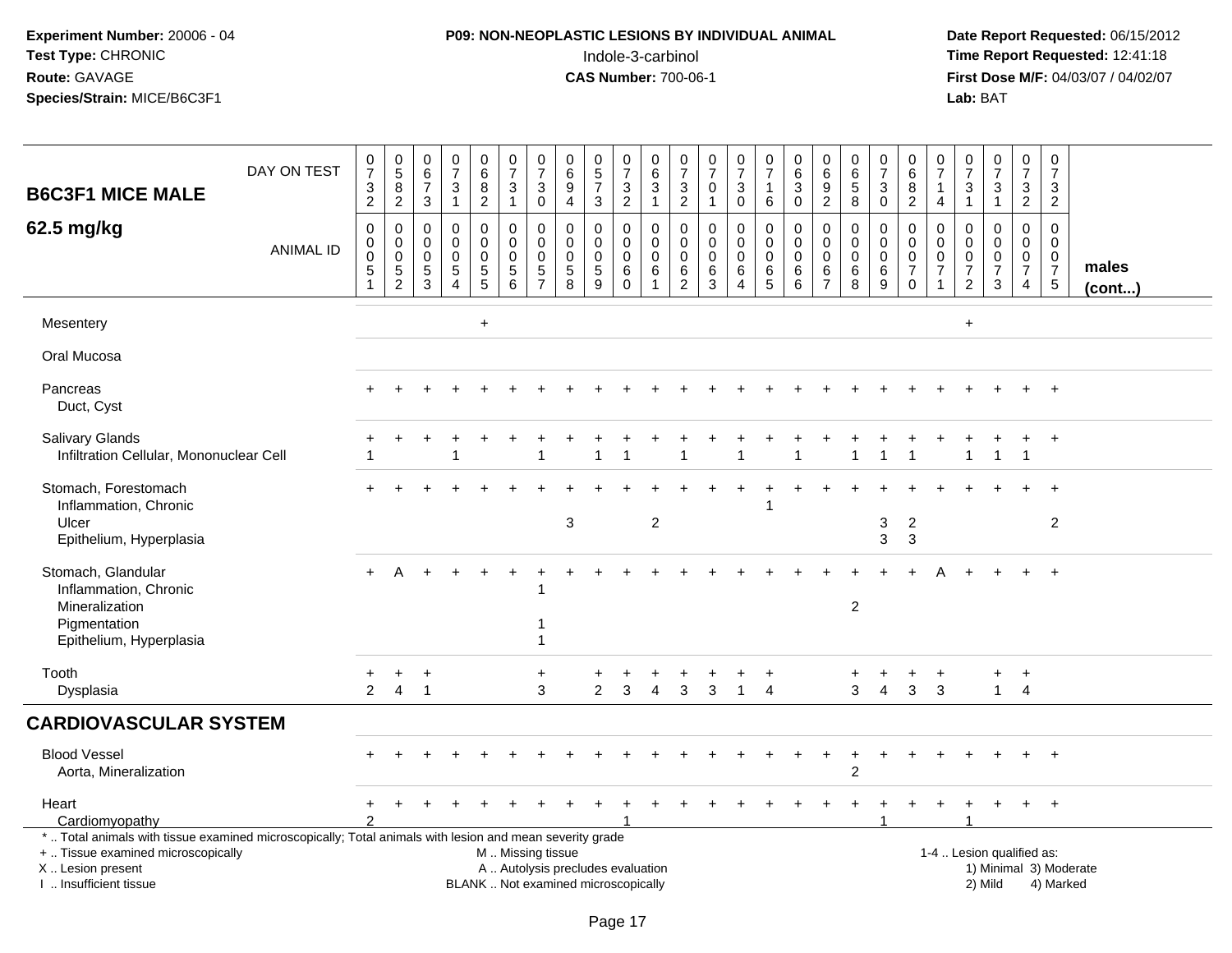# **P09: NON-NEOPLASTIC LESIONS BY INDIVIDUAL ANIMAL**Indole-3-carbinol **Time Report Requested:** 12:41:18

| <b>B6C3F1 MICE MALE</b>                                                                                                                                                                       | DAY ON TEST      | $\frac{0}{7}$<br>$\frac{3}{2}$                                 | $\begin{array}{c} 0 \\ 5 \end{array}$<br>8<br>$\overline{2}$     | $\pmb{0}$<br>$\,6\,$<br>$\overline{7}$<br>$\sqrt{3}$         | $\begin{array}{c} 0 \\ 7 \end{array}$<br>3<br>$\overline{1}$              | $_6^0$<br>$\frac{8}{2}$                                | $\frac{0}{7}$<br>$\mathbf{3}$<br>$\mathbf{1}$                 | $\frac{0}{7}$<br>$\mathbf{3}$<br>$\pmb{0}$                   | $\pmb{0}$<br>6<br>$9\,$<br>$\overline{4}$                    | $\begin{smallmatrix} 0\\5 \end{smallmatrix}$<br>$\overline{7}$<br>$\mathbf{3}$ | 0<br>$\overline{7}$<br>3<br>$\overline{2}$ | 0<br>$6\phantom{1}6$<br>3<br>$\mathbf{1}$              | $\pmb{0}$<br>$\overline{7}$<br>3<br>$\overline{2}$     | $\frac{0}{7}$<br>$\mathbf 0$<br>$\mathbf{1}$ | $\frac{0}{7}$<br>$\mathbf{3}$<br>$\overline{0}$ | $\frac{0}{7}$<br>$\mathbf{1}$<br>$\,6\,$                                 | $\begin{array}{c} 0 \\ 6 \end{array}$<br>$\sqrt{3}$<br>$\ddot{\mathbf{0}}$ | $\begin{array}{c} 0 \\ 6 \end{array}$<br>$\frac{9}{2}$ | $\pmb{0}$<br>$6\phantom{a}$<br>$\sqrt{5}$<br>$\overline{8}$ | $\frac{0}{7}$<br>$\sqrt{3}$<br>$\overline{0}$ | 0<br>6<br>8<br>$\overline{2}$                                    | 0<br>$\overline{7}$<br>$\mathbf{1}$<br>4 | $\pmb{0}$<br>$\overline{7}$<br>$\mathbf{3}$<br>$\mathbf{1}$      | $\begin{array}{c} 0 \\ 7 \end{array}$<br>$\ensuremath{\mathsf{3}}$<br>$\mathbf{1}$ | $\pmb{0}$<br>$\overline{7}$<br>$\mathbf{3}$<br>$\overline{2}$                       |     | 0<br>$\overline{7}$<br>3<br>$\overline{2}$                                  |                       |  |
|-----------------------------------------------------------------------------------------------------------------------------------------------------------------------------------------------|------------------|----------------------------------------------------------------|------------------------------------------------------------------|--------------------------------------------------------------|---------------------------------------------------------------------------|--------------------------------------------------------|---------------------------------------------------------------|--------------------------------------------------------------|--------------------------------------------------------------|--------------------------------------------------------------------------------|--------------------------------------------|--------------------------------------------------------|--------------------------------------------------------|----------------------------------------------|-------------------------------------------------|--------------------------------------------------------------------------|----------------------------------------------------------------------------|--------------------------------------------------------|-------------------------------------------------------------|-----------------------------------------------|------------------------------------------------------------------|------------------------------------------|------------------------------------------------------------------|------------------------------------------------------------------------------------|-------------------------------------------------------------------------------------|-----|-----------------------------------------------------------------------------|-----------------------|--|
| 62.5 mg/kg                                                                                                                                                                                    | <b>ANIMAL ID</b> | 0<br>$\mathbf 0$<br>$\pmb{0}$<br>$\,$ 5 $\,$<br>$\overline{ }$ | 0<br>$\mathbf 0$<br>$\mathbf 0$<br>$\,$ 5 $\,$<br>$\overline{2}$ | $\mathbf 0$<br>$\mathbf 0$<br>$\mathbf 0$<br>$\sqrt{5}$<br>3 | $\mathbf 0$<br>$\mathbf 0$<br>$\mathbf 0$<br>$\sqrt{5}$<br>$\overline{4}$ | 0<br>$\mathbf 0$<br>$\mathbf 0$<br>$\overline{5}$<br>5 | $\pmb{0}$<br>$\overline{0}$<br>$\mathbf 0$<br>$\sqrt{5}$<br>6 | 0<br>$\pmb{0}$<br>$\pmb{0}$<br>$\,$ 5 $\,$<br>$\overline{7}$ | $\mathbf 0$<br>$\mathbf 0$<br>$\mathbf 0$<br>$\sqrt{5}$<br>8 | $\mathbf 0$<br>$\mathbf 0$<br>$\mathbf 0$<br>$\sqrt{5}$<br>9                   | 0<br>$\mathbf 0$<br>0<br>6<br>$\Omega$     | 0<br>$\mathbf 0$<br>$\mathbf 0$<br>6<br>$\overline{1}$ | 0<br>$\mathbf 0$<br>$\mathbf 0$<br>6<br>$\overline{2}$ | 0<br>$\mathbf 0$<br>$\pmb{0}$<br>6<br>3      | 0<br>$\overline{0}$<br>0<br>6<br>$\overline{4}$ | 0<br>$\mathsf{O}\xspace$<br>$\mathsf{O}\xspace$<br>$\,6\,$<br>$\sqrt{5}$ | $\pmb{0}$<br>$\overline{0}$<br>$\mathsf 0$<br>$\,6\,$<br>6                 | 0<br>$\mathbf 0$<br>$\mathbf 0$<br>6<br>$\overline{7}$ | $\mathbf 0$<br>$\mathbf 0$<br>$\mathbf 0$<br>6<br>8         | 0<br>$\pmb{0}$<br>$\pmb{0}$<br>$\,6\,$<br>9   | 0<br>$\mathbf 0$<br>$\mathsf 0$<br>$\overline{7}$<br>$\mathbf 0$ | 0<br>$\mathbf 0$<br>0<br>$\overline{7}$  | $\mathbf 0$<br>$\Omega$<br>0<br>$\overline{7}$<br>$\overline{2}$ | 0<br>$\mathbf 0$<br>$\pmb{0}$<br>$\overline{7}$<br>$\mathbf{3}$                    | $\overline{0}$<br>$\overline{0}$<br>$\mathbf 0$<br>$\overline{7}$<br>$\overline{4}$ |     | $\mathbf 0$<br>$\mathbf 0$<br>$\mathbf 0$<br>$\boldsymbol{7}$<br>$\sqrt{5}$ | males<br>$($ cont $)$ |  |
| Artery, Mineralization<br>Myocardium, Mineralization                                                                                                                                          |                  |                                                                |                                                                  |                                                              |                                                                           |                                                        |                                                               |                                                              |                                                              |                                                                                |                                            |                                                        |                                                        |                                              |                                                 |                                                                          |                                                                            | $\overline{2}$                                         | 2<br>$\overline{2}$                                         |                                               |                                                                  | 3                                        |                                                                  |                                                                                    |                                                                                     |     |                                                                             |                       |  |
| <b>ENDOCRINE SYSTEM</b>                                                                                                                                                                       |                  |                                                                |                                                                  |                                                              |                                                                           |                                                        |                                                               |                                                              |                                                              |                                                                                |                                            |                                                        |                                                        |                                              |                                                 |                                                                          |                                                                            |                                                        |                                                             |                                               |                                                                  |                                          |                                                                  |                                                                                    |                                                                                     |     |                                                                             |                       |  |
| <b>Adrenal Cortex</b><br>Hypertrophy<br>Vacuolization Cytoplasmic                                                                                                                             |                  |                                                                |                                                                  |                                                              |                                                                           |                                                        |                                                               |                                                              |                                                              |                                                                                |                                            |                                                        |                                                        |                                              | $\ddot{}$<br>$\overline{c}$                     | ٠<br>$\overline{2}$                                                      |                                                                            |                                                        |                                                             |                                               |                                                                  |                                          |                                                                  |                                                                                    |                                                                                     |     |                                                                             |                       |  |
| Adrenal Medulla                                                                                                                                                                               |                  |                                                                |                                                                  |                                                              |                                                                           |                                                        |                                                               |                                                              |                                                              |                                                                                |                                            |                                                        |                                                        |                                              |                                                 |                                                                          |                                                                            |                                                        |                                                             |                                               |                                                                  |                                          |                                                                  |                                                                                    |                                                                                     |     | $\overline{+}$                                                              |                       |  |
| Islets, Pancreatic                                                                                                                                                                            |                  |                                                                |                                                                  |                                                              |                                                                           |                                                        |                                                               |                                                              |                                                              |                                                                                |                                            |                                                        |                                                        |                                              |                                                 |                                                                          |                                                                            |                                                        |                                                             |                                               |                                                                  |                                          |                                                                  |                                                                                    |                                                                                     |     |                                                                             |                       |  |
| Parathyroid Gland                                                                                                                                                                             |                  | М                                                              |                                                                  |                                                              |                                                                           |                                                        |                                                               |                                                              |                                                              |                                                                                |                                            |                                                        |                                                        |                                              | м                                               |                                                                          |                                                                            |                                                        |                                                             |                                               |                                                                  |                                          |                                                                  |                                                                                    | $+$                                                                                 |     | $+$                                                                         |                       |  |
| <b>Pituitary Gland</b><br>Cyst<br>Pars Intermedia, Hyperplasia                                                                                                                                |                  |                                                                |                                                                  |                                                              |                                                                           |                                                        |                                                               |                                                              |                                                              |                                                                                |                                            |                                                        |                                                        |                                              |                                                 |                                                                          |                                                                            | -1                                                     |                                                             |                                               |                                                                  |                                          |                                                                  |                                                                                    |                                                                                     |     | $+$                                                                         |                       |  |
| <b>Thyroid Gland</b>                                                                                                                                                                          |                  | $+$                                                            |                                                                  |                                                              |                                                                           |                                                        |                                                               |                                                              |                                                              |                                                                                |                                            |                                                        |                                                        |                                              |                                                 |                                                                          |                                                                            |                                                        |                                                             |                                               |                                                                  |                                          |                                                                  |                                                                                    | $+$                                                                                 | $+$ |                                                                             |                       |  |
| <b>GENERAL BODY SYSTEM</b>                                                                                                                                                                    |                  |                                                                |                                                                  |                                                              |                                                                           |                                                        |                                                               |                                                              |                                                              |                                                                                |                                            |                                                        |                                                        |                                              |                                                 |                                                                          |                                                                            |                                                        |                                                             |                                               |                                                                  |                                          |                                                                  |                                                                                    |                                                                                     |     |                                                                             |                       |  |
| <b>NONE</b>                                                                                                                                                                                   |                  |                                                                |                                                                  |                                                              |                                                                           |                                                        |                                                               |                                                              |                                                              |                                                                                |                                            |                                                        |                                                        |                                              |                                                 |                                                                          |                                                                            |                                                        |                                                             |                                               |                                                                  |                                          |                                                                  |                                                                                    |                                                                                     |     |                                                                             |                       |  |
| <b>GENITAL SYSTEM</b>                                                                                                                                                                         |                  |                                                                |                                                                  |                                                              |                                                                           |                                                        |                                                               |                                                              |                                                              |                                                                                |                                            |                                                        |                                                        |                                              |                                                 |                                                                          |                                                                            |                                                        |                                                             |                                               |                                                                  |                                          |                                                                  |                                                                                    |                                                                                     |     |                                                                             |                       |  |
| Epididymis<br>Infiltration Cellular, Mononuclear Cell<br>Inflammation, Chronic                                                                                                                |                  |                                                                |                                                                  |                                                              |                                                                           |                                                        |                                                               |                                                              |                                                              |                                                                                |                                            |                                                        |                                                        |                                              |                                                 |                                                                          |                                                                            | $\overline{2}$                                         |                                                             |                                               |                                                                  |                                          |                                                                  |                                                                                    |                                                                                     |     | $\div$                                                                      |                       |  |
| *  Total animals with tissue examined microscopically; Total animals with lesion and mean severity grade<br>+  Tissue examined microscopically<br>X  Lesion present<br>I  Insufficient tissue |                  |                                                                |                                                                  |                                                              |                                                                           | BLANK  Not examined microscopically                    | M  Missing tissue                                             |                                                              | A  Autolysis precludes evaluation                            |                                                                                |                                            |                                                        |                                                        |                                              |                                                 |                                                                          |                                                                            |                                                        |                                                             |                                               |                                                                  |                                          |                                                                  | 1-4  Lesion qualified as:<br>1) Minimal 3) Moderate<br>2) Mild                     |                                                                                     |     | 4) Marked                                                                   |                       |  |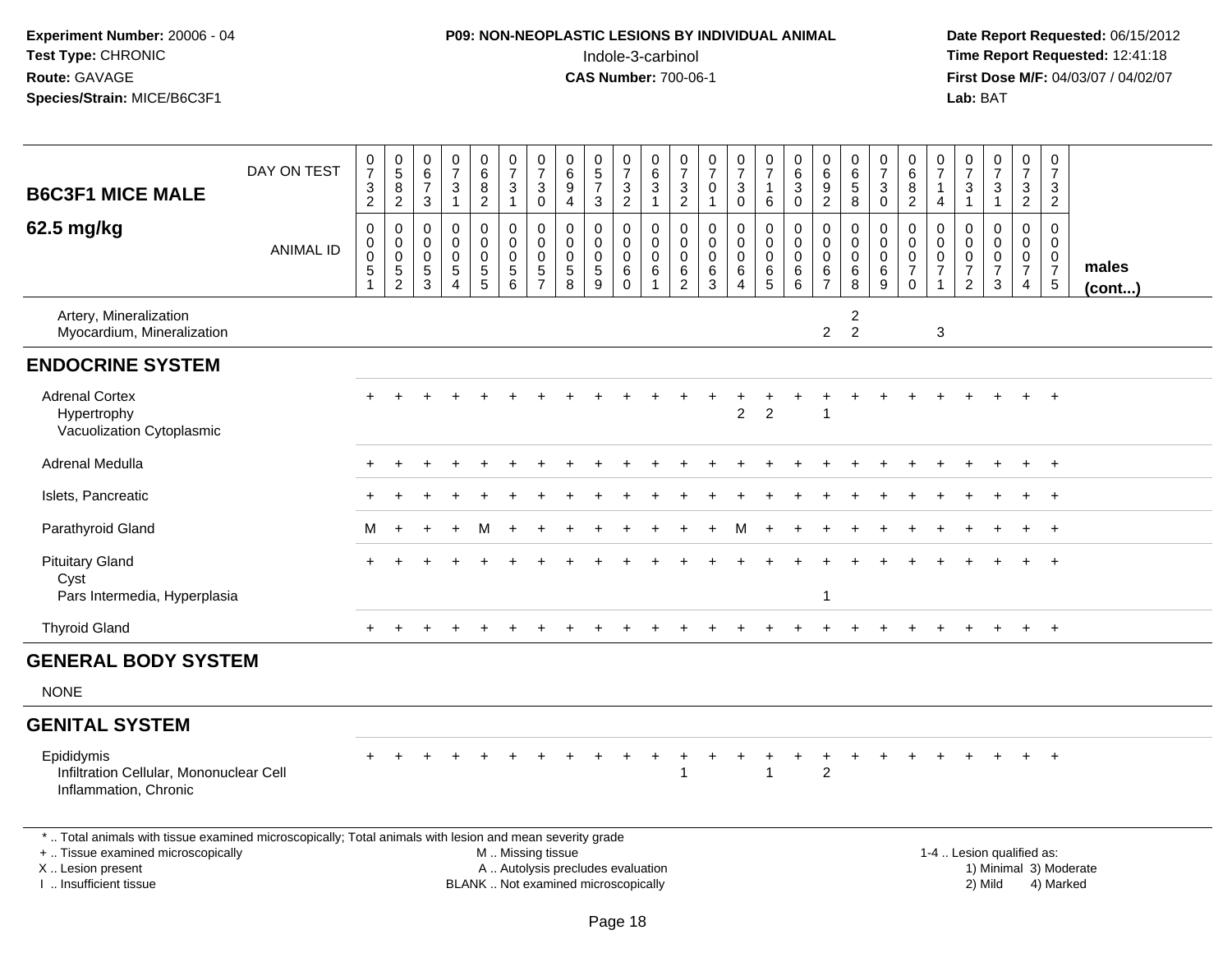#### **P09: NON-NEOPLASTIC LESIONS BY INDIVIDUAL ANIMAL**Indole-3-carbinol **Time Report Requested:** 12:41:18

 **Date Report Requested:** 06/15/2012 **First Dose M/F:** 04/03/07 / 04/02/07<br>**Lab:** BAT **Lab:** BAT

| DAY ON TEST                                                   |                  | $\frac{0}{7}$                                                    | $\begin{array}{c} 0 \\ 5 \end{array}$                                           | $_{6}^{\rm 0}$                                     | $\frac{0}{7}$              | $_{6}^{\rm 0}$                                                                   | $\frac{0}{7}$                                                            | $\frac{0}{7}$                                         | 0<br>$\,6$                                         | $\begin{array}{c} 0 \\ 5 \end{array}$ | $\begin{array}{c} 0 \\ 7 \end{array}$ | $\begin{array}{c} 0 \\ 6 \end{array}$       | $\frac{0}{7}$                                               | $\frac{0}{7}$                                           | $\frac{0}{7}$                             | $\frac{0}{7}$                                                  | $\begin{array}{c} 0 \\ 6 \end{array}$                      | $\begin{array}{c} 0 \\ 6 \end{array}$ | $\begin{array}{c} 0 \\ 6 \end{array}$     | $\frac{0}{7}$                                         | 0<br>$\,6\,$                                                               | $\frac{0}{7}$                           | $\frac{0}{7}$                                             | $\begin{smallmatrix}0\\7\end{smallmatrix}$ | $\frac{0}{7}$                               | $\mathbf 0$<br>$\overline{7}$                                             |                       |
|---------------------------------------------------------------|------------------|------------------------------------------------------------------|---------------------------------------------------------------------------------|----------------------------------------------------|----------------------------|----------------------------------------------------------------------------------|--------------------------------------------------------------------------|-------------------------------------------------------|----------------------------------------------------|---------------------------------------|---------------------------------------|---------------------------------------------|-------------------------------------------------------------|---------------------------------------------------------|-------------------------------------------|----------------------------------------------------------------|------------------------------------------------------------|---------------------------------------|-------------------------------------------|-------------------------------------------------------|----------------------------------------------------------------------------|-----------------------------------------|-----------------------------------------------------------|--------------------------------------------|---------------------------------------------|---------------------------------------------------------------------------|-----------------------|
| <b>B6C3F1 MICE MALE</b>                                       |                  | $\sqrt{3}$<br>$\overline{2}$                                     | $\bf 8$<br>$\overline{c}$                                                       | $\overline{7}$<br>3                                | 3<br>$\mathbf{1}$          | $^8_2$                                                                           | $\sqrt{3}$<br>$\mathbf{1}$                                               | $\mathbf{3}$<br>$\pmb{0}$                             | $\boldsymbol{9}$<br>4                              | $\overline{7}$<br>$\mathbf{3}$        | $\frac{3}{2}$                         | $\sqrt{3}$                                  | $\ensuremath{\mathsf{3}}$<br>$\overline{c}$                 | $\mathbf 0$<br>1                                        | 3<br>$\pmb{0}$                            | $\mathbf{1}$<br>$\,6\,$                                        | $\ensuremath{\mathsf{3}}$<br>$\pmb{0}$                     | $\boldsymbol{9}$<br>$\overline{c}$    | $\sqrt{5}$<br>8                           | $\ensuremath{\mathsf{3}}$<br>$\pmb{0}$                | $\bf 8$<br>$\overline{c}$                                                  | 1<br>4                                  | $\ensuremath{\mathsf{3}}$<br>$\mathbf{1}$                 | $\sqrt{3}$<br>$\mathbf{1}$                 | $\ensuremath{\mathsf{3}}$<br>$\overline{2}$ | $\sqrt{3}$<br>$\overline{c}$                                              |                       |
| 62.5 mg/kg                                                    | <b>ANIMAL ID</b> | $\mathbf 0$<br>$\boldsymbol{0}$<br>$\mathbf 0$<br>$\overline{5}$ | $\mathbf 0$<br>$\mathbf 0$<br>$\boldsymbol{0}$<br>$\,$ 5 $\,$<br>$\overline{c}$ | 0<br>$\mathbf 0$<br>$\mathbf 0$<br>$\sqrt{5}$<br>3 | 0<br>0<br>$\mathbf 0$<br>5 | $\mathbf 0$<br>$\mathbf 0$<br>$\pmb{0}$<br>$\begin{array}{c} 5 \\ 5 \end{array}$ | $\mathbf 0$<br>$\mathbf 0$<br>$\pmb{0}$<br>$\sqrt{5}$<br>$6\phantom{1}6$ | 0<br>$\mathbf 0$<br>0<br>$\sqrt{5}$<br>$\overline{7}$ | 0<br>$\mathbf 0$<br>$\mathbf 0$<br>$\sqrt{5}$<br>8 | 0<br>0<br>0<br>$\sqrt{5}$<br>9        | $\pmb{0}$<br>0<br>0<br>6<br>$\Omega$  | 0<br>$\pmb{0}$<br>$\boldsymbol{0}$<br>$\,6$ | 0<br>$\boldsymbol{0}$<br>$\mathbf 0$<br>6<br>$\overline{2}$ | $\mathbf 0$<br>$\mathbf 0$<br>$\mathbf 0$<br>$\,6$<br>3 | 0<br>$\mathbf 0$<br>$\mathbf 0$<br>6<br>4 | $\mathbf 0$<br>$\mathbf 0$<br>$\pmb{0}$<br>6<br>$\overline{5}$ | $\pmb{0}$<br>$\pmb{0}$<br>$\pmb{0}$<br>6<br>$6\phantom{a}$ | 0<br>0<br>$\mathbf 0$<br>$\,6$        | $\mathbf 0$<br>$\mathbf 0$<br>0<br>6<br>8 | 0<br>$\pmb{0}$<br>$\mathbf 0$<br>$6\phantom{1}6$<br>9 | $\mathbf 0$<br>$\mathbf 0$<br>$\pmb{0}$<br>$\boldsymbol{7}$<br>$\mathbf 0$ | 0<br>$\mathbf 0$<br>0<br>$\overline{7}$ | 0<br>0<br>$\pmb{0}$<br>$\boldsymbol{7}$<br>$\overline{2}$ | 0<br>$\mathbf 0$<br>$\frac{0}{7}$<br>3     | 0<br>$\mathbf 0$<br>0<br>$\tilde{7}$<br>4   | $\mathbf 0$<br>$\mathbf 0$<br>$\mathbf 0$<br>$\overline{7}$<br>$\sqrt{5}$ | males<br>$($ cont $)$ |
| <b>Preputial Gland</b><br>Cyst<br>Inflammation, Granulomatous |                  | $+$                                                              |                                                                                 |                                                    |                            | $\ddot{}$                                                                        | $\overline{2}$                                                           |                                                       |                                                    |                                       |                                       |                                             |                                                             |                                                         |                                           |                                                                |                                                            |                                       | $\overline{2}$                            | $\overline{2}$                                        |                                                                            |                                         |                                                           |                                            | $\ddot{}$<br>$\overline{2}$                 | $+$<br>2                                                                  |                       |
| Prostate                                                      |                  |                                                                  |                                                                                 |                                                    |                            |                                                                                  |                                                                          |                                                       |                                                    |                                       |                                       |                                             |                                                             |                                                         |                                           |                                                                |                                                            |                                       |                                           |                                                       |                                                                            |                                         |                                                           |                                            |                                             | $^{+}$                                                                    |                       |
| Seminal Vesicle                                               |                  |                                                                  |                                                                                 |                                                    |                            |                                                                                  |                                                                          |                                                       |                                                    |                                       |                                       |                                             |                                                             |                                                         |                                           |                                                                |                                                            |                                       |                                           |                                                       |                                                                            |                                         |                                                           |                                            |                                             | $+$                                                                       |                       |
| <b>Testes</b>                                                 |                  |                                                                  |                                                                                 |                                                    |                            |                                                                                  |                                                                          |                                                       |                                                    |                                       |                                       |                                             |                                                             |                                                         |                                           |                                                                |                                                            |                                       |                                           |                                                       |                                                                            |                                         |                                                           |                                            | $\pm$                                       | $^{+}$                                                                    |                       |
| <b>HEMATOPOIETIC SYSTEM</b>                                   |                  |                                                                  |                                                                                 |                                                    |                            |                                                                                  |                                                                          |                                                       |                                                    |                                       |                                       |                                             |                                                             |                                                         |                                           |                                                                |                                                            |                                       |                                           |                                                       |                                                                            |                                         |                                                           |                                            |                                             |                                                                           |                       |
| <b>Bone Marrow</b>                                            |                  |                                                                  |                                                                                 |                                                    |                            |                                                                                  |                                                                          |                                                       |                                                    |                                       |                                       |                                             |                                                             |                                                         |                                           |                                                                |                                                            |                                       |                                           |                                                       |                                                                            |                                         |                                                           |                                            |                                             | $+$                                                                       |                       |
| Lymph Node<br>Pancreatic, Necrosis                            |                  |                                                                  |                                                                                 | $\pm$                                              |                            |                                                                                  |                                                                          |                                                       |                                                    |                                       |                                       |                                             |                                                             |                                                         |                                           |                                                                |                                                            | $\ddot{}$<br>$\overline{4}$           |                                           |                                                       |                                                                            |                                         |                                                           |                                            |                                             |                                                                           |                       |
| Lymph Node, Mandibular<br>Hyperplasia, Lymphoid               |                  |                                                                  |                                                                                 |                                                    |                            |                                                                                  |                                                                          |                                                       |                                                    |                                       |                                       |                                             |                                                             |                                                         |                                           |                                                                |                                                            |                                       |                                           |                                                       |                                                                            |                                         |                                                           |                                            |                                             | $^{+}$                                                                    |                       |
| Lymph Node, Mesenteric                                        |                  |                                                                  |                                                                                 |                                                    |                            |                                                                                  |                                                                          |                                                       |                                                    |                                       |                                       |                                             |                                                             |                                                         |                                           |                                                                |                                                            |                                       |                                           |                                                       |                                                                            | $\ddot{}$                               | M                                                         |                                            | $+$                                         | $+$                                                                       |                       |
| Spleen<br>Hematopoietic Cell Proliferation                    |                  |                                                                  |                                                                                 |                                                    | $\overline{2}$             | $\overline{c}$                                                                   |                                                                          |                                                       | 3                                                  |                                       |                                       |                                             |                                                             |                                                         |                                           |                                                                |                                                            | 3                                     | $\overline{2}$                            |                                                       |                                                                            |                                         |                                                           |                                            | $\ddot{}$                                   | $+$<br>3                                                                  |                       |
| Thymus<br>Atrophy<br>Ectopic Parathyroid Gland                |                  | Δ                                                                |                                                                                 | $\mathcal{P}$                                      | $\mathcal{P}$              | ٠                                                                                | $\overline{ }$                                                           | M                                                     | ÷<br>3                                             | $\ddot{}$<br>$\overline{2}$           | ÷<br>3                                | $\boldsymbol{\Lambda}$                      | 3                                                           | $\mathcal{P}$                                           | $\lambda$                                 |                                                                |                                                            |                                       | ÷                                         | М                                                     | $\ddot{}$<br>Δ                                                             | M                                       | 3                                                         |                                            | +<br>$\overline{2}$                         | $\ddot{}$<br>3                                                            |                       |

#### **INTEGUMENTARY SYSTEM**

\* .. Total animals with tissue examined microscopically; Total animals with lesion and mean severity grade

+ .. Tissue examined microscopically

X .. Lesion present

I .. Insufficient tissue

M .. Missing tissue

A .. Autolysis precludes evaluation

BLANK .. Not examined microscopically 2) Mild 4) Marked

1-4 .. Lesion qualified as:<br>1) Minimal 3) Moderate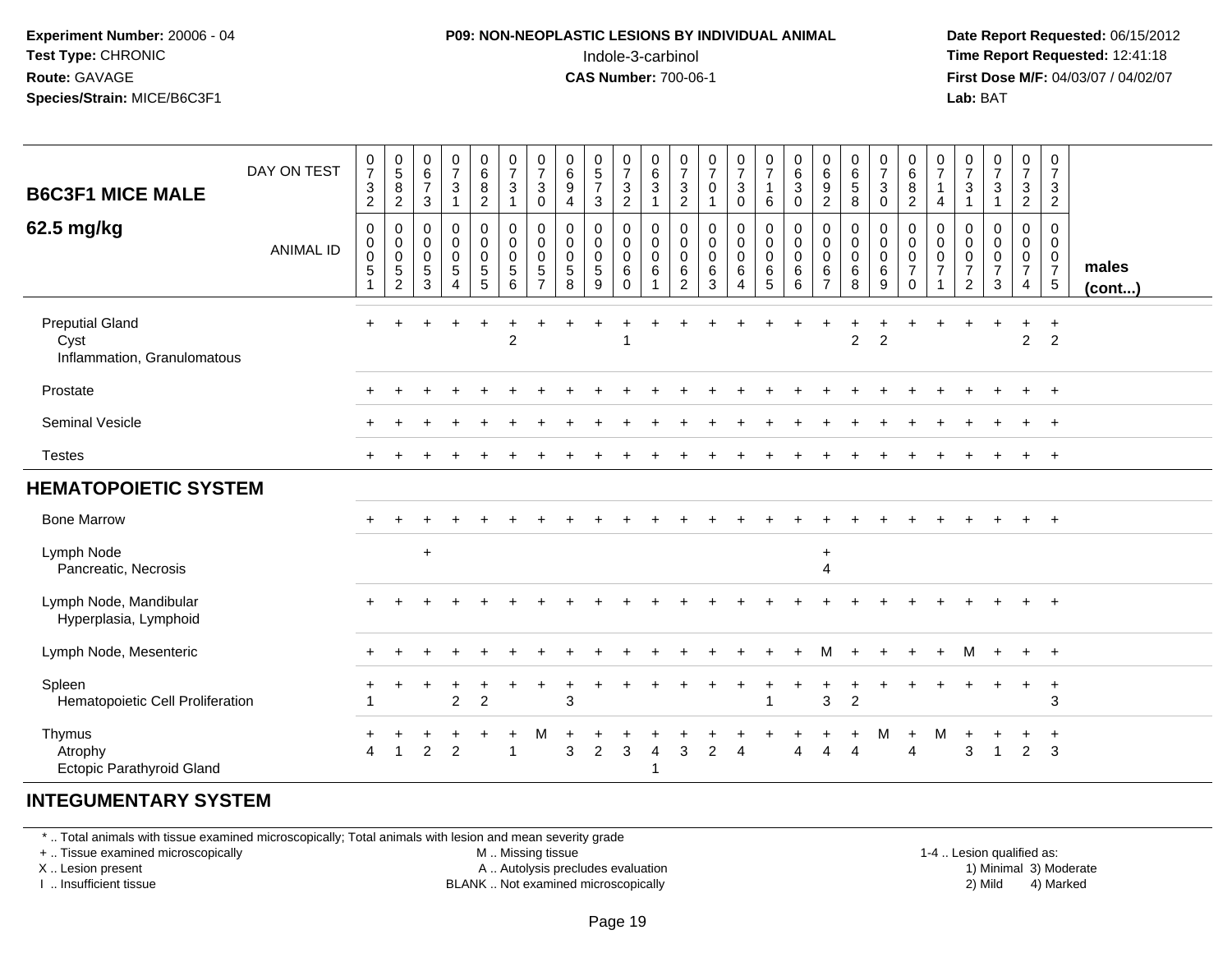# **P09: NON-NEOPLASTIC LESIONS BY INDIVIDUAL ANIMAL**Indole-3-carbinol **Time Report Requested:** 12:41:18

| <b>B6C3F1 MICE MALE</b>                                                                                                                                                                       | DAY ON TEST      | $\frac{0}{7}$<br>3<br>$\overline{2}$ | $\pmb{0}$<br>$\,$ 5 $\,$<br>8<br>$\overline{2}$               | $\begin{array}{c} 0 \\ 6 \end{array}$<br>$\overline{7}$<br>$\mathsf 3$ | $\mathbf 0$<br>$\overline{7}$<br>$\mathbf{3}$<br>$\overline{1}$ | 0<br>$\,6\,$<br>8<br>$\overline{2}$                          | $\pmb{0}$<br>$\overline{7}$<br>3<br>$\mathbf{1}$ | 0<br>$\overline{7}$<br>$\mathbf{3}$<br>$\mathbf 0$                        | $\pmb{0}$<br>$\,6$<br>9<br>$\overline{4}$ | 0<br>$\sqrt{5}$<br>$\overline{7}$<br>$\mathbf{3}$  | $\frac{0}{7}$<br>$\sqrt{3}$<br>$\overline{2}$                   | 0<br>$\,6\,$<br>3<br>$\overline{1}$         | 0<br>$\overline{7}$<br>$\sqrt{3}$<br>$\overline{2}$              | $\frac{0}{7}$<br>0<br>$\mathbf{1}$        | 0<br>$\overline{7}$<br>3<br>$\mathbf 0$                        | $\begin{array}{c} 0 \\ 7 \end{array}$<br>$\mathbf{1}$<br>$\,6\,$ | $\boldsymbol{0}$<br>$\,6\,$<br>$\mathbf{3}$<br>$\mathbf 0$ | 0<br>$\,6\,$<br>9<br>$\overline{2}$                              | 0<br>$\,6\,$<br>$\sqrt{5}$<br>$\,8\,$           | 0<br>$\overline{7}$<br>3<br>$\mathbf 0$   | 0<br>6<br>8<br>$\overline{c}$                       | 0<br>$\overline{7}$<br>$\mathbf{1}$<br>$\overline{4}$                      | $\begin{array}{c} 0 \\ 7 \end{array}$<br>$\mathbf{3}$<br>$\mathbf{1}$ | $\mathbf 0$<br>$\overline{7}$<br>3<br>$\mathbf{1}$     | $\pmb{0}$<br>$\overline{7}$<br>$\mathbf{3}$<br>$\overline{2}$                 | $\pmb{0}$<br>$\overline{7}$<br>3<br>$\overline{2}$             |                        |
|-----------------------------------------------------------------------------------------------------------------------------------------------------------------------------------------------|------------------|--------------------------------------|---------------------------------------------------------------|------------------------------------------------------------------------|-----------------------------------------------------------------|--------------------------------------------------------------|--------------------------------------------------|---------------------------------------------------------------------------|-------------------------------------------|----------------------------------------------------|-----------------------------------------------------------------|---------------------------------------------|------------------------------------------------------------------|-------------------------------------------|----------------------------------------------------------------|------------------------------------------------------------------|------------------------------------------------------------|------------------------------------------------------------------|-------------------------------------------------|-------------------------------------------|-----------------------------------------------------|----------------------------------------------------------------------------|-----------------------------------------------------------------------|--------------------------------------------------------|-------------------------------------------------------------------------------|----------------------------------------------------------------|------------------------|
| 62.5 mg/kg                                                                                                                                                                                    | <b>ANIMAL ID</b> | 0<br>0<br>$\mathbf 0$<br>5<br>1      | 0<br>0<br>$\mathsf{O}\xspace$<br>$\sqrt{5}$<br>$\overline{2}$ | $\mathbf 0$<br>$\mathbf 0$<br>$\mathbf 0$<br>$\sqrt{5}$<br>3           | 0<br>$\mathbf 0$<br>$\mathbf 0$<br>$\sqrt{5}$<br>4              | $\mathbf 0$<br>$\mathbf 0$<br>$\mathbf 0$<br>$\sqrt{5}$<br>5 | 0<br>$\mathbf 0$<br>$\mathbf 0$<br>5<br>6        | $\mathbf 0$<br>$\mathbf 0$<br>$\mathbf 0$<br>$\sqrt{5}$<br>$\overline{7}$ | 0<br>$\mathbf 0$<br>0<br>5<br>8           | 0<br>$\mathbf 0$<br>$\mathbf 0$<br>$\sqrt{5}$<br>9 | $\mathbf 0$<br>$\mathbf 0$<br>$\boldsymbol{0}$<br>6<br>$\Omega$ | $\mathbf 0$<br>$\Omega$<br>$\mathbf 0$<br>6 | $\mathbf 0$<br>$\mathbf 0$<br>$\mathbf 0$<br>6<br>$\overline{2}$ | 0<br>$\mathbf 0$<br>$\mathbf 0$<br>6<br>3 | 0<br>$\mathbf 0$<br>$\mathbf 0$<br>6<br>$\boldsymbol{\Lambda}$ | $\mathbf 0$<br>$\pmb{0}$<br>$\mathbf 0$<br>$\,6$<br>5            | $\mathbf 0$<br>$\mathbf 0$<br>$\mathbf 0$<br>6<br>6        | $\mathbf 0$<br>$\mathbf 0$<br>$\mathbf 0$<br>6<br>$\overline{7}$ | 0<br>$\mathbf 0$<br>$\mathbf 0$<br>$\,6\,$<br>8 | 0<br>$\mathbf 0$<br>$\mathbf 0$<br>6<br>9 | 0<br>$\mathbf 0$<br>0<br>$\overline{7}$<br>$\Omega$ | $\mathbf 0$<br>$\Omega$<br>$\mathbf 0$<br>$\overline{7}$<br>$\overline{1}$ | $\mathbf 0$<br>$\mathbf 0$<br>0<br>$\overline{7}$<br>2                | 0<br>$\mathbf 0$<br>$\mathbf 0$<br>$\overline{7}$<br>3 | $\mathbf 0$<br>$\mathbf 0$<br>$\mathbf 0$<br>$\overline{7}$<br>$\overline{4}$ | $\Omega$<br>$\Omega$<br>0<br>$\overline{7}$<br>$5\phantom{.0}$ | males<br>(cont)        |
| <b>Mammary Gland</b>                                                                                                                                                                          |                  | м                                    | м                                                             | М                                                                      | м                                                               | М                                                            | М                                                | M                                                                         | M                                         | M                                                  | м                                                               | M                                           | М                                                                | М                                         | M                                                              | M                                                                | М                                                          | M                                                                | М                                               | М                                         | M                                                   | M                                                                          | М                                                                     | M                                                      | M                                                                             | M                                                              |                        |
| <b>Skin</b><br>Ulcer                                                                                                                                                                          |                  |                                      |                                                               |                                                                        |                                                                 |                                                              |                                                  |                                                                           |                                           |                                                    |                                                                 |                                             |                                                                  |                                           |                                                                |                                                                  |                                                            |                                                                  |                                                 |                                           |                                                     |                                                                            |                                                                       |                                                        |                                                                               |                                                                |                        |
| <b>MUSCULOSKELETAL SYSTEM</b>                                                                                                                                                                 |                  |                                      |                                                               |                                                                        |                                                                 |                                                              |                                                  |                                                                           |                                           |                                                    |                                                                 |                                             |                                                                  |                                           |                                                                |                                                                  |                                                            |                                                                  |                                                 |                                           |                                                     |                                                                            |                                                                       |                                                        |                                                                               |                                                                |                        |
| Bone                                                                                                                                                                                          |                  | $\pm$                                |                                                               |                                                                        |                                                                 |                                                              |                                                  |                                                                           |                                           |                                                    |                                                                 |                                             |                                                                  |                                           |                                                                |                                                                  |                                                            |                                                                  |                                                 |                                           |                                                     |                                                                            |                                                                       |                                                        |                                                                               |                                                                |                        |
| <b>NERVOUS SYSTEM</b>                                                                                                                                                                         |                  |                                      |                                                               |                                                                        |                                                                 |                                                              |                                                  |                                                                           |                                           |                                                    |                                                                 |                                             |                                                                  |                                           |                                                                |                                                                  |                                                            |                                                                  |                                                 |                                           |                                                     |                                                                            |                                                                       |                                                        |                                                                               |                                                                |                        |
| <b>Brain</b><br>Meninges, Inflammation, Chronic                                                                                                                                               |                  |                                      |                                                               |                                                                        |                                                                 |                                                              |                                                  |                                                                           |                                           |                                                    |                                                                 |                                             |                                                                  |                                           |                                                                |                                                                  |                                                            |                                                                  |                                                 |                                           |                                                     |                                                                            |                                                                       |                                                        |                                                                               | $\ddot{}$<br>1                                                 |                        |
| <b>RESPIRATORY SYSTEM</b>                                                                                                                                                                     |                  |                                      |                                                               |                                                                        |                                                                 |                                                              |                                                  |                                                                           |                                           |                                                    |                                                                 |                                             |                                                                  |                                           |                                                                |                                                                  |                                                            |                                                                  |                                                 |                                           |                                                     |                                                                            |                                                                       |                                                        |                                                                               |                                                                |                        |
| Lung<br>Infiltration Cellular, Histiocyte<br>Inflammation, Chronic                                                                                                                            |                  |                                      |                                                               |                                                                        |                                                                 |                                                              |                                                  |                                                                           |                                           |                                                    |                                                                 |                                             | 3                                                                |                                           |                                                                |                                                                  |                                                            |                                                                  |                                                 |                                           | $\overline{2}$                                      |                                                                            |                                                                       |                                                        |                                                                               |                                                                |                        |
| Pigmentation, Hemosiderin<br>Alveolar Epithelium, Hyperplasia                                                                                                                                 |                  |                                      |                                                               |                                                                        |                                                                 |                                                              |                                                  |                                                                           |                                           |                                                    |                                                                 |                                             | 1                                                                |                                           |                                                                |                                                                  |                                                            |                                                                  |                                                 |                                           |                                                     |                                                                            |                                                                       |                                                        |                                                                               | $\boldsymbol{2}$                                               |                        |
| Nose<br>Foreign Body                                                                                                                                                                          |                  |                                      |                                                               |                                                                        |                                                                 | X                                                            |                                                  |                                                                           |                                           |                                                    |                                                                 |                                             |                                                                  |                                           |                                                                |                                                                  |                                                            |                                                                  |                                                 |                                           |                                                     |                                                                            |                                                                       |                                                        |                                                                               |                                                                |                        |
| Inflammation<br>Polyp, Inflammatory<br>Nerve, Olfactory Epithelium, Atrophy                                                                                                                   |                  |                                      | $\mathbf{1}$                                                  |                                                                        |                                                                 |                                                              | -1                                               |                                                                           |                                           |                                                    | -1                                                              | $\overline{2}$<br>$\overline{2}$            |                                                                  |                                           |                                                                | $\overline{1}$                                                   |                                                            |                                                                  |                                                 | 1                                         |                                                     |                                                                            |                                                                       |                                                        | $\overline{2}$<br>$\overline{1}$                                              |                                                                |                        |
| Olfactory Epithelium, Accumulation, Hyaline<br><b>Droplet</b>                                                                                                                                 |                  |                                      |                                                               |                                                                        |                                                                 |                                                              |                                                  |                                                                           |                                           |                                                    |                                                                 |                                             |                                                                  |                                           |                                                                |                                                                  | $\overline{1}$                                             |                                                                  |                                                 | 1                                         |                                                     |                                                                            | 2                                                                     |                                                        |                                                                               |                                                                |                        |
| Olfactory Epithelium, Atrophy<br>Olfactory Epithelium, Degeneration                                                                                                                           |                  |                                      |                                                               |                                                                        |                                                                 |                                                              |                                                  |                                                                           |                                           |                                                    | 1                                                               | $\overline{2}$                              |                                                                  |                                           |                                                                | 2                                                                |                                                            |                                                                  |                                                 |                                           |                                                     |                                                                            |                                                                       |                                                        |                                                                               |                                                                |                        |
| *  Total animals with tissue examined microscopically; Total animals with lesion and mean severity grade<br>+  Tissue examined microscopically<br>X  Lesion present<br>I  Insufficient tissue |                  |                                      |                                                               |                                                                        |                                                                 | BLANK  Not examined microscopically                          | M  Missing tissue                                |                                                                           | A  Autolysis precludes evaluation         |                                                    |                                                                 |                                             |                                                                  |                                           |                                                                |                                                                  |                                                            |                                                                  |                                                 |                                           |                                                     |                                                                            | 1-4  Lesion qualified as:                                             | 2) Mild                                                |                                                                               | 4) Marked                                                      | 1) Minimal 3) Moderate |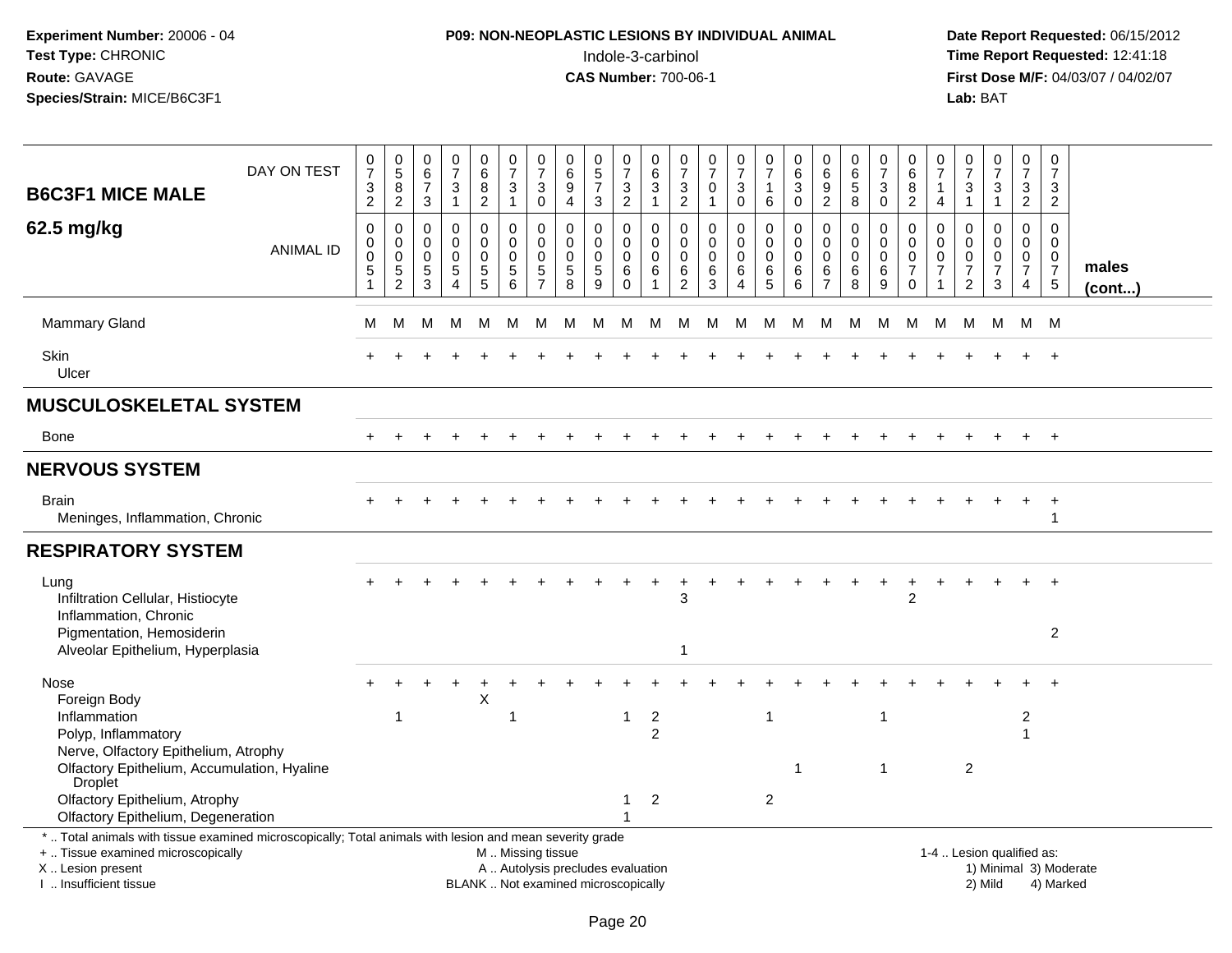# **P09: NON-NEOPLASTIC LESIONS BY INDIVIDUAL ANIMAL**Indole-3-carbinol **Time Report Requested:** 12:41:18

| <b>B6C3F1 MICE MALE</b>                                                                                                                                                                       | DAY ON TEST      | $\frac{0}{7}$<br>$\ensuremath{\mathsf{3}}$<br>$\overline{2}$   | $\begin{array}{c} 0 \\ 5 \end{array}$<br>8<br>$\overline{2}$ | $\begin{array}{c} 0 \\ 6 \end{array}$<br>$\overline{7}$<br>$\mathbf{3}$ | $\begin{array}{c} 0 \\ 7 \end{array}$<br>$\sqrt{3}$<br>$\mathbf{1}$               | $\begin{array}{c} 0 \\ 6 \end{array}$<br>8<br>$\overline{2}$             | 0<br>$\overline{7}$<br>$\sqrt{3}$<br>$\mathbf{1}$                                             | 0<br>$\overline{7}$<br>$\mathbf{3}$<br>$\mathbf 0$                        | 0<br>6<br>$\boldsymbol{9}$<br>$\overline{4}$                 | $\begin{array}{c} 0 \\ 5 \end{array}$<br>$\overline{7}$<br>3 | $\frac{0}{7}$<br>3<br>$\overline{2}$                | 0<br>$\,6$<br>$\ensuremath{\mathsf{3}}$<br>$\mathbf{1}$      | 0<br>$\overline{7}$<br>$\sqrt{3}$<br>$\overline{2}$          | $\frac{0}{7}$<br>$\mathbf 0$<br>$\overline{1}$                             | $\frac{0}{7}$<br>$\mathbf{3}$<br>$\mathbf 0$                 | 0<br>$\overline{7}$<br>$\mathbf{1}$<br>$\,6\,$      | $_{6}^{\rm 0}$<br>$\ensuremath{\mathsf{3}}$<br>$\mathsf 0$ | 0<br>$\,6\,$<br>$\boldsymbol{9}$<br>$\overline{2}$            | $_{\rm 6}^{\rm 0}$<br>$\sqrt{5}$<br>8             | $\frac{0}{7}$<br>$\mathbf{3}$<br>$\mathbf{0}$           | 0<br>$\,6\,$<br>8<br>$\overline{2}$                                      | 0<br>$\overline{7}$<br>$\overline{1}$<br>4     | 0<br>$\overline{7}$<br>3<br>$\mathbf{1}$                                   | $\frac{0}{7}$<br>3<br>$\mathbf{1}$                                          | 0<br>$\overline{7}$<br>$\mathbf{3}$<br>$\overline{2}$                            | $\mathbf 0$<br>$\overline{7}$<br>3<br>$\overline{2}$                       |                        |
|-----------------------------------------------------------------------------------------------------------------------------------------------------------------------------------------------|------------------|----------------------------------------------------------------|--------------------------------------------------------------|-------------------------------------------------------------------------|-----------------------------------------------------------------------------------|--------------------------------------------------------------------------|-----------------------------------------------------------------------------------------------|---------------------------------------------------------------------------|--------------------------------------------------------------|--------------------------------------------------------------|-----------------------------------------------------|--------------------------------------------------------------|--------------------------------------------------------------|----------------------------------------------------------------------------|--------------------------------------------------------------|-----------------------------------------------------|------------------------------------------------------------|---------------------------------------------------------------|---------------------------------------------------|---------------------------------------------------------|--------------------------------------------------------------------------|------------------------------------------------|----------------------------------------------------------------------------|-----------------------------------------------------------------------------|----------------------------------------------------------------------------------|----------------------------------------------------------------------------|------------------------|
| 62.5 mg/kg                                                                                                                                                                                    | <b>ANIMAL ID</b> | 0<br>$\pmb{0}$<br>$\pmb{0}$<br>$5\phantom{.0}$<br>$\mathbf{1}$ | 0<br>$\mathbf 0$<br>0<br>$\frac{5}{2}$                       | $\mathbf 0$<br>$\mathbf 0$<br>$\mathbf 0$<br>$\frac{5}{3}$              | $\mathbf 0$<br>$\mathbf 0$<br>$\mathbf 0$<br>$\sqrt{5}$<br>$\boldsymbol{\Lambda}$ | 0<br>$\mathbf 0$<br>$\mathbf 0$<br>$\begin{array}{c} 5 \\ 5 \end{array}$ | $\mathbf 0$<br>$\mathbf 0$<br>$\mathbf 0$<br>$\sqrt{5}$<br>6                                  | $\mathbf 0$<br>$\mathbf 0$<br>$\mathbf 0$<br>$\sqrt{5}$<br>$\overline{7}$ | $\mathbf 0$<br>$\mathbf 0$<br>$\mathbf 0$<br>$\sqrt{5}$<br>8 | 0<br>$\mathbf 0$<br>$\mathbf 0$<br>$\frac{5}{9}$             | $\mathbf 0$<br>0<br>$\mathbf 0$<br>6<br>$\mathbf 0$ | 0<br>$\mathsf{O}\xspace$<br>$\pmb{0}$<br>6<br>$\overline{1}$ | $\mathbf 0$<br>$\mathbf 0$<br>$\mathbf 0$<br>6<br>$\sqrt{2}$ | $\mathbf 0$<br>$\mathsf{O}\xspace$<br>$\mathbf 0$<br>$\,6$<br>$\mathbf{3}$ | 0<br>$\mathbf 0$<br>$\mathbf 0$<br>$\,6\,$<br>$\overline{4}$ | $\mathbf 0$<br>$\mathbf 0$<br>$\mathbf 0$<br>6<br>5 | 0<br>$\mathsf 0$<br>$\mathbf 0$<br>6<br>6                  | $\mathbf 0$<br>$\mathbf 0$<br>$\Omega$<br>6<br>$\overline{7}$ | $\mathbf 0$<br>0<br>$\mathsf{O}\xspace$<br>$^6_8$ | 0<br>$\mathbf{0}$<br>$\mathbf 0$<br>$6\phantom{1}$<br>9 | $\mathbf 0$<br>$\mathbf 0$<br>$\pmb{0}$<br>$\overline{7}$<br>$\mathbf 0$ | $\mathbf 0$<br>$\Omega$<br>0<br>$\overline{7}$ | $\Omega$<br>$\mathbf 0$<br>$\mathbf 0$<br>$\overline{7}$<br>$\overline{2}$ | $\mathbf 0$<br>$\mathbf 0$<br>$\mathbf 0$<br>$\overline{7}$<br>$\mathbf{3}$ | $\mathbf 0$<br>$\mathsf{O}\xspace$<br>$\mathsf{O}\xspace$<br>$\overline{7}$<br>4 | $\mathbf 0$<br>$\mathbf{0}$<br>$\mathbf 0$<br>$\overline{7}$<br>$\sqrt{5}$ | males<br>(cont)        |
| Olfactory Epithelium, Respiratory Metaplasia<br>Respiratory Epithelium, Accumulation, Hyaline<br><b>Droplet</b>                                                                               |                  | $\mathbf{1}$                                                   |                                                              |                                                                         |                                                                                   |                                                                          |                                                                                               | 1                                                                         | $\overline{1}$                                               | $\overline{1}$                                               | $\mathbf{1}$                                        | 2<br>$\overline{2}$                                          | 1                                                            | $\overline{1}$                                                             |                                                              | 2<br>$\mathbf{1}$                                   | $\mathbf{1}$                                               |                                                               |                                                   |                                                         |                                                                          |                                                | 3                                                                          | $\overline{1}$                                                              | 2<br>$\overline{1}$                                                              | $\overline{1}$                                                             |                        |
| Respiratory Epithelium, Hyperplasia                                                                                                                                                           |                  | $\mathbf{1}$                                                   | $\overline{1}$                                               |                                                                         |                                                                                   |                                                                          |                                                                                               |                                                                           | 1 1                                                          | $\overline{1}$                                               | $\overline{1}$                                      | $\mathbf{1}$                                                 | $\overline{1}$                                               | $\overline{\phantom{0}}$ 1                                                 |                                                              | 1                                                   |                                                            |                                                               | $\mathbf{1}$                                      | $\mathbf{1}$                                            | $\mathbf{1}$                                                             | $\overline{1}$                                 | $\overline{2}$                                                             | $\overline{1}$                                                              | $\overline{2}$                                                                   | $\overline{\phantom{1}}$                                                   |                        |
| Trachea                                                                                                                                                                                       |                  |                                                                |                                                              |                                                                         |                                                                                   |                                                                          |                                                                                               |                                                                           |                                                              |                                                              |                                                     |                                                              |                                                              |                                                                            |                                                              |                                                     |                                                            |                                                               |                                                   |                                                         |                                                                          |                                                |                                                                            |                                                                             | $+$                                                                              | $+$                                                                        |                        |
| <b>SPECIAL SENSES SYSTEM</b>                                                                                                                                                                  |                  |                                                                |                                                              |                                                                         |                                                                                   |                                                                          |                                                                                               |                                                                           |                                                              |                                                              |                                                     |                                                              |                                                              |                                                                            |                                                              |                                                     |                                                            |                                                               |                                                   |                                                         |                                                                          |                                                |                                                                            |                                                                             |                                                                                  |                                                                            |                        |
| Eye<br><b>Phthisis Bulbi</b><br>Anterior Chamber, Inflammation, Suppurative<br>Cornea, Inflammation, Suppurative<br>Cornea, Inflammation, Chronic                                             |                  |                                                                |                                                              |                                                                         |                                                                                   |                                                                          |                                                                                               |                                                                           |                                                              |                                                              | $\overline{2}$                                      |                                                              |                                                              |                                                                            |                                                              |                                                     |                                                            |                                                               | 3                                                 |                                                         |                                                                          |                                                |                                                                            |                                                                             |                                                                                  |                                                                            |                        |
| Harderian Gland<br>Hyperplasia<br>Inflammation, Suppurative<br>Inflammation, Chronic                                                                                                          |                  |                                                                |                                                              |                                                                         |                                                                                   |                                                                          |                                                                                               |                                                                           |                                                              |                                                              |                                                     |                                                              |                                                              |                                                                            |                                                              |                                                     |                                                            |                                                               | 3                                                 |                                                         |                                                                          |                                                |                                                                            |                                                                             |                                                                                  |                                                                            |                        |
| <b>URINARY SYSTEM</b>                                                                                                                                                                         |                  |                                                                |                                                              |                                                                         |                                                                                   |                                                                          |                                                                                               |                                                                           |                                                              |                                                              |                                                     |                                                              |                                                              |                                                                            |                                                              |                                                     |                                                            |                                                               |                                                   |                                                         |                                                                          |                                                |                                                                            |                                                                             |                                                                                  |                                                                            |                        |
| Kidney<br>Infarct<br>Inflammation, Acute<br>Metaplasia, Osseous<br>Mineralization                                                                                                             |                  | 3                                                              | 3<br>-1                                                      |                                                                         |                                                                                   |                                                                          |                                                                                               |                                                                           |                                                              |                                                              |                                                     |                                                              |                                                              |                                                                            |                                                              | 2<br>$\overline{c}$                                 |                                                            |                                                               | 2                                                 |                                                         | -1                                                                       | 2                                              |                                                                            |                                                                             |                                                                                  | $\ddot{}$                                                                  |                        |
| Nephropathy<br>Thrombosis<br>Pelvis, Inflammation, Suppurative<br>Renal Tubule, Cyst                                                                                                          |                  | 3<br>X                                                         |                                                              |                                                                         | $\mathcal{P}$                                                                     |                                                                          |                                                                                               |                                                                           |                                                              |                                                              |                                                     | $\mathcal{P}$                                                |                                                              |                                                                            |                                                              |                                                     |                                                            |                                                               | $\Delta$                                          | $\mathcal{P}$<br>$\overline{c}$                         | 2                                                                        |                                                |                                                                            |                                                                             |                                                                                  | 2                                                                          |                        |
| *  Total animals with tissue examined microscopically; Total animals with lesion and mean severity grade<br>+  Tissue examined microscopically<br>X  Lesion present<br>I  Insufficient tissue |                  |                                                                |                                                              |                                                                         |                                                                                   |                                                                          | M  Missing tissue<br>A  Autolysis precludes evaluation<br>BLANK  Not examined microscopically |                                                                           |                                                              |                                                              |                                                     |                                                              |                                                              |                                                                            |                                                              |                                                     |                                                            |                                                               |                                                   |                                                         |                                                                          |                                                |                                                                            | 1-4  Lesion qualified as:<br>2) Mild                                        |                                                                                  | 4) Marked                                                                  | 1) Minimal 3) Moderate |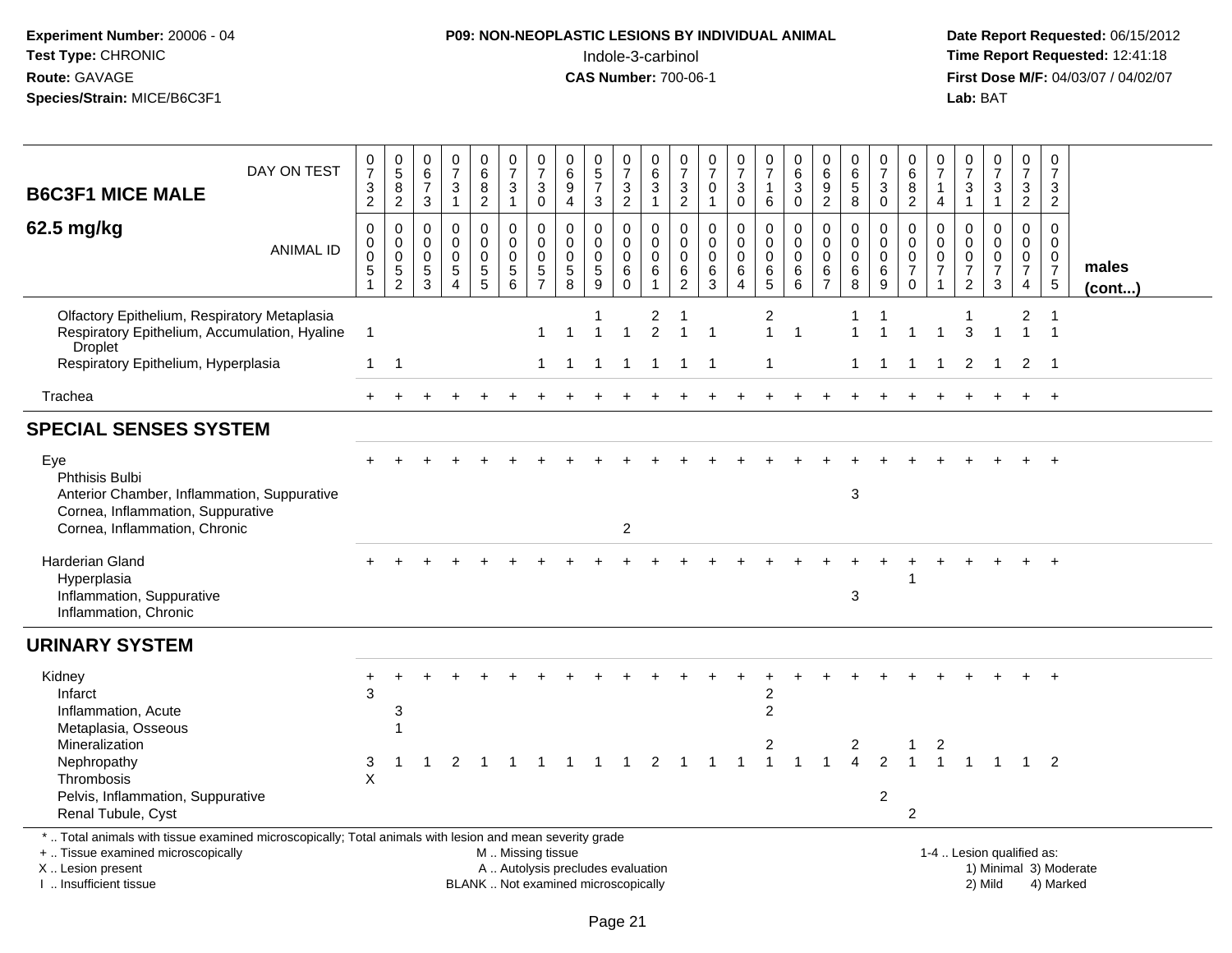#### **P09: NON-NEOPLASTIC LESIONS BY INDIVIDUAL ANIMAL**Indole-3-carbinol **Time Report Requested:** 12:41:18

 **Date Report Requested:** 06/15/2012 **First Dose M/F:** 04/03/07 / 04/02/07<br>Lab: BAT **Lab:** BAT

| <b>B6C3F1 MICE MALE</b>                                       | DAY ON TEST      | $\frac{0}{7}$<br>$\frac{3}{2}$ | $\overline{0}$<br>$\,$ 5 $\,$<br>$\bf8$<br>$\overline{c}$   | $\begin{matrix} 0 \\ 6 \\ 7 \end{matrix}$<br>$\mathbf{3}$      | $\begin{smallmatrix}0\\7\end{smallmatrix}$<br>$\mathsf 3$        | $\begin{matrix} 0 \\ 6 \end{matrix}$<br>$\bf 8$<br>$\overline{c}$ | $\overline{0}$<br>7<br>$\sqrt{3}$ | $\frac{0}{7}$<br>3<br>0                                         | $\begin{matrix} 0 \\ 6 \\ 9 \end{matrix}$<br>$\overline{4}$ | $\begin{matrix} 0 \\ 5 \end{matrix}$<br>$\rightarrow$<br>3 | 0<br>$\overline{ }$<br>3<br>$\overline{c}$ | $\begin{matrix} 0 \\ 6 \\ 3 \end{matrix}$ | $\frac{0}{7}$<br>$\ensuremath{\mathsf{3}}$<br>$\overline{c}$      | $\frac{0}{7}$<br>$\pmb{0}$                           | $\mathbf{0}$<br>$\overline{ }$<br>$\mathbf{3}$<br>$\Omega$ | $\frac{0}{7}$<br>$6\phantom{a}$                 | $\begin{matrix} 0 \\ 6 \\ 3 \end{matrix}$<br>0       | 0<br>$\,6\,$<br>$\boldsymbol{9}$<br>$\overline{c}$               | $\mathbf 0$<br>$\,6\,$<br>$\sqrt{5}$<br>8     | $\frac{0}{7}$<br>$\sqrt{3}$<br>$\mathbf 0$           | $\overline{0}$<br>$\,6\,$<br>$\,8\,$<br>$\overline{2}$ | $\frac{0}{7}$<br>4                                            | 0<br>$\overline{7}$<br>$\ensuremath{\mathsf{3}}$ | 0<br>$\overline{ }$<br>3 | 0<br>$\overline{7}$<br>$\sqrt{3}$<br>$\overline{c}$ | 0<br>$\overline{ }$<br>3<br>$\overline{2}$ |                 |
|---------------------------------------------------------------|------------------|--------------------------------|-------------------------------------------------------------|----------------------------------------------------------------|------------------------------------------------------------------|-------------------------------------------------------------------|-----------------------------------|-----------------------------------------------------------------|-------------------------------------------------------------|------------------------------------------------------------|--------------------------------------------|-------------------------------------------|-------------------------------------------------------------------|------------------------------------------------------|------------------------------------------------------------|-------------------------------------------------|------------------------------------------------------|------------------------------------------------------------------|-----------------------------------------------|------------------------------------------------------|--------------------------------------------------------|---------------------------------------------------------------|--------------------------------------------------|--------------------------|-----------------------------------------------------|--------------------------------------------|-----------------|
| 62.5 mg/kg                                                    | <b>ANIMAL ID</b> | $_0^0$<br>$\overline{0}$<br>5  | 0<br>$\pmb{0}$<br>$\pmb{0}$<br>$\sqrt{5}$<br>$\overline{2}$ | $\begin{matrix} 0 \\ 0 \\ 0 \\ 5 \end{matrix}$<br>$\mathbf{3}$ | $\begin{matrix} 0 \\ 0 \\ 0 \\ 5 \end{matrix}$<br>$\overline{4}$ | $\begin{matrix} 0 \\ 0 \\ 0 \\ 5 \end{matrix}$<br>5               | 0<br>$5\phantom{.0}$<br>6         | 0<br>$\begin{matrix} 0 \\ 0 \\ 5 \end{matrix}$<br>$\rightarrow$ | $\begin{matrix} 0 \\ 0 \\ 5 \end{matrix}$<br>8              | 0<br>0<br>$\begin{array}{c} 0 \\ 5 \end{array}$<br>9       | 0<br>0<br>6                                | $\begin{matrix}0\\0\\0\\6\end{matrix}$    | $\begin{smallmatrix}0\0\0\0\6\end{smallmatrix}$<br>$\overline{2}$ | $\begin{smallmatrix}0\0\0\0\0\end{smallmatrix}$<br>3 | 0<br>$\pmb{0}$<br>$\pmb{0}$<br>6<br>4                      | $\pmb{0}$<br>$\bar{0}$<br>$\,6\,$<br>$\sqrt{5}$ | $\begin{smallmatrix}0\0\0\0\6\end{smallmatrix}$<br>6 | $\begin{matrix} 0 \\ 0 \\ 0 \\ 6 \end{matrix}$<br>$\overline{ }$ | 0<br>$\mathbf 0$<br>$\pmb{0}$<br>$\,6\,$<br>8 | $\begin{smallmatrix}0\0\0\0\6\end{smallmatrix}$<br>9 | $\pmb{0}$<br>$\pmb{0}$<br>$\overline{z}$<br>0          | $\begin{smallmatrix} 0 \\ 0 \\ 0 \\ 0 \\ 7 \end{smallmatrix}$ | $\pmb{0}$<br>$\overline{ }$<br>$\overline{c}$    | 0<br>0<br>3              | $\pmb{0}$<br>$\mathbf 0$<br>$\overline{ }$<br>4     | 0<br>0<br>0<br>$\overline{ }$<br>5         | males<br>(cont) |
| Renal Tubule, Pigmentation                                    |                  |                                |                                                             |                                                                |                                                                  |                                                                   |                                   |                                                                 |                                                             |                                                            |                                            |                                           |                                                                   |                                                      |                                                            |                                                 |                                                      |                                                                  |                                               |                                                      |                                                        |                                                               |                                                  |                          |                                                     |                                            |                 |
| Urethra<br>Inflammation, Acute                                |                  |                                |                                                             |                                                                |                                                                  |                                                                   |                                   |                                                                 |                                                             | $\ddot{}$<br>$\sqrt{3}$                                    |                                            |                                           |                                                                   |                                                      |                                                            |                                                 |                                                      |                                                                  |                                               |                                                      |                                                        |                                                               |                                                  |                          |                                                     |                                            |                 |
| <b>Urinary Bladder</b><br>Hemorrhage<br>Inflammation, Chronic |                  | $+$                            |                                                             |                                                                |                                                                  |                                                                   |                                   |                                                                 |                                                             | 2                                                          |                                            |                                           |                                                                   |                                                      |                                                            |                                                 |                                                      |                                                                  |                                               |                                                      |                                                        |                                                               |                                                  |                          | $+$                                                 | $+$                                        |                 |

\* .. Total animals with tissue examined microscopically; Total animals with lesion and mean severity grade

+ .. Tissue examined microscopically

X .. Lesion present

I .. Insufficient tissue

 M .. Missing tissueA .. Autolysis precludes evaluation

BLANK .. Not examined microscopically 2) Mild 4) Marked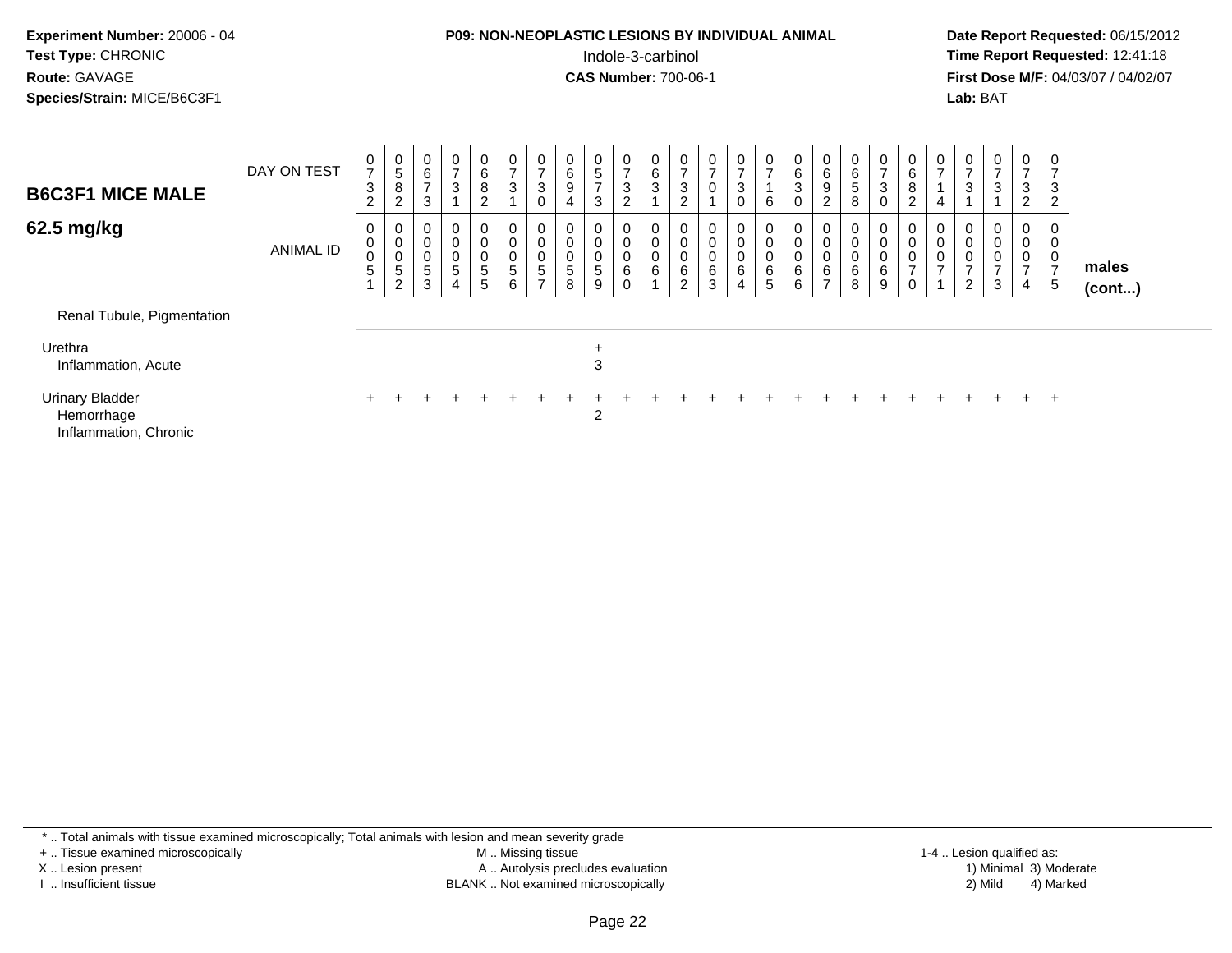### **P09: NON-NEOPLASTIC LESIONS BY INDIVIDUAL ANIMAL**Indole-3-carbinol **Time Report Requested:** 12:41:18

 **Date Report Requested:** 06/15/2012 **First Dose M/F:** 04/03/07 / 04/02/07<br>Lab: BAT **Lab:** BAT

| <b>B6C3F1 MICE MALE</b><br>62.5 mg/kg                                                                                                                                         | DAY ON TEST<br><b>ANIMAL ID</b> | $\frac{0}{7}$<br>$\frac{3}{2}$<br>$\mathsf 0$<br>$\mathbf 0$<br>$\ddot{\mathbf{0}}$<br>$\frac{7}{6}$ | $\frac{0}{7}$<br>$\ensuremath{\mathsf{3}}$<br>$\mathbf{1}$<br>$\pmb{0}$<br>$\mathsf 0$<br>$\ddot{\mathbf{0}}$<br>$\overline{7}$<br>$\overline{7}$ | $\begin{smallmatrix}0\\7\end{smallmatrix}$<br>$\mathsf 3$<br>$\overline{2}$<br>0<br>$\mathbf 0$<br>$\mathbf 0$<br>$\overline{7}$<br>8 | $\frac{0}{7}$<br>$\mathsf 0$<br>9<br>$\mathsf 0$<br>$\mathsf{O}\xspace$<br>$\mathsf{O}\xspace$<br>$\overline{7}$<br>9 | $\frac{0}{7}$<br>$\ensuremath{\mathsf{3}}$<br>$\overline{2}$<br>0<br>$\pmb{0}$<br>$\ddot{\mathbf{0}}$<br>8<br>$\mathbf 0$ | $\begin{array}{c} 0 \\ 7 \end{array}$<br>$\mathbf{1}$<br>$\mathbf 0$<br>$\pmb{0}$<br>$\boldsymbol{0}$<br>$\overline{0}$<br>8<br>$\overline{1}$ | $\frac{0}{7}$<br>$\mathbf{3}$<br>$\overline{2}$<br>$\mathbf 0$<br>$\pmb{0}$<br>$\mathbf 0$<br>8<br>$\overline{c}$ | $\frac{0}{7}$<br>$\frac{3}{2}$<br>$\mathbf 0$<br>$\mathbf 0$<br>$\mathbf 0$<br>8<br>3 | $\frac{0}{7}$<br>$\ensuremath{\mathsf{3}}$<br>$\mathbf{1}$<br>0<br>$\pmb{0}$<br>$\pmb{0}$<br>$\bf 8$<br>$\overline{4}$ | $\frac{0}{7}$<br>$\mathsf 3$<br>$\overline{2}$<br>0<br>$\mathbf 0$<br>$\mathbf 0$<br>$^8$ 5 | $\frac{0}{7}$<br>$\frac{3}{2}$<br>$\pmb{0}$<br>$\,0\,$<br>$\ddot{\mathbf{0}}$<br>$\bf 8$<br>$\,6\,$ | $\frac{0}{7}$<br>$\sqrt{3}$<br>$\mathbf{1}$<br>0<br>$\mathbf 0$<br>$\mathbf 0$<br>8<br>$\overline{7}$ | $\frac{0}{7}$<br>$\ensuremath{\mathsf{3}}$<br>$\mathbf{1}$<br>$\mathbf 0$<br>$\pmb{0}$<br>$\mathbf 0$<br>8<br>8 | $\begin{matrix} 0 \\ 6 \end{matrix}$<br>$\pmb{0}$<br>$\overline{4}$<br>$\mathbf 0$<br>$\pmb{0}$<br>$\pmb{0}$<br>8<br>9 | $\frac{0}{7}$<br>$\frac{3}{2}$<br>$\mathsf 0$<br>$\mathsf{O}\xspace$<br>$\overline{0}$<br>9<br>$\mathbf 0$ | $\frac{0}{7}$<br>$\mathbf{1}$<br>1<br>$\pmb{0}$<br>$\mathbf 0$<br>$\overline{0}$<br>9<br>$\mathbf{1}$ | $_3^0$<br>$\,8\,$<br>$\overline{1}$<br>$\mathbf 0$<br>$\pmb{0}$<br>$\mathbf 0$<br>9<br>$\overline{c}$ | $\frac{0}{7}$<br>$\frac{3}{2}$<br>$\mathbf 0$<br>$\mathbf 0$<br>$\mathbf 0$<br>$\boldsymbol{9}$<br>$\mathbf{3}$ | $\frac{0}{7}$<br>$\ensuremath{\mathsf{3}}$<br>$\mathbf{1}$<br>0<br>$\pmb{0}$<br>$\pmb{0}$<br>9<br>$\overline{4}$ | $\frac{0}{7}$<br>$\sqrt{3}$<br>$\mathbf{1}$<br>$\pmb{0}$<br>$\pmb{0}$<br>$\mathbf 0$<br>$\begin{array}{c} 9 \\ 5 \end{array}$ | $\frac{0}{7}$<br>$\mathbf{3}$<br>$\overline{2}$<br>0<br>$\mathsf{O}\xspace$<br>$\mathbf 0$<br>9<br>6 | $\frac{0}{7}$<br>$\frac{3}{2}$<br>$\mathbf 0$<br>$\mathsf 0$<br>$\mathbf 0$<br>$\frac{9}{7}$ | $\frac{0}{7}$<br>$_{0}^{3}$<br>$\pmb{0}$<br>$\pmb{0}$<br>$\overline{0}$<br>$_{8}^{\rm 9}$ | $\begin{array}{c} 0 \\ 6 \end{array}$<br>$\overline{1}$<br>6<br>$\mathbf 0$<br>$\mathbf 0$<br>$\mathsf{O}\xspace$<br>$9\,$<br>9 | 0<br>$\overline{7}$<br>$\mathbf{3}$<br>$\mathbf 0$<br>$\mathbf 0$<br>$\mathbf 0$<br>$\mathbf{1}$<br>$\mathbf 0$<br>$\mathbf 0$ | * TOTALS |                                                         |  |
|-------------------------------------------------------------------------------------------------------------------------------------------------------------------------------|---------------------------------|------------------------------------------------------------------------------------------------------|---------------------------------------------------------------------------------------------------------------------------------------------------|---------------------------------------------------------------------------------------------------------------------------------------|-----------------------------------------------------------------------------------------------------------------------|---------------------------------------------------------------------------------------------------------------------------|------------------------------------------------------------------------------------------------------------------------------------------------|-------------------------------------------------------------------------------------------------------------------|---------------------------------------------------------------------------------------|------------------------------------------------------------------------------------------------------------------------|---------------------------------------------------------------------------------------------|-----------------------------------------------------------------------------------------------------|-------------------------------------------------------------------------------------------------------|-----------------------------------------------------------------------------------------------------------------|------------------------------------------------------------------------------------------------------------------------|------------------------------------------------------------------------------------------------------------|-------------------------------------------------------------------------------------------------------|-------------------------------------------------------------------------------------------------------|-----------------------------------------------------------------------------------------------------------------|------------------------------------------------------------------------------------------------------------------|-------------------------------------------------------------------------------------------------------------------------------|------------------------------------------------------------------------------------------------------|----------------------------------------------------------------------------------------------|-------------------------------------------------------------------------------------------|---------------------------------------------------------------------------------------------------------------------------------|--------------------------------------------------------------------------------------------------------------------------------|----------|---------------------------------------------------------|--|
| <b>ALIMENTARY SYSTEM</b>                                                                                                                                                      |                                 |                                                                                                      |                                                                                                                                                   |                                                                                                                                       |                                                                                                                       |                                                                                                                           |                                                                                                                                                |                                                                                                                   |                                                                                       |                                                                                                                        |                                                                                             |                                                                                                     |                                                                                                       |                                                                                                                 |                                                                                                                        |                                                                                                            |                                                                                                       |                                                                                                       |                                                                                                                 |                                                                                                                  |                                                                                                                               |                                                                                                      |                                                                                              |                                                                                           |                                                                                                                                 |                                                                                                                                |          |                                                         |  |
| Esophagus                                                                                                                                                                     |                                 |                                                                                                      |                                                                                                                                                   |                                                                                                                                       |                                                                                                                       |                                                                                                                           |                                                                                                                                                |                                                                                                                   |                                                                                       |                                                                                                                        |                                                                                             |                                                                                                     |                                                                                                       |                                                                                                                 |                                                                                                                        |                                                                                                            |                                                                                                       |                                                                                                       |                                                                                                                 |                                                                                                                  |                                                                                                                               |                                                                                                      |                                                                                              |                                                                                           |                                                                                                                                 |                                                                                                                                | 50       |                                                         |  |
| Gallbladder                                                                                                                                                                   |                                 |                                                                                                      |                                                                                                                                                   |                                                                                                                                       |                                                                                                                       |                                                                                                                           |                                                                                                                                                |                                                                                                                   |                                                                                       |                                                                                                                        |                                                                                             |                                                                                                     |                                                                                                       |                                                                                                                 |                                                                                                                        |                                                                                                            |                                                                                                       |                                                                                                       |                                                                                                                 |                                                                                                                  |                                                                                                                               |                                                                                                      |                                                                                              |                                                                                           |                                                                                                                                 |                                                                                                                                | 50       |                                                         |  |
| Intestine Large, Cecum<br>Ulcer                                                                                                                                               |                                 |                                                                                                      |                                                                                                                                                   |                                                                                                                                       |                                                                                                                       |                                                                                                                           |                                                                                                                                                |                                                                                                                   |                                                                                       |                                                                                                                        |                                                                                             |                                                                                                     |                                                                                                       |                                                                                                                 |                                                                                                                        |                                                                                                            |                                                                                                       |                                                                                                       |                                                                                                                 |                                                                                                                  |                                                                                                                               |                                                                                                      |                                                                                              |                                                                                           |                                                                                                                                 | $+$                                                                                                                            | 50       | 13.0                                                    |  |
| Intestine Large, Colon                                                                                                                                                        |                                 |                                                                                                      |                                                                                                                                                   |                                                                                                                                       |                                                                                                                       |                                                                                                                           |                                                                                                                                                |                                                                                                                   |                                                                                       |                                                                                                                        |                                                                                             |                                                                                                     |                                                                                                       |                                                                                                                 |                                                                                                                        |                                                                                                            |                                                                                                       |                                                                                                       |                                                                                                                 |                                                                                                                  |                                                                                                                               |                                                                                                      |                                                                                              |                                                                                           |                                                                                                                                 | $+$                                                                                                                            | 50       |                                                         |  |
| Intestine Large, Rectum<br>Inflammation, Chronic                                                                                                                              |                                 |                                                                                                      |                                                                                                                                                   |                                                                                                                                       |                                                                                                                       |                                                                                                                           |                                                                                                                                                |                                                                                                                   |                                                                                       |                                                                                                                        | 3                                                                                           |                                                                                                     |                                                                                                       |                                                                                                                 |                                                                                                                        |                                                                                                            |                                                                                                       |                                                                                                       |                                                                                                                 |                                                                                                                  |                                                                                                                               |                                                                                                      |                                                                                              |                                                                                           |                                                                                                                                 | $+$                                                                                                                            | 50       | $1 \quad 3.0$                                           |  |
| Intestine Small, Duodenum                                                                                                                                                     |                                 |                                                                                                      |                                                                                                                                                   |                                                                                                                                       |                                                                                                                       |                                                                                                                           |                                                                                                                                                |                                                                                                                   |                                                                                       |                                                                                                                        |                                                                                             |                                                                                                     |                                                                                                       |                                                                                                                 |                                                                                                                        |                                                                                                            |                                                                                                       |                                                                                                       |                                                                                                                 |                                                                                                                  |                                                                                                                               |                                                                                                      |                                                                                              |                                                                                           |                                                                                                                                 |                                                                                                                                | 50       |                                                         |  |
| Intestine Small, Ileum                                                                                                                                                        |                                 |                                                                                                      |                                                                                                                                                   |                                                                                                                                       |                                                                                                                       |                                                                                                                           |                                                                                                                                                |                                                                                                                   |                                                                                       |                                                                                                                        |                                                                                             |                                                                                                     |                                                                                                       |                                                                                                                 |                                                                                                                        |                                                                                                            |                                                                                                       |                                                                                                       |                                                                                                                 |                                                                                                                  |                                                                                                                               |                                                                                                      |                                                                                              |                                                                                           |                                                                                                                                 |                                                                                                                                | 50       |                                                         |  |
| Intestine Small, Jejunum<br>Peyer's Patch, Hyperplasia                                                                                                                        |                                 |                                                                                                      |                                                                                                                                                   |                                                                                                                                       |                                                                                                                       |                                                                                                                           |                                                                                                                                                |                                                                                                                   |                                                                                       |                                                                                                                        |                                                                                             |                                                                                                     |                                                                                                       |                                                                                                                 |                                                                                                                        |                                                                                                            |                                                                                                       |                                                                                                       |                                                                                                                 |                                                                                                                  |                                                                                                                               |                                                                                                      |                                                                                              |                                                                                           |                                                                                                                                 | $+$                                                                                                                            | 50       | $12.0$                                                  |  |
| Liver<br><b>Basophilic Focus</b><br>Clear Cell Focus<br><b>Eosinophilic Focus</b><br>Fatty Change<br>Hepatodiaphragmatic Nodule<br><b>Mixed Cell Focus</b><br><b>Necrosis</b> |                                 | $+$<br>$\mathsf{X}$<br>$\mathbf{1}$                                                                  | $\ddot{}$<br>$\boldsymbol{\mathsf{X}}$<br>$\mathsf X$<br>$\overline{1}$                                                                           | X<br>X                                                                                                                                | $\overline{2}$                                                                                                        | X<br>$\mathsf{X}$                                                                                                         | $\boldsymbol{\mathsf{X}}$<br>-1                                                                                                                | X<br>$\boldsymbol{\mathsf{X}}$<br>$\overline{1}$<br>X                                                             |                                                                                       | $\mathsf{X}-\mathsf{X}$<br>$\overline{1}$                                                                              |                                                                                             |                                                                                                     | X<br>$\mathsf X$<br>$\overline{2}$                                                                    | $\boldsymbol{X}$                                                                                                |                                                                                                                        | X<br>$\mathsf X$<br>$\overline{1}$                                                                         | $\mathsf{X}$                                                                                          | $\overline{c}$                                                                                        | $\mathsf{X}$<br>$\mathsf X$<br>$\overline{1}$                                                                   | X<br>$\mathsf X$                                                                                                 | $\mathsf{X}$<br>$\overline{2}$                                                                                                | X<br>$\mathsf X$<br>$\times$                                                                         | Χ<br>$\mathsf X$<br>$\overline{2}$                                                           | X<br>$\overline{1}$                                                                       | X<br>X<br>$\overline{2}$<br>X                                                                                                   | $+$<br>2                                                                                                                       | 50       | 4<br>17<br>35<br>27<br>1.5<br>$\mathbf 1$<br>6<br>2.2.0 |  |

\* .. Total animals with tissue examined microscopically; Total animals with lesion and mean severity grade

+ .. Tissue examined microscopically

X .. Lesion present

I .. Insufficient tissue

M .. Missing tissue

A .. Autolysis precludes evaluation

BLANK .. Not examined microscopically 2) Mild 4) Marked

1-4 .. Lesion qualified as:<br>1) Minimal 3) Moderate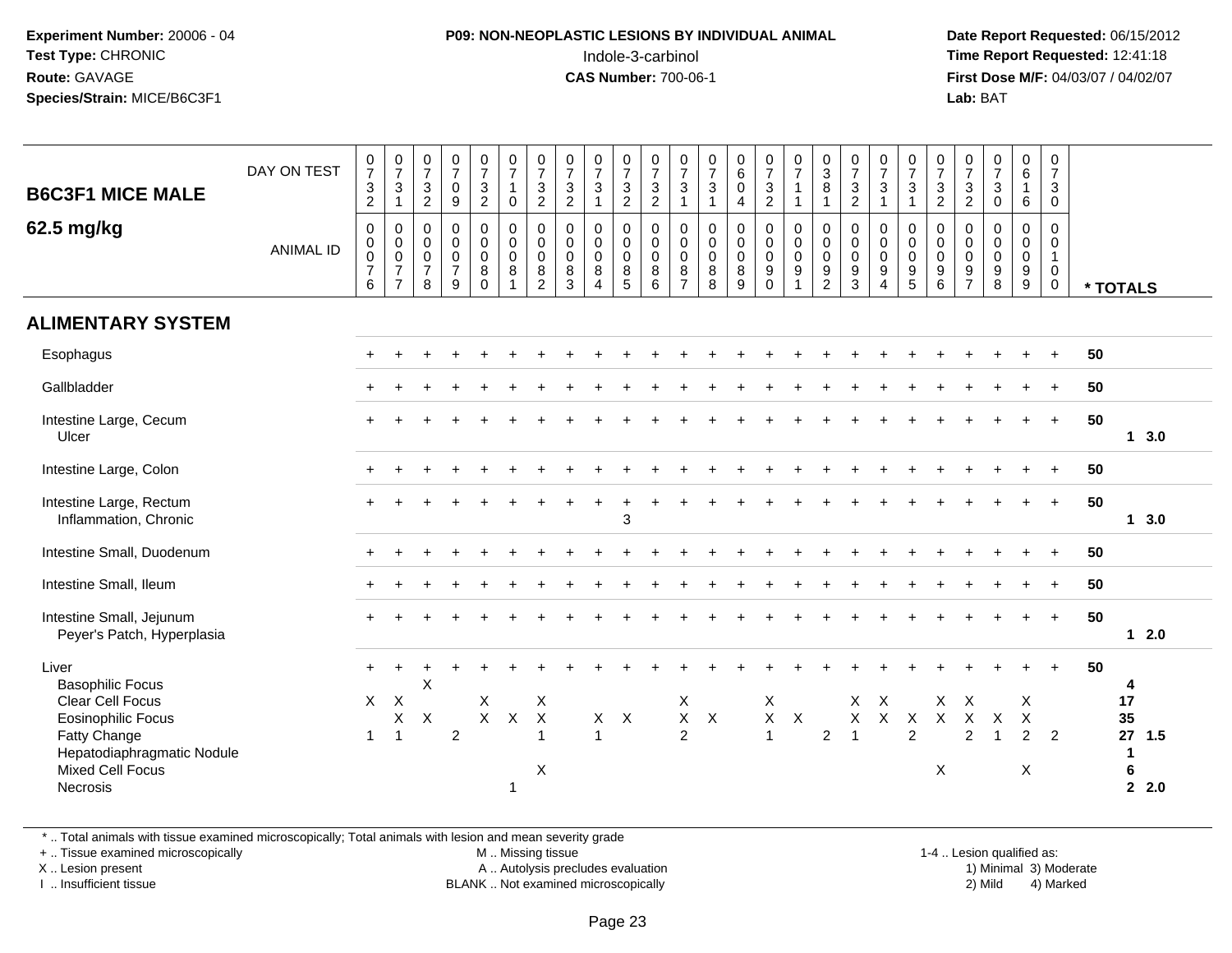# **P09: NON-NEOPLASTIC LESIONS BY INDIVIDUAL ANIMAL**Indole-3-carbinol **Time Report Requested:** 12:41:18

| <b>B6C3F1 MICE MALE</b>                                                                                                                                                                       | DAY ON TEST      | 0<br>$\overline{7}$<br>$\frac{3}{2}$                                   | $\frac{0}{7}$<br>$\sqrt{3}$<br>$\overline{1}$                             | $\pmb{0}$<br>$\overline{7}$<br>$\ensuremath{\mathsf{3}}$<br>$\overline{2}$ | 0<br>$\overline{7}$<br>$\mathbf 0$<br>9                       | $\frac{0}{7}$<br>3<br>$\overline{2}$              | $\pmb{0}$<br>$\overline{7}$<br>$\mathbf{1}$<br>$\mathbf 0$     | $\frac{0}{7}$<br>$\frac{3}{2}$                                               | $\begin{array}{c} 0 \\ 7 \end{array}$<br>$\frac{3}{2}$                   | $\begin{matrix} 0 \\ 7 \end{matrix}$<br>$\ensuremath{\mathsf{3}}$<br>$\mathbf{1}$ | $\frac{0}{7}$<br>$\frac{3}{2}$            | $\frac{0}{7}$<br>$\frac{3}{2}$              | $\frac{0}{7}$<br>$\ensuremath{\mathsf{3}}$<br>$\mathbf{1}$ | 0<br>$\overline{7}$<br>$\ensuremath{\mathsf{3}}$<br>$\mathbf{1}$ | $\begin{array}{c} 0 \\ 6 \end{array}$<br>$\pmb{0}$<br>$\overline{4}$ | $\begin{array}{c} 0 \\ 7 \end{array}$<br>$\ensuremath{\mathsf{3}}$<br>$\overline{2}$ | $\begin{array}{c} 0 \\ 7 \end{array}$<br>$\mathbf{1}$<br>$\overline{1}$         | $_3^0$<br>$\overline{8}$<br>$\mathbf{1}$                                    | $\frac{0}{7}$<br>$\frac{3}{2}$                                        | $\begin{array}{c} 0 \\ 7 \end{array}$<br>$\ensuremath{\mathsf{3}}$<br>$\mathbf{1}$      | $\begin{array}{c} 0 \\ 7 \end{array}$<br>$\frac{3}{1}$ | 0<br>$\overline{7}$<br>$\frac{3}{2}$                             | $\frac{0}{7}$<br>3<br>$\sqrt{2}$                                                | $\begin{array}{c} 0 \\ 7 \\ 3 \\ 0 \end{array}$          | $_6^0$<br>$\mathbf{1}$<br>6                                            | 0<br>$\overline{7}$<br>$\frac{3}{0}$                 |                        |          |                                      |  |
|-----------------------------------------------------------------------------------------------------------------------------------------------------------------------------------------------|------------------|------------------------------------------------------------------------|---------------------------------------------------------------------------|----------------------------------------------------------------------------|---------------------------------------------------------------|---------------------------------------------------|----------------------------------------------------------------|------------------------------------------------------------------------------|--------------------------------------------------------------------------|-----------------------------------------------------------------------------------|-------------------------------------------|---------------------------------------------|------------------------------------------------------------|------------------------------------------------------------------|----------------------------------------------------------------------|--------------------------------------------------------------------------------------|---------------------------------------------------------------------------------|-----------------------------------------------------------------------------|-----------------------------------------------------------------------|-----------------------------------------------------------------------------------------|--------------------------------------------------------|------------------------------------------------------------------|---------------------------------------------------------------------------------|----------------------------------------------------------|------------------------------------------------------------------------|------------------------------------------------------|------------------------|----------|--------------------------------------|--|
| 62.5 mg/kg                                                                                                                                                                                    | <b>ANIMAL ID</b> | $\mathbf 0$<br>$\mathbf 0$<br>$\pmb{0}$<br>$\boldsymbol{7}$<br>$\,6\,$ | $\mathbf 0$<br>$\mathbf 0$<br>$\,0\,$<br>$\overline{7}$<br>$\overline{7}$ | $\mathbf 0$<br>$\mathbf 0$<br>0<br>$\overline{7}$<br>8                     | $\Omega$<br>$\mathbf 0$<br>$\mathbf 0$<br>$\overline{7}$<br>9 | 0<br>$\mathbf 0$<br>$\pmb{0}$<br>8<br>$\mathbf 0$ | $\mathbf 0$<br>$\mathbf 0$<br>$\mathbf 0$<br>8<br>$\mathbf{1}$ | $\mathbf 0$<br>$\mathsf{O}\xspace$<br>$\pmb{0}$<br>$\bf 8$<br>$\overline{c}$ | $\mathbf 0$<br>$\mathbf 0$<br>$\mathbf 0$<br>8<br>$\overline{3}$         | $\mathbf 0$<br>$\mathbf 0$<br>$\mathbf 0$<br>8<br>$\overline{4}$                  | 0<br>$\mathbf 0$<br>$\mathbf 0$<br>8<br>5 | 0<br>$\pmb{0}$<br>$\pmb{0}$<br>$\bf 8$<br>6 | 0<br>$\mathbf 0$<br>0<br>$\bf 8$<br>$\overline{7}$         | $\mathbf 0$<br>$\mathbf 0$<br>$\mathbf 0$<br>8<br>8              | $\mathbf 0$<br>$\mathbf 0$<br>$\pmb{0}$<br>$\,8\,$<br>9              | 0<br>$\mathbf 0$<br>$\mathbf 0$<br>9<br>$\mathbf 0$                                  | $\mathbf 0$<br>$\mathbf 0$<br>$\mathbf 0$<br>$\boldsymbol{9}$<br>$\overline{1}$ | $\mathbf 0$<br>$\pmb{0}$<br>$\pmb{0}$<br>$\boldsymbol{9}$<br>$\overline{c}$ | $\mathbf 0$<br>$\mathbf 0$<br>0<br>$\boldsymbol{9}$<br>$\overline{3}$ | $\mathbf 0$<br>$\mathbf 0$<br>$\mathsf{O}\xspace$<br>$\boldsymbol{9}$<br>$\overline{4}$ | 0<br>$\mathbf 0$<br>$\mathbf 0$<br>$\frac{9}{5}$       | $\mathbf 0$<br>$\mathbf 0$<br>$\mathbf 0$<br>9<br>$6\phantom{1}$ | $\mathbf 0$<br>$\mathbf 0$<br>$\mathbf 0$<br>$\boldsymbol{9}$<br>$\overline{7}$ | $\mathbf 0$<br>$\mathbf 0$<br>$\pmb{0}$<br>$\frac{9}{8}$ | 0<br>$\overline{0}$<br>$\pmb{0}$<br>$\boldsymbol{9}$<br>$\overline{9}$ | $\mathbf 0$<br>$\mathbf 0$<br>$\mathbf{1}$<br>0<br>0 |                        | * TOTALS |                                      |  |
| Mesentery                                                                                                                                                                                     |                  |                                                                        |                                                                           |                                                                            |                                                               |                                                   |                                                                |                                                                              |                                                                          |                                                                                   |                                           |                                             |                                                            |                                                                  |                                                                      |                                                                                      |                                                                                 |                                                                             |                                                                       | $\ddot{}$                                                                               |                                                        |                                                                  |                                                                                 |                                                          |                                                                        |                                                      | $\mathbf 3$            |          |                                      |  |
| Oral Mucosa                                                                                                                                                                                   |                  |                                                                        |                                                                           |                                                                            |                                                               |                                                   |                                                                |                                                                              |                                                                          |                                                                                   |                                           |                                             | $\ddot{}$                                                  |                                                                  |                                                                      |                                                                                      |                                                                                 |                                                                             |                                                                       |                                                                                         |                                                        |                                                                  |                                                                                 |                                                          |                                                                        |                                                      | $\mathbf 1$            |          |                                      |  |
| Pancreas<br>Duct, Cyst                                                                                                                                                                        |                  | $+$                                                                    |                                                                           |                                                                            |                                                               |                                                   |                                                                |                                                                              |                                                                          |                                                                                   |                                           |                                             |                                                            |                                                                  |                                                                      |                                                                                      |                                                                                 |                                                                             | $\overline{c}$                                                        |                                                                                         |                                                        |                                                                  |                                                                                 |                                                          | $\div$                                                                 | $\ddot{}$                                            | 50                     |          | 12.0                                 |  |
| Salivary Glands<br>Infiltration Cellular, Mononuclear Cell                                                                                                                                    |                  | $\pm$                                                                  | 1                                                                         | 1                                                                          |                                                               | $\mathbf{1}$                                      | $\mathbf 1$                                                    | 1                                                                            | -1                                                                       |                                                                                   |                                           |                                             |                                                            |                                                                  | $\overline{1}$                                                       | 1                                                                                    |                                                                                 |                                                                             |                                                                       | -1                                                                                      | -1                                                     |                                                                  | 1                                                                               |                                                          | $\ddot{}$                                                              | $+$                                                  | 50                     |          | 30, 1.0                              |  |
| Stomach, Forestomach<br>Inflammation, Chronic<br>Ulcer<br>Epithelium, Hyperplasia                                                                                                             |                  | $\ddot{}$                                                              |                                                                           |                                                                            |                                                               |                                                   |                                                                |                                                                              |                                                                          |                                                                                   |                                           |                                             |                                                            |                                                                  |                                                                      |                                                                                      |                                                                                 |                                                                             |                                                                       |                                                                                         |                                                        |                                                                  |                                                                                 |                                                          | $\ddot{}$                                                              | $+$                                                  | 50                     |          | $1 \t1.0$<br>52.4<br>2, 3.0          |  |
| Stomach, Glandular<br>Inflammation, Chronic<br>Mineralization<br>Pigmentation<br>Epithelium, Hyperplasia                                                                                      |                  |                                                                        |                                                                           |                                                                            |                                                               | $\mathbf 1$                                       |                                                                |                                                                              |                                                                          |                                                                                   |                                           |                                             |                                                            |                                                                  |                                                                      |                                                                                      |                                                                                 |                                                                             |                                                                       |                                                                                         |                                                        |                                                                  |                                                                                 |                                                          |                                                                        | $\div$                                               | 47                     |          | 11.0<br>2, 1.5<br>$1 1.0$<br>$1 1.0$ |  |
| Tooth<br>Dysplasia                                                                                                                                                                            |                  | $\Delta$                                                               | 3                                                                         |                                                                            | $\mathbf 1$                                                   | $\ddot{}$<br>3                                    |                                                                | $\mathbf{1}$                                                                 | 3                                                                        | 3                                                                                 | +<br>$\overline{1}$                       |                                             | +<br>$\overline{2}$                                        | +<br>$\overline{4}$                                              | $\ddot{}$<br>$\overline{1}$                                          |                                                                                      |                                                                                 |                                                                             | 3                                                                     | 3                                                                                       | $\overline{1}$                                         | 3                                                                | 3                                                                               | 3                                                        | $\ddot{}$<br>3                                                         | $\ddot{}$<br>$\overline{2}$                          | 37                     |          | 36 2.6                               |  |
| <b>CARDIOVASCULAR SYSTEM</b>                                                                                                                                                                  |                  |                                                                        |                                                                           |                                                                            |                                                               |                                                   |                                                                |                                                                              |                                                                          |                                                                                   |                                           |                                             |                                                            |                                                                  |                                                                      |                                                                                      |                                                                                 |                                                                             |                                                                       |                                                                                         |                                                        |                                                                  |                                                                                 |                                                          |                                                                        |                                                      |                        |          |                                      |  |
| <b>Blood Vessel</b><br>Aorta, Mineralization                                                                                                                                                  |                  |                                                                        |                                                                           |                                                                            |                                                               |                                                   |                                                                |                                                                              |                                                                          |                                                                                   |                                           |                                             |                                                            |                                                                  |                                                                      |                                                                                      |                                                                                 |                                                                             |                                                                       |                                                                                         |                                                        |                                                                  |                                                                                 |                                                          |                                                                        | $\ddot{}$                                            | 50                     |          | $12.0$                               |  |
| Heart<br>Cardiomyopathy                                                                                                                                                                       |                  |                                                                        |                                                                           |                                                                            |                                                               |                                                   |                                                                |                                                                              |                                                                          |                                                                                   |                                           |                                             |                                                            |                                                                  |                                                                      |                                                                                      |                                                                                 |                                                                             |                                                                       |                                                                                         |                                                        |                                                                  |                                                                                 |                                                          |                                                                        |                                                      | 50                     |          | 7.1.1                                |  |
| *  Total animals with tissue examined microscopically; Total animals with lesion and mean severity grade<br>+  Tissue examined microscopically<br>X  Lesion present<br>I  Insufficient tissue |                  |                                                                        |                                                                           |                                                                            |                                                               |                                                   | M  Missing tissue                                              |                                                                              | A  Autolysis precludes evaluation<br>BLANK  Not examined microscopically |                                                                                   |                                           |                                             |                                                            |                                                                  |                                                                      |                                                                                      |                                                                                 |                                                                             |                                                                       |                                                                                         |                                                        |                                                                  |                                                                                 | 1-4  Lesion qualified as:<br>2) Mild                     |                                                                        | 4) Marked                                            | 1) Minimal 3) Moderate |          |                                      |  |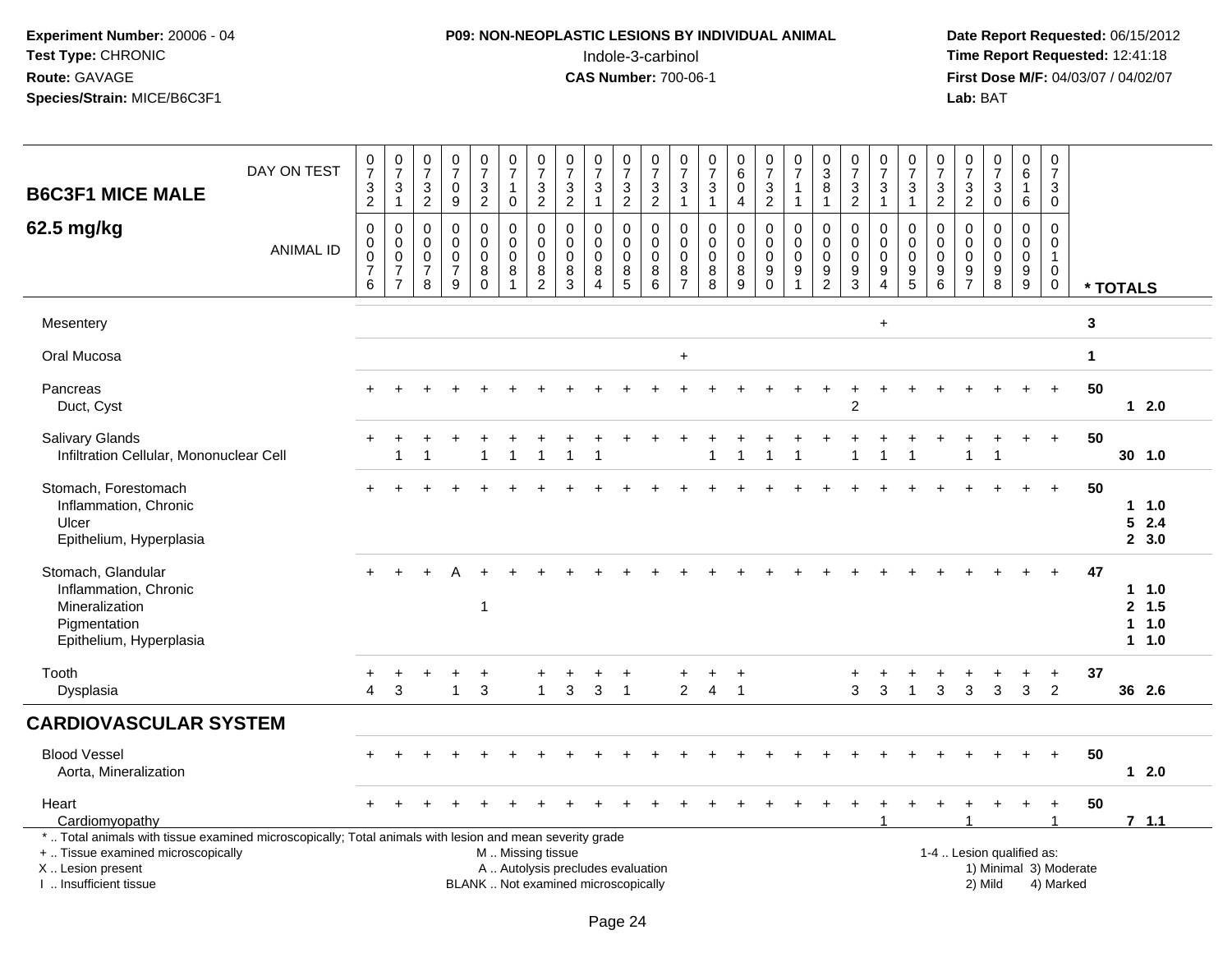# **P09: NON-NEOPLASTIC LESIONS BY INDIVIDUAL ANIMAL**Indole-3-carbinol **Time Report Requested:** 12:41:18

| <b>B6C3F1 MICE MALE</b>                                                                                                                                                                       | DAY ON TEST      | 0<br>$\overline{7}$<br>3<br>$\overline{c}$                   | $\frac{0}{7}$<br>$\sqrt{3}$<br>$\mathbf{1}$                                  | $\frac{0}{7}$<br>$\ensuremath{\mathsf{3}}$<br>$\overline{c}$ | $\begin{smallmatrix}0\\7\end{smallmatrix}$<br>$\pmb{0}$<br>9 | $\frac{0}{7}$<br>$\frac{3}{2}$                                       | $\frac{0}{7}$<br>$\mathbf{1}$<br>$\mathbf 0$         | $\frac{0}{7}$<br>$\ensuremath{\mathsf{3}}$<br>$\sqrt{2}$                                  | 0<br>$\overline{7}$<br>$\ensuremath{\mathsf{3}}$<br>$\sqrt{2}$           | $\frac{0}{7}$<br>$\ensuremath{\mathsf{3}}$<br>$\mathbf{1}$ | $\frac{0}{7}$<br>$\ensuremath{\mathsf{3}}$<br>$\overline{2}$    | $\frac{0}{7}$<br>$\frac{3}{2}$                      | $\frac{0}{7}$<br>$\sqrt{3}$<br>$\overline{1}$                          | 0<br>$\overline{7}$<br>3<br>$\overline{1}$      | 0<br>6<br>$\mathbf 0$<br>$\overline{4}$                | $\frac{0}{7}$<br>$\ensuremath{\mathsf{3}}$<br>$\boldsymbol{2}$ | $\frac{0}{7}$<br>$\mathbf{1}$<br>$\mathbf{1}$                    | $\begin{array}{c} 0 \\ 3 \\ 8 \end{array}$<br>$\mathbf{1}$ | $\begin{array}{c} 0 \\ 7 \end{array}$<br>$\ensuremath{\mathsf{3}}$<br>$\boldsymbol{2}$ | $\frac{0}{7}$<br>$\ensuremath{\mathsf{3}}$<br>$\mathbf{1}$                  | $\frac{0}{7}$<br>$\sqrt{3}$<br>$\overline{1}$  | $\frac{0}{7}$<br>$\sqrt{3}$<br>$\overline{2}$                    | 0<br>$\overline{7}$<br>3<br>$\overline{c}$             | $\frac{0}{7}$<br>$\ensuremath{\mathsf{3}}$<br>$\mathbf 0$ | $_{6}^{\rm 0}$<br>$\mathbf{1}$<br>6                                | 0<br>$\overline{7}$<br>3<br>$\mathbf 0$              |                        |                   |  |
|-----------------------------------------------------------------------------------------------------------------------------------------------------------------------------------------------|------------------|--------------------------------------------------------------|------------------------------------------------------------------------------|--------------------------------------------------------------|--------------------------------------------------------------|----------------------------------------------------------------------|------------------------------------------------------|-------------------------------------------------------------------------------------------|--------------------------------------------------------------------------|------------------------------------------------------------|-----------------------------------------------------------------|-----------------------------------------------------|------------------------------------------------------------------------|-------------------------------------------------|--------------------------------------------------------|----------------------------------------------------------------|------------------------------------------------------------------|------------------------------------------------------------|----------------------------------------------------------------------------------------|-----------------------------------------------------------------------------|------------------------------------------------|------------------------------------------------------------------|--------------------------------------------------------|-----------------------------------------------------------|--------------------------------------------------------------------|------------------------------------------------------|------------------------|-------------------|--|
| 62.5 mg/kg                                                                                                                                                                                    | <b>ANIMAL ID</b> | $\mathbf 0$<br>$\pmb{0}$<br>$\pmb{0}$<br>$\overline{7}$<br>6 | $\mathbf 0$<br>$\begin{bmatrix} 0 \\ 0 \\ 7 \end{bmatrix}$<br>$\overline{7}$ | $\pmb{0}$<br>$\mathbf 0$<br>$\pmb{0}$<br>$\overline{7}$<br>8 | 0<br>$\mathbf 0$<br>0<br>$\overline{7}$<br>9                 | $\pmb{0}$<br>$\mathsf{O}\xspace$<br>$\pmb{0}$<br>$\bf 8$<br>$\Omega$ | 0<br>$\mathbf 0$<br>$\boldsymbol{0}$<br>$\bf 8$<br>1 | $\mathbf 0$<br>$\pmb{0}$<br>$\mathbf 0$<br>$\begin{smallmatrix} 8 \\ 2 \end{smallmatrix}$ | $\mathbf 0$<br>$\mathbf 0$<br>$\mathbf 0$<br>8<br>$\mathbf{3}$           | $\mathbf 0$<br>$\pmb{0}$<br>0<br>$\bf 8$<br>$\overline{4}$ | $\mathbf 0$<br>$\mathsf{O}\xspace$<br>$\pmb{0}$<br>$\bf 8$<br>5 | $\mathbf 0$<br>$\mathbf 0$<br>$\mathbf 0$<br>$^8_6$ | $\mathbf 0$<br>$\mathbf 0$<br>$\mathbf 0$<br>$\,8\,$<br>$\overline{7}$ | $\mathbf 0$<br>$\mathbf 0$<br>0<br>$\bf 8$<br>8 | $\mathbf 0$<br>$\mathbf 0$<br>$\Omega$<br>$\bf 8$<br>9 | 0<br>$\mathbf 0$<br>0<br>$\boldsymbol{9}$<br>$\Omega$          | $\mathbf 0$<br>$\mathbf 0$<br>$\pmb{0}$<br>$\boldsymbol{9}$<br>1 | $\pmb{0}$<br>$\mathbf 0$<br>$\mathsf 0$<br>$\frac{9}{2}$   | $\mathbf 0$<br>$\mathbf 0$<br>0<br>$\boldsymbol{9}$<br>3                               | $\mathbf 0$<br>$\pmb{0}$<br>$\pmb{0}$<br>$\boldsymbol{9}$<br>$\overline{4}$ | 0<br>$\mathsf 0$<br>0<br>$\boldsymbol{9}$<br>5 | $\pmb{0}$<br>$\mathbf 0$<br>$\mathsf 0$<br>$\boldsymbol{9}$<br>6 | $\mathbf 0$<br>$\mathbf 0$<br>0<br>9<br>$\overline{7}$ | $\mathbf 0$<br>$\pmb{0}$<br>$\pmb{0}$<br>$\frac{9}{8}$    | $\mathsf 0$<br>$\mathbf 0$<br>$\mathsf{O}\xspace$<br>$\frac{9}{9}$ | $\mathbf 0$<br>0<br>$\mathbf{1}$<br>$\mathbf 0$<br>0 |                        | * TOTALS          |  |
| Artery, Mineralization<br>Myocardium, Mineralization                                                                                                                                          |                  |                                                              |                                                                              |                                                              |                                                              |                                                                      |                                                      |                                                                                           |                                                                          |                                                            |                                                                 |                                                     |                                                                        |                                                 |                                                        |                                                                |                                                                  |                                                            |                                                                                        |                                                                             |                                                |                                                                  |                                                        |                                                           |                                                                    |                                                      |                        | $12.0$<br>32.3    |  |
| <b>ENDOCRINE SYSTEM</b>                                                                                                                                                                       |                  |                                                              |                                                                              |                                                              |                                                              |                                                                      |                                                      |                                                                                           |                                                                          |                                                            |                                                                 |                                                     |                                                                        |                                                 |                                                        |                                                                |                                                                  |                                                            |                                                                                        |                                                                             |                                                |                                                                  |                                                        |                                                           |                                                                    |                                                      |                        |                   |  |
| <b>Adrenal Cortex</b><br>Hypertrophy<br>Vacuolization Cytoplasmic                                                                                                                             |                  |                                                              |                                                                              |                                                              |                                                              |                                                                      |                                                      |                                                                                           |                                                                          | 1                                                          |                                                                 |                                                     |                                                                        |                                                 |                                                        | $\overline{1}$                                                 |                                                                  |                                                            |                                                                                        |                                                                             |                                                |                                                                  |                                                        |                                                           |                                                                    | $+$                                                  | 50                     | 4 1.5<br>2, 1.0   |  |
| Adrenal Medulla                                                                                                                                                                               |                  |                                                              |                                                                              |                                                              |                                                              |                                                                      |                                                      |                                                                                           |                                                                          |                                                            |                                                                 |                                                     |                                                                        |                                                 |                                                        |                                                                |                                                                  |                                                            |                                                                                        |                                                                             |                                                |                                                                  |                                                        |                                                           |                                                                    |                                                      | 50                     |                   |  |
| Islets, Pancreatic                                                                                                                                                                            |                  |                                                              |                                                                              |                                                              |                                                              |                                                                      |                                                      |                                                                                           |                                                                          |                                                            |                                                                 |                                                     |                                                                        |                                                 |                                                        |                                                                |                                                                  |                                                            |                                                                                        |                                                                             |                                                |                                                                  |                                                        |                                                           |                                                                    | $\ddot{}$                                            | 50                     |                   |  |
| Parathyroid Gland                                                                                                                                                                             |                  |                                                              |                                                                              |                                                              | $\pm$                                                        | м                                                                    | $\ddot{}$                                            | $\ddot{}$                                                                                 | м                                                                        |                                                            |                                                                 |                                                     |                                                                        |                                                 |                                                        |                                                                |                                                                  | м                                                          |                                                                                        |                                                                             |                                                |                                                                  |                                                        |                                                           | $\ddot{}$                                                          | $\ddot{}$                                            | 44                     |                   |  |
| <b>Pituitary Gland</b><br>Cyst<br>Pars Intermedia, Hyperplasia                                                                                                                                |                  |                                                              |                                                                              |                                                              |                                                              |                                                                      |                                                      |                                                                                           |                                                                          |                                                            |                                                                 |                                                     |                                                                        |                                                 |                                                        |                                                                |                                                                  |                                                            |                                                                                        |                                                                             |                                                |                                                                  |                                                        |                                                           |                                                                    | $+$                                                  | 50                     | $1 \t1.0$<br>11.0 |  |
| <b>Thyroid Gland</b>                                                                                                                                                                          |                  | $+$                                                          |                                                                              |                                                              |                                                              |                                                                      |                                                      |                                                                                           |                                                                          |                                                            |                                                                 |                                                     |                                                                        |                                                 |                                                        |                                                                |                                                                  |                                                            |                                                                                        |                                                                             |                                                |                                                                  |                                                        |                                                           |                                                                    | $+$                                                  | 50                     |                   |  |
| <b>GENERAL BODY SYSTEM</b>                                                                                                                                                                    |                  |                                                              |                                                                              |                                                              |                                                              |                                                                      |                                                      |                                                                                           |                                                                          |                                                            |                                                                 |                                                     |                                                                        |                                                 |                                                        |                                                                |                                                                  |                                                            |                                                                                        |                                                                             |                                                |                                                                  |                                                        |                                                           |                                                                    |                                                      |                        |                   |  |
| <b>NONE</b>                                                                                                                                                                                   |                  |                                                              |                                                                              |                                                              |                                                              |                                                                      |                                                      |                                                                                           |                                                                          |                                                            |                                                                 |                                                     |                                                                        |                                                 |                                                        |                                                                |                                                                  |                                                            |                                                                                        |                                                                             |                                                |                                                                  |                                                        |                                                           |                                                                    |                                                      |                        |                   |  |
| <b>GENITAL SYSTEM</b>                                                                                                                                                                         |                  |                                                              |                                                                              |                                                              |                                                              |                                                                      |                                                      |                                                                                           |                                                                          |                                                            |                                                                 |                                                     |                                                                        |                                                 |                                                        |                                                                |                                                                  |                                                            |                                                                                        |                                                                             |                                                |                                                                  |                                                        |                                                           |                                                                    |                                                      |                        |                   |  |
| Epididymis<br>Infiltration Cellular, Mononuclear Cell<br>Inflammation, Chronic                                                                                                                |                  |                                                              |                                                                              | $\mathbf{3}$                                                 |                                                              |                                                                      |                                                      | $\overline{c}$                                                                            |                                                                          |                                                            |                                                                 |                                                     |                                                                        |                                                 |                                                        |                                                                |                                                                  |                                                            |                                                                                        |                                                                             |                                                |                                                                  | 1                                                      |                                                           | $\ddot{}$                                                          | $\ddot{}$                                            | 50                     | 6<br>1.2<br>2.5   |  |
| *  Total animals with tissue examined microscopically; Total animals with lesion and mean severity grade<br>+  Tissue examined microscopically<br>X  Lesion present<br>I  Insufficient tissue |                  |                                                              |                                                                              |                                                              |                                                              |                                                                      | M  Missing tissue                                    |                                                                                           | A  Autolysis precludes evaluation<br>BLANK  Not examined microscopically |                                                            |                                                                 |                                                     |                                                                        |                                                 |                                                        |                                                                |                                                                  |                                                            |                                                                                        |                                                                             |                                                | 1-4  Lesion qualified as:                                        |                                                        | 2) Mild                                                   |                                                                    | 4) Marked                                            | 1) Minimal 3) Moderate |                   |  |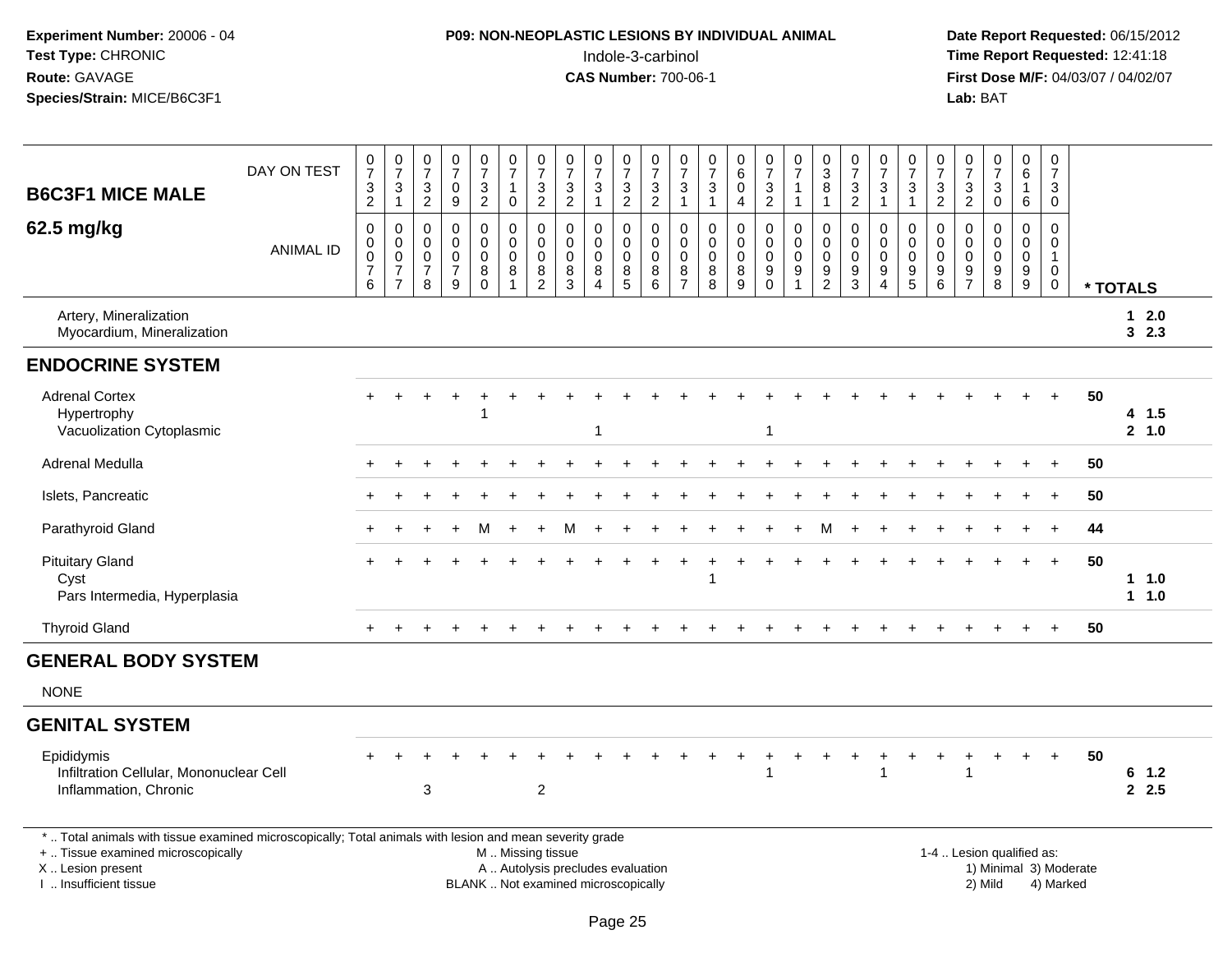#### **P09: NON-NEOPLASTIC LESIONS BY INDIVIDUAL ANIMAL**Indole-3-carbinol **Time Report Requested:** 12:41:18

 **Date Report Requested:** 06/15/2012 **First Dose M/F:** 04/03/07 / 04/02/07<br>**Lab:** BAT **Lab:** BAT

| <b>B6C3F1 MICE MALE</b>                                       | DAY ON TEST      | $\frac{0}{7}$<br>$\ensuremath{\mathsf{3}}$<br>$\overline{2}$                | $\frac{0}{7}$<br>3<br>$\mathbf{1}$                                        | $\begin{array}{c} 0 \\ 7 \end{array}$<br>$\mathbf{3}$<br>$\sqrt{2}$ | $\frac{0}{7}$<br>$\mathbf 0$<br>$\boldsymbol{9}$                 | $\frac{0}{7}$<br>$\ensuremath{\mathsf{3}}$<br>$\boldsymbol{2}$           | $\frac{0}{7}$<br>$\mathbf{1}$<br>$\pmb{0}$                                    | $\frac{0}{7}$<br>$\mathbf{3}$<br>$\overline{c}$                        | $\frac{0}{7}$<br>$\ensuremath{\mathsf{3}}$<br>$\boldsymbol{2}$ | $\begin{array}{c} 0 \\ 7 \end{array}$<br>$\ensuremath{\mathsf{3}}$<br>$\mathbf{1}$ | $\frac{0}{7}$<br>$\sqrt{3}$<br>$\overline{2}$ | $\frac{0}{7}$<br>$\frac{3}{2}$                              | $\begin{array}{c} 0 \\ 7 \end{array}$<br>$\mathbf{3}$<br>1 | $\frac{0}{7}$<br>$\sqrt{3}$<br>$\mathbf{1}$    | $\begin{array}{c} 0 \\ 6 \end{array}$<br>$\pmb{0}$<br>4          | $\frac{0}{7}$<br>$\frac{3}{2}$                                               | $\frac{0}{7}$<br>$\mathbf{1}$<br>$\mathbf{1}$                                                   | $\begin{smallmatrix}0\0\3\end{smallmatrix}$<br>8       | $\frac{0}{7}$<br>$\sqrt{3}$<br>$\overline{2}$ | $\begin{array}{c} 0 \\ 7 \end{array}$<br>$\ensuremath{\mathsf{3}}$<br>1           | $\frac{0}{7}$<br>$\ensuremath{\mathsf{3}}$<br>$\mathbf{1}$ | $\frac{0}{7}$<br>$\frac{3}{2}$                                 | $\frac{0}{7}$<br>$\ensuremath{\mathsf{3}}$<br>$\overline{c}$ | $\frac{0}{7}$<br>$\mathbf{3}$<br>$\pmb{0}$          | $_{6}^{\rm 0}$<br>$\mathbf{1}$<br>6                                   | $\frac{0}{7}$<br>$\mathbf{3}$<br>$\pmb{0}$                                       |              |                              |  |
|---------------------------------------------------------------|------------------|-----------------------------------------------------------------------------|---------------------------------------------------------------------------|---------------------------------------------------------------------|------------------------------------------------------------------|--------------------------------------------------------------------------|-------------------------------------------------------------------------------|------------------------------------------------------------------------|----------------------------------------------------------------|------------------------------------------------------------------------------------|-----------------------------------------------|-------------------------------------------------------------|------------------------------------------------------------|------------------------------------------------|------------------------------------------------------------------|------------------------------------------------------------------------------|-------------------------------------------------------------------------------------------------|--------------------------------------------------------|-----------------------------------------------|-----------------------------------------------------------------------------------|------------------------------------------------------------|----------------------------------------------------------------|--------------------------------------------------------------|-----------------------------------------------------|-----------------------------------------------------------------------|----------------------------------------------------------------------------------|--------------|------------------------------|--|
| 62.5 mg/kg                                                    | <b>ANIMAL ID</b> | $\mathbf 0$<br>$\mathbf 0$<br>$\boldsymbol{0}$<br>$\boldsymbol{7}$<br>$\,6$ | 0<br>$\mathsf{O}\xspace$<br>$\pmb{0}$<br>$\overline{7}$<br>$\overline{7}$ | 0<br>0<br>0<br>$\overline{7}$<br>8                                  | $\mathbf 0$<br>$\pmb{0}$<br>$\mathbf 0$<br>$\boldsymbol{7}$<br>9 | $\boldsymbol{0}$<br>$\mathbf 0$<br>$\mathbf 0$<br>$\bf 8$<br>$\mathbf 0$ | $\boldsymbol{0}$<br>$\mathsf{O}\xspace$<br>$\mathbf 0$<br>8<br>$\overline{1}$ | $\pmb{0}$<br>$\mathsf{O}\xspace$<br>$\mathbf 0$<br>8<br>$\overline{2}$ | 0<br>0<br>0<br>8<br>3                                          | $\mathbf 0$<br>$\pmb{0}$<br>$\pmb{0}$<br>8<br>$\overline{\mathbf{4}}$              | 0<br>0<br>$\mathbf 0$<br>$\bf 8$<br>5         | $\pmb{0}$<br>$\boldsymbol{0}$<br>$\mathbf 0$<br>$\, 8$<br>6 | $\mathbf 0$<br>0<br>$\mathbf 0$<br>8<br>$\overline{7}$     | $\boldsymbol{0}$<br>0<br>$\mathbf 0$<br>8<br>8 | $\pmb{0}$<br>$\pmb{0}$<br>$\pmb{0}$<br>$\bf 8$<br>$\overline{9}$ | $\mathbf 0$<br>$\mathbf 0$<br>$\mathbf 0$<br>$\boldsymbol{9}$<br>$\mathbf 0$ | $\begin{smallmatrix} 0\\0 \end{smallmatrix}$<br>$\mathbf 0$<br>$\boldsymbol{9}$<br>$\mathbf{1}$ | 0<br>$\mathbf 0$<br>$\mathbf 0$<br>9<br>$\overline{2}$ | 0<br>$\pmb{0}$<br>$\mathbf 0$<br>9<br>3       | $\pmb{0}$<br>$\pmb{0}$<br>$\pmb{0}$<br>$\boldsymbol{9}$<br>$\boldsymbol{\Lambda}$ | 0<br>$\mathbf 0$<br>$\mathbf 0$<br>9<br>5                  | $\pmb{0}$<br>$\mathbf 0$<br>$\mathbf 0$<br>9<br>$6\phantom{1}$ | 0<br>0<br>$\mathbf 0$<br>9<br>$\overline{7}$                 | $\mathbf 0$<br>$\mathsf 0$<br>$\mathbf 0$<br>9<br>8 | $\boldsymbol{0}$<br>$\pmb{0}$<br>$\mathsf 0$<br>$\boldsymbol{9}$<br>9 | $\boldsymbol{0}$<br>$\mathbf 0$<br>$\mathbf{1}$<br>$\mathbf 0$<br>$\overline{0}$ |              | * TOTALS                     |  |
| <b>Preputial Gland</b><br>Cyst<br>Inflammation, Granulomatous |                  |                                                                             |                                                                           |                                                                     |                                                                  |                                                                          |                                                                               | $\boldsymbol{2}$                                                       |                                                                |                                                                                    |                                               | $\overline{2}$                                              |                                                            |                                                | $\overline{2}$                                                   |                                                                              | $\overline{2}$                                                                                  |                                                        | $\overline{2}$                                |                                                                                   |                                                            |                                                                |                                                              |                                                     | $\ddot{}$                                                             | $+$                                                                              | 50           | 10 1.9<br>2, 1.5             |  |
| Prostate                                                      |                  |                                                                             |                                                                           |                                                                     |                                                                  |                                                                          |                                                                               |                                                                        |                                                                |                                                                                    |                                               |                                                             |                                                            |                                                |                                                                  |                                                                              |                                                                                                 |                                                        |                                               |                                                                                   |                                                            |                                                                |                                                              |                                                     |                                                                       | $\ddot{}$                                                                        | 50           |                              |  |
| Seminal Vesicle                                               |                  |                                                                             |                                                                           |                                                                     |                                                                  |                                                                          |                                                                               |                                                                        |                                                                |                                                                                    |                                               |                                                             |                                                            |                                                |                                                                  |                                                                              |                                                                                                 |                                                        |                                               |                                                                                   |                                                            |                                                                |                                                              |                                                     |                                                                       | $\ddot{}$                                                                        | 50           |                              |  |
| <b>Testes</b>                                                 |                  |                                                                             |                                                                           |                                                                     |                                                                  |                                                                          |                                                                               |                                                                        |                                                                |                                                                                    |                                               |                                                             |                                                            |                                                |                                                                  |                                                                              |                                                                                                 |                                                        |                                               |                                                                                   |                                                            |                                                                |                                                              |                                                     |                                                                       | $\ddot{}$                                                                        | 50           |                              |  |
| <b>HEMATOPOIETIC SYSTEM</b>                                   |                  |                                                                             |                                                                           |                                                                     |                                                                  |                                                                          |                                                                               |                                                                        |                                                                |                                                                                    |                                               |                                                             |                                                            |                                                |                                                                  |                                                                              |                                                                                                 |                                                        |                                               |                                                                                   |                                                            |                                                                |                                                              |                                                     |                                                                       |                                                                                  |              |                              |  |
| <b>Bone Marrow</b>                                            |                  |                                                                             |                                                                           |                                                                     |                                                                  |                                                                          |                                                                               |                                                                        |                                                                |                                                                                    |                                               |                                                             |                                                            |                                                |                                                                  |                                                                              |                                                                                                 |                                                        |                                               |                                                                                   |                                                            |                                                                |                                                              |                                                     |                                                                       | $\div$                                                                           | 50           |                              |  |
| Lymph Node<br>Pancreatic, Necrosis                            |                  |                                                                             |                                                                           |                                                                     |                                                                  |                                                                          |                                                                               |                                                                        |                                                                |                                                                                    |                                               |                                                             |                                                            |                                                |                                                                  |                                                                              |                                                                                                 |                                                        |                                               |                                                                                   |                                                            |                                                                |                                                              |                                                     |                                                                       |                                                                                  | $\mathbf{2}$ | 14.0                         |  |
| Lymph Node, Mandibular<br>Hyperplasia, Lymphoid               |                  |                                                                             |                                                                           |                                                                     |                                                                  |                                                                          |                                                                               |                                                                        |                                                                |                                                                                    |                                               |                                                             |                                                            |                                                | $\overline{4}$                                                   |                                                                              |                                                                                                 |                                                        |                                               |                                                                                   |                                                            |                                                                |                                                              |                                                     |                                                                       | $\ddot{}$                                                                        | 50           | 14.0                         |  |
| Lymph Node, Mesenteric                                        |                  |                                                                             |                                                                           |                                                                     |                                                                  |                                                                          |                                                                               |                                                                        |                                                                |                                                                                    |                                               |                                                             |                                                            |                                                |                                                                  |                                                                              |                                                                                                 |                                                        |                                               |                                                                                   |                                                            |                                                                |                                                              |                                                     |                                                                       | $\ddot{}$                                                                        | 48           |                              |  |
| Spleen<br>Hematopoietic Cell Proliferation                    |                  | $+$                                                                         | $\ddot{}$                                                                 | 4                                                                   |                                                                  | 3                                                                        | $\overline{c}$                                                                |                                                                        | $\overline{c}$                                                 |                                                                                    |                                               | $\overline{c}$                                              |                                                            |                                                |                                                                  |                                                                              | 3                                                                                               |                                                        | $\overline{c}$                                |                                                                                   |                                                            |                                                                |                                                              |                                                     | $\ddot{}$                                                             | $+$                                                                              | 50           | 16 2.3                       |  |
| Thymus<br>Atrophy<br><b>Ectopic Parathyroid Gland</b>         |                  | 2                                                                           | ÷<br>3                                                                    | $\mathfrak{p}$                                                      |                                                                  |                                                                          | $\boldsymbol{\Lambda}$                                                        | 3                                                                      | 3                                                              |                                                                                    | $\overline{2}$                                | 3                                                           | 3                                                          |                                                | ÷                                                                | 3                                                                            | ÷<br>$\Delta$                                                                                   |                                                        | 3                                             | ÷<br>3                                                                            | 2                                                          | $\mathfrak{p}$                                                 | $\mathcal{P}$                                                | $\mathfrak{p}$                                      | $\div$<br>$\overline{4}$                                              | $\ddot{}$<br>3                                                                   | 47           | 44 2.7<br>1.0<br>$\mathbf 1$ |  |

#### **INTEGUMENTARY SYSTEM**

\* .. Total animals with tissue examined microscopically; Total animals with lesion and mean severity grade

+ .. Tissue examined microscopically

X .. Lesion present

I .. Insufficient tissue

M .. Missing tissue

A .. Autolysis precludes evaluation

BLANK .. Not examined microscopically 2) Mild 4) Marked

1-4 .. Lesion qualified as:<br>1) Minimal 3) Moderate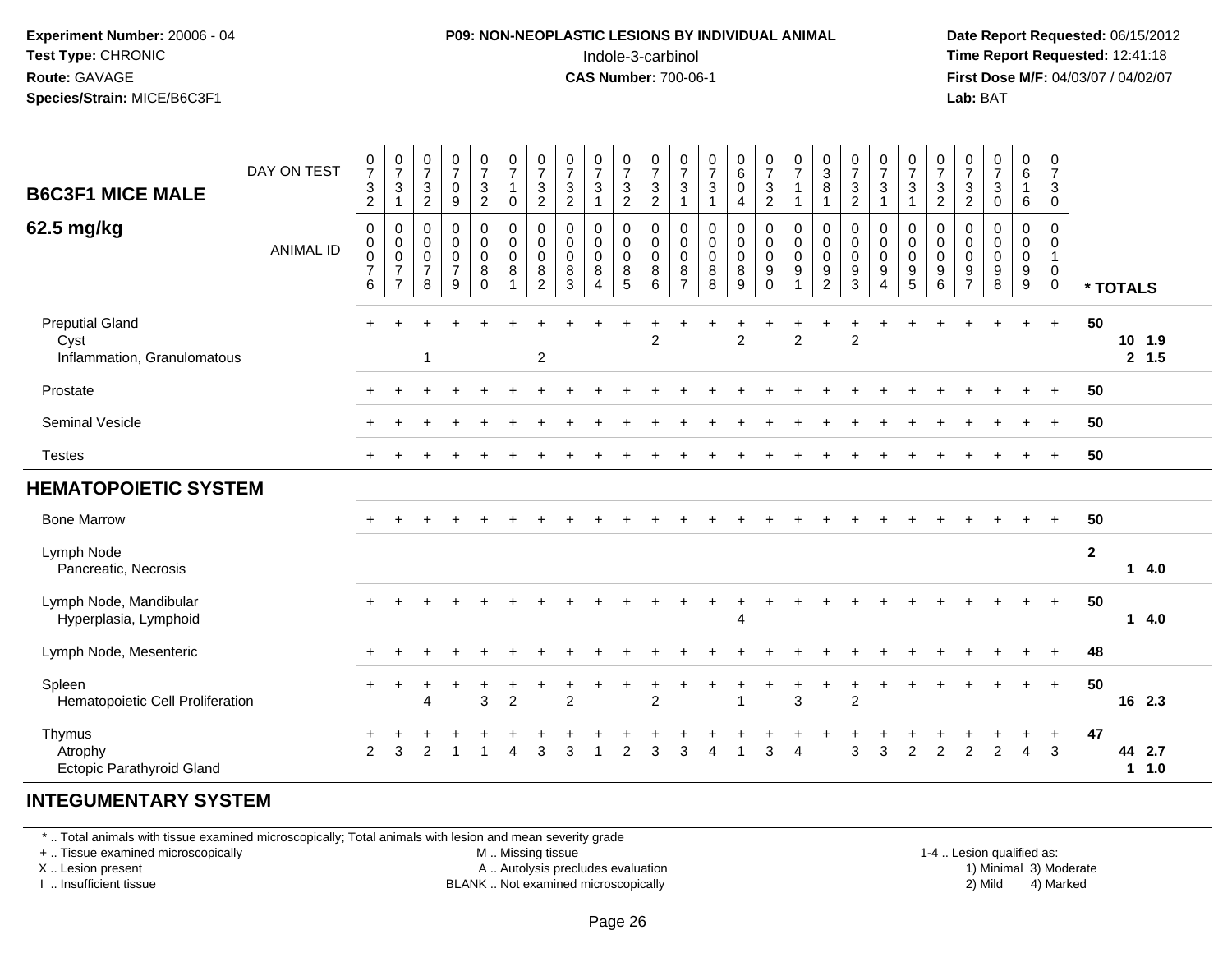# **P09: NON-NEOPLASTIC LESIONS BY INDIVIDUAL ANIMAL**Indole-3-carbinol **Time Report Requested:** 12:41:18

| <b>B6C3F1 MICE MALE</b>                                                                                                                                                                       | DAY ON TEST      | $\pmb{0}$<br>$\overline{7}$<br>$\frac{3}{2}$              | $\frac{0}{7}$<br>$\frac{3}{1}$                                                | $\frac{0}{7}$<br>$\sqrt{3}$<br>$\overline{2}$                            | $\frac{0}{7}$<br>$\boldsymbol{0}$<br>9                 | 0<br>$\overline{7}$<br>3<br>$\overline{2}$ | $\begin{array}{c} 0 \\ 7 \end{array}$<br>1<br>$\mathbf 0$                                     | $\frac{0}{7}$<br>$\frac{3}{2}$                                 | $\frac{0}{7}$<br>$\frac{3}{2}$                   | $\begin{array}{c} 0 \\ 7 \end{array}$<br>$\ensuremath{\mathsf{3}}$<br>1 | $\pmb{0}$<br>$\overline{7}$<br>$\frac{3}{2}$          | $\pmb{0}$<br>$\overline{7}$<br>$\frac{3}{2}$                         | 0<br>$\overline{7}$<br>3<br>$\mathbf{1}$               | $\begin{smallmatrix}0\\7\end{smallmatrix}$<br>$\ensuremath{\mathsf{3}}$<br>$\overline{1}$ | $\pmb{0}$<br>6<br>$\pmb{0}$<br>4              | 0<br>$\overline{7}$<br>$\ensuremath{\mathsf{3}}$<br>$\overline{2}$         | 0<br>$\overline{7}$<br>$\mathbf{1}$<br>$\mathbf{1}$ | 0<br>$\sqrt{3}$<br>8<br>$\mathbf 1$          | $\frac{0}{7}$<br>$\frac{3}{2}$                        | 0<br>$\overline{7}$<br>$\mathbf{3}$<br>$\mathbf{1}$ | 0<br>$\overline{7}$<br>3<br>$\mathbf{1}$         | 0<br>$\overline{7}$<br>3<br>$\overline{2}$          | 0<br>$\overline{7}$<br>$\frac{3}{2}$                       | $\begin{array}{c} 0 \\ 7 \end{array}$<br>$\ensuremath{\mathsf{3}}$<br>$\mathbf 0$ | 0<br>$\,6\,$<br>$\mathbf{1}$<br>$\,6\,$     | $\mathbf 0$<br>$\overline{7}$<br>$\sqrt{3}$<br>$\mathbf 0$            |          |                                           |                            |  |
|-----------------------------------------------------------------------------------------------------------------------------------------------------------------------------------------------|------------------|-----------------------------------------------------------|-------------------------------------------------------------------------------|--------------------------------------------------------------------------|--------------------------------------------------------|--------------------------------------------|-----------------------------------------------------------------------------------------------|----------------------------------------------------------------|--------------------------------------------------|-------------------------------------------------------------------------|-------------------------------------------------------|----------------------------------------------------------------------|--------------------------------------------------------|-------------------------------------------------------------------------------------------|-----------------------------------------------|----------------------------------------------------------------------------|-----------------------------------------------------|----------------------------------------------|-------------------------------------------------------|-----------------------------------------------------|--------------------------------------------------|-----------------------------------------------------|------------------------------------------------------------|-----------------------------------------------------------------------------------|---------------------------------------------|-----------------------------------------------------------------------|----------|-------------------------------------------|----------------------------|--|
| 62.5 mg/kg                                                                                                                                                                                    | <b>ANIMAL ID</b> | $\mathbf 0$<br>0<br>0<br>$\overline{7}$<br>$6\phantom{1}$ | $\mathbf 0$<br>$\mathbf 0$<br>$\pmb{0}$<br>$\boldsymbol{7}$<br>$\overline{7}$ | $\mathbf 0$<br>$\overline{0}$<br>$\boldsymbol{0}$<br>$\overline{7}$<br>8 | 0<br>$\mathbf 0$<br>$\mathbf 0$<br>$\overline{7}$<br>9 | 0<br>$\mathbf 0$<br>0<br>8<br>$\Omega$     | $\mathbf 0$<br>$\pmb{0}$<br>$\pmb{0}$<br>8                                                    | $\mathbf 0$<br>$\mathbf 0$<br>$\pmb{0}$<br>8<br>$\overline{2}$ | $\Omega$<br>$\mathbf 0$<br>$\mathbf 0$<br>8<br>3 | 0<br>$\mathbf 0$<br>$\mathbf 0$<br>8<br>4                               | 0<br>$\mathsf{O}\xspace$<br>$\pmb{0}$<br>$\bf 8$<br>5 | $\mathbf 0$<br>$\mathbf 0$<br>$\pmb{0}$<br>$\bf 8$<br>$6\phantom{1}$ | $\mathbf 0$<br>$\mathbf 0$<br>0<br>8<br>$\overline{7}$ | $\mathbf 0$<br>$\mathbf 0$<br>$\mathbf 0$<br>8<br>8                                       | 0<br>$\mathbf 0$<br>$\pmb{0}$<br>$\bf 8$<br>9 | $\mathbf 0$<br>$\mathsf 0$<br>$\pmb{0}$<br>$\boldsymbol{9}$<br>$\mathbf 0$ | 0<br>$\mathbf 0$<br>$\mathbf 0$<br>9<br>1           | 0<br>$\mathbf 0$<br>0<br>9<br>$\overline{2}$ | $\mathbf 0$<br>$\mathbf 0$<br>$\pmb{0}$<br>$9\,$<br>3 | 0<br>$\mathbf 0$<br>0<br>9<br>$\overline{4}$        | $\Omega$<br>$\mathbf 0$<br>$\mathbf 0$<br>9<br>5 | $\mathbf 0$<br>$\mathbf 0$<br>$\mathbf 0$<br>9<br>6 | $\mathbf 0$<br>$\mathbf 0$<br>$\mathbf 0$<br>$\frac{9}{7}$ | $\mathbf 0$<br>$\mathbf 0$<br>$\pmb{0}$<br>$\boldsymbol{9}$<br>8                  | 0<br>$\mathbf 0$<br>$\pmb{0}$<br>9<br>$9\,$ | $\Omega$<br>$\mathbf 0$<br>$\mathbf{1}$<br>$\mathbf 0$<br>$\mathbf 0$ | * TOTALS |                                           |                            |  |
| <b>Mammary Gland</b>                                                                                                                                                                          |                  | M                                                         | М                                                                             | M                                                                        | м                                                      | м                                          | м                                                                                             | M                                                              | м                                                | M                                                                       | М                                                     | м                                                                    | M                                                      | м                                                                                         | м                                             | М                                                                          | м                                                   | м                                            | M                                                     | M                                                   | М                                                | М                                                   | M                                                          | M                                                                                 | М                                           | M                                                                     | $\bf{0}$ |                                           |                            |  |
| <b>Skin</b><br>Ulcer                                                                                                                                                                          |                  |                                                           |                                                                               |                                                                          |                                                        |                                            |                                                                                               |                                                                |                                                  |                                                                         |                                                       |                                                                      |                                                        |                                                                                           | 3                                             |                                                                            | $\div$<br>3                                         |                                              |                                                       |                                                     |                                                  |                                                     |                                                            |                                                                                   |                                             | $+$                                                                   | 50       |                                           | 2, 3.0                     |  |
| <b>MUSCULOSKELETAL SYSTEM</b>                                                                                                                                                                 |                  |                                                           |                                                                               |                                                                          |                                                        |                                            |                                                                                               |                                                                |                                                  |                                                                         |                                                       |                                                                      |                                                        |                                                                                           |                                               |                                                                            |                                                     |                                              |                                                       |                                                     |                                                  |                                                     |                                                            |                                                                                   |                                             |                                                                       |          |                                           |                            |  |
| <b>Bone</b>                                                                                                                                                                                   |                  | $\ddot{}$                                                 |                                                                               |                                                                          |                                                        |                                            |                                                                                               |                                                                |                                                  |                                                                         |                                                       |                                                                      |                                                        |                                                                                           |                                               |                                                                            |                                                     |                                              |                                                       |                                                     |                                                  |                                                     |                                                            |                                                                                   |                                             | $+$                                                                   | 50       |                                           |                            |  |
| <b>NERVOUS SYSTEM</b>                                                                                                                                                                         |                  |                                                           |                                                                               |                                                                          |                                                        |                                            |                                                                                               |                                                                |                                                  |                                                                         |                                                       |                                                                      |                                                        |                                                                                           |                                               |                                                                            |                                                     |                                              |                                                       |                                                     |                                                  |                                                     |                                                            |                                                                                   |                                             |                                                                       |          |                                           |                            |  |
| <b>Brain</b><br>Meninges, Inflammation, Chronic                                                                                                                                               |                  |                                                           |                                                                               |                                                                          |                                                        |                                            |                                                                                               |                                                                |                                                  |                                                                         |                                                       |                                                                      |                                                        |                                                                                           |                                               |                                                                            |                                                     |                                              |                                                       |                                                     |                                                  |                                                     |                                                            |                                                                                   |                                             |                                                                       | 50       |                                           | $1 \t1.0$                  |  |
| <b>RESPIRATORY SYSTEM</b>                                                                                                                                                                     |                  |                                                           |                                                                               |                                                                          |                                                        |                                            |                                                                                               |                                                                |                                                  |                                                                         |                                                       |                                                                      |                                                        |                                                                                           |                                               |                                                                            |                                                     |                                              |                                                       |                                                     |                                                  |                                                     |                                                            |                                                                                   |                                             |                                                                       |          |                                           |                            |  |
| Lung<br>Infiltration Cellular, Histiocyte<br>Inflammation, Chronic<br>Pigmentation, Hemosiderin<br>Alveolar Epithelium, Hyperplasia                                                           |                  |                                                           |                                                                               |                                                                          |                                                        |                                            |                                                                                               |                                                                |                                                  | 1                                                                       | $\overline{1}$                                        |                                                                      |                                                        |                                                                                           |                                               |                                                                            |                                                     |                                              | $\overline{2}$                                        |                                                     |                                                  | -1                                                  |                                                            |                                                                                   |                                             |                                                                       | 50       | 1.<br>1.                                  | 2.5<br>2.0<br>2.0<br>4 1.0 |  |
| Nose<br>Foreign Body<br>Inflammation<br>Polyp, Inflammatory<br>Nerve, Olfactory Epithelium, Atrophy<br>Olfactory Epithelium, Accumulation, Hyaline<br><b>Droplet</b>                          |                  | $\overline{1}$                                            |                                                                               |                                                                          |                                                        |                                            |                                                                                               |                                                                | $\mathbf{1}$                                     |                                                                         |                                                       |                                                                      | $\sqrt{2}$                                             | $\overline{1}$<br>-1                                                                      |                                               |                                                                            |                                                     |                                              |                                                       |                                                     |                                                  |                                                     | $\overline{1}$                                             |                                                                                   |                                             |                                                                       | 50       | $\mathbf{1}$<br>$11 \t1.2$<br>$\mathbf 1$ | 2, 1.5<br>2.0<br>4 1.3     |  |
| Olfactory Epithelium, Atrophy<br>Olfactory Epithelium, Degeneration                                                                                                                           |                  |                                                           |                                                                               |                                                                          |                                                        |                                            |                                                                                               |                                                                |                                                  |                                                                         |                                                       |                                                                      |                                                        | $\overline{c}$                                                                            |                                               |                                                                            |                                                     |                                              |                                                       |                                                     |                                                  |                                                     | $\mathbf{1}$                                               |                                                                                   |                                             |                                                                       |          | 5                                         | 1.6<br>$1 \t1.0$           |  |
| *  Total animals with tissue examined microscopically; Total animals with lesion and mean severity grade<br>+  Tissue examined microscopically<br>X  Lesion present<br>I. Insufficient tissue |                  |                                                           |                                                                               |                                                                          |                                                        |                                            | M  Missing tissue<br>A  Autolysis precludes evaluation<br>BLANK  Not examined microscopically |                                                                |                                                  |                                                                         |                                                       |                                                                      |                                                        |                                                                                           |                                               |                                                                            |                                                     |                                              |                                                       |                                                     |                                                  |                                                     |                                                            | 1-4  Lesion qualified as:<br>2) Mild                                              |                                             | 1) Minimal 3) Moderate<br>4) Marked                                   |          |                                           |                            |  |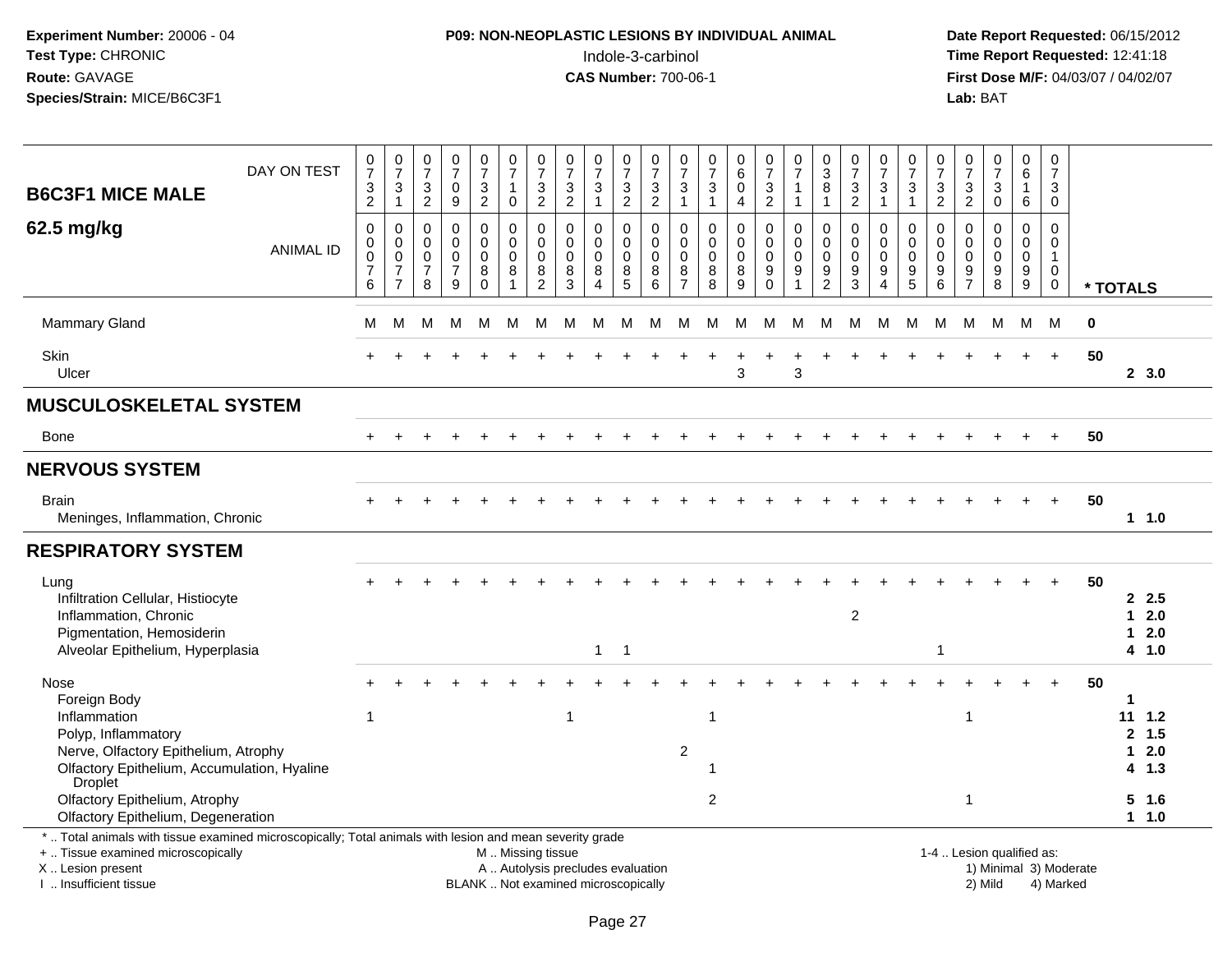# **P09: NON-NEOPLASTIC LESIONS BY INDIVIDUAL ANIMAL**Indole-3-carbinol **Time Report Requested:** 12:41:18

| DAY ON TEST<br><b>B6C3F1 MICE MALE</b>                                                                                                                                                        | $\frac{0}{7}$<br>$\frac{3}{2}$             | $\frac{0}{7}$<br>$\sqrt{3}$<br>$\mathbf{1}$                                   | $\frac{0}{7}$<br>3<br>$\overline{2}$                             | $\frac{0}{7}$<br>$\mathbf 0$<br>$\boldsymbol{9}$                      | $\frac{0}{7}$<br>$\frac{3}{2}$                                  | $\begin{smallmatrix}0\\7\end{smallmatrix}$<br>$\mathbf{1}$<br>$\mathbf 0$ | $\begin{array}{c} 0 \\ 7 \end{array}$<br>$\ensuremath{\mathsf{3}}$<br>2  | $\frac{0}{7}$<br>$\sqrt{3}$<br>$\overline{2}$                            | $\frac{0}{7}$<br>$\mathbf{3}$<br>$\mathbf{1}$                        | $\frac{0}{7}$<br>$\frac{3}{2}$                       | $\frac{0}{7}$<br>$\frac{3}{2}$                                          | $\frac{0}{7}$<br>$\mathbf{3}$<br>$\mathbf{1}$    | $\frac{0}{7}$<br>$\ensuremath{\mathsf{3}}$<br>$\mathbf{1}$ | $\begin{array}{c} 0 \\ 6 \end{array}$<br>$\mathbf 0$<br>$\overline{4}$ | $\frac{0}{7}$<br>$\mathbf{3}$<br>$\overline{c}$                    | $\frac{0}{7}$<br>$\mathbf{1}$<br>$\mathbf{1}$                                  | $_3^0$<br>8<br>$\mathbf{1}$                            | $\frac{0}{7}$<br>$\ensuremath{\mathsf{3}}$<br>$\overline{2}$ | $\frac{0}{7}$<br>$\ensuremath{\mathsf{3}}$<br>$\mathbf{1}$                  | $\frac{0}{7}$<br>$\mathbf{3}$<br>$\mathbf{1}$                         | $\frac{0}{7}$<br>$\frac{3}{2}$                       | 0<br>$\overline{7}$<br>$\ensuremath{\mathsf{3}}$<br>$\overline{2}$ | $\frac{0}{7}$<br>$\mathbf{3}$<br>$\mathbf 0$                               | $_{6}^{\rm 0}$<br>$\mathbf{1}$<br>6                                   | 0<br>$\overline{7}$<br>3<br>$\mathbf 0$                                  |                        |                   |                          |
|-----------------------------------------------------------------------------------------------------------------------------------------------------------------------------------------------|--------------------------------------------|-------------------------------------------------------------------------------|------------------------------------------------------------------|-----------------------------------------------------------------------|-----------------------------------------------------------------|---------------------------------------------------------------------------|--------------------------------------------------------------------------|--------------------------------------------------------------------------|----------------------------------------------------------------------|------------------------------------------------------|-------------------------------------------------------------------------|--------------------------------------------------|------------------------------------------------------------|------------------------------------------------------------------------|--------------------------------------------------------------------|--------------------------------------------------------------------------------|--------------------------------------------------------|--------------------------------------------------------------|-----------------------------------------------------------------------------|-----------------------------------------------------------------------|------------------------------------------------------|--------------------------------------------------------------------|----------------------------------------------------------------------------|-----------------------------------------------------------------------|--------------------------------------------------------------------------|------------------------|-------------------|--------------------------|
| 62.5 mg/kg<br><b>ANIMAL ID</b>                                                                                                                                                                | 0<br>0<br>$\pmb{0}$<br>$\overline{7}$<br>6 | $\mathbf 0$<br>$\mathbf 0$<br>$\mathbf 0$<br>$\overline{7}$<br>$\overline{7}$ | $\mathbf 0$<br>$\mathbf 0$<br>$\mathbf 0$<br>$\overline{7}$<br>8 | 0<br>$\mathbf 0$<br>$\mathbf 0$<br>$\boldsymbol{7}$<br>$\overline{9}$ | $\pmb{0}$<br>$\mathbf 0$<br>$\pmb{0}$<br>$\bf 8$<br>$\mathsf 0$ | $\mathbf 0$<br>$\mathbf 0$<br>$\mathbf 0$<br>$\bf 8$<br>$\overline{1}$    | $\pmb{0}$<br>$\mathbf 0$<br>$\boldsymbol{0}$<br>$\, 8$<br>$\overline{2}$ | $\pmb{0}$<br>$\mathbf 0$<br>$\mathbf 0$<br>8<br>$\mathbf{3}$             | $\pmb{0}$<br>$\mathbf 0$<br>$\mathbf 0$<br>$\bf 8$<br>$\overline{4}$ | 0<br>$\mathbf 0$<br>$\pmb{0}$<br>8<br>$\overline{5}$ | $\mathsf{O}\xspace$<br>0<br>$\ddot{\mathbf{0}}$<br>8<br>$6\overline{6}$ | 0<br>$\mathbf 0$<br>$\mathsf 0$<br>$\frac{8}{7}$ | $\pmb{0}$<br>$\mathbf 0$<br>$\mathbf 0$<br>$_{8}^8$        | $\pmb{0}$<br>$\Omega$<br>$\mathbf 0$<br>8<br>$\boldsymbol{9}$          | 0<br>$\mathbf 0$<br>$\mathbf 0$<br>$\boldsymbol{9}$<br>$\mathbf 0$ | $\pmb{0}$<br>$\pmb{0}$<br>$\overline{0}$<br>$\boldsymbol{9}$<br>$\overline{1}$ | $\pmb{0}$<br>$\mathbf 0$<br>$\pmb{0}$<br>$\frac{9}{2}$ | 0<br>$\mathbf 0$<br>0<br>$\frac{9}{3}$                       | $\pmb{0}$<br>$\mathbf 0$<br>$\pmb{0}$<br>$\boldsymbol{9}$<br>$\overline{4}$ | 0<br>$\mathbf 0$<br>$\mathbf 0$<br>$\boldsymbol{9}$<br>$\overline{5}$ | $\pmb{0}$<br>$\mathbf 0$<br>$\overline{0}$<br>9<br>6 | 0<br>$\Omega$<br>$\mathbf 0$<br>9<br>$\overline{7}$                | $\pmb{0}$<br>$\Omega$<br>$\mathbf 0$<br>$\boldsymbol{9}$<br>$\overline{8}$ | $\mathsf 0$<br>0<br>$\mathsf 0$<br>$\boldsymbol{9}$<br>$\overline{9}$ | $\mathsf 0$<br>$\mathbf 0$<br>$\mathbf{1}$<br>$\mathbf 0$<br>$\mathbf 0$ |                        | * TOTALS          |                          |
| Olfactory Epithelium, Respiratory Metaplasia<br>Respiratory Epithelium, Accumulation, Hyaline<br>Droplet                                                                                      | $\mathbf{1}$<br>$\mathbf{1}$               | $\overline{1}$<br>$\overline{1}$                                              |                                                                  |                                                                       | $\mathbf 1$                                                     |                                                                           | -1                                                                       | $\overline{\mathbf{1}}$                                                  |                                                                      |                                                      | $\mathbf{1}$                                                            | $\overline{\mathbf{c}}$<br>$\overline{2}$        | -1<br>$\overline{c}$                                       | $\mathbf{1}$                                                           | -1                                                                 |                                                                                | -1                                                     |                                                              |                                                                             |                                                                       | $\mathbf{1}$                                         | $\mathbf{1}$                                                       | -1                                                                         |                                                                       |                                                                          |                        |                   | 14 1.3<br>34 1.1         |
| Respiratory Epithelium, Hyperplasia                                                                                                                                                           | $\overline{2}$                             | -1                                                                            | 1                                                                | -1                                                                    | $\mathbf{1}$                                                    | $\mathbf{1}$                                                              | $\overline{1}$                                                           | $\mathbf{1}$                                                             | -1                                                                   | $\overline{1}$                                       | $\mathbf 1$                                                             | $\overline{2}$                                   | $\overline{2}$                                             |                                                                        | $\mathbf{1}$                                                       | $\overline{1}$                                                                 | $\mathbf{1}$                                           | $\overline{2}$                                               | $\overline{1}$                                                              |                                                                       | $\mathbf{1}$                                         | $\mathbf{1}$                                                       | -1                                                                         |                                                                       | $\mathbf{1}$                                                             |                        |                   | 40 1.2                   |
| Trachea                                                                                                                                                                                       | $+$                                        |                                                                               |                                                                  |                                                                       |                                                                 |                                                                           |                                                                          |                                                                          |                                                                      |                                                      |                                                                         |                                                  |                                                            |                                                                        |                                                                    |                                                                                |                                                        |                                                              |                                                                             |                                                                       |                                                      |                                                                    |                                                                            |                                                                       | $\ddot{}$                                                                | 50                     |                   |                          |
| <b>SPECIAL SENSES SYSTEM</b>                                                                                                                                                                  |                                            |                                                                               |                                                                  |                                                                       |                                                                 |                                                                           |                                                                          |                                                                          |                                                                      |                                                      |                                                                         |                                                  |                                                            |                                                                        |                                                                    |                                                                                |                                                        |                                                              |                                                                             |                                                                       |                                                      |                                                                    |                                                                            |                                                                       |                                                                          |                        |                   |                          |
| Eye<br><b>Phthisis Bulbi</b><br>Anterior Chamber, Inflammation, Suppurative<br>Cornea, Inflammation, Suppurative<br>Cornea, Inflammation, Chronic                                             |                                            |                                                                               |                                                                  |                                                                       |                                                                 |                                                                           |                                                                          | $\mathbf{1}$                                                             |                                                                      |                                                      |                                                                         |                                                  | $\mathbf 1$                                                | Х                                                                      |                                                                    |                                                                                |                                                        |                                                              |                                                                             |                                                                       |                                                      |                                                                    |                                                                            | 3                                                                     |                                                                          | 50                     | 1<br>1<br>1       | 3.0<br>3.0<br>$3 \t1.3$  |
| <b>Harderian Gland</b><br>Hyperplasia<br>Inflammation, Suppurative<br>Inflammation, Chronic                                                                                                   |                                            |                                                                               |                                                                  |                                                                       |                                                                 |                                                                           |                                                                          |                                                                          |                                                                      |                                                      | $\overline{c}$                                                          |                                                  |                                                            | 4                                                                      |                                                                    |                                                                                |                                                        |                                                              |                                                                             | 3                                                                     | 3                                                    |                                                                    |                                                                            |                                                                       |                                                                          | 50                     | 1                 | 42.3<br>3.0<br>14.0      |
| <b>URINARY SYSTEM</b>                                                                                                                                                                         |                                            |                                                                               |                                                                  |                                                                       |                                                                 |                                                                           |                                                                          |                                                                          |                                                                      |                                                      |                                                                         |                                                  |                                                            |                                                                        |                                                                    |                                                                                |                                                        |                                                              |                                                                             |                                                                       |                                                      |                                                                    |                                                                            |                                                                       |                                                                          |                        |                   |                          |
| Kidney<br>Infarct<br>Inflammation, Acute<br>Metaplasia, Osseous<br>Mineralization                                                                                                             |                                            |                                                                               |                                                                  |                                                                       |                                                                 |                                                                           |                                                                          |                                                                          |                                                                      |                                                      |                                                                         |                                                  |                                                            |                                                                        |                                                                    |                                                                                |                                                        |                                                              |                                                                             |                                                                       |                                                      |                                                                    |                                                                            |                                                                       |                                                                          | 50                     | 1.<br>8           | 2.5<br>2.5<br>1.0<br>1.4 |
| Nephropathy<br>Thrombosis<br>Pelvis, Inflammation, Suppurative<br>Renal Tubule, Cyst                                                                                                          | $\mathcal{P}$                              |                                                                               |                                                                  | $\mathbf{1}$                                                          |                                                                 |                                                                           |                                                                          |                                                                          | $\overline{2}$                                                       |                                                      | $\overline{2}$                                                          |                                                  |                                                            |                                                                        |                                                                    |                                                                                |                                                        | 2                                                            | 2<br>$\mathbf{3}$                                                           |                                                                       |                                                      |                                                                    |                                                                            | $\mathbf 1$                                                           | $\overline{\phantom{0}}$                                                 |                        | 50<br>$\mathbf 1$ | 1.3<br>2.5<br>3, 1.7     |
| *  Total animals with tissue examined microscopically; Total animals with lesion and mean severity grade<br>+  Tissue examined microscopically<br>X  Lesion present<br>I  Insufficient tissue |                                            |                                                                               |                                                                  |                                                                       |                                                                 | M  Missing tissue                                                         |                                                                          | A  Autolysis precludes evaluation<br>BLANK  Not examined microscopically |                                                                      |                                                      |                                                                         |                                                  |                                                            |                                                                        |                                                                    |                                                                                |                                                        |                                                              |                                                                             |                                                                       |                                                      |                                                                    | 1-4  Lesion qualified as:<br>2) Mild                                       |                                                                       | 4) Marked                                                                | 1) Minimal 3) Moderate |                   |                          |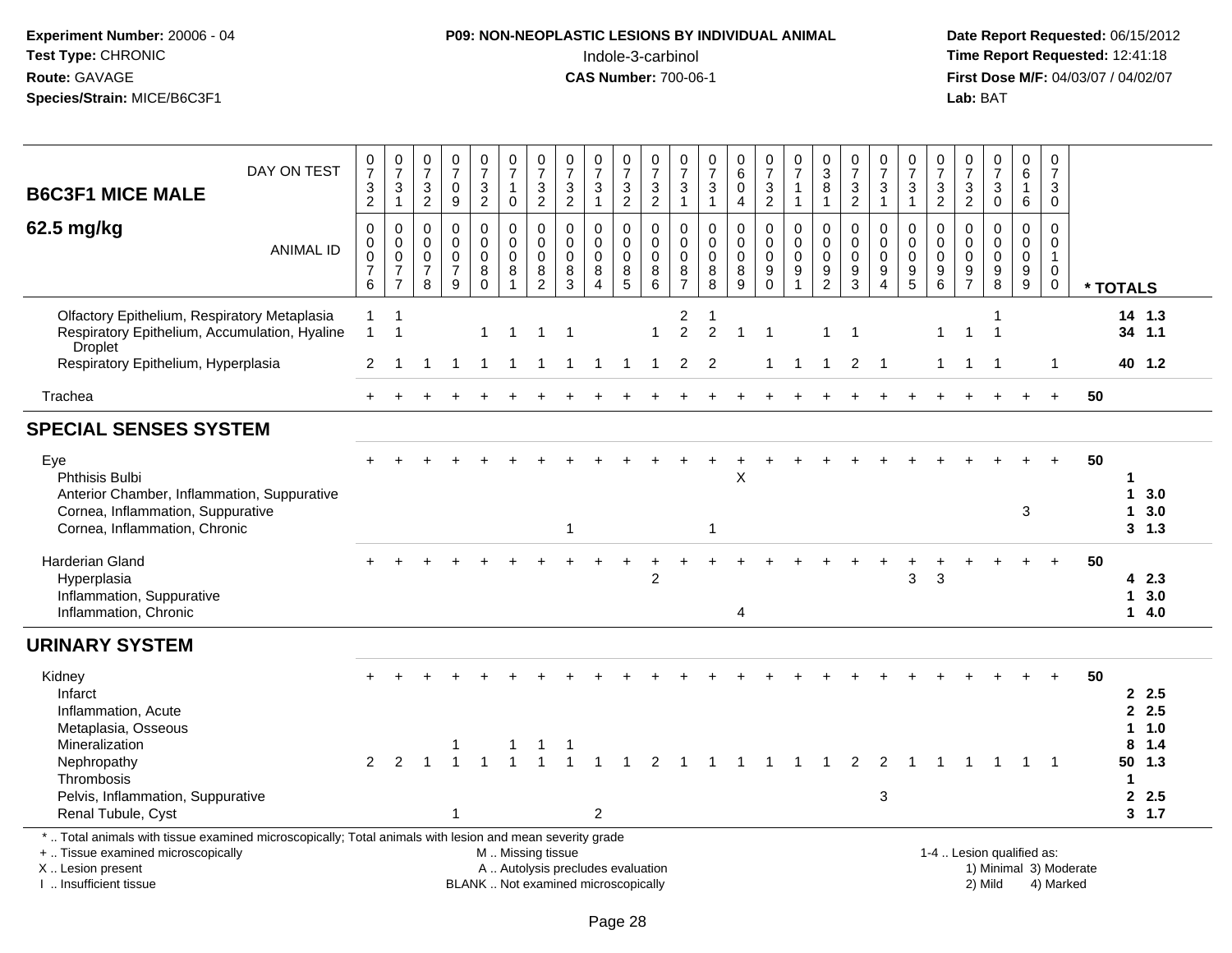| Experiment Number: 20006 - 04<br>Test Type: CHRONIC<br>Route: GAVAGE<br>Species/Strain: MICE/B6C3F1 |             |             |        |             |   |        |        |        | <b>P09: NON-NEOPLASTIC LESIONS BY INDIVIDUAL ANIMAL</b> |   | Indole-3-carbinol<br><b>CAS Number: 700-06-1</b> |   |        |                  |        |        |        |   |        | Date Rep<br><b>Time Rep</b><br><b>First Dos</b><br>Lab: BAT |  |
|-----------------------------------------------------------------------------------------------------|-------------|-------------|--------|-------------|---|--------|--------|--------|---------------------------------------------------------|---|--------------------------------------------------|---|--------|------------------|--------|--------|--------|---|--------|-------------------------------------------------------------|--|
| <b>B6C3F1 MICE MALE</b>                                                                             | DAY ON TEST | 0<br>3<br>2 | 0<br>3 | 0<br>3<br>2 | 9 | 3<br>າ | 0<br>0 | 3<br>ົ | 0<br>3<br>ົ                                             | ົ | 3<br>◠                                           | 3 | 0<br>3 | 0<br>6<br>0<br>4 | 3<br>ີ | 3<br>8 | 3<br>ົ | 3 | 3<br>っ | 3<br>ົ                                                      |  |

 **Date Report Requested:** 06/15/2012 **Time Report Requested: 12:41:18 First Dose M/F:** 04/03/07 / 04/02/07<br>Lab: BAT

| <b>B6C3F1 MICE MALE</b>                                       | DAY ON TEST | 0<br>$\overline{ }$<br>$\mathbf{3}$<br>$\overline{c}$ | $\frac{0}{7}$<br>$\mathbf{3}$                                                     | $\mathbf 0$<br>$\rightarrow$<br>3<br>C<br>∠          | $\mathbf 0$<br>$\overline{z}$<br>$\mathbf 0$<br>9            | $\frac{0}{7}$<br>3<br>$\overline{2}$    | $\frac{0}{7}$<br>$\pmb{0}$ | 0<br>$\rightarrow$<br>$\sqrt{3}$<br>$\overline{c}$         | $\frac{0}{7}$<br>3<br>$\overline{2}$        | 0<br>$\rightarrow$<br>$\mathbf{3}$                      | $\frac{0}{7}$<br>3<br>2 | $\frac{0}{7}$<br>$\ensuremath{\mathsf{3}}$<br>$\overline{2}$ | 0<br>$\rightarrow$<br>3                  | $\frac{0}{7}$<br>3        | $\begin{matrix} 0 \\ 6 \end{matrix}$<br>$\mathsf{O}$<br>4 | $\frac{0}{7}$<br>3<br>$\overline{c}$ | $\frac{0}{7}$                   | $_{3}^{\rm 0}$<br>$\bf8$                           | 0<br>$\overline{ }$<br>$\sqrt{3}$<br>2               | $\frac{0}{7}$<br>3                 | 0<br>$\overline{ }$<br>3                                 | $\mathbf 0$<br>3<br>$\sim$ | $\overline{ }$<br>3<br>$\overline{c}$         | $\overline{0}$<br>$\rightarrow$<br>$\mathbf{3}$<br>0 | $\begin{matrix} 0 \\ 6 \end{matrix}$<br>6 | $\mathbf 0$<br>$\overline{\phantom{a}}$<br>3<br>$\mathbf 0$ |                      |  |
|---------------------------------------------------------------|-------------|-------------------------------------------------------|-----------------------------------------------------------------------------------|------------------------------------------------------|--------------------------------------------------------------|-----------------------------------------|----------------------------|------------------------------------------------------------|---------------------------------------------|---------------------------------------------------------|-------------------------|--------------------------------------------------------------|------------------------------------------|---------------------------|-----------------------------------------------------------|--------------------------------------|---------------------------------|----------------------------------------------------|------------------------------------------------------|------------------------------------|----------------------------------------------------------|----------------------------|-----------------------------------------------|------------------------------------------------------|-------------------------------------------|-------------------------------------------------------------|----------------------|--|
| 62.5 mg/kg                                                    | ANIMAL ID   | 0<br>0<br>0<br>$\overline{z}$<br>6                    | $\begin{smallmatrix}0\\0\\0\end{smallmatrix}$<br>$\overline{7}$<br>$\overline{ }$ | 0<br>$\pmb{0}$<br>$\mathbf 0$<br>$\overline{ }$<br>8 | $\mathbf 0$<br>$\pmb{0}$<br>$\pmb{0}$<br>$\overline{7}$<br>9 | 0<br>$\mathsf{O}\xspace$<br>0<br>8<br>0 | $_0^0$<br>0<br>8           | 0<br>$\mathbf 0$<br>$\pmb{0}$<br>$\bf 8$<br>$\overline{2}$ | 0<br>$\pmb{0}$<br>$\pmb{0}$<br>$\bf 8$<br>3 | 0<br>$\pmb{0}$<br>$\pmb{0}$<br>$\bf8$<br>$\overline{4}$ | 0<br>0<br>0<br>8<br>5   | 0<br>$\pmb{0}$<br>$\boldsymbol{0}$<br>$\bf 8$<br>6           | 0<br>0<br>0<br>$\bf 8$<br>$\overline{ }$ | $\pmb{0}$<br>$\bf 8$<br>8 | 0<br>$\pmb{0}$<br>$\pmb{0}$<br>8<br>9                     | 0<br>0<br>$\mathsf 0$<br>$9\,$<br>0  | 0<br>$\pmb{0}$<br>$\frac{0}{9}$ | 0<br>$\pmb{0}$<br>$_{9}^{\rm 0}$<br>$\overline{2}$ | 0<br>$\pmb{0}$<br>$\pmb{0}$<br>$\boldsymbol{9}$<br>3 | 0<br>0<br>0<br>9<br>$\overline{4}$ | 0<br>$\mathbf 0$<br>$\mathbf 0$<br>$\boldsymbol{9}$<br>5 | 9<br>6                     | $\pmb{0}$<br>$\pmb{0}$<br>9<br>$\overline{ }$ | $\mathbf{0}$<br>$\pmb{0}$<br>$\pmb{0}$<br>9<br>8     | $\mathbf{0}$<br>0<br>0<br>9<br>9          | 0<br>$\mathbf 0$<br>0<br>$\mathbf 0$                        | * TOTALS             |  |
| Renal Tubule, Pigmentation                                    |             |                                                       |                                                                                   |                                                      |                                                              |                                         |                            |                                                            |                                             |                                                         |                         |                                                              |                                          |                           |                                                           |                                      |                                 |                                                    |                                                      | $\overline{2}$                     |                                                          |                            |                                               |                                                      |                                           |                                                             | $12.0$               |  |
| Urethra<br>Inflammation, Acute                                |             |                                                       |                                                                                   |                                                      |                                                              |                                         |                            |                                                            |                                             |                                                         |                         |                                                              |                                          |                           |                                                           |                                      |                                 |                                                    |                                                      |                                    |                                                          |                            |                                               |                                                      |                                           |                                                             | 13.0                 |  |
| <b>Urinary Bladder</b><br>Hemorrhage<br>Inflammation, Chronic |             |                                                       |                                                                                   |                                                      |                                                              |                                         |                            |                                                            |                                             |                                                         |                         |                                                              |                                          |                           |                                                           |                                      |                                 |                                                    |                                                      |                                    |                                                          |                            |                                               |                                                      |                                           | $+$                                                         | 50<br>12.0<br>2, 1.0 |  |

\* .. Total animals with tissue examined microscopically; Total animals with lesion and mean severity grade

+ .. Tissue examined microscopically

X .. Lesion present

I .. Insufficient tissue

 M .. Missing tissueLesion present **A** .. Autolysis precludes evaluation 1996 and the server all the server all the server all the server and the server all the server all the server all the server all the server all the server all the server

BLANK .. Not examined microscopically 2) Mild 4) Marked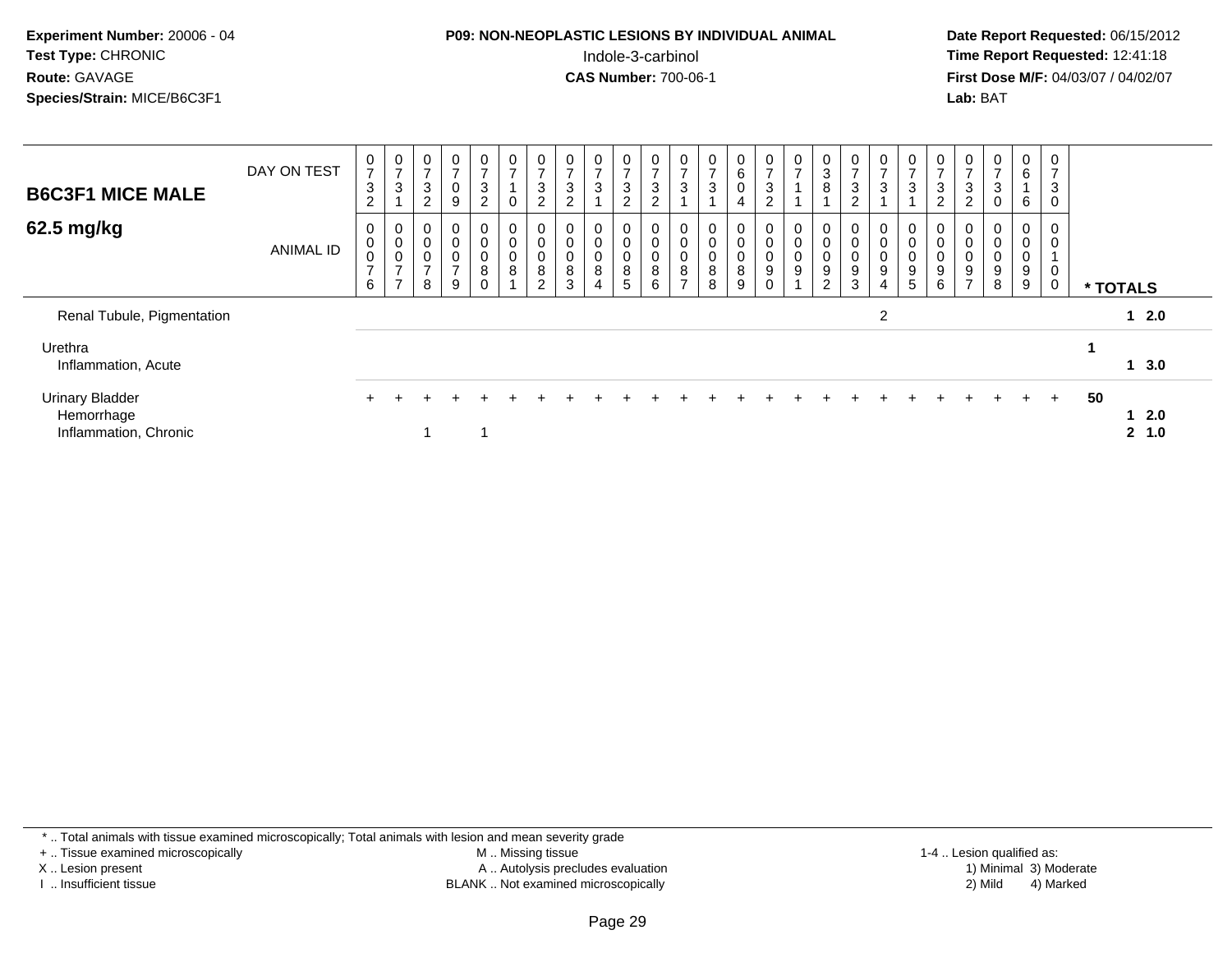# **P09: NON-NEOPLASTIC LESIONS BY INDIVIDUAL ANIMAL**Indole-3-carbinol **Time Report Requested:** 12:41:18

 **Date Report Requested:** 06/15/2012 **First Dose M/F:** 04/03/07 / 04/02/07<br>Lab: BAT **Lab:** BAT

| <b>B6C3F1 MICE MALE</b>                                                                                                                        | DAY ON TEST      | $_{6}^{\rm 0}$<br>$\mathbf{1}$<br>$\mathsf{O}\xspace$                              | $\begin{array}{c} 0 \\ 6 \end{array}$<br>$\bf 8$<br>$\,6\,$   | $\begin{array}{c} 0 \\ 6 \end{array}$<br>$\frac{3}{7}$                           | $\frac{0}{7}$<br>$\sqrt{3}$<br>$\overline{1}$                             | $\frac{0}{7}$<br>$\mathbf{1}$<br>$\overline{7}$ | $\frac{0}{7}$<br>$\mathbf{3}$<br>$\mathbf{1}$                  | $\frac{0}{7}$<br>$\mathbf{3}$<br>$\mathbf{1}$           | $\frac{0}{7}$<br>$\mathsf 3$<br>$\mathbf{1}$ | $\frac{0}{7}$<br>$\ensuremath{\mathsf{3}}$<br>$\overline{1}$ | 0<br>$\mathbf{1}$<br>$\frac{3}{3}$                                        | $\frac{0}{7}$<br>$\sqrt{3}$<br>$\mathbf 0$                                     | $\pmb{0}$<br>$\overline{7}$<br>$\sqrt{3}$<br>$\overline{2}$                  | $\begin{array}{c} 0 \\ 5 \end{array}$<br>$\boldsymbol{9}$<br>6 | $\frac{0}{7}$<br>$\mathbf{3}$<br>$\mathbf 0$ | $\frac{0}{7}$<br>$\ensuremath{\mathsf{3}}$<br>$\overline{2}$ | $\frac{0}{7}$<br>$\ensuremath{\mathsf{3}}$<br>$\overline{2}$  | $\frac{0}{7}$<br>$\ensuremath{\mathsf{3}}$    | $\begin{array}{c} 0 \\ 6 \end{array}$<br>$\sqrt{5}$<br>5        | 0<br>$\overline{7}$<br>$\mathbf{1}$<br>6              | $\frac{0}{7}$<br>$\ensuremath{\mathsf{3}}$<br>$\overline{2}$  | 0<br>$\overline{7}$<br>$\ensuremath{\mathsf{3}}$<br>$\overline{2}$           | 0<br>$\overline{7}$<br>$\frac{3}{2}$              | $_4^{\rm 0}$<br>$\mathbf{3}$<br>$\overline{7}$ | 0<br>$\overline{7}$<br>$\mathbf{3}$<br>$\overline{2}$ | $\boldsymbol{0}$<br>$\overline{7}$<br>$\mathbf{3}$<br>$\mathbf{1}$ |                 |
|------------------------------------------------------------------------------------------------------------------------------------------------|------------------|------------------------------------------------------------------------------------|---------------------------------------------------------------|----------------------------------------------------------------------------------|---------------------------------------------------------------------------|-------------------------------------------------|----------------------------------------------------------------|---------------------------------------------------------|----------------------------------------------|--------------------------------------------------------------|---------------------------------------------------------------------------|--------------------------------------------------------------------------------|------------------------------------------------------------------------------|----------------------------------------------------------------|----------------------------------------------|--------------------------------------------------------------|---------------------------------------------------------------|-----------------------------------------------|-----------------------------------------------------------------|-------------------------------------------------------|---------------------------------------------------------------|------------------------------------------------------------------------------|---------------------------------------------------|------------------------------------------------|-------------------------------------------------------|--------------------------------------------------------------------|-----------------|
| 125 mg/kg                                                                                                                                      | <b>ANIMAL ID</b> | $\pmb{0}$<br>$\begin{smallmatrix}0\\1\end{smallmatrix}$<br>$\,0\,$<br>$\mathbf{1}$ | 0<br>$\pmb{0}$<br>$\mathbf{1}$<br>$\pmb{0}$<br>$\overline{c}$ | $\mathbf 0$<br>$\mathbf 0$<br>$\overline{1}$<br>$\boldsymbol{0}$<br>$\mathbf{3}$ | $\mathbf 0$<br>0<br>$\mathbf{1}$<br>$\pmb{0}$<br>$\overline{4}$           | 0<br>0<br>$\mathbf{1}$<br>$\pmb{0}$<br>5        | $\mathbf 0$<br>$\mathbf 0$<br>$\mathbf{1}$<br>$\mathbf 0$<br>6 | 0<br>0<br>$\mathbf{1}$<br>$\mathbf 0$<br>$\overline{7}$ | 0<br>0<br>$\mathbf{1}$<br>$\mathbf 0$<br>8   | $\mathbf 0$<br>0<br>$\mathbf{1}$<br>$\pmb{0}$<br>9           | $\mathbf 0$<br>$\mathbf 0$<br>$\mathbf{1}$<br>$\mathbf{1}$<br>$\mathbf 0$ | $\mathbf 0$<br>$\mathbf 0$<br>$\mathbf{1}$<br>$\overline{1}$<br>$\overline{1}$ | $\mathbf 0$<br>$\mathbf 0$<br>$\mathbf{1}$<br>$\mathbf{1}$<br>$\overline{2}$ | $\mathbf 0$<br>$\mathbf 0$<br>$\mathbf{1}$<br>1<br>3           | 0<br>0<br>$\mathbf{1}$<br>$\mathbf 1$<br>4   | $\mathsf 0$<br>0<br>$\overline{1}$<br>$\mathbf 1$<br>5       | $\mathbf 0$<br>$\pmb{0}$<br>$\mathbf{1}$<br>$\mathbf{1}$<br>6 | $\mathbf 0$<br>$\mathbf{0}$<br>$\overline{7}$ | $\mathbf 0$<br>$\mathbf 0$<br>$\mathbf{1}$<br>$\mathbf{1}$<br>8 | 0<br>$\mathbf 0$<br>$\mathbf{1}$<br>$\mathbf{1}$<br>9 | $\mathbf 0$<br>$\mathbf 0$<br>$\overline{1}$<br>$\frac{2}{0}$ | $\mathbf 0$<br>$\mathbf 0$<br>$\mathbf{1}$<br>$\overline{c}$<br>$\mathbf{1}$ | 0<br>$\mathbf 0$<br>$\mathbf{1}$<br>$\frac{2}{2}$ | 0<br>0<br>$\mathbf{1}$<br>$\frac{2}{3}$        | 0<br>0<br>$\mathbf{1}$<br>$\frac{2}{4}$               | $\mathbf 0$<br>$\mathbf 0$<br>$\mathbf{1}$<br>$\frac{2}{5}$        | males<br>(cont) |
| <b>ALIMENTARY SYSTEM</b>                                                                                                                       |                  |                                                                                    |                                                               |                                                                                  |                                                                           |                                                 |                                                                |                                                         |                                              |                                                              |                                                                           |                                                                                |                                                                              |                                                                |                                              |                                                              |                                                               |                                               |                                                                 |                                                       |                                                               |                                                                              |                                                   |                                                |                                                       |                                                                    |                 |
| Esophagus<br>Mineralization                                                                                                                    |                  |                                                                                    |                                                               |                                                                                  |                                                                           |                                                 |                                                                |                                                         |                                              |                                                              | $\overline{c}$                                                            |                                                                                |                                                                              |                                                                |                                              |                                                              |                                                               |                                               |                                                                 |                                                       |                                                               |                                                                              |                                                   |                                                |                                                       | $\overline{+}$                                                     |                 |
| Gallbladder                                                                                                                                    |                  | M                                                                                  | $\div$                                                        |                                                                                  |                                                                           |                                                 |                                                                |                                                         |                                              |                                                              |                                                                           |                                                                                |                                                                              |                                                                |                                              |                                                              |                                                               |                                               |                                                                 |                                                       |                                                               |                                                                              |                                                   |                                                |                                                       | $\overline{+}$                                                     |                 |
| Intestine Large, Cecum                                                                                                                         |                  |                                                                                    |                                                               |                                                                                  |                                                                           |                                                 |                                                                |                                                         |                                              |                                                              |                                                                           |                                                                                |                                                                              |                                                                |                                              |                                                              |                                                               |                                               |                                                                 |                                                       |                                                               |                                                                              |                                                   |                                                |                                                       | $\ddot{+}$                                                         |                 |
| Intestine Large, Colon                                                                                                                         |                  |                                                                                    |                                                               |                                                                                  |                                                                           |                                                 |                                                                |                                                         |                                              |                                                              |                                                                           |                                                                                |                                                                              |                                                                |                                              |                                                              |                                                               |                                               |                                                                 |                                                       |                                                               |                                                                              |                                                   |                                                |                                                       | $+$                                                                |                 |
| Intestine Large, Rectum                                                                                                                        |                  |                                                                                    |                                                               |                                                                                  |                                                                           |                                                 |                                                                |                                                         |                                              |                                                              |                                                                           |                                                                                |                                                                              |                                                                |                                              |                                                              |                                                               |                                               |                                                                 |                                                       |                                                               |                                                                              |                                                   |                                                |                                                       | $+$                                                                |                 |
| Intestine Small, Duodenum                                                                                                                      |                  |                                                                                    |                                                               |                                                                                  |                                                                           |                                                 |                                                                |                                                         |                                              |                                                              |                                                                           |                                                                                |                                                                              |                                                                |                                              |                                                              |                                                               |                                               |                                                                 |                                                       |                                                               |                                                                              |                                                   |                                                |                                                       |                                                                    |                 |
| Intestine Small, Ileum                                                                                                                         |                  |                                                                                    |                                                               |                                                                                  |                                                                           |                                                 |                                                                |                                                         |                                              |                                                              |                                                                           |                                                                                |                                                                              |                                                                |                                              |                                                              |                                                               |                                               |                                                                 |                                                       |                                                               |                                                                              |                                                   |                                                |                                                       | $+$                                                                |                 |
| Intestine Small, Jejunum<br>Peyer's Patch, Hyperplasia                                                                                         |                  |                                                                                    |                                                               |                                                                                  |                                                                           |                                                 |                                                                |                                                         |                                              |                                                              |                                                                           |                                                                                |                                                                              |                                                                | $\overline{c}$                               |                                                              |                                                               |                                               |                                                                 |                                                       |                                                               |                                                                              |                                                   |                                                |                                                       | $\overline{+}$                                                     |                 |
| Liver                                                                                                                                          |                  |                                                                                    |                                                               |                                                                                  |                                                                           |                                                 |                                                                |                                                         |                                              |                                                              |                                                                           |                                                                                |                                                                              |                                                                |                                              |                                                              |                                                               |                                               |                                                                 |                                                       |                                                               |                                                                              |                                                   |                                                |                                                       |                                                                    |                 |
| <b>Basophilic Focus</b><br>Clear Cell Focus<br><b>Eosinophilic Focus</b><br>Fatty Change<br><b>Mixed Cell Focus</b><br>Necrosis                |                  |                                                                                    |                                                               |                                                                                  | $\boldsymbol{\mathsf{X}}$<br>$\mathsf X$<br>$\overline{2}$<br>$\mathsf X$ |                                                 | X X X X X                                                      |                                                         |                                              |                                                              |                                                                           | X                                                                              | X<br>$\boldsymbol{X}$<br>$\mathbf{1}$                                        |                                                                | $\times$<br>$\mathsf{X}$<br>X.               | $\sf X$<br>$\sf X$<br>1<br>$\pmb{\times}$                    | $\times$<br>$\boldsymbol{2}$                                  | $X$ $X$<br>$\overline{1}$<br>$\sf X$          |                                                                 | $X$ $X$                                               | X.<br>$\mathsf{X}$<br>$\mathbf{1}$                            | $\boldsymbol{X}$<br>$\mathsf{X}$<br>$\overline{2}$                           | $\times$<br>$\mathsf{X}$                          | $\overline{2}$                                 | $\overline{2}$                                        | X<br>X<br>$\overline{2}$                                           |                 |
| Mesentery<br>Fat, Necrosis                                                                                                                     |                  |                                                                                    |                                                               |                                                                                  |                                                                           |                                                 |                                                                |                                                         |                                              |                                                              |                                                                           |                                                                                |                                                                              |                                                                |                                              | $+$<br>$\mathbf{1}$                                          | $\ddot{}$<br>$\overline{2}$                                   |                                               |                                                                 |                                                       |                                                               |                                                                              |                                                   |                                                |                                                       |                                                                    |                 |
| *  Total animals with tissue examined microscopically; Total animals with lesion and mean severity grade<br>+  Tissue examined microscopically |                  |                                                                                    |                                                               |                                                                                  |                                                                           |                                                 | M  Missing tissue                                              |                                                         |                                              |                                                              |                                                                           |                                                                                |                                                                              |                                                                |                                              |                                                              |                                                               |                                               |                                                                 |                                                       |                                                               |                                                                              |                                                   | 1-4  Lesion qualified as:                      |                                                       |                                                                    |                 |

X .. Lesion present

I .. Insufficient tissue

A .. Autolysis precludes evaluation

 1-4 .. Lesion qualified as: BLANK .. Not examined microscopically 2) Mild 4) Marked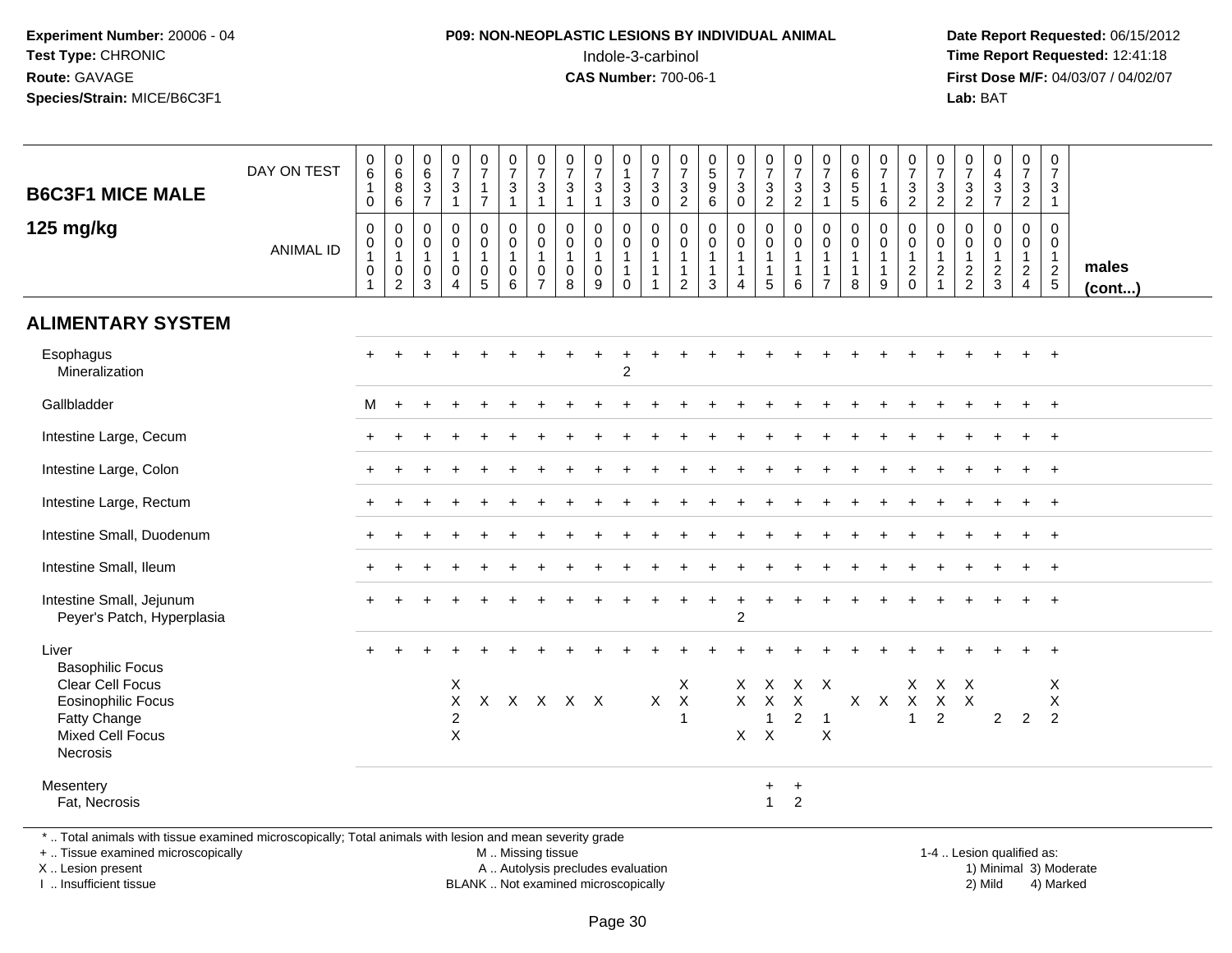# **P09: NON-NEOPLASTIC LESIONS BY INDIVIDUAL ANIMAL**Indole-3-carbinol **Time Report Requested:** 12:41:18

| <b>B6C3F1 MICE MALE</b>                                                                                                                                                                       | DAY ON TEST      | 0<br>$\,6$<br>$\mathbf{1}$<br>$\mathbf 0$                               | $\pmb{0}$<br>6<br>$\,8\,$<br>$\,6$                    | 0<br>6<br>$\frac{3}{7}$                                         | $\begin{array}{c} 0 \\ 7 \end{array}$<br>$\ensuremath{\mathsf{3}}$<br>$\mathbf{1}$ | $\mathbf 0$<br>$\overline{7}$<br>$\mathbf{1}$<br>$\overline{7}$ | $\frac{0}{7}$<br>$\frac{3}{1}$                     | $\pmb{0}$<br>$\overline{7}$<br>$\ensuremath{\mathsf{3}}$<br>$\mathbf{1}$ | $\pmb{0}$<br>$\overline{7}$<br>$\frac{3}{1}$                        | $\frac{0}{7}$<br>$\sqrt{3}$<br>$\mathbf{1}$                              | 0<br>$\mathbf{1}$<br>$\frac{3}{3}$                                              | $\pmb{0}$<br>$\overline{7}$<br>$_{0}^{3}$             | $\frac{0}{7}$<br>$\frac{3}{2}$                                                 | $\begin{array}{c} 0 \\ 5 \\ 9 \end{array}$<br>6                            | $\frac{0}{7}$<br>$\ensuremath{\mathsf{3}}$<br>$\mathsf{O}\xspace$ | $\frac{0}{7}$<br>$\frac{3}{2}$                                                     | $\frac{0}{7}$<br>$\frac{3}{2}$                 | 0<br>$\overline{7}$<br>$\ensuremath{\mathsf{3}}$<br>$\mathbf{1}$ | $\begin{array}{c} 0 \\ 6 \end{array}$<br>$\overline{5}$<br>$\overline{5}$ | 0<br>$\overline{7}$<br>$\mathbf{1}$<br>$\,6\,$        | 0<br>$\overline{7}$<br>$\frac{3}{2}$                                        | 0<br>$\overline{7}$<br>$\ensuremath{\mathsf{3}}$<br>$\overline{2}$           | 0<br>$\overline{7}$<br>$\frac{3}{2}$                        | $\begin{smallmatrix}0\0\4\end{smallmatrix}$<br>$\frac{3}{7}$ | $\mathbf 0$<br>$\overline{7}$<br>$\frac{3}{2}$            | 0<br>$\overline{7}$<br>$\sqrt{3}$<br>$\mathbf{1}$                           |                        |
|-----------------------------------------------------------------------------------------------------------------------------------------------------------------------------------------------|------------------|-------------------------------------------------------------------------|-------------------------------------------------------|-----------------------------------------------------------------|------------------------------------------------------------------------------------|-----------------------------------------------------------------|----------------------------------------------------|--------------------------------------------------------------------------|---------------------------------------------------------------------|--------------------------------------------------------------------------|---------------------------------------------------------------------------------|-------------------------------------------------------|--------------------------------------------------------------------------------|----------------------------------------------------------------------------|-------------------------------------------------------------------|------------------------------------------------------------------------------------|------------------------------------------------|------------------------------------------------------------------|---------------------------------------------------------------------------|-------------------------------------------------------|-----------------------------------------------------------------------------|------------------------------------------------------------------------------|-------------------------------------------------------------|--------------------------------------------------------------|-----------------------------------------------------------|-----------------------------------------------------------------------------|------------------------|
| 125 mg/kg                                                                                                                                                                                     | <b>ANIMAL ID</b> | $\mathbf 0$<br>$\pmb{0}$<br>$\mathbf{1}$<br>$\mathbf 0$<br>$\mathbf{1}$ | 0<br>$\pmb{0}$<br>$\mathbf{1}$<br>0<br>$\overline{c}$ | $\mathbf 0$<br>0<br>$\mathbf{1}$<br>$\mathbf 0$<br>$\mathbf{3}$ | $\mathbf 0$<br>$\pmb{0}$<br>$\mathbf{1}$<br>$\pmb{0}$<br>$\overline{4}$            | 0<br>$\mathsf{O}\xspace$<br>$\overline{1}$<br>0<br>$\sqrt{5}$   | $\mathbf 0$<br>$\pmb{0}$<br>$\mathbf{1}$<br>0<br>6 | $\mathbf 0$<br>$\mathbf 0$<br>$\mathbf{1}$<br>0<br>$\overline{7}$        | $\mathbf 0$<br>$\mathbf 0$<br>$\mathbf{1}$<br>$\boldsymbol{0}$<br>8 | 0<br>$\overline{0}$<br>$\mathbf{1}$<br>0<br>9                            | 0<br>$\ddot{\mathbf{0}}$<br>$\mathbf{1}$<br>$\mathbf{1}$<br>$\mathsf{O}\xspace$ | 0<br>$\mathbf 0$<br>$\mathbf{1}$<br>$\mathbf{1}$<br>1 | $\mathbf 0$<br>$\mathbf 0$<br>$\overline{1}$<br>$\mathbf{1}$<br>$\overline{c}$ | $\mathbf 0$<br>$\mathbf 0$<br>$\mathbf{1}$<br>$\mathbf{1}$<br>$\mathbf{3}$ | 0<br>$\mathbf 0$<br>1<br>4                                        | $\pmb{0}$<br>$\ddot{\mathbf{0}}$<br>$\mathbf{1}$<br>$\mathbf{1}$<br>$\overline{5}$ | 0<br>$\pmb{0}$<br>$\mathbf{1}$<br>1<br>$\,6\,$ | $\mathbf 0$<br>$\mathbf 0$<br>$\mathbf 1$<br>$\overline{7}$      | $\mathbf 0$<br>$\mathbf 0$<br>$\mathbf{1}$<br>$\mathbf{1}$<br>8           | 0<br>$\mathbf 0$<br>$\mathbf{1}$<br>$\mathbf{1}$<br>9 | $\mathbf 0$<br>$\pmb{0}$<br>$\mathbf{1}$<br>$\boldsymbol{2}$<br>$\mathbf 0$ | $\mathbf 0$<br>$\mathbf 0$<br>$\mathbf{1}$<br>$\overline{c}$<br>$\mathbf{1}$ | $\mathbf 0$<br>$\mathbf 0$<br>$\mathbf{1}$<br>$\frac{2}{2}$ | $\mathbf 0$<br>$\mathbf 0$<br>$\mathbf{1}$<br>$\frac{2}{3}$  | 0<br>$\mathsf{O}\xspace$<br>$\mathbf{1}$<br>$\frac{2}{4}$ | $\mathbf 0$<br>$\mathbf 0$<br>$\mathbf{1}$<br>$\sqrt{2}$<br>$5\phantom{.0}$ | males<br>$($ cont $)$  |
| Pancreas<br>Acinus, Atrophy                                                                                                                                                                   |                  |                                                                         |                                                       |                                                                 |                                                                                    |                                                                 |                                                    |                                                                          |                                                                     |                                                                          |                                                                                 |                                                       |                                                                                |                                                                            |                                                                   |                                                                                    |                                                |                                                                  |                                                                           |                                                       |                                                                             |                                                                              |                                                             |                                                              |                                                           | $\ddot{}$                                                                   |                        |
| <b>Salivary Glands</b><br>Infiltration Cellular, Mononuclear Cell<br>Duct, Sublingual Gland, Hyperplasia                                                                                      |                  |                                                                         |                                                       |                                                                 | $\overline{1}$                                                                     | $\overline{1}$                                                  | -1                                                 |                                                                          |                                                                     |                                                                          |                                                                                 |                                                       |                                                                                |                                                                            |                                                                   |                                                                                    | $\mathbf{1}$                                   |                                                                  | $\overline{1}$                                                            | 1                                                     |                                                                             | $\mathbf{1}$                                                                 | 2                                                           |                                                              | $\mathbf{1}$                                              | $\overline{1}$                                                              |                        |
| Stomach, Forestomach<br>Inflammation, Chronic<br>Ulcer<br>Epithelium, Hyperplasia                                                                                                             |                  |                                                                         |                                                       | $\overline{2}$                                                  |                                                                                    |                                                                 |                                                    |                                                                          |                                                                     |                                                                          |                                                                                 |                                                       |                                                                                |                                                                            |                                                                   |                                                                                    |                                                | $\overline{c}$<br>$\overline{2}$                                 | $\overline{1}$                                                            |                                                       |                                                                             |                                                                              |                                                             |                                                              |                                                           |                                                                             |                        |
| Stomach, Glandular<br>Inflammation, Chronic<br>Pigmentation<br>Epithelium, Hyperplasia                                                                                                        |                  | -1<br>$\overline{1}$                                                    | А                                                     |                                                                 |                                                                                    |                                                                 | $\overline{\mathbf{1}}$                            | 1<br>$\overline{2}$                                                      |                                                                     | $\mathbf{1}$                                                             |                                                                                 | $\overline{1}$<br>$\overline{2}$                      | -1                                                                             |                                                                            |                                                                   | -1                                                                                 | $\overline{1}$                                 | $\overline{2}$                                                   |                                                                           |                                                       | 1                                                                           | $\mathbf{1}$                                                                 | $\blacktriangleleft$                                        |                                                              | 1<br>1                                                    | $\ddot{}$<br>-1                                                             |                        |
| Tooth<br>Dysplasia                                                                                                                                                                            |                  | $\ddot{}$<br>2                                                          |                                                       |                                                                 | $\ddot{}$<br>3                                                                     | $\ddot{}$<br>3                                                  | $\ddot{}$<br>$\overline{4}$                        |                                                                          |                                                                     |                                                                          |                                                                                 |                                                       | 4                                                                              | 3                                                                          | $\overline{4}$                                                    | 3                                                                                  | $\cdot$<br>$\overline{4}$                      |                                                                  |                                                                           |                                                       | $\overline{2}$                                                              | $\mathbf{1}$                                                                 | $\mathbf{1}$                                                |                                                              | +<br>$\mathbf{1}$                                         | $\ddot{}$<br>3                                                              |                        |
| <b>CARDIOVASCULAR SYSTEM</b>                                                                                                                                                                  |                  |                                                                         |                                                       |                                                                 |                                                                                    |                                                                 |                                                    |                                                                          |                                                                     |                                                                          |                                                                                 |                                                       |                                                                                |                                                                            |                                                                   |                                                                                    |                                                |                                                                  |                                                                           |                                                       |                                                                             |                                                                              |                                                             |                                                              |                                                           |                                                                             |                        |
| <b>Blood Vessel</b>                                                                                                                                                                           |                  |                                                                         |                                                       |                                                                 |                                                                                    |                                                                 |                                                    |                                                                          |                                                                     |                                                                          |                                                                                 |                                                       |                                                                                |                                                                            |                                                                   |                                                                                    |                                                |                                                                  |                                                                           |                                                       |                                                                             |                                                                              |                                                             |                                                              | $+$                                                       | $+$                                                                         |                        |
| Heart<br>Cardiomyopathy                                                                                                                                                                       |                  | $\mathbf 1$                                                             |                                                       |                                                                 |                                                                                    |                                                                 |                                                    |                                                                          |                                                                     |                                                                          |                                                                                 |                                                       | 1                                                                              |                                                                            |                                                                   |                                                                                    |                                                |                                                                  |                                                                           |                                                       |                                                                             |                                                                              |                                                             |                                                              |                                                           |                                                                             |                        |
| <b>ENDOCRINE SYSTEM</b>                                                                                                                                                                       |                  |                                                                         |                                                       |                                                                 |                                                                                    |                                                                 |                                                    |                                                                          |                                                                     |                                                                          |                                                                                 |                                                       |                                                                                |                                                                            |                                                                   |                                                                                    |                                                |                                                                  |                                                                           |                                                       |                                                                             |                                                                              |                                                             |                                                              |                                                           |                                                                             |                        |
| <b>Adrenal Cortex</b>                                                                                                                                                                         |                  |                                                                         |                                                       |                                                                 |                                                                                    |                                                                 |                                                    |                                                                          |                                                                     |                                                                          |                                                                                 |                                                       |                                                                                |                                                                            |                                                                   |                                                                                    |                                                |                                                                  |                                                                           |                                                       |                                                                             |                                                                              |                                                             |                                                              |                                                           |                                                                             |                        |
| *  Total animals with tissue examined microscopically; Total animals with lesion and mean severity grade<br>+  Tissue examined microscopically<br>X  Lesion present<br>I  Insufficient tissue |                  |                                                                         |                                                       |                                                                 |                                                                                    |                                                                 | M  Missing tissue                                  |                                                                          |                                                                     | A  Autolysis precludes evaluation<br>BLANK  Not examined microscopically |                                                                                 |                                                       |                                                                                |                                                                            |                                                                   |                                                                                    |                                                |                                                                  |                                                                           |                                                       |                                                                             |                                                                              |                                                             | 1-4  Lesion qualified as:<br>2) Mild                         |                                                           | 4) Marked                                                                   | 1) Minimal 3) Moderate |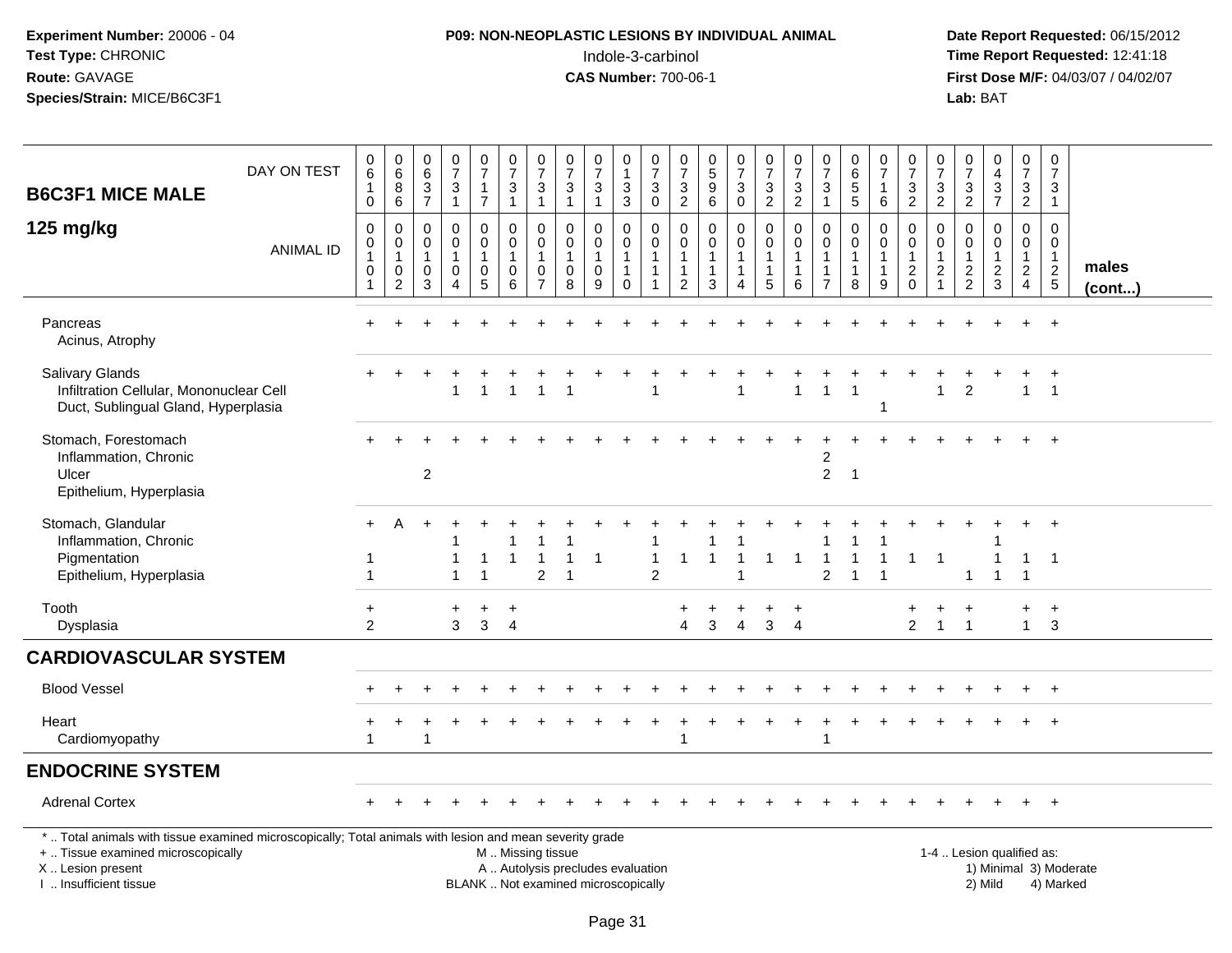# **P09: NON-NEOPLASTIC LESIONS BY INDIVIDUAL ANIMAL**Indole-3-carbinol **Time Report Requested:** 12:41:18

 **Date Report Requested:** 06/15/2012 **First Dose M/F:** 04/03/07 / 04/02/07<br>Lab: BAT **Lab:** BAT

| <b>B6C3F1 MICE MALE</b>                                                                                 | DAY ON TEST      | $\begin{array}{c} 0 \\ 6 \end{array}$<br>$\mathbf{1}$<br>0 | $\begin{array}{c} 0 \\ 6 \end{array}$<br>$\bf 8$<br>6                 | $\pmb{0}$<br>6<br>3<br>$\overline{7}$ | $\frac{0}{7}$<br>$\mathbf{3}$<br>$\mathbf{1}$                               | $\frac{0}{7}$<br>1<br>$\overline{7}$            | $\frac{0}{7}$<br>$\mathbf{3}$<br>$\mathbf{1}$                        | $\frac{0}{7}$<br>3<br>$\mathbf{1}$                      | $\frac{0}{7}$<br>$\ensuremath{\mathsf{3}}$<br>$\mathbf 1$ | $\frac{0}{7}$<br>$\mathbf{3}$<br>$\mathbf{1}$                | 0<br>$\mathbf{1}$<br>$\sqrt{3}$<br>3                              | $\begin{array}{c} 0 \\ 7 \\ 3 \end{array}$<br>$\mathbf 0$                      | $\frac{0}{7}$<br>$\sqrt{3}$<br>$\overline{2}$ | $\begin{matrix} 0 \\ 5 \end{matrix}$<br>9<br>6                | $\frac{0}{7}$<br>$\sqrt{3}$<br>$\mathbf 0$                                 | $\frac{0}{7}$<br>$\frac{3}{2}$           | $\frac{0}{7}$<br>$\frac{3}{2}$                                      | $\frac{0}{7}$<br>3<br>-1                 | $\pmb{0}$<br>$\,6\,$<br>$\sqrt{5}$<br>5               | $\frac{0}{7}$<br>1<br>6    | $\frac{0}{7}$<br>$\frac{3}{2}$                                            | $\frac{0}{7}$<br>3<br>$\overline{2}$                     | $\frac{0}{7}$<br>$\sqrt{3}$<br>$\overline{2}$ | $\begin{smallmatrix}0\\4\end{smallmatrix}$<br>$\frac{3}{7}$ | $\begin{array}{c} 0 \\ 7 \end{array}$<br>$\sqrt{3}$<br>$\boldsymbol{2}$ | $\boldsymbol{0}$<br>$\overline{7}$<br>3<br>$\mathbf{1}$       |                 |
|---------------------------------------------------------------------------------------------------------|------------------|------------------------------------------------------------|-----------------------------------------------------------------------|---------------------------------------|-----------------------------------------------------------------------------|-------------------------------------------------|----------------------------------------------------------------------|---------------------------------------------------------|-----------------------------------------------------------|--------------------------------------------------------------|-------------------------------------------------------------------|--------------------------------------------------------------------------------|-----------------------------------------------|---------------------------------------------------------------|----------------------------------------------------------------------------|------------------------------------------|---------------------------------------------------------------------|------------------------------------------|-------------------------------------------------------|----------------------------|---------------------------------------------------------------------------|----------------------------------------------------------|-----------------------------------------------|-------------------------------------------------------------|-------------------------------------------------------------------------|---------------------------------------------------------------|-----------------|
| 125 mg/kg                                                                                               | <b>ANIMAL ID</b> | 0<br>0<br>1<br>$\pmb{0}$                                   | $\pmb{0}$<br>$\pmb{0}$<br>$\mathbf{1}$<br>$\pmb{0}$<br>$\overline{2}$ | 0<br>0<br>$\overline{1}$<br>0<br>3    | $\mathbf 0$<br>$\mathbf 0$<br>$\mathbf{1}$<br>$\mathbf 0$<br>$\overline{4}$ | $\pmb{0}$<br>$\mathbf 0$<br>1<br>$\pmb{0}$<br>5 | $\pmb{0}$<br>$\mathsf{O}\xspace$<br>$\mathbf{1}$<br>$\mathbf 0$<br>6 | 0<br>$\mathbf 0$<br>$\mathbf{1}$<br>0<br>$\overline{7}$ | $\mathbf 0$<br>0<br>$\mathbf 1$<br>0<br>8                 | $\mathbf 0$<br>$\pmb{0}$<br>$\mathbf{1}$<br>$\mathbf 0$<br>9 | 0<br>$\mathbf 0$<br>$\mathbf{1}$<br>$\overline{1}$<br>$\mathbf 0$ | $\mathbf 0$<br>$\mathbf 0$<br>$\mathbf{1}$<br>$\overline{1}$<br>$\overline{1}$ | 0<br>$\mathbf 0$<br>1<br>1<br>2               | $\pmb{0}$<br>$\mathbf 0$<br>$\mathbf{1}$<br>$\mathbf{1}$<br>3 | $\mathbf 0$<br>$\pmb{0}$<br>$\mathbf{1}$<br>$\mathbf{1}$<br>$\overline{4}$ | 0<br>$\mathbf 0$<br>1<br>1<br>$\sqrt{5}$ | $\mathbf 0$<br>$\mathbf 0$<br>$\overline{1}$<br>$\overline{1}$<br>6 | 0<br>$\mathbf 0$<br>-1<br>$\overline{7}$ | $\mathbf 0$<br>0<br>$\mathbf{1}$<br>$\mathbf{1}$<br>8 | 0<br>$\mathbf 0$<br>1<br>9 | $\pmb{0}$<br>$\mathbf 0$<br>$\mathbf{1}$<br>$\overline{c}$<br>$\mathbf 0$ | 0<br>0<br>$\mathbf{1}$<br>$\overline{c}$<br>$\mathbf{1}$ | 0<br>0<br>$\mathbf{1}$<br>$\frac{2}{2}$       | $\mathbf 0$<br>$\mathbf 0$<br>$\mathbf{1}$<br>$\frac{2}{3}$ | 0<br>$\mathbf 0$<br>$\mathbf{1}$<br>$\overline{2}$<br>$\overline{4}$    | $\mathbf 0$<br>$\mathbf 0$<br>$\overline{1}$<br>$\frac{2}{5}$ | males<br>(cont) |
| Hypertrophy                                                                                             |                  |                                                            |                                                                       |                                       |                                                                             |                                                 |                                                                      |                                                         |                                                           |                                                              |                                                                   |                                                                                |                                               |                                                               |                                                                            |                                          |                                                                     |                                          |                                                       |                            |                                                                           |                                                          |                                               |                                                             |                                                                         |                                                               |                 |
| Adrenal Medulla<br>Hyperplasia                                                                          |                  |                                                            |                                                                       |                                       |                                                                             |                                                 |                                                                      |                                                         |                                                           |                                                              |                                                                   |                                                                                |                                               |                                                               |                                                                            |                                          |                                                                     |                                          |                                                       |                            |                                                                           |                                                          |                                               |                                                             |                                                                         |                                                               |                 |
| Islets, Pancreatic<br>Hyperplasia                                                                       |                  | $+$                                                        |                                                                       |                                       |                                                                             |                                                 |                                                                      |                                                         |                                                           |                                                              |                                                                   |                                                                                |                                               |                                                               | $\ddot{}$<br>3                                                             |                                          |                                                                     |                                          |                                                       |                            |                                                                           |                                                          |                                               |                                                             |                                                                         | $+$                                                           |                 |
| Parathyroid Gland                                                                                       |                  |                                                            |                                                                       |                                       |                                                                             |                                                 |                                                                      |                                                         |                                                           |                                                              |                                                                   |                                                                                |                                               |                                                               | М                                                                          |                                          |                                                                     |                                          |                                                       |                            |                                                                           |                                                          |                                               |                                                             | $+$                                                                     | $+$                                                           |                 |
| <b>Pituitary Gland</b><br>Cyst                                                                          |                  |                                                            |                                                                       |                                       |                                                                             |                                                 |                                                                      |                                                         |                                                           |                                                              |                                                                   |                                                                                |                                               |                                                               |                                                                            |                                          |                                                                     |                                          |                                                       |                            |                                                                           |                                                          |                                               |                                                             |                                                                         | $\overline{+}$                                                |                 |
| <b>Thyroid Gland</b>                                                                                    |                  | $\ddot{}$                                                  | $\ddot{}$                                                             |                                       |                                                                             |                                                 |                                                                      |                                                         |                                                           |                                                              |                                                                   |                                                                                |                                               |                                                               |                                                                            | +                                        |                                                                     |                                          |                                                       |                            |                                                                           | $\ddot{}$                                                | +                                             | $\overline{+}$                                              | $+$                                                                     | $+$                                                           |                 |
| <b>GENERAL BODY SYSTEM</b>                                                                              |                  |                                                            |                                                                       |                                       |                                                                             |                                                 |                                                                      |                                                         |                                                           |                                                              |                                                                   |                                                                                |                                               |                                                               |                                                                            |                                          |                                                                     |                                          |                                                       |                            |                                                                           |                                                          |                                               |                                                             |                                                                         |                                                               |                 |
| <b>NONE</b>                                                                                             |                  |                                                            |                                                                       |                                       |                                                                             |                                                 |                                                                      |                                                         |                                                           |                                                              |                                                                   |                                                                                |                                               |                                                               |                                                                            |                                          |                                                                     |                                          |                                                       |                            |                                                                           |                                                          |                                               |                                                             |                                                                         |                                                               |                 |
| <b>GENITAL SYSTEM</b>                                                                                   |                  |                                                            |                                                                       |                                       |                                                                             |                                                 |                                                                      |                                                         |                                                           |                                                              |                                                                   |                                                                                |                                               |                                                               |                                                                            |                                          |                                                                     |                                          |                                                       |                            |                                                                           |                                                          |                                               |                                                             |                                                                         |                                                               |                 |
| Epididymis<br>Infiltration Cellular, Mononuclear Cell                                                   |                  |                                                            |                                                                       |                                       |                                                                             |                                                 |                                                                      | $\overline{1}$                                          |                                                           |                                                              |                                                                   |                                                                                |                                               |                                                               |                                                                            |                                          |                                                                     |                                          |                                                       |                            |                                                                           |                                                          |                                               |                                                             |                                                                         | $+$                                                           |                 |
| <b>Preputial Gland</b><br>Cyst                                                                          |                  | $+$                                                        |                                                                       |                                       |                                                                             |                                                 |                                                                      |                                                         | $\overline{2}$                                            |                                                              |                                                                   |                                                                                |                                               |                                                               |                                                                            |                                          |                                                                     |                                          | $\overline{2}$                                        | $\overline{c}$             |                                                                           |                                                          |                                               |                                                             | $+$                                                                     | $+$                                                           |                 |
| Prostate<br>Hyperplasia<br>Inflammation, Suppurative                                                    |                  |                                                            |                                                                       |                                       |                                                                             | $\overline{c}$                                  |                                                                      |                                                         |                                                           |                                                              |                                                                   |                                                                                |                                               |                                                               |                                                                            |                                          |                                                                     |                                          |                                                       |                            |                                                                           |                                                          |                                               |                                                             |                                                                         | $\ddot{}$                                                     |                 |
| * Total animals with tissue examined microscopically: Total animals with lesion and mean severity grade |                  |                                                            |                                                                       |                                       |                                                                             |                                                 |                                                                      |                                                         |                                                           |                                                              |                                                                   |                                                                                |                                               |                                                               |                                                                            |                                          |                                                                     |                                          |                                                       |                            |                                                                           |                                                          |                                               |                                                             |                                                                         |                                                               |                 |

. Total animals with tissue examined microscopically; Total animals with lesion and mean severity grade

+ .. Tissue examined microscopically

X .. Lesion present

I .. Insufficient tissue

 M .. Missing tissueA .. Autolysis precludes evaluation 1999 (1999) 1999 (1999) 1999 (1999) 1999 (1999) 1999 (1999) 1999 (1999) 1<br>1) Minimal 3) Mild 3) Mild 3) Mild 3) Mild 3, 2009 (1999) 1999 (1999) 1999 (1999) 1999 (1999) 1999 (1999) 199

BLANK .. Not examined microscopically 2) Mild 4) Marked

1-4 .. Lesion qualified as:<br>1) Minimal 3) Moderate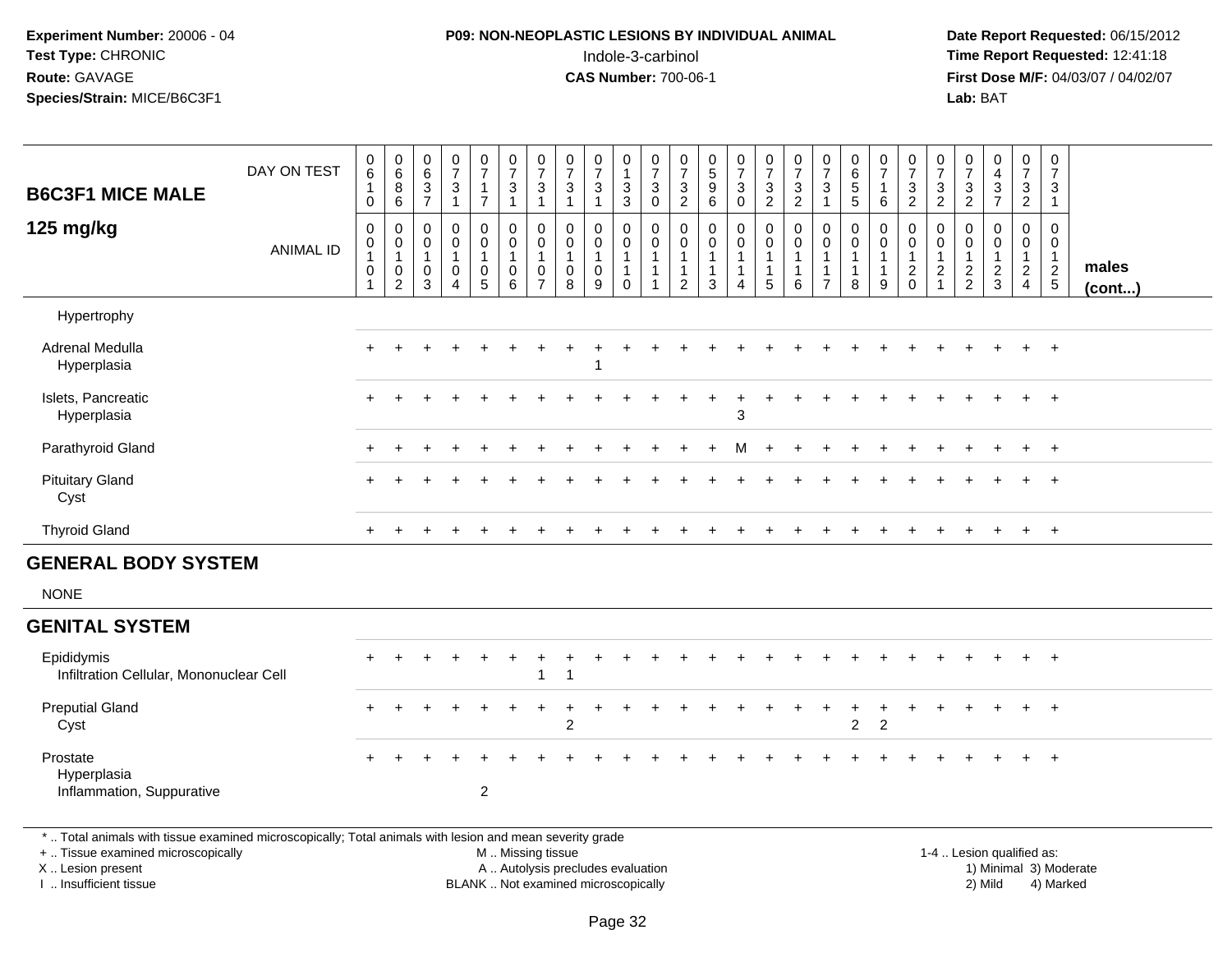#### **P09: NON-NEOPLASTIC LESIONS BY INDIVIDUAL ANIMAL**Indole-3-carbinol **Time Report Requested:** 12:41:18

 **Date Report Requested:** 06/15/2012 **First Dose M/F:** 04/03/07 / 04/02/07<br>**Lab:** BAT **Lab:** BAT

| DAY ON TEST<br><b>B6C3F1 MICE MALE</b>                                                 |                  | 0<br>$\,6$<br>$\mathbf{1}$<br>$\mathbf 0$                         | $\begin{array}{c} 0 \\ 6 \end{array}$<br>8<br>6 | $\begin{matrix} 0 \\ 6 \end{matrix}$<br>$\frac{3}{7}$ | $\frac{0}{7}$<br>$\ensuremath{\mathsf{3}}$<br>$\mathbf{1}$ | $\frac{0}{7}$<br>$\overline{7}$                | $\frac{0}{7}$<br>$\mathbf{3}$<br>$\overline{1}$                   | $\frac{0}{7}$<br>$\mathbf{3}$<br>$\mathbf{1}$           | $\frac{0}{7}$<br>$\ensuremath{\mathsf{3}}$<br>$\overline{1}$ | $\frac{0}{7}$<br>3<br>$\mathbf{1}$ | 0<br>$\mathbf{1}$<br>$_3^3$                       | $\frac{0}{7}$<br>$\ensuremath{\mathsf{3}}$<br>$\mathbf 0$ | $\frac{0}{7}$<br>$\frac{3}{2}$                            | $\begin{matrix}0\\5\end{matrix}$<br>$\boldsymbol{9}$<br>$\,6\,$ | $\frac{0}{7}$<br>$\sqrt{3}$<br>$\mathbf 0$                     | $\frac{0}{7}$<br>$\frac{3}{2}$                                  | $\frac{0}{7}$<br>$\mathbf{3}$<br>$\overline{2}$ | $\frac{0}{7}$<br>$\mathbf{3}$<br>$\mathbf{1}$ | 0<br>6<br>5<br>5                              | $\frac{0}{7}$<br>-1<br>6 | $\frac{0}{7}$<br>$\frac{3}{2}$                                             | $\frac{0}{7}$<br>3<br>$\overline{c}$ | $\frac{0}{7}$<br>$\frac{3}{2}$                    | $\begin{smallmatrix}0\0\4\end{smallmatrix}$<br>$\frac{3}{7}$ | $\frac{0}{7}$<br>$\frac{3}{2}$                                         | 0<br>$\overline{7}$<br>3<br>$\overline{1}$ |                       |
|----------------------------------------------------------------------------------------|------------------|-------------------------------------------------------------------|-------------------------------------------------|-------------------------------------------------------|------------------------------------------------------------|------------------------------------------------|-------------------------------------------------------------------|---------------------------------------------------------|--------------------------------------------------------------|------------------------------------|---------------------------------------------------|-----------------------------------------------------------|-----------------------------------------------------------|-----------------------------------------------------------------|----------------------------------------------------------------|-----------------------------------------------------------------|-------------------------------------------------|-----------------------------------------------|-----------------------------------------------|--------------------------|----------------------------------------------------------------------------|--------------------------------------|---------------------------------------------------|--------------------------------------------------------------|------------------------------------------------------------------------|--------------------------------------------|-----------------------|
| 125 mg/kg                                                                              | <b>ANIMAL ID</b> | $\boldsymbol{0}$<br>$\pmb{0}$<br>$\mathbf{1}$<br>$\mathbf 0$<br>1 | 0<br>0<br>$\mathbf{1}$<br>0<br>2                | 0<br>0<br>$\overline{1}$<br>0<br>3                    | $\pmb{0}$<br>$\pmb{0}$<br>$\mathbf{1}$<br>$\mathbf 0$<br>Δ | $\mathbf 0$<br>$\mathbf 0$<br>$\mathbf 0$<br>5 | $\overline{0}$<br>$\mathbf 0$<br>$\mathbf{1}$<br>$\mathbf 0$<br>6 | 0<br>0<br>$\mathbf{1}$<br>$\mathbf 0$<br>$\overline{7}$ | $\mathbf 0$<br>$\mathbf 0$<br>1<br>$\mathbf 0$<br>8          | 0<br>0<br>$\mathbf 0$<br>9         | 0<br>$\mathbf 0$<br>1<br>$\mathbf{1}$<br>$\Omega$ | 0<br>0                                                    | $\mathbf 0$<br>0<br>$\overline{1}$<br>$\overline{1}$<br>2 | $\mathbf 0$<br>0<br>$\mathbf{1}$<br>$\mathbf{1}$<br>3           | $\mathbf 0$<br>$\mathbf 0$<br>$\mathbf{1}$<br>$\mathbf 1$<br>4 | $\mathbf 0$<br>$\mathbf 0$<br>$\mathbf{1}$<br>$\mathbf{1}$<br>5 | 0<br>0<br>$\mathbf{1}$<br>$\mathbf{1}$<br>6     | 0<br>0<br>-1<br>-1<br>$\overline{7}$          | $\mathbf 0$<br>$\pmb{0}$<br>$\mathbf{1}$<br>8 | 0<br>0<br>-1<br>-1<br>9  | $\pmb{0}$<br>$\mathsf{O}\xspace$<br>$\mathbf{1}$<br>$\sqrt{2}$<br>$\Omega$ | 0<br>0<br>$\overline{\mathbf{c}}$    | $\mathbf 0$<br>0<br>$\mathbf{1}$<br>$\frac{2}{2}$ | 0<br>0<br>$\mathbf{1}$<br>$\frac{2}{3}$                      | 0<br>$\overline{0}$<br>$\mathbf 1$<br>$\overline{a}$<br>$\overline{4}$ | 0<br>0<br>$\mathbf{1}$<br>$\frac{2}{5}$    | males<br>$($ cont $)$ |
| <b>Seminal Vesicle</b>                                                                 |                  |                                                                   |                                                 |                                                       |                                                            |                                                |                                                                   |                                                         |                                                              |                                    |                                                   |                                                           |                                                           |                                                                 |                                                                |                                                                 |                                                 |                                               |                                               |                          |                                                                            |                                      |                                                   |                                                              |                                                                        | $+$                                        |                       |
| <b>Testes</b><br>Germinal Epithelium, Atrophy                                          |                  |                                                                   |                                                 |                                                       |                                                            |                                                |                                                                   |                                                         | -1                                                           | -1                                 |                                                   |                                                           |                                                           |                                                                 |                                                                |                                                                 |                                                 |                                               |                                               |                          |                                                                            |                                      |                                                   |                                                              |                                                                        | $\overline{1}$                             |                       |
| <b>HEMATOPOIETIC SYSTEM</b>                                                            |                  |                                                                   |                                                 |                                                       |                                                            |                                                |                                                                   |                                                         |                                                              |                                    |                                                   |                                                           |                                                           |                                                                 |                                                                |                                                                 |                                                 |                                               |                                               |                          |                                                                            |                                      |                                                   |                                                              |                                                                        |                                            |                       |
| <b>Bone Marrow</b>                                                                     |                  |                                                                   |                                                 |                                                       |                                                            |                                                |                                                                   |                                                         |                                                              |                                    |                                                   |                                                           |                                                           |                                                                 |                                                                |                                                                 |                                                 |                                               |                                               |                          |                                                                            |                                      |                                                   |                                                              | $\ddot{}$                                                              | $+$                                        |                       |
| Lymph Node, Mandibular                                                                 |                  |                                                                   |                                                 |                                                       |                                                            |                                                |                                                                   |                                                         |                                                              |                                    |                                                   |                                                           |                                                           |                                                                 |                                                                |                                                                 |                                                 |                                               |                                               |                          |                                                                            |                                      |                                                   |                                                              | $\div$                                                                 | $+$                                        |                       |
| Lymph Node, Mesenteric                                                                 |                  |                                                                   |                                                 |                                                       |                                                            |                                                |                                                                   |                                                         |                                                              |                                    |                                                   |                                                           |                                                           |                                                                 |                                                                |                                                                 |                                                 |                                               |                                               |                          |                                                                            |                                      |                                                   |                                                              |                                                                        | $+$                                        |                       |
| Spleen<br>Accessory Spleen                                                             |                  |                                                                   |                                                 |                                                       |                                                            |                                                |                                                                   |                                                         |                                                              |                                    |                                                   |                                                           |                                                           |                                                                 |                                                                |                                                                 |                                                 |                                               |                                               |                          |                                                                            |                                      |                                                   |                                                              |                                                                        |                                            |                       |
| Hematopoietic Cell Proliferation                                                       |                  | $\overline{2}$                                                    |                                                 | $\overline{c}$                                        |                                                            |                                                |                                                                   | $\overline{2}$                                          | 3                                                            | $\mathbf{3}$                       |                                                   | $\overline{2}$                                            |                                                           | 3                                                               |                                                                |                                                                 |                                                 | $\mathbf{1}$                                  | $\overline{1}$                                | $\overline{2}$           | $\overline{1}$                                                             |                                      | $\mathbf{3}$                                      |                                                              |                                                                        |                                            |                       |
| Thymus<br>Atrophy                                                                      |                  | Δ                                                                 |                                                 |                                                       | $\mathcal{P}$                                              | $\boldsymbol{\Lambda}$                         | м                                                                 | 2                                                       | 3                                                            | $\Delta$                           | $\boldsymbol{\Lambda}$                            |                                                           | Δ                                                         | Δ                                                               | $\overline{4}$                                                 | 2                                                               | $\overline{2}$                                  | 3                                             | $\overline{A}$                                | М                        | $\overline{2}$                                                             | $\overline{2}$                       | 2                                                 | $\overline{2}$                                               | $+$<br>$\overline{2}$                                                  | $\ddot{}$<br>2                             |                       |
| <b>INTEGUMENTARY SYSTEM</b>                                                            |                  |                                                                   |                                                 |                                                       |                                                            |                                                |                                                                   |                                                         |                                                              |                                    |                                                   |                                                           |                                                           |                                                                 |                                                                |                                                                 |                                                 |                                               |                                               |                          |                                                                            |                                      |                                                   |                                                              |                                                                        |                                            |                       |
| Mammary Gland                                                                          |                  | M                                                                 | M                                               | м                                                     | M                                                          | M                                              | м                                                                 | M                                                       | M                                                            | M                                  | M                                                 | M                                                         | М                                                         | M                                                               | M                                                              | M                                                               | M                                               | M                                             | M                                             | M                        | M                                                                          | M                                    | M                                                 | M                                                            | M M                                                                    |                                            |                       |
| Skin<br>Ulcer                                                                          |                  |                                                                   |                                                 |                                                       |                                                            |                                                |                                                                   |                                                         |                                                              |                                    | 3                                                 |                                                           |                                                           |                                                                 |                                                                |                                                                 |                                                 |                                               | $\pm$<br>$\sqrt{3}$                           | $\ddot{}$<br>$\sqrt{3}$  |                                                                            |                                      |                                                   | $\div$                                                       | $+$                                                                    | $+$                                        |                       |
| Subcutaneous Tissue, Inflammation, Acute<br>Subcutaneous Tissue, Inflammation, Chronic |                  |                                                                   |                                                 |                                                       |                                                            |                                                |                                                                   |                                                         |                                                              |                                    |                                                   |                                                           |                                                           |                                                                 |                                                                |                                                                 |                                                 |                                               |                                               | 3                        |                                                                            |                                      |                                                   |                                                              |                                                                        |                                            |                       |

#### **MUSCULOSKELETAL SYSTEM**

\* .. Total animals with tissue examined microscopically; Total animals with lesion and mean severity grade

+ .. Tissue examined microscopically

X .. Lesion present

I .. Insufficient tissue

M .. Missing tissue

A .. Autolysis precludes evaluation

1-4 .. Lesion qualified as:<br>1) Minimal 3) Moderate BLANK .. Not examined microscopically 2) Mild 4) Marked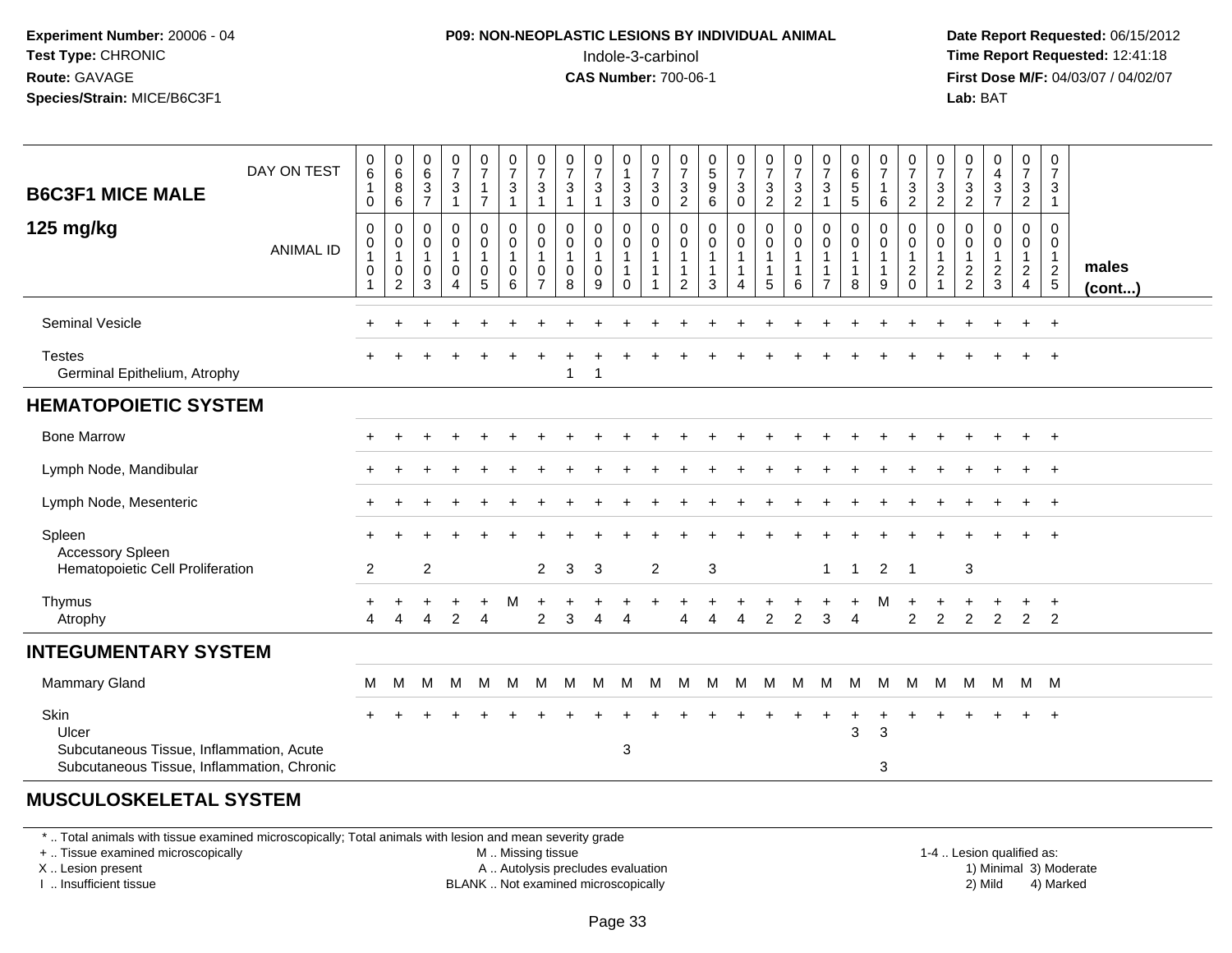#### **P09: NON-NEOPLASTIC LESIONS BY INDIVIDUAL ANIMAL**Indole-3-carbinol **Time Report Requested:** 12:41:18

 **Date Report Requested:** 06/15/2012 **First Dose M/F:** 04/03/07 / 04/02/07<br>**Lab:** BAT **Lab:** BAT

|                                                                                    |                  | 0                                                      |                                            | 0                        | $\frac{0}{7}$               |                               |                             |                               |                             | $\frac{0}{7}$             | 0                          |                                  | 0                                           | 0                          |                               |                                 |                                |                                  |                                                     |                               | 0                              |                                | 0                               |                                  |                                | 0                              |             |
|------------------------------------------------------------------------------------|------------------|--------------------------------------------------------|--------------------------------------------|--------------------------|-----------------------------|-------------------------------|-----------------------------|-------------------------------|-----------------------------|---------------------------|----------------------------|----------------------------------|---------------------------------------------|----------------------------|-------------------------------|---------------------------------|--------------------------------|----------------------------------|-----------------------------------------------------|-------------------------------|--------------------------------|--------------------------------|---------------------------------|----------------------------------|--------------------------------|--------------------------------|-------------|
| DAY ON TEST<br><b>B6C3F1 MICE MALE</b>                                             |                  | 6<br>$\mathbf{1}$                                      | $\begin{array}{c} 0 \\ 6 \end{array}$<br>8 | $\,6\,$<br>$\frac{3}{7}$ | $\frac{3}{1}$               | $\frac{0}{7}$<br>$\mathbf{1}$ | $\frac{0}{7}$<br>$\sqrt{3}$ | $\frac{0}{7}$<br>$\mathbf{3}$ | $\frac{0}{7}$<br>$\sqrt{3}$ | $\sqrt{3}$                | $\mathbf{1}$<br>$\sqrt{3}$ | $\frac{0}{7}$<br>$\sqrt{3}$      | $\overline{7}$<br>$\ensuremath{\mathsf{3}}$ | $\sqrt{5}$<br>$9\,$        | $\frac{0}{7}$<br>$\mathbf{3}$ | $\frac{0}{7}$<br>$\mathfrak{S}$ | $\frac{0}{7}$<br>$\frac{3}{2}$ | $\frac{0}{7}$<br>$\sqrt{3}$      | $\begin{array}{c} 0 \\ 6 \end{array}$<br>$\sqrt{5}$ | $\frac{0}{7}$<br>$\mathbf{1}$ | $\boldsymbol{7}$<br>3          | $\frac{0}{7}$<br>3             | $\overline{7}$<br>$\frac{3}{2}$ | $\frac{0}{4}$<br>$\frac{3}{7}$   | $\frac{0}{7}$<br>$\frac{3}{2}$ | $\overline{7}$<br>$\mathbf{3}$ |             |
|                                                                                    |                  | 0                                                      | 6                                          |                          |                             | $\overline{7}$                | $\overline{1}$              | 1                             | $\overline{1}$              | $\mathbf{1}$              | $\overline{3}$             | $\mathbf 0$                      | $\sqrt{2}$                                  | $\,6$                      | $\mathsf 0$                   | $\overline{2}$                  |                                | $\mathbf{1}$                     | $\overline{5}$                                      | $\,6\,$                       | $\overline{c}$                 | $\overline{2}$                 |                                 |                                  |                                | $\mathbf{1}$                   |             |
| 125 mg/kg                                                                          |                  | $\mathbf 0$                                            | $\mathbf 0$<br>0                           | 0<br>0                   | $\mathbf 0$<br>$\mathbf 0$  | 0<br>$\pmb{0}$                | $\pmb{0}$<br>$\mathbf 0$    | 0<br>0                        | $\Omega$<br>0               | 0<br>$\pmb{0}$            | $\mathbf 0$<br>0           | $\mathbf 0$<br>$\pmb{0}$         | 0<br>0                                      | $\mathbf 0$<br>$\mathbf 0$ | 0<br>0                        | 0<br>$\mathbf 0$                | 0<br>$\pmb{0}$                 | 0<br>0                           | $\mathbf 0$<br>0                                    | 0<br>$\pmb{0}$                | $\mathbf 0$<br>0               | 0<br>0                         | 0<br>0                          | 0<br>0                           | 0<br>$\mathbf 0$               | 0<br>0                         |             |
|                                                                                    | <b>ANIMAL ID</b> | $\begin{smallmatrix}0\1\end{smallmatrix}$<br>$\pmb{0}$ | $\mathbf{1}$<br>$\pmb{0}$                  | $\mathbf{1}$<br>0        | $\mathbf{1}$<br>$\mathbf 0$ | $\mathbf{1}$<br>$\pmb{0}$     | $\mathbf{1}$<br>$\mathbf 0$ | $\mathbf{1}$<br>$\mathbf 0$   | $\mathbf{1}$<br>$\mathbf 0$ | $\mathbf{1}$<br>$\pmb{0}$ | $\mathbf{1}$               | $\overline{1}$<br>$\overline{1}$ | $\mathbf{1}$<br>$\mathbf{1}$                | $\mathbf{1}$<br>1          | $\mathbf{1}$<br>$\mathbf 1$   | $\mathbf{1}$<br>$\mathbf{1}$    | $\mathbf{1}$                   | $\overline{1}$<br>$\overline{1}$ | $\mathbf{1}$<br>$\overline{1}$                      | $\mathbf{1}$<br>$\mathbf{1}$  | $\mathbf{1}$<br>$\overline{2}$ | $\mathbf{1}$<br>$\overline{c}$ | $\mathbf{1}$<br>$\overline{c}$  | $\mathbf{1}$<br>$\boldsymbol{2}$ | $\mathbf{1}$<br>$\overline{2}$ | $\mathbf{1}$<br>$\overline{2}$ | males       |
|                                                                                    |                  | 1                                                      | $\overline{2}$                             | 3                        | $\Delta$                    | 5                             | $6\phantom{1}6$             | $\overline{7}$                | 8                           | 9                         | $\Omega$                   |                                  | 2                                           | 3                          | $\Delta$                      | 5                               | 6                              | $\overline{7}$                   | 8                                                   | 9                             | $\mathbf 0$                    | 1                              | 2                               | $\mathbf{3}$                     | $\overline{4}$                 | $\overline{5}$                 | $($ cont $$ |
| <b>Bone</b><br>Hyperostosis                                                        |                  |                                                        |                                            |                          |                             |                               |                             |                               |                             |                           |                            |                                  |                                             |                            |                               |                                 |                                |                                  |                                                     |                               |                                |                                |                                 |                                  |                                | $+$                            |             |
| <b>Skeletal Muscle</b>                                                             |                  |                                                        |                                            |                          |                             | $\ddot{}$                     |                             |                               |                             |                           |                            |                                  |                                             |                            |                               |                                 |                                |                                  |                                                     |                               |                                |                                |                                 |                                  |                                |                                |             |
| <b>NERVOUS SYSTEM</b>                                                              |                  |                                                        |                                            |                          |                             |                               |                             |                               |                             |                           |                            |                                  |                                             |                            |                               |                                 |                                |                                  |                                                     |                               |                                |                                |                                 |                                  |                                |                                |             |
| <b>Brain</b>                                                                       |                  |                                                        |                                            |                          |                             |                               |                             |                               |                             |                           |                            |                                  |                                             |                            |                               |                                 |                                |                                  |                                                     |                               |                                |                                |                                 |                                  | $+$                            | $+$                            |             |
| <b>RESPIRATORY SYSTEM</b>                                                          |                  |                                                        |                                            |                          |                             |                               |                             |                               |                             |                           |                            |                                  |                                             |                            |                               |                                 |                                |                                  |                                                     |                               |                                |                                |                                 |                                  |                                |                                |             |
| Lung<br>Inflammation, Chronic<br>Thrombosis                                        |                  |                                                        |                                            |                          |                             |                               |                             |                               |                             |                           |                            |                                  |                                             |                            |                               |                                 |                                |                                  |                                                     |                               |                                |                                |                                 |                                  |                                | $\ddot{+}$                     |             |
| Alveolar Epithelium, Hyperplasia<br>Mediastinum, Inflammation, Granulomatous       |                  |                                                        |                                            |                          |                             | $\overline{2}$                |                             |                               |                             |                           | 4                          |                                  |                                             |                            |                               |                                 | -1                             |                                  |                                                     |                               |                                | -1                             |                                 |                                  |                                |                                |             |
| Nose                                                                               |                  |                                                        |                                            |                          |                             |                               |                             |                               |                             |                           |                            |                                  |                                             |                            |                               |                                 |                                |                                  |                                                     |                               |                                |                                |                                 |                                  |                                |                                |             |
| Inflammation<br>Polyp, Inflammatory                                                |                  |                                                        |                                            |                          | 1                           | $\overline{1}$                | $\overline{1}$              |                               |                             |                           |                            |                                  |                                             |                            | $\overline{2}$<br>$\mathbf 1$ |                                 |                                |                                  |                                                     |                               |                                |                                |                                 |                                  |                                |                                |             |
| Respiratory Metaplasia                                                             |                  |                                                        |                                            |                          |                             |                               |                             |                               |                             |                           |                            |                                  |                                             |                            |                               |                                 |                                |                                  |                                                     |                               |                                |                                |                                 |                                  |                                |                                |             |
| Olfactory Epithelium, Accumulation, Hyaline<br>Droplet                             |                  | $\mathbf{1}$                                           |                                            |                          |                             |                               |                             |                               |                             |                           |                            |                                  | 1                                           |                            |                               |                                 |                                |                                  |                                                     |                               |                                |                                |                                 |                                  |                                |                                |             |
| Olfactory Epithelium, Atrophy                                                      |                  |                                                        |                                            |                          | $\mathbf 1$                 | -1                            |                             |                               |                             |                           |                            |                                  |                                             |                            | 3                             |                                 |                                |                                  |                                                     |                               |                                |                                |                                 |                                  |                                |                                |             |
| Olfactory Epithelium, Degeneration<br>Olfactory Epithelium, Respiratory Metaplasia |                  | 1                                                      | $\mathbf 1$                                |                          |                             |                               |                             |                               |                             |                           |                            |                                  | 2                                           |                            | $\overline{2}$                | 2                               |                                |                                  | -1                                                  |                               | 3<br>3                         | -1                             |                                 |                                  |                                | 2                              |             |
| Respiratory Epithelium, Accumulation, Hyaline<br>Droplet                           |                  | 1                                                      |                                            |                          |                             | -1                            |                             |                               |                             |                           |                            |                                  | 2                                           |                            |                               |                                 |                                |                                  | $\overline{\mathbf{1}}$                             |                               |                                |                                |                                 |                                  |                                |                                |             |
| Respiratory Epithelium, Hyperplasia                                                |                  | -1                                                     |                                            | $\mathbf{1}$             | -1                          | $\overline{1}$                | $\overline{1}$              | $\mathbf{1}$                  | -1                          |                           |                            |                                  | 2                                           | -1                         | 2                             |                                 |                                |                                  | -1                                                  |                               | $\overline{2}$                 |                                |                                 |                                  | $\mathbf 1$                    | 2                              |             |

\* .. Total animals with tissue examined microscopically; Total animals with lesion and mean severity grade

+ .. Tissue examined microscopically

X .. Lesion present

I .. Insufficient tissue

M .. Missing tissue

A .. Autolysis precludes evaluation

1-4 .. Lesion qualified as:<br>1) Minimal 3) Moderate BLANK .. Not examined microscopically 2) Mild 4) Marked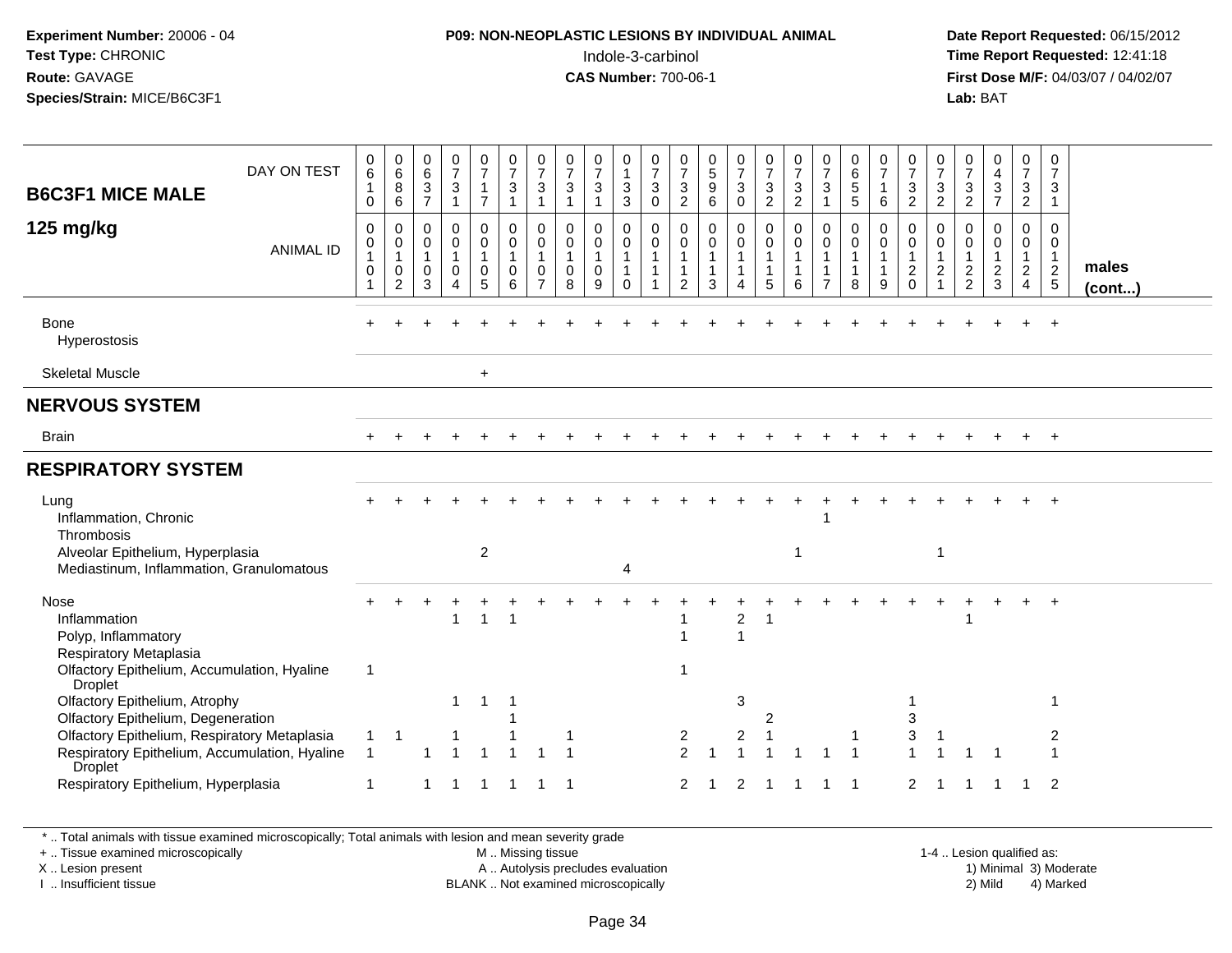#### **P09: NON-NEOPLASTIC LESIONS BY INDIVIDUAL ANIMAL**Indole-3-carbinol **Time Report Requested:** 12:41:18

 **Date Report Requested:** 06/15/2012 **First Dose M/F:** 04/03/07 / 04/02/07<br>Lab: BAT **Lab:** BAT

| <b>B6C3F1 MICE MALE</b>                                                                                               | DAY ON TEST      | $\pmb{0}$<br>$6\overline{6}$<br>$\overline{1}$<br>$\mathbf 0$ | $\begin{array}{c} 0 \\ 6 \end{array}$<br>$\bf 8$<br>$\,6\,$ | $\begin{array}{c} 0 \\ 6 \end{array}$<br>$\mathbf{3}$<br>$\overline{7}$ | $\frac{0}{7}$<br>3                                           | $\begin{smallmatrix}0\\7\end{smallmatrix}$<br>$\mathbf{1}$<br>$\overline{7}$ | $\begin{smallmatrix}0\\7\end{smallmatrix}$<br>$\sqrt{3}$<br>$\mathbf{1}$       | $\begin{array}{c} 0 \\ 7 \end{array}$<br>$\mathbf 3$                        | $\frac{0}{7}$<br>$\sqrt{3}$<br>$\mathbf{1}$      | $\frac{0}{7}$<br>3                 | $\begin{smallmatrix}0\\1\end{smallmatrix}$<br>$\mathbf{3}$<br>$\mathbf{3}$ | $\frac{0}{7}$<br>$\mathbf{3}$<br>$\mathsf{O}\xspace$     | $\frac{0}{7}$<br>$\ensuremath{\mathsf{3}}$<br>$\overline{c}$ | $\begin{array}{c} 0 \\ 5 \\ 9 \end{array}$<br>$\,6\,$             | $\frac{0}{7}$<br>3<br>$\mathsf 0$ | $\begin{smallmatrix}0\\7\end{smallmatrix}$<br>$\sqrt{3}$<br>$\overline{2}$ | $\frac{0}{7}$<br>$\mathbf{3}$<br>$\overline{c}$ | $\frac{0}{7}$<br>$\mathfrak{Z}$  | $\begin{array}{c} 0 \\ 6 \\ 5 \end{array}$<br>$\sqrt{5}$ | $\frac{0}{7}$<br>$\mathbf{1}$<br>6 | $\frac{0}{7}$<br>$\sqrt{3}$<br>$\overline{2}$              | $\frac{0}{7}$<br>$\mathbf{3}$<br>$\overline{2}$                             | $\frac{0}{7}$<br>$\mathbf 3$<br>$\overline{c}$                           | $\begin{array}{c} 0 \\ 4 \\ 3 \end{array}$<br>$\overline{7}$ | $\frac{0}{7}$<br>$\mathbf{3}$<br>$\overline{2}$                        | $\frac{0}{7}$<br>$\mathbf{3}$           |                       |
|-----------------------------------------------------------------------------------------------------------------------|------------------|---------------------------------------------------------------|-------------------------------------------------------------|-------------------------------------------------------------------------|--------------------------------------------------------------|------------------------------------------------------------------------------|--------------------------------------------------------------------------------|-----------------------------------------------------------------------------|--------------------------------------------------|------------------------------------|----------------------------------------------------------------------------|----------------------------------------------------------|--------------------------------------------------------------|-------------------------------------------------------------------|-----------------------------------|----------------------------------------------------------------------------|-------------------------------------------------|----------------------------------|----------------------------------------------------------|------------------------------------|------------------------------------------------------------|-----------------------------------------------------------------------------|--------------------------------------------------------------------------|--------------------------------------------------------------|------------------------------------------------------------------------|-----------------------------------------|-----------------------|
| 125 mg/kg                                                                                                             | <b>ANIMAL ID</b> | 0<br>0<br>$\mathbf{1}$<br>$\mathbf 0$<br>1                    | 0<br>$\boldsymbol{0}$<br>$\mathbf{1}$<br>$\pmb{0}$<br>2     | $\mathbf 0$<br>$\pmb{0}$<br>$\mathbf{1}$<br>$\pmb{0}$<br>3              | 0<br>$\mathsf{O}\xspace$<br>$\mathbf{1}$<br>$\mathbf 0$<br>4 | $_{\rm 0}^{\rm 0}$<br>$\mathbf{1}$<br>$\pmb{0}$<br>5                         | $\begin{smallmatrix} 0\\0 \end{smallmatrix}$<br>$\mathbf{1}$<br>$\pmb{0}$<br>6 | $\mathbf 0$<br>$\ddot{\mathbf{0}}$<br>$\overline{1}$<br>0<br>$\overline{7}$ | 0<br>$\pmb{0}$<br>$\mathbf{1}$<br>$\pmb{0}$<br>8 | 0<br>$\mathbf 0$<br>$\pmb{0}$<br>9 | 0<br>$\ddot{\mathbf{0}}$<br>$\mathbf{1}$<br>$\mathbf{1}$<br>$\Omega$       | $\mathbf 0$<br>$\pmb{0}$<br>$\mathbf{1}$<br>$\mathbf{1}$ | 0<br>0<br>2                                                  | $\begin{smallmatrix} 0\\0 \end{smallmatrix}$<br>$\mathbf{1}$<br>3 | $_0^0$<br>$\overline{1}$          | $_{\rm 0}^{\rm 0}$<br>$\mathbf{1}$<br>$\overline{1}$<br>5                  | 0<br>$\mathbf 0$<br>6                           | 0<br>$\pmb{0}$<br>$\overline{7}$ | 0<br>$\pmb{0}$<br>8                                      | $\mathbf 0$<br>$\mathbf 0$<br>9    | $\mathbf 0$<br>$\overline{0}$<br>$\frac{1}{2}$<br>$\Omega$ | 0<br>$\boldsymbol{0}$<br>$\mathbf{1}$<br>$\boldsymbol{2}$<br>$\overline{A}$ | 0<br>$\boldsymbol{0}$<br>$\mathbf 1$<br>$\overline{c}$<br>$\overline{2}$ | 0<br>$\mathsf{O}\xspace$<br>$\overline{a}$<br>3              | 0<br>$\overline{0}$<br>$\mathbf 1$<br>$\overline{2}$<br>$\overline{4}$ | 0<br>0<br>$\mathbf{1}$<br>$\frac{2}{5}$ | males<br>$($ cont $)$ |
| Trachea                                                                                                               |                  |                                                               |                                                             |                                                                         |                                                              |                                                                              |                                                                                |                                                                             |                                                  |                                    |                                                                            |                                                          |                                                              |                                                                   |                                   |                                                                            |                                                 |                                  |                                                          |                                    |                                                            |                                                                             |                                                                          |                                                              |                                                                        | $+$                                     |                       |
| <b>SPECIAL SENSES SYSTEM</b>                                                                                          |                  |                                                               |                                                             |                                                                         |                                                              |                                                                              |                                                                                |                                                                             |                                                  |                                    |                                                                            |                                                          |                                                              |                                                                   |                                   |                                                                            |                                                 |                                  |                                                          |                                    |                                                            |                                                                             |                                                                          |                                                              |                                                                        |                                         |                       |
| Eye<br>Cornea, Inflammation, Chronic                                                                                  |                  |                                                               |                                                             |                                                                         |                                                              |                                                                              |                                                                                |                                                                             |                                                  |                                    |                                                                            |                                                          |                                                              |                                                                   |                                   |                                                                            |                                                 |                                  |                                                          |                                    |                                                            |                                                                             |                                                                          |                                                              |                                                                        |                                         |                       |
| <b>Harderian Gland</b><br>Hyperplasia                                                                                 |                  | $+$                                                           |                                                             |                                                                         |                                                              |                                                                              |                                                                                |                                                                             |                                                  |                                    |                                                                            |                                                          | 2                                                            |                                                                   |                                   |                                                                            |                                                 |                                  |                                                          |                                    |                                                            |                                                                             | $\overline{2}$                                                           |                                                              |                                                                        | $\div$<br>3                             |                       |
| <b>URINARY SYSTEM</b>                                                                                                 |                  |                                                               |                                                             |                                                                         |                                                              |                                                                              |                                                                                |                                                                             |                                                  |                                    |                                                                            |                                                          |                                                              |                                                                   |                                   |                                                                            |                                                 |                                  |                                                          |                                    |                                                            |                                                                             |                                                                          |                                                              |                                                                        |                                         |                       |
| Kidney<br>Metaplasia, Osseous                                                                                         |                  |                                                               |                                                             |                                                                         |                                                              |                                                                              |                                                                                |                                                                             |                                                  |                                    |                                                                            |                                                          |                                                              |                                                                   |                                   |                                                                            |                                                 |                                  |                                                          |                                    |                                                            |                                                                             |                                                                          |                                                              |                                                                        | $\ddot{}$                               |                       |
| Mineralization<br>Nephropathy<br>Pelvis, Inflammation, Suppurative<br>Renal Tubule, Cyst<br>Renal Tubule, Hyperplasia |                  | 2                                                             |                                                             | $\overline{4}$                                                          | -1<br>1                                                      | 1<br>$\overline{c}$                                                          |                                                                                |                                                                             |                                                  | $\overline{2}$                     |                                                                            | 2                                                        | $\overline{2}$                                               | $\overline{\phantom{0}}$                                          | $\overline{2}$                    | $\overline{2}$                                                             | $\overline{2}$                                  | $\overline{2}$                   | 2                                                        |                                    |                                                            |                                                                             | $\overline{2}$                                                           |                                                              | $\mathbf{1}$                                                           | $\overline{2}$                          |                       |
| Renal Tubule, Pigmentation<br><b>Urinary Bladder</b>                                                                  |                  | 3                                                             |                                                             |                                                                         |                                                              |                                                                              |                                                                                |                                                                             |                                                  |                                    |                                                                            |                                                          |                                                              |                                                                   |                                   |                                                                            |                                                 |                                  |                                                          |                                    |                                                            |                                                                             |                                                                          |                                                              |                                                                        |                                         |                       |

\* .. Total animals with tissue examined microscopically; Total animals with lesion and mean severity grade

+ .. Tissue examined microscopically

X .. Lesion present

I .. Insufficient tissue

 M .. Missing tissueA .. Autolysis precludes evaluation

1-4 .. Lesion qualified as:<br>1) Minimal 3) Moderate BLANK .. Not examined microscopically 2) Mild 4) Marked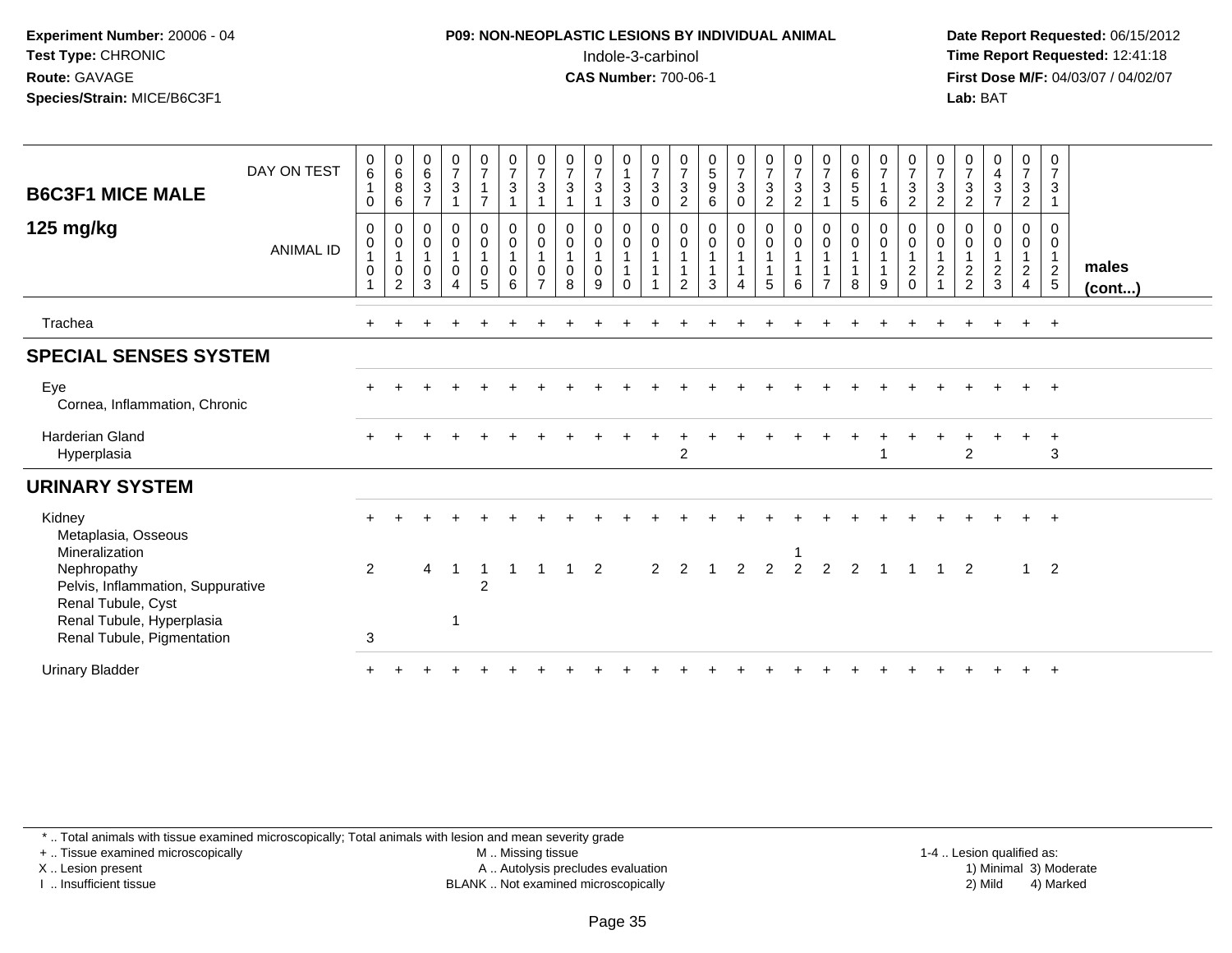# **P09: NON-NEOPLASTIC LESIONS BY INDIVIDUAL ANIMAL**Indole-3-carbinol **Time Report Requested:** 12:41:18

 **Date Report Requested:** 06/15/2012 **First Dose M/F:** 04/03/07 / 04/02/07<br>**Lab:** BAT **Lab:** BAT

|                                                        | DAY ON TEST      | $\begin{array}{c} 0 \\ 7 \end{array}$               | $\frac{0}{7}$                                                      | $\begin{array}{c} 0 \\ 5 \end{array}$                   | $\frac{0}{7}$                                                 | $\begin{matrix} 0 \\ 6 \\ 3 \end{matrix}$                                       | $\begin{array}{c} 0 \\ 6 \end{array}$                    | $\begin{array}{c} 0 \\ 7 \end{array}$                                        | $\begin{array}{c} 0 \\ 7 \end{array}$                       | $\begin{array}{c} 0 \\ 5 \end{array}$                                   | $\begin{array}{c} 0 \\ 6 \\ 5 \end{array}$            | $\begin{array}{c} 0 \\ 7 \end{array}$                                                | $\frac{0}{7}$                                                                           | $\frac{0}{7}$                                               | 0<br>0<br>0<br>5                                                         | $\frac{0}{7}$                                             | $\begin{array}{c} 0 \\ 7 \\ 3 \\ 2 \end{array}$                                             | $\frac{0}{7}$                                                             | $_{6}^{\rm 0}$                             | $\begin{array}{c} 0 \\ 7 \end{array}$                                                | $\begin{array}{c} 0 \\ 5 \\ 6 \end{array}$           | $\frac{0}{7}$                                                       | $\frac{0}{7}$                                           | $\begin{array}{c} 0 \\ 7 \end{array}$                | $\frac{0}{7}$                                                   | $\begin{array}{c} 0 \\ 7 \end{array}$                |                          |
|--------------------------------------------------------|------------------|-----------------------------------------------------|--------------------------------------------------------------------|---------------------------------------------------------|---------------------------------------------------------------|---------------------------------------------------------------------------------|----------------------------------------------------------|------------------------------------------------------------------------------|-------------------------------------------------------------|-------------------------------------------------------------------------|-------------------------------------------------------|--------------------------------------------------------------------------------------|-----------------------------------------------------------------------------------------|-------------------------------------------------------------|--------------------------------------------------------------------------|-----------------------------------------------------------|---------------------------------------------------------------------------------------------|---------------------------------------------------------------------------|--------------------------------------------|--------------------------------------------------------------------------------------|------------------------------------------------------|---------------------------------------------------------------------|---------------------------------------------------------|------------------------------------------------------|-----------------------------------------------------------------|------------------------------------------------------|--------------------------|
| <b>B6C3F1 MICE MALE</b>                                |                  | $\sqrt{3}$<br>$\overline{c}$                        | $\sqrt{3}$<br>$\mathbf{1}$                                         | $9\,$<br>8                                              | $\mathbf{3}$<br>$\overline{1}$                                | $\overline{7}$                                                                  | $\overline{1}$<br>$\overline{7}$                         | $\ensuremath{\mathsf{3}}$<br>2                                               | $\mathbf{3}$<br>$\overline{2}$                              | 8<br>$\mathbf 0$                                                        | 5                                                     | $\overline{0}$<br>$\overline{2}$                                                     | $\sqrt{3}$<br>0                                                                         | $\mathbf{3}$<br>$\overline{1}$                              |                                                                          | 3<br>1                                                    |                                                                                             | $\mathsf 3$<br>$\overline{1}$                                             | 9<br>$\overline{7}$                        | $\frac{3}{2}$                                                                        | $\overline{7}$                                       | $\frac{3}{2}$                                                       | $\mathbf{3}$<br>1                                       | 3<br>$\overline{1}$                                  | $\frac{3}{2}$                                                   | $\frac{3}{2}$                                        |                          |
| 125 mg/kg                                              | <b>ANIMAL ID</b> | $\mathbf 0$<br>0<br>$\mathbf{1}$<br>$\sqrt{2}$<br>6 | $\mathbf 0$<br>$\boldsymbol{0}$<br>$\overline{1}$<br>$\frac{2}{7}$ | $\mathbf 0$<br>0<br>$\mathbf{1}$<br>$\overline{c}$<br>8 | $\mathbf 0$<br>$\mathbf 0$<br>$\mathbf{1}$<br>$\sqrt{2}$<br>9 | $\pmb{0}$<br>$\pmb{0}$<br>$\mathbf{1}$<br>$\ensuremath{\mathsf{3}}$<br>$\Omega$ | $\mathsf 0$<br>$\mathbf 0$<br>$\mathbf{1}$<br>$\sqrt{3}$ | $\mathbf 0$<br>$\mathbf 0$<br>$\overline{1}$<br>$\sqrt{3}$<br>$\overline{2}$ | $\mathbf 0$<br>$\pmb{0}$<br>$\mathbf{1}$<br>$\sqrt{3}$<br>3 | $\pmb{0}$<br>$\pmb{0}$<br>$\mathbf{1}$<br>$\mathsf 3$<br>$\overline{4}$ | 0<br>$\mathsf 0$<br>$\mathbf{1}$<br>$\mathbf{3}$<br>5 | $\mathbf 0$<br>$\mathsf{O}\xspace$<br>$\mathbf{1}$<br>$\ensuremath{\mathsf{3}}$<br>6 | $\mathbf 0$<br>$\pmb{0}$<br>$\mathbf{1}$<br>$\ensuremath{\mathsf{3}}$<br>$\overline{7}$ | $\pmb{0}$<br>$\mathsf 0$<br>$\overline{1}$<br>$\frac{3}{8}$ | $\pmb{0}$<br>$\pmb{0}$<br>$\mathbf{1}$<br>$\ensuremath{\mathsf{3}}$<br>9 | 0<br>$\mathsf{O}\xspace$<br>$\mathbf{1}$<br>4<br>$\Omega$ | $\pmb{0}$<br>$\mathsf{O}\xspace$<br>$\mathbf{1}$<br>$\overline{\mathbf{4}}$<br>$\mathbf{1}$ | $\mathbf 0$<br>$\mathsf{O}\xspace$<br>$\mathbf{1}$<br>4<br>$\overline{2}$ | $\mathbf 0$<br>0<br>$\mathbf{1}$<br>4<br>3 | $\mathbf 0$<br>$\pmb{0}$<br>$\mathbf{1}$<br>$\overline{4}$<br>$\boldsymbol{\Lambda}$ | $\pmb{0}$<br>$\mathbf 0$<br>$\overline{1}$<br>4<br>5 | $\mathbf 0$<br>$\mathbf 0$<br>$\overline{1}$<br>$\overline{4}$<br>6 | $\mathbf 0$<br>0<br>$\mathbf{1}$<br>4<br>$\overline{7}$ | $\mathbf 0$<br>$\mathbf 0$<br>$\mathbf{1}$<br>4<br>8 | $\mathbf 0$<br>$\pmb{0}$<br>$\mathbf{1}$<br>$\overline{4}$<br>9 | $\mathsf{O}$<br>0<br>$\mathbf{1}$<br>$\sqrt{5}$<br>0 | * TOTALS                 |
| <b>ALIMENTARY SYSTEM</b>                               |                  |                                                     |                                                                    |                                                         |                                                               |                                                                                 |                                                          |                                                                              |                                                             |                                                                         |                                                       |                                                                                      |                                                                                         |                                                             |                                                                          |                                                           |                                                                                             |                                                                           |                                            |                                                                                      |                                                      |                                                                     |                                                         |                                                      |                                                                 |                                                      |                          |
| Esophagus<br>Mineralization                            |                  |                                                     |                                                                    |                                                         |                                                               |                                                                                 |                                                          |                                                                              |                                                             |                                                                         |                                                       |                                                                                      |                                                                                         |                                                             |                                                                          |                                                           |                                                                                             |                                                                           |                                            |                                                                                      |                                                      |                                                                     |                                                         |                                                      |                                                                 | $\ddot{}$                                            | 50<br>$12.0$             |
| Gallbladder                                            |                  |                                                     |                                                                    |                                                         |                                                               |                                                                                 |                                                          |                                                                              |                                                             |                                                                         |                                                       |                                                                                      |                                                                                         |                                                             |                                                                          |                                                           |                                                                                             |                                                                           |                                            |                                                                                      |                                                      |                                                                     |                                                         |                                                      |                                                                 | $\ddot{}$                                            | 49                       |
| Intestine Large, Cecum                                 |                  |                                                     |                                                                    |                                                         |                                                               |                                                                                 |                                                          |                                                                              |                                                             |                                                                         |                                                       |                                                                                      |                                                                                         |                                                             |                                                                          |                                                           |                                                                                             |                                                                           |                                            |                                                                                      |                                                      |                                                                     |                                                         |                                                      |                                                                 | $\ddot{}$                                            | 50                       |
| Intestine Large, Colon                                 |                  | $\div$                                              |                                                                    |                                                         |                                                               |                                                                                 |                                                          |                                                                              |                                                             |                                                                         |                                                       |                                                                                      |                                                                                         |                                                             |                                                                          |                                                           |                                                                                             |                                                                           |                                            |                                                                                      |                                                      |                                                                     |                                                         |                                                      |                                                                 |                                                      | 50                       |
| Intestine Large, Rectum                                |                  |                                                     |                                                                    |                                                         |                                                               |                                                                                 |                                                          |                                                                              |                                                             |                                                                         |                                                       |                                                                                      |                                                                                         |                                                             |                                                                          |                                                           |                                                                                             |                                                                           |                                            |                                                                                      |                                                      |                                                                     |                                                         |                                                      |                                                                 | $\ddot{}$                                            | 50                       |
| Intestine Small, Duodenum                              |                  | $\ddot{}$                                           |                                                                    |                                                         |                                                               |                                                                                 |                                                          |                                                                              |                                                             |                                                                         |                                                       |                                                                                      |                                                                                         |                                                             |                                                                          |                                                           |                                                                                             |                                                                           |                                            |                                                                                      |                                                      |                                                                     |                                                         |                                                      | $\ddot{}$                                                       | $+$                                                  | 50                       |
| Intestine Small, Ileum                                 |                  |                                                     |                                                                    |                                                         |                                                               |                                                                                 |                                                          |                                                                              |                                                             |                                                                         |                                                       |                                                                                      |                                                                                         |                                                             |                                                                          |                                                           |                                                                                             |                                                                           |                                            |                                                                                      |                                                      |                                                                     |                                                         |                                                      |                                                                 | $\ddot{}$                                            | 50                       |
| Intestine Small, Jejunum<br>Peyer's Patch, Hyperplasia |                  |                                                     |                                                                    |                                                         |                                                               |                                                                                 |                                                          |                                                                              |                                                             |                                                                         |                                                       |                                                                                      |                                                                                         |                                                             |                                                                          |                                                           |                                                                                             |                                                                           |                                            |                                                                                      |                                                      |                                                                     |                                                         |                                                      |                                                                 | $\overline{+}$                                       | 49<br>$12.0$             |
| Liver<br><b>Basophilic Focus</b>                       |                  | $+$                                                 | $\ddot{}$                                                          | $\ddot{}$<br>X                                          |                                                               | А                                                                               |                                                          |                                                                              |                                                             |                                                                         |                                                       |                                                                                      |                                                                                         |                                                             |                                                                          |                                                           |                                                                                             |                                                                           | X                                          |                                                                                      |                                                      |                                                                     |                                                         |                                                      |                                                                 | $+$                                                  | 49<br>$\mathbf{2}$       |
| Clear Cell Focus                                       |                  |                                                     | X                                                                  |                                                         |                                                               |                                                                                 |                                                          | $\mathsf{X}$                                                                 |                                                             | $X$ $X$                                                                 |                                                       |                                                                                      | X                                                                                       |                                                             |                                                                          | X.                                                        | $\mathsf{X}$                                                                                | $\boldsymbol{\mathsf{X}}$                                                 |                                            | X                                                                                    |                                                      | X                                                                   | $\boldsymbol{\mathsf{X}}$                               |                                                      | Χ                                                               |                                                      | 22                       |
| <b>Eosinophilic Focus</b><br>Fatty Change              |                  | X<br>$\overline{1}$                                 | $\boldsymbol{\mathsf{X}}$<br>$\overline{1}$                        |                                                         | X<br>$\overline{1}$                                           |                                                                                 | X<br>$\mathbf{1}$                                        | $\mathsf{X}$<br>$\overline{1}$                                               | $\boldsymbol{\mathsf{X}}$<br>$\overline{2}$                 | $\overline{2}$                                                          | $\mathsf{X}$                                          | $\mathsf{X}$                                                                         | $\overline{1}$                                                                          |                                                             | $X$ $X$                                                                  | $\overline{2}$                                            | X<br>$\overline{1}$                                                                         | $\times$<br>$\overline{2}$                                                | $\overline{2}$                             | X<br>$\overline{1}$                                                                  |                                                      | X<br>$\overline{c}$                                                 | $\sf X$                                                 | X                                                    | $\mathsf{X}$<br>$\mathbf{1}$                                    | $\mathsf{X}$<br>2                                    | 35<br>28 1.5             |
| Mixed Cell Focus                                       |                  |                                                     |                                                                    |                                                         |                                                               |                                                                                 |                                                          |                                                                              |                                                             |                                                                         |                                                       |                                                                                      |                                                                                         |                                                             |                                                                          |                                                           |                                                                                             |                                                                           |                                            |                                                                                      |                                                      | $\mathsf{X}$                                                        | $\boldsymbol{\mathsf{X}}$                               |                                                      |                                                                 |                                                      | $6\phantom{1}6$          |
| Necrosis                                               |                  |                                                     |                                                                    | $\overline{c}$                                          |                                                               |                                                                                 |                                                          |                                                                              |                                                             |                                                                         |                                                       |                                                                                      | $\sqrt{2}$                                                                              |                                                             |                                                                          |                                                           |                                                                                             |                                                                           |                                            |                                                                                      |                                                      |                                                                     |                                                         |                                                      |                                                                 |                                                      | 2.0                      |
| Mesentery<br>Fat, Necrosis                             |                  |                                                     |                                                                    |                                                         |                                                               |                                                                                 |                                                          |                                                                              |                                                             |                                                                         |                                                       |                                                                                      |                                                                                         |                                                             |                                                                          |                                                           |                                                                                             |                                                                           |                                            |                                                                                      |                                                      |                                                                     |                                                         |                                                      |                                                                 |                                                      | $\overline{2}$<br>2, 1.5 |

\* .. Total animals with tissue examined microscopically; Total animals with lesion and mean severity grade

+ .. Tissue examined microscopically

X .. Lesion present

I .. Insufficient tissue

 M .. Missing tissueA .. Autolysis precludes evaluation

BLANK .. Not examined microscopically 2) Mild 4) Marked

1-4 .. Lesion qualified as:<br>1) Minimal 3) Moderate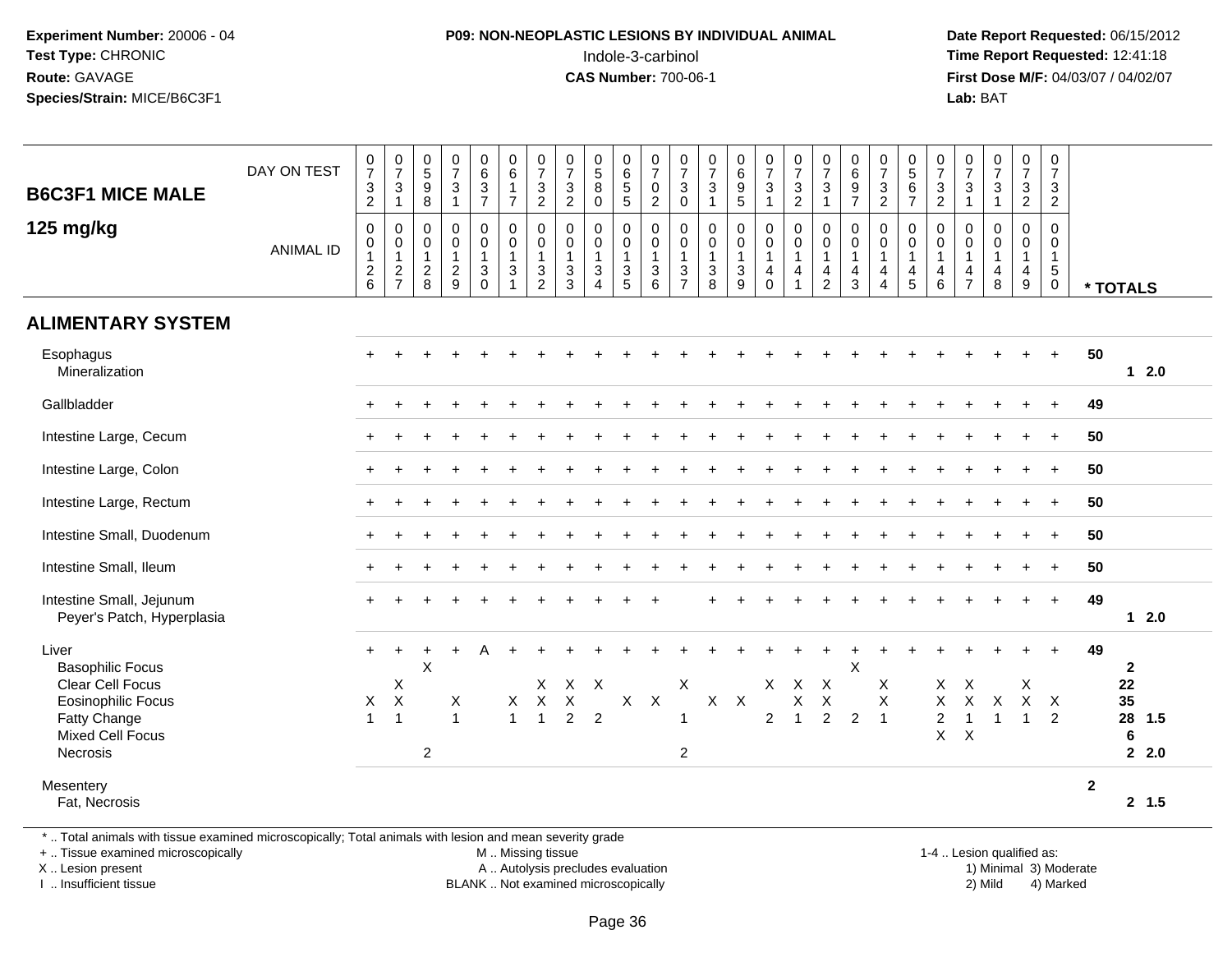## **P09: NON-NEOPLASTIC LESIONS BY INDIVIDUAL ANIMAL**Indole-3-carbinol **Time Report Requested:** 12:41:18

| <b>B6C3F1 MICE MALE</b>                                                                                                                                                                       | DAY ON TEST      | 0<br>$\overline{7}$<br>$\frac{3}{2}$                         | $\frac{0}{7}$<br>$\frac{3}{1}$                              | $\begin{array}{c} 0 \\ 5 \end{array}$<br>9<br>$\,8\,$ | 0<br>$\overline{7}$<br>$\ensuremath{\mathsf{3}}$<br>$\mathbf{1}$         | $_{6}^{\rm 0}$<br>$\frac{3}{7}$                                            | $\boldsymbol{0}$<br>$\,6\,$<br>$\mathbf{1}$<br>$\overline{7}$ | $\frac{0}{7}$<br>$\frac{3}{2}$                                                | $\frac{0}{7}$<br>$\frac{3}{2}$                                           | $\begin{array}{c} 0 \\ 5 \end{array}$<br>$\bf 8$<br>$\mathbf 0$                         | 0<br>$6\phantom{1}$<br>$\mathbf 5$<br>5              | $\frac{0}{7}$<br>$\frac{0}{2}$                                                    | $\frac{0}{7}$<br>$\ensuremath{\mathsf{3}}$<br>$\mathbf 0$ | 0<br>$\overline{7}$<br>3<br>$\mathbf{1}$ | 0<br>0<br>0<br>0<br>5                                               | $\frac{0}{7}$<br>$\ensuremath{\mathsf{3}}$<br>$\mathbf{1}$   | 0<br>$\overline{7}$<br>$\frac{3}{2}$                          | $\frac{0}{7}$<br>3<br>$\mathbf{1}$                    | $\pmb{0}$<br>$\begin{array}{c} 6 \\ 9 \\ 7 \end{array}$              | $\frac{0}{7}$<br>$\frac{3}{2}$                                                         | $0$<br>5<br>6<br>7                                                   | $\frac{0}{7}$<br>$\frac{3}{2}$                                          | $\frac{0}{7}$<br>$\ensuremath{\mathsf{3}}$<br>$\mathbf{1}$ | $\frac{0}{7}$<br>$\frac{3}{1}$                       | $\frac{0}{7}$<br>$\frac{3}{2}$                                                | 0<br>$\overline{7}$<br>$\frac{3}{2}$                                    |          |              |                          |  |
|-----------------------------------------------------------------------------------------------------------------------------------------------------------------------------------------------|------------------|--------------------------------------------------------------|-------------------------------------------------------------|-------------------------------------------------------|--------------------------------------------------------------------------|----------------------------------------------------------------------------|---------------------------------------------------------------|-------------------------------------------------------------------------------|--------------------------------------------------------------------------|-----------------------------------------------------------------------------------------|------------------------------------------------------|-----------------------------------------------------------------------------------|-----------------------------------------------------------|------------------------------------------|---------------------------------------------------------------------|--------------------------------------------------------------|---------------------------------------------------------------|-------------------------------------------------------|----------------------------------------------------------------------|----------------------------------------------------------------------------------------|----------------------------------------------------------------------|-------------------------------------------------------------------------|------------------------------------------------------------|------------------------------------------------------|-------------------------------------------------------------------------------|-------------------------------------------------------------------------|----------|--------------|--------------------------|--|
| 125 mg/kg                                                                                                                                                                                     | <b>ANIMAL ID</b> | $\mathbf 0$<br>$\pmb{0}$<br>$\mathbf{1}$<br>$^2\phantom{1}6$ | $\mathbf 0$<br>$\mathbf 0$<br>$\mathbf{1}$<br>$\frac{2}{7}$ | 0<br>0<br>$\mathbf{1}$<br>$\overline{2}$<br>$\,8\,$   | $\mathbf 0$<br>$\pmb{0}$<br>$\mathbf{1}$<br>$\sqrt{2}$<br>$\overline{9}$ | 0<br>$\pmb{0}$<br>$\mathbf{1}$<br>$\ensuremath{\mathsf{3}}$<br>$\mathbf 0$ | 0<br>$\mathbf 0$<br>$\mathbf{1}$<br>3<br>$\overline{1}$       | 0<br>$\pmb{0}$<br>$\mathbf{1}$<br>$\ensuremath{\mathsf{3}}$<br>$\overline{2}$ | $\mathbf 0$<br>$\mathbf 0$<br>$\mathbf{1}$<br>$\frac{3}{3}$              | $\mathbf 0$<br>$\pmb{0}$<br>$\mathbf{1}$<br>$\ensuremath{\mathsf{3}}$<br>$\overline{4}$ | 0<br>$\mathsf{O}\xspace$<br>1<br>3<br>$\overline{5}$ | 0<br>$\ddot{\mathbf{0}}$<br>$\mathbf{1}$<br>$\begin{array}{c} 3 \\ 6 \end{array}$ | 0<br>$\pmb{0}$<br>$\mathbf{1}$<br>$\frac{3}{7}$           | 0<br>0<br>1<br>$\sqrt{3}$<br>8           | $\pmb{0}$<br>$\ddot{\mathbf{0}}$<br>$\mathbf{1}$<br>$\sqrt{3}$<br>9 | 0<br>$\mathsf{O}\xspace$<br>$\mathbf{1}$<br>4<br>$\mathbf 0$ | $\mathbf 0$<br>$\pmb{0}$<br>$\mathbf{1}$<br>4<br>$\mathbf{1}$ | 0<br>$\pmb{0}$<br>$\mathbf{1}$<br>4<br>$\overline{2}$ | 0<br>$\mathbf 0$<br>$\mathbf{1}$<br>$\overline{4}$<br>$\mathfrak{Z}$ | $\mathbf 0$<br>$\ddot{\mathbf{0}}$<br>$\mathbf{1}$<br>$\overline{4}$<br>$\overline{4}$ | 0<br>$\mathbf 0$<br>$\mathbf{1}$<br>$\overline{4}$<br>$\overline{5}$ | $\mathbf 0$<br>$\mathbf 0$<br>$\mathbf{1}$<br>$\overline{4}$<br>$\,6\,$ | $\mathbf 0$<br>$\mathbf 0$<br>1<br>4<br>$\overline{7}$     | $\mathbf 0$<br>$\mathbf 0$<br>$\mathbf{1}$<br>4<br>8 | 0<br>$\pmb{0}$<br>$\mathbf{1}$<br>$\overline{\mathbf{4}}$<br>$\boldsymbol{9}$ | $\mathbf 0$<br>$\mathbf 0$<br>$\mathbf{1}$<br>$\sqrt{5}$<br>$\mathbf 0$ | * TOTALS |              |                          |  |
| Pancreas<br>Acinus, Atrophy                                                                                                                                                                   |                  |                                                              |                                                             |                                                       |                                                                          |                                                                            |                                                               |                                                                               |                                                                          |                                                                                         |                                                      |                                                                                   |                                                           |                                          |                                                                     |                                                              |                                                               |                                                       |                                                                      |                                                                                        |                                                                      |                                                                         |                                                            |                                                      |                                                                               | $+$                                                                     | 50       |              | $1 1.0$                  |  |
| <b>Salivary Glands</b><br>Infiltration Cellular, Mononuclear Cell<br>Duct, Sublingual Gland, Hyperplasia                                                                                      |                  | $\overline{1}$                                               | $\overline{\mathbf{1}}$                                     |                                                       |                                                                          |                                                                            |                                                               |                                                                               |                                                                          |                                                                                         |                                                      | $\mathbf{1}$                                                                      | $\overline{2}$                                            |                                          |                                                                     |                                                              |                                                               |                                                       | -1                                                                   | 1                                                                                      | $\overline{ }$                                                       |                                                                         |                                                            |                                                      |                                                                               | $\overline{1}$                                                          | 50       | $27$ 1.1     | 11.0                     |  |
| Stomach, Forestomach<br>Inflammation, Chronic<br>Ulcer<br>Epithelium, Hyperplasia                                                                                                             |                  |                                                              |                                                             |                                                       |                                                                          |                                                                            | $\overline{c}$                                                |                                                                               |                                                                          |                                                                                         | 3                                                    |                                                                                   | $\boldsymbol{2}$<br>$\overline{c}$                        | 3                                        | $\overline{c}$                                                      |                                                              |                                                               |                                                       | $\sqrt{3}$                                                           | 2<br>-1                                                                                | 3                                                                    |                                                                         |                                                            |                                                      |                                                                               |                                                                         | 50       |              | 4 1.8<br>$72.4$<br>4 1.8 |  |
| Stomach, Glandular<br>Inflammation, Chronic<br>Pigmentation<br>Epithelium, Hyperplasia                                                                                                        |                  | 1                                                            | $\mathbf{1}$                                                | $\overline{1}$                                        | -1<br>1                                                                  |                                                                            | $\mathbf{1}$                                                  | $\overline{1}$                                                                |                                                                          | 1                                                                                       | 1<br>$\overline{1}$                                  |                                                                                   | $\overline{1}$<br>$\overline{1}$                          | 1<br>$\overline{2}$                      | -1                                                                  |                                                              |                                                               |                                                       |                                                                      | $\overline{1}$                                                                         |                                                                      | $\mathbf{1}$                                                            | $\mathbf{1}$                                               | -1                                                   | $\mathbf{1}$                                                                  | $\overline{1}$                                                          | 47       | 18 1.0<br>38 | 1.0<br>22, 1.2           |  |
| Tooth<br>Dysplasia                                                                                                                                                                            |                  | +<br>$\overline{2}$                                          | $\overline{+}$<br>3                                         |                                                       | +<br>$\overline{c}$                                                      |                                                                            |                                                               | 3                                                                             | 2                                                                        | 3                                                                                       | $\overline{c}$                                       | 3                                                                                 |                                                           | 3                                        | $\overline{1}$                                                      | $\ddot{}$<br>3                                               |                                                               | 3                                                     | $\overline{4}$                                                       |                                                                                        | $\mathbf{1}$                                                         | $\mathbf{1}$                                                            | $\ddot{}$<br>3                                             |                                                      | $\ddot{}$<br>$\mathbf{1}$                                                     | $\ddot{}$<br>3                                                          | 32       |              | 32 2.5                   |  |
| <b>CARDIOVASCULAR SYSTEM</b>                                                                                                                                                                  |                  |                                                              |                                                             |                                                       |                                                                          |                                                                            |                                                               |                                                                               |                                                                          |                                                                                         |                                                      |                                                                                   |                                                           |                                          |                                                                     |                                                              |                                                               |                                                       |                                                                      |                                                                                        |                                                                      |                                                                         |                                                            |                                                      |                                                                               |                                                                         |          |              |                          |  |
| <b>Blood Vessel</b>                                                                                                                                                                           |                  |                                                              |                                                             |                                                       |                                                                          |                                                                            |                                                               |                                                                               |                                                                          |                                                                                         |                                                      |                                                                                   |                                                           |                                          |                                                                     |                                                              |                                                               |                                                       |                                                                      |                                                                                        |                                                                      |                                                                         |                                                            |                                                      | $\div$                                                                        | $\ddot{}$                                                               | 49       |              |                          |  |
| Heart<br>Cardiomyopathy                                                                                                                                                                       |                  |                                                              |                                                             | 1                                                     | 1                                                                        |                                                                            |                                                               | -1                                                                            |                                                                          |                                                                                         |                                                      |                                                                                   | $\overline{1}$                                            |                                          | $\mathbf 1$                                                         | 1                                                            | -1                                                            | $\mathbf{1}$                                          |                                                                      | $\overline{1}$                                                                         | $\overline{1}$                                                       | $\overline{1}$                                                          |                                                            | 1                                                    | 1                                                                             | $\ddot{}$                                                               | 50       | 18 1.0       |                          |  |
| <b>ENDOCRINE SYSTEM</b>                                                                                                                                                                       |                  |                                                              |                                                             |                                                       |                                                                          |                                                                            |                                                               |                                                                               |                                                                          |                                                                                         |                                                      |                                                                                   |                                                           |                                          |                                                                     |                                                              |                                                               |                                                       |                                                                      |                                                                                        |                                                                      |                                                                         |                                                            |                                                      |                                                                               |                                                                         |          |              |                          |  |
| <b>Adrenal Cortex</b>                                                                                                                                                                         |                  |                                                              |                                                             |                                                       |                                                                          |                                                                            |                                                               |                                                                               |                                                                          |                                                                                         |                                                      |                                                                                   |                                                           |                                          |                                                                     |                                                              |                                                               |                                                       |                                                                      |                                                                                        |                                                                      |                                                                         |                                                            |                                                      |                                                                               |                                                                         | 50       |              |                          |  |
| *  Total animals with tissue examined microscopically; Total animals with lesion and mean severity grade<br>+  Tissue examined microscopically<br>X  Lesion present<br>I. Insufficient tissue |                  |                                                              |                                                             |                                                       |                                                                          |                                                                            | M  Missing tissue                                             |                                                                               | A  Autolysis precludes evaluation<br>BLANK  Not examined microscopically |                                                                                         |                                                      |                                                                                   |                                                           |                                          |                                                                     |                                                              |                                                               |                                                       |                                                                      |                                                                                        |                                                                      |                                                                         |                                                            | 1-4  Lesion qualified as:<br>2) Mild                 |                                                                               | 1) Minimal 3) Moderate<br>4) Marked                                     |          |              |                          |  |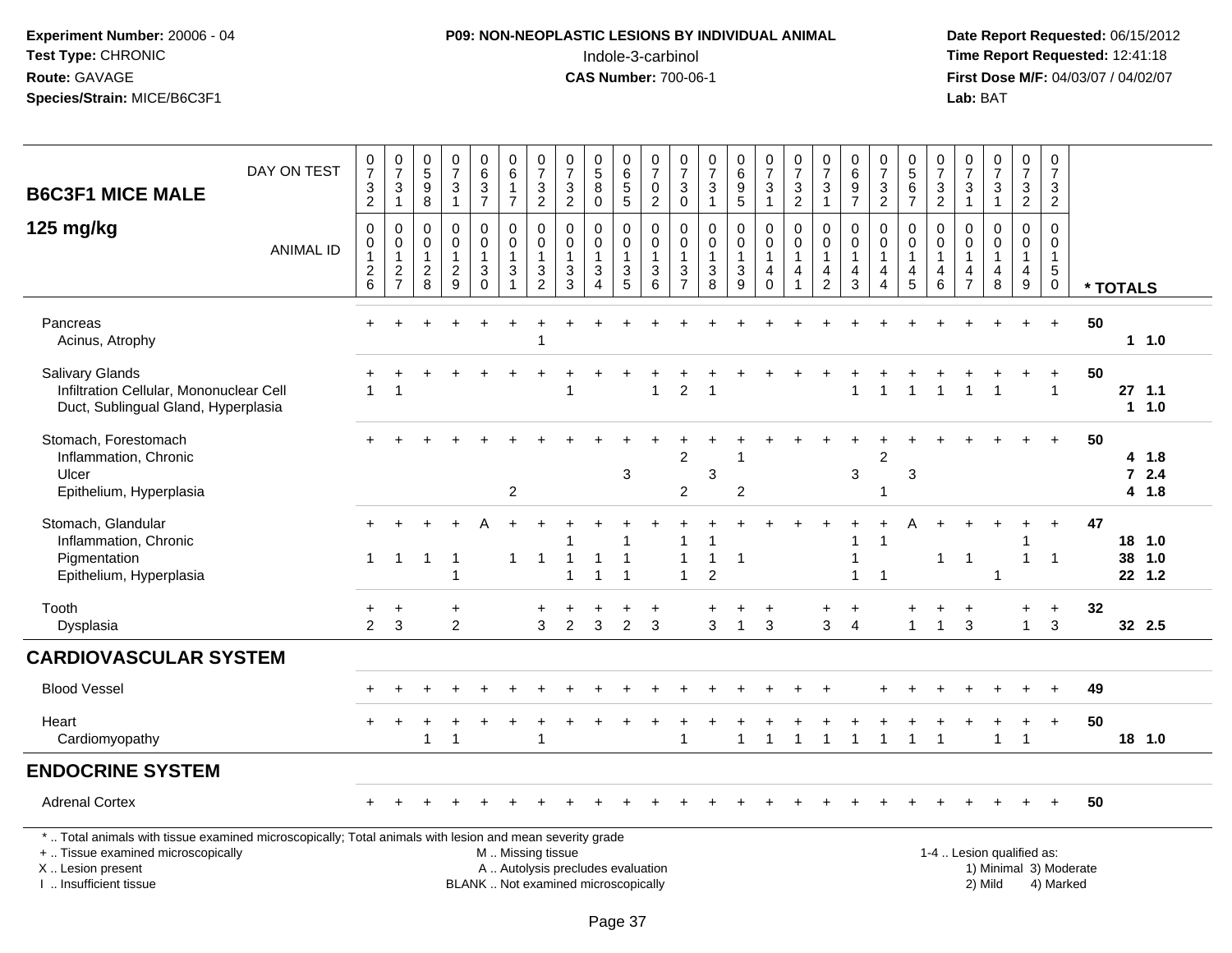#### **P09: NON-NEOPLASTIC LESIONS BY INDIVIDUAL ANIMAL**Indole-3-carbinol **Time Report Requested:** 12:41:18

 **Date Report Requested:** 06/15/2012 **First Dose M/F:** 04/03/07 / 04/02/07<br>Lab: BAT **Lab:** BAT

| <b>B6C3F1 MICE MALE</b>                               | DAY ON TEST      | $\frac{0}{7}$<br>$\ensuremath{\mathsf{3}}$<br>$\boldsymbol{2}$ | $\begin{array}{c} 0 \\ 7 \\ 3 \end{array}$<br>$\mathbf{1}$ | $\begin{matrix} 0 \\ 5 \end{matrix}$<br>$\boldsymbol{9}$<br>8 | $\begin{array}{c} 0 \\ 7 \end{array}$<br>3<br>$\mathbf{1}$          | 0<br>6<br>3<br>7                                                     | $\begin{array}{c} 0 \\ 6 \end{array}$<br>$\overline{1}$<br>$\overline{7}$ | $\frac{0}{7}$<br>$\ensuremath{\mathsf{3}}$<br>$\overline{2}$               | $\frac{0}{7}$<br>$\ensuremath{\mathsf{3}}$<br>$\boldsymbol{2}$ | $\begin{array}{c} 0 \\ 5 \\ 8 \end{array}$<br>$\boldsymbol{0}$             | 0<br>6<br>5<br>5                                            | $\begin{array}{c} 0 \\ 7 \\ 0 \end{array}$<br>$\overline{c}$    | $\frac{0}{7}$<br>$\sqrt{3}$<br>$\mathbf 0$                                         | $\frac{0}{7}$<br>$\sqrt{3}$<br>$\overline{1}$                                | 0<br>0<br>0<br>0<br>0                                               | $\frac{0}{7}$<br>$\mathbf{3}$<br>$\mathbf 1$                      | $\begin{array}{c} 0 \\ 7 \\ 3 \\ 2 \end{array}$                                     | $\frac{0}{7}$<br>3<br>$\mathbf{1}$                                                         | $_{6}^{\rm 0}$<br>9<br>$\overline{7}$         | $\frac{0}{7}$<br>$\frac{3}{2}$                                                      | $\begin{array}{c} 0 \\ 5 \\ 6 \end{array}$<br>$\overline{7}$ | $\begin{array}{c} 0 \\ 7 \\ 3 \end{array}$<br>$\boldsymbol{2}$             | $\frac{0}{7}$<br>3<br>$\mathbf{1}$                         | $\frac{0}{7}$<br>$\mathbf{3}$<br>$\mathbf{1}$ | $\frac{0}{7}$<br>$\frac{3}{2}$                                             | $\begin{smallmatrix}0\\7\end{smallmatrix}$<br>$\frac{3}{2}$             |    |              |               |
|-------------------------------------------------------|------------------|----------------------------------------------------------------|------------------------------------------------------------|---------------------------------------------------------------|---------------------------------------------------------------------|----------------------------------------------------------------------|---------------------------------------------------------------------------|----------------------------------------------------------------------------|----------------------------------------------------------------|----------------------------------------------------------------------------|-------------------------------------------------------------|-----------------------------------------------------------------|------------------------------------------------------------------------------------|------------------------------------------------------------------------------|---------------------------------------------------------------------|-------------------------------------------------------------------|-------------------------------------------------------------------------------------|--------------------------------------------------------------------------------------------|-----------------------------------------------|-------------------------------------------------------------------------------------|--------------------------------------------------------------|----------------------------------------------------------------------------|------------------------------------------------------------|-----------------------------------------------|----------------------------------------------------------------------------|-------------------------------------------------------------------------|----|--------------|---------------|
| 125 mg/kg                                             | <b>ANIMAL ID</b> | 0<br>$\pmb{0}$<br>$\mathbf{1}$<br>$^2\phantom{1}6$             | $\mathbf 0$<br>$\overline{0}$<br>$\frac{1}{2}$             | 0<br>0<br>$\mathbf{1}$<br>$\boldsymbol{2}$<br>8               | $\mathbf 0$<br>$\mathbf 0$<br>$\mathbf{1}$<br>$\boldsymbol{2}$<br>9 | $\mathsf 0$<br>$\pmb{0}$<br>$\mathbf{1}$<br>$\mathbf{3}$<br>$\Omega$ | $\mathbf 0$<br>$\mathbf 0$<br>$\mathbf{1}$<br>3                           | $\mathsf{O}\xspace$<br>$\overline{0}$<br>$\overline{1}$<br>$\sqrt{3}$<br>2 | 0<br>$\mathbf 0$<br>$\mathbf{1}$<br>$\sqrt{3}$<br>$\mathbf{3}$ | $\pmb{0}$<br>$\mathbf 0$<br>$\mathbf{1}$<br>$\mathbf{3}$<br>$\overline{4}$ | 0<br>$\mathsf{O}\xspace$<br>$\mathbf{1}$<br>$\sqrt{3}$<br>5 | $\pmb{0}$<br>$\overline{0}$<br>$\mathbf{1}$<br>$\mathsf 3$<br>6 | 0<br>$\overline{0}$<br>$\mathbf{1}$<br>$\ensuremath{\mathsf{3}}$<br>$\overline{7}$ | $\mathbf 0$<br>$\pmb{0}$<br>$\overline{1}$<br>$\ensuremath{\mathsf{3}}$<br>8 | $\pmb{0}$<br>$\mathsf{O}\xspace$<br>$\mathbf{1}$<br>$\sqrt{3}$<br>9 | 0<br>$\mathbf 0$<br>$\mathbf{1}$<br>$\overline{4}$<br>$\mathbf 0$ | $\begin{smallmatrix} 0\\0 \end{smallmatrix}$<br>$\mathbf{1}$<br>$\overline{4}$<br>1 | $\mathbf 0$<br>$\overline{0}$<br>$\mathbf{1}$<br>$\overline{\mathbf{4}}$<br>$\overline{2}$ | 0<br>0<br>$\mathbf{1}$<br>$\overline{4}$<br>3 | $\mathbf 0$<br>$\overline{0}$<br>$\overline{1}$<br>$\overline{4}$<br>$\overline{4}$ | 0<br>$\mathbf 0$<br>$\mathbf{1}$<br>4<br>5                   | $\mathbf 0$<br>$\overline{0}$<br>$\mathbf{1}$<br>$\overline{a}$<br>$\,6\,$ | 0<br>0<br>$\mathbf{1}$<br>$\overline{4}$<br>$\overline{7}$ | 0<br>0<br>$\mathbf{1}$<br>$\overline{4}$<br>8 | $\mathbf 0$<br>$\mathbf 0$<br>$\mathbf{1}$<br>$\overline{\mathbf{4}}$<br>9 | $\mathbf 0$<br>$\mathbf 0$<br>$\mathbf{1}$<br>$\sqrt{5}$<br>$\mathbf 0$ |    | * TOTALS     |               |
| Hypertrophy                                           |                  |                                                                |                                                            |                                                               |                                                                     |                                                                      |                                                                           |                                                                            |                                                                |                                                                            |                                                             |                                                                 |                                                                                    |                                                                              |                                                                     | $\overline{c}$                                                    |                                                                                     |                                                                                            |                                               | $\overline{2}$                                                                      |                                                              |                                                                            |                                                            |                                               |                                                                            |                                                                         |    |              | 2.2.0         |
| <b>Adrenal Medulla</b><br>Hyperplasia                 |                  |                                                                |                                                            |                                                               |                                                                     |                                                                      |                                                                           |                                                                            |                                                                |                                                                            |                                                             |                                                                 |                                                                                    |                                                                              |                                                                     |                                                                   |                                                                                     |                                                                                            |                                               |                                                                                     |                                                              |                                                                            |                                                            |                                               |                                                                            | $+$                                                                     | 50 |              | $1 1.0$       |
| Islets, Pancreatic<br>Hyperplasia                     |                  |                                                                |                                                            |                                                               |                                                                     |                                                                      |                                                                           |                                                                            |                                                                |                                                                            |                                                             |                                                                 |                                                                                    |                                                                              |                                                                     |                                                                   |                                                                                     |                                                                                            |                                               |                                                                                     |                                                              |                                                                            |                                                            |                                               |                                                                            | $+$                                                                     | 50 |              | $1 \quad 3.0$ |
| Parathyroid Gland                                     |                  | $\ddot{}$                                                      |                                                            |                                                               |                                                                     |                                                                      |                                                                           |                                                                            |                                                                |                                                                            |                                                             |                                                                 |                                                                                    | м                                                                            |                                                                     | ÷.                                                                |                                                                                     |                                                                                            |                                               |                                                                                     |                                                              |                                                                            |                                                            |                                               |                                                                            | $\ddot{}$                                                               | 48 |              |               |
| <b>Pituitary Gland</b><br>Cyst                        |                  | $+$                                                            |                                                            |                                                               |                                                                     |                                                                      |                                                                           | -1                                                                         |                                                                |                                                                            |                                                             |                                                                 |                                                                                    |                                                                              |                                                                     |                                                                   |                                                                                     |                                                                                            |                                               |                                                                                     |                                                              |                                                                            |                                                            |                                               |                                                                            | $+$                                                                     | 50 |              | 11.0          |
| <b>Thyroid Gland</b>                                  |                  |                                                                |                                                            |                                                               |                                                                     |                                                                      |                                                                           |                                                                            |                                                                |                                                                            |                                                             |                                                                 |                                                                                    |                                                                              |                                                                     |                                                                   |                                                                                     |                                                                                            |                                               |                                                                                     |                                                              |                                                                            |                                                            |                                               | $\ddot{}$                                                                  | $+$                                                                     | 50 |              |               |
| <b>GENERAL BODY SYSTEM</b>                            |                  |                                                                |                                                            |                                                               |                                                                     |                                                                      |                                                                           |                                                                            |                                                                |                                                                            |                                                             |                                                                 |                                                                                    |                                                                              |                                                                     |                                                                   |                                                                                     |                                                                                            |                                               |                                                                                     |                                                              |                                                                            |                                                            |                                               |                                                                            |                                                                         |    |              |               |
| <b>NONE</b>                                           |                  |                                                                |                                                            |                                                               |                                                                     |                                                                      |                                                                           |                                                                            |                                                                |                                                                            |                                                             |                                                                 |                                                                                    |                                                                              |                                                                     |                                                                   |                                                                                     |                                                                                            |                                               |                                                                                     |                                                              |                                                                            |                                                            |                                               |                                                                            |                                                                         |    |              |               |
| <b>GENITAL SYSTEM</b>                                 |                  |                                                                |                                                            |                                                               |                                                                     |                                                                      |                                                                           |                                                                            |                                                                |                                                                            |                                                             |                                                                 |                                                                                    |                                                                              |                                                                     |                                                                   |                                                                                     |                                                                                            |                                               |                                                                                     |                                                              |                                                                            |                                                            |                                               |                                                                            |                                                                         |    |              |               |
| Epididymis<br>Infiltration Cellular, Mononuclear Cell |                  |                                                                |                                                            |                                                               |                                                                     |                                                                      |                                                                           |                                                                            |                                                                |                                                                            |                                                             |                                                                 |                                                                                    |                                                                              |                                                                     |                                                                   |                                                                                     |                                                                                            |                                               |                                                                                     |                                                              |                                                                            |                                                            |                                               |                                                                            | $+$                                                                     | 50 |              | $3 - 1.0$     |
| <b>Preputial Gland</b><br>Cyst                        |                  | $+$                                                            |                                                            |                                                               |                                                                     |                                                                      |                                                                           |                                                                            |                                                                |                                                                            | $\overline{2}$                                              |                                                                 | $\overline{2}$                                                                     |                                                                              |                                                                     |                                                                   |                                                                                     |                                                                                            |                                               |                                                                                     |                                                              |                                                                            |                                                            |                                               | $\ddot{}$                                                                  | $+$<br>$\overline{2}$                                                   | 50 |              | 62.0          |
| Prostate<br>Hyperplasia<br>Inflammation, Suppurative  |                  |                                                                |                                                            |                                                               |                                                                     |                                                                      |                                                                           |                                                                            |                                                                |                                                                            |                                                             |                                                                 |                                                                                    |                                                                              |                                                                     | 1                                                                 |                                                                                     |                                                                                            |                                               |                                                                                     |                                                              |                                                                            |                                                            |                                               |                                                                            | $+$                                                                     | 50 | $\mathbf{1}$ | 11.0<br>2.0   |

\* .. Total animals with tissue examined microscopically; Total animals with lesion and mean severity grade

+ .. Tissue examined microscopically

X .. Lesion present

I .. Insufficient tissue

 M .. Missing tissueA .. Autolysis precludes evaluation

BLANK .. Not examined microscopically 2) Mild 4) Marked

1-4 .. Lesion qualified as: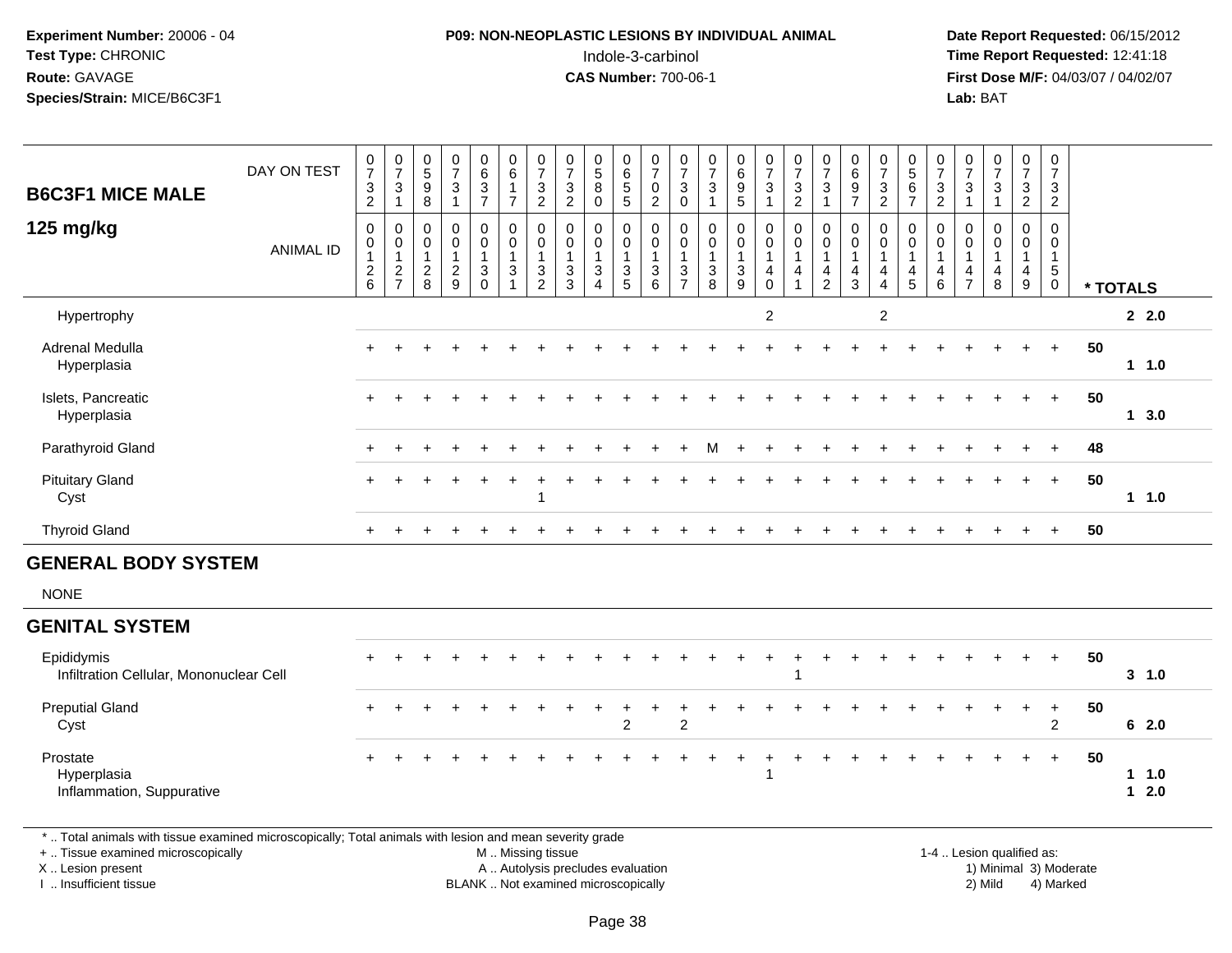#### **P09: NON-NEOPLASTIC LESIONS BY INDIVIDUAL ANIMAL**Indole-3-carbinol **Time Report Requested:** 12:41:18

 **Date Report Requested:** 06/15/2012 **First Dose M/F:** 04/03/07 / 04/02/07<br>**Lab:** BAT **Lab:** BAT

| DAY ON TEST<br><b>B6C3F1 MICE MALE</b>                                                                  | $\frac{0}{7}$<br>$\frac{3}{2}$                      | $\frac{0}{7}$<br>$\ensuremath{\mathsf{3}}$<br>$\mathbf{1}$                | $\begin{array}{c} 0 \\ 5 \end{array}$<br>9<br>$\, 8$   | $\frac{0}{7}$<br>$\sqrt{3}$<br>$\overline{\mathbf{1}}$            | $\begin{array}{c} 0 \\ 6 \end{array}$<br>$\frac{3}{7}$ | $\begin{array}{c} 0 \\ 6 \end{array}$<br>$\mathbf{1}$<br>$\overline{7}$ | $\frac{0}{7}$<br>$\ensuremath{\mathsf{3}}$<br>$\overline{c}$ | $\frac{0}{7}$<br>$\ensuremath{\mathsf{3}}$<br>$\overline{2}$ | $\begin{array}{c} 0 \\ 5 \\ 8 \end{array}$<br>$\mathbf 0$                                       | 0<br>$\,6\,$<br>$\begin{array}{c} 5 \\ 5 \end{array}$ | $\frac{0}{7}$<br>$\mathbf 0$<br>$\sqrt{2}$                    | $\frac{0}{7}$<br>3<br>$\mathbf 0$             | $\begin{array}{c} 0 \\ 7 \end{array}$<br>$\sqrt{3}$<br>1 | $\begin{array}{c} 0 \\ 6 \end{array}$<br>$\frac{9}{5}$  | $\begin{smallmatrix}0\\7\end{smallmatrix}$<br>$\sqrt{3}$<br>$\overline{1}$ | $\frac{0}{7}$<br>$\frac{3}{2}$                                                | $\frac{0}{7}$<br>3<br>1            | $\begin{array}{c} 0 \\ 6 \end{array}$<br>$\frac{9}{7}$         | $\frac{0}{7}$<br>$\frac{3}{2}$                                 | 0<br>5<br>6<br>7                                            | $\frac{0}{7}$<br>$\frac{3}{2}$                                                 | $\frac{0}{7}$<br>3<br>$\mathbf{1}$                  | $\begin{array}{c} 0 \\ 7 \end{array}$<br>$\sqrt{3}$<br>$\mathbf{1}$ | $\frac{0}{7}$<br>$\frac{3}{2}$   | $\begin{smallmatrix}0\\7\end{smallmatrix}$<br>$\frac{3}{2}$                 |             |                             |
|---------------------------------------------------------------------------------------------------------|-----------------------------------------------------|---------------------------------------------------------------------------|--------------------------------------------------------|-------------------------------------------------------------------|--------------------------------------------------------|-------------------------------------------------------------------------|--------------------------------------------------------------|--------------------------------------------------------------|-------------------------------------------------------------------------------------------------|-------------------------------------------------------|---------------------------------------------------------------|-----------------------------------------------|----------------------------------------------------------|---------------------------------------------------------|----------------------------------------------------------------------------|-------------------------------------------------------------------------------|------------------------------------|----------------------------------------------------------------|----------------------------------------------------------------|-------------------------------------------------------------|--------------------------------------------------------------------------------|-----------------------------------------------------|---------------------------------------------------------------------|----------------------------------|-----------------------------------------------------------------------------|-------------|-----------------------------|
| 125 mg/kg<br><b>ANIMAL ID</b>                                                                           | $\pmb{0}$<br>0<br>$\overline{1}$<br>$\sqrt{2}$<br>6 | 0<br>$\boldsymbol{0}$<br>$\mathbf{1}$<br>$\overline{c}$<br>$\overline{7}$ | $\mathbf 0$<br>0<br>$\mathbf 1$<br>$\overline{c}$<br>8 | $\mathbf 0$<br>$\mathbf 0$<br>$\mathbf{1}$<br>$\overline{c}$<br>9 | 0<br>$\mathbf 0$<br>$\mathbf{1}$<br>3<br>$\Omega$      | $\mathbf 0$<br>$\mathbf 0$<br>$\mathbf{1}$<br>$\mathbf{3}$<br>1         | 0<br>0<br>$\mathbf{1}$<br>3<br>$\overline{2}$                | 0<br>0<br>-1<br>$\ensuremath{\mathsf{3}}$<br>3               | $\mathbf 0$<br>$\pmb{0}$<br>$\mathbf{1}$<br>$\ensuremath{\mathsf{3}}$<br>$\boldsymbol{\Lambda}$ | 0<br>$\mathbf 0$<br>$\overline{1}$<br>$\sqrt{3}$<br>5 | $\mathbf 0$<br>$\pmb{0}$<br>$\overline{1}$<br>$\sqrt{3}$<br>6 | 0<br>0<br>$\mathbf{1}$<br>3<br>$\overline{7}$ | $\mathbf 0$<br>0<br>$\mathbf{1}$<br>$\sqrt{3}$<br>8      | $\mathbf 0$<br>0<br>1<br>$\ensuremath{\mathsf{3}}$<br>9 | 0<br>0<br>$\overline{1}$<br>$\overline{4}$<br>$\mathbf 0$                  | 0<br>$\mathbf 0$<br>$\mathbf{1}$<br>$\overline{\mathbf{4}}$<br>$\overline{1}$ | 0<br>0<br>1<br>4<br>$\overline{2}$ | 0<br>$\pmb{0}$<br>$\mathbf{1}$<br>$\overline{\mathbf{4}}$<br>3 | 0<br>$\mathbf 0$<br>$\mathbf{1}$<br>$\overline{4}$<br>$\Delta$ | 0<br>0<br>$\mathbf{1}$<br>$\overline{4}$<br>$5\phantom{.0}$ | $\mathbf 0$<br>$\boldsymbol{0}$<br>$\overline{1}$<br>$\overline{4}$<br>$\,6\,$ | $\Omega$<br>0<br>$\mathbf 1$<br>4<br>$\overline{7}$ | $\mathbf 0$<br>$\mathbf 0$<br>$\mathbf{1}$<br>4<br>8                | 0<br>0<br>$\mathbf{1}$<br>4<br>9 | $\mathbf 0$<br>$\mathbf 0$<br>$\mathbf{1}$<br>$\overline{5}$<br>$\mathbf 0$ |             | * TOTALS                    |
| Seminal Vesicle                                                                                         |                                                     |                                                                           |                                                        |                                                                   |                                                        |                                                                         |                                                              |                                                              |                                                                                                 |                                                       |                                                               |                                               |                                                          |                                                         |                                                                            |                                                                               |                                    |                                                                |                                                                |                                                             |                                                                                |                                                     |                                                                     |                                  | $\div$                                                                      | 50          |                             |
| <b>Testes</b><br>Germinal Epithelium, Atrophy                                                           |                                                     |                                                                           |                                                        |                                                                   |                                                        |                                                                         |                                                              |                                                              |                                                                                                 |                                                       | 2                                                             |                                               |                                                          |                                                         |                                                                            |                                                                               |                                    |                                                                |                                                                |                                                             |                                                                                |                                                     |                                                                     |                                  | $\ddot{}$                                                                   | 50          | 3, 1.3                      |
| <b>HEMATOPOIETIC SYSTEM</b>                                                                             |                                                     |                                                                           |                                                        |                                                                   |                                                        |                                                                         |                                                              |                                                              |                                                                                                 |                                                       |                                                               |                                               |                                                          |                                                         |                                                                            |                                                                               |                                    |                                                                |                                                                |                                                             |                                                                                |                                                     |                                                                     |                                  |                                                                             |             |                             |
| <b>Bone Marrow</b>                                                                                      |                                                     |                                                                           |                                                        |                                                                   |                                                        |                                                                         |                                                              |                                                              |                                                                                                 |                                                       |                                                               |                                               |                                                          |                                                         |                                                                            |                                                                               |                                    |                                                                |                                                                |                                                             |                                                                                |                                                     |                                                                     |                                  | $\div$                                                                      | 50          |                             |
| Lymph Node, Mandibular                                                                                  |                                                     |                                                                           |                                                        |                                                                   |                                                        |                                                                         |                                                              |                                                              |                                                                                                 |                                                       |                                                               |                                               |                                                          |                                                         |                                                                            |                                                                               |                                    |                                                                |                                                                |                                                             |                                                                                |                                                     |                                                                     |                                  | $\ddot{}$                                                                   | 50          |                             |
| Lymph Node, Mesenteric                                                                                  |                                                     |                                                                           |                                                        |                                                                   |                                                        |                                                                         |                                                              |                                                              |                                                                                                 |                                                       | м                                                             |                                               |                                                          |                                                         |                                                                            |                                                                               |                                    |                                                                |                                                                |                                                             |                                                                                |                                                     |                                                                     |                                  | $\ddot{}$                                                                   | 49          |                             |
| Spleen<br><b>Accessory Spleen</b><br>Hematopoietic Cell Proliferation                                   |                                                     |                                                                           | Х<br>3                                                 | -1                                                                |                                                        | -1                                                                      |                                                              | -1                                                           |                                                                                                 | $\overline{2}$                                        | $\overline{2}$                                                | $\overline{1}$                                | 2                                                        | -1                                                      |                                                                            | $\overline{2}$                                                                |                                    |                                                                | $\mathbf{1}$                                                   | $\overline{2}$                                              |                                                                                |                                                     |                                                                     |                                  | $\ddot{}$                                                                   | 50          | 1<br>24 1.8                 |
| Thymus<br>Atrophy                                                                                       | 2                                                   | 2                                                                         | Δ                                                      | $\overline{2}$                                                    | $\overline{2}$                                         | 3                                                                       | M                                                            | $\overline{c}$                                               | $\overline{2}$                                                                                  | 4                                                     | $\Delta$                                                      | 3                                             |                                                          | $\boldsymbol{\varDelta}$                                | M                                                                          | 3                                                                             | $\overline{2}$                     |                                                                | Δ                                                              | $\Delta$                                                    | 2                                                                              | $\overline{2}$                                      |                                                                     | $\overline{4}$                   | $\ddot{}$<br>$\overline{2}$                                                 | 46          | 45 3.0                      |
| <b>INTEGUMENTARY SYSTEM</b>                                                                             |                                                     |                                                                           |                                                        |                                                                   |                                                        |                                                                         |                                                              |                                                              |                                                                                                 |                                                       |                                                               |                                               |                                                          |                                                         |                                                                            |                                                                               |                                    |                                                                |                                                                |                                                             |                                                                                |                                                     |                                                                     |                                  |                                                                             |             |                             |
| <b>Mammary Gland</b>                                                                                    | м                                                   | М                                                                         | м                                                      | М                                                                 | M                                                      | M                                                                       | м                                                            | м                                                            | м                                                                                               | M                                                     | М                                                             | м                                             | м                                                        | M                                                       | M                                                                          | м                                                                             | М                                  | M                                                              | M                                                              | M                                                           | м                                                                              | м                                                   | M                                                                   | M                                | M                                                                           | $\mathbf 0$ |                             |
| Skin<br>Ulcer<br>Subcutaneous Tissue, Inflammation, Acute<br>Subcutaneous Tissue, Inflammation, Chronic |                                                     |                                                                           |                                                        |                                                                   |                                                        |                                                                         |                                                              |                                                              |                                                                                                 | 3                                                     |                                                               |                                               |                                                          |                                                         |                                                                            |                                                                               |                                    |                                                                | 2                                                              |                                                             |                                                                                |                                                     |                                                                     |                                  | $\ddot{}$                                                                   | 50          | 3.0<br>3<br>3.0<br>1<br>2.5 |

#### **MUSCULOSKELETAL SYSTEM**

\* .. Total animals with tissue examined microscopically; Total animals with lesion and mean severity grade

+ .. Tissue examined microscopically

X .. Lesion present

I .. Insufficient tissue

M .. Missing tissue

A .. Autolysis precludes evaluation

BLANK .. Not examined microscopically 2) Mild 4) Marked

1-4 .. Lesion qualified as: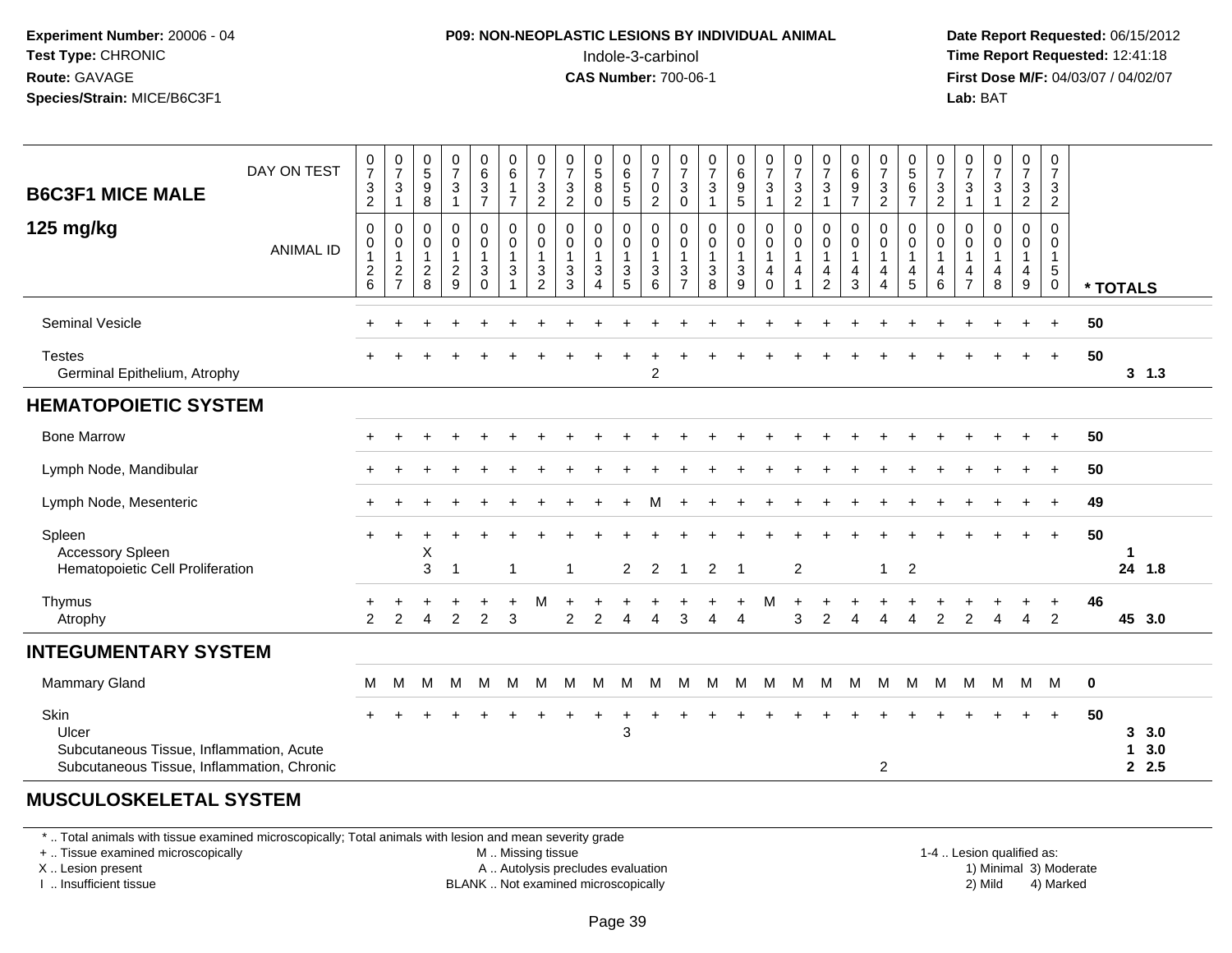#### **P09: NON-NEOPLASTIC LESIONS BY INDIVIDUAL ANIMAL**Indole-3-carbinol **Time Report Requested:** 12:41:18

 **Date Report Requested:** 06/15/2012 **First Dose M/F:** 04/03/07 / 04/02/07<br>Lab: BAT **Lab:** BAT

| DAY ON TEST<br><b>B6C3F1 MICE MALE</b>                                                                                                                                                 | 0<br>$\overline{7}$<br>$\ensuremath{\mathsf{3}}$<br>$\sqrt{2}$ | $\frac{0}{7}$<br>$\sqrt{3}$<br>$\overline{1}$     | $\begin{array}{c} 0 \\ 5 \end{array}$<br>9<br>$\,8\,$       | $\frac{0}{7}$<br>3<br>$\mathbf 1$                                | 0<br>$6\overline{6}$<br>$\frac{3}{7}$                      | 0<br>$\overline{6}$<br>$\mathbf{1}$<br>$\overline{7}$ | 0<br>$\overline{7}$<br>$\sqrt{3}$<br>$\sqrt{2}$                            | 0<br>$\overline{7}$<br>$\ensuremath{\mathsf{3}}$<br>$\overline{2}$ | $\begin{array}{c} 0 \\ 5 \end{array}$<br>$\bf8$<br>$\pmb{0}$    | 0<br>$\,6\,$<br>$\,$ 5 $\,$<br>$5\,$                             | 0<br>$\overline{7}$<br>0<br>$\overline{2}$           | 0<br>$\overline{7}$<br>$\sqrt{3}$<br>$\mathsf 0$                             | $\frac{0}{7}$<br>$\sqrt{3}$<br>$\overline{1}$                                      | 0<br>6<br>9<br>$\sqrt{5}$                  | 0<br>$\overline{7}$<br>3<br>$\mathbf{1}$        | $\frac{0}{7}$<br>$\mathfrak{S}$<br>$\overline{c}$ | $\frac{0}{7}$<br>$\ensuremath{\mathsf{3}}$<br>$\mathbf{1}$ | $\begin{matrix} 0 \\ 6 \\ 9 \end{matrix}$<br>$\overline{7}$ | $\frac{0}{7}$<br>$\frac{3}{2}$                        | 0<br>$\overline{5}$<br>$\,6\,$<br>$\overline{7}$                | 0<br>$\overline{7}$<br>$\ensuremath{\mathsf{3}}$<br>$\boldsymbol{2}$ | 0<br>$\overline{7}$<br>3<br>$\mathbf{1}$                | $\frac{0}{7}$<br>$\ensuremath{\mathsf{3}}$<br>$\mathbf{1}$      | 0<br>$\overline{7}$<br>$\mathbf{3}$<br>$\overline{2}$     | $\mathbf 0$<br>$\overline{7}$<br>$\sqrt{3}$<br>$\overline{2}$ |              |                                              |
|----------------------------------------------------------------------------------------------------------------------------------------------------------------------------------------|----------------------------------------------------------------|---------------------------------------------------|-------------------------------------------------------------|------------------------------------------------------------------|------------------------------------------------------------|-------------------------------------------------------|----------------------------------------------------------------------------|--------------------------------------------------------------------|-----------------------------------------------------------------|------------------------------------------------------------------|------------------------------------------------------|------------------------------------------------------------------------------|------------------------------------------------------------------------------------|--------------------------------------------|-------------------------------------------------|---------------------------------------------------|------------------------------------------------------------|-------------------------------------------------------------|-------------------------------------------------------|-----------------------------------------------------------------|----------------------------------------------------------------------|---------------------------------------------------------|-----------------------------------------------------------------|-----------------------------------------------------------|---------------------------------------------------------------|--------------|----------------------------------------------|
| 125 mg/kg<br><b>ANIMAL ID</b>                                                                                                                                                          | 0<br>0<br>$\boldsymbol{2}$<br>6                                | $\pmb{0}$<br>$\overline{0}$<br>1<br>$\frac{2}{7}$ | $\mathbf 0$<br>$\pmb{0}$<br>$\mathbf{1}$<br>$\sqrt{2}$<br>8 | 0<br>$\mathbf 0$<br>$\mathbf{1}$<br>$\overline{\mathbf{c}}$<br>9 | 0<br>$\pmb{0}$<br>$\mathbf{1}$<br>$\mathbf{3}$<br>$\Omega$ | $\mathbf 0$<br>$\mathbf 0$<br>$\mathbf{1}$<br>3       | $\mathbf 0$<br>$\pmb{0}$<br>$\overline{1}$<br>$\sqrt{3}$<br>$\overline{2}$ | $\mathbf 0$<br>$\mathbf 0$<br>$\mathbf{1}$<br>3<br>3               | 0<br>$\mathsf{O}\xspace$<br>$\mathbf{1}$<br>3<br>$\overline{4}$ | 0<br>$\pmb{0}$<br>$\mathbf{1}$<br>$\ensuremath{\mathsf{3}}$<br>5 | $\mathbf 0$<br>$\mathbf 0$<br>$\mathbf{1}$<br>3<br>6 | $\mathbf 0$<br>$\mathsf 0$<br>$\overline{1}$<br>$\sqrt{3}$<br>$\overline{7}$ | $\mathbf 0$<br>$\mathsf{O}\xspace$<br>$\overline{1}$<br>$\sqrt{3}$<br>$\mathbf{8}$ | 0<br>$\mathsf 0$<br>$\mathbf{1}$<br>3<br>9 | 0<br>$\pmb{0}$<br>$\mathbf{1}$<br>4<br>$\Omega$ | 0<br>$\mathsf{O}$<br>$\mathbf{1}$<br>4            | 0<br>$\mathsf 0$<br>$\mathbf{1}$<br>4<br>$\overline{c}$    | $\mathbf 0$<br>$\pmb{0}$<br>$\mathbf{1}$<br>4<br>3          | 0<br>$\pmb{0}$<br>$\mathbf{1}$<br>4<br>$\overline{4}$ | $\mathbf 0$<br>$\,0\,$<br>$\overline{1}$<br>$\overline{4}$<br>5 | $\mathbf 0$<br>0<br>$\mathbf{1}$<br>4<br>6                           | 0<br>$\mathbf 0$<br>$\mathbf{1}$<br>4<br>$\overline{7}$ | $\mathbf 0$<br>$\pmb{0}$<br>$\mathbf{1}$<br>$\overline{4}$<br>8 | 0<br>$\mathbf 0$<br>$\overline{1}$<br>$\overline{4}$<br>9 | 0<br>$\mathbf 0$<br>$\mathbf{1}$<br>$\sqrt{5}$<br>$\mathbf 0$ | * TOTALS     |                                              |
| <b>Bone</b><br>Hyperostosis                                                                                                                                                            |                                                                |                                                   |                                                             |                                                                  |                                                            |                                                       |                                                                            |                                                                    |                                                                 |                                                                  |                                                      |                                                                              |                                                                                    |                                            |                                                 |                                                   |                                                            |                                                             |                                                       |                                                                 |                                                                      |                                                         |                                                                 |                                                           | $\ddot{}$                                                     | 50           | $1 \t1.0$                                    |
| <b>Skeletal Muscle</b>                                                                                                                                                                 |                                                                |                                                   | $\ddot{}$                                                   |                                                                  |                                                            |                                                       |                                                                            |                                                                    |                                                                 |                                                                  |                                                      |                                                                              |                                                                                    |                                            |                                                 |                                                   |                                                            |                                                             |                                                       |                                                                 |                                                                      |                                                         |                                                                 |                                                           |                                                               | $\mathbf{2}$ |                                              |
| <b>NERVOUS SYSTEM</b>                                                                                                                                                                  |                                                                |                                                   |                                                             |                                                                  |                                                            |                                                       |                                                                            |                                                                    |                                                                 |                                                                  |                                                      |                                                                              |                                                                                    |                                            |                                                 |                                                   |                                                            |                                                             |                                                       |                                                                 |                                                                      |                                                         |                                                                 |                                                           |                                                               |              |                                              |
| <b>Brain</b>                                                                                                                                                                           | $\div$                                                         |                                                   |                                                             |                                                                  |                                                            |                                                       |                                                                            |                                                                    |                                                                 |                                                                  |                                                      |                                                                              |                                                                                    |                                            |                                                 |                                                   |                                                            |                                                             |                                                       |                                                                 |                                                                      |                                                         |                                                                 |                                                           | $+$                                                           | 50           |                                              |
| <b>RESPIRATORY SYSTEM</b>                                                                                                                                                              |                                                                |                                                   |                                                             |                                                                  |                                                            |                                                       |                                                                            |                                                                    |                                                                 |                                                                  |                                                      |                                                                              |                                                                                    |                                            |                                                 |                                                   |                                                            |                                                             |                                                       |                                                                 |                                                                      |                                                         |                                                                 |                                                           |                                                               |              |                                              |
| Lung<br>Inflammation, Chronic<br>Thrombosis<br>Alveolar Epithelium, Hyperplasia<br>Mediastinum, Inflammation, Granulomatous                                                            |                                                                |                                                   |                                                             |                                                                  |                                                            |                                                       |                                                                            |                                                                    |                                                                 | $\mathsf X$                                                      |                                                      |                                                                              |                                                                                    |                                            | $\overline{2}$                                  |                                                   |                                                            |                                                             |                                                       |                                                                 |                                                                      |                                                         |                                                                 |                                                           | $+$                                                           | 50           | 1.0<br>1<br>5<br>1.4<br>4.0<br>1             |
| <b>Nose</b><br>Inflammation<br>Polyp, Inflammatory<br>Respiratory Metaplasia<br>Olfactory Epithelium, Accumulation, Hyaline<br>Droplet                                                 |                                                                |                                                   |                                                             |                                                                  |                                                            |                                                       |                                                                            |                                                                    |                                                                 |                                                                  | -1                                                   |                                                                              |                                                                                    |                                            |                                                 |                                                   |                                                            |                                                             |                                                       |                                                                 |                                                                      |                                                         |                                                                 |                                                           | 1<br>2                                                        | 50           | $12$ 1.1<br>3<br>1.0<br>2.0<br>1<br>5<br>1.0 |
| Olfactory Epithelium, Atrophy<br>Olfactory Epithelium, Degeneration<br>Olfactory Epithelium, Respiratory Metaplasia<br>Respiratory Epithelium, Accumulation, Hyaline<br><b>Droplet</b> | $\overline{c}$<br>$\mathbf{1}$                                 | $\overline{c}$<br>$\overline{2}$                  |                                                             | $\overline{c}$                                                   |                                                            | $\overline{\mathbf{1}}$                               |                                                                            |                                                                    | $\overline{c}$                                                  |                                                                  | $\overline{\mathbf{c}}$                              |                                                                              |                                                                                    |                                            |                                                 |                                                   | $\mathbf{1}$                                               | 1                                                           |                                                       |                                                                 |                                                                      |                                                         |                                                                 |                                                           | $\overline{c}$                                                |              | $11 \t1.4$<br>1.8<br>4<br>20 1.5<br>$30$ 1.1 |
| Respiratory Epithelium, Hyperplasia                                                                                                                                                    | 2                                                              | 2                                                 |                                                             | $\overline{2}$                                                   |                                                            | -1                                                    |                                                                            |                                                                    | 2                                                               |                                                                  | 2                                                    |                                                                              |                                                                                    |                                            |                                                 |                                                   |                                                            |                                                             |                                                       |                                                                 |                                                                      |                                                         |                                                                 | $\overline{2}$                                            | $\overline{1}$                                                |              | 41 1.2                                       |

\* .. Total animals with tissue examined microscopically; Total animals with lesion and mean severity grade

+ .. Tissue examined microscopically

X .. Lesion present

I .. Insufficient tissue

M .. Missing tissue

A .. Autolysis precludes evaluation

 1-4 .. Lesion qualified as: BLANK .. Not examined microscopically 2) Mild 4) Marked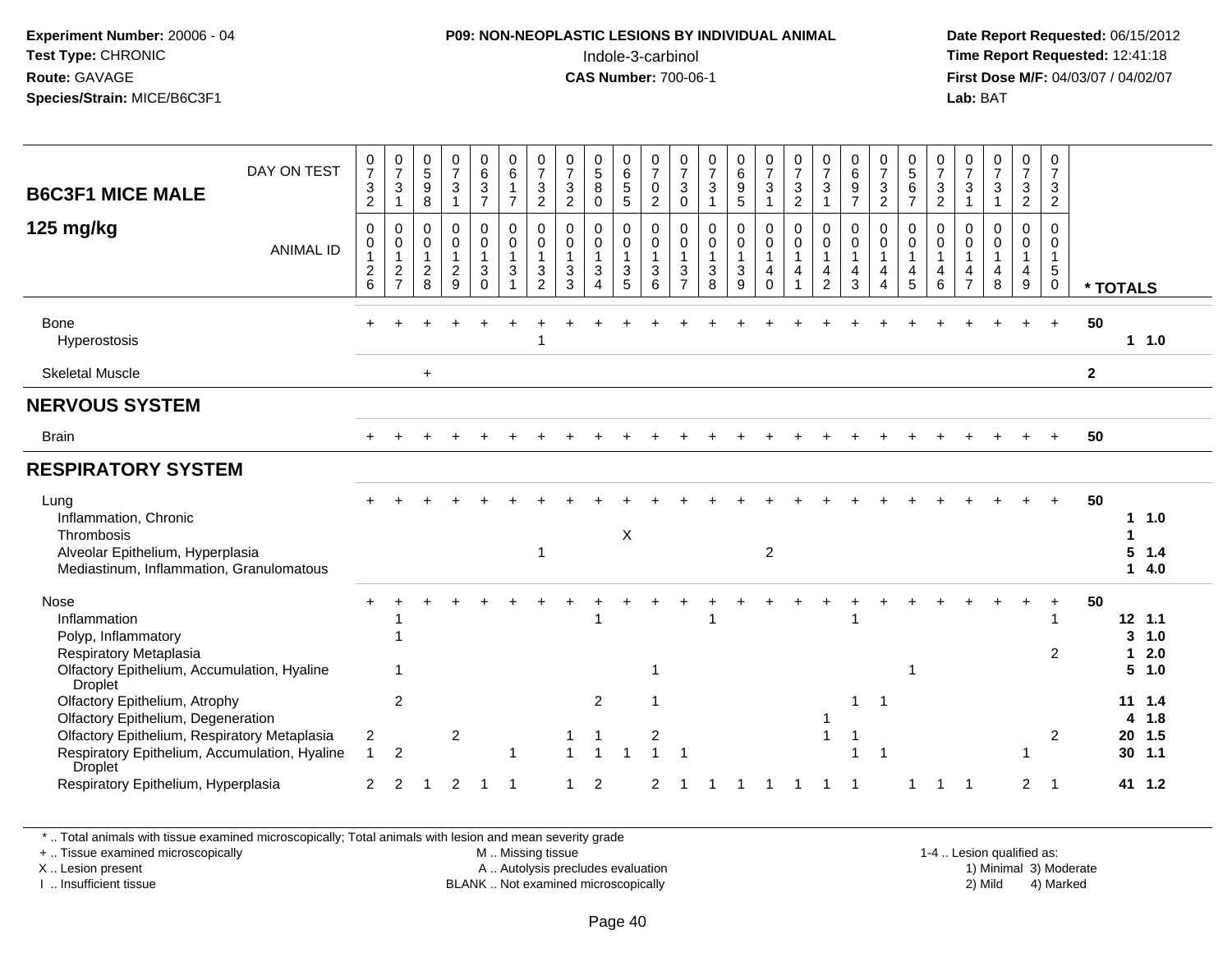#### **P09: NON-NEOPLASTIC LESIONS BY INDIVIDUAL ANIMAL**Indole-3-carbinol **Time Report Requested:** 12:41:18

 **Date Report Requested:** 06/15/2012 **First Dose M/F:** 04/03/07 / 04/02/07<br>Lab: BAT **Lab:** BAT

| <b>B6C3F1 MICE MALE</b><br>125 mg/kg                                                                                              | DAY ON TEST<br><b>ANIMAL ID</b> | $\begin{array}{c} 0 \\ 7 \\ 3 \end{array}$<br>$\overline{2}$<br>$\pmb{0}$<br>$\mathbf 0$<br>$\mathbf{1}$<br>$^2\phantom{1}6$ | $\frac{0}{7}$<br>$\mathfrak{S}$<br>$\mathbf{1}$<br>$\pmb{0}$<br>$\mathbf 0$<br>$\mathbf{1}$<br>$\overline{c}$<br>$\overline{z}$ | $\begin{smallmatrix}0\0\5\end{smallmatrix}$<br>9<br>8<br>0<br>$\pmb{0}$<br>$\overline{1}$<br>$\overline{c}$ | $\begin{smallmatrix}0\\7\end{smallmatrix}$<br>$\mathbf{3}$<br>$_{\rm 0}^{\rm 0}$<br>$\overline{1}$<br>$\overline{c}$ | $\begin{matrix} 0 \\ 6 \\ 3 \end{matrix}$<br>$\overline{7}$<br>0<br>$\pmb{0}$<br>$\mathbf{1}$<br>$\ensuremath{\mathsf{3}}$ | $\begin{array}{c} 0 \\ 6 \end{array}$<br>$\mathbf{1}$<br>$\overline{7}$<br>$\mathsf 0$<br>$\pmb{0}$<br>$\mathbf{1}$<br>$\mathbf{3}$ | $\frac{0}{7}$<br>3<br>$\overline{2}$<br>$\mathbf 0$<br>$\pmb{0}$<br>1<br>$\mathbf{3}$ | $\frac{0}{7}$<br>$\overline{3}$<br>$\overline{2}$<br>0<br>$\pmb{0}$<br>$\mathbf{1}$<br>$\mathbf{3}$ | $\begin{array}{c} 0 \\ 5 \\ 8 \end{array}$<br>$\mathbf 0$<br>$\begin{smallmatrix} 0\\0 \end{smallmatrix}$<br>$\mathbf{1}$<br>$\mathsf 3$ | $\begin{array}{c} 0 \\ 6 \\ 5 \end{array}$<br>$\sqrt{5}$<br>0<br>$\mathsf{O}\xspace$<br>$\overline{1}$<br>$\sqrt{3}$ | $\begin{array}{c} 0 \\ 7 \\ 0 \end{array}$<br>$\overline{2}$<br>$\begin{smallmatrix}0\\0\end{smallmatrix}$<br>$\overline{1}$<br>$\mathbf{3}$ | $\frac{0}{7}$<br>$\mathfrak{S}$<br>$\mathbf 0$<br>0<br>$\mathsf{O}\xspace$<br>$\mathbf{1}$<br>3<br>$\overline{ }$ | $\begin{array}{c} 0 \\ 7 \\ 3 \end{array}$<br>$\mathbf 0$<br>$\pmb{0}$<br>$\mathbf{1}$<br>$\mathbf{3}$ | 0<br>0<br>0<br>5<br>0<br>$\pmb{0}$<br>$\sqrt{3}$ | $\begin{matrix} 0 \\ 7 \\ 3 \end{matrix}$<br>$\overline{1}$<br>$\begin{smallmatrix} 0\\0 \end{smallmatrix}$<br>$\overline{1}$<br>$\overline{\mathbf{4}}$ | $\begin{matrix} 0 \\ 7 \\ 3 \end{matrix}$<br>$\overline{2}$<br>$_{\rm 0}^{\rm 0}$<br>$\mathbf{1}$<br>$\overline{\mathbf{4}}$<br>$\overline{1}$ | $\frac{0}{7}$<br>3<br>0<br>$\pmb{0}$<br>4 | $0$<br>$6$<br>$9$<br>$\overline{7}$<br>$_{\rm 0}^{\rm 0}$<br>$\overline{1}$<br>4 | $\frac{0}{7}$<br>$\mathfrak{Z}$<br>$\overline{2}$<br>0<br>$\pmb{0}$<br>$\mathbf{1}$<br>$\overline{4}$ | $\begin{array}{c} 0 \\ 5 \\ 6 \end{array}$<br>$\overline{7}$<br>0<br>$\mathsf{O}\xspace$<br>4 | $\frac{0}{7}$<br>$\frac{3}{2}$<br>$\mathbf 0$<br>$\pmb{0}$<br>$\overline{1}$<br>$\overline{\mathbf{4}}$ | $\frac{0}{7}$<br>$\mathbf{3}$<br>1<br>0<br>$\boldsymbol{0}$<br>$\overline{1}$<br>$\overline{4}$<br>$\overline{7}$ | $\begin{array}{c} 0 \\ 7 \\ 3 \end{array}$<br>$\mathbf{1}$<br>$\mathbf 0$<br>$\pmb{0}$<br>$\mathbf{1}$<br>4 | $\begin{array}{c} 0 \\ 7 \\ 3 \end{array}$<br>$\overline{2}$<br>0<br>$\pmb{0}$<br>$\mathbf{1}$<br>4 | $\frac{0}{7}$<br>$\mathbf{3}$<br>$\overline{2}$<br>0<br>$\mathbf 0$<br>$\mathbf{1}$<br>$\sqrt{5}$ |    |                                |                                    |  |
|-----------------------------------------------------------------------------------------------------------------------------------|---------------------------------|------------------------------------------------------------------------------------------------------------------------------|---------------------------------------------------------------------------------------------------------------------------------|-------------------------------------------------------------------------------------------------------------|----------------------------------------------------------------------------------------------------------------------|----------------------------------------------------------------------------------------------------------------------------|-------------------------------------------------------------------------------------------------------------------------------------|---------------------------------------------------------------------------------------|-----------------------------------------------------------------------------------------------------|------------------------------------------------------------------------------------------------------------------------------------------|----------------------------------------------------------------------------------------------------------------------|----------------------------------------------------------------------------------------------------------------------------------------------|-------------------------------------------------------------------------------------------------------------------|--------------------------------------------------------------------------------------------------------|--------------------------------------------------|----------------------------------------------------------------------------------------------------------------------------------------------------------|------------------------------------------------------------------------------------------------------------------------------------------------|-------------------------------------------|----------------------------------------------------------------------------------|-------------------------------------------------------------------------------------------------------|-----------------------------------------------------------------------------------------------|---------------------------------------------------------------------------------------------------------|-------------------------------------------------------------------------------------------------------------------|-------------------------------------------------------------------------------------------------------------|-----------------------------------------------------------------------------------------------------|---------------------------------------------------------------------------------------------------|----|--------------------------------|------------------------------------|--|
|                                                                                                                                   |                                 |                                                                                                                              |                                                                                                                                 | 8                                                                                                           | $\overline{9}$                                                                                                       | $\Omega$                                                                                                                   |                                                                                                                                     | $\overline{2}$                                                                        | 3                                                                                                   | 4                                                                                                                                        | 5                                                                                                                    | 6                                                                                                                                            |                                                                                                                   | 8                                                                                                      | 9                                                | $\mathbf 0$                                                                                                                                              |                                                                                                                                                | $\overline{2}$                            | 3                                                                                | 4                                                                                                     | 5                                                                                             | 6                                                                                                       |                                                                                                                   | 8                                                                                                           | 9                                                                                                   | $\pmb{0}$                                                                                         |    | * TOTALS                       |                                    |  |
| Trachea                                                                                                                           |                                 |                                                                                                                              |                                                                                                                                 |                                                                                                             |                                                                                                                      |                                                                                                                            |                                                                                                                                     |                                                                                       |                                                                                                     |                                                                                                                                          |                                                                                                                      |                                                                                                                                              |                                                                                                                   |                                                                                                        |                                                  |                                                                                                                                                          |                                                                                                                                                |                                           |                                                                                  |                                                                                                       |                                                                                               |                                                                                                         |                                                                                                                   |                                                                                                             |                                                                                                     | $\ddot{}$                                                                                         | 50 |                                |                                    |  |
| <b>SPECIAL SENSES SYSTEM</b>                                                                                                      |                                 |                                                                                                                              |                                                                                                                                 |                                                                                                             |                                                                                                                      |                                                                                                                            |                                                                                                                                     |                                                                                       |                                                                                                     |                                                                                                                                          |                                                                                                                      |                                                                                                                                              |                                                                                                                   |                                                                                                        |                                                  |                                                                                                                                                          |                                                                                                                                                |                                           |                                                                                  |                                                                                                       |                                                                                               |                                                                                                         |                                                                                                                   |                                                                                                             |                                                                                                     |                                                                                                   |    |                                |                                    |  |
| Eye<br>Cornea, Inflammation, Chronic                                                                                              |                                 |                                                                                                                              |                                                                                                                                 |                                                                                                             |                                                                                                                      |                                                                                                                            |                                                                                                                                     |                                                                                       |                                                                                                     | $\overline{2}$                                                                                                                           |                                                                                                                      |                                                                                                                                              |                                                                                                                   |                                                                                                        |                                                  |                                                                                                                                                          |                                                                                                                                                |                                           |                                                                                  |                                                                                                       |                                                                                               |                                                                                                         |                                                                                                                   |                                                                                                             |                                                                                                     | $+$                                                                                               | 50 |                                | 2, 1.5                             |  |
| <b>Harderian Gland</b><br>Hyperplasia                                                                                             |                                 |                                                                                                                              |                                                                                                                                 |                                                                                                             |                                                                                                                      |                                                                                                                            |                                                                                                                                     | $\overline{c}$                                                                        |                                                                                                     |                                                                                                                                          |                                                                                                                      |                                                                                                                                              |                                                                                                                   |                                                                                                        |                                                  |                                                                                                                                                          |                                                                                                                                                |                                           |                                                                                  |                                                                                                       |                                                                                               |                                                                                                         |                                                                                                                   |                                                                                                             |                                                                                                     | $+$                                                                                               | 50 |                                | $5 \quad 2.0$                      |  |
| <b>URINARY SYSTEM</b>                                                                                                             |                                 |                                                                                                                              |                                                                                                                                 |                                                                                                             |                                                                                                                      |                                                                                                                            |                                                                                                                                     |                                                                                       |                                                                                                     |                                                                                                                                          |                                                                                                                      |                                                                                                                                              |                                                                                                                   |                                                                                                        |                                                  |                                                                                                                                                          |                                                                                                                                                |                                           |                                                                                  |                                                                                                       |                                                                                               |                                                                                                         |                                                                                                                   |                                                                                                             |                                                                                                     |                                                                                                   |    |                                |                                    |  |
| Kidney<br>Metaplasia, Osseous<br>Mineralization                                                                                   |                                 |                                                                                                                              |                                                                                                                                 |                                                                                                             |                                                                                                                      |                                                                                                                            |                                                                                                                                     |                                                                                       |                                                                                                     |                                                                                                                                          |                                                                                                                      |                                                                                                                                              |                                                                                                                   |                                                                                                        |                                                  |                                                                                                                                                          |                                                                                                                                                |                                           |                                                                                  |                                                                                                       |                                                                                               |                                                                                                         |                                                                                                                   |                                                                                                             |                                                                                                     |                                                                                                   | 50 | 1                              | 11.0<br>1.0                        |  |
| Nephropathy<br>Pelvis, Inflammation, Suppurative<br>Renal Tubule, Cyst<br>Renal Tubule, Hyperplasia<br>Renal Tubule, Pigmentation |                                 | 1                                                                                                                            |                                                                                                                                 |                                                                                                             | $\overline{2}$                                                                                                       |                                                                                                                            | $\mathcal{P}$                                                                                                                       |                                                                                       |                                                                                                     |                                                                                                                                          | $\overline{c}$                                                                                                       |                                                                                                                                              | $\overline{2}$                                                                                                    | $\overline{2}$                                                                                         |                                                  | $\overline{2}$                                                                                                                                           | 2                                                                                                                                              |                                           |                                                                                  | -1                                                                                                    |                                                                                               | -1<br>$\overline{1}$                                                                                    | 1<br>2                                                                                                            |                                                                                                             | $\overline{2}$                                                                                      | 2                                                                                                 |    | 45<br>1<br>$\overline{2}$<br>1 | 1.5<br>2.0<br>1.5<br>1.0<br>1, 3.0 |  |
| <b>Urinary Bladder</b>                                                                                                            |                                 |                                                                                                                              |                                                                                                                                 |                                                                                                             |                                                                                                                      |                                                                                                                            |                                                                                                                                     |                                                                                       |                                                                                                     |                                                                                                                                          |                                                                                                                      |                                                                                                                                              |                                                                                                                   |                                                                                                        |                                                  |                                                                                                                                                          |                                                                                                                                                |                                           |                                                                                  |                                                                                                       |                                                                                               |                                                                                                         |                                                                                                                   |                                                                                                             |                                                                                                     |                                                                                                   | 50 |                                |                                    |  |

\* .. Total animals with tissue examined microscopically; Total animals with lesion and mean severity grade

+ .. Tissue examined microscopically

X .. Lesion present

I .. Insufficient tissue

 M .. Missing tissueA .. Autolysis precludes evaluation

1-4 .. Lesion qualified as:<br>1) Minimal 3) Moderate BLANK .. Not examined microscopically 2) Mild 4) Marked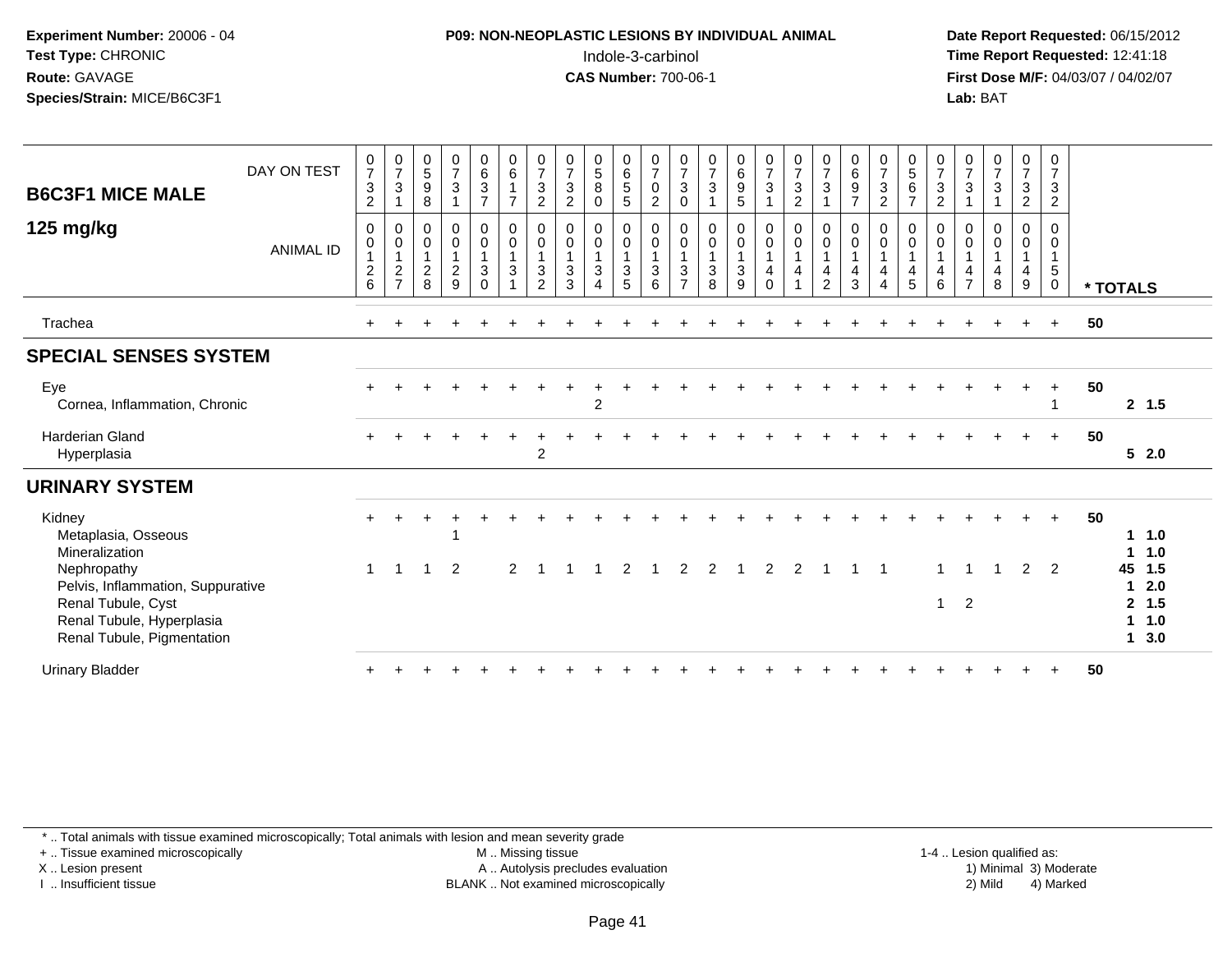# **P09: NON-NEOPLASTIC LESIONS BY INDIVIDUAL ANIMAL**Indole-3-carbinol **Time Report Requested:** 12:41:18

 **Date Report Requested:** 06/15/2012 **First Dose M/F:** 04/03/07 / 04/02/07<br>Lab: BAT **Lab:** BAT

| <b>B6C3F1 MICE MALE</b>                                                                                  | DAY ON TEST      | $\frac{0}{7}$<br>$\ensuremath{\mathsf{3}}$<br>$\overline{2}$ | $\frac{0}{7}$<br>$\mathbf{3}$<br>$\mathbf 0$              | $\begin{array}{c} 0 \\ 7 \end{array}$<br>$\frac{3}{1}$        | $\begin{array}{c} 0 \\ 7 \end{array}$<br>$\sqrt{3}$<br>$\mathbf{1}$                 | $\frac{0}{7}$<br>3<br>$\mathbf{1}$                       | $\begin{smallmatrix}0\\7\end{smallmatrix}$<br>$\mathbf{3}$<br>$\mathbf 0$ | $\begin{array}{c} 0 \\ 7 \end{array}$<br>$\sqrt{3}$<br>$\mathbf 0$       | $\begin{array}{c} 0 \\ 7 \end{array}$<br>$\boldsymbol{2}$<br>$\mathbf{1}$ | $\begin{array}{c} 0 \\ 7 \end{array}$<br>$\sqrt{3}$<br>$\overline{2}$      | $\frac{0}{7}$<br>$\mathbf{3}$<br>$\sqrt{2}$                    | $\frac{0}{7}$<br>$\mathbf{3}$<br>$\overline{2}$                        | $\frac{0}{7}$<br>$\sqrt{3}$<br>$\overline{c}$           | $\frac{0}{7}$<br>$\mathfrak{Z}$<br>$\mathbf{1}$                     | $\frac{0}{7}$<br>$\mathbf{3}$<br>$\mathbf{1}$                     | $\begin{array}{c} 0 \\ 7 \end{array}$<br>$\mathbf{3}$<br>$\overline{2}$ | $\begin{array}{c} 0 \\ 6 \end{array}$<br>9<br>$\overline{4}$            | $\frac{0}{7}$<br>$\mathbf{3}$<br>$\mathbf{0}$                     | $\pmb{0}$<br>$\,6\,$<br>5<br>$\ensuremath{\mathsf{3}}$ | $\frac{0}{7}$<br>$\mathbf{3}$<br>$\overline{2}$                | $\begin{array}{c} 0 \\ 5 \\ 9 \end{array}$<br>$6\phantom{1}$               | $\begin{array}{c} 0 \\ 7 \end{array}$<br>$\mathbf{3}$<br>$\overline{1}$ | $\frac{0}{7}$<br>$\mathsf 3$<br>$\overline{2}$                              | $\begin{array}{c} 0 \\ 7 \end{array}$<br>$\ensuremath{\mathsf{3}}$<br>$\overline{c}$ | $\frac{0}{7}$<br>3<br>$\mathbf{1}$                             | $\mathbf 0$<br>$\sqrt{5}$<br>$\mathbf{1}$<br>$\mathbf{1}$                       |                       |
|----------------------------------------------------------------------------------------------------------|------------------|--------------------------------------------------------------|-----------------------------------------------------------|---------------------------------------------------------------|-------------------------------------------------------------------------------------|----------------------------------------------------------|---------------------------------------------------------------------------|--------------------------------------------------------------------------|---------------------------------------------------------------------------|----------------------------------------------------------------------------|----------------------------------------------------------------|------------------------------------------------------------------------|---------------------------------------------------------|---------------------------------------------------------------------|-------------------------------------------------------------------|-------------------------------------------------------------------------|-------------------------------------------------------------------------|-------------------------------------------------------------------|--------------------------------------------------------|----------------------------------------------------------------|----------------------------------------------------------------------------|-------------------------------------------------------------------------|-----------------------------------------------------------------------------|--------------------------------------------------------------------------------------|----------------------------------------------------------------|---------------------------------------------------------------------------------|-----------------------|
| 250 mg/kg                                                                                                | <b>ANIMAL ID</b> | $\mathbf 0$<br>$\pmb{0}$<br>$\mathbf{1}$<br>$\frac{5}{1}$    | $\mathbf 0$<br>$\pmb{0}$<br>$\mathbf{1}$<br>$\frac{5}{2}$ | $\mathbf 0$<br>$\mathbf 0$<br>$\overline{1}$<br>$\frac{5}{3}$ | $\Omega$<br>$\mathbf 0$<br>$\mathbf{1}$<br>$\overline{5}$<br>$\boldsymbol{\Lambda}$ | $\Omega$<br>$\mathbf 0$<br>$\mathbf{1}$<br>$\frac{5}{5}$ | $\mathbf 0$<br>$\mathbf 0$<br>$\mathbf{1}$<br>$\frac{5}{6}$               | $\Omega$<br>$\mathbf 0$<br>$\mathbf{1}$<br>$\,$ 5 $\,$<br>$\overline{7}$ | $\Omega$<br>$\mathbf 0$<br>$\mathbf{1}$<br>$\,$ 5 $\,$<br>8               | $\mathbf 0$<br>$\mathbf 0$<br>$\mathbf{1}$<br>$\sqrt{5}$<br>$\overline{9}$ | $\mathbf 0$<br>$\mathbf 0$<br>$\mathbf{1}$<br>6<br>$\mathbf 0$ | $\Omega$<br>$\mathbf 0$<br>$\overline{1}$<br>$\,6\,$<br>$\overline{1}$ | $\mathbf 0$<br>0<br>$\mathbf{1}$<br>6<br>$\overline{c}$ | $\mathbf 0$<br>$\mathbf 0$<br>$\mathbf{1}$<br>$\,6$<br>$\mathbf{3}$ | $\mathbf 0$<br>$\mathbf 0$<br>$\mathbf{1}$<br>6<br>$\overline{4}$ | $\mathbf 0$<br>$\mathbf 0$<br>$\mathbf{1}$<br>$6\over 5$                | $\Omega$<br>$\mathbf 0$<br>$\overline{1}$<br>$\,6\,$<br>$6\phantom{1}6$ | $\mathbf 0$<br>$\mathbf 0$<br>$\mathbf{1}$<br>6<br>$\overline{7}$ | $\Omega$<br>$\mathbf 0$<br>$\mathbf{1}$<br>$\,6$<br>8  | $\Omega$<br>$\mathbf 0$<br>$\mathbf{1}$<br>6<br>$\overline{9}$ | $\Omega$<br>$\mathbf 0$<br>$\mathbf{1}$<br>$\boldsymbol{7}$<br>$\mathbf 0$ | $\Omega$<br>$\mathbf 0$<br>$\mathbf{1}$<br>$\overline{7}$               | $\Omega$<br>$\mathbf 0$<br>$\mathbf{1}$<br>$\overline{7}$<br>$\overline{2}$ | $\Omega$<br>$\mathbf 0$<br>$\mathbf{1}$<br>$\overline{7}$<br>3                       | $\Omega$<br>$\mathbf 0$<br>$\mathbf{1}$<br>$\overline{7}$<br>4 | $\mathbf 0$<br>$\mathbf 0$<br>$\mathbf{1}$<br>$\overline{7}$<br>$5\phantom{.0}$ | males<br>$($ cont $)$ |
| <b>ALIMENTARY SYSTEM</b>                                                                                 |                  |                                                              |                                                           |                                                               |                                                                                     |                                                          |                                                                           |                                                                          |                                                                           |                                                                            |                                                                |                                                                        |                                                         |                                                                     |                                                                   |                                                                         |                                                                         |                                                                   |                                                        |                                                                |                                                                            |                                                                         |                                                                             |                                                                                      |                                                                |                                                                                 |                       |
| Esophagus                                                                                                |                  |                                                              |                                                           |                                                               |                                                                                     |                                                          |                                                                           |                                                                          |                                                                           |                                                                            |                                                                |                                                                        |                                                         |                                                                     |                                                                   |                                                                         |                                                                         |                                                                   |                                                        |                                                                |                                                                            |                                                                         |                                                                             |                                                                                      |                                                                |                                                                                 |                       |
| Gallbladder<br>Atrophy<br>Inflammation, Suppurative                                                      |                  |                                                              |                                                           |                                                               |                                                                                     |                                                          |                                                                           |                                                                          |                                                                           |                                                                            |                                                                |                                                                        |                                                         |                                                                     |                                                                   |                                                                         | -1                                                                      |                                                                   |                                                        |                                                                |                                                                            |                                                                         |                                                                             |                                                                                      |                                                                |                                                                                 |                       |
| Intestine Large, Cecum<br>Ulcer                                                                          |                  |                                                              |                                                           |                                                               |                                                                                     |                                                          |                                                                           |                                                                          |                                                                           |                                                                            |                                                                |                                                                        |                                                         |                                                                     |                                                                   |                                                                         |                                                                         |                                                                   |                                                        |                                                                |                                                                            |                                                                         |                                                                             |                                                                                      |                                                                |                                                                                 |                       |
| Intestine Large, Colon<br>Inflammation, Chronic                                                          |                  |                                                              |                                                           |                                                               |                                                                                     |                                                          |                                                                           |                                                                          |                                                                           |                                                                            |                                                                |                                                                        |                                                         |                                                                     |                                                                   |                                                                         |                                                                         |                                                                   |                                                        |                                                                |                                                                            |                                                                         |                                                                             |                                                                                      |                                                                |                                                                                 |                       |
| Intestine Large, Rectum                                                                                  |                  |                                                              |                                                           |                                                               |                                                                                     |                                                          |                                                                           |                                                                          |                                                                           |                                                                            |                                                                |                                                                        |                                                         |                                                                     |                                                                   |                                                                         |                                                                         |                                                                   |                                                        |                                                                |                                                                            |                                                                         |                                                                             |                                                                                      |                                                                |                                                                                 |                       |
| Intestine Small, Duodenum<br>Ulcer<br>Epithelium, Atrophy                                                |                  |                                                              |                                                           |                                                               |                                                                                     |                                                          |                                                                           |                                                                          |                                                                           |                                                                            |                                                                |                                                                        |                                                         |                                                                     |                                                                   |                                                                         |                                                                         |                                                                   |                                                        |                                                                |                                                                            |                                                                         |                                                                             |                                                                                      |                                                                |                                                                                 |                       |
| Intestine Small, Ileum                                                                                   |                  |                                                              |                                                           |                                                               |                                                                                     |                                                          |                                                                           |                                                                          |                                                                           |                                                                            |                                                                |                                                                        |                                                         |                                                                     |                                                                   |                                                                         |                                                                         |                                                                   |                                                        |                                                                |                                                                            |                                                                         |                                                                             |                                                                                      |                                                                |                                                                                 |                       |
| Intestine Small, Jejunum<br>Peyer's Patch, Hyperplasia                                                   |                  |                                                              |                                                           |                                                               |                                                                                     |                                                          |                                                                           |                                                                          |                                                                           |                                                                            |                                                                |                                                                        |                                                         |                                                                     |                                                                   |                                                                         |                                                                         |                                                                   |                                                        |                                                                |                                                                            |                                                                         |                                                                             |                                                                                      |                                                                |                                                                                 |                       |
| Liver<br><b>Basophilic Focus</b>                                                                         |                  |                                                              |                                                           |                                                               |                                                                                     |                                                          |                                                                           |                                                                          |                                                                           |                                                                            |                                                                |                                                                        |                                                         |                                                                     |                                                                   |                                                                         | X                                                                       |                                                                   |                                                        |                                                                | $\mathsf{X}$                                                               |                                                                         |                                                                             |                                                                                      |                                                                |                                                                                 |                       |
| Clear Cell Focus                                                                                         |                  | X                                                            | $\mathsf{X}$                                              | $\times$                                                      |                                                                                     |                                                          |                                                                           | X                                                                        |                                                                           | X                                                                          | $\times$                                                       |                                                                        |                                                         |                                                                     |                                                                   | X                                                                       | $\mathsf X$                                                             | X                                                                 |                                                        | Χ                                                              |                                                                            |                                                                         | X                                                                           |                                                                                      | X                                                              |                                                                                 |                       |
| <b>Eosinophilic Focus</b>                                                                                |                  |                                                              | X                                                         | X                                                             | $\times$                                                                            | X                                                        | $\times$                                                                  |                                                                          |                                                                           | X                                                                          | $\times$                                                       | $X$ $X$                                                                |                                                         |                                                                     | X                                                                 | $\pmb{\times}$                                                          | $\mathsf{X}$                                                            | $\mathsf{X}$                                                      |                                                        | X                                                              |                                                                            |                                                                         | X                                                                           | $\mathsf X$                                                                          | X                                                              |                                                                                 |                       |
| Fatty Change<br>Hepatodiaphragmatic Nodule                                                               |                  | 1                                                            | 1                                                         | $\overline{2}$                                                | 2                                                                                   | $\overline{2}$                                           | $\overline{2}$                                                            | 2                                                                        | $\overline{2}$                                                            | $\overline{2}$                                                             | 2                                                              |                                                                        |                                                         |                                                                     | $\mathbf{1}$                                                      | $\overline{1}$                                                          | $\overline{1}$                                                          | $\overline{2}$                                                    | X                                                      | $\overline{2}$                                                 | $\overline{2}$                                                             | $\overline{1}$                                                          | $\overline{2}$                                                              | $\overline{\mathbf{1}}$                                                              | $\mathbf{1}$                                                   | $\overline{2}$                                                                  |                       |
| *  Total animals with tissue examined microscopically; Total animals with lesion and mean severity grade |                  |                                                              |                                                           |                                                               |                                                                                     |                                                          |                                                                           |                                                                          |                                                                           |                                                                            |                                                                |                                                                        |                                                         |                                                                     |                                                                   |                                                                         |                                                                         |                                                                   |                                                        |                                                                |                                                                            |                                                                         |                                                                             |                                                                                      |                                                                |                                                                                 |                       |
| +  Tissue examined microscopically                                                                       |                  |                                                              |                                                           |                                                               |                                                                                     |                                                          | M  Missing tissue                                                         |                                                                          |                                                                           |                                                                            |                                                                |                                                                        |                                                         |                                                                     |                                                                   |                                                                         |                                                                         |                                                                   |                                                        |                                                                |                                                                            |                                                                         |                                                                             | 1-4  Lesion qualified as:                                                            |                                                                |                                                                                 |                       |
| X  Lesion present                                                                                        |                  |                                                              |                                                           |                                                               |                                                                                     |                                                          |                                                                           |                                                                          |                                                                           | A  Autolysis precludes evaluation                                          |                                                                |                                                                        |                                                         |                                                                     |                                                                   |                                                                         |                                                                         |                                                                   |                                                        |                                                                |                                                                            |                                                                         |                                                                             |                                                                                      |                                                                | 1) Minimal 3) Moderate                                                          |                       |
| I  Insufficient tissue                                                                                   |                  |                                                              |                                                           |                                                               |                                                                                     |                                                          |                                                                           |                                                                          |                                                                           | BLANK  Not examined microscopically                                        |                                                                |                                                                        |                                                         |                                                                     |                                                                   |                                                                         |                                                                         |                                                                   |                                                        |                                                                |                                                                            |                                                                         |                                                                             | 2) Mild                                                                              |                                                                | 4) Marked                                                                       |                       |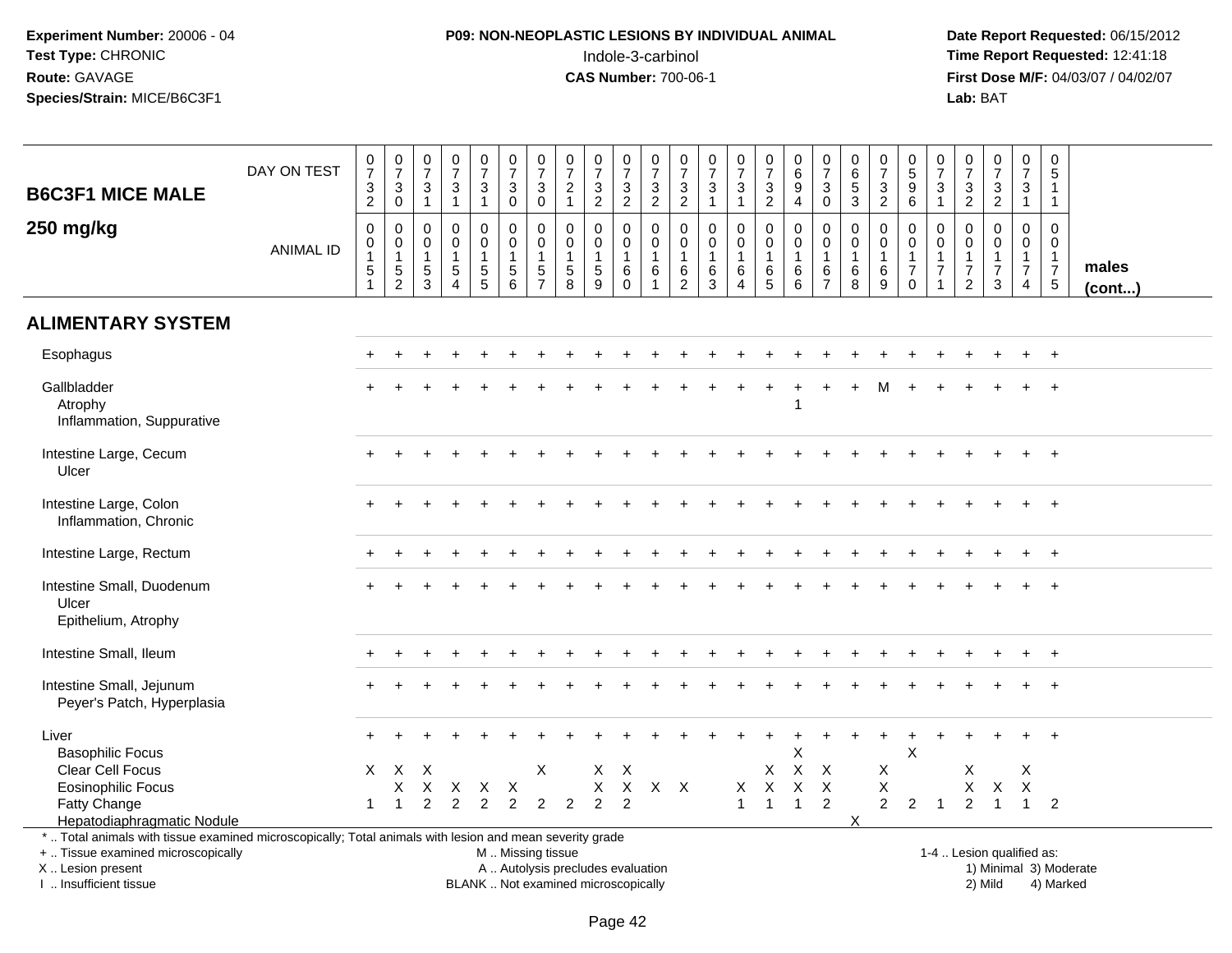## **P09: NON-NEOPLASTIC LESIONS BY INDIVIDUAL ANIMAL**Indole-3-carbinol **Time Report Requested:** 12:41:18

 **Date Report Requested:** 06/15/2012 **First Dose M/F:** 04/03/07 / 04/02/07<br>Lab: BAT **Lab:** BAT

|                                                                                                                                                                              | DAY ON TEST      | $\frac{0}{7}$<br>$\overline{3}$                                         | $\frac{0}{7}$<br>3                                      | $\begin{array}{c} 0 \\ 7 \end{array}$<br>$\ensuremath{\mathsf{3}}$ | $\frac{0}{7}$<br>$\sqrt{3}$                                      | $\frac{0}{7}$<br>$\mathbf{3}$                             | $\begin{matrix} 0 \\ 7 \end{matrix}$<br>$\sqrt{3}$            | $\frac{0}{7}$<br>3                            | $\begin{matrix} 0 \\ 7 \end{matrix}$<br>$\overline{c}$      | $\frac{0}{7}$<br>3                        | $\frac{0}{7}$<br>$\mathbf 3$     | $\begin{array}{c} 0 \\ 7 \end{array}$<br>$\ensuremath{\mathsf{3}}$    | $\frac{0}{7}$<br>$\sqrt{3}$                                   | $\frac{0}{7}$<br>$\sqrt{3}$                                           | $\begin{array}{c} 0 \\ 7 \end{array}$<br>3                    | $\frac{0}{7}$<br>$\sqrt{3}$                                  | $\pmb{0}$<br>$\,6\,$<br>$\overline{9}$ | $\begin{array}{c} 0 \\ 7 \end{array}$<br>$\mathfrak{B}$       | $\begin{array}{c} 0 \\ 6 \\ 5 \end{array}$ | $\frac{0}{7}$<br>$\mathbf 3$ | $\begin{array}{c} 0 \\ 5 \\ 9 \end{array}$                       | $\begin{array}{c} 0 \\ 7 \end{array}$<br>3                   | $\frac{0}{7}$<br>$\sqrt{3}$                                 | $\frac{0}{7}$<br>3                           | $\begin{smallmatrix} 0\\7 \end{smallmatrix}$<br>$\ensuremath{\mathsf{3}}$      | 0<br>5<br>1                                   |                        |
|------------------------------------------------------------------------------------------------------------------------------------------------------------------------------|------------------|-------------------------------------------------------------------------|---------------------------------------------------------|--------------------------------------------------------------------|------------------------------------------------------------------|-----------------------------------------------------------|---------------------------------------------------------------|-----------------------------------------------|-------------------------------------------------------------|-------------------------------------------|----------------------------------|-----------------------------------------------------------------------|---------------------------------------------------------------|-----------------------------------------------------------------------|---------------------------------------------------------------|--------------------------------------------------------------|----------------------------------------|---------------------------------------------------------------|--------------------------------------------|------------------------------|------------------------------------------------------------------|--------------------------------------------------------------|-------------------------------------------------------------|----------------------------------------------|--------------------------------------------------------------------------------|-----------------------------------------------|------------------------|
| <b>B6C3F1 MICE MALE</b>                                                                                                                                                      |                  | $\overline{a}$                                                          | $\mathbf 0$                                             | $\mathbf{1}$                                                       | $\mathbf{1}$                                                     | $\mathbf{1}$                                              | $\mathbf 0$                                                   | $\mathbf 0$                                   | $\mathbf{1}$                                                | $\overline{2}$                            | $\overline{c}$                   | $\overline{c}$                                                        | $\overline{c}$                                                | $\mathbf{1}$                                                          | $\mathbf{1}$                                                  | $\overline{c}$                                               | 4                                      | $\mathsf{O}\xspace$                                           | 3                                          | $\overline{c}$               | $\,6\,$                                                          | $\overline{1}$                                               | $\sqrt{2}$                                                  | $\overline{c}$                               | $\mathbf{1}$                                                                   | $\mathbf{1}$                                  |                        |
| 250 mg/kg                                                                                                                                                                    | <b>ANIMAL ID</b> | $\mathbf 0$<br>$\pmb{0}$<br>$\mathbf{1}$<br>$\,$ 5 $\,$<br>$\mathbf{1}$ | 0<br>$\mathbf 0$<br>$\mathbf{1}$<br>5<br>$\overline{2}$ | 0<br>0<br>$\mathbf{1}$<br>$\,$ 5 $\,$<br>3                         | $\mathbf 0$<br>$\mathbf 0$<br>1<br>$\,$ 5 $\,$<br>$\overline{A}$ | $\mathbf 0$<br>$\pmb{0}$<br>$\mathbf{1}$<br>$\frac{5}{5}$ | $\mathbf 0$<br>$\mathbf 0$<br>$\mathbf{1}$<br>$\sqrt{5}$<br>6 | 0<br>0<br>$\mathbf{1}$<br>5<br>$\overline{7}$ | $\pmb{0}$<br>$\mathbf 0$<br>$\mathbf{1}$<br>$\sqrt{5}$<br>8 | 0<br>0<br>$\mathbf{1}$<br>$\sqrt{5}$<br>9 | 0<br>0<br>$\mathbf{1}$<br>6<br>0 | $\mathbf 0$<br>$\pmb{0}$<br>$\mathbf{1}$<br>$\,6\,$<br>$\overline{1}$ | $\mathbf 0$<br>0<br>$\mathbf{1}$<br>$\,6\,$<br>$\overline{2}$ | $\mathbf 0$<br>$\mathbf 0$<br>$\mathbf{1}$<br>$\,6\,$<br>$\mathbf{3}$ | 0<br>$\mathbf 0$<br>$\mathbf{1}$<br>$\,6\,$<br>$\overline{4}$ | $\mathbf 0$<br>$\mathbf 0$<br>$\overline{1}$<br>$\,6\,$<br>5 | 0<br>0<br>$\mathbf{1}$<br>6<br>6       | 0<br>$\mathbf 0$<br>$\mathbf{1}$<br>$\,6\,$<br>$\overline{7}$ | 0<br>0<br>$\mathbf{1}$<br>6<br>8           | 0<br>0<br>$\,6\,$<br>9       | $\mathbf 0$<br>0<br>$\mathbf{1}$<br>$\boldsymbol{7}$<br>$\Omega$ | 0<br>0<br>$\mathbf{1}$<br>$\boldsymbol{7}$<br>$\overline{1}$ | $\mathbf 0$<br>$\mathbf 0$<br>$\mathbf{1}$<br>$\frac{7}{2}$ | 0<br>$\mathbf 0$<br>1<br>$\overline{7}$<br>3 | $\mathbf 0$<br>$\mathbf 0$<br>$\mathbf{1}$<br>$\overline{7}$<br>$\overline{4}$ | 0<br>0<br>$\mathbf{1}$<br>$\overline{7}$<br>5 | males<br>(cont)        |
| Inflammation, Chronic<br><b>Mixed Cell Focus</b><br>Necrosis<br>Artery, Thrombosis<br>Bile Duct, Hyperplasia<br>Oval Cell, Hyperplasia<br>Periportal, Fibrosis               |                  |                                                                         | $\overline{2}$                                          | $\pmb{\times}$                                                     |                                                                  |                                                           |                                                               |                                               | $\overline{c}$                                              |                                           |                                  |                                                                       |                                                               |                                                                       |                                                               |                                                              |                                        |                                                               |                                            |                              |                                                                  |                                                              |                                                             |                                              | X                                                                              | X                                             |                        |
| Mesentery<br>Fat, Necrosis                                                                                                                                                   |                  |                                                                         |                                                         |                                                                    |                                                                  |                                                           |                                                               |                                               | $\ddot{}$<br>$\overline{2}$                                 |                                           |                                  |                                                                       |                                                               |                                                                       |                                                               |                                                              |                                        |                                                               |                                            |                              |                                                                  |                                                              |                                                             |                                              |                                                                                |                                               |                        |
| Oral Mucosa                                                                                                                                                                  |                  |                                                                         |                                                         |                                                                    |                                                                  |                                                           |                                                               |                                               |                                                             |                                           |                                  |                                                                       |                                                               |                                                                       |                                                               |                                                              |                                        |                                                               |                                            |                              |                                                                  |                                                              |                                                             |                                              |                                                                                |                                               |                        |
| Pancreas<br>Inflammation, Chronic                                                                                                                                            |                  |                                                                         |                                                         |                                                                    |                                                                  |                                                           |                                                               |                                               |                                                             |                                           |                                  |                                                                       |                                                               |                                                                       |                                                               |                                                              |                                        |                                                               |                                            |                              |                                                                  |                                                              |                                                             |                                              |                                                                                | $+$                                           |                        |
| <b>Salivary Glands</b><br>Infiltration Cellular, Mononuclear Cell                                                                                                            |                  |                                                                         | -1                                                      |                                                                    |                                                                  |                                                           | 1                                                             |                                               |                                                             | $\overline{1}$                            |                                  | $\overline{1}$                                                        | $\mathbf 1$                                                   | $\overline{1}$                                                        |                                                               |                                                              | $\mathbf{1}$                           | -1                                                            |                                            | $\overline{1}$               |                                                                  | 1                                                            | $\overline{1}$                                              |                                              |                                                                                | $+$                                           |                        |
| Stomach, Forestomach<br>Inflammation, Chronic<br>Ulcer<br>Epithelium, Hyperplasia                                                                                            |                  |                                                                         |                                                         |                                                                    |                                                                  |                                                           |                                                               |                                               |                                                             |                                           |                                  |                                                                       |                                                               |                                                                       | $\overline{c}$<br>$\overline{c}$                              |                                                              |                                        |                                                               |                                            |                              |                                                                  |                                                              |                                                             |                                              |                                                                                |                                               |                        |
| Stomach, Glandular<br>Inflammation, Chronic<br>Pigmentation<br>Epithelium, Atrophy<br>Epithelium, Hyperplasia                                                                |                  | $\mathcal{P}$<br>$\overline{2}$                                         | $\mathcal{P}$<br>2                                      |                                                                    |                                                                  |                                                           | $\mathbf{2}$                                                  | $\overline{2}$                                |                                                             | $\overline{2}$                            | $\mathbf{1}$                     | $\overline{2}$                                                        | $\overline{1}$                                                |                                                                       | $\overline{2}$                                                | 1                                                            | $\overline{2}$                         | 2                                                             | $\overline{1}$                             | $\overline{2}$               | $\mathcal{P}$                                                    | 2                                                            | $\overline{1}$                                              | $\overline{2}$                               | 1 1                                                                            |                                               |                        |
|                                                                                                                                                                              |                  |                                                                         |                                                         |                                                                    |                                                                  |                                                           |                                                               |                                               |                                                             |                                           |                                  |                                                                       |                                                               |                                                                       |                                                               |                                                              |                                        |                                                               |                                            |                              |                                                                  |                                                              |                                                             |                                              |                                                                                |                                               |                        |
| Tooth<br>*  Total animals with tissue examined microscopically; Total animals with lesion and mean severity grade<br>+  Tissue examined microscopically<br>X  Lesion present |                  |                                                                         | $+$                                                     | $\ddot{}$                                                          | $\ddot{}$                                                        | $\ddot{}$                                                 | M  Missing tissue<br>A  Autolysis precludes evaluation        | $\ddot{}$                                     | $\ddot{}$                                                   | $\ddot{}$                                 | $+$                              | $\ddot{}$                                                             |                                                               | $\ddot{}$                                                             |                                                               | $+$                                                          | $\ddot{}$                              |                                                               |                                            | $+$                          |                                                                  | $+$                                                          | $\overline{+}$                                              | 1-4  Lesion qualified as:                    | +                                                                              |                                               | 1) Minimal 3) Moderate |

I .. Insufficient tissue

BLANK .. Not examined microscopically 2) Mild 4) Marked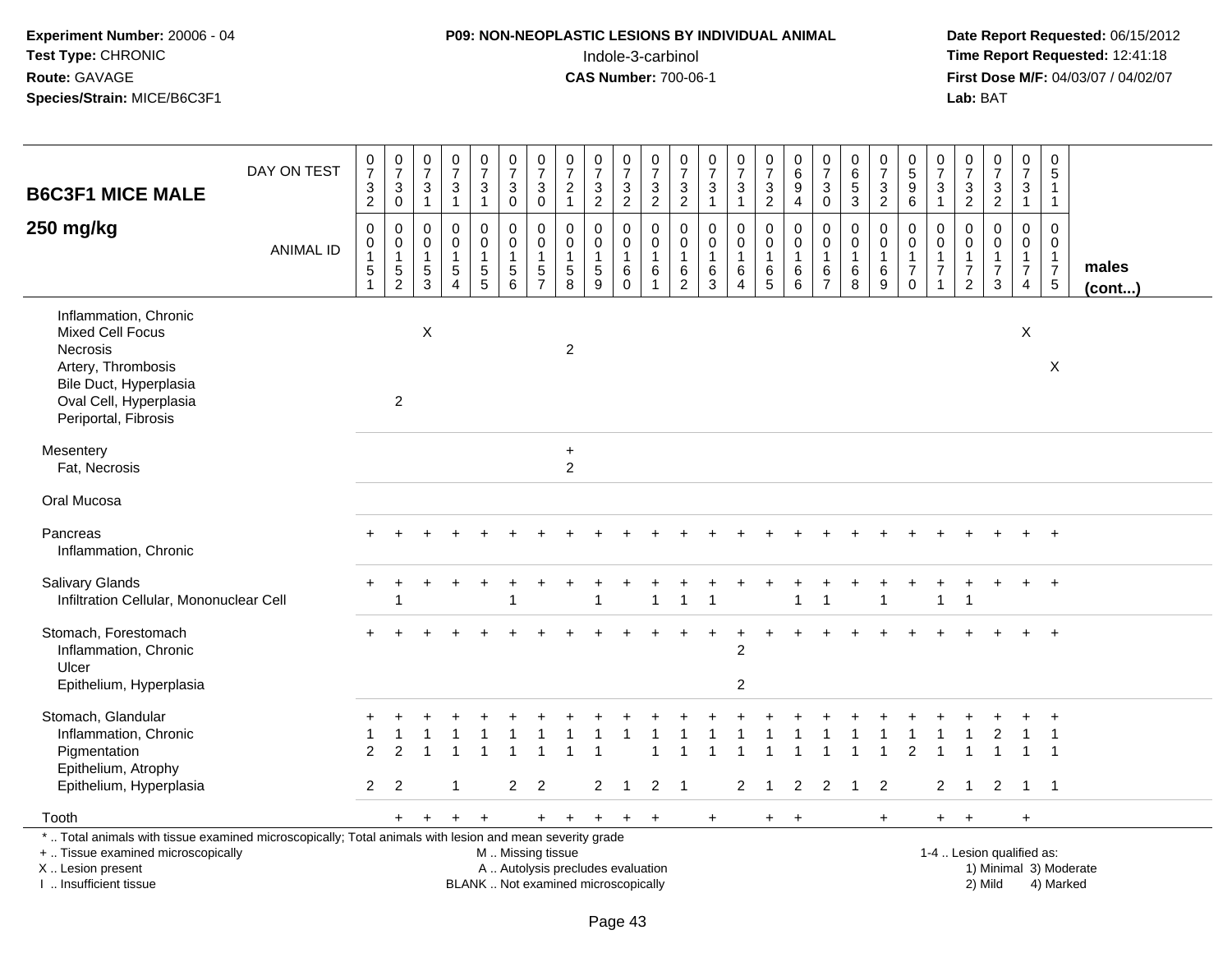#### **P09: NON-NEOPLASTIC LESIONS BY INDIVIDUAL ANIMAL**Indole-3-carbinol **Time Report Requested:** 12:41:18

 **Date Report Requested:** 06/15/2012 **First Dose M/F:** 04/03/07 / 04/02/07<br>**Lab:** BAT **Lab:** BAT

| <b>B6C3F1 MICE MALE</b><br>250 mg/kg                                         | DAY ON TEST<br><b>ANIMAL ID</b> | $\begin{array}{c} 0 \\ 7 \\ 3 \end{array}$<br>$\overline{2}$<br>$\pmb{0}$<br>$\begin{smallmatrix}0\\1\end{smallmatrix}$<br>$5\,$<br>$\mathbf{1}$ | $\frac{0}{7}$<br>$\mathbf{3}$<br>$\pmb{0}$<br>0<br>$\pmb{0}$<br>$\mathbf{1}$<br>5<br>$\overline{2}$ | $\frac{0}{7}$<br>3<br>$\overline{1}$<br>$\mathbf 0$<br>0<br>$\overline{1}$<br>$\sqrt{5}$<br>3 | $\begin{smallmatrix}0\\7\end{smallmatrix}$<br>$\sqrt{3}$<br>$\mathbf{1}$<br>$\mathbf 0$<br>$\mathbf 0$<br>$\overline{1}$<br>$\sqrt{5}$<br>$\boldsymbol{\Lambda}$ | $\frac{0}{7}$<br>$\mathfrak{Z}$<br>$\mathbf{1}$<br>$\pmb{0}$<br>$\mathbf 0$<br>$\mathbf{1}$<br>$5\phantom{.0}$<br>5 | $\frac{0}{7}$<br>$\mathbf 3$<br>$\mathbf 0$<br>$\pmb{0}$<br>$\mathbf 0$<br>$\mathbf{1}$<br>5<br>6 | $\frac{0}{7}$<br>$\mathbf{3}$<br>$\mathbf 0$<br>0<br>$\pmb{0}$<br>$\mathbf{1}$<br>5<br>$\overline{ }$ | $\frac{0}{7}$<br>$\overline{2}$<br>$\mathbf{1}$<br>$\mathbf 0$<br>$\mathbf 0$<br>$\mathbf{1}$<br>$\sqrt{5}$<br>8 | $\frac{0}{7}$<br>$\ensuremath{\mathsf{3}}$<br>$\overline{c}$<br>0<br>$\pmb{0}$<br>$\mathbf{1}$<br>$\sqrt{5}$<br>9 | $\frac{0}{7}$<br>$\sqrt{3}$<br>$\overline{2}$<br>$\mathbf 0$<br>$\mathsf{O}\xspace$<br>$\mathbf{1}$<br>$\,6\,$<br>$\mathbf 0$ | $\frac{0}{7}$<br>$\overline{3}$<br>$\overline{2}$<br>$\mathbf 0$<br>$\mathbf 0$<br>$\overline{1}$<br>6<br>$\overline{1}$ | $\frac{0}{7}$<br>$\mathsf 3$<br>$\sqrt{2}$<br>$\mathbf 0$<br>$\mathbf 0$<br>$\overline{1}$<br>$6\phantom{1}6$<br>$\overline{2}$ | $\begin{array}{c} 0 \\ 7 \\ 3 \end{array}$<br>$\mathbf{1}$<br>$\mathbf 0$<br>$\pmb{0}$<br>$\mathbf{1}$<br>$\,6$<br>$\mathbf{3}$ | $\frac{0}{7}$<br>3<br>$\mathbf{1}$<br>0<br>$\pmb{0}$<br>$\overline{1}$<br>6<br>4 | $\begin{array}{c} 0 \\ 7 \\ 3 \end{array}$<br>$\overline{2}$<br>$\mathbf 0$<br>$\mathsf{O}\xspace$<br>$\mathbf{1}$<br>$\frac{6}{5}$ | $\begin{array}{c} 0 \\ 6 \\ 9 \end{array}$<br>$\overline{4}$<br>$\boldsymbol{0}$<br>$\pmb{0}$<br>$\overline{1}$<br>$\,6\,$<br>$6\phantom{1}6$ | $\frac{0}{7}$<br>3<br>$\mathbf 0$<br>$\mathbf 0$<br>0<br>$\overline{1}$<br>6<br>$\overline{7}$ | $\pmb{0}$<br>$\overline{6}$<br>$\mathbf{3}$<br>$\mathbf 0$<br>$\mathbf 0$<br>$\mathbf{1}$<br>6<br>8 | $\frac{0}{7}$<br>$\mathbf{3}$<br>$\overline{2}$<br>0<br>0<br>$\mathbf{1}$<br>6<br>9 | $\begin{array}{c} 0 \\ 5 \\ 9 \end{array}$<br>$\,6\,$<br>$\pmb{0}$<br>$\mathsf{O}\xspace$<br>$\overline{1}$<br>$\overline{7}$<br>$\Omega$ | $\frac{0}{7}$<br>$\mathbf{3}$<br>$\mathbf{1}$<br>0<br>$\pmb{0}$<br>$\mathbf{1}$<br>$\overline{7}$ | $\frac{0}{7}$<br>$\mathsf 3$<br>$\overline{2}$<br>$\mathbf 0$<br>0<br>$\mathbf{1}$<br>$\overline{7}$<br>2 | $\begin{array}{c} 0 \\ 7 \end{array}$<br>$\sqrt{3}$<br>$\overline{2}$<br>$\mathbf 0$<br>$\pmb{0}$<br>$\mathbf{1}$<br>$\overline{7}$<br>3 | $\boldsymbol{0}$<br>$\overline{7}$<br>$\mathbf{3}$<br>$\mathbf{1}$<br>0<br>$\mathbf 0$<br>$\mathbf{1}$<br>$\overline{7}$<br>$\overline{4}$ | $\mathbf 0$<br>5<br>$\mathbf{1}$<br>$\mathbf{1}$<br>0<br>$\mathbf 0$<br>$\mathbf{1}$<br>$\overline{7}$<br>$5\phantom{.0}$ | males<br>$($ cont $)$ |
|------------------------------------------------------------------------------|---------------------------------|--------------------------------------------------------------------------------------------------------------------------------------------------|-----------------------------------------------------------------------------------------------------|-----------------------------------------------------------------------------------------------|------------------------------------------------------------------------------------------------------------------------------------------------------------------|---------------------------------------------------------------------------------------------------------------------|---------------------------------------------------------------------------------------------------|-------------------------------------------------------------------------------------------------------|------------------------------------------------------------------------------------------------------------------|-------------------------------------------------------------------------------------------------------------------|-------------------------------------------------------------------------------------------------------------------------------|--------------------------------------------------------------------------------------------------------------------------|---------------------------------------------------------------------------------------------------------------------------------|---------------------------------------------------------------------------------------------------------------------------------|----------------------------------------------------------------------------------|-------------------------------------------------------------------------------------------------------------------------------------|-----------------------------------------------------------------------------------------------------------------------------------------------|------------------------------------------------------------------------------------------------|-----------------------------------------------------------------------------------------------------|-------------------------------------------------------------------------------------|-------------------------------------------------------------------------------------------------------------------------------------------|---------------------------------------------------------------------------------------------------|-----------------------------------------------------------------------------------------------------------|------------------------------------------------------------------------------------------------------------------------------------------|--------------------------------------------------------------------------------------------------------------------------------------------|---------------------------------------------------------------------------------------------------------------------------|-----------------------|
| Dysplasia                                                                    |                                 |                                                                                                                                                  | $\overline{c}$                                                                                      | $\overline{2}$                                                                                | $\mathbf 1$                                                                                                                                                      | $\mathbf 1$                                                                                                         |                                                                                                   | $\mathbf{1}$                                                                                          |                                                                                                                  |                                                                                                                   | $\mathbf 1$                                                                                                                   | -1                                                                                                                       |                                                                                                                                 | 1                                                                                                                               |                                                                                  | $\mathbf 1$                                                                                                                         | $\overline{1}$                                                                                                                                |                                                                                                |                                                                                                     | 3                                                                                   |                                                                                                                                           | $\mathbf 1$                                                                                       | 4                                                                                                         |                                                                                                                                          | 4                                                                                                                                          |                                                                                                                           |                       |
| <b>CARDIOVASCULAR SYSTEM</b>                                                 |                                 |                                                                                                                                                  |                                                                                                     |                                                                                               |                                                                                                                                                                  |                                                                                                                     |                                                                                                   |                                                                                                       |                                                                                                                  |                                                                                                                   |                                                                                                                               |                                                                                                                          |                                                                                                                                 |                                                                                                                                 |                                                                                  |                                                                                                                                     |                                                                                                                                               |                                                                                                |                                                                                                     |                                                                                     |                                                                                                                                           |                                                                                                   |                                                                                                           |                                                                                                                                          |                                                                                                                                            |                                                                                                                           |                       |
| <b>Blood Vessel</b>                                                          |                                 |                                                                                                                                                  |                                                                                                     |                                                                                               |                                                                                                                                                                  |                                                                                                                     |                                                                                                   |                                                                                                       |                                                                                                                  |                                                                                                                   |                                                                                                                               |                                                                                                                          |                                                                                                                                 |                                                                                                                                 |                                                                                  |                                                                                                                                     |                                                                                                                                               |                                                                                                |                                                                                                     |                                                                                     |                                                                                                                                           |                                                                                                   |                                                                                                           |                                                                                                                                          |                                                                                                                                            | $+$                                                                                                                       |                       |
| Heart<br>Cardiomyopathy<br>Myocardium, Mineralization<br>Valve, Inflammation |                                 |                                                                                                                                                  |                                                                                                     |                                                                                               |                                                                                                                                                                  |                                                                                                                     |                                                                                                   |                                                                                                       |                                                                                                                  |                                                                                                                   |                                                                                                                               |                                                                                                                          |                                                                                                                                 |                                                                                                                                 |                                                                                  |                                                                                                                                     |                                                                                                                                               |                                                                                                |                                                                                                     |                                                                                     |                                                                                                                                           |                                                                                                   |                                                                                                           |                                                                                                                                          | $\ddot{}$                                                                                                                                  | $\overline{1}$                                                                                                            |                       |
| <b>ENDOCRINE SYSTEM</b>                                                      |                                 |                                                                                                                                                  |                                                                                                     |                                                                                               |                                                                                                                                                                  |                                                                                                                     |                                                                                                   |                                                                                                       |                                                                                                                  |                                                                                                                   |                                                                                                                               |                                                                                                                          |                                                                                                                                 |                                                                                                                                 |                                                                                  |                                                                                                                                     |                                                                                                                                               |                                                                                                |                                                                                                     |                                                                                     |                                                                                                                                           |                                                                                                   |                                                                                                           |                                                                                                                                          |                                                                                                                                            |                                                                                                                           |                       |
| <b>Adrenal Cortex</b><br>Hyperplasia                                         |                                 |                                                                                                                                                  |                                                                                                     |                                                                                               |                                                                                                                                                                  |                                                                                                                     |                                                                                                   |                                                                                                       |                                                                                                                  |                                                                                                                   |                                                                                                                               |                                                                                                                          |                                                                                                                                 |                                                                                                                                 |                                                                                  |                                                                                                                                     |                                                                                                                                               |                                                                                                |                                                                                                     |                                                                                     |                                                                                                                                           |                                                                                                   |                                                                                                           |                                                                                                                                          |                                                                                                                                            | $+$                                                                                                                       |                       |
| Adrenal Medulla<br>Hyperplasia                                               |                                 | 1                                                                                                                                                |                                                                                                     |                                                                                               |                                                                                                                                                                  |                                                                                                                     |                                                                                                   |                                                                                                       |                                                                                                                  |                                                                                                                   |                                                                                                                               |                                                                                                                          |                                                                                                                                 |                                                                                                                                 |                                                                                  |                                                                                                                                     |                                                                                                                                               |                                                                                                |                                                                                                     |                                                                                     |                                                                                                                                           |                                                                                                   |                                                                                                           |                                                                                                                                          |                                                                                                                                            | $+$                                                                                                                       |                       |
| Islets, Pancreatic                                                           |                                 |                                                                                                                                                  |                                                                                                     |                                                                                               |                                                                                                                                                                  |                                                                                                                     |                                                                                                   |                                                                                                       |                                                                                                                  |                                                                                                                   |                                                                                                                               |                                                                                                                          |                                                                                                                                 |                                                                                                                                 |                                                                                  |                                                                                                                                     |                                                                                                                                               |                                                                                                |                                                                                                     |                                                                                     |                                                                                                                                           |                                                                                                   |                                                                                                           |                                                                                                                                          | $\ddot{}$                                                                                                                                  | $^{+}$                                                                                                                    |                       |
| Parathyroid Gland                                                            |                                 |                                                                                                                                                  |                                                                                                     |                                                                                               |                                                                                                                                                                  |                                                                                                                     |                                                                                                   |                                                                                                       | м                                                                                                                | M                                                                                                                 |                                                                                                                               |                                                                                                                          |                                                                                                                                 |                                                                                                                                 |                                                                                  |                                                                                                                                     |                                                                                                                                               |                                                                                                |                                                                                                     |                                                                                     |                                                                                                                                           |                                                                                                   |                                                                                                           |                                                                                                                                          |                                                                                                                                            | $+$                                                                                                                       |                       |
| <b>Pituitary Gland</b><br>Cyst                                               |                                 |                                                                                                                                                  |                                                                                                     |                                                                                               |                                                                                                                                                                  |                                                                                                                     |                                                                                                   |                                                                                                       |                                                                                                                  |                                                                                                                   |                                                                                                                               |                                                                                                                          |                                                                                                                                 |                                                                                                                                 |                                                                                  |                                                                                                                                     |                                                                                                                                               |                                                                                                |                                                                                                     |                                                                                     |                                                                                                                                           |                                                                                                   |                                                                                                           | -1                                                                                                                                       | $\ddot{}$                                                                                                                                  | $^{+}$                                                                                                                    |                       |
| <b>Thyroid Gland</b><br>Inflammation, Chronic<br>Follicle, Degeneration      |                                 |                                                                                                                                                  |                                                                                                     |                                                                                               |                                                                                                                                                                  |                                                                                                                     |                                                                                                   |                                                                                                       |                                                                                                                  |                                                                                                                   |                                                                                                                               |                                                                                                                          |                                                                                                                                 |                                                                                                                                 |                                                                                  |                                                                                                                                     |                                                                                                                                               |                                                                                                |                                                                                                     | $\div$<br>3                                                                         |                                                                                                                                           |                                                                                                   |                                                                                                           |                                                                                                                                          |                                                                                                                                            | $+$                                                                                                                       |                       |

#### **GENERAL BODY SYSTEM**

\* .. Total animals with tissue examined microscopically; Total animals with lesion and mean severity grade

+ .. Tissue examined microscopically

X .. Lesion present

I .. Insufficient tissue

M .. Missing tissue

A .. Autolysis precludes evaluation

BLANK .. Not examined microscopically 2) Mild 4) Marked

1-4 .. Lesion qualified as:<br>1) Minimal 3) Moderate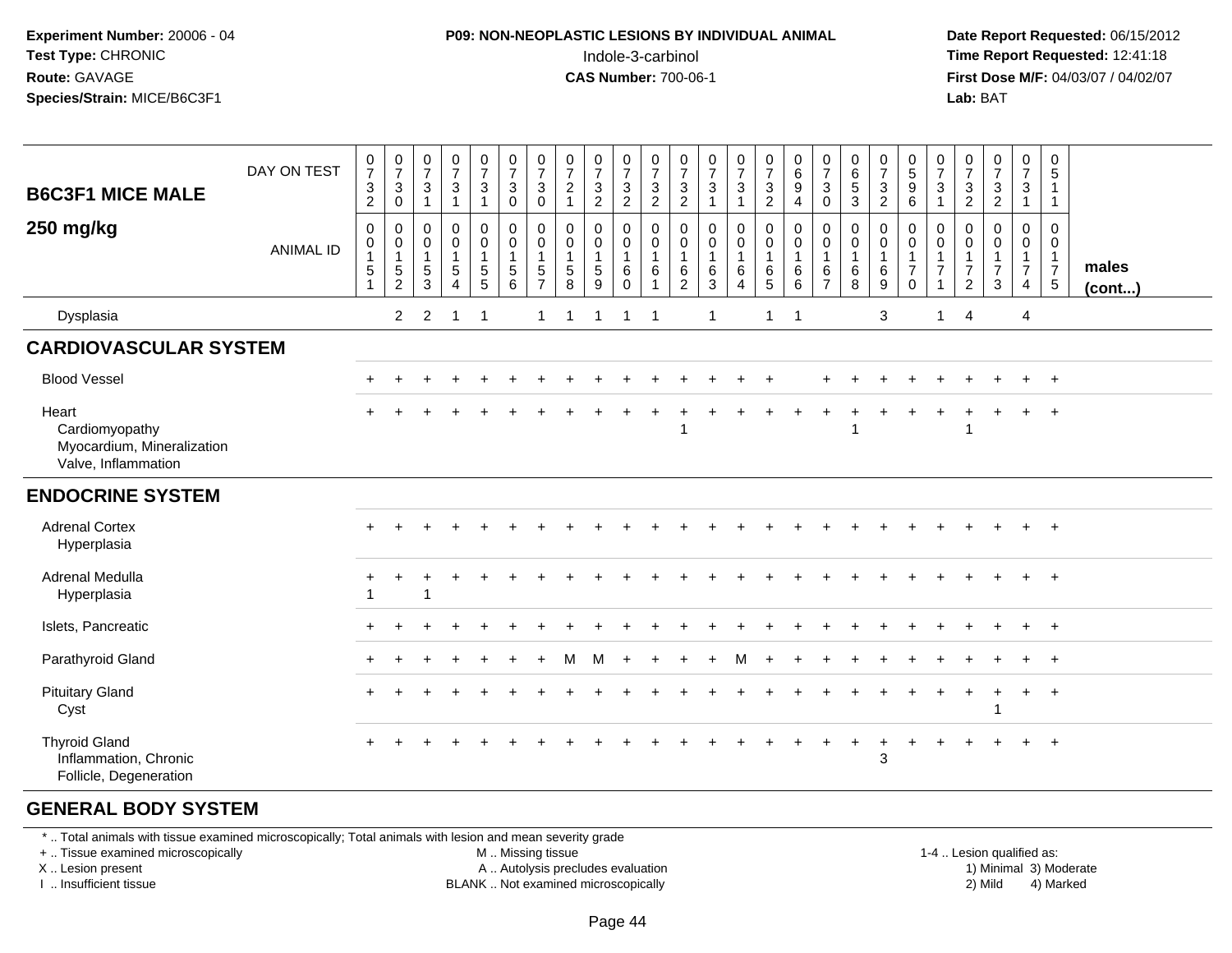## **P09: NON-NEOPLASTIC LESIONS BY INDIVIDUAL ANIMAL**Indole-3-carbinol **Time Report Requested:** 12:41:18

 **Date Report Requested:** 06/15/2012 **First Dose M/F:** 04/03/07 / 04/02/07<br>Lab: BAT **Lab:** BAT

| <b>B6C3F1 MICE MALE</b>                                                                                                                                             | DAY ON TEST      | $\begin{array}{c} 0 \\ 7 \end{array}$<br>$\sqrt{3}$<br>$\overline{2}$ | $\pmb{0}$<br>$\overline{7}$<br>$\sqrt{3}$<br>$\mathsf 0$                   | 0<br>$\overline{7}$<br>3<br>$\mathbf{1}$  | $\frac{0}{7}$<br>$\ensuremath{\mathsf{3}}$<br>$\mathbf{1}$                 | $\frac{0}{7}$<br>$\mathbf{3}$<br>$\mathbf{1}$ | $\frac{0}{7}$<br>$\sqrt{3}$<br>$\mathbf 0$ | $\frac{0}{7}$<br>$\sqrt{3}$<br>$\mathbf 0$                                    | 0<br>$\overline{7}$<br>$\overline{2}$<br>$\mathbf{1}$ | $\frac{0}{7}$<br>$\sqrt{3}$<br>$\overline{2}$                 | $\frac{0}{7}$<br>3<br>$\overline{2}$    | $\frac{0}{7}$<br>$\sqrt{3}$<br>$\overline{c}$           | $\frac{0}{7}$<br>$\sqrt{3}$<br>$\overline{2}$               | 0<br>$\overline{7}$<br>3<br>$\mathbf{1}$ | $\frac{0}{7}$<br>$\sqrt{3}$<br>$\overline{1}$                                   | $\frac{0}{7}$<br>$\ensuremath{\mathsf{3}}$<br>$\overline{c}$ | 0<br>$\,6\,$<br>9<br>4                                     | $\frac{0}{7}$<br>$\mathbf{3}$<br>$\mathbf 0$            | $\pmb{0}$<br>6<br>$\sqrt{5}$<br>$\mathbf{3}$ | $\begin{array}{c} 0 \\ 7 \end{array}$<br>$\sqrt{3}$<br>$\overline{2}$ | $\pmb{0}$<br>$\overline{5}$<br>$\boldsymbol{9}$<br>$6\phantom{1}$             | $\mathbf 0$<br>$\overline{7}$<br>$\mathbf{3}$<br>$\overline{1}$                  | $\mathbf 0$<br>$\overline{7}$<br>3<br>$\sqrt{2}$                     | $\mathbf 0$<br>$\overline{7}$<br>$\ensuremath{\mathsf{3}}$<br>$\overline{2}$ | $\frac{0}{7}$<br>3<br>$\mathbf{1}$                                             | $\pmb{0}$<br>$\overline{5}$<br>$\overline{1}$<br>$\mathbf{1}$    |                       |
|---------------------------------------------------------------------------------------------------------------------------------------------------------------------|------------------|-----------------------------------------------------------------------|----------------------------------------------------------------------------|-------------------------------------------|----------------------------------------------------------------------------|-----------------------------------------------|--------------------------------------------|-------------------------------------------------------------------------------|-------------------------------------------------------|---------------------------------------------------------------|-----------------------------------------|---------------------------------------------------------|-------------------------------------------------------------|------------------------------------------|---------------------------------------------------------------------------------|--------------------------------------------------------------|------------------------------------------------------------|---------------------------------------------------------|----------------------------------------------|-----------------------------------------------------------------------|-------------------------------------------------------------------------------|----------------------------------------------------------------------------------|----------------------------------------------------------------------|------------------------------------------------------------------------------|--------------------------------------------------------------------------------|------------------------------------------------------------------|-----------------------|
| 250 mg/kg                                                                                                                                                           | <b>ANIMAL ID</b> | $\mathbf 0$<br>0<br>$\overline{1}$<br>$\sqrt{5}$                      | $\mathbf 0$<br>$\mathbf 0$<br>$\mathbf{1}$<br>$\sqrt{5}$<br>$\overline{2}$ | 0<br>$\mathbf 0$<br>1<br>$\,$ 5 $\,$<br>3 | $\mathbf 0$<br>$\mathbf 0$<br>$\mathbf{1}$<br>$\sqrt{5}$<br>$\overline{4}$ | 0<br>$\mathbf 0$<br>$\,$ 5 $\,$<br>5          | 0<br>0<br>$\,$ 5 $\,$<br>$\,6\,$           | $\mathbf 0$<br>$\mathbf 0$<br>$\overline{1}$<br>$\,$ 5 $\,$<br>$\overline{7}$ | 0<br>$\mathbf 0$<br>$\sqrt{5}$<br>8                   | $\mathbf 0$<br>$\mathbf 0$<br>$\mathbf{1}$<br>$\sqrt{5}$<br>9 | 0<br>$\mathbf 0$<br>$\,6\,$<br>$\Omega$ | 0<br>$\mathbf 0$<br>$\mathbf{1}$<br>6<br>$\overline{1}$ | $\mathbf 0$<br>0<br>$\mathbf{1}$<br>$\,6$<br>$\overline{2}$ | 0<br>0<br>1<br>$\,6\,$<br>3              | $\mathbf 0$<br>$\mathbf 0$<br>$\mathbf{1}$<br>$\,6\,$<br>$\boldsymbol{\Lambda}$ | 0<br>$\mathbf 0$<br>$\mathbf{1}$<br>$\,6$<br>$\sqrt{5}$      | $\mathbf 0$<br>$\mathbf 0$<br>$\mathbf{1}$<br>$\,6\,$<br>6 | $\mathbf 0$<br>0<br>$\mathbf{1}$<br>6<br>$\overline{7}$ | 0<br>0<br>$\mathbf{1}$<br>$\,6$<br>8         | 0<br>0<br>$\,6$<br>9                                                  | $\mathbf 0$<br>$\mathbf 0$<br>$\overline{1}$<br>$\overline{7}$<br>$\mathbf 0$ | $\mathbf 0$<br>$\mathbf 0$<br>$\overline{1}$<br>$\overline{7}$<br>$\overline{1}$ | 0<br>$\mathbf 0$<br>$\mathbf{1}$<br>$\overline{7}$<br>$\overline{2}$ | $\mathbf 0$<br>$\mathbf 0$<br>1<br>$\overline{7}$<br>3                       | $\mathbf 0$<br>$\mathbf 0$<br>$\mathbf{1}$<br>$\overline{7}$<br>$\overline{4}$ | 0<br>$\mathbf 0$<br>$\mathbf{1}$<br>$\overline{7}$<br>$\sqrt{5}$ | males<br>$($ cont $)$ |
| <b>NONE</b>                                                                                                                                                         |                  |                                                                       |                                                                            |                                           |                                                                            |                                               |                                            |                                                                               |                                                       |                                                               |                                         |                                                         |                                                             |                                          |                                                                                 |                                                              |                                                            |                                                         |                                              |                                                                       |                                                                               |                                                                                  |                                                                      |                                                                              |                                                                                |                                                                  |                       |
| <b>GENITAL SYSTEM</b>                                                                                                                                               |                  |                                                                       |                                                                            |                                           |                                                                            |                                               |                                            |                                                                               |                                                       |                                                               |                                         |                                                         |                                                             |                                          |                                                                                 |                                                              |                                                            |                                                         |                                              |                                                                       |                                                                               |                                                                                  |                                                                      |                                                                              |                                                                                |                                                                  |                       |
| Epididymis<br>Angiectasis<br>Granuloma Sperm<br>Infiltration Cellular, Mononuclear Cell                                                                             |                  |                                                                       |                                                                            |                                           |                                                                            |                                               |                                            |                                                                               |                                                       |                                                               |                                         |                                                         | $\mathbf{1}$                                                |                                          | 3                                                                               |                                                              |                                                            |                                                         |                                              |                                                                       |                                                                               |                                                                                  |                                                                      | $\mathbf{1}$                                                                 |                                                                                | $+$                                                              |                       |
| <b>Preputial Gland</b><br>Cyst<br>Inflammation, Granulomatous                                                                                                       |                  |                                                                       |                                                                            |                                           |                                                                            |                                               |                                            |                                                                               |                                                       |                                                               |                                         |                                                         | $\overline{c}$                                              |                                          | $\overline{c}$                                                                  |                                                              | $\overline{2}$                                             |                                                         |                                              | $\overline{c}$                                                        | $\overline{2}$                                                                | $\overline{2}$                                                                   |                                                                      | 2                                                                            | $\ddot{}$                                                                      | $+$                                                              |                       |
| Prostate<br>Hyperplasia<br>Inflammation, Chronic                                                                                                                    |                  |                                                                       |                                                                            |                                           |                                                                            |                                               |                                            |                                                                               |                                                       |                                                               |                                         |                                                         |                                                             |                                          |                                                                                 |                                                              |                                                            |                                                         |                                              |                                                                       |                                                                               |                                                                                  | 2                                                                    | 1                                                                            |                                                                                |                                                                  |                       |
| <b>Seminal Vesicle</b>                                                                                                                                              |                  |                                                                       |                                                                            |                                           |                                                                            |                                               |                                            |                                                                               |                                                       |                                                               |                                         |                                                         |                                                             |                                          |                                                                                 |                                                              |                                                            |                                                         |                                              |                                                                       |                                                                               |                                                                                  |                                                                      |                                                                              |                                                                                | $\overline{+}$                                                   |                       |
| <b>Testes</b><br>Germinal Epithelium, Atrophy                                                                                                                       |                  |                                                                       |                                                                            |                                           |                                                                            |                                               |                                            |                                                                               |                                                       |                                                               |                                         |                                                         | $\overline{2}$                                              |                                          |                                                                                 |                                                              |                                                            |                                                         | $\overline{c}$                               |                                                                       |                                                                               |                                                                                  |                                                                      |                                                                              | $\overline{2}$                                                                 | $\overline{+}$                                                   |                       |
| <b>HEMATOPOIETIC SYSTEM</b>                                                                                                                                         |                  |                                                                       |                                                                            |                                           |                                                                            |                                               |                                            |                                                                               |                                                       |                                                               |                                         |                                                         |                                                             |                                          |                                                                                 |                                                              |                                                            |                                                         |                                              |                                                                       |                                                                               |                                                                                  |                                                                      |                                                                              |                                                                                |                                                                  |                       |
| <b>Bone Marrow</b>                                                                                                                                                  |                  |                                                                       |                                                                            |                                           |                                                                            |                                               |                                            |                                                                               |                                                       |                                                               |                                         |                                                         |                                                             |                                          |                                                                                 |                                                              |                                                            |                                                         |                                              |                                                                       |                                                                               |                                                                                  |                                                                      |                                                                              | $+$                                                                            | $+$                                                              |                       |
| Lymph Node<br>Mediastinal, Hyperplasia<br>Pancreatic, Inflammation<br>Renal, Inflammation                                                                           |                  |                                                                       | $\ddot{}$                                                                  |                                           |                                                                            |                                               |                                            |                                                                               |                                                       |                                                               |                                         |                                                         |                                                             |                                          |                                                                                 |                                                              |                                                            |                                                         |                                              |                                                                       |                                                                               |                                                                                  |                                                                      |                                                                              |                                                                                |                                                                  |                       |
| *  Total animals with tissue examined microscopically; Total animals with lesion and mean severity grade<br>+  Tissue examined microscopically<br>X  Lesion present |                  |                                                                       |                                                                            |                                           |                                                                            |                                               | M  Missing tissue                          |                                                                               | A  Autolysis precludes evaluation                     |                                                               |                                         |                                                         |                                                             |                                          |                                                                                 |                                                              |                                                            |                                                         |                                              |                                                                       |                                                                               |                                                                                  |                                                                      | 1-4  Lesion qualified as:                                                    |                                                                                | 1) Minimal 3) Moderate                                           |                       |

X .. Lesion present I .. Insufficient tissue

BLANK .. Not examined microscopically 2) Mild 4) Marked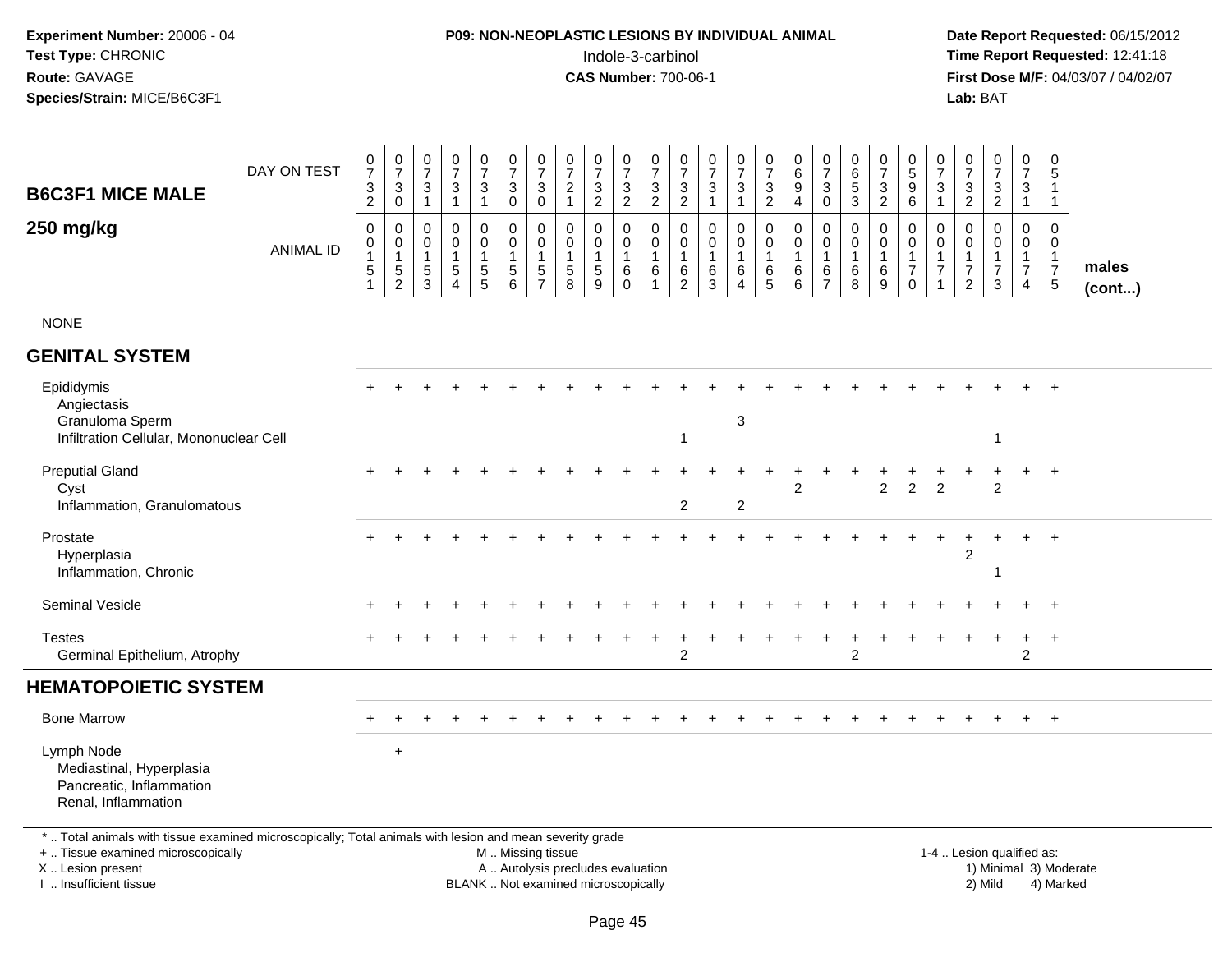## **P09: NON-NEOPLASTIC LESIONS BY INDIVIDUAL ANIMAL**Indole-3-carbinol **Time Report Requested:** 12:41:18

| <b>B6C3F1 MICE MALE</b>                                                                                                                                                                       | DAY ON TEST      | $\frac{0}{7}$<br>$\ensuremath{\mathsf{3}}$<br>$\overline{2}$               | $\frac{0}{7}$<br>$\ensuremath{\mathsf{3}}$<br>$\mathbf 0$        | $\frac{0}{7}$<br>$\ensuremath{\mathsf{3}}$<br>$\mathbf{1}$    | $\frac{0}{7}$<br>$\mathbf{3}$<br>$\mathbf{1}$                  | $\begin{array}{c} 0 \\ 7 \end{array}$<br>$\ensuremath{\mathsf{3}}$<br>$\mathbf{1}$ | $\frac{0}{7}$<br>$\sqrt{3}$<br>$\mathbf 0$                           | $\frac{0}{7}$<br>$\ensuremath{\mathsf{3}}$<br>$\mathbf 0$          | $\frac{0}{7}$<br>$\sqrt{2}$<br>$\overline{1}$                            | $\frac{0}{7}$<br>$\ensuremath{\mathsf{3}}$<br>$\overline{2}$ | $\frac{0}{7}$<br>$\frac{3}{2}$                               | $\frac{0}{7}$<br>$\frac{3}{2}$                     | $\frac{0}{7}$<br>$\frac{3}{2}$                                          | $\frac{0}{7}$<br>$\ensuremath{\mathsf{3}}$<br>$\overline{1}$ | $\frac{0}{7}$<br>$\ensuremath{\mathsf{3}}$<br>$\mathbf{1}$            | $\frac{0}{7}$<br>$\frac{3}{2}$                       | $\begin{matrix} 0 \\ 6 \end{matrix}$<br>$\overline{9}$<br>$\overline{4}$ | 0<br>$\overline{7}$<br>$\ensuremath{\mathsf{3}}$<br>$\mathbf 0$ | $\begin{array}{c} 0 \\ 6 \end{array}$<br>$\frac{5}{3}$ | $\frac{0}{7}$<br>$\ensuremath{\mathsf{3}}$<br>$\overline{c}$      | $\begin{array}{c} 0 \\ 5 \end{array}$<br>$\boldsymbol{9}$<br>6              | $\frac{0}{7}$<br>3<br>$\mathbf{1}$                           | $\frac{0}{7}$<br>$\ensuremath{\mathsf{3}}$<br>$\overline{2}$ | $\frac{0}{7}$<br>$\frac{3}{2}$                                    | $\mathbf 0$<br>$\overline{7}$<br>$\mathsf 3$<br>$\mathbf{1}$         | $\mathbf 0$<br>$\sqrt{5}$<br>$\mathbf{1}$<br>$\overline{1}$               |                        |
|-----------------------------------------------------------------------------------------------------------------------------------------------------------------------------------------------|------------------|----------------------------------------------------------------------------|------------------------------------------------------------------|---------------------------------------------------------------|----------------------------------------------------------------|------------------------------------------------------------------------------------|----------------------------------------------------------------------|--------------------------------------------------------------------|--------------------------------------------------------------------------|--------------------------------------------------------------|--------------------------------------------------------------|----------------------------------------------------|-------------------------------------------------------------------------|--------------------------------------------------------------|-----------------------------------------------------------------------|------------------------------------------------------|--------------------------------------------------------------------------|-----------------------------------------------------------------|--------------------------------------------------------|-------------------------------------------------------------------|-----------------------------------------------------------------------------|--------------------------------------------------------------|--------------------------------------------------------------|-------------------------------------------------------------------|----------------------------------------------------------------------|---------------------------------------------------------------------------|------------------------|
| 250 mg/kg                                                                                                                                                                                     | <b>ANIMAL ID</b> | $\mathbf 0$<br>$\mathsf 0$<br>$\mathbf{1}$<br>$\sqrt{5}$<br>$\overline{1}$ | $\mathbf 0$<br>0<br>$\mathbf{1}$<br>$\sqrt{5}$<br>$\overline{c}$ | $\mathbf 0$<br>$\pmb{0}$<br>$\mathbf{1}$<br>5<br>$\mathbf{3}$ | 0<br>$\mathbf 0$<br>$\mathbf 1$<br>5<br>$\boldsymbol{\Lambda}$ | 0<br>$\mathsf{O}\xspace$<br>$\mathbf{1}$<br>$\begin{array}{c} 5 \\ 5 \end{array}$  | $\mathbf 0$<br>$\pmb{0}$<br>$\overline{1}$<br>$\,$ 5 $\,$<br>$\,6\,$ | 0<br>$\mathbf 0$<br>$\overline{1}$<br>$\sqrt{5}$<br>$\overline{7}$ | $\mathbf 0$<br>$\mathbf 0$<br>$\mathbf{1}$<br>$\sqrt{5}$<br>8            | 0<br>$\mathbf 0$<br>$\,$ 5 $\,$<br>9                         | 0<br>$\mathbf 0$<br>$\overline{1}$<br>$\,6\,$<br>$\mathbf 0$ | $\mathbf 0$<br>$\pmb{0}$<br>$\mathbf{1}$<br>6<br>1 | $\mathbf 0$<br>$\mathbf 0$<br>$\mathbf{1}$<br>$\,6\,$<br>$\overline{2}$ | $\mathbf 0$<br>$\mathbf 0$<br>$\mathbf{1}$<br>$\,6\,$<br>3   | 0<br>$\mathsf{O}\xspace$<br>$\mathbf{1}$<br>$\,6\,$<br>$\overline{4}$ | $\mathbf 0$<br>$\mathbf 0$<br>$\mathbf{1}$<br>6<br>5 | $\mathbf 0$<br>0<br>$\mathbf{1}$<br>6<br>6                               | $\mathbf 0$<br>0<br>$\mathbf{1}$<br>6<br>$\overline{7}$         | $\mathbf 0$<br>$\mathbf 0$<br>$\mathbf{1}$<br>$^6_8$   | 0<br>$\mathbf 0$<br>$\overline{1}$<br>$\,6\,$<br>$\boldsymbol{9}$ | $\mathbf 0$<br>$\mathbf 0$<br>$\mathbf{1}$<br>$\overline{7}$<br>$\mathbf 0$ | $\mathbf 0$<br>$\mathbf 0$<br>$\overline{7}$<br>$\mathbf{1}$ | 0<br>0<br>$\overline{7}$<br>$\overline{2}$                   | $\mathbf 0$<br>$\mathsf 0$<br>1<br>$\overline{7}$<br>$\mathbf{3}$ | $\mathbf 0$<br>$\overline{0}$<br>$\mathbf{1}$<br>$\overline{7}$<br>4 | $\Omega$<br>$\mathbf 0$<br>$\overline{1}$<br>$\overline{7}$<br>$\sqrt{5}$ | males<br>$($ cont $$   |
| Lymph Node, Mandibular<br>Hyperplasia, Lymphoid                                                                                                                                               |                  |                                                                            |                                                                  |                                                               |                                                                |                                                                                    |                                                                      |                                                                    |                                                                          |                                                              |                                                              |                                                    |                                                                         |                                                              |                                                                       |                                                      |                                                                          |                                                                 |                                                        |                                                                   |                                                                             |                                                              |                                                              |                                                                   |                                                                      | $+$                                                                       |                        |
| Lymph Node, Mesenteric<br>Hyperplasia, Lymphoid<br>Inflammation                                                                                                                               |                  |                                                                            |                                                                  |                                                               |                                                                |                                                                                    |                                                                      |                                                                    |                                                                          |                                                              |                                                              |                                                    |                                                                         |                                                              |                                                                       |                                                      |                                                                          |                                                                 |                                                        |                                                                   |                                                                             |                                                              |                                                              |                                                                   |                                                                      | $\ddot{}$                                                                 |                        |
| Spleen<br>Atrophy                                                                                                                                                                             |                  |                                                                            |                                                                  |                                                               |                                                                |                                                                                    |                                                                      |                                                                    | 2                                                                        |                                                              |                                                              |                                                    |                                                                         |                                                              |                                                                       |                                                      |                                                                          |                                                                 |                                                        |                                                                   |                                                                             |                                                              |                                                              |                                                                   |                                                                      | $+$                                                                       |                        |
| Hematopoietic Cell Proliferation                                                                                                                                                              |                  | -1                                                                         | $\overline{c}$                                                   |                                                               |                                                                | $\overline{2}$                                                                     |                                                                      |                                                                    |                                                                          |                                                              | $\overline{c}$                                               |                                                    | $\overline{2}$                                                          | 3                                                            | 3                                                                     | $\overline{1}$                                       |                                                                          | $\mathbf{1}$                                                    |                                                        | $\overline{c}$                                                    |                                                                             |                                                              |                                                              | $\overline{2}$                                                    |                                                                      |                                                                           |                        |
| Thymus<br>Atrophy<br><b>Ectopic Parathyroid Gland</b>                                                                                                                                         |                  | ٠<br>2                                                                     | $\overline{4}$                                                   | 3                                                             | $\overline{2}$                                                 | $\ddot{}$<br>$\overline{4}$                                                        | М                                                                    | $\ddot{}$<br>3                                                     | м                                                                        | $\ddot{}$<br>3                                               | $\ddot{}$                                                    |                                                    |                                                                         |                                                              | 3                                                                     |                                                      | $\Delta$                                                                 | $\ddot{}$<br>2                                                  | м                                                      | $\overline{2}$                                                    | 3                                                                           | 3                                                            |                                                              | $\overline{4}$                                                    | 2                                                                    | $+$<br>$\overline{2}$                                                     |                        |
| <b>INTEGUMENTARY SYSTEM</b>                                                                                                                                                                   |                  |                                                                            |                                                                  |                                                               |                                                                |                                                                                    |                                                                      |                                                                    |                                                                          |                                                              |                                                              |                                                    |                                                                         |                                                              |                                                                       |                                                      |                                                                          |                                                                 |                                                        |                                                                   |                                                                             |                                                              |                                                              |                                                                   |                                                                      |                                                                           |                        |
| Mammary Gland                                                                                                                                                                                 |                  | м                                                                          | M                                                                | M                                                             | M                                                              | M                                                                                  | M                                                                    | M                                                                  |                                                                          | M M                                                          | M                                                            |                                                    | M M M                                                                   |                                                              | M                                                                     | M                                                    | M                                                                        |                                                                 | M M                                                    | - M                                                               | M                                                                           | M                                                            | M                                                            | M M M                                                             |                                                                      |                                                                           |                        |
| Skin<br>Ulcer                                                                                                                                                                                 |                  |                                                                            |                                                                  |                                                               |                                                                |                                                                                    |                                                                      |                                                                    |                                                                          |                                                              |                                                              |                                                    |                                                                         |                                                              |                                                                       |                                                      |                                                                          |                                                                 |                                                        |                                                                   |                                                                             |                                                              |                                                              |                                                                   |                                                                      | $^{+}$                                                                    |                        |
| <b>MUSCULOSKELETAL SYSTEM</b>                                                                                                                                                                 |                  |                                                                            |                                                                  |                                                               |                                                                |                                                                                    |                                                                      |                                                                    |                                                                          |                                                              |                                                              |                                                    |                                                                         |                                                              |                                                                       |                                                      |                                                                          |                                                                 |                                                        |                                                                   |                                                                             |                                                              |                                                              |                                                                   |                                                                      |                                                                           |                        |
| Bone<br>Hyperostosis                                                                                                                                                                          |                  |                                                                            |                                                                  |                                                               |                                                                |                                                                                    |                                                                      |                                                                    |                                                                          |                                                              |                                                              |                                                    |                                                                         |                                                              |                                                                       |                                                      |                                                                          |                                                                 |                                                        |                                                                   |                                                                             |                                                              |                                                              |                                                                   |                                                                      | $+$                                                                       |                        |
| <b>NERVOUS SYSTEM</b>                                                                                                                                                                         |                  |                                                                            |                                                                  |                                                               |                                                                |                                                                                    |                                                                      |                                                                    |                                                                          |                                                              |                                                              |                                                    |                                                                         |                                                              |                                                                       |                                                      |                                                                          |                                                                 |                                                        |                                                                   |                                                                             |                                                              |                                                              |                                                                   |                                                                      |                                                                           |                        |
| <b>Brain</b>                                                                                                                                                                                  |                  |                                                                            |                                                                  |                                                               |                                                                |                                                                                    |                                                                      |                                                                    |                                                                          |                                                              |                                                              |                                                    |                                                                         |                                                              |                                                                       |                                                      |                                                                          |                                                                 |                                                        |                                                                   |                                                                             |                                                              |                                                              | $\ddot{}$                                                         | $+$                                                                  | $+$                                                                       |                        |
| *  Total animals with tissue examined microscopically; Total animals with lesion and mean severity grade<br>+  Tissue examined microscopically<br>X  Lesion present<br>I. Insufficient tissue |                  |                                                                            |                                                                  |                                                               |                                                                |                                                                                    | M  Missing tissue                                                    |                                                                    | A  Autolysis precludes evaluation<br>BLANK  Not examined microscopically |                                                              |                                                              |                                                    |                                                                         |                                                              |                                                                       |                                                      |                                                                          |                                                                 |                                                        |                                                                   |                                                                             |                                                              |                                                              | 1-4  Lesion qualified as:<br>2) Mild                              |                                                                      | 4) Marked                                                                 | 1) Minimal 3) Moderate |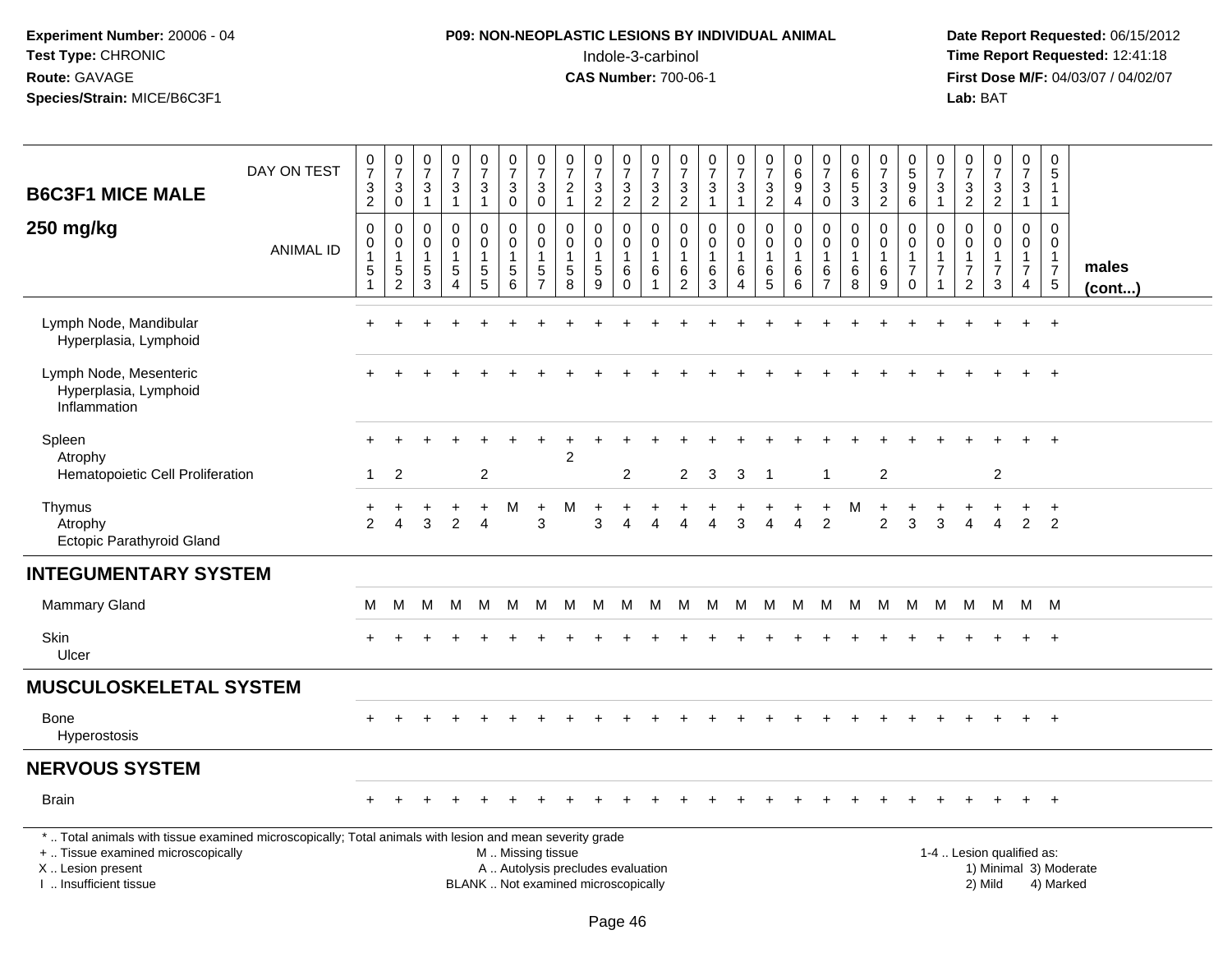## **P09: NON-NEOPLASTIC LESIONS BY INDIVIDUAL ANIMAL**Indole-3-carbinol **Time Report Requested:** 12:41:18

| <b>B6C3F1 MICE MALE</b>                                                                                                                                                                      | DAY ON TEST      | $\begin{smallmatrix}0\\7\end{smallmatrix}$<br>$\ensuremath{\mathsf{3}}$<br>2 | $\frac{0}{7}$<br>$\sqrt{3}$<br>$\mathbf 0$                         | 0<br>$\overline{7}$<br>3<br>$\mathbf{1}$          | 0<br>$\overline{7}$<br>3<br>$\mathbf{1}$                     | $\frac{0}{7}$<br>3<br>1                     | $\frac{0}{7}$<br>3<br>0                          | 0<br>$\overline{7}$<br>3<br>$\mathbf 0$                  | 0<br>$\overline{7}$<br>$\overline{c}$<br>$\mathbf{1}$        | $\frac{0}{7}$<br>$\ensuremath{\mathsf{3}}$<br>$\overline{2}$             | $\frac{0}{7}$<br>3<br>$\overline{2}$                       | $\begin{matrix} 0 \\ 7 \end{matrix}$<br>$\sqrt{3}$<br>2                | 0<br>$\overline{7}$<br>3<br>$\overline{c}$          | $\frac{0}{7}$<br>3<br>$\mathbf{1}$                  | $\frac{0}{7}$<br>3<br>$\mathbf{1}$                             | $\begin{array}{c} 0 \\ 7 \end{array}$<br>$\mathbf{3}$<br>$\overline{2}$ | $\pmb{0}$<br>$\,6\,$<br>9<br>4                    | $\begin{smallmatrix}0\\7\end{smallmatrix}$<br>$\ensuremath{\mathsf{3}}$<br>$\mathbf 0$ | 0<br>$\,6\,$<br>$\sqrt{5}$<br>$\mathbf{3}$              | $\begin{array}{c} 0 \\ 7 \end{array}$<br>$\ensuremath{\mathsf{3}}$<br>$\overline{2}$ | 0<br>5<br>9<br>6                                                           | 0<br>$\overline{7}$<br>$\mathbf{3}$<br>$\mathbf{1}$ | 0<br>$\overline{7}$<br>3<br>$\overline{2}$                                  | $\frac{0}{7}$<br>$\ensuremath{\mathsf{3}}$<br>$\overline{2}$   | $\pmb{0}$<br>$\overline{7}$<br>3<br>$\mathbf{1}$                            | $\mathbf 0$<br>$\sqrt{5}$<br>$\overline{1}$<br>$\overline{1}$             |                        |
|----------------------------------------------------------------------------------------------------------------------------------------------------------------------------------------------|------------------|------------------------------------------------------------------------------|--------------------------------------------------------------------|---------------------------------------------------|--------------------------------------------------------------|---------------------------------------------|--------------------------------------------------|----------------------------------------------------------|--------------------------------------------------------------|--------------------------------------------------------------------------|------------------------------------------------------------|------------------------------------------------------------------------|-----------------------------------------------------|-----------------------------------------------------|----------------------------------------------------------------|-------------------------------------------------------------------------|---------------------------------------------------|----------------------------------------------------------------------------------------|---------------------------------------------------------|--------------------------------------------------------------------------------------|----------------------------------------------------------------------------|-----------------------------------------------------|-----------------------------------------------------------------------------|----------------------------------------------------------------|-----------------------------------------------------------------------------|---------------------------------------------------------------------------|------------------------|
| 250 mg/kg                                                                                                                                                                                    | <b>ANIMAL ID</b> | $\mathbf 0$<br>$\mathbf 0$<br>$\overline{1}$<br>$\sqrt{5}$<br>$\mathbf{1}$   | $\Omega$<br>$\mathsf{O}\xspace$<br>$\overline{1}$<br>$\frac{5}{2}$ | $\Omega$<br>$\mathbf 0$<br>$\mathbf{1}$<br>5<br>3 | $\Omega$<br>$\mathbf 0$<br>1<br>$\sqrt{5}$<br>$\overline{4}$ | 0<br>$\mathbf 0$<br>$\,$ 5 $\,$<br>5        | $\Omega$<br>$\mathsf{O}$<br>1<br>$\sqrt{5}$<br>6 | $\Omega$<br>$\mathbf 0$<br>$\mathbf{1}$<br>$\frac{5}{7}$ | $\Omega$<br>$\mathbf 0$<br>$\overline{1}$<br>$\sqrt{5}$<br>8 | $\mathbf 0$<br>$\mathbf 0$<br>$\mathbf{1}$<br>$\sqrt{5}$<br>9            | 0<br>$\mathbf 0$<br>$\overline{1}$<br>$\,6$<br>$\mathbf 0$ | $\Omega$<br>$\mathbf 0$<br>$\overline{1}$<br>$\,6\,$<br>$\overline{1}$ | $\Omega$<br>0<br>$\mathbf 1$<br>6<br>$\overline{c}$ | 0<br>$\pmb{0}$<br>$\mathbf{1}$<br>6<br>$\mathbf{3}$ | $\Omega$<br>$\mathbf 0$<br>$\mathbf{1}$<br>6<br>$\overline{4}$ | $\mathbf 0$<br>$\mathbf 0$<br>$\mathbf{1}$<br>$6\over 5$                | $\Omega$<br>$\pmb{0}$<br>$\overline{1}$<br>6<br>6 | $\mathbf 0$<br>$\pmb{0}$<br>$\overline{1}$<br>6<br>$\overline{7}$                      | $\Omega$<br>$\mathbf 0$<br>$\mathbf{1}$<br>$\,6\,$<br>8 | $\Omega$<br>$\mathbf 0$<br>$\mathbf{1}$<br>$6\phantom{1}6$<br>9                      | $\Omega$<br>$\mathbf 0$<br>$\overline{1}$<br>$\overline{7}$<br>$\mathbf 0$ | $\Omega$<br>$\mathbf 0$<br>1<br>$\overline{7}$      | $\Omega$<br>$\mathbf 0$<br>$\mathbf{1}$<br>$\overline{7}$<br>$\overline{c}$ | $\Omega$<br>$\mathsf 0$<br>$\mathbf{1}$<br>$\overline{7}$<br>3 | $\Omega$<br>$\mathbf 0$<br>$\mathbf{1}$<br>$\overline{7}$<br>$\overline{4}$ | $\Omega$<br>$\mathbf 0$<br>$\overline{1}$<br>$\overline{7}$<br>$\sqrt{5}$ | males<br>(cont)        |
| <b>RESPIRATORY SYSTEM</b>                                                                                                                                                                    |                  |                                                                              |                                                                    |                                                   |                                                              |                                             |                                                  |                                                          |                                                              |                                                                          |                                                            |                                                                        |                                                     |                                                     |                                                                |                                                                         |                                                   |                                                                                        |                                                         |                                                                                      |                                                                            |                                                     |                                                                             |                                                                |                                                                             |                                                                           |                        |
| Lung<br>Infiltration Cellular, Histiocyte<br>Inflammation, Chronic                                                                                                                           |                  |                                                                              |                                                                    |                                                   |                                                              |                                             |                                                  |                                                          |                                                              |                                                                          |                                                            |                                                                        |                                                     |                                                     |                                                                |                                                                         |                                                   |                                                                                        |                                                         |                                                                                      |                                                                            |                                                     |                                                                             |                                                                |                                                                             |                                                                           |                        |
| Nose                                                                                                                                                                                         |                  |                                                                              |                                                                    |                                                   |                                                              |                                             |                                                  |                                                          |                                                              |                                                                          |                                                            |                                                                        |                                                     |                                                     |                                                                |                                                                         |                                                   |                                                                                        |                                                         |                                                                                      |                                                                            |                                                     |                                                                             |                                                                |                                                                             |                                                                           |                        |
| Foreign Body<br>Inflammation<br>Polyp, Inflammatory<br>Nerve, Atrophy                                                                                                                        |                  |                                                                              |                                                                    |                                                   |                                                              | 2                                           | -1                                               |                                                          | $\mathbf{1}$                                                 | $\overline{\phantom{0}}$ 1                                               |                                                            |                                                                        |                                                     | $\mathbf{1}$<br>2                                   | $\overline{1}$                                                 | $\overline{\phantom{0}}$                                                |                                                   |                                                                                        |                                                         | Χ<br>$\mathbf{1}$                                                                    | 3                                                                          |                                                     |                                                                             |                                                                | 2                                                                           |                                                                           |                        |
| Olfactory Epithelium, Accumulation, Hyaline<br>Droplet                                                                                                                                       |                  |                                                                              |                                                                    |                                                   |                                                              |                                             |                                                  |                                                          |                                                              |                                                                          |                                                            |                                                                        | 1                                                   |                                                     |                                                                |                                                                         |                                                   |                                                                                        |                                                         |                                                                                      |                                                                            | $\mathbf 1$                                         |                                                                             |                                                                |                                                                             |                                                                           |                        |
| Olfactory Epithelium, Atrophy<br>Olfactory Epithelium, Degeneration                                                                                                                          |                  |                                                                              |                                                                    |                                                   |                                                              |                                             |                                                  |                                                          |                                                              |                                                                          |                                                            |                                                                        |                                                     |                                                     |                                                                |                                                                         |                                                   | $\overline{1}$                                                                         |                                                         | 3                                                                                    |                                                                            | 1                                                   | 3                                                                           |                                                                | -1                                                                          |                                                                           |                        |
| Olfactory Epithelium, Metaplasia, Squamous<br><b>Olfactory Epithelium, Necrosis</b>                                                                                                          |                  |                                                                              |                                                                    |                                                   |                                                              | 2<br>1                                      |                                                  |                                                          |                                                              |                                                                          |                                                            |                                                                        |                                                     |                                                     |                                                                |                                                                         |                                                   |                                                                                        |                                                         |                                                                                      | 4                                                                          |                                                     |                                                                             |                                                                |                                                                             |                                                                           |                        |
| Olfactory Epithelium, Respiratory Metaplasia<br>Respiratory Epithelium, Accumulation, Hyaline<br>Droplet                                                                                     |                  |                                                                              |                                                                    | 2                                                 | -1<br>1                                                      | $\ensuremath{\mathsf{3}}$<br>$\overline{2}$ |                                                  |                                                          | $\mathbf{1}$                                                 | $\overline{2}$                                                           | $\overline{\phantom{1}}$                                   |                                                                        |                                                     | 3                                                   |                                                                |                                                                         |                                                   |                                                                                        |                                                         | $\boldsymbol{2}$<br>$\overline{2}$                                                   |                                                                            | 2                                                   |                                                                             |                                                                |                                                                             | - 1                                                                       |                        |
| Respiratory Epithelium, Hyperplasia<br>Respiratory Epithelium, Metaplasia, Squamous                                                                                                          |                  | $\overline{1}$                                                               |                                                                    | $\mathcal{P}$                                     | -1                                                           | 3                                           | $\overline{1}$                                   |                                                          | 2                                                            | 2                                                                        | 2                                                          |                                                                        |                                                     | 3                                                   |                                                                |                                                                         |                                                   |                                                                                        | -1                                                      | 2                                                                                    |                                                                            |                                                     |                                                                             |                                                                |                                                                             | - 1                                                                       |                        |
| Respiratory Epithelium, Necrosis                                                                                                                                                             |                  |                                                                              |                                                                    |                                                   |                                                              |                                             |                                                  |                                                          |                                                              |                                                                          |                                                            |                                                                        |                                                     |                                                     |                                                                |                                                                         |                                                   |                                                                                        |                                                         |                                                                                      | $\overline{c}$                                                             |                                                     |                                                                             |                                                                |                                                                             |                                                                           |                        |
| Trachea                                                                                                                                                                                      |                  | $+$                                                                          |                                                                    |                                                   |                                                              |                                             |                                                  |                                                          |                                                              |                                                                          |                                                            |                                                                        |                                                     |                                                     |                                                                |                                                                         |                                                   |                                                                                        |                                                         |                                                                                      |                                                                            |                                                     |                                                                             |                                                                | $+$                                                                         | $+$                                                                       |                        |
| <b>SPECIAL SENSES SYSTEM</b>                                                                                                                                                                 |                  |                                                                              |                                                                    |                                                   |                                                              |                                             |                                                  |                                                          |                                                              |                                                                          |                                                            |                                                                        |                                                     |                                                     |                                                                |                                                                         |                                                   |                                                                                        |                                                         |                                                                                      |                                                                            |                                                     |                                                                             |                                                                |                                                                             |                                                                           |                        |
| Eye<br>Anterior Chamber, Inflammation, Suppurative<br>Cornea, Inflammation, Chronic                                                                                                          |                  |                                                                              |                                                                    |                                                   |                                                              |                                             |                                                  |                                                          |                                                              |                                                                          |                                                            |                                                                        |                                                     |                                                     |                                                                |                                                                         |                                                   |                                                                                        |                                                         |                                                                                      |                                                                            |                                                     |                                                                             |                                                                |                                                                             |                                                                           |                        |
| *  Total animals with tissue examined microscopically; Total animals with lesion and mean severity grade<br>+  Tissue examined microscopically<br>X Lesion present<br>I  Insufficient tissue |                  |                                                                              |                                                                    |                                                   |                                                              |                                             | M. Missing tissue                                |                                                          |                                                              | A  Autolysis precludes evaluation<br>BLANK  Not examined microscopically |                                                            |                                                                        |                                                     |                                                     |                                                                |                                                                         |                                                   |                                                                                        |                                                         |                                                                                      |                                                                            |                                                     |                                                                             | 1-4  Lesion qualified as:<br>2) Mild                           |                                                                             | 4) Marked                                                                 | 1) Minimal 3) Moderate |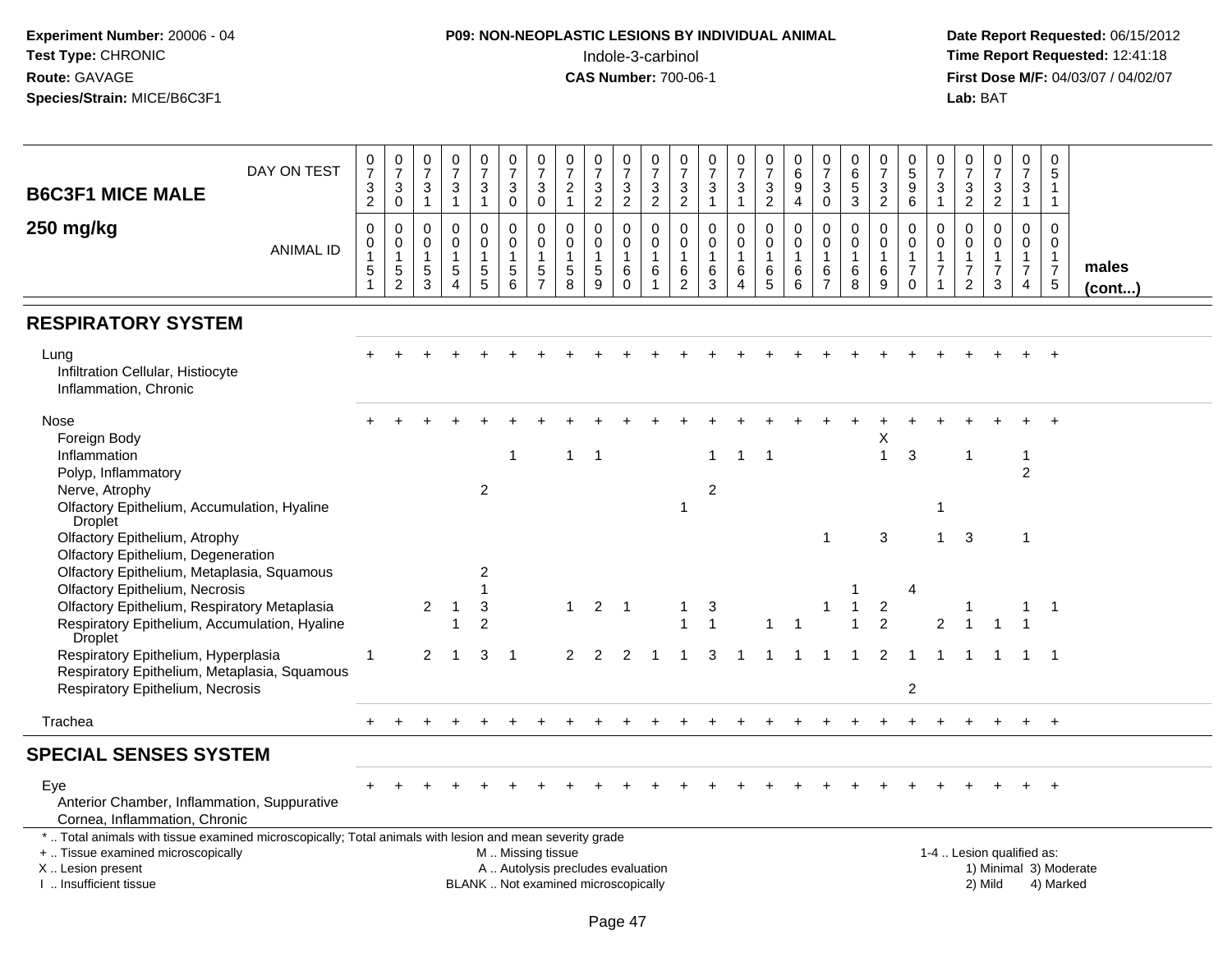#### **P09: NON-NEOPLASTIC LESIONS BY INDIVIDUAL ANIMAL**Indole-3-carbinol **Time Report Requested:** 12:41:18

 **Date Report Requested:** 06/15/2012 **First Dose M/F:** 04/03/07 / 04/02/07<br>**Lab:** BAT **Lab:** BAT

| <b>B6C3F1 MICE MALE</b><br>250 mg/kg                                     | DAY ON TEST<br>ANIMAL ID | $\frac{0}{7}$<br>$\sqrt{3}$<br>$\overline{c}$<br>0<br>$\mathbf 0$ | $\frac{0}{7}$<br>$\sqrt{3}$<br>0<br>0<br>$\pmb{0}$ | $\frac{0}{7}$<br>$\sqrt{3}$<br>0<br>$\pmb{0}$ | $\frac{0}{7}$<br>$\mathsf 3$<br>0<br>$\overline{0}$<br>1 | $\begin{array}{c} 0 \\ 7 \\ 3 \end{array}$<br>$\mathbf 0$<br>$\mathbf 0$ | $\begin{array}{c} 0 \\ 7 \\ 3 \end{array}$<br>$\mathbf 0$<br>$\mathbf 0$<br>$\mathsf{O}\xspace$ | $\frac{0}{7}$<br>$\mathbf{3}$<br>$\mathbf 0$<br>0<br>$\mathsf{O}\xspace$ | $\frac{0}{7}$<br>$\overline{c}$<br>$\overline{1}$<br>0<br>$\pmb{0}$ | $\frac{0}{7}$<br>$\mathfrak{B}$<br>2<br>0<br>$\pmb{0}$ | $\frac{0}{7}$<br>$\mathsf 3$<br>2<br>0<br>$\pmb{0}$ | $\frac{0}{7}$<br>$\overline{3}$<br>$\overline{2}$<br>0<br>$\pmb{0}$ | $\frac{0}{7}$<br>$\mathbf{3}$<br>$\overline{2}$<br>$\bf{0}$<br>$\boldsymbol{0}$ | $\begin{array}{c} 0 \\ 7 \\ 3 \end{array}$<br>0<br>$\pmb{0}$ | $\frac{0}{7}$<br>$\mathbf{3}$<br>0<br>$\mathbf 0$ | $\frac{0}{7}$<br>$\mathfrak{Z}$<br>$\overline{c}$<br>0<br>$\mathbf 0$ | $\begin{matrix} 0 \\ 6 \\ 9 \end{matrix}$<br>4<br>0<br>$\pmb{0}$ | 0<br>$\overline{7}$<br>$\sqrt{3}$<br>0<br>0<br>0 | $\begin{matrix} 0 \\ 6 \\ 5 \end{matrix}$<br>3<br>0<br>$\pmb{0}$ | $\frac{0}{7}$<br>3<br>$\overline{2}$<br>0<br>$\pmb{0}$ | $\begin{array}{c} 0 \\ 5 \\ 9 \end{array}$<br>6<br>0<br>$\pmb{0}$ | 0<br>$\overline{7}$<br>$\mathbf{3}$<br>0<br>$\mathbf 0$ | $\frac{0}{7}$<br>3<br>$\overline{c}$<br>$\mathbf 0$ | $\frac{0}{7}$<br>$\mathbf{3}$<br>$\overline{2}$<br>0<br>$\pmb{0}$ | 0<br>$\overline{7}$<br>3<br>0<br>0 | 0<br>$\sqrt{5}$<br>0<br>0    |                       |
|--------------------------------------------------------------------------|--------------------------|-------------------------------------------------------------------|----------------------------------------------------|-----------------------------------------------|----------------------------------------------------------|--------------------------------------------------------------------------|-------------------------------------------------------------------------------------------------|--------------------------------------------------------------------------|---------------------------------------------------------------------|--------------------------------------------------------|-----------------------------------------------------|---------------------------------------------------------------------|---------------------------------------------------------------------------------|--------------------------------------------------------------|---------------------------------------------------|-----------------------------------------------------------------------|------------------------------------------------------------------|--------------------------------------------------|------------------------------------------------------------------|--------------------------------------------------------|-------------------------------------------------------------------|---------------------------------------------------------|-----------------------------------------------------|-------------------------------------------------------------------|------------------------------------|------------------------------|-----------------------|
|                                                                          |                          | $\mathbf{1}$<br>$\mathbf 5$<br>$\overline{1}$                     | $\overline{4}$<br>$\,$ 5 $\,$<br>$\overline{c}$    | $\overline{1}$<br>$\frac{5}{3}$               | $\sqrt{5}$<br>$\overline{4}$                             | $\mathbf{1}$<br>$\sqrt{5}$<br>5                                          | $\mathbf{1}$<br>5<br>6                                                                          | $\mathbf{1}$<br>5<br>$\overline{ }$                                      | $\mathbf{1}$<br>$\overline{5}$<br>8                                 | $\sqrt{5}$<br>9                                        | $\mathbf{1}$<br>$\,6\,$<br>$\mathbf 0$              | $\mathbf{1}$<br>$\,6\,$                                             | $\mathbf{1}$<br>$\,6\,$<br>2                                                    | $\mathbf 1$<br>$\,6\,$<br>3                                  | 6<br>$\overline{4}$                               | $\overline{1}$<br>6<br>5                                              | $\overline{A}$<br>$\,6$<br>6                                     | $\,6\,$                                          | $\,6\,$<br>8                                                     | $\mathbf{1}$<br>6<br>9                                 | $\mathbf{1}$<br>$\overline{7}$<br>$\mathbf 0$                     | $\overline{7}$                                          | $\overline{7}$<br>$\overline{2}$                    | $\overline{7}$<br>$\mathbf{3}$                                    | $\overline{7}$<br>$\overline{4}$   | $\overline{7}$<br>$\sqrt{5}$ | males<br>$($ cont $)$ |
| Optic Nerve, Infiltration Cellular, Mononuclear<br>Cell                  |                          |                                                                   |                                                    |                                               |                                                          |                                                                          |                                                                                                 |                                                                          |                                                                     |                                                        |                                                     |                                                                     |                                                                                 |                                                              |                                                   |                                                                       |                                                                  |                                                  |                                                                  |                                                        |                                                                   |                                                         |                                                     | $\overline{c}$                                                    |                                    |                              |                       |
| Harderian Gland<br>Hyperplasia                                           |                          |                                                                   |                                                    |                                               |                                                          | $\overline{c}$                                                           |                                                                                                 |                                                                          |                                                                     |                                                        |                                                     |                                                                     |                                                                                 |                                                              |                                                   |                                                                       |                                                                  |                                                  |                                                                  |                                                        |                                                                   |                                                         |                                                     |                                                                   | $+$                                | $+$                          |                       |
| <b>URINARY SYSTEM</b>                                                    |                          |                                                                   |                                                    |                                               |                                                          |                                                                          |                                                                                                 |                                                                          |                                                                     |                                                        |                                                     |                                                                     |                                                                                 |                                                              |                                                   |                                                                       |                                                                  |                                                  |                                                                  |                                                        |                                                                   |                                                         |                                                     |                                                                   |                                    |                              |                       |
| Kidney<br>Inflammation, Chronic<br>Metaplasia, Osseous                   |                          |                                                                   |                                                    |                                               |                                                          |                                                                          | $\overline{2}$                                                                                  |                                                                          |                                                                     |                                                        |                                                     |                                                                     |                                                                                 |                                                              |                                                   |                                                                       |                                                                  |                                                  |                                                                  |                                                        |                                                                   |                                                         |                                                     |                                                                   |                                    | $+$                          |                       |
| Mineralization<br>Nephropathy<br>Papilla, Necrosis<br>Renal Tubule, Cyst |                          | $\mathcal{P}$                                                     |                                                    |                                               |                                                          |                                                                          |                                                                                                 |                                                                          |                                                                     |                                                        |                                                     |                                                                     | 2                                                                               |                                                              |                                                   |                                                                       |                                                                  |                                                  |                                                                  |                                                        |                                                                   |                                                         |                                                     | 2                                                                 | 2                                  |                              |                       |
| Renal Tubule, Pigmentation<br><b>Urinary Bladder</b>                     |                          |                                                                   |                                                    |                                               |                                                          |                                                                          |                                                                                                 |                                                                          |                                                                     |                                                        |                                                     |                                                                     |                                                                                 |                                                              |                                                   |                                                                       |                                                                  |                                                  |                                                                  |                                                        |                                                                   |                                                         |                                                     |                                                                   |                                    |                              |                       |

\* .. Total animals with tissue examined microscopically; Total animals with lesion and mean severity grade

+ .. Tissue examined microscopically

X .. Lesion present

I .. Insufficient tissue

 M .. Missing tissueA .. Autolysis precludes evaluation

1-4 .. Lesion qualified as:<br>1) Minimal 3) Moderate BLANK .. Not examined microscopically 2) Mild 4) Marked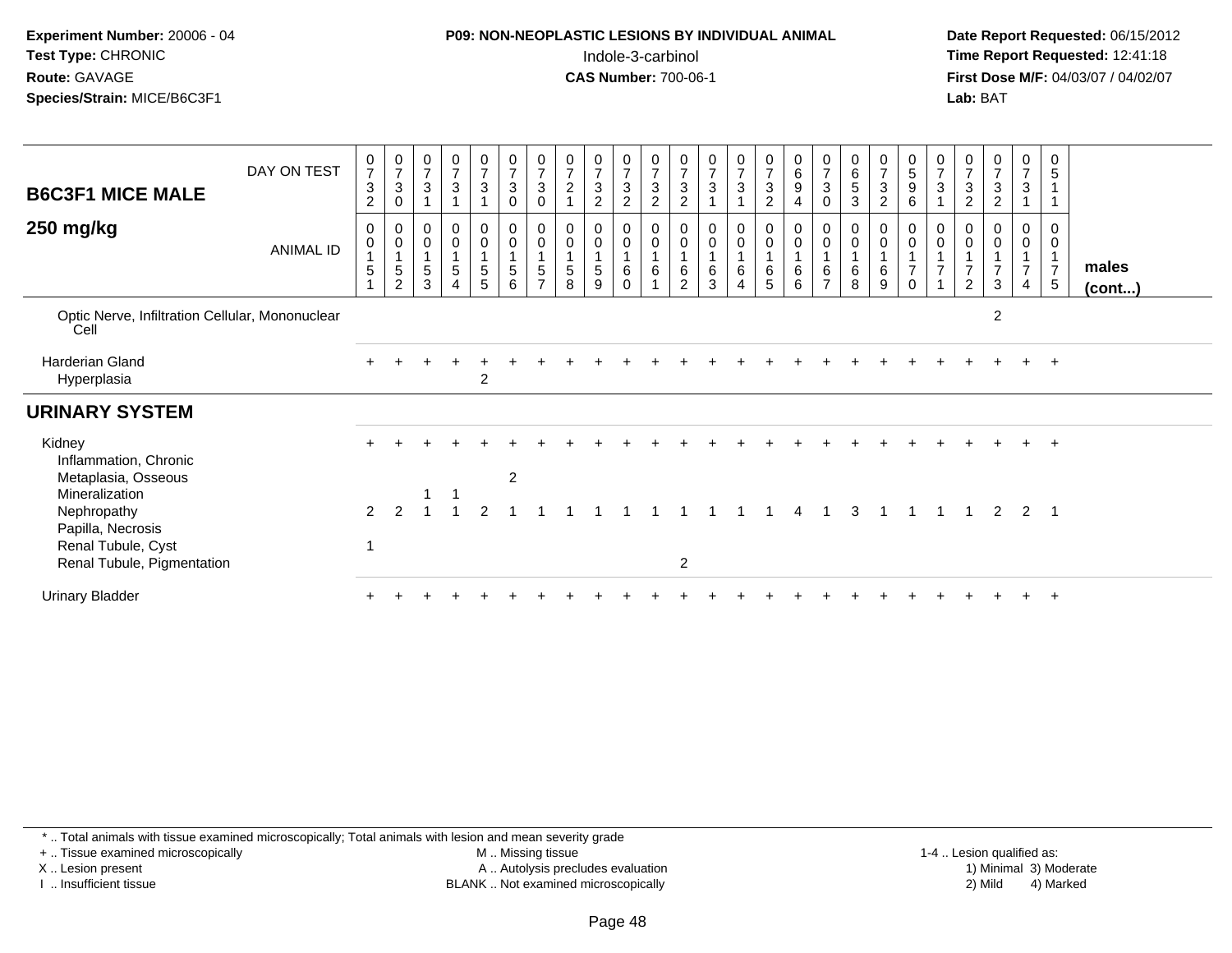# **P09: NON-NEOPLASTIC LESIONS BY INDIVIDUAL ANIMAL**Indole-3-carbinol **Time Report Requested:** 12:41:18

 **Date Report Requested:** 06/15/2012 **First Dose M/F:** 04/03/07 / 04/02/07<br>Lab: BAT **Lab:** BAT

| <b>B6C3F1 MICE MALE</b>                                                                                                                                                                       | DAY ON TEST      | 0<br>6<br>$\mathbf{1}$<br>6                             | $\frac{0}{7}$<br>$\frac{3}{2}$                                       | $\frac{0}{7}$<br>$\frac{3}{2}$                                    | $\begin{array}{c} 0 \\ 7 \end{array}$<br>$_{0}^{3}$ | $\pmb{0}$<br>$\overline{3}$<br>$\frac{8}{5}$                  | 0<br>$\overline{7}$<br>$\frac{3}{2}$                                | 0<br>$\overline{7}$<br>$\sqrt{3}$<br>$\mathbf 0$                  | 0<br>$\overline{5}$<br>$\bf8$<br>6                                       | 0<br>$6\phantom{a}$<br>$\mathbf{3}$<br>$\mathbf{1}$   | 0<br>$6\phantom{a}$<br>$\frac{3}{7}$                      | $\begin{array}{c} 0 \\ 7 \end{array}$<br>$\frac{3}{2}$ | 0<br>$6\phantom{a}$<br>$\bf 8$<br>$\,6\,$              | $\frac{0}{7}$<br>$\frac{3}{2}$                                                            | 0<br>$\overline{\mathbf{4}}$<br>$\boldsymbol{9}$<br>$\overline{5}$ | $\begin{array}{c} 0 \\ 7 \end{array}$<br>$\frac{3}{2}$      | 0<br>$\overline{\mathbf{4}}$<br>$\frac{3}{7}$ | 0<br>$\overline{7}$<br>$\mathbf{1}$<br>$\overline{5}$       | $\frac{0}{7}$<br>$\mathbf{3}$<br>$\mathbf 0$            | $\begin{array}{c} 0 \\ 6 \end{array}$<br>$\boldsymbol{9}$<br>$\mathbf 0$ | $\frac{0}{7}$<br>$\ensuremath{\mathsf{3}}$<br>$\mathbf 0$                             | $\begin{array}{c} 0 \\ 6 \end{array}$<br>$\frac{1}{7}$                                | $\frac{0}{7}$<br>$\ensuremath{\mathsf{3}}$<br>$\mathbf{1}$        | $\begin{array}{c} 0 \\ 7 \end{array}$<br>$\frac{3}{2}$ | $\pmb{0}$<br>6<br>$\overline{7}$<br>$\mathbf{1}$     | 0<br>$\overline{7}$<br>$\mathbf{1}$<br>6          |                        |                                |                   |
|-----------------------------------------------------------------------------------------------------------------------------------------------------------------------------------------------|------------------|---------------------------------------------------------|----------------------------------------------------------------------|-------------------------------------------------------------------|-----------------------------------------------------|---------------------------------------------------------------|---------------------------------------------------------------------|-------------------------------------------------------------------|--------------------------------------------------------------------------|-------------------------------------------------------|-----------------------------------------------------------|--------------------------------------------------------|--------------------------------------------------------|-------------------------------------------------------------------------------------------|--------------------------------------------------------------------|-------------------------------------------------------------|-----------------------------------------------|-------------------------------------------------------------|---------------------------------------------------------|--------------------------------------------------------------------------|---------------------------------------------------------------------------------------|---------------------------------------------------------------------------------------|-------------------------------------------------------------------|--------------------------------------------------------|------------------------------------------------------|---------------------------------------------------|------------------------|--------------------------------|-------------------|
|                                                                                                                                                                                               |                  |                                                         |                                                                      |                                                                   |                                                     |                                                               |                                                                     |                                                                   |                                                                          |                                                       |                                                           |                                                        |                                                        |                                                                                           |                                                                    |                                                             |                                               |                                                             |                                                         |                                                                          |                                                                                       |                                                                                       |                                                                   |                                                        |                                                      |                                                   |                        |                                |                   |
| 250 mg/kg                                                                                                                                                                                     | <b>ANIMAL ID</b> | $\mathbf 0$<br>0<br>$\mathbf{1}$<br>$\overline{7}$<br>6 | $\mathbf 0$<br>0<br>$\mathbf{1}$<br>$\overline{7}$<br>$\overline{7}$ | $\mathbf 0$<br>$\mathbf 0$<br>$\mathbf{1}$<br>$\overline{7}$<br>8 | $\pmb{0}$<br>0<br>1<br>$\overline{7}$<br>9          | $\mathbf 0$<br>$\mathbf 0$<br>$\overline{1}$<br>8<br>$\Omega$ | $\mathbf 0$<br>$\mathbf 0$<br>$\overline{1}$<br>8<br>$\overline{1}$ | $\mathbf 0$<br>$\mathbf 0$<br>$\mathbf{1}$<br>8<br>$\overline{2}$ | $\mathbf 0$<br>$\mathbf 0$<br>$\mathbf{1}$<br>8<br>3                     | 0<br>0<br>$\mathbf{1}$<br>8<br>$\boldsymbol{\Lambda}$ | $\mathbf 0$<br>0<br>$\overline{1}$<br>8<br>$\overline{5}$ | $\mathbf 0$<br>0<br>$\mathbf{1}$<br>8<br>6             | $\mathbf 0$<br>$\mathbf 0$<br>1<br>8<br>$\overline{7}$ | $\begin{smallmatrix} 0\\0 \end{smallmatrix}$<br>$\mathbf{1}$<br>$\bf 8$<br>$\overline{8}$ | $\mathbf 0$<br>0<br>$\mathbf{1}$<br>$\bf 8$<br>9                   | $\mathbf 0$<br>$\mathbf 0$<br>$\mathbf{1}$<br>9<br>$\Omega$ | $\mathbf 0$<br>$\mathbf 0$<br>1<br>9          | $\mathbf 0$<br>$\mathbf 0$<br>$\mathbf{1}$<br>$\frac{9}{2}$ | $\mathbf 0$<br>0<br>$\mathbf{1}$<br>9<br>$\overline{3}$ | 0<br>$\mathbf 0$<br>$\mathbf{1}$<br>$\boldsymbol{9}$<br>$\overline{4}$   | $\mathbf 0$<br>$\mathbf 0$<br>$\overline{1}$<br>$\begin{array}{c} 9 \\ 5 \end{array}$ | $\mathbf 0$<br>$\mathbf 0$<br>$\overline{1}$<br>$\begin{array}{c} 9 \\ 6 \end{array}$ | $\mathbf 0$<br>$\mathbf 0$<br>$\mathbf{1}$<br>9<br>$\overline{7}$ | $\mathbf 0$<br>0<br>$\mathbf{1}$<br>$_{\rm 8}^{\rm 9}$ | $\mathbf 0$<br>$\mathbf 0$<br>$\mathbf{1}$<br>9<br>9 | $\Omega$<br>0<br>$\overline{a}$<br>0<br>$\pmb{0}$ |                        | * TOTALS                       |                   |
| <b>ALIMENTARY SYSTEM</b>                                                                                                                                                                      |                  |                                                         |                                                                      |                                                                   |                                                     |                                                               |                                                                     |                                                                   |                                                                          |                                                       |                                                           |                                                        |                                                        |                                                                                           |                                                                    |                                                             |                                               |                                                             |                                                         |                                                                          |                                                                                       |                                                                                       |                                                                   |                                                        |                                                      |                                                   |                        |                                |                   |
| Esophagus                                                                                                                                                                                     |                  |                                                         |                                                                      |                                                                   |                                                     |                                                               |                                                                     |                                                                   |                                                                          |                                                       |                                                           |                                                        |                                                        |                                                                                           |                                                                    |                                                             |                                               |                                                             |                                                         |                                                                          |                                                                                       |                                                                                       |                                                                   |                                                        |                                                      |                                                   | 50                     |                                |                   |
| Gallbladder<br>Atrophy<br>Inflammation, Suppurative                                                                                                                                           |                  | $\mathbf{1}$                                            |                                                                      |                                                                   | м                                                   |                                                               |                                                                     |                                                                   |                                                                          |                                                       |                                                           |                                                        |                                                        |                                                                                           |                                                                    |                                                             |                                               |                                                             |                                                         |                                                                          |                                                                                       |                                                                                       |                                                                   |                                                        |                                                      | $+$                                               | 48                     |                                | $1 \t1.0$<br>11.0 |
| Intestine Large, Cecum<br>Ulcer                                                                                                                                                               |                  | $\div$<br>Δ                                             |                                                                      |                                                                   |                                                     |                                                               |                                                                     |                                                                   |                                                                          |                                                       |                                                           |                                                        |                                                        |                                                                                           |                                                                    |                                                             |                                               |                                                             |                                                         |                                                                          |                                                                                       |                                                                                       |                                                                   |                                                        |                                                      |                                                   | 50                     |                                | 14.0              |
| Intestine Large, Colon<br>Inflammation, Chronic                                                                                                                                               |                  | 3                                                       |                                                                      |                                                                   |                                                     |                                                               |                                                                     |                                                                   |                                                                          |                                                       |                                                           |                                                        |                                                        |                                                                                           |                                                                    |                                                             |                                               |                                                             |                                                         |                                                                          |                                                                                       |                                                                                       |                                                                   |                                                        |                                                      | $+$                                               | 50                     |                                | 13.0              |
| Intestine Large, Rectum                                                                                                                                                                       |                  |                                                         |                                                                      |                                                                   |                                                     |                                                               |                                                                     |                                                                   |                                                                          |                                                       |                                                           |                                                        |                                                        |                                                                                           |                                                                    |                                                             |                                               |                                                             |                                                         |                                                                          |                                                                                       |                                                                                       |                                                                   |                                                        |                                                      |                                                   | 50                     |                                |                   |
| Intestine Small, Duodenum<br>Ulcer<br>Epithelium, Atrophy                                                                                                                                     |                  | 4<br>3                                                  |                                                                      |                                                                   |                                                     |                                                               |                                                                     |                                                                   |                                                                          |                                                       |                                                           |                                                        |                                                        |                                                                                           |                                                                    |                                                             |                                               |                                                             |                                                         |                                                                          |                                                                                       |                                                                                       |                                                                   |                                                        |                                                      | $+$                                               | 50                     | 1                              | 4.0<br>13.0       |
| Intestine Small, Ileum                                                                                                                                                                        |                  |                                                         |                                                                      |                                                                   |                                                     |                                                               |                                                                     |                                                                   |                                                                          |                                                       |                                                           |                                                        |                                                        |                                                                                           |                                                                    |                                                             |                                               |                                                             |                                                         |                                                                          |                                                                                       |                                                                                       |                                                                   |                                                        |                                                      |                                                   | 50                     |                                |                   |
| Intestine Small, Jejunum<br>Peyer's Patch, Hyperplasia                                                                                                                                        |                  | +<br>$\overline{c}$                                     |                                                                      |                                                                   |                                                     |                                                               |                                                                     |                                                                   |                                                                          |                                                       |                                                           |                                                        |                                                        |                                                                                           |                                                                    |                                                             |                                               |                                                             |                                                         |                                                                          |                                                                                       |                                                                                       |                                                                   |                                                        |                                                      | $\ddot{+}$                                        | 50                     |                                | $12.0$            |
| Liver<br><b>Basophilic Focus</b><br>Clear Cell Focus                                                                                                                                          |                  | $\div$<br>$\times$                                      | Χ<br>X                                                               | X                                                                 | X<br>X                                              |                                                               |                                                                     | X<br>$\mathsf X$                                                  | $\boldsymbol{\mathsf{X}}$<br>$\times$                                    |                                                       |                                                           |                                                        |                                                        | X<br>$\mathsf X$                                                                          | $X$ $X$                                                            |                                                             |                                               | X<br>X                                                      | $\mathsf{X}$                                            |                                                                          | $\mathsf{X}$                                                                          | X<br>$\mathsf X$                                                                      | $\mathsf{X}$                                                      |                                                        | Х<br>X                                               | $\overline{+}$                                    | 50                     | 5<br>20<br>33                  |                   |
| <b>Eosinophilic Focus</b><br>Fatty Change<br>Hepatodiaphragmatic Nodule                                                                                                                       |                  | $\overline{2}$                                          | 2                                                                    | 1                                                                 | $\overline{1}$                                      | -1                                                            | X<br>$\overline{1}$                                                 | $\overline{2}$                                                    | $\overline{2}$                                                           |                                                       |                                                           | 2                                                      | X                                                      | $\overline{2}$                                                                            |                                                                    |                                                             | 2                                             | $\overline{1}$                                              | $\overline{1}$                                          |                                                                          |                                                                                       | -1                                                                                    |                                                                   | X<br>$\mathbf{1}$                                      | $\boldsymbol{\mathsf{X}}$<br>$\overline{2}$          |                                                   |                        | 37 1.6<br>$\blacktriangleleft$ |                   |
| *  Total animals with tissue examined microscopically; Total animals with lesion and mean severity grade<br>+  Tissue examined microscopically<br>X  Lesion present<br>I  Insufficient tissue |                  |                                                         |                                                                      |                                                                   |                                                     |                                                               | M  Missing tissue                                                   |                                                                   | A  Autolysis precludes evaluation<br>BLANK  Not examined microscopically |                                                       |                                                           |                                                        |                                                        |                                                                                           |                                                                    |                                                             |                                               |                                                             |                                                         |                                                                          |                                                                                       |                                                                                       |                                                                   | 1-4  Lesion qualified as:<br>2) Mild                   |                                                      | 4) Marked                                         | 1) Minimal 3) Moderate |                                |                   |

I .. Insufficient tissue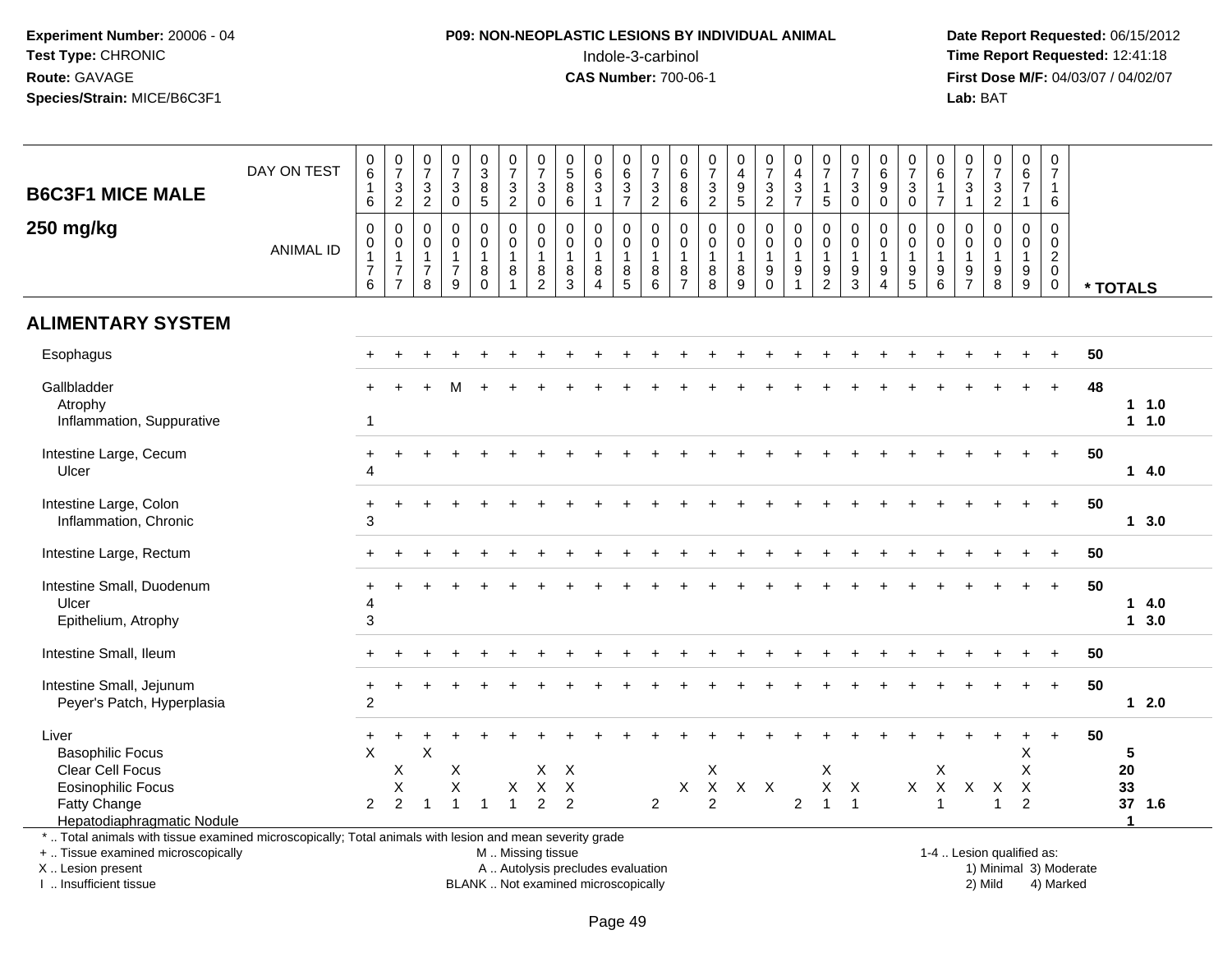## **P09: NON-NEOPLASTIC LESIONS BY INDIVIDUAL ANIMAL**Indole-3-carbinol **Time Report Requested:** 12:41:18

 **Date Report Requested:** 06/15/2012 **First Dose M/F:** 04/03/07 / 04/02/07<br>Lab: BAT **Lab:** BAT

| <b>B6C3F1 MICE MALE</b>                                                                                                                                               | DAY ON TEST      | $_{6}^{\rm 0}$<br>1<br>6                                | $\begin{array}{c} 0 \\ 7 \end{array}$<br>$\ensuremath{\mathsf{3}}$<br>$\overline{2}$ | $\begin{array}{c} 0 \\ 7 \end{array}$<br>$\ensuremath{\mathsf{3}}$<br>$\overline{c}$ | $\frac{0}{7}$<br>$\sqrt{3}$<br>$\mathbf 0$            | $_{3}^{\rm 0}$<br>$\overline{8}$<br>$\overline{5}$ | $\frac{0}{7}$<br>$\sqrt{3}$<br>$\sqrt{2}$                 | $\frac{0}{7}$<br>3<br>$\mathbf 0$       | $\begin{array}{c} 0 \\ 5 \end{array}$<br>$\bf 8$<br>$6\phantom{1}$ | $_6^0$<br>$\overline{3}$<br>$\mathbf{1}$                | $_{6}^{\rm 0}$<br>$\frac{3}{7}$            | $\frac{0}{7}$<br>$\frac{3}{2}$             | $\begin{array}{c} 0 \\ 6 \end{array}$<br>$\,8\,$<br>$\,6\,$ | $\begin{smallmatrix}0\\7\end{smallmatrix}$<br>$\frac{3}{2}$   | $\begin{smallmatrix}0\0\4\end{smallmatrix}$<br>9<br>5 | $\frac{0}{7}$<br>$\frac{3}{2}$                         | $_4^{\rm O}$<br>$\ensuremath{\mathsf{3}}$<br>$\overline{7}$ | $\frac{0}{7}$<br>$\mathbf{1}$<br>$\sqrt{5}$             | $\frac{0}{7}$<br>$\ensuremath{\mathsf{3}}$<br>$\mathbf 0$ | $\begin{array}{c} 0 \\ 6 \end{array}$<br>$\boldsymbol{9}$<br>$\mathbf 0$ | 0<br>$\overline{7}$<br>$\sqrt{3}$<br>$\mathbf 0$          | 0<br>$\,6\,$<br>$\mathbf{1}$<br>$\overline{7}$ | $\frac{0}{7}$<br>$\sqrt{3}$<br>$\mathbf{1}$                                      | $\frac{0}{7}$<br>3<br>$\overline{2}$         | $_{6}^{\rm 0}$<br>$\overline{7}$<br>$\mathbf{1}$            | 0<br>$\overline{7}$<br>$\mathbf{1}$<br>6               |                        |                                             |                                            |
|-----------------------------------------------------------------------------------------------------------------------------------------------------------------------|------------------|---------------------------------------------------------|--------------------------------------------------------------------------------------|--------------------------------------------------------------------------------------|-------------------------------------------------------|----------------------------------------------------|-----------------------------------------------------------|-----------------------------------------|--------------------------------------------------------------------|---------------------------------------------------------|--------------------------------------------|--------------------------------------------|-------------------------------------------------------------|---------------------------------------------------------------|-------------------------------------------------------|--------------------------------------------------------|-------------------------------------------------------------|---------------------------------------------------------|-----------------------------------------------------------|--------------------------------------------------------------------------|-----------------------------------------------------------|------------------------------------------------|----------------------------------------------------------------------------------|----------------------------------------------|-------------------------------------------------------------|--------------------------------------------------------|------------------------|---------------------------------------------|--------------------------------------------|
| 250 mg/kg                                                                                                                                                             | <b>ANIMAL ID</b> | $\mathbf 0$<br>0<br>$\mathbf{1}$<br>$\overline{7}$<br>6 | $\pmb{0}$<br>$\,0\,$<br>$\mathbf{1}$<br>$\overline{7}$<br>$\overline{7}$             | $\mathbf 0$<br>0<br>$\mathbf{1}$<br>$\overline{7}$<br>8                              | $\pmb{0}$<br>0<br>$\mathbf{1}$<br>$\overline{7}$<br>9 | 0<br>0<br>$\mathbf{1}$<br>8<br>$\mathbf 0$         | $\mathbf 0$<br>$\mathbf 0$<br>$\mathbf{1}$<br>$\bf8$<br>1 | $\mathbf 0$<br>0<br>8<br>$\overline{2}$ | $\mathbf 0$<br>0<br>$\mathbf{1}$<br>$\bf 8$<br>3                   | $\mathbf 0$<br>0<br>$\mathbf{1}$<br>8<br>$\overline{4}$ | $\mathbf 0$<br>0<br>$\mathbf{1}$<br>$^8_5$ | $\mathbf 0$<br>0<br>$\mathbf{1}$<br>$^8_6$ | $\mathbf 0$<br>0<br>$\mathbf{1}$<br>8<br>$\overline{7}$     | $\mathbf 0$<br>0<br>$\mathbf{1}$<br>$\bf 8$<br>$\overline{8}$ | $\mathbf 0$<br>0<br>1<br>8<br>$\overline{9}$          | $\mathbf 0$<br>$\pmb{0}$<br>$\mathbf{1}$<br>$_{0}^{9}$ | $\mathbf 0$<br>0<br>$\mathbf{1}$<br>9                       | $\mathbf 0$<br>0<br>$\mathbf{1}$<br>9<br>$\overline{2}$ | $\pmb{0}$<br>0<br>$\mathbf{1}$<br>$\boldsymbol{9}$<br>3   | 0<br>$\mathbf 0$<br>$\mathbf{1}$<br>9<br>$\overline{4}$                  | $\mathbf 0$<br>0<br>$\mathbf{1}$<br>$\boldsymbol{9}$<br>5 | $\mathbf 0$<br>0<br>$\mathbf{1}$<br>9<br>6     | $\mathbf 0$<br>$\mathbf 0$<br>$\mathbf{1}$<br>$\boldsymbol{9}$<br>$\overline{7}$ | $\mathbf 0$<br>0<br>$\mathbf{1}$<br>$_{8}^9$ | $\mathbf 0$<br>$\mathbf 0$<br>$\mathbf{1}$<br>$\frac{9}{9}$ | $\mathbf 0$<br>0<br>$\overline{a}$<br>$\mathbf 0$<br>0 |                        | * TOTALS                                    |                                            |
| Inflammation, Chronic<br><b>Mixed Cell Focus</b><br><b>Necrosis</b><br>Artery, Thrombosis<br>Bile Duct, Hyperplasia<br>Oval Cell, Hyperplasia<br>Periportal, Fibrosis |                  |                                                         |                                                                                      |                                                                                      |                                                       | $\overline{2}$                                     |                                                           |                                         | X                                                                  |                                                         |                                            |                                            | 3<br>$\mathbf{3}$<br>3                                      |                                                               |                                                       |                                                        |                                                             |                                                         | $X$ $X$                                                   |                                                                          |                                                           |                                                |                                                                                  |                                              |                                                             |                                                        |                        | 5<br>$\mathbf{2}$<br>1<br>$\mathbf 1$<br>1. | 13.0<br>2.0<br>3.0<br>2.0<br>$1 \quad 3.0$ |
| Mesentery<br>Fat, Necrosis                                                                                                                                            |                  |                                                         |                                                                                      |                                                                                      |                                                       |                                                    |                                                           |                                         |                                                                    |                                                         |                                            |                                            |                                                             |                                                               |                                                       |                                                        |                                                             |                                                         |                                                           |                                                                          | $\ddot{}$<br>$\overline{c}$                               |                                                |                                                                                  |                                              |                                                             |                                                        | $\overline{2}$         |                                             | 22.0                                       |
| Oral Mucosa                                                                                                                                                           |                  |                                                         |                                                                                      |                                                                                      |                                                       |                                                    |                                                           |                                         |                                                                    |                                                         | $+$                                        |                                            |                                                             |                                                               |                                                       |                                                        |                                                             |                                                         |                                                           |                                                                          | $\ddot{}$                                                 |                                                |                                                                                  |                                              |                                                             |                                                        | $\mathbf{2}$           |                                             |                                            |
| Pancreas<br>Inflammation, Chronic                                                                                                                                     |                  | 3                                                       |                                                                                      |                                                                                      |                                                       |                                                    |                                                           |                                         |                                                                    |                                                         |                                            |                                            | 4                                                           |                                                               |                                                       |                                                        |                                                             |                                                         |                                                           |                                                                          |                                                           |                                                |                                                                                  |                                              |                                                             |                                                        | 50                     |                                             | 2, 3.5                                     |
| <b>Salivary Glands</b><br>Infiltration Cellular, Mononuclear Cell                                                                                                     |                  |                                                         |                                                                                      |                                                                                      | $\overline{ }$                                        |                                                    | 4                                                         |                                         |                                                                    |                                                         |                                            |                                            |                                                             |                                                               |                                                       |                                                        |                                                             |                                                         | $\overline{2}$                                            |                                                                          |                                                           |                                                |                                                                                  | $\overline{1}$                               | $\mathbf{1}$                                                | +<br>$\overline{1}$                                    | 50                     |                                             | 22 1.0                                     |
| Stomach, Forestomach<br>Inflammation, Chronic<br>Ulcer<br>Epithelium, Hyperplasia                                                                                     |                  |                                                         |                                                                                      |                                                                                      |                                                       |                                                    |                                                           |                                         |                                                                    |                                                         |                                            |                                            | 3                                                           |                                                               |                                                       |                                                        |                                                             |                                                         |                                                           |                                                                          |                                                           | $\overline{c}$                                 |                                                                                  |                                              |                                                             |                                                        | 50                     | $\mathbf{1}$                                | $12.0$<br>2.0<br>2.5                       |
| Stomach, Glandular<br>Inflammation, Chronic<br>Pigmentation<br>Epithelium, Atrophy<br>Epithelium, Hyperplasia                                                         |                  | 3                                                       | $\overline{1}$                                                                       | 2<br>2                                                                               | -1                                                    |                                                    | 2                                                         |                                         |                                                                    |                                                         |                                            |                                            |                                                             | 2                                                             |                                                       |                                                        |                                                             | $\overline{2}$                                          | $\overline{2}$                                            |                                                                          | $\overline{2}$                                            | 2                                              | $\overline{2}$                                                                   | $\overline{2}$                               |                                                             | $\ddot{}$<br>-1                                        | 49                     | $\mathbf 1$                                 | 45 1.0<br>48 1.1<br>3.0<br>40 1.5          |
| Tooth                                                                                                                                                                 |                  | $+$                                                     |                                                                                      | $\ddot{}$                                                                            | $\ddot{}$                                             | $\ddot{}$                                          | $+$                                                       | $\ddot{}$                               |                                                                    |                                                         | $+$                                        | $+$                                        | $\ddot{}$                                                   |                                                               | $+$                                                   |                                                        |                                                             | $+$                                                     | $\ddot{}$                                                 |                                                                          |                                                           |                                                |                                                                                  |                                              |                                                             |                                                        | 32                     |                                             |                                            |
| *  Total animals with tissue examined microscopically; Total animals with lesion and mean severity grade<br>+  Tissue examined microscopically<br>X  Lesion present   |                  |                                                         |                                                                                      |                                                                                      |                                                       |                                                    | M  Missing tissue<br>A  Autolysis precludes evaluation    |                                         |                                                                    |                                                         |                                            |                                            |                                                             |                                                               |                                                       |                                                        |                                                             |                                                         |                                                           |                                                                          |                                                           |                                                |                                                                                  | 1-4  Lesion qualified as:                    |                                                             |                                                        | 1) Minimal 3) Moderate |                                             |                                            |

I .. Insufficient tissue

BLANK .. Not examined microscopically 2) Mild 4) Marked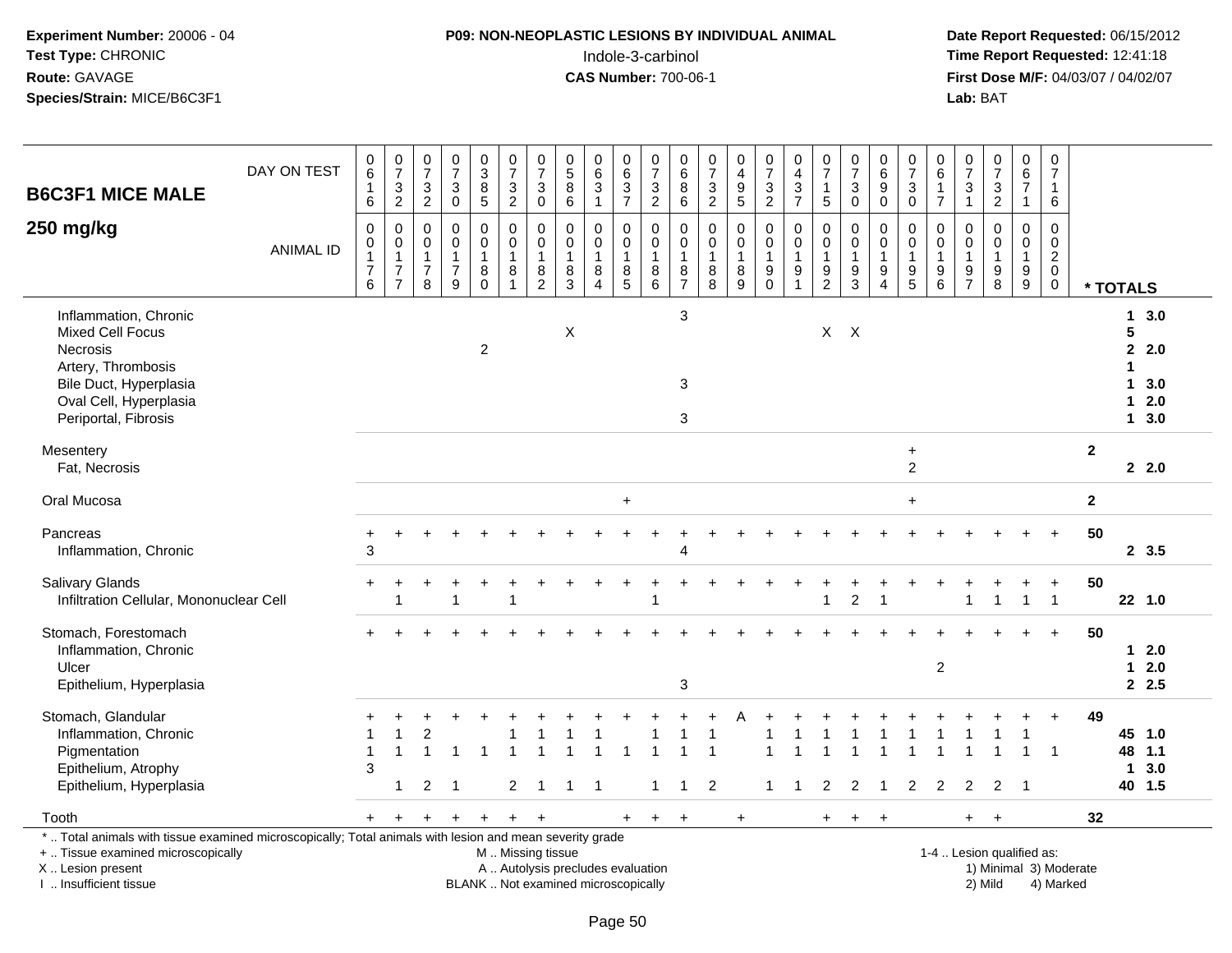#### **P09: NON-NEOPLASTIC LESIONS BY INDIVIDUAL ANIMAL**Indole-3-carbinol **Time Report Requested:** 12:41:18

 **Date Report Requested:** 06/15/2012 **First Dose M/F:** 04/03/07 / 04/02/07<br>**Lab:** BAT **Lab:** BAT

| <b>B6C3F1 MICE MALE</b><br>250 mg/kg                                         | DAY ON TEST<br><b>ANIMAL ID</b> | $_6^0$<br>$\overline{1}$<br>6<br>0<br>$\pmb{0}$<br>$\overline{1}$<br>$\overline{7}$<br>6 | $\frac{0}{7}$<br>$\sqrt{3}$<br>$\overline{c}$<br>$\,0\,$<br>$\pmb{0}$<br>$\mathbf{1}$<br>$\overline{7}$<br>$\overline{7}$ | $\begin{smallmatrix}0\\7\end{smallmatrix}$<br>$\mathsf 3$<br>$\overline{2}$<br>0<br>0<br>$\mathbf{1}$<br>$\overline{7}$<br>8 | $\frac{0}{7}$<br>$\mathbf{3}$<br>$\mathbf 0$<br>$\mathbf 0$<br>$\pmb{0}$<br>$\mathbf{1}$<br>$\overline{7}$<br>9 | $\begin{array}{c} 0 \\ 3 \\ 8 \end{array}$<br>$\sqrt{5}$<br>$\pmb{0}$<br>$\pmb{0}$<br>$\mathbf{1}$<br>8<br>$\Omega$ | $\begin{array}{c} 0 \\ 7 \\ 3 \end{array}$<br>$\overline{2}$<br>$\pmb{0}$<br>$\mathsf 0$<br>$\mathbf{1}$<br>8<br>$\mathbf{1}$ | $\frac{0}{7}$<br>3<br>$\pmb{0}$<br>$\mathbf 0$<br>$\pmb{0}$<br>$\mathbf{1}$<br>8<br>$\overline{2}$ | $^{\rm 0}_{\rm 5}$<br>$\bf 8$<br>$\,6\,$<br>0<br>0<br>$\mathbf{1}$<br>8<br>$\mathbf{3}$ | $\begin{matrix} 0 \\ 6 \\ 3 \end{matrix}$<br>$\mathbf{1}$<br>$\pmb{0}$<br>$\pmb{0}$<br>$\mathbf{1}$<br>8<br>$\overline{4}$ | $\begin{array}{c} 0 \\ 6 \end{array}$<br>$\overline{3}$<br>$\overline{7}$<br>0<br>0<br>$\mathbf{1}$<br>8<br>$\sqrt{5}$ | $\begin{array}{c} 0 \\ 7 \\ 3 \end{array}$<br>$\overline{2}$<br>$\pmb{0}$<br>$\boldsymbol{0}$<br>$\overline{1}$<br>8<br>6 | $\begin{array}{c} 0 \\ 6 \\ 8 \end{array}$<br>$\,6$<br>0<br>$\pmb{0}$<br>$\mathbf{1}$<br>8<br>$\overline{7}$ | $\begin{array}{c} 0 \\ 7 \\ 3 \end{array}$<br>$\overline{c}$<br>0<br>0<br>$\mathbf{1}$<br>8<br>8 | $\begin{array}{c} 0 \\ 4 \\ 9 \end{array}$<br>$\overline{5}$<br>$\pmb{0}$<br>$\pmb{0}$<br>1<br>8<br>$\boldsymbol{9}$ | $\frac{0}{7}$<br>$\frac{3}{2}$<br>$\mathbf 0$<br>$\mathbf 0$<br>$\mathbf{1}$<br>9<br>$\mathbf 0$ | $\begin{array}{c} 0 \\ 4 \\ 3 \end{array}$<br>$\overline{7}$<br>$\pmb{0}$<br>$\pmb{0}$<br>$\mathbf{1}$<br>9<br>$\mathbf{1}$ | $\frac{0}{7}$<br>$\mathbf{1}$<br>5<br>$\pmb{0}$<br>$\pmb{0}$<br>$\mathbf{1}$<br>9<br>$\overline{2}$ | $\begin{array}{c} 0 \\ 7 \\ 3 \end{array}$<br>$\mathbf 0$<br>$\begin{smallmatrix} 0\\0 \end{smallmatrix}$<br>$\mathbf{1}$<br>$9\,$<br>$\mathbf{3}$ | $\begin{matrix} 0 \\ 6 \\ 9 \end{matrix}$<br>$\pmb{0}$<br>$\mathbf 0$<br>0<br>$\mathbf{1}$<br>9<br>$\overline{4}$ | $\begin{array}{c} 0 \\ 7 \\ 3 \end{array}$<br>$\pmb{0}$<br>0<br>$\boldsymbol{0}$<br>$\mathbf{1}$<br>$\begin{array}{c} 9 \\ 5 \end{array}$ | $\begin{array}{c} 0 \\ 6 \end{array}$<br>$\mathbf{1}$<br>$\overline{7}$<br>0<br>$\pmb{0}$<br>$\mathbf{1}$<br>$\boldsymbol{9}$<br>$6\phantom{1}6$ | $\frac{0}{7}$<br>$\sqrt{3}$<br>$\mathbf{1}$<br>0<br>0<br>$\mathbf{1}$<br>9<br>$\overline{7}$ | $\begin{array}{c} 0 \\ 7 \end{array}$<br>$\sqrt{3}$<br>$\overline{2}$<br>$\mathbf 0$<br>0<br>$\mathbf{1}$<br>$\boldsymbol{9}$<br>8 | 0<br>$\frac{6}{7}$<br>$\mathbf{1}$<br>0<br>0<br>$\mathbf{1}$<br>9<br>9 | $\begin{smallmatrix}0\\7\end{smallmatrix}$<br>$\mathbf{1}$<br>$6\phantom{1}6$<br>0<br>$\mathbf 0$<br>$\overline{2}$<br>$\mathbf 0$<br>$\mathbf 0$ |    | * TOTALS                  |
|------------------------------------------------------------------------------|---------------------------------|------------------------------------------------------------------------------------------|---------------------------------------------------------------------------------------------------------------------------|------------------------------------------------------------------------------------------------------------------------------|-----------------------------------------------------------------------------------------------------------------|---------------------------------------------------------------------------------------------------------------------|-------------------------------------------------------------------------------------------------------------------------------|----------------------------------------------------------------------------------------------------|-----------------------------------------------------------------------------------------|----------------------------------------------------------------------------------------------------------------------------|------------------------------------------------------------------------------------------------------------------------|---------------------------------------------------------------------------------------------------------------------------|--------------------------------------------------------------------------------------------------------------|--------------------------------------------------------------------------------------------------|----------------------------------------------------------------------------------------------------------------------|--------------------------------------------------------------------------------------------------|-----------------------------------------------------------------------------------------------------------------------------|-----------------------------------------------------------------------------------------------------|----------------------------------------------------------------------------------------------------------------------------------------------------|-------------------------------------------------------------------------------------------------------------------|-------------------------------------------------------------------------------------------------------------------------------------------|--------------------------------------------------------------------------------------------------------------------------------------------------|----------------------------------------------------------------------------------------------|------------------------------------------------------------------------------------------------------------------------------------|------------------------------------------------------------------------|---------------------------------------------------------------------------------------------------------------------------------------------------|----|---------------------------|
| Dysplasia                                                                    |                                 | 3                                                                                        | $\overline{1}$                                                                                                            | 3                                                                                                                            | $\overline{\mathbf{1}}$                                                                                         | 1                                                                                                                   | $\mathbf{1}$                                                                                                                  | $\overline{2}$                                                                                     |                                                                                         |                                                                                                                            | $\mathbf{1}$                                                                                                           | $\overline{c}$                                                                                                            | $\overline{2}$                                                                                               |                                                                                                  | $\overline{c}$                                                                                                       |                                                                                                  |                                                                                                                             | $\mathbf{1}$                                                                                        | -1                                                                                                                                                 | 3                                                                                                                 |                                                                                                                                           |                                                                                                                                                  | $\mathbf{1}$                                                                                 | $\overline{1}$                                                                                                                     |                                                                        |                                                                                                                                                   |    | 32 1.6                    |
| <b>CARDIOVASCULAR SYSTEM</b>                                                 |                                 |                                                                                          |                                                                                                                           |                                                                                                                              |                                                                                                                 |                                                                                                                     |                                                                                                                               |                                                                                                    |                                                                                         |                                                                                                                            |                                                                                                                        |                                                                                                                           |                                                                                                              |                                                                                                  |                                                                                                                      |                                                                                                  |                                                                                                                             |                                                                                                     |                                                                                                                                                    |                                                                                                                   |                                                                                                                                           |                                                                                                                                                  |                                                                                              |                                                                                                                                    |                                                                        |                                                                                                                                                   |    |                           |
| <b>Blood Vessel</b>                                                          |                                 | $\pm$                                                                                    |                                                                                                                           |                                                                                                                              |                                                                                                                 |                                                                                                                     |                                                                                                                               |                                                                                                    |                                                                                         |                                                                                                                            |                                                                                                                        |                                                                                                                           |                                                                                                              |                                                                                                  |                                                                                                                      |                                                                                                  |                                                                                                                             |                                                                                                     |                                                                                                                                                    |                                                                                                                   |                                                                                                                                           |                                                                                                                                                  |                                                                                              |                                                                                                                                    |                                                                        | $+$                                                                                                                                               | 49 |                           |
| Heart<br>Cardiomyopathy<br>Myocardium, Mineralization<br>Valve, Inflammation |                                 | $+$                                                                                      | +                                                                                                                         |                                                                                                                              |                                                                                                                 |                                                                                                                     |                                                                                                                               |                                                                                                    |                                                                                         |                                                                                                                            |                                                                                                                        |                                                                                                                           | 4                                                                                                            |                                                                                                  |                                                                                                                      |                                                                                                  |                                                                                                                             | $\overline{1}$                                                                                      |                                                                                                                                                    |                                                                                                                   |                                                                                                                                           |                                                                                                                                                  | $\overline{2}$                                                                               |                                                                                                                                    | $\ddot{}$                                                              | $\ddot{}$                                                                                                                                         | 50 | $8$ 1.1<br>11.0<br>$14.0$ |
| <b>ENDOCRINE SYSTEM</b>                                                      |                                 |                                                                                          |                                                                                                                           |                                                                                                                              |                                                                                                                 |                                                                                                                     |                                                                                                                               |                                                                                                    |                                                                                         |                                                                                                                            |                                                                                                                        |                                                                                                                           |                                                                                                              |                                                                                                  |                                                                                                                      |                                                                                                  |                                                                                                                             |                                                                                                     |                                                                                                                                                    |                                                                                                                   |                                                                                                                                           |                                                                                                                                                  |                                                                                              |                                                                                                                                    |                                                                        |                                                                                                                                                   |    |                           |
| <b>Adrenal Cortex</b><br>Hyperplasia                                         |                                 |                                                                                          |                                                                                                                           |                                                                                                                              |                                                                                                                 |                                                                                                                     |                                                                                                                               | $\overline{2}$                                                                                     |                                                                                         |                                                                                                                            |                                                                                                                        |                                                                                                                           |                                                                                                              |                                                                                                  |                                                                                                                      |                                                                                                  |                                                                                                                             |                                                                                                     |                                                                                                                                                    |                                                                                                                   |                                                                                                                                           |                                                                                                                                                  |                                                                                              |                                                                                                                                    |                                                                        | $+$                                                                                                                                               | 50 | 12.0                      |
| <b>Adrenal Medulla</b><br>Hyperplasia                                        |                                 |                                                                                          |                                                                                                                           |                                                                                                                              |                                                                                                                 |                                                                                                                     |                                                                                                                               |                                                                                                    |                                                                                         |                                                                                                                            |                                                                                                                        |                                                                                                                           |                                                                                                              |                                                                                                  |                                                                                                                      |                                                                                                  |                                                                                                                             |                                                                                                     |                                                                                                                                                    |                                                                                                                   |                                                                                                                                           |                                                                                                                                                  |                                                                                              |                                                                                                                                    |                                                                        | $+$                                                                                                                                               | 50 | 2, 1.0                    |
| Islets, Pancreatic                                                           |                                 |                                                                                          |                                                                                                                           |                                                                                                                              |                                                                                                                 |                                                                                                                     |                                                                                                                               |                                                                                                    |                                                                                         |                                                                                                                            |                                                                                                                        |                                                                                                                           |                                                                                                              |                                                                                                  |                                                                                                                      |                                                                                                  |                                                                                                                             |                                                                                                     |                                                                                                                                                    |                                                                                                                   |                                                                                                                                           |                                                                                                                                                  |                                                                                              |                                                                                                                                    |                                                                        | $+$                                                                                                                                               | 50 |                           |
| Parathyroid Gland                                                            |                                 |                                                                                          |                                                                                                                           |                                                                                                                              |                                                                                                                 |                                                                                                                     |                                                                                                                               | м                                                                                                  |                                                                                         |                                                                                                                            |                                                                                                                        | М                                                                                                                         |                                                                                                              |                                                                                                  |                                                                                                                      |                                                                                                  |                                                                                                                             | м                                                                                                   |                                                                                                                                                    |                                                                                                                   |                                                                                                                                           |                                                                                                                                                  |                                                                                              |                                                                                                                                    |                                                                        | $+$                                                                                                                                               | 44 |                           |
| <b>Pituitary Gland</b><br>Cyst                                               |                                 |                                                                                          |                                                                                                                           |                                                                                                                              |                                                                                                                 |                                                                                                                     |                                                                                                                               |                                                                                                    |                                                                                         |                                                                                                                            |                                                                                                                        |                                                                                                                           |                                                                                                              |                                                                                                  |                                                                                                                      |                                                                                                  |                                                                                                                             |                                                                                                     |                                                                                                                                                    |                                                                                                                   |                                                                                                                                           |                                                                                                                                                  |                                                                                              |                                                                                                                                    |                                                                        | $+$                                                                                                                                               | 50 | 11.0                      |
| <b>Thyroid Gland</b><br>Inflammation, Chronic<br>Follicle, Degeneration      |                                 |                                                                                          |                                                                                                                           |                                                                                                                              | $\boldsymbol{2}$                                                                                                |                                                                                                                     |                                                                                                                               |                                                                                                    |                                                                                         |                                                                                                                            |                                                                                                                        |                                                                                                                           |                                                                                                              |                                                                                                  |                                                                                                                      |                                                                                                  |                                                                                                                             |                                                                                                     |                                                                                                                                                    |                                                                                                                   |                                                                                                                                           |                                                                                                                                                  |                                                                                              |                                                                                                                                    |                                                                        | $\ddot{}$                                                                                                                                         | 50 | 13.0<br>$12.0$            |

#### **GENERAL BODY SYSTEM**

\* .. Total animals with tissue examined microscopically; Total animals with lesion and mean severity grade

+ .. Tissue examined microscopically

X .. Lesion present

I .. Insufficient tissue

M .. Missing tissue

A .. Autolysis precludes evaluation

BLANK .. Not examined microscopically 2) Mild 4) Marked

1-4 .. Lesion qualified as:<br>1) Minimal 3) Moderate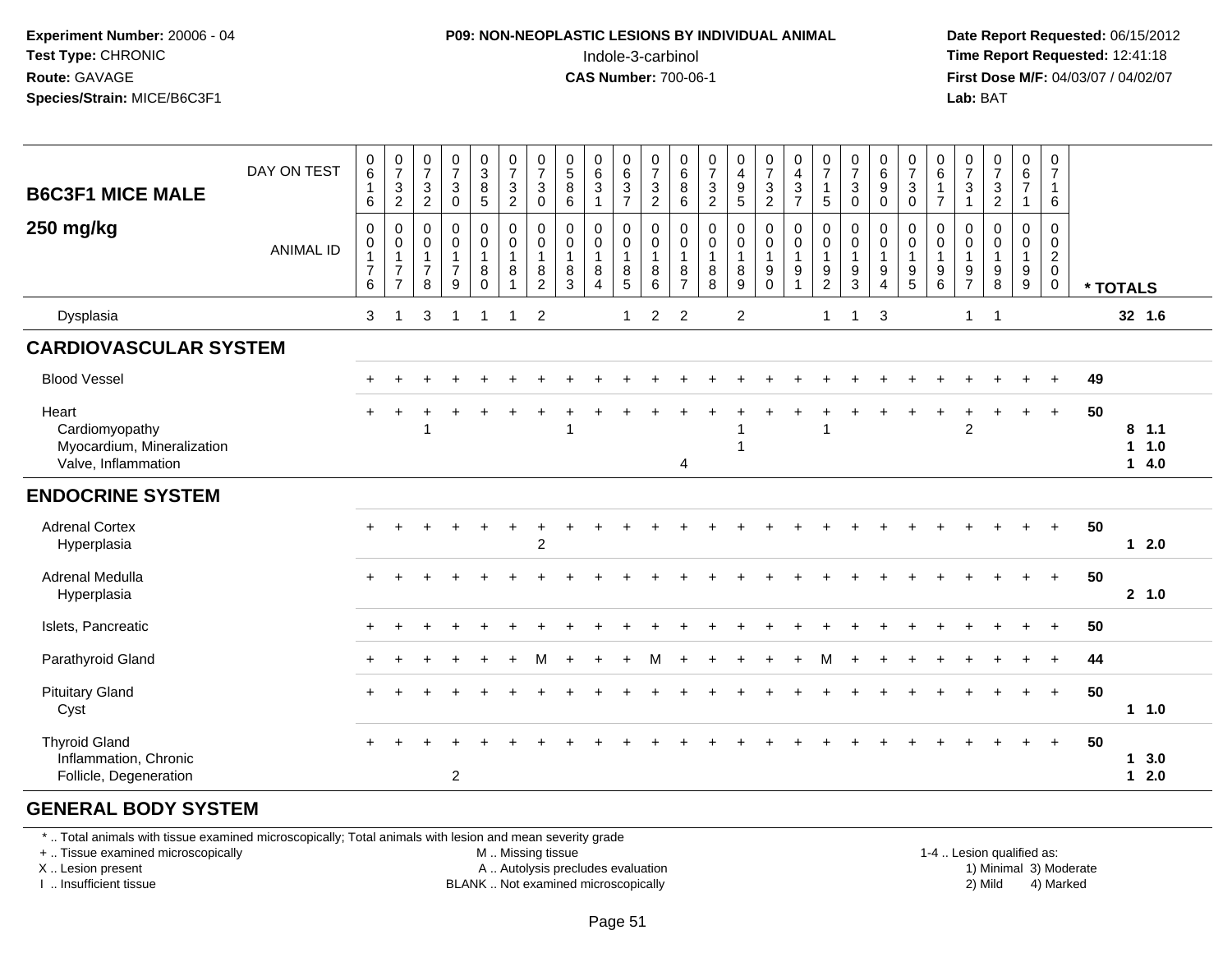## **P09: NON-NEOPLASTIC LESIONS BY INDIVIDUAL ANIMAL**Indole-3-carbinol **Time Report Requested:** 12:41:18

 **Date Report Requested:** 06/15/2012 **First Dose M/F:** 04/03/07 / 04/02/07<br>Lab: BAT **Lab:** BAT

| <b>B6C3F1 MICE MALE</b>                                                                                                                                             | DAY ON TEST      | $\begin{matrix} 0 \\ 6 \end{matrix}$<br>$\mathbf{1}$<br>6           | $\frac{0}{7}$<br>$\frac{3}{2}$                                                                       | $\frac{0}{7}$<br>$\mathbf{3}$<br>$\overline{2}$                   | $\frac{0}{7}$<br>$\mathbf{3}$<br>$\mathbf 0$                      | $\frac{0}{3}$<br>8<br>5                     | $\frac{0}{7}$<br>$\frac{3}{2}$                                                  | $\frac{0}{7}$<br>3<br>$\mathbf 0$                             | $\begin{smallmatrix}0\0\5\end{smallmatrix}$<br>$\frac{8}{6}$                  | $\begin{matrix} 0 \\ 6 \\ 3 \end{matrix}$                                               | $\begin{array}{c} 0 \\ 6 \end{array}$<br>$\frac{3}{7}$                   | $\frac{0}{7}$<br>$\frac{3}{2}$                                   | 0<br>$\,6\,$<br>8<br>$\,6\,$                                            | $\frac{0}{7}$<br>$\sqrt{3}$<br>$\overline{2}$              | 0<br>$\overline{4}$<br>9<br>$\overline{5}$ | $\frac{0}{7}$<br>$\frac{3}{2}$                                                | $\begin{array}{c} 0 \\ 4 \\ 3 \end{array}$<br>$\overline{7}$ | $\frac{0}{7}$<br>$\mathbf{1}$<br>5                                     | $\frac{0}{7}$<br>$\ensuremath{\mathsf{3}}$<br>$\overline{0}$                 | $\begin{array}{c} 0 \\ 6 \end{array}$<br>$\boldsymbol{9}$<br>$\overline{0}$      | $\frac{0}{7}$<br>$\sqrt{3}$<br>$\mathsf{O}\xspace$                            | 0<br>$\,6\,$<br>$\overline{1}$<br>$\overline{7}$     | $\begin{array}{c} 0 \\ 7 \end{array}$<br>3<br>$\overline{1}$                 | $\frac{0}{7}$<br>$\mathbf{3}$<br>$\overline{2}$ | $\begin{array}{c} 0 \\ 6 \end{array}$<br>$\overline{7}$<br>$\mathbf{1}$ | 0<br>$\overline{7}$<br>$\mathbf{1}$<br>6                                   |                        |                                                  |
|---------------------------------------------------------------------------------------------------------------------------------------------------------------------|------------------|---------------------------------------------------------------------|------------------------------------------------------------------------------------------------------|-------------------------------------------------------------------|-------------------------------------------------------------------|---------------------------------------------|---------------------------------------------------------------------------------|---------------------------------------------------------------|-------------------------------------------------------------------------------|-----------------------------------------------------------------------------------------|--------------------------------------------------------------------------|------------------------------------------------------------------|-------------------------------------------------------------------------|------------------------------------------------------------|--------------------------------------------|-------------------------------------------------------------------------------|--------------------------------------------------------------|------------------------------------------------------------------------|------------------------------------------------------------------------------|----------------------------------------------------------------------------------|-------------------------------------------------------------------------------|------------------------------------------------------|------------------------------------------------------------------------------|-------------------------------------------------|-------------------------------------------------------------------------|----------------------------------------------------------------------------|------------------------|--------------------------------------------------|
| 250 mg/kg                                                                                                                                                           | <b>ANIMAL ID</b> | $\mathbf 0$<br>$\mathbf 0$<br>$\mathbf{1}$<br>$\boldsymbol{7}$<br>6 | $\boldsymbol{0}$<br>$\begin{smallmatrix}0\\1\end{smallmatrix}$<br>$\boldsymbol{7}$<br>$\overline{7}$ | $\mathbf 0$<br>$\mathbf 0$<br>$\mathbf{1}$<br>$\overline{7}$<br>8 | $\mathbf 0$<br>$\mathbf 0$<br>$\mathbf{1}$<br>$\overline{7}$<br>9 | $\mathbf 0$<br>$\mathbf 0$<br>8<br>$\Omega$ | $\mathbf 0$<br>$\mathsf{O}\xspace$<br>$\overline{1}$<br>$\bf 8$<br>$\mathbf{1}$ | $\mathbf 0$<br>0<br>$\mathbf{1}$<br>$\bf 8$<br>$\overline{2}$ | $\mathbf 0$<br>$\mathsf{O}\xspace$<br>$\mathbf{1}$<br>$\bf 8$<br>$\mathbf{3}$ | $\mathbf 0$<br>$\mathsf{O}\xspace$<br>$\mathbf{1}$<br>$\bf 8$<br>$\boldsymbol{\Lambda}$ | $\mathbf 0$<br>$\mathbf 0$<br>$\mathbf{1}$<br>$\bf 8$<br>$5\phantom{.0}$ | $\boldsymbol{0}$<br>$\mathbf 0$<br>$\overline{1}$<br>$\, 8$<br>6 | $\mathbf 0$<br>$\mathbf 0$<br>$\mathbf{1}$<br>$\bf 8$<br>$\overline{7}$ | $\mathbf 0$<br>$\mathbf 0$<br>$\mathbf{1}$<br>$\bf 8$<br>8 | $\mathbf 0$<br>$\mathbf 0$<br>8<br>9       | $\mathbf 0$<br>$\pmb{0}$<br>$\overline{1}$<br>$\boldsymbol{9}$<br>$\mathbf 0$ | $\mathbf 0$<br>$\mathbf 0$<br>$\overline{1}$<br>9            | $\mathbf 0$<br>0<br>$\mathbf{1}$<br>$\boldsymbol{9}$<br>$\overline{2}$ | $\mathbf 0$<br>$\pmb{0}$<br>$\mathbf{1}$<br>$\boldsymbol{9}$<br>$\mathbf{3}$ | $\mathbf 0$<br>$\mathbf 0$<br>$\mathbf{1}$<br>$\boldsymbol{9}$<br>$\overline{4}$ | $\mathbf 0$<br>$\mathsf{O}\xspace$<br>$\overline{1}$<br>$\boldsymbol{9}$<br>5 | $\mathbf 0$<br>$\mathbf 0$<br>$\mathbf{1}$<br>9<br>6 | $\Omega$<br>$\Omega$<br>$\overline{1}$<br>$\boldsymbol{9}$<br>$\overline{7}$ | $\mathbf 0$<br>$\mathbf 0$<br>9<br>8            | $\mathbf 0$<br>$\mathbf 0$<br>$\mathbf{1}$<br>$^9_9$                    | $\mathbf 0$<br>$\mathbf 0$<br>$\overline{c}$<br>$\mathbf 0$<br>$\mathbf 0$ |                        | * TOTALS                                         |
| <b>NONE</b>                                                                                                                                                         |                  |                                                                     |                                                                                                      |                                                                   |                                                                   |                                             |                                                                                 |                                                               |                                                                               |                                                                                         |                                                                          |                                                                  |                                                                         |                                                            |                                            |                                                                               |                                                              |                                                                        |                                                                              |                                                                                  |                                                                               |                                                      |                                                                              |                                                 |                                                                         |                                                                            |                        |                                                  |
| <b>GENITAL SYSTEM</b>                                                                                                                                               |                  |                                                                     |                                                                                                      |                                                                   |                                                                   |                                             |                                                                                 |                                                               |                                                                               |                                                                                         |                                                                          |                                                                  |                                                                         |                                                            |                                            |                                                                               |                                                              |                                                                        |                                                                              |                                                                                  |                                                                               |                                                      |                                                                              |                                                 |                                                                         |                                                                            |                        |                                                  |
| Epididymis<br>Angiectasis<br>Granuloma Sperm<br>Infiltration Cellular, Mononuclear Cell                                                                             |                  |                                                                     |                                                                                                      |                                                                   | 1                                                                 |                                             |                                                                                 |                                                               |                                                                               | Δ                                                                                       |                                                                          |                                                                  |                                                                         |                                                            |                                            |                                                                               |                                                              |                                                                        |                                                                              |                                                                                  |                                                                               |                                                      |                                                                              | $\mathbf{1}$                                    | $\overline{1}$                                                          | $+$                                                                        | 50                     | 14.0<br>13.0<br>5 1.0                            |
| <b>Preputial Gland</b><br>Cyst<br>Inflammation, Granulomatous                                                                                                       |                  |                                                                     |                                                                                                      |                                                                   |                                                                   |                                             |                                                                                 |                                                               |                                                                               |                                                                                         |                                                                          |                                                                  |                                                                         |                                                            | $\ddot{}$                                  | $\overline{2}$                                                                | $\div$                                                       |                                                                        |                                                                              |                                                                                  |                                                                               |                                                      |                                                                              |                                                 |                                                                         | $+$                                                                        | 50                     | 62.0<br>2.2.0                                    |
| Prostate<br>Hyperplasia<br>Inflammation, Chronic                                                                                                                    |                  | $+$                                                                 |                                                                                                      |                                                                   |                                                                   |                                             |                                                                                 |                                                               |                                                                               |                                                                                         |                                                                          |                                                                  |                                                                         |                                                            |                                            |                                                                               |                                                              |                                                                        |                                                                              |                                                                                  |                                                                               |                                                      |                                                                              |                                                 |                                                                         | $+$                                                                        | 50                     | 2.0<br>1<br>1 1.0                                |
| Seminal Vesicle                                                                                                                                                     |                  |                                                                     |                                                                                                      |                                                                   |                                                                   |                                             |                                                                                 |                                                               |                                                                               |                                                                                         |                                                                          |                                                                  |                                                                         |                                                            |                                            |                                                                               |                                                              |                                                                        |                                                                              |                                                                                  |                                                                               |                                                      |                                                                              |                                                 |                                                                         |                                                                            | 50                     |                                                  |
| <b>Testes</b><br>Germinal Epithelium, Atrophy                                                                                                                       |                  |                                                                     |                                                                                                      |                                                                   |                                                                   |                                             |                                                                                 |                                                               |                                                                               |                                                                                         |                                                                          |                                                                  |                                                                         |                                                            |                                            |                                                                               |                                                              |                                                                        |                                                                              |                                                                                  |                                                                               |                                                      |                                                                              |                                                 |                                                                         | $+$                                                                        | 50                     | 32.0                                             |
| <b>HEMATOPOIETIC SYSTEM</b>                                                                                                                                         |                  |                                                                     |                                                                                                      |                                                                   |                                                                   |                                             |                                                                                 |                                                               |                                                                               |                                                                                         |                                                                          |                                                                  |                                                                         |                                                            |                                            |                                                                               |                                                              |                                                                        |                                                                              |                                                                                  |                                                                               |                                                      |                                                                              |                                                 |                                                                         |                                                                            |                        |                                                  |
| <b>Bone Marrow</b>                                                                                                                                                  |                  |                                                                     |                                                                                                      |                                                                   |                                                                   |                                             |                                                                                 |                                                               |                                                                               |                                                                                         |                                                                          |                                                                  |                                                                         |                                                            |                                            |                                                                               |                                                              |                                                                        |                                                                              |                                                                                  |                                                                               |                                                      |                                                                              |                                                 |                                                                         | $+$                                                                        | 50                     |                                                  |
| Lymph Node<br>Mediastinal, Hyperplasia<br>Pancreatic, Inflammation<br>Renal, Inflammation                                                                           |                  |                                                                     |                                                                                                      |                                                                   |                                                                   |                                             |                                                                                 | $\ddot{}$                                                     |                                                                               |                                                                                         |                                                                          |                                                                  | $\ddot{}$<br>3<br>4<br>3                                                |                                                            |                                            |                                                                               |                                                              |                                                                        |                                                                              |                                                                                  |                                                                               |                                                      |                                                                              |                                                 |                                                                         |                                                                            | 4                      | 3.0<br>$\mathbf 1$<br>4.0<br>$\mathbf 1$<br>13.0 |
| *  Total animals with tissue examined microscopically; Total animals with lesion and mean severity grade<br>+  Tissue examined microscopically<br>X  Lesion present |                  |                                                                     |                                                                                                      |                                                                   |                                                                   |                                             | M  Missing tissue                                                               |                                                               |                                                                               | A  Autolysis precludes evaluation                                                       |                                                                          |                                                                  |                                                                         |                                                            |                                            |                                                                               |                                                              |                                                                        |                                                                              |                                                                                  |                                                                               |                                                      |                                                                              | 1-4  Lesion qualified as:                       |                                                                         |                                                                            | 1) Minimal 3) Moderate |                                                  |

I .. Insufficient tissue

BLANK .. Not examined microscopically 2) Mild 4) Marked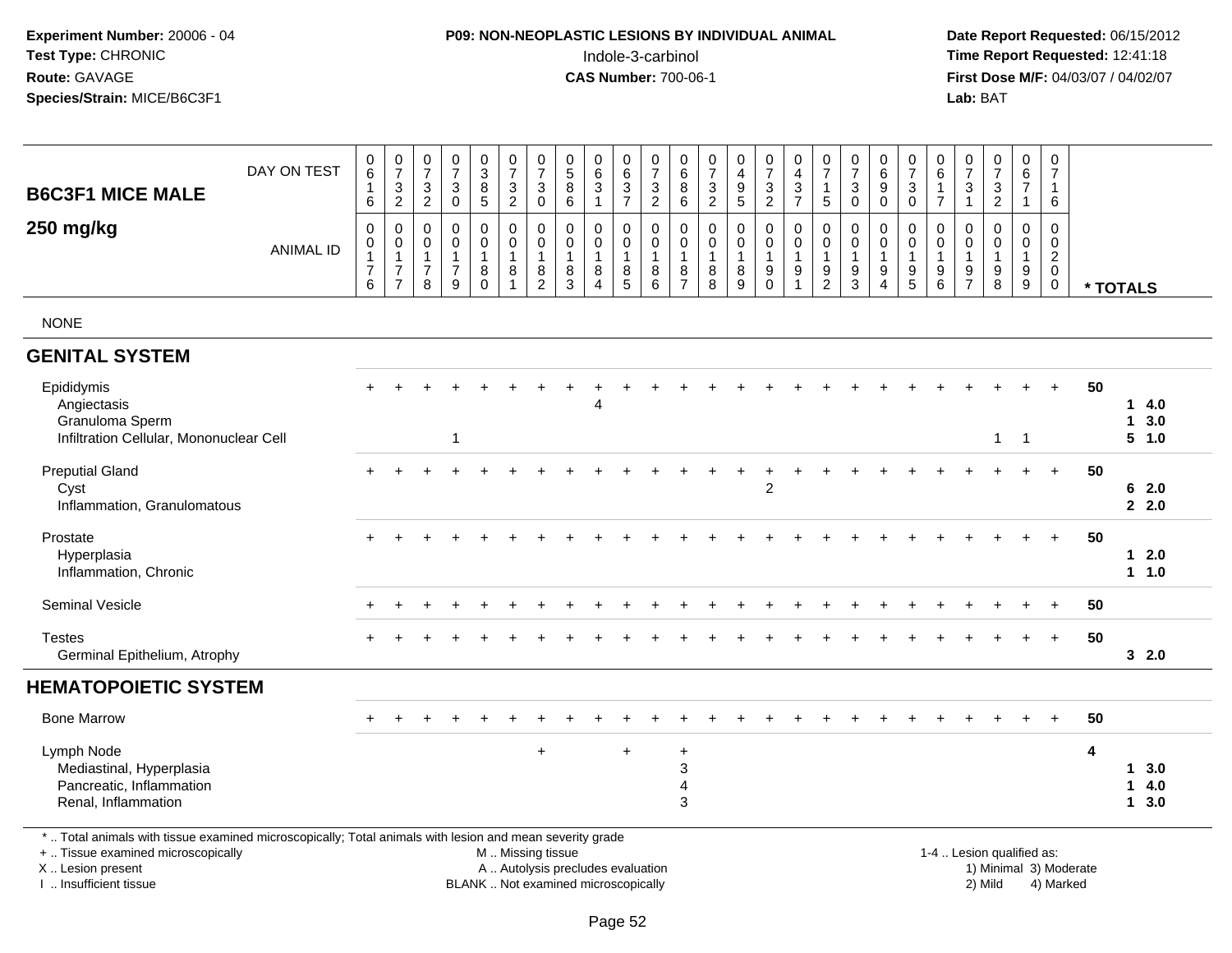## **P09: NON-NEOPLASTIC LESIONS BY INDIVIDUAL ANIMAL**Indole-3-carbinol **Time Report Requested:** 12:41:18

| <b>B6C3F1 MICE MALE</b>                                                                                                                                                                      | DAY ON TEST      | $\,0\,$<br>$\,6\,$<br>$\mathbf{1}$<br>$\,6\,$                                  | $\frac{0}{7}$<br>$\ensuremath{\mathsf{3}}$<br>$\sqrt{2}$ | $\frac{0}{7}$<br>$\ensuremath{\mathsf{3}}$<br>$\overline{2}$    | $\begin{array}{c} 0 \\ 7 \end{array}$<br>$\ensuremath{\mathsf{3}}$<br>$\pmb{0}$ | $\begin{array}{c} 0 \\ 3 \\ 8 \\ 5 \end{array}$            | $\begin{array}{c} 0 \\ 7 \end{array}$<br>$\frac{3}{2}$                       | $\frac{0}{7}$<br>3<br>$\mathsf{O}\xspace$ | $\begin{array}{c} 0 \\ 5 \\ 8 \end{array}$<br>$6\overline{6}$ | $\begin{matrix} 0 \\ 6 \\ 3 \end{matrix}$<br>$\mathbf{1}$                | 0<br>$\,6\,$<br>$\frac{3}{7}$                            | $\begin{array}{c} 0 \\ 7 \end{array}$<br>$\frac{3}{2}$   | $\pmb{0}$<br>$\,6\,$<br>$\overline{8}$<br>$\,6\,$             | 0<br>$\overline{7}$<br>$\frac{3}{2}$                     | $\begin{smallmatrix}0\0\4\end{smallmatrix}$<br>$\frac{9}{5}$ | 0<br>$\overline{7}$<br>$\frac{3}{2}$                                      | $\boldsymbol{0}$<br>$\overline{4}$<br>$\frac{3}{7}$                    | 0<br>$\overline{7}$<br>$\mathbf{1}$<br>$\overline{5}$ | $\pmb{0}$<br>$\overline{7}$<br>3<br>$\pmb{0}$                            | $\begin{array}{c} 0 \\ 6 \\ 9 \end{array}$<br>$\pmb{0}$                | $\pmb{0}$<br>$\overline{7}$<br>$\frac{3}{0}$                              | $\begin{array}{c} 0 \\ 6 \end{array}$<br>1<br>$\overline{7}$ | $\frac{0}{7}$<br>$\frac{3}{1}$                      | $\frac{0}{7}$<br>$\frac{3}{2}$                                      | $_{6}^{\rm 0}$<br>$\overline{7}$<br>$\mathbf{1}$  | $\mathbf 0$<br>$\overline{7}$<br>$\mathbf{1}$<br>$\,6\,$                                   |    |          |                |  |
|----------------------------------------------------------------------------------------------------------------------------------------------------------------------------------------------|------------------|--------------------------------------------------------------------------------|----------------------------------------------------------|-----------------------------------------------------------------|---------------------------------------------------------------------------------|------------------------------------------------------------|------------------------------------------------------------------------------|-------------------------------------------|---------------------------------------------------------------|--------------------------------------------------------------------------|----------------------------------------------------------|----------------------------------------------------------|---------------------------------------------------------------|----------------------------------------------------------|--------------------------------------------------------------|---------------------------------------------------------------------------|------------------------------------------------------------------------|-------------------------------------------------------|--------------------------------------------------------------------------|------------------------------------------------------------------------|---------------------------------------------------------------------------|--------------------------------------------------------------|-----------------------------------------------------|---------------------------------------------------------------------|---------------------------------------------------|--------------------------------------------------------------------------------------------|----|----------|----------------|--|
| 250 mg/kg                                                                                                                                                                                    | <b>ANIMAL ID</b> | $\boldsymbol{0}$<br>$\pmb{0}$<br>$\overline{1}$<br>$\boldsymbol{7}$<br>$\,6\,$ | 0<br>$\pmb{0}$<br>1<br>$\overline{7}$<br>$\overline{7}$  | $\pmb{0}$<br>$\mathsf 0$<br>$\mathbf{1}$<br>$\overline{7}$<br>8 | 0<br>$\pmb{0}$<br>1<br>$\overline{7}$<br>9                                      | 0<br>$\pmb{0}$<br>$\overline{1}$<br>$\,8\,$<br>$\mathbf 0$ | $\pmb{0}$<br>$\mathsf{O}\xspace$<br>$\overline{1}$<br>$\, 8$<br>$\mathbf{1}$ | 0<br>$\mathbf 0$<br>8<br>$\overline{c}$   | 0<br>$\mathsf{O}\xspace$<br>$\mathbf{1}$<br>8<br>$\mathbf{3}$ | 0<br>$\mathsf{O}\xspace$<br>$\mathbf{1}$<br>$\bf 8$<br>$\overline{4}$    | 0<br>$\mathbf 0$<br>$\mathbf 1$<br>$\bf 8$<br>$\sqrt{5}$ | 0<br>$\mathbf 0$<br>$\overline{1}$<br>$\,8\,$<br>$\,6\,$ | 0<br>$\mathbf 0$<br>$\mathbf{1}$<br>$\,8\,$<br>$\overline{7}$ | $\pmb{0}$<br>$\mathsf 0$<br>$\mathbf{1}$<br>$\bf 8$<br>8 | 0<br>0<br>$\mathbf{1}$<br>8<br>9                             | 0<br>$\mathsf{O}\xspace$<br>$\mathbf{1}$<br>$\boldsymbol{9}$<br>$\pmb{0}$ | 0<br>$\pmb{0}$<br>$\overline{1}$<br>$\boldsymbol{9}$<br>$\overline{1}$ | 0<br>$\pmb{0}$<br>$\mathbf{1}$<br>9<br>$\overline{c}$ | $\mathbf 0$<br>$\boldsymbol{0}$<br>$\mathbf{1}$<br>$\boldsymbol{9}$<br>3 | 0<br>$\mathbf 0$<br>$\mathbf{1}$<br>$\boldsymbol{9}$<br>$\overline{4}$ | 0<br>$\mathbf 0$<br>$\mathbf{1}$<br>$\begin{array}{c} 9 \\ 5 \end{array}$ | $\mathbf 0$<br>$\mathsf 0$<br>$\mathbf{1}$<br>$^9$ 6         | 0<br>$\mathbf 0$<br>$\overline{1}$<br>$\frac{9}{7}$ | $\mathbf 0$<br>$\mathbf 0$<br>$\mathbf{1}$<br>$\boldsymbol{9}$<br>8 | 0<br>$\mathbf 0$<br>$\mathbf{1}$<br>$\frac{9}{9}$ | $\mathbf 0$<br>$\mathsf{O}\xspace$<br>$\overline{2}$<br>$\mathbf 0$<br>$\mathsf{O}\xspace$ |    | * TOTALS |                |  |
| Lymph Node, Mandibular<br>Hyperplasia, Lymphoid                                                                                                                                              |                  |                                                                                |                                                          |                                                                 |                                                                                 |                                                            |                                                                              |                                           |                                                               |                                                                          |                                                          |                                                          | 3                                                             |                                                          |                                                              |                                                                           |                                                                        |                                                       |                                                                          |                                                                        |                                                                           |                                                              |                                                     |                                                                     |                                                   | $+$                                                                                        | 50 |          | 13.0           |  |
| Lymph Node, Mesenteric<br>Hyperplasia, Lymphoid<br>Inflammation                                                                                                                              |                  | 1                                                                              |                                                          |                                                                 |                                                                                 |                                                            |                                                                              |                                           |                                                               |                                                                          |                                                          |                                                          | 4                                                             | 3                                                        |                                                              |                                                                           |                                                                        |                                                       |                                                                          |                                                                        |                                                                           |                                                              |                                                     |                                                                     |                                                   |                                                                                            | 50 |          | 2.0<br>14.0    |  |
| Spleen<br>Atrophy<br>Hematopoietic Cell Proliferation                                                                                                                                        |                  | 1                                                                              |                                                          |                                                                 | $\overline{2}$                                                                  |                                                            |                                                                              |                                           | $\overline{2}$                                                |                                                                          |                                                          |                                                          | $\overline{4}$                                                |                                                          | 4                                                            | 3                                                                         |                                                                        |                                                       |                                                                          |                                                                        | 2                                                                         |                                                              | 2                                                   |                                                                     |                                                   | $\ddot{}$<br>-1                                                                            | 50 |          | 12.0<br>20 2.1 |  |
| Thymus<br>Atrophy<br><b>Ectopic Parathyroid Gland</b>                                                                                                                                        |                  | $\boldsymbol{\Lambda}$                                                         | $\mathbf{1}$                                             | 3                                                               | $\boldsymbol{\Lambda}$                                                          |                                                            | 3                                                                            |                                           | $\overline{2}$                                                |                                                                          |                                                          | 3                                                        | Δ                                                             |                                                          | 3                                                            | Δ                                                                         |                                                                        | $\overline{\mathbf{4}}$                               | М                                                                        | $\boldsymbol{\Lambda}$                                                 | $\overline{A}$                                                            | $\overline{2}$                                               | М                                                   | 4                                                                   | $\ddot{}$<br>$\overline{2}$                       | $\ddot{}$<br>$\overline{4}$                                                                | 45 |          | 39 3.3<br>11.0 |  |
| <b>INTEGUMENTARY SYSTEM</b>                                                                                                                                                                  |                  |                                                                                |                                                          |                                                                 |                                                                                 |                                                            |                                                                              |                                           |                                                               |                                                                          |                                                          |                                                          |                                                               |                                                          |                                                              |                                                                           |                                                                        |                                                       |                                                                          |                                                                        |                                                                           |                                                              |                                                     |                                                                     |                                                   |                                                                                            |    |          |                |  |
| <b>Mammary Gland</b>                                                                                                                                                                         |                  | M                                                                              | м                                                        | м                                                               | M                                                                               | M                                                          | M                                                                            | M                                         | M                                                             | M                                                                        | M                                                        | М                                                        | M                                                             | M                                                        | M                                                            | M                                                                         | M                                                                      | M                                                     | м                                                                        | M                                                                      | M                                                                         | М                                                            | м                                                   | M                                                                   | M                                                 | M                                                                                          | 0  |          |                |  |
| Skin<br>Ulcer                                                                                                                                                                                |                  |                                                                                |                                                          |                                                                 |                                                                                 |                                                            |                                                                              |                                           |                                                               |                                                                          |                                                          |                                                          |                                                               |                                                          |                                                              | ٠<br>3                                                                    |                                                                        |                                                       |                                                                          |                                                                        |                                                                           |                                                              |                                                     |                                                                     |                                                   |                                                                                            | 50 |          | 13.0           |  |
| <b>MUSCULOSKELETAL SYSTEM</b>                                                                                                                                                                |                  |                                                                                |                                                          |                                                                 |                                                                                 |                                                            |                                                                              |                                           |                                                               |                                                                          |                                                          |                                                          |                                                               |                                                          |                                                              |                                                                           |                                                                        |                                                       |                                                                          |                                                                        |                                                                           |                                                              |                                                     |                                                                     |                                                   |                                                                                            |    |          |                |  |
| Bone<br>Hyperostosis                                                                                                                                                                         |                  |                                                                                |                                                          |                                                                 |                                                                                 |                                                            |                                                                              |                                           |                                                               |                                                                          |                                                          |                                                          |                                                               |                                                          |                                                              |                                                                           |                                                                        |                                                       |                                                                          |                                                                        |                                                                           |                                                              | 1                                                   |                                                                     |                                                   | $\ddot{}$                                                                                  | 50 |          | 11.0           |  |
| <b>NERVOUS SYSTEM</b>                                                                                                                                                                        |                  |                                                                                |                                                          |                                                                 |                                                                                 |                                                            |                                                                              |                                           |                                                               |                                                                          |                                                          |                                                          |                                                               |                                                          |                                                              |                                                                           |                                                                        |                                                       |                                                                          |                                                                        |                                                                           |                                                              |                                                     |                                                                     |                                                   |                                                                                            |    |          |                |  |
| <b>Brain</b>                                                                                                                                                                                 |                  |                                                                                |                                                          |                                                                 |                                                                                 |                                                            |                                                                              |                                           |                                                               |                                                                          |                                                          |                                                          |                                                               |                                                          |                                                              |                                                                           |                                                                        |                                                       |                                                                          |                                                                        |                                                                           |                                                              |                                                     |                                                                     |                                                   |                                                                                            | 50 |          |                |  |
| *  Total animals with tissue examined microscopically; Total animals with lesion and mean severity grade<br>+  Tissue examined microscopically<br>X Lesion present<br>I  Insufficient tissue |                  |                                                                                |                                                          |                                                                 |                                                                                 |                                                            |                                                                              | M  Missing tissue                         |                                                               | A  Autolysis precludes evaluation<br>BLANK  Not examined microscopically |                                                          |                                                          |                                                               |                                                          |                                                              |                                                                           |                                                                        |                                                       |                                                                          |                                                                        |                                                                           |                                                              |                                                     | 1-4  Lesion qualified as:<br>2) Mild                                |                                                   | 1) Minimal 3) Moderate<br>4) Marked                                                        |    |          |                |  |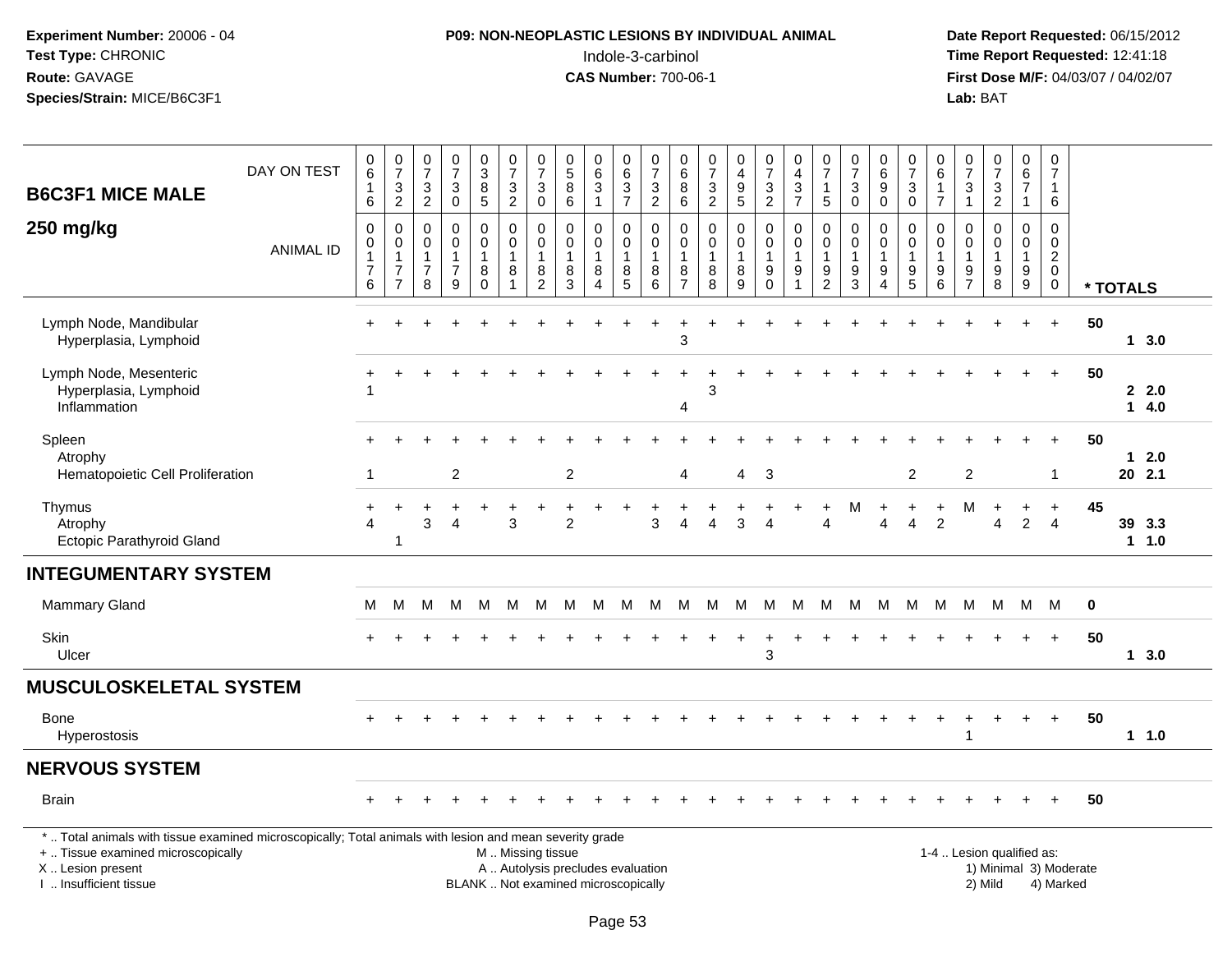## **P09: NON-NEOPLASTIC LESIONS BY INDIVIDUAL ANIMAL**Indole-3-carbinol **Time Report Requested:** 12:41:18

| <b>B6C3F1 MICE MALE</b>                                                                                                                                                                       | DAY ON TEST      | 0<br>6<br>$\overline{1}$<br>6                                             | $\boldsymbol{0}$<br>$\overline{7}$<br>$\ensuremath{\mathsf{3}}$<br>$\overline{c}$ | 0<br>$\overline{7}$<br>3<br>$\sqrt{2}$       | 0<br>$\overline{7}$<br>$\ensuremath{\mathsf{3}}$<br>$\mathsf{O}\xspace$ | $_3^0$<br>$\overline{8}$<br>$\overline{5}$        | 0<br>$\overline{7}$<br>$\frac{3}{2}$       | $\pmb{0}$<br>$\overline{7}$<br>$\ensuremath{\mathsf{3}}$<br>$\pmb{0}$ | 0<br>$\sqrt{5}$<br>8<br>$\,6\,$                                          | $\Omega$<br>$\,6\,$<br>3<br>$\mathbf{1}$                       | 0<br>$\,6$<br>$\overline{3}$<br>$\overline{7}$ | 0<br>$\overline{7}$<br>3<br>$\overline{c}$           | $\boldsymbol{0}$<br>$\,6\,$<br>8<br>$\,6\,$                       | $\boldsymbol{0}$<br>$\overline{7}$<br>$\frac{3}{2}$  | 0<br>$\overline{4}$<br>$\boldsymbol{9}$<br>$\overline{5}$  | $\frac{0}{7}$<br>3<br>$\overline{c}$                     | 0<br>$\overline{\mathbf{4}}$<br>$\frac{3}{7}$                      | 0<br>$\overline{7}$<br>$\mathbf{1}$<br>5                    | 0<br>$\overline{7}$<br>$\mathbf{3}$<br>$\pmb{0}$ | $\begin{array}{c} 0 \\ 6 \end{array}$<br>$\boldsymbol{9}$<br>$\pmb{0}$         | 0<br>$\overline{7}$<br>3<br>$\pmb{0}$        | 0<br>6<br>$\mathbf{1}$<br>$\overline{7}$                         | 0<br>$\overline{7}$<br>3<br>$\mathbf{1}$            | 0<br>$\overline{7}$<br>$\sqrt{3}$<br>$\overline{2}$ | $\pmb{0}$<br>$\,6\,$<br>$\overline{7}$<br>$\mathbf{1}$                           | 0<br>$\overline{7}$<br>$\mathbf{1}$<br>$\,6\,$                             |          |                                |                       |  |
|-----------------------------------------------------------------------------------------------------------------------------------------------------------------------------------------------|------------------|---------------------------------------------------------------------------|-----------------------------------------------------------------------------------|----------------------------------------------|-------------------------------------------------------------------------|---------------------------------------------------|--------------------------------------------|-----------------------------------------------------------------------|--------------------------------------------------------------------------|----------------------------------------------------------------|------------------------------------------------|------------------------------------------------------|-------------------------------------------------------------------|------------------------------------------------------|------------------------------------------------------------|----------------------------------------------------------|--------------------------------------------------------------------|-------------------------------------------------------------|--------------------------------------------------|--------------------------------------------------------------------------------|----------------------------------------------|------------------------------------------------------------------|-----------------------------------------------------|-----------------------------------------------------|----------------------------------------------------------------------------------|----------------------------------------------------------------------------|----------|--------------------------------|-----------------------|--|
| 250 mg/kg                                                                                                                                                                                     | <b>ANIMAL ID</b> | $\mathbf 0$<br>$\mathsf{O}\xspace$<br>$\mathbf{1}$<br>$\overline{7}$<br>6 | $\mathbf 0$<br>$\mathsf 0$<br>$\mathbf{1}$<br>$\overline{7}$<br>$\overline{7}$    | 0<br>$\mathbf 0$<br>1<br>$\overline{7}$<br>8 | $\mathbf 0$<br>$\pmb{0}$<br>$\mathbf{1}$<br>$\boldsymbol{7}$<br>9       | 0<br>$\mathbf 0$<br>$\mathbf{1}$<br>8<br>$\Omega$ | 0<br>$\mathbf 0$<br>1<br>8<br>$\mathbf{1}$ | 0<br>$\pmb{0}$<br>$\mathbf{1}$<br>8<br>$\overline{c}$                 | 0<br>$\mathbf 0$<br>$\mathbf{1}$<br>8<br>3                               | $\Omega$<br>$\mathbf 0$<br>$\mathbf{1}$<br>8<br>$\overline{4}$ | 0<br>$\mathbf 0$<br>8<br>5                     | $\mathbf 0$<br>$\mathbf 0$<br>$\mathbf{1}$<br>8<br>6 | $\mathbf 0$<br>$\mathsf 0$<br>$\mathbf{1}$<br>8<br>$\overline{7}$ | $\mathbf 0$<br>$\mathbf 0$<br>$\mathbf{1}$<br>8<br>8 | $\mathbf 0$<br>$\mathbf 0$<br>$\mathbf{1}$<br>$\bf 8$<br>9 | 0<br>$\mathbf 0$<br>1<br>$\boldsymbol{9}$<br>$\mathbf 0$ | 0<br>$\pmb{0}$<br>$\mathbf{1}$<br>$\boldsymbol{9}$<br>$\mathbf{1}$ | $\mathbf 0$<br>$\mathbf 0$<br>$\mathbf{1}$<br>$\frac{9}{2}$ | 0<br>0<br>$\mathbf 1$<br>9<br>3                  | $\mathbf 0$<br>$\pmb{0}$<br>$\mathbf{1}$<br>$\boldsymbol{9}$<br>$\overline{4}$ | 0<br>$\mathbf 0$<br>$\overline{1}$<br>9<br>5 | $\Omega$<br>$\mathbf 0$<br>$\mathbf{1}$<br>$\boldsymbol{9}$<br>6 | $\Omega$<br>$\mathbf 0$<br>1<br>9<br>$\overline{7}$ | $\Omega$<br>$\mathbf 0$<br>1<br>9<br>8              | $\mathbf 0$<br>$\pmb{0}$<br>$\mathbf{1}$<br>$\boldsymbol{9}$<br>$\boldsymbol{9}$ | $\mathbf 0$<br>$\mathbf 0$<br>$\overline{c}$<br>$\mathbf 0$<br>$\mathbf 0$ | * TOTALS |                                |                       |  |
| <b>RESPIRATORY SYSTEM</b>                                                                                                                                                                     |                  |                                                                           |                                                                                   |                                              |                                                                         |                                                   |                                            |                                                                       |                                                                          |                                                                |                                                |                                                      |                                                                   |                                                      |                                                            |                                                          |                                                                    |                                                             |                                                  |                                                                                |                                              |                                                                  |                                                     |                                                     |                                                                                  |                                                                            |          |                                |                       |  |
| Lung<br>Infiltration Cellular, Histiocyte<br>Inflammation, Chronic                                                                                                                            |                  |                                                                           |                                                                                   |                                              |                                                                         |                                                   |                                            |                                                                       |                                                                          |                                                                |                                                |                                                      | 4                                                                 |                                                      |                                                            |                                                          |                                                                    |                                                             | 3                                                |                                                                                |                                              |                                                                  |                                                     |                                                     |                                                                                  |                                                                            | 50       | 1                              | 3.0<br>14.0           |  |
| Nose<br>Foreign Body<br>Inflammation                                                                                                                                                          |                  | 2                                                                         |                                                                                   |                                              | $\overline{c}$                                                          | X                                                 |                                            | Χ                                                                     |                                                                          |                                                                | 1                                              |                                                      | $\overline{1}$                                                    |                                                      |                                                            |                                                          |                                                                    |                                                             | 2                                                | 2                                                                              |                                              |                                                                  |                                                     |                                                     |                                                                                  |                                                                            | 50       | 3<br>16                        | 1.4                   |  |
| Polyp, Inflammatory<br>Nerve, Atrophy<br>Olfactory Epithelium, Accumulation, Hyaline                                                                                                          |                  | 3                                                                         |                                                                                   |                                              | 2<br>1                                                                  |                                                   | -1                                         |                                                                       |                                                                          | $\overline{c}$                                                 |                                                |                                                      |                                                                   |                                                      | $\overline{2}$                                             | $\overline{2}$                                           |                                                                    |                                                             |                                                  |                                                                                |                                              |                                                                  |                                                     |                                                     |                                                                                  |                                                                            |          | 1<br>8<br>5                    | 2.0<br>2.0<br>1.0     |  |
| Droplet<br>Olfactory Epithelium, Atrophy<br>Olfactory Epithelium, Degeneration<br>Olfactory Epithelium, Metaplasia, Squamous                                                                  |                  | $\overline{2}$                                                            | $\overline{1}$                                                                    | 1                                            | 3                                                                       |                                                   |                                            | $\overline{1}$                                                        |                                                                          | $\mathbf{1}$                                                   | $\overline{1}$                                 |                                                      | $\mathbf{1}$<br>$\overline{2}$                                    |                                                      |                                                            | 3<br>3                                                   |                                                                    |                                                             |                                                  | -1                                                                             |                                              |                                                                  |                                                     |                                                     |                                                                                  | 1<br>$\overline{2}$                                                        |          | $\mathbf{2}$<br>$\overline{2}$ | 17, 1.5<br>2.0<br>2.5 |  |
| <b>Olfactory Epithelium, Necrosis</b><br>Olfactory Epithelium, Respiratory Metaplasia<br>Respiratory Epithelium, Accumulation, Hyaline                                                        |                  | $\overline{\mathbf{c}}$<br>2<br>$\overline{1}$                            |                                                                                   | 1                                            | $\overline{c}$                                                          |                                                   |                                            |                                                                       |                                                                          | 3                                                              |                                                |                                                      | 2<br>$\mathfrak{p}$                                               |                                                      | 3                                                          |                                                          |                                                                    |                                                             |                                                  | $\overline{2}$                                                                 |                                              |                                                                  | $\mathbf{1}$                                        |                                                     | -1                                                                               | -1                                                                         |          | 6<br>27<br>26                  | 2.2<br>1.4<br>1.2     |  |
| <b>Droplet</b><br>Respiratory Epithelium, Hyperplasia<br>Respiratory Epithelium, Metaplasia, Squamous<br>Respiratory Epithelium, Necrosis                                                     |                  |                                                                           | 1                                                                                 |                                              | 1<br>$\overline{2}$                                                     |                                                   |                                            |                                                                       |                                                                          | 3                                                              | 1                                              |                                                      | 3                                                                 |                                                      | $\overline{2}$                                             |                                                          |                                                                    |                                                             |                                                  |                                                                                |                                              |                                                                  |                                                     |                                                     | -1                                                                               | - 1                                                                        |          | 45<br>$\mathbf 1$              | 1.3<br>2.0<br>2, 1.5  |  |
| Trachea                                                                                                                                                                                       |                  | $\ddot{}$                                                                 |                                                                                   |                                              |                                                                         |                                                   |                                            |                                                                       |                                                                          |                                                                |                                                |                                                      |                                                                   |                                                      |                                                            |                                                          |                                                                    |                                                             |                                                  |                                                                                |                                              |                                                                  |                                                     |                                                     |                                                                                  | $+$                                                                        | 50       |                                |                       |  |
| <b>SPECIAL SENSES SYSTEM</b>                                                                                                                                                                  |                  |                                                                           |                                                                                   |                                              |                                                                         |                                                   |                                            |                                                                       |                                                                          |                                                                |                                                |                                                      |                                                                   |                                                      |                                                            |                                                          |                                                                    |                                                             |                                                  |                                                                                |                                              |                                                                  |                                                     |                                                     |                                                                                  |                                                                            |          |                                |                       |  |
| Eye<br>Anterior Chamber, Inflammation, Suppurative<br>Cornea, Inflammation, Chronic                                                                                                           |                  |                                                                           |                                                                                   |                                              |                                                                         |                                                   |                                            |                                                                       |                                                                          |                                                                |                                                |                                                      |                                                                   |                                                      |                                                            |                                                          | 2                                                                  |                                                             | 4                                                |                                                                                |                                              |                                                                  |                                                     |                                                     |                                                                                  |                                                                            | 50       |                                | 14.0<br>$12.0$        |  |
| *  Total animals with tissue examined microscopically; Total animals with lesion and mean severity grade<br>+  Tissue examined microscopically<br>X  Lesion present<br>I. Insufficient tissue |                  |                                                                           |                                                                                   |                                              |                                                                         |                                                   | M  Missing tissue                          |                                                                       | A  Autolysis precludes evaluation<br>BLANK  Not examined microscopically |                                                                |                                                |                                                      |                                                                   |                                                      |                                                            |                                                          |                                                                    |                                                             |                                                  |                                                                                |                                              |                                                                  |                                                     | 1-4  Lesion qualified as:<br>2) Mild                |                                                                                  | 1) Minimal 3) Moderate<br>4) Marked                                        |          |                                |                       |  |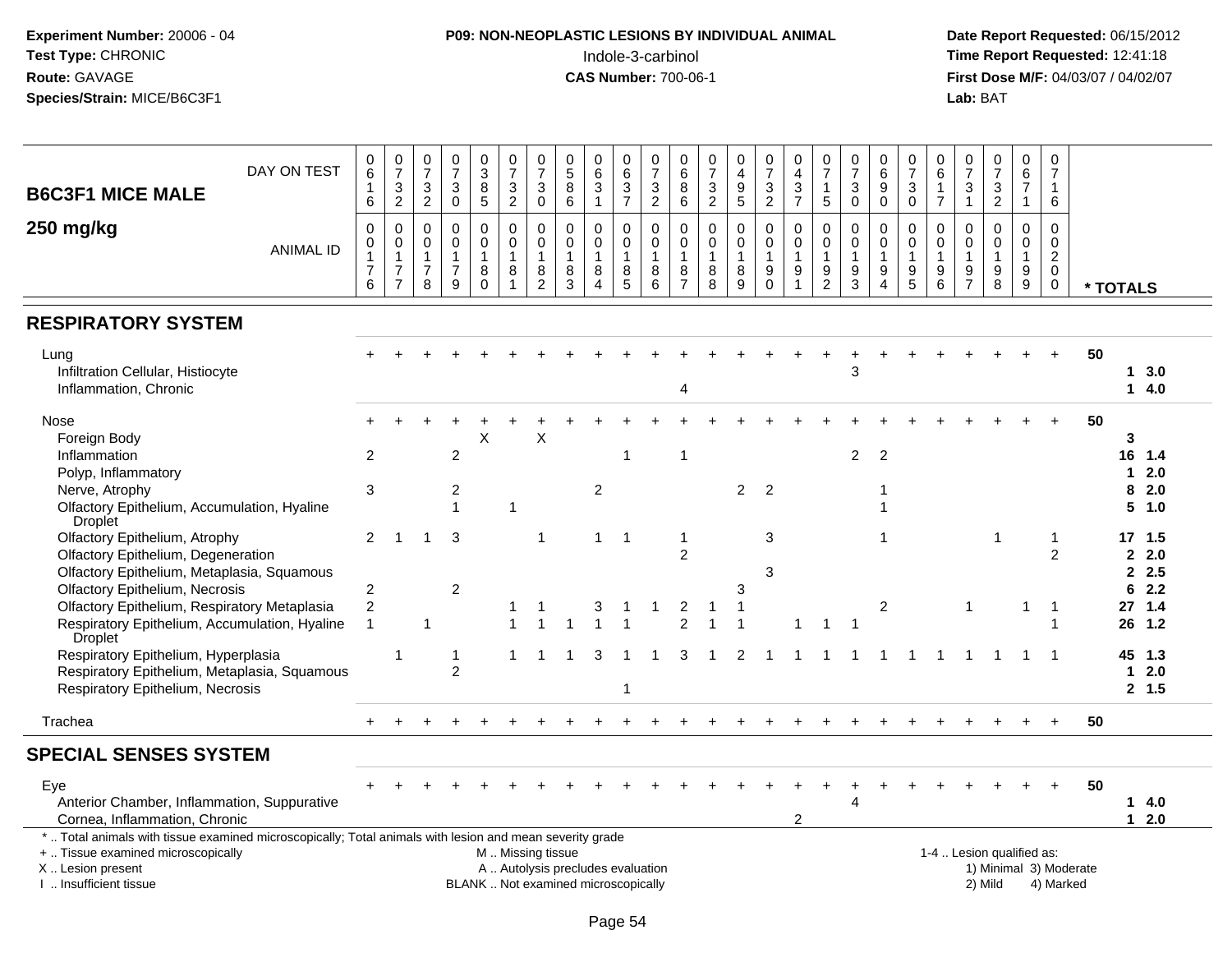| Experiment Number: 20006 - 04 |
|-------------------------------|
| <b>Test Type: CHRONIC</b>     |
| Route: GAVAGE                 |
| Species/Strain: MICE/B6C3F1   |

## **P09: NON-NEOPLASTIC LESIONS BY INDIVIDUAL ANIMAL**Indole-3-carbinol **Time Report Requested:** 12:41:18

 **Date Report Requested:** 06/15/2012 **First Dose M/F:** 04/03/07 / 04/02/07<br>**Lab:** BAT **Lab:** BAT

| <b>B6C3F1 MICE MALE</b>                                                              | DAY ON TEST      | $\begin{matrix} 0 \\ 6 \end{matrix}$<br>1<br>6 | $\frac{0}{7}$<br>$\ensuremath{\mathsf{3}}$<br>$\overline{c}$                 | $\frac{0}{7}$<br>$\mathbf 3$<br>$\overline{2}$                   | $\begin{array}{c} 0 \\ 7 \\ 3 \end{array}$<br>$\mathbf 0$          | $\begin{smallmatrix}0\3\8\end{smallmatrix}$<br>5             | $\frac{0}{7}$<br>$\ensuremath{\mathsf{3}}$<br>$\boldsymbol{2}$ | $\frac{0}{7}$<br>$\mathbf{3}$<br>0  | $\begin{array}{c} 0 \\ 5 \\ 8 \end{array}$<br>6 | $\begin{matrix} 0 \\ 6 \\ 3 \end{matrix}$                                                | $\begin{matrix} 0 \\ 6 \\ 3 \end{matrix}$<br>$\overline{7}$  | $\begin{array}{c} 0 \\ 7 \\ 3 \end{array}$<br>$\overline{2}$                   | 0<br>$\overline{6}$<br>8<br>6           | $\frac{0}{7}$<br>$\mathsf 3$<br>$\overline{c}$ | $\begin{array}{c} 0 \\ 4 \\ 9 \end{array}$<br>5 | $\frac{0}{7}$<br>3<br>$\overline{2}$ | $\begin{array}{c} 0 \\ 4 \\ 3 \end{array}$<br>$\overline{7}$ | $\frac{0}{7}$<br>$\overline{1}$<br>5                                 | $\frac{0}{7}$<br>$\sqrt{3}$<br>$\mathbf 0$                                          | $_6^0$<br>$\overline{9}$<br>$\mathbf 0$ | $\frac{0}{7}$<br>$\sqrt{3}$<br>$\mathsf 0$                                             | $_{6}^{\rm 0}$<br>$\mathbf{1}$<br>$\overline{ }$            | $\frac{0}{7}$<br>$\sqrt{3}$                     | $\frac{0}{7}$<br>$\sqrt{3}$<br>$\overline{2}$ | $\begin{array}{c} 0 \\ 6 \end{array}$<br>$\overline{7}$<br>$\mathbf{1}$ | $\mathbf 0$<br>$\overline{7}$<br>$\mathbf{1}$<br>6             |    |                              |                          |
|--------------------------------------------------------------------------------------|------------------|------------------------------------------------|------------------------------------------------------------------------------|------------------------------------------------------------------|--------------------------------------------------------------------|--------------------------------------------------------------|----------------------------------------------------------------|-------------------------------------|-------------------------------------------------|------------------------------------------------------------------------------------------|--------------------------------------------------------------|--------------------------------------------------------------------------------|-----------------------------------------|------------------------------------------------|-------------------------------------------------|--------------------------------------|--------------------------------------------------------------|----------------------------------------------------------------------|-------------------------------------------------------------------------------------|-----------------------------------------|----------------------------------------------------------------------------------------|-------------------------------------------------------------|-------------------------------------------------|-----------------------------------------------|-------------------------------------------------------------------------|----------------------------------------------------------------|----|------------------------------|--------------------------|
| 250 mg/kg                                                                            | <b>ANIMAL ID</b> | 0<br>0<br>$\overline{7}$<br>6                  | $\pmb{0}$<br>$\pmb{0}$<br>$\overline{1}$<br>$\overline{7}$<br>$\overline{z}$ | $\begin{matrix} 0 \\ 0 \\ 1 \end{matrix}$<br>$\overline{7}$<br>8 | $\begin{smallmatrix} 0\\0 \end{smallmatrix}$<br>$\frac{1}{7}$<br>9 | $\begin{smallmatrix}0\0\0\end{smallmatrix}$<br>8<br>$\Omega$ | $_{\rm 0}^{\rm 0}$<br>$\mathbf{1}$<br>$\bf8$                   | $_0^0$<br>$\bf 8$<br>$\overline{2}$ | $_{\rm 0}^{\rm 0}$<br>8<br>3                    | $\begin{smallmatrix} 0\\0 \end{smallmatrix}$<br>$\mathbf{1}$<br>$\bf8$<br>$\overline{4}$ | $\begin{smallmatrix} 0\\0 \end{smallmatrix}$<br>$\bf 8$<br>5 | $\begin{smallmatrix} 0\\0 \end{smallmatrix}$<br>$\overline{1}$<br>$\,8\,$<br>6 | 0<br>$\mathsf 0$<br>8<br>$\overline{ }$ | $_{\rm 0}^{\rm 0}$<br>1<br>$\bf 8$<br>8        | $_0^0$<br>$\mathbf{1}$<br>8<br>9                | $_0^0$<br>$9\,$<br>$\Omega$          | $_{\rm 0}^{\rm 0}$<br>$\overline{1}$<br>$\boldsymbol{9}$     | $_{\rm 0}^{\rm 0}$<br>$\overline{\mathbf{1}}$<br>9<br>$\overline{2}$ | $\begin{smallmatrix}0\\0\end{smallmatrix}$<br>$\mathbf{1}$<br>$\boldsymbol{9}$<br>3 | $_0^0$<br>9<br>$\overline{\mathbf{4}}$  | $\begin{smallmatrix}0\0\0\end{smallmatrix}$<br>$\overline{1}$<br>$\boldsymbol{9}$<br>5 | $_{\rm 0}^{\rm 0}$<br>$\mathbf{1}$<br>$\boldsymbol{9}$<br>6 | 0<br>$\mathsf{O}\xspace$<br>9<br>$\overline{ }$ | $_{\rm 0}^{\rm 0}$<br>$\boldsymbol{9}$<br>8   | 0<br>$\pmb{0}$<br>1<br>$\boldsymbol{9}$<br>9                            | 0<br>$\pmb{0}$<br>$\overline{c}$<br>$\mathbf 0$<br>$\mathbf 0$ |    | * TOTALS                     |                          |
| Optic Nerve, Infiltration Cellular, Mononuclear<br>Cell                              |                  |                                                |                                                                              |                                                                  |                                                                    |                                                              |                                                                |                                     |                                                 |                                                                                          |                                                              |                                                                                |                                         |                                                |                                                 |                                      |                                                              |                                                                      |                                                                                     |                                         |                                                                                        |                                                             |                                                 |                                               |                                                                         |                                                                |    |                              | $1 \quad 2.0$            |
| <b>Harderian Gland</b><br>Hyperplasia                                                |                  |                                                |                                                                              |                                                                  |                                                                    |                                                              |                                                                |                                     |                                                 |                                                                                          | 3                                                            |                                                                                |                                         |                                                |                                                 |                                      | 3                                                            |                                                                      |                                                                                     |                                         |                                                                                        |                                                             |                                                 |                                               |                                                                         | $+$                                                            | 50 |                              | 32.7                     |
| <b>URINARY SYSTEM</b>                                                                |                  |                                                |                                                                              |                                                                  |                                                                    |                                                              |                                                                |                                     |                                                 |                                                                                          |                                                              |                                                                                |                                         |                                                |                                                 |                                      |                                                              |                                                                      |                                                                                     |                                         |                                                                                        |                                                             |                                                 |                                               |                                                                         |                                                                |    |                              |                          |
| Kidney<br>Inflammation, Chronic<br>Metaplasia, Osseous<br>Mineralization             |                  |                                                |                                                                              |                                                                  |                                                                    |                                                              |                                                                |                                     |                                                 |                                                                                          |                                                              |                                                                                | 3                                       |                                                |                                                 |                                      |                                                              |                                                                      |                                                                                     |                                         |                                                                                        |                                                             |                                                 |                                               | $\ddot{}$                                                               | $+$                                                            | 50 | 1<br>$\mathbf{2}$            | 3.0<br>2.0<br>1.0        |
| Nephropathy<br>Papilla, Necrosis<br>Renal Tubule, Cyst<br>Renal Tubule, Pigmentation |                  |                                                | $\overline{1}$                                                               | - 1                                                              | 2<br>1                                                             |                                                              | $\mathbf{1}$                                                   | $\overline{\phantom{0}}$            |                                                 | 1                                                                                        |                                                              | 1                                                                              |                                         | -1                                             |                                                 | $\overline{2}$                       |                                                              | $\overline{2}$                                                       | -1                                                                                  | $\mathbf{1}$                            | $\overline{2}$                                                                         | $\overline{2}$                                              |                                                 |                                               | $\mathbf 1$                                                             |                                                                |    | 43<br>1<br>$\mathbf{2}$<br>5 | 1.3<br>2.0<br>1.0<br>1.4 |
| <b>Urinary Bladder</b>                                                               |                  |                                                |                                                                              |                                                                  |                                                                    |                                                              |                                                                |                                     |                                                 |                                                                                          |                                                              |                                                                                |                                         |                                                |                                                 |                                      |                                                              |                                                                      |                                                                                     |                                         |                                                                                        |                                                             |                                                 |                                               |                                                                         |                                                                | 50 |                              |                          |

\*\*\* END OF MALE DATA \*\*\*

\* .. Total animals with tissue examined microscopically; Total animals with lesion and mean severity grade

+ .. Tissue examined microscopically

X .. Lesion present

I .. Insufficient tissue

 M .. Missing tissueLesion present A .. Autolysis precludes evaluation 1) Minimal 3) Moderate

BLANK .. Not examined microscopically 2) Mild 4) Marked

1-4 .. Lesion qualified as:<br>1) Minimal 3) Moderate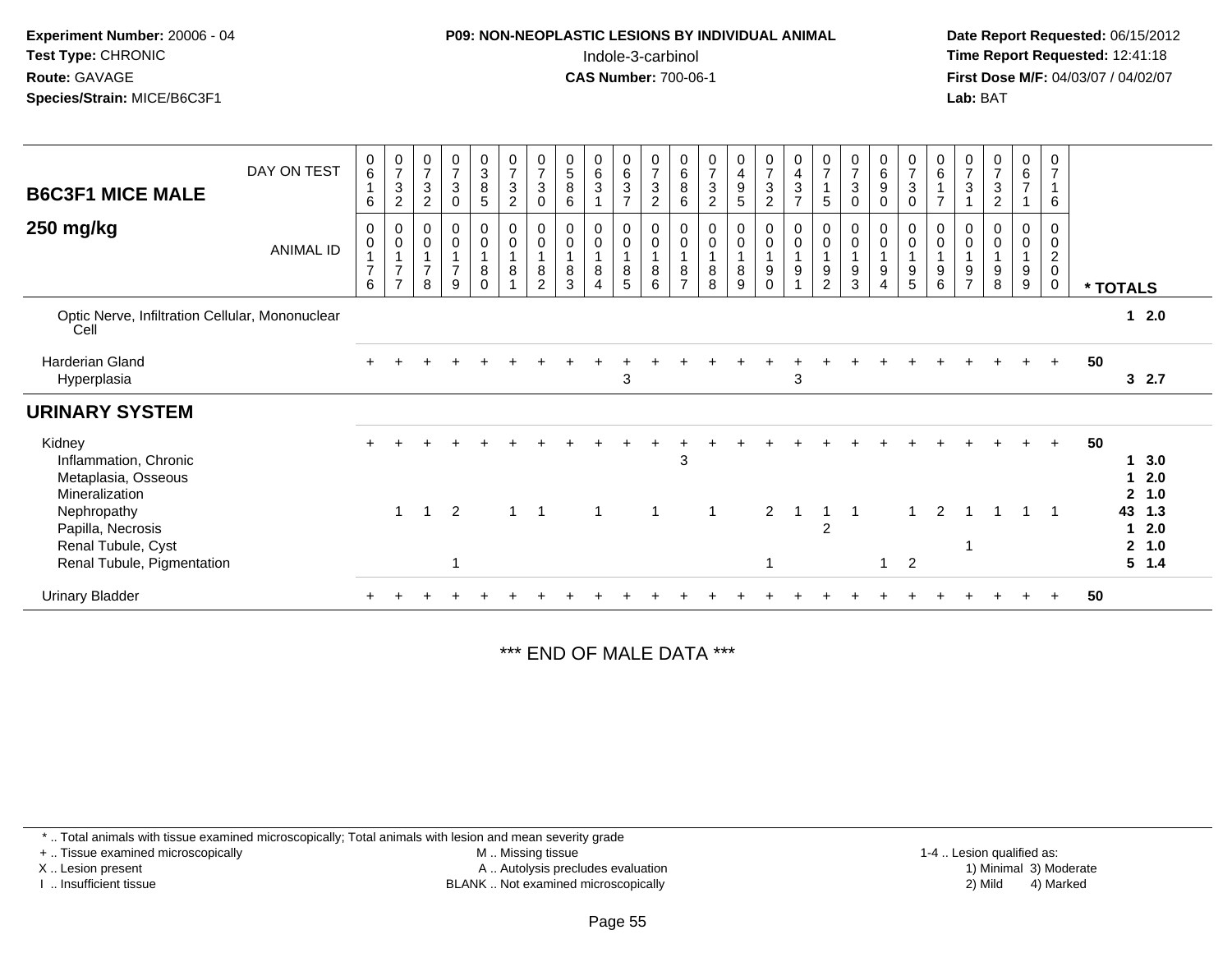# **P09: NON-NEOPLASTIC LESIONS BY INDIVIDUAL ANIMAL**Indole-3-carbinol **Time Report Requested:** 12:41:18

 **Date Report Requested:** 06/15/2012 **First Dose M/F:** 04/03/07 / 04/02/07<br>**Lab:** BAT **Lab:** BAT

| DAY ON TEST                      | $\frac{0}{7}$<br>$\frac{2}{9}$                    | $\begin{array}{c} 0 \\ 7 \end{array}$<br>$\frac{2}{9}$ | $\frac{0}{7}$<br>$\overline{2}$<br>$9\,$                  | $\frac{0}{7}$<br>$\sqrt{3}$<br>$\overline{1}$                                 | $\frac{0}{7}$<br>$\mathbf{3}$<br>$\mathbf 0$ | $\frac{0}{7}$<br>$\ensuremath{\mathsf{3}}$<br>$\Omega$ | $\frac{0}{7}$<br>$\pmb{0}$<br>9                                                            | $\begin{array}{c} 0 \\ 6 \end{array}$<br>$\overline{4}$<br>$9\,$    | $\frac{0}{7}$<br>$\sqrt{2}$<br>9                                 | $\begin{smallmatrix}0\\7\end{smallmatrix}$<br>$\mathsf 3$<br>$\mathbf 0$ | $\frac{0}{7}$<br>3<br>$\mathbf{1}$                                                          | $\frac{0}{7}$<br>$\mathbf{3}$<br>$\mathbf{1}$           | 0<br>$\,6\,$<br>$\frac{9}{5}$                                                  | $\begin{array}{c} 0 \\ 7 \end{array}$<br>$\ensuremath{\mathsf{3}}$<br>$\overline{1}$ | $\frac{0}{7}$<br>$\frac{2}{9}$                                                                | $\begin{array}{c} 0 \\ 6 \end{array}$<br>$\sqrt{3}$<br>$\overline{4}$ | $\begin{array}{c} 0 \\ 6 \end{array}$<br>$\,6\,$<br>4                    | $\begin{array}{c} 0 \\ 5 \end{array}$<br>$\,6\,$<br>9                            | $\frac{0}{7}$<br>$\sqrt{3}$<br>$\mathbf 1$ | $\begin{array}{c} 0 \\ 7 \end{array}$<br>$\mathsf 3$<br>$\mathbf 0$ | $\frac{0}{7}$<br>$\mathsf 3$<br>$\mathbf 0$    | $\pmb{0}$<br>$\overline{7}$<br>3<br>$\overline{1}$ | $\frac{0}{7}$<br>3<br>$\Omega$                                         | $\frac{0}{7}$<br>3<br>$\mathbf 0$                                 | $\begin{smallmatrix}0\\7\end{smallmatrix}$<br>$\mathbf{3}$<br>$\mathbf 0$ |                   |
|----------------------------------|---------------------------------------------------|--------------------------------------------------------|-----------------------------------------------------------|-------------------------------------------------------------------------------|----------------------------------------------|--------------------------------------------------------|--------------------------------------------------------------------------------------------|---------------------------------------------------------------------|------------------------------------------------------------------|--------------------------------------------------------------------------|---------------------------------------------------------------------------------------------|---------------------------------------------------------|--------------------------------------------------------------------------------|--------------------------------------------------------------------------------------|-----------------------------------------------------------------------------------------------|-----------------------------------------------------------------------|--------------------------------------------------------------------------|----------------------------------------------------------------------------------|--------------------------------------------|---------------------------------------------------------------------|------------------------------------------------|----------------------------------------------------|------------------------------------------------------------------------|-------------------------------------------------------------------|---------------------------------------------------------------------------|-------------------|
| <b>ANIMAL ID</b>                 | 0<br>$_2^0$<br>$\mathsf{O}\xspace$<br>$\mathbf 1$ | $\mathbf 0$<br>$\frac{0}{2}$<br>$\overline{2}$         | 0<br>$\overline{0}$<br>$\overline{c}$<br>$\mathbf 0$<br>3 | $\mathbf 0$<br>$\mathbf 0$<br>$\overline{2}$<br>$\mathbf 0$<br>$\overline{4}$ | 0<br>$_2^0$<br>$\mathbf 0$<br>5              | 0<br>$_2^0$<br>$\mathbf 0$<br>6                        | $\mathbf 0$<br>$\begin{smallmatrix} 0\\2 \end{smallmatrix}$<br>$\pmb{0}$<br>$\overline{7}$ | $\mathbf 0$<br>$\begin{smallmatrix} 0\\2\\0 \end{smallmatrix}$<br>8 | $\mathbf 0$<br>$\mathbf 0$<br>$\overline{2}$<br>$\mathbf 0$<br>9 | 0<br>$\frac{0}{2}$<br>$\mathbf{1}$<br>$\mathbf 0$                        | $\mathbf 0$<br>$\begin{smallmatrix} 0\\2 \end{smallmatrix}$<br>$\mathbf{1}$<br>$\mathbf{1}$ | $\mathbf 0$<br>$_2^0$<br>$\mathbf{1}$<br>$\overline{2}$ | $\pmb{0}$<br>$\begin{smallmatrix} 0\\2 \end{smallmatrix}$<br>$\mathbf{1}$<br>3 | $\mathbf 0$<br>$\frac{0}{2}$<br>$\mathbf{1}$<br>$\overline{4}$                       | $\mathbf 0$<br>$\begin{smallmatrix} 0\\2 \end{smallmatrix}$<br>$\mathbf{1}$<br>$\overline{5}$ | $\mathbf 0$<br>$\frac{0}{2}$<br>1<br>6                                | 0<br>$\begin{smallmatrix} 0\\2 \end{smallmatrix}$<br>1<br>$\overline{7}$ | $\mathbf 0$<br>$\begin{smallmatrix} 0\\2 \end{smallmatrix}$<br>$\mathbf{1}$<br>8 | 0<br>$_{2}^{\rm 0}$<br>$\mathbf{1}$<br>9   | 0<br>$\frac{0}{2}$<br>$\Omega$                                      | $\mathbf 0$<br>$\frac{0}{2}$<br>$\overline{1}$ | $\mathbf 0$<br>$\mathbf 0$<br>$\frac{2}{2}$        | $\mathbf 0$<br>$\overline{0}$<br>$\overline{2}$<br>$\overline{a}$<br>3 | 0<br>$\begin{array}{c} 0 \\ 2 \\ 2 \end{array}$<br>$\overline{4}$ | 0<br>$\mathbf 0$<br>$\frac{2}{2}$                                         | females<br>(cont) |
|                                  |                                                   |                                                        |                                                           |                                                                               |                                              |                                                        |                                                                                            |                                                                     |                                                                  |                                                                          |                                                                                             |                                                         |                                                                                |                                                                                      |                                                                                               |                                                                       |                                                                          |                                                                                  |                                            |                                                                     |                                                |                                                    |                                                                        |                                                                   |                                                                           |                   |
|                                  |                                                   |                                                        |                                                           |                                                                               |                                              |                                                        |                                                                                            |                                                                     |                                                                  |                                                                          |                                                                                             |                                                         |                                                                                |                                                                                      |                                                                                               |                                                                       |                                                                          |                                                                                  |                                            |                                                                     |                                                |                                                    |                                                                        |                                                                   | $\overline{+}$                                                            |                   |
|                                  |                                                   |                                                        |                                                           |                                                                               |                                              |                                                        |                                                                                            |                                                                     |                                                                  |                                                                          |                                                                                             |                                                         |                                                                                |                                                                                      |                                                                                               |                                                                       |                                                                          |                                                                                  |                                            |                                                                     |                                                |                                                    |                                                                        |                                                                   |                                                                           |                   |
|                                  |                                                   |                                                        |                                                           |                                                                               |                                              |                                                        |                                                                                            |                                                                     |                                                                  |                                                                          |                                                                                             |                                                         |                                                                                |                                                                                      |                                                                                               |                                                                       |                                                                          |                                                                                  |                                            |                                                                     |                                                |                                                    |                                                                        |                                                                   | $\overline{+}$                                                            |                   |
|                                  |                                                   |                                                        |                                                           |                                                                               |                                              |                                                        |                                                                                            |                                                                     |                                                                  |                                                                          |                                                                                             |                                                         |                                                                                |                                                                                      |                                                                                               |                                                                       |                                                                          |                                                                                  |                                            |                                                                     |                                                |                                                    |                                                                        |                                                                   |                                                                           |                   |
|                                  |                                                   |                                                        |                                                           |                                                                               |                                              |                                                        |                                                                                            |                                                                     |                                                                  |                                                                          |                                                                                             |                                                         |                                                                                |                                                                                      |                                                                                               |                                                                       |                                                                          |                                                                                  |                                            |                                                                     |                                                |                                                    |                                                                        |                                                                   | $\overline{+}$                                                            |                   |
|                                  |                                                   |                                                        |                                                           |                                                                               |                                              |                                                        |                                                                                            |                                                                     |                                                                  |                                                                          |                                                                                             |                                                         |                                                                                |                                                                                      |                                                                                               |                                                                       |                                                                          |                                                                                  |                                            |                                                                     |                                                |                                                    |                                                                        |                                                                   | $+$                                                                       |                   |
|                                  |                                                   |                                                        |                                                           |                                                                               |                                              | -1                                                     |                                                                                            |                                                                     |                                                                  |                                                                          |                                                                                             |                                                         |                                                                                |                                                                                      |                                                                                               |                                                                       |                                                                          |                                                                                  |                                            |                                                                     |                                                |                                                    |                                                                        |                                                                   |                                                                           |                   |
|                                  |                                                   |                                                        |                                                           |                                                                               |                                              |                                                        |                                                                                            |                                                                     |                                                                  |                                                                          |                                                                                             |                                                         |                                                                                |                                                                                      |                                                                                               |                                                                       |                                                                          |                                                                                  |                                            |                                                                     |                                                |                                                    |                                                                        |                                                                   |                                                                           |                   |
|                                  |                                                   |                                                        |                                                           |                                                                               |                                              |                                                        |                                                                                            |                                                                     |                                                                  |                                                                          |                                                                                             |                                                         |                                                                                |                                                                                      |                                                                                               |                                                                       |                                                                          |                                                                                  |                                            |                                                                     |                                                |                                                    |                                                                        |                                                                   | $\ddot{}$                                                                 |                   |
| Hematopoietic Cell Proliferation | X<br>$\overline{2}$                               | $\overline{1}$                                         | X<br>$\mathbf{1}$                                         | $\overline{2}$                                                                | X                                            | $\boldsymbol{\mathsf{X}}$<br>$\overline{1}$            |                                                                                            | $\overline{4}$                                                      | X<br>$\overline{1}$                                              |                                                                          | $\overline{2}$                                                                              | $\overline{1}$                                          | 3                                                                              | $\overline{2}$                                                                       | X<br>$\overline{1}$                                                                           | $\overline{2}$                                                        | $\overline{1}$                                                           | $\overline{2}$                                                                   | $\overline{4}$                             |                                                                     | $\overline{1}$                                 | $\mathbf{1}$                                       | 2                                                                      | $\overline{1}$                                                    | $\mathsf{X}$<br>$\overline{1}$                                            |                   |
|                                  |                                                   |                                                        |                                                           |                                                                               |                                              |                                                        |                                                                                            |                                                                     |                                                                  |                                                                          |                                                                                             |                                                         |                                                                                |                                                                                      |                                                                                               | X                                                                     |                                                                          |                                                                                  | $\boldsymbol{\mathsf{X}}$                  |                                                                     |                                                |                                                    |                                                                        |                                                                   | X X X                                                                     | X                 |

\* .. Total animals with tissue examined microscopically; Total animals with lesion and mean severity grade

+ .. Tissue examined microscopically

X .. Lesion present

I .. Insufficient tissue

 M .. Missing tissueA .. Autolysis precludes evaluation

1-4 .. Lesion qualified as:<br>1) Minimal 3) Moderate BLANK .. Not examined microscopically 2) Mild 4) Marked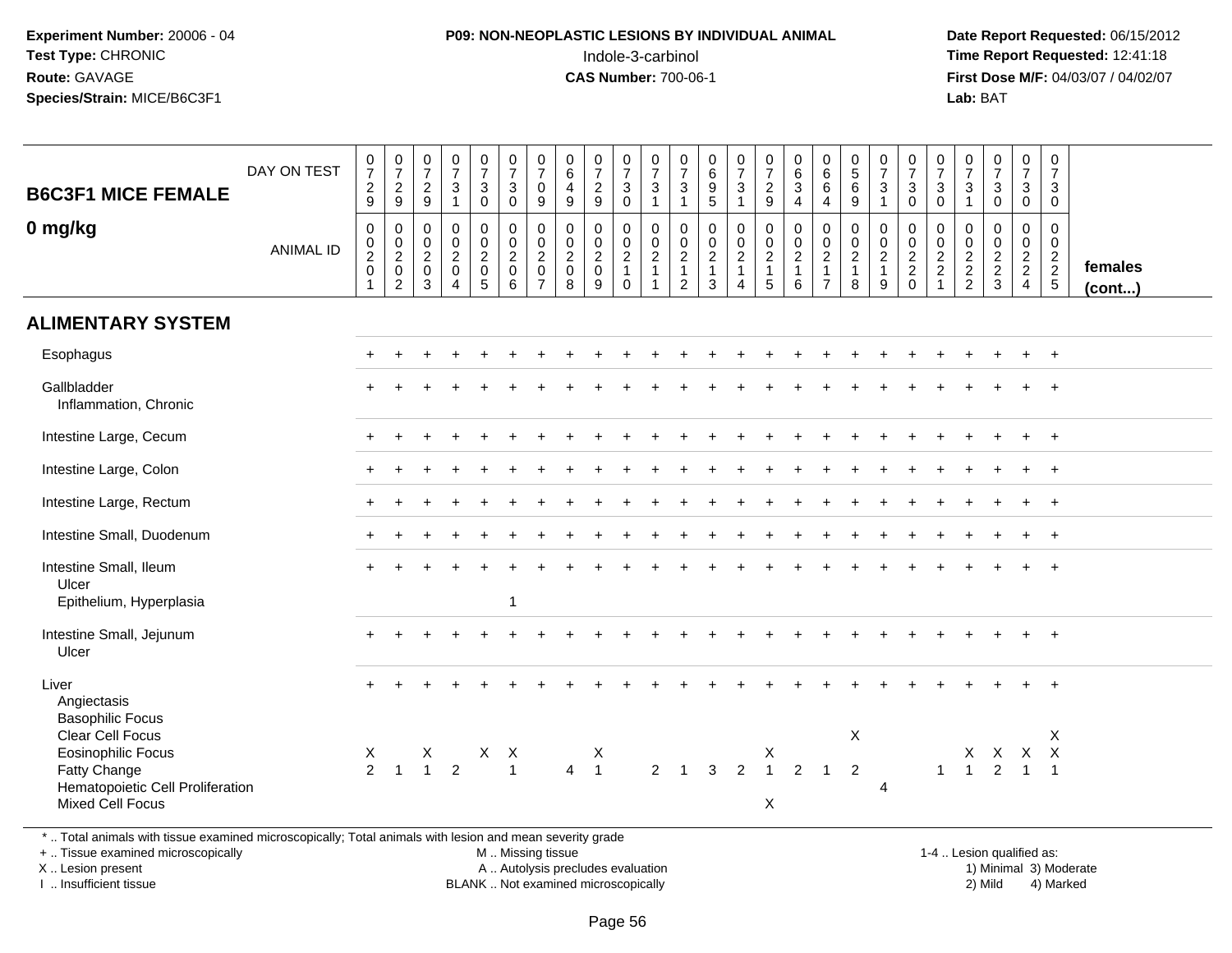## **P09: NON-NEOPLASTIC LESIONS BY INDIVIDUAL ANIMAL**Indole-3-carbinol **Time Report Requested:** 12:41:18

| <b>B6C3F1 MICE FEMALE</b>                                                                                                                                                                     | DAY ON TEST      | $\frac{0}{7}$<br>$\sqrt{2}$<br>9                          | $\begin{smallmatrix}0\\7\end{smallmatrix}$<br>$\sqrt{2}$<br>$9\,$ | $\frac{0}{7}$<br>$\overline{2}$<br>9      | $\frac{0}{7}$<br>$\mathbf{3}$<br>$\mathbf{1}$                            | $\frac{0}{7}$<br>3<br>$\mathbf 0$                    | $\frac{0}{7}$<br>3<br>$\mathbf 0$                                                             | $\frac{0}{7}$<br>$\mathbf 0$<br>9                                 | 0<br>6<br>4<br>9                                            | $\begin{array}{c} 0 \\ 7 \end{array}$<br>$\sqrt{2}$<br>9     | $\frac{0}{7}$<br>3<br>$\mathbf 0$                             | $\begin{array}{c} 0 \\ 7 \end{array}$<br>$\sqrt{3}$<br>$\mathbf{1}$              | $\frac{0}{7}$<br>3<br>$\mathbf{1}$                         | $_{6}^{\rm 0}$<br>$\overline{9}$<br>$5\phantom{.0}$     | $\frac{0}{7}$<br>$\mathbf{3}$<br>$\mathbf{1}$                                  | $\frac{0}{7}$<br>$\overline{a}$<br>9                    | $\begin{array}{c} 0 \\ 6 \end{array}$<br>$\mathbf{3}$<br>$\overline{4}$ | 0<br>6<br>$\,6\,$<br>$\overline{4}$                                                 | $\pmb{0}$<br>$\sqrt{5}$<br>6<br>9                                | $\frac{0}{7}$<br>3<br>$\mathbf{1}$                      | $\frac{0}{7}$<br>$\mathbf{3}$<br>$\mathbf 0$             | $\frac{0}{7}$<br>3<br>$\mathbf 0$                                           | 0<br>$\overline{7}$<br>$\mathbf{3}$<br>$\mathbf{1}$             | $\begin{smallmatrix} 0\\7 \end{smallmatrix}$<br>$\sqrt{3}$<br>$\mathbf 0$  | $\frac{0}{7}$<br>$\mathbf{3}$<br>$\mathbf 0$                                     | $\mathbf 0$<br>$\overline{7}$<br>3<br>$\mathbf 0$                              |                   |
|-----------------------------------------------------------------------------------------------------------------------------------------------------------------------------------------------|------------------|-----------------------------------------------------------|-------------------------------------------------------------------|-------------------------------------------|--------------------------------------------------------------------------|------------------------------------------------------|-----------------------------------------------------------------------------------------------|-------------------------------------------------------------------|-------------------------------------------------------------|--------------------------------------------------------------|---------------------------------------------------------------|----------------------------------------------------------------------------------|------------------------------------------------------------|---------------------------------------------------------|--------------------------------------------------------------------------------|---------------------------------------------------------|-------------------------------------------------------------------------|-------------------------------------------------------------------------------------|------------------------------------------------------------------|---------------------------------------------------------|----------------------------------------------------------|-----------------------------------------------------------------------------|-----------------------------------------------------------------|----------------------------------------------------------------------------|----------------------------------------------------------------------------------|--------------------------------------------------------------------------------|-------------------|
| 0 mg/kg                                                                                                                                                                                       | <b>ANIMAL ID</b> | $\mathbf 0$<br>$\mathbf 0$<br>$\overline{c}$<br>$\pmb{0}$ | $\mathbf 0$<br>$\mathbf 0$<br>$\overline{2}$<br>$\mathbf 0$<br>2  | $\Omega$<br>0<br>$\overline{2}$<br>0<br>3 | $\Omega$<br>$\mathbf 0$<br>$\overline{2}$<br>$\pmb{0}$<br>$\overline{4}$ | 0<br>$\mathbf 0$<br>$\overline{c}$<br>$\pmb{0}$<br>5 | $\mathbf 0$<br>$\mathbf 0$<br>$\boldsymbol{2}$<br>$\pmb{0}$<br>6                              | 0<br>$\mathbf 0$<br>$\overline{c}$<br>$\pmb{0}$<br>$\overline{7}$ | $\Omega$<br>0<br>$\overline{2}$<br>$\mathsf{O}\xspace$<br>8 | $\mathbf 0$<br>$\pmb{0}$<br>$\overline{2}$<br>$\pmb{0}$<br>9 | 0<br>$\mathbf 0$<br>$\sqrt{2}$<br>$\mathbf{1}$<br>$\mathbf 0$ | $\mathbf 0$<br>$\mathbf 0$<br>$\overline{2}$<br>$\overline{1}$<br>$\overline{1}$ | 0<br>0<br>$\overline{2}$<br>$\mathbf{1}$<br>$\overline{2}$ | 0<br>$\mathsf 0$<br>$\overline{2}$<br>$\mathbf{1}$<br>3 | $\mathbf 0$<br>$\mathbf 0$<br>$\overline{2}$<br>$\mathbf{1}$<br>$\overline{4}$ | 0<br>$\mathbf 0$<br>$\overline{2}$<br>$\mathbf{1}$<br>5 | $\mathbf 0$<br>$\mathbf 0$<br>$\overline{2}$<br>$\overline{1}$<br>6     | $\Omega$<br>$\mathsf{O}\xspace$<br>$\overline{2}$<br>$\mathbf{1}$<br>$\overline{7}$ | $\mathbf{0}$<br>$\pmb{0}$<br>$\overline{2}$<br>$\mathbf{1}$<br>8 | 0<br>$\mathbf 0$<br>$\overline{c}$<br>$\mathbf{1}$<br>9 | 0<br>$\mathsf{O}\xspace$<br>$\frac{2}{2}$<br>$\mathbf 0$ | $\Omega$<br>$\mathbf 0$<br>$\overline{2}$<br>$\overline{c}$<br>$\mathbf{1}$ | $\Omega$<br>0<br>$\overline{2}$<br>$\sqrt{2}$<br>$\overline{c}$ | $\mathbf 0$<br>$\mathbf 0$<br>$\overline{2}$<br>$\sqrt{2}$<br>$\mathbf{3}$ | $\mathbf 0$<br>$\mathbf 0$<br>$\overline{2}$<br>$\overline{2}$<br>$\overline{4}$ | $\Omega$<br>$\mathbf 0$<br>$\overline{2}$<br>$\overline{2}$<br>$5\phantom{.0}$ | females<br>(cont) |
| <b>Necrosis</b>                                                                                                                                                                               |                  |                                                           |                                                                   |                                           |                                                                          |                                                      |                                                                                               |                                                                   |                                                             |                                                              |                                                               |                                                                                  |                                                            |                                                         |                                                                                |                                                         |                                                                         |                                                                                     |                                                                  |                                                         |                                                          |                                                                             |                                                                 |                                                                            |                                                                                  |                                                                                |                   |
| Mesentery<br>Fat, Necrosis                                                                                                                                                                    |                  |                                                           |                                                                   |                                           |                                                                          |                                                      |                                                                                               |                                                                   |                                                             |                                                              |                                                               |                                                                                  |                                                            |                                                         |                                                                                | $\ddot{}$<br>$\overline{2}$                             |                                                                         |                                                                                     |                                                                  |                                                         |                                                          |                                                                             |                                                                 |                                                                            |                                                                                  |                                                                                |                   |
| Pancreas<br>Inflammation, Chronic<br>Acinus, Hyperplasia<br>Duct, Cyst                                                                                                                        |                  |                                                           |                                                                   |                                           | 3                                                                        |                                                      |                                                                                               |                                                                   |                                                             |                                                              |                                                               |                                                                                  |                                                            |                                                         |                                                                                |                                                         |                                                                         |                                                                                     |                                                                  |                                                         |                                                          |                                                                             |                                                                 |                                                                            |                                                                                  | $+$                                                                            |                   |
| Salivary Glands<br>Hyperplasia                                                                                                                                                                |                  |                                                           |                                                                   |                                           |                                                                          |                                                      |                                                                                               |                                                                   |                                                             |                                                              |                                                               |                                                                                  |                                                            |                                                         |                                                                                |                                                         |                                                                         |                                                                                     |                                                                  |                                                         |                                                          |                                                                             |                                                                 |                                                                            |                                                                                  | $\overline{+}$                                                                 |                   |
| Stomach, Forestomach<br>Inflammation, Chronic<br>Ulcer                                                                                                                                        |                  |                                                           |                                                                   |                                           |                                                                          |                                                      |                                                                                               | $\mathbf{1}$                                                      |                                                             | $\overline{2}$                                               |                                                               |                                                                                  |                                                            |                                                         |                                                                                |                                                         |                                                                         | 4                                                                                   |                                                                  |                                                         | $\mathbf{2}$                                             |                                                                             |                                                                 |                                                                            |                                                                                  | $+$                                                                            |                   |
| Stomach, Glandular<br>Hyperplasia, Lymphoid<br>Mineralization<br>Epithelium, Hyperplasia                                                                                                      |                  |                                                           |                                                                   |                                           |                                                                          |                                                      |                                                                                               |                                                                   |                                                             |                                                              | 1                                                             |                                                                                  |                                                            |                                                         |                                                                                |                                                         |                                                                         |                                                                                     |                                                                  |                                                         |                                                          |                                                                             |                                                                 |                                                                            |                                                                                  | $+$                                                                            |                   |
| Tooth<br>Dysplasia                                                                                                                                                                            |                  |                                                           |                                                                   |                                           | $+$<br>$\mathbf{1}$                                                      | $+$<br>$\overline{1}$                                |                                                                                               |                                                                   |                                                             |                                                              |                                                               |                                                                                  |                                                            |                                                         |                                                                                |                                                         |                                                                         |                                                                                     |                                                                  |                                                         |                                                          |                                                                             |                                                                 |                                                                            |                                                                                  |                                                                                |                   |
| <b>CARDIOVASCULAR SYSTEM</b>                                                                                                                                                                  |                  |                                                           |                                                                   |                                           |                                                                          |                                                      |                                                                                               |                                                                   |                                                             |                                                              |                                                               |                                                                                  |                                                            |                                                         |                                                                                |                                                         |                                                                         |                                                                                     |                                                                  |                                                         |                                                          |                                                                             |                                                                 |                                                                            |                                                                                  |                                                                                |                   |
| <b>Blood Vessel</b>                                                                                                                                                                           |                  |                                                           |                                                                   |                                           |                                                                          |                                                      |                                                                                               |                                                                   |                                                             |                                                              |                                                               |                                                                                  |                                                            |                                                         |                                                                                |                                                         |                                                                         |                                                                                     |                                                                  |                                                         |                                                          |                                                                             |                                                                 |                                                                            |                                                                                  |                                                                                |                   |
| Heart<br>Cardiomyopathy                                                                                                                                                                       |                  |                                                           |                                                                   |                                           |                                                                          |                                                      |                                                                                               |                                                                   | $\mathfrak{p}$                                              |                                                              |                                                               |                                                                                  |                                                            |                                                         |                                                                                |                                                         |                                                                         |                                                                                     |                                                                  |                                                         |                                                          |                                                                             |                                                                 |                                                                            | +                                                                                | $^{+}$                                                                         |                   |
| *  Total animals with tissue examined microscopically; Total animals with lesion and mean severity grade<br>+  Tissue examined microscopically<br>X  Lesion present<br>I. Insufficient tissue |                  |                                                           |                                                                   |                                           |                                                                          |                                                      | M  Missing tissue<br>A  Autolysis precludes evaluation<br>BLANK  Not examined microscopically |                                                                   |                                                             |                                                              |                                                               |                                                                                  |                                                            |                                                         |                                                                                |                                                         |                                                                         |                                                                                     |                                                                  |                                                         |                                                          |                                                                             |                                                                 | 1-4  Lesion qualified as:<br>1) Minimal 3) Moderate<br>2) Mild             |                                                                                  | 4) Marked                                                                      |                   |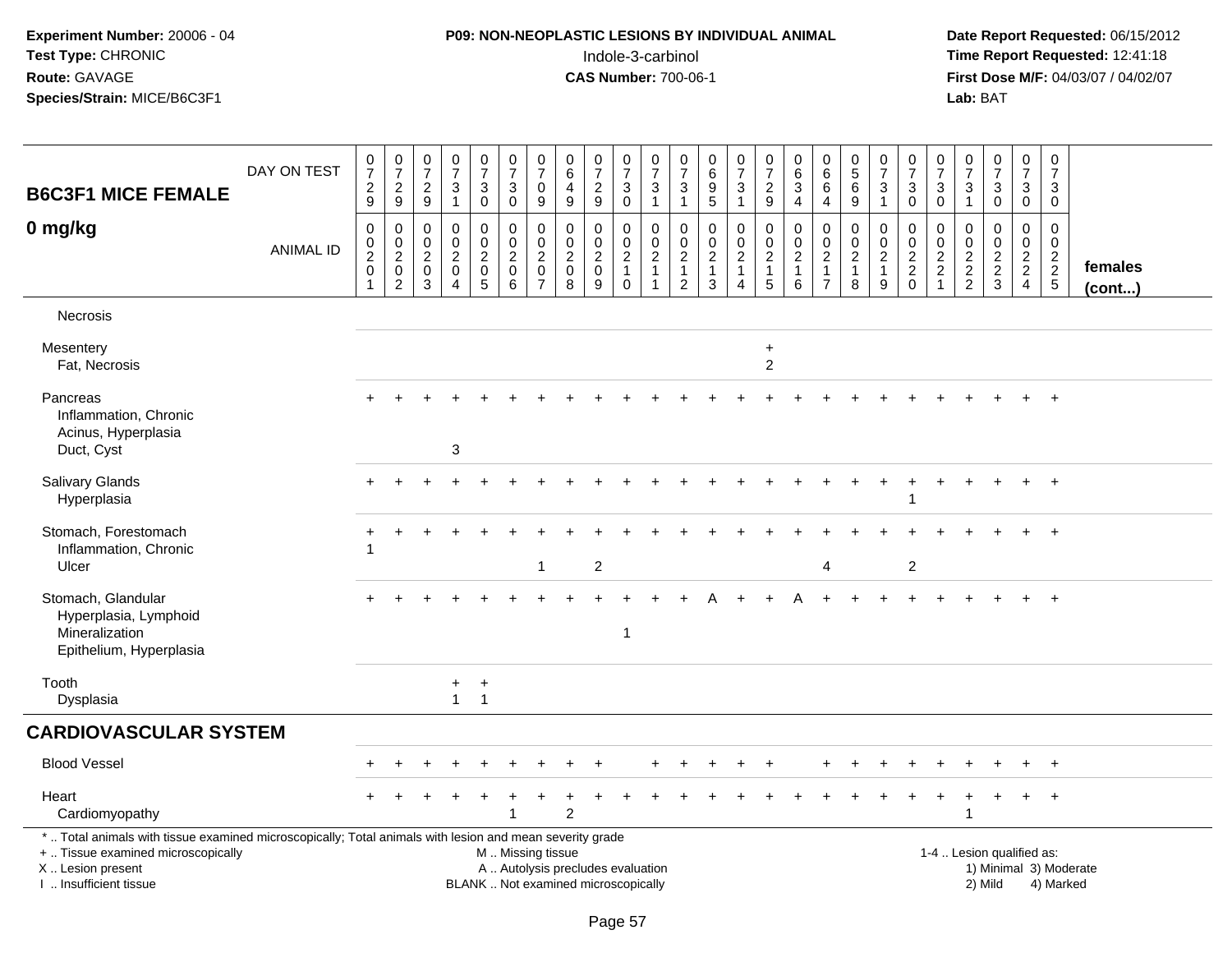## **P09: NON-NEOPLASTIC LESIONS BY INDIVIDUAL ANIMAL**Indole-3-carbinol **Time Report Requested:** 12:41:18

| <b>B6C3F1 MICE FEMALE</b>                                                                                                                                                                     | DAY ON TEST      | 0<br>$\overline{7}$<br>$\frac{2}{9}$                                          | $\frac{0}{7}$<br>$\boldsymbol{2}$<br>9                                             | $\pmb{0}$<br>$\overline{7}$<br>$\overline{c}$<br>$\overline{9}$ | $\boldsymbol{0}$<br>$\overline{7}$<br>$\ensuremath{\mathsf{3}}$<br>$\mathbf{1}$ | $\frac{0}{7}$<br>3<br>$\mathbf 0$                                   | $\pmb{0}$<br>$\overline{7}$<br>$\ensuremath{\mathsf{3}}$<br>$\mathbf 0$     | $\frac{0}{7}$<br>$\pmb{0}$<br>9                                             | $\pmb{0}$<br>$6\phantom{1}$<br>$\overline{4}$<br>9           | $\frac{0}{7}$<br>$\overline{c}$<br>9                                     | 0<br>$\overline{7}$<br>$\sqrt{3}$<br>$\mathbf 0$                | $\pmb{0}$<br>$\overline{7}$<br>$\ensuremath{\mathsf{3}}$<br>$\mathbf{1}$         | $\pmb{0}$<br>$\overline{7}$<br>3<br>$\mathbf{1}$                                 | 0<br>$\,6\,$<br>$\boldsymbol{9}$<br>$\overline{5}$                                | $\frac{0}{7}$<br>$\mathbf{3}$<br>$\mathbf{1}$           | 0<br>$\overline{7}$<br>$\overline{a}$<br>9           | $\pmb{0}$<br>$\,6\,$<br>$\sqrt{3}$<br>$\overline{4}$                 | $\begin{array}{c} 0 \\ 6 \end{array}$<br>6<br>$\overline{4}$               | $\begin{array}{c} 0 \\ 5 \end{array}$<br>$\,6\,$<br>9             | $\begin{array}{c} 0 \\ 7 \end{array}$<br>$\ensuremath{\mathsf{3}}$<br>$\mathbf{1}$ | 0<br>$\overline{7}$<br>3<br>$\mathbf 0$          | 0<br>$\overline{7}$<br>3<br>$\mathbf 0$                              | $\mathbf 0$<br>$\overline{7}$<br>$\ensuremath{\mathsf{3}}$<br>$\mathbf{1}$ | $\begin{array}{c} 0 \\ 7 \end{array}$<br>$\ensuremath{\mathsf{3}}$<br>$\mathbf 0$ | $\mathbf 0$<br>$\overline{7}$<br>$\mathsf 3$<br>$\mathbf 0$   | $\mathbf 0$<br>$\overline{7}$<br>$\ensuremath{\mathsf{3}}$<br>$\Omega$ |                        |
|-----------------------------------------------------------------------------------------------------------------------------------------------------------------------------------------------|------------------|-------------------------------------------------------------------------------|------------------------------------------------------------------------------------|-----------------------------------------------------------------|---------------------------------------------------------------------------------|---------------------------------------------------------------------|-----------------------------------------------------------------------------|-----------------------------------------------------------------------------|--------------------------------------------------------------|--------------------------------------------------------------------------|-----------------------------------------------------------------|----------------------------------------------------------------------------------|----------------------------------------------------------------------------------|-----------------------------------------------------------------------------------|---------------------------------------------------------|------------------------------------------------------|----------------------------------------------------------------------|----------------------------------------------------------------------------|-------------------------------------------------------------------|------------------------------------------------------------------------------------|--------------------------------------------------|----------------------------------------------------------------------|----------------------------------------------------------------------------|-----------------------------------------------------------------------------------|---------------------------------------------------------------|------------------------------------------------------------------------|------------------------|
| 0 mg/kg                                                                                                                                                                                       | <b>ANIMAL ID</b> | $\mathbf 0$<br>$\begin{smallmatrix} 0\\2 \end{smallmatrix}$<br>$\pmb{0}$<br>1 | 0<br>$\begin{smallmatrix} 0\\2 \end{smallmatrix}$<br>$\mathsf 0$<br>$\overline{c}$ | $\mathbf 0$<br>$\mathbf 0$<br>$\sqrt{2}$<br>$\mathbf 0$<br>3    | $\mathbf 0$<br>$\mathbf 0$<br>$\boldsymbol{2}$<br>$\mathbf 0$<br>$\overline{4}$ | 0<br>$\mathbf 0$<br>$\overline{a}$<br>$\mathbf 0$<br>$\overline{5}$ | $\pmb{0}$<br>$\mathbf 0$<br>$\overline{2}$<br>$\mathbf 0$<br>$6\phantom{1}$ | $\mathbf 0$<br>$\pmb{0}$<br>$\boldsymbol{2}$<br>$\pmb{0}$<br>$\overline{7}$ | $\mathbf 0$<br>$\mathbf 0$<br>$\sqrt{2}$<br>$\mathbf 0$<br>8 | $\mathbf 0$<br>$\mathbf 0$<br>$\overline{2}$<br>$\mathbf 0$<br>9         | 0<br>$\mathbf 0$<br>$\sqrt{2}$<br>$\overline{1}$<br>$\mathbf 0$ | $\mathbf 0$<br>$\mathbf 0$<br>$\overline{c}$<br>$\overline{1}$<br>$\overline{1}$ | $\mathbf 0$<br>$\mathbf 0$<br>$\boldsymbol{2}$<br>$\mathbf{1}$<br>$\overline{2}$ | 0<br>$\begin{smallmatrix} 0\\2 \end{smallmatrix}$<br>$\mathbf{1}$<br>$\mathbf{3}$ | 0<br>$\mathbf 0$<br>$\overline{c}$<br>$\mathbf{1}$<br>4 | 0<br>$\frac{0}{2}$<br>$\mathbf{1}$<br>$\overline{5}$ | $\pmb{0}$<br>$\mathsf{O}\xspace$<br>$\frac{2}{1}$<br>$6\phantom{1}6$ | $\mathbf 0$<br>$\mathbf 0$<br>$\sqrt{2}$<br>$\mathbf{1}$<br>$\overline{7}$ | $\mathbf 0$<br>$\mathbf 0$<br>$\overline{c}$<br>$\mathbf{1}$<br>8 | 0<br>$\pmb{0}$<br>$\sqrt{2}$<br>$\mathbf{1}$<br>9                                  | 0<br>$\mathbf 0$<br>$\frac{2}{2}$<br>$\mathbf 0$ | $\mathbf 0$<br>0<br>$\overline{c}$<br>$\overline{2}$<br>$\mathbf{1}$ | $\pmb{0}$<br>$\mathbf 0$<br>$\overline{c}$<br>$\frac{2}{2}$                | 0<br>$\pmb{0}$<br>$\frac{2}{3}$                                                   | $\mathbf 0$<br>$\mathbf 0$<br>$\frac{2}{2}$<br>$\overline{4}$ | $\mathbf{0}$<br>$\mathbf 0$<br>$\frac{2}{5}$                           | females<br>(cont)      |
| Myocardium, Mineralization                                                                                                                                                                    |                  |                                                                               |                                                                                    |                                                                 |                                                                                 |                                                                     |                                                                             |                                                                             |                                                              |                                                                          |                                                                 |                                                                                  |                                                                                  | 3                                                                                 |                                                         |                                                      |                                                                      |                                                                            |                                                                   |                                                                                    |                                                  |                                                                      |                                                                            |                                                                                   |                                                               |                                                                        |                        |
| <b>ENDOCRINE SYSTEM</b>                                                                                                                                                                       |                  |                                                                               |                                                                                    |                                                                 |                                                                                 |                                                                     |                                                                             |                                                                             |                                                              |                                                                          |                                                                 |                                                                                  |                                                                                  |                                                                                   |                                                         |                                                      |                                                                      |                                                                            |                                                                   |                                                                                    |                                                  |                                                                      |                                                                            |                                                                                   |                                                               |                                                                        |                        |
| <b>Adrenal Cortex</b><br>Hematopoietic Cell Proliferation<br>Hyperplasia<br>Inflammation, Chronic<br>Vacuolization Cytoplasmic                                                                |                  |                                                                               |                                                                                    |                                                                 |                                                                                 |                                                                     |                                                                             |                                                                             |                                                              |                                                                          |                                                                 |                                                                                  |                                                                                  |                                                                                   |                                                         |                                                      |                                                                      |                                                                            |                                                                   |                                                                                    |                                                  |                                                                      |                                                                            |                                                                                   |                                                               |                                                                        |                        |
| Adrenal Medulla<br>Hyperplasia                                                                                                                                                                |                  |                                                                               |                                                                                    |                                                                 |                                                                                 |                                                                     |                                                                             |                                                                             |                                                              |                                                                          |                                                                 |                                                                                  |                                                                                  |                                                                                   |                                                         |                                                      |                                                                      |                                                                            |                                                                   |                                                                                    |                                                  |                                                                      |                                                                            |                                                                                   |                                                               | $\ddot{}$                                                              |                        |
| Islets, Pancreatic<br>Hyperplasia                                                                                                                                                             |                  |                                                                               |                                                                                    |                                                                 |                                                                                 |                                                                     |                                                                             |                                                                             |                                                              |                                                                          |                                                                 |                                                                                  | 1                                                                                |                                                                                   |                                                         |                                                      |                                                                      |                                                                            |                                                                   |                                                                                    |                                                  |                                                                      |                                                                            |                                                                                   | $\ddot{}$                                                     | $+$                                                                    |                        |
| Parathyroid Gland                                                                                                                                                                             |                  | $+$                                                                           | M                                                                                  | $+$                                                             |                                                                                 |                                                                     |                                                                             |                                                                             |                                                              |                                                                          |                                                                 |                                                                                  |                                                                                  |                                                                                   |                                                         |                                                      |                                                                      | ÷                                                                          | м                                                                 | $\ddot{}$                                                                          | $\div$                                           |                                                                      |                                                                            |                                                                                   | $+$                                                           | $+$                                                                    |                        |
| <b>Pituitary Gland</b><br>Pars Distalis, Hyperplasia<br>Pars Intermedia, Hyperplasia                                                                                                          |                  |                                                                               |                                                                                    |                                                                 | 3                                                                               |                                                                     | $\overline{2}$                                                              |                                                                             |                                                              |                                                                          |                                                                 |                                                                                  |                                                                                  |                                                                                   |                                                         |                                                      |                                                                      |                                                                            |                                                                   |                                                                                    |                                                  |                                                                      |                                                                            | 2                                                                                 | $+$                                                           | $+$                                                                    |                        |
| <b>Thyroid Gland</b>                                                                                                                                                                          |                  | $+$                                                                           |                                                                                    |                                                                 |                                                                                 |                                                                     |                                                                             |                                                                             |                                                              |                                                                          |                                                                 |                                                                                  |                                                                                  |                                                                                   | $\ddot{}$                                               |                                                      |                                                                      |                                                                            |                                                                   |                                                                                    |                                                  |                                                                      |                                                                            | $\ddot{}$                                                                         | $+$                                                           | $+$                                                                    |                        |
| <b>GENERAL BODY SYSTEM</b>                                                                                                                                                                    |                  |                                                                               |                                                                                    |                                                                 |                                                                                 |                                                                     |                                                                             |                                                                             |                                                              |                                                                          |                                                                 |                                                                                  |                                                                                  |                                                                                   |                                                         |                                                      |                                                                      |                                                                            |                                                                   |                                                                                    |                                                  |                                                                      |                                                                            |                                                                                   |                                                               |                                                                        |                        |
| <b>NONE</b>                                                                                                                                                                                   |                  |                                                                               |                                                                                    |                                                                 |                                                                                 |                                                                     |                                                                             |                                                                             |                                                              |                                                                          |                                                                 |                                                                                  |                                                                                  |                                                                                   |                                                         |                                                      |                                                                      |                                                                            |                                                                   |                                                                                    |                                                  |                                                                      |                                                                            |                                                                                   |                                                               |                                                                        |                        |
| <b>GENITAL SYSTEM</b>                                                                                                                                                                         |                  |                                                                               |                                                                                    |                                                                 |                                                                                 |                                                                     |                                                                             |                                                                             |                                                              |                                                                          |                                                                 |                                                                                  |                                                                                  |                                                                                   |                                                         |                                                      |                                                                      |                                                                            |                                                                   |                                                                                    |                                                  |                                                                      |                                                                            |                                                                                   |                                                               |                                                                        |                        |
| <b>Clitoral Gland</b>                                                                                                                                                                         |                  |                                                                               |                                                                                    |                                                                 |                                                                                 |                                                                     |                                                                             |                                                                             |                                                              |                                                                          |                                                                 |                                                                                  |                                                                                  |                                                                                   |                                                         |                                                      |                                                                      |                                                                            |                                                                   |                                                                                    |                                                  |                                                                      |                                                                            |                                                                                   |                                                               | $+$                                                                    |                        |
| *  Total animals with tissue examined microscopically; Total animals with lesion and mean severity grade<br>+  Tissue examined microscopically<br>X  Lesion present<br>I. Insufficient tissue |                  |                                                                               |                                                                                    |                                                                 |                                                                                 |                                                                     | M  Missing tissue                                                           |                                                                             |                                                              | A  Autolysis precludes evaluation<br>BLANK  Not examined microscopically |                                                                 |                                                                                  |                                                                                  |                                                                                   |                                                         |                                                      |                                                                      |                                                                            |                                                                   |                                                                                    |                                                  |                                                                      |                                                                            | 1-4  Lesion qualified as:<br>2) Mild                                              |                                                               | 4) Marked                                                              | 1) Minimal 3) Moderate |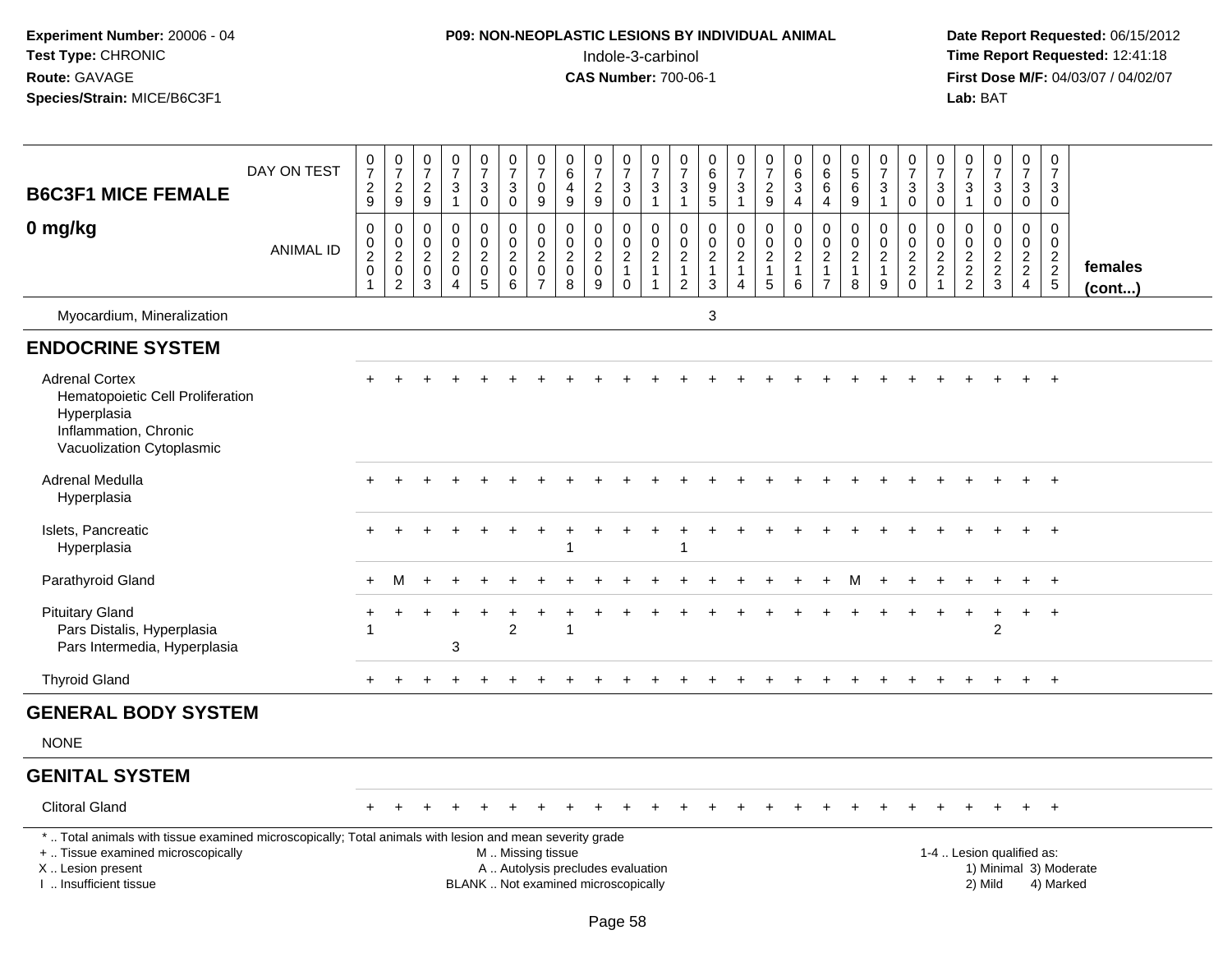#### **P09: NON-NEOPLASTIC LESIONS BY INDIVIDUAL ANIMAL**Indole-3-carbinol **Time Report Requested:** 12:41:18

 **Date Report Requested:** 06/15/2012 **First Dose M/F:** 04/03/07 / 04/02/07<br>**Lab:** BAT **Lab:** BAT

| DAY ON TEST<br><b>B6C3F1 MICE FEMALE</b><br>0 mg/kg<br><b>ANIMAL ID</b>                                                  | $\frac{0}{7}$<br>$\boldsymbol{2}$<br>$\boldsymbol{9}$<br>0<br>$\mathsf{O}\xspace$<br>$\frac{2}{0}$<br>$\mathbf{1}$ | $\frac{0}{7}$<br>$\boldsymbol{2}$<br>9<br>0<br>$\pmb{0}$<br>$\frac{2}{0}$<br>$\overline{2}$ | $\frac{0}{7}$<br>$\overline{c}$<br>9<br>$\mathbf 0$<br>$\mathbf 0$<br>$\overline{2}$<br>$\mathbf 0$<br>3 | $\frac{0}{7}$<br>3<br>1<br>0<br>$\mathbf 0$<br>$\overline{2}$<br>$\mathbf 0$<br>$\overline{4}$ | $\frac{0}{7}$<br>$\mathbf{3}$<br>$\mathbf 0$<br>$\pmb{0}$<br>$\mathsf{O}\xspace$<br>$\frac{2}{0}$<br>$\overline{5}$ | $\frac{0}{7}$<br>3<br>0<br>$\mathbf 0$<br>$\mathbf 0$<br>$\overline{c}$<br>$\pmb{0}$<br>6 | $\frac{0}{7}$<br>0<br>9<br>0<br>0<br>$\overline{2}$<br>$\mathbf 0$<br>$\overline{7}$ | $\begin{array}{c} 0 \\ 6 \end{array}$<br>$\overline{4}$<br>$\boldsymbol{9}$<br>$\mathbf 0$<br>$\pmb{0}$<br>$\boldsymbol{2}$<br>$\pmb{0}$<br>8 | $\frac{0}{7}$<br>$\sqrt{2}$<br>$\boldsymbol{9}$<br>0<br>0<br>$\overline{2}$<br>$\mathbf 0$<br>9 | $\frac{0}{7}$<br>$\mathsf 3$<br>$\mathbf 0$<br>0<br>$\boldsymbol{0}$<br>$\overline{c}$<br>$\overline{1}$<br>$\mathbf 0$ | 0<br>$\overline{7}$<br>$\mathbf{3}$<br>$\mathbf 1$<br>0<br>$\mathbf 0$<br>$\overline{2}$ | $\frac{0}{7}$<br>3<br>$\overline{1}$<br>0<br>$\mathbf 0$<br>$\overline{c}$<br>$\overline{1}$<br>2 | $\begin{matrix} 0 \\ 6 \\ 9 \end{matrix}$<br>5<br>0<br>$\pmb{0}$<br>$\overline{2}$<br>$\mathbf{1}$<br>3 | $\frac{0}{7}$<br>3<br>$\mathbf{1}$<br>0<br>$\mathbf 0$<br>$\overline{c}$<br>$\overline{1}$<br>4 | $\frac{0}{7}$<br>$\sqrt{2}$<br>9<br>$\boldsymbol{0}$<br>$\mathbf 0$<br>$\frac{2}{1}$<br>$\sqrt{5}$ | $\mathbf 0$<br>$6\phantom{1}6$<br>$\sqrt{3}$<br>$\overline{a}$<br>0<br>$\mathbf 0$<br>$\overline{2}$<br>$\mathbf{1}$<br>6 | $_{6}^{\rm 0}$<br>6<br>4<br>$\mathbf 0$<br>$\mathbf 0$<br>$\sqrt{2}$<br>$\mathbf{1}$<br>$\overline{7}$ | $\begin{matrix}0\5\6\end{matrix}$<br>$9\,$<br>0<br>$\mathbf 0$<br>$\overline{2}$<br>$\mathbf{1}$<br>8 | $\begin{array}{c} 0 \\ 7 \\ 3 \end{array}$<br>$\mathbf{1}$<br>0<br>$\mathbf 0$<br>$\frac{2}{1}$<br>9 | $\frac{0}{7}$<br>$\ensuremath{\mathsf{3}}$<br>$\pmb{0}$<br>0<br>$\pmb{0}$<br>$\frac{2}{2}$<br>$\mathbf 0$ | $\frac{0}{7}$<br>3<br>$\mathbf 0$<br>0<br>$\boldsymbol{0}$<br>$\frac{2}{2}$ | $\frac{0}{7}$<br>$\sqrt{3}$<br>$\mathbf{1}$<br>0<br>0<br>$\frac{2}{2}$ | $\frac{0}{7}$<br>$\ensuremath{\mathsf{3}}$<br>$\pmb{0}$<br>0<br>$\mathbf 0$<br>$\frac{2}{3}$ | 0<br>$\overline{7}$<br>$\mathbf{3}$<br>$\mathbf 0$<br>0<br>$\mathbf 0$<br>$\frac{2}{2}$ | 0<br>$\overline{7}$<br>3<br>0<br>0<br>$\mathbf 0$<br>$\frac{2}{2}$<br>5 | females<br>(cont) |
|--------------------------------------------------------------------------------------------------------------------------|--------------------------------------------------------------------------------------------------------------------|---------------------------------------------------------------------------------------------|----------------------------------------------------------------------------------------------------------|------------------------------------------------------------------------------------------------|---------------------------------------------------------------------------------------------------------------------|-------------------------------------------------------------------------------------------|--------------------------------------------------------------------------------------|-----------------------------------------------------------------------------------------------------------------------------------------------|-------------------------------------------------------------------------------------------------|-------------------------------------------------------------------------------------------------------------------------|------------------------------------------------------------------------------------------|---------------------------------------------------------------------------------------------------|---------------------------------------------------------------------------------------------------------|-------------------------------------------------------------------------------------------------|----------------------------------------------------------------------------------------------------|---------------------------------------------------------------------------------------------------------------------------|--------------------------------------------------------------------------------------------------------|-------------------------------------------------------------------------------------------------------|------------------------------------------------------------------------------------------------------|-----------------------------------------------------------------------------------------------------------|-----------------------------------------------------------------------------|------------------------------------------------------------------------|----------------------------------------------------------------------------------------------|-----------------------------------------------------------------------------------------|-------------------------------------------------------------------------|-------------------|
| Ovary<br>Cyst<br>Inflammation, Chronic<br>Thrombosis                                                                     | $\div$                                                                                                             |                                                                                             |                                                                                                          |                                                                                                |                                                                                                                     |                                                                                           |                                                                                      |                                                                                                                                               | X                                                                                               |                                                                                                                         | X                                                                                        | $\boldsymbol{\mathsf{X}}$                                                                         |                                                                                                         |                                                                                                 |                                                                                                    |                                                                                                                           |                                                                                                        | X                                                                                                     |                                                                                                      |                                                                                                           |                                                                             |                                                                        | X                                                                                            |                                                                                         | $\ddot{}$<br>$\boldsymbol{\mathsf{X}}$                                  |                   |
| <b>Uterus</b><br><b>Necrosis</b><br>Endometrium, Hyperplasia, Cystic                                                     | $\overline{2}$                                                                                                     | 3                                                                                           | $\overline{2}$                                                                                           | $\overline{2}$                                                                                 |                                                                                                                     | 3                                                                                         | 3                                                                                    |                                                                                                                                               | 3                                                                                               | 3                                                                                                                       | $\overline{2}$                                                                           | 3                                                                                                 |                                                                                                         | 3                                                                                               | 3                                                                                                  |                                                                                                                           | $\overline{c}$                                                                                         |                                                                                                       |                                                                                                      | 3                                                                                                         | 2                                                                           | 3                                                                      | 2                                                                                            | 3                                                                                       | $\overline{\mathbf{3}}$                                                 |                   |
| <b>HEMATOPOIETIC SYSTEM</b>                                                                                              |                                                                                                                    |                                                                                             |                                                                                                          |                                                                                                |                                                                                                                     |                                                                                           |                                                                                      |                                                                                                                                               |                                                                                                 |                                                                                                                         |                                                                                          |                                                                                                   |                                                                                                         |                                                                                                 |                                                                                                    |                                                                                                                           |                                                                                                        |                                                                                                       |                                                                                                      |                                                                                                           |                                                                             |                                                                        |                                                                                              |                                                                                         |                                                                         |                   |
| <b>Bone Marrow</b>                                                                                                       |                                                                                                                    |                                                                                             |                                                                                                          |                                                                                                |                                                                                                                     |                                                                                           |                                                                                      |                                                                                                                                               |                                                                                                 |                                                                                                                         |                                                                                          |                                                                                                   |                                                                                                         |                                                                                                 |                                                                                                    |                                                                                                                           |                                                                                                        |                                                                                                       |                                                                                                      |                                                                                                           |                                                                             |                                                                        |                                                                                              |                                                                                         | $\ddot{}$                                                               |                   |
| Lymph Node<br>Lumbar, Ectasia<br>Renal, Ectasia                                                                          |                                                                                                                    |                                                                                             |                                                                                                          |                                                                                                |                                                                                                                     |                                                                                           |                                                                                      | $\ddot{}$                                                                                                                                     |                                                                                                 |                                                                                                                         |                                                                                          |                                                                                                   | $\ddot{}$                                                                                               |                                                                                                 |                                                                                                    | $\ddot{}$                                                                                                                 |                                                                                                        |                                                                                                       |                                                                                                      |                                                                                                           |                                                                             |                                                                        |                                                                                              |                                                                                         | $\ddot{}$<br>$\sqrt{3}$                                                 |                   |
| Lymph Node, Mandibular                                                                                                   |                                                                                                                    |                                                                                             |                                                                                                          |                                                                                                |                                                                                                                     |                                                                                           |                                                                                      |                                                                                                                                               |                                                                                                 |                                                                                                                         |                                                                                          |                                                                                                   |                                                                                                         |                                                                                                 |                                                                                                    |                                                                                                                           |                                                                                                        |                                                                                                       |                                                                                                      |                                                                                                           |                                                                             |                                                                        |                                                                                              |                                                                                         | $\ddot{}$                                                               |                   |
| Lymph Node, Mesenteric                                                                                                   |                                                                                                                    |                                                                                             |                                                                                                          |                                                                                                |                                                                                                                     |                                                                                           |                                                                                      |                                                                                                                                               |                                                                                                 |                                                                                                                         |                                                                                          |                                                                                                   |                                                                                                         |                                                                                                 |                                                                                                    |                                                                                                                           |                                                                                                        |                                                                                                       |                                                                                                      |                                                                                                           |                                                                             |                                                                        |                                                                                              |                                                                                         | $+$                                                                     |                   |
| Spleen<br>Angiectasis<br>Hematopoietic Cell Proliferation<br>Pigmentation, Hemosiderin<br>Lymphoid Follicle, Hyperplasia |                                                                                                                    | 2                                                                                           | $\mathbf{1}$                                                                                             | 3                                                                                              |                                                                                                                     | $\mathbf{1}$                                                                              | $\overline{2}$                                                                       |                                                                                                                                               | 3                                                                                               |                                                                                                                         | $\overline{4}$                                                                           | -1                                                                                                |                                                                                                         | $\mathbf 1$                                                                                     |                                                                                                    |                                                                                                                           | $\mathbf{1}$                                                                                           | $\mathbf{1}$                                                                                          | $\overline{4}$                                                                                       |                                                                                                           | -1                                                                          |                                                                        |                                                                                              |                                                                                         | -1                                                                      |                   |
| Thymus<br>Atrophy                                                                                                        |                                                                                                                    | 4                                                                                           |                                                                                                          | 3                                                                                              |                                                                                                                     |                                                                                           | $\overline{c}$                                                                       |                                                                                                                                               |                                                                                                 |                                                                                                                         |                                                                                          |                                                                                                   |                                                                                                         | $\overline{2}$                                                                                  |                                                                                                    | 4                                                                                                                         | 2                                                                                                      | 3                                                                                                     |                                                                                                      |                                                                                                           |                                                                             |                                                                        |                                                                                              | $\mathbf{1}$                                                                            | $\cdot$<br>$\overline{1}$                                               |                   |

\* .. Total animals with tissue examined microscopically; Total animals with lesion and mean severity grade

+ .. Tissue examined microscopically

X .. Lesion present

I .. Insufficient tissue

 M .. Missing tissueA .. Autolysis precludes evaluation

1-4 .. Lesion qualified as:<br>1) Minimal 3) Moderate BLANK .. Not examined microscopically 2) Mild 4) Marked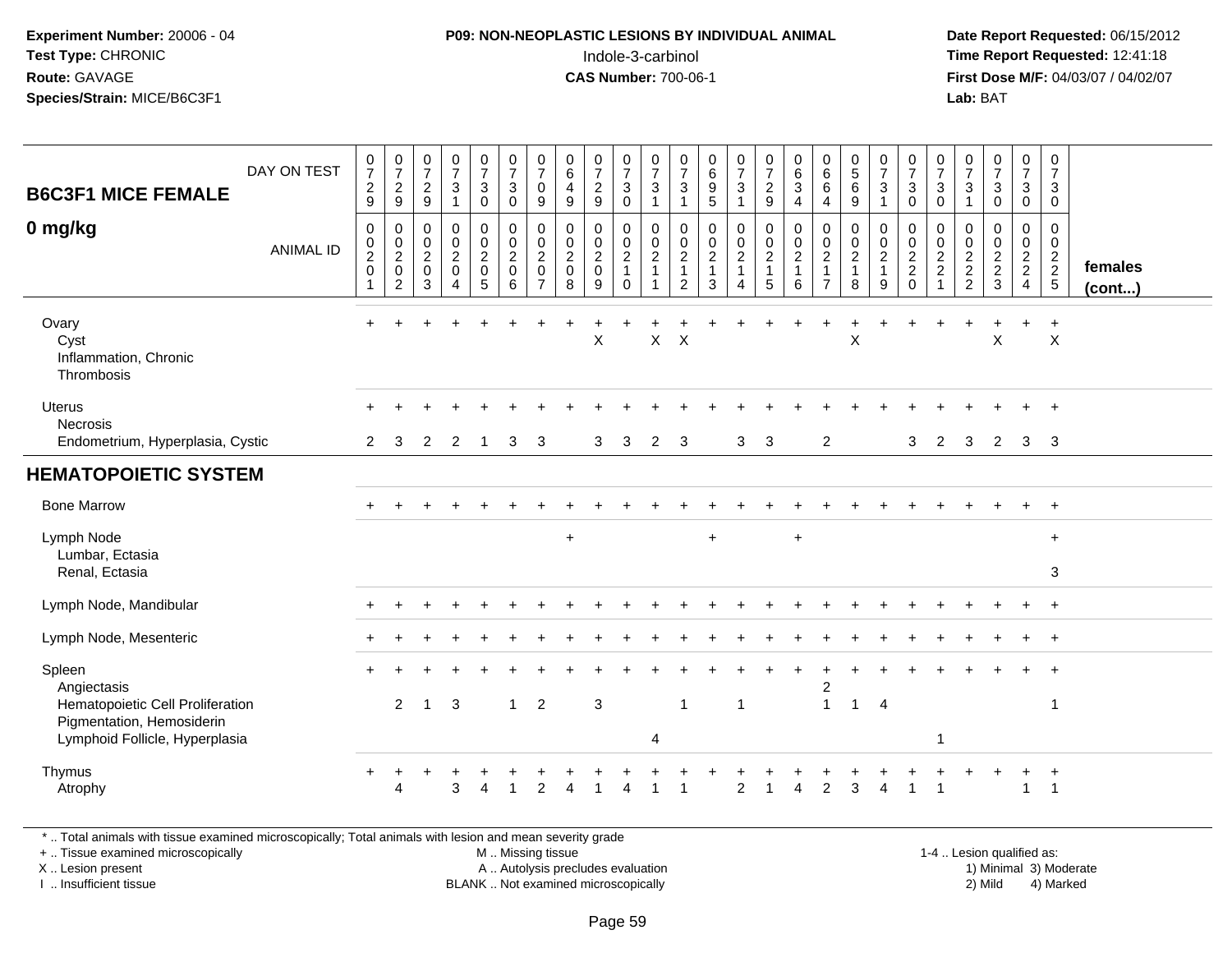# **P09: NON-NEOPLASTIC LESIONS BY INDIVIDUAL ANIMAL**Indole-3-carbinol **Time Report Requested:** 12:41:18

| <b>B6C3F1 MICE FEMALE</b>                                                                                                                                                                    | DAY ON TEST      | $\frac{0}{7}$<br>$\sqrt{2}$<br>9                           | $\frac{0}{7}$<br>$\sqrt{2}$<br>9                                               | $\frac{0}{7}$<br>$\boldsymbol{2}$<br>$\mathsf g$             | $\frac{0}{7}$<br>3<br>$\mathbf{1}$                                  | $\begin{array}{c} 0 \\ 7 \end{array}$<br>$\ensuremath{\mathsf{3}}$<br>$\mathbf 0$ | $\frac{0}{7}$<br>$\sqrt{3}$<br>$\mathbf 0$                       | $\frac{0}{7}$<br>0<br>9                                                     | 0<br>$\overline{6}$<br>$\overline{4}$<br>9                                  | $\frac{0}{7}$<br>$\boldsymbol{2}$<br>$\boldsymbol{9}$    | $\frac{0}{7}$<br>$\ensuremath{\mathsf{3}}$<br>$\mathbf 0$                                | $\frac{0}{7}$<br>$\ensuremath{\mathsf{3}}$<br>$\mathbf{1}$         | 0<br>$\overline{7}$<br>$\ensuremath{\mathsf{3}}$<br>$\mathbf{1}$       | $\begin{array}{c} 0 \\ 6 \end{array}$<br>$\overline{9}$<br>$\sqrt{5}$    | $\frac{0}{7}$<br>$\ensuremath{\mathsf{3}}$<br>$\mathbf{1}$ | $\frac{0}{7}$<br>$\sqrt{2}$<br>$9\,$                                             | 0<br>$\,6\,$<br>$\ensuremath{\mathsf{3}}$<br>4                  | 0<br>$\,6\,$<br>$\,6$<br>$\overline{4}$                                          | $\begin{smallmatrix}0\0\5\end{smallmatrix}$<br>$\,6\,$<br>$\boldsymbol{9}$ | $\begin{array}{c} 0 \\ 7 \end{array}$<br>$\ensuremath{\mathsf{3}}$<br>$\mathbf{1}$ | $\frac{0}{7}$<br>$\ensuremath{\mathsf{3}}$<br>$\mathsf{O}\xspace$ | 0<br>$\overline{7}$<br>$\ensuremath{\mathsf{3}}$<br>$\mathbf 0$            | $\frac{0}{7}$<br>$\ensuremath{\mathsf{3}}$<br>$\mathbf{1}$ | $\frac{0}{7}$<br>3<br>$\mathbf 0$                   | $\begin{smallmatrix}0\\7\end{smallmatrix}$<br>$\ensuremath{\mathsf{3}}$<br>$\mathbf 0$ | $\mathbf 0$<br>$\frac{5}{7}$<br>3<br>0                        |                                     |
|----------------------------------------------------------------------------------------------------------------------------------------------------------------------------------------------|------------------|------------------------------------------------------------|--------------------------------------------------------------------------------|--------------------------------------------------------------|---------------------------------------------------------------------|-----------------------------------------------------------------------------------|------------------------------------------------------------------|-----------------------------------------------------------------------------|-----------------------------------------------------------------------------|----------------------------------------------------------|------------------------------------------------------------------------------------------|--------------------------------------------------------------------|------------------------------------------------------------------------|--------------------------------------------------------------------------|------------------------------------------------------------|----------------------------------------------------------------------------------|-----------------------------------------------------------------|----------------------------------------------------------------------------------|----------------------------------------------------------------------------|------------------------------------------------------------------------------------|-------------------------------------------------------------------|----------------------------------------------------------------------------|------------------------------------------------------------|-----------------------------------------------------|----------------------------------------------------------------------------------------|---------------------------------------------------------------|-------------------------------------|
| 0 mg/kg                                                                                                                                                                                      | <b>ANIMAL ID</b> | $\mathbf 0$<br>$\pmb{0}$<br>$\sqrt{2}$<br>$\mathbf 0$<br>1 | $\mathbf 0$<br>$\mathbf 0$<br>$\sqrt{2}$<br>$\boldsymbol{0}$<br>$\overline{c}$ | $\mathbf 0$<br>$\mathbf 0$<br>$\sqrt{2}$<br>$\mathbf 0$<br>3 | 0<br>$\mathbf 0$<br>$\overline{a}$<br>$\mathbf 0$<br>$\overline{4}$ | $\mathbf 0$<br>$\mathbf 0$<br>$\overline{2}$<br>$\mathbf 0$<br>$\overline{5}$     | $\mathbf 0$<br>$\pmb{0}$<br>$\sqrt{2}$<br>$\mathbf 0$<br>$\,6\,$ | 0<br>$\mathbf 0$<br>$\overline{2}$<br>$\mathsf{O}\xspace$<br>$\overline{7}$ | $\mathbf 0$<br>$\mathbf 0$<br>$\overline{2}$<br>$\mathsf 0$<br>$\mathbf{8}$ | 0<br>$\mathbf 0$<br>$\boldsymbol{2}$<br>$\mathbf 0$<br>9 | 0<br>$\begin{smallmatrix} 0\\2 \end{smallmatrix}$<br>$\mathbf{1}$<br>$\mathsf{O}\xspace$ | 0<br>$\mathbf 0$<br>$\overline{c}$<br>$\mathbf{1}$<br>$\mathbf{1}$ | $\mathbf 0$<br>$\mathbf 0$<br>$\sqrt{2}$<br>$\mathbf{1}$<br>$\sqrt{2}$ | $\mathbf 0$<br>$\mathbf 0$<br>$\sqrt{2}$<br>$\mathbf{1}$<br>$\mathbf{3}$ | 0<br>$\mathbf 0$<br>$\boldsymbol{2}$<br>$\mathbf{1}$<br>4  | $\mathbf 0$<br>$\mathbf 0$<br>$\overline{c}$<br>$\overline{1}$<br>$\overline{5}$ | $\mathbf 0$<br>$\pmb{0}$<br>$\overline{c}$<br>$\mathbf{1}$<br>6 | $\mathbf 0$<br>$\mathbf 0$<br>$\boldsymbol{2}$<br>$\mathbf{1}$<br>$\overline{7}$ | $\mathbf 0$<br>$\pmb{0}$<br>$\boldsymbol{2}$<br>$\mathbf{1}$<br>8          | 0<br>$\mathbf 0$<br>$\overline{2}$<br>$\mathbf{1}$<br>9                            | $\mathbf 0$<br>$\pmb{0}$<br>$\overline{2}$<br>$^2_{\rm 0}$        | $\mathbf 0$<br>$\mathbf 0$<br>$\overline{c}$<br>$\sqrt{2}$<br>$\mathbf{1}$ | $\mathbf 0$<br>$\mathbf 0$<br>$\sqrt{2}$<br>$\frac{2}{2}$  | 0<br>$\mathbf 0$<br>$\overline{a}$<br>$\frac{2}{3}$ | $\mathbf 0$<br>$\mathbf 0$<br>$\overline{2}$<br>$\overline{2}$<br>4                    | $\mathbf 0$<br>$\mathbf 0$<br>$\overline{c}$<br>$\frac{2}{5}$ | females<br>$($ cont $)$             |
| <b>INTEGUMENTARY SYSTEM</b>                                                                                                                                                                  |                  |                                                            |                                                                                |                                                              |                                                                     |                                                                                   |                                                                  |                                                                             |                                                                             |                                                          |                                                                                          |                                                                    |                                                                        |                                                                          |                                                            |                                                                                  |                                                                 |                                                                                  |                                                                            |                                                                                    |                                                                   |                                                                            |                                                            |                                                     |                                                                                        |                                                               |                                     |
| <b>Mammary Gland</b><br>Inflammation, Chronic                                                                                                                                                |                  |                                                            |                                                                                |                                                              |                                                                     |                                                                                   |                                                                  |                                                                             |                                                                             |                                                          |                                                                                          |                                                                    |                                                                        |                                                                          |                                                            |                                                                                  |                                                                 |                                                                                  |                                                                            |                                                                                    |                                                                   |                                                                            |                                                            |                                                     |                                                                                        |                                                               |                                     |
| <b>Skin</b><br>Ulcer<br>Subcutaneous Tissue, Fibrosis                                                                                                                                        |                  |                                                            |                                                                                |                                                              |                                                                     |                                                                                   |                                                                  |                                                                             |                                                                             |                                                          |                                                                                          |                                                                    |                                                                        |                                                                          |                                                            |                                                                                  |                                                                 |                                                                                  |                                                                            |                                                                                    |                                                                   |                                                                            |                                                            |                                                     |                                                                                        |                                                               |                                     |
| <b>MUSCULOSKELETAL SYSTEM</b>                                                                                                                                                                |                  |                                                            |                                                                                |                                                              |                                                                     |                                                                                   |                                                                  |                                                                             |                                                                             |                                                          |                                                                                          |                                                                    |                                                                        |                                                                          |                                                            |                                                                                  |                                                                 |                                                                                  |                                                                            |                                                                                    |                                                                   |                                                                            |                                                            |                                                     |                                                                                        |                                                               |                                     |
| Bone<br>Fibro-Osseous Lesion<br>Fracture                                                                                                                                                     |                  | 2                                                          | $\mathbf{1}$                                                                   | -1                                                           |                                                                     |                                                                                   |                                                                  |                                                                             |                                                                             |                                                          | $\overline{2}$                                                                           |                                                                    |                                                                        |                                                                          |                                                            |                                                                                  |                                                                 |                                                                                  |                                                                            |                                                                                    |                                                                   |                                                                            |                                                            |                                                     |                                                                                        | $\ddot{}$<br>$\overline{1}$                                   |                                     |
| <b>NERVOUS SYSTEM</b>                                                                                                                                                                        |                  |                                                            |                                                                                |                                                              |                                                                     |                                                                                   |                                                                  |                                                                             |                                                                             |                                                          |                                                                                          |                                                                    |                                                                        |                                                                          |                                                            |                                                                                  |                                                                 |                                                                                  |                                                                            |                                                                                    |                                                                   |                                                                            |                                                            |                                                     |                                                                                        |                                                               |                                     |
| <b>Brain</b><br>Hemorrhage<br>Hypothalamus, Compression                                                                                                                                      |                  |                                                            |                                                                                |                                                              |                                                                     | 3                                                                                 |                                                                  |                                                                             |                                                                             |                                                          |                                                                                          |                                                                    |                                                                        |                                                                          |                                                            |                                                                                  |                                                                 |                                                                                  |                                                                            |                                                                                    |                                                                   |                                                                            |                                                            |                                                     |                                                                                        | $+$                                                           |                                     |
| <b>RESPIRATORY SYSTEM</b>                                                                                                                                                                    |                  |                                                            |                                                                                |                                                              |                                                                     |                                                                                   |                                                                  |                                                                             |                                                                             |                                                          |                                                                                          |                                                                    |                                                                        |                                                                          |                                                            |                                                                                  |                                                                 |                                                                                  |                                                                            |                                                                                    |                                                                   |                                                                            |                                                            |                                                     |                                                                                        |                                                               |                                     |
| Lung<br>Thrombosis<br>Alveolar Epithelium, Hyperplasia<br>Alveolus, Infiltration Cellular, Histiocyte<br>Mediastinum, Inflammation, Chronic                                                  |                  |                                                            |                                                                                |                                                              |                                                                     |                                                                                   |                                                                  |                                                                             |                                                                             |                                                          |                                                                                          |                                                                    |                                                                        |                                                                          |                                                            |                                                                                  |                                                                 |                                                                                  |                                                                            |                                                                                    |                                                                   |                                                                            |                                                            |                                                     |                                                                                        |                                                               |                                     |
| Nose<br>Inflammation                                                                                                                                                                         |                  |                                                            |                                                                                |                                                              |                                                                     |                                                                                   |                                                                  |                                                                             |                                                                             |                                                          |                                                                                          |                                                                    |                                                                        |                                                                          | $\ddot{}$<br>$\overline{2}$                                |                                                                                  |                                                                 |                                                                                  |                                                                            |                                                                                    |                                                                   |                                                                            |                                                            |                                                     | $+$                                                                                    | $+$                                                           |                                     |
| *  Total animals with tissue examined microscopically; Total animals with lesion and mean severity grade<br>+  Tissue examined microscopically<br>X Lesion present<br>I. Insufficient tissue |                  |                                                            |                                                                                |                                                              |                                                                     | BLANK  Not examined microscopically                                               | M  Missing tissue                                                |                                                                             | A  Autolysis precludes evaluation                                           |                                                          |                                                                                          |                                                                    |                                                                        |                                                                          |                                                            |                                                                                  |                                                                 |                                                                                  |                                                                            |                                                                                    |                                                                   |                                                                            |                                                            | 1-4  Lesion qualified as:<br>2) Mild                |                                                                                        |                                                               | 1) Minimal 3) Moderate<br>4) Marked |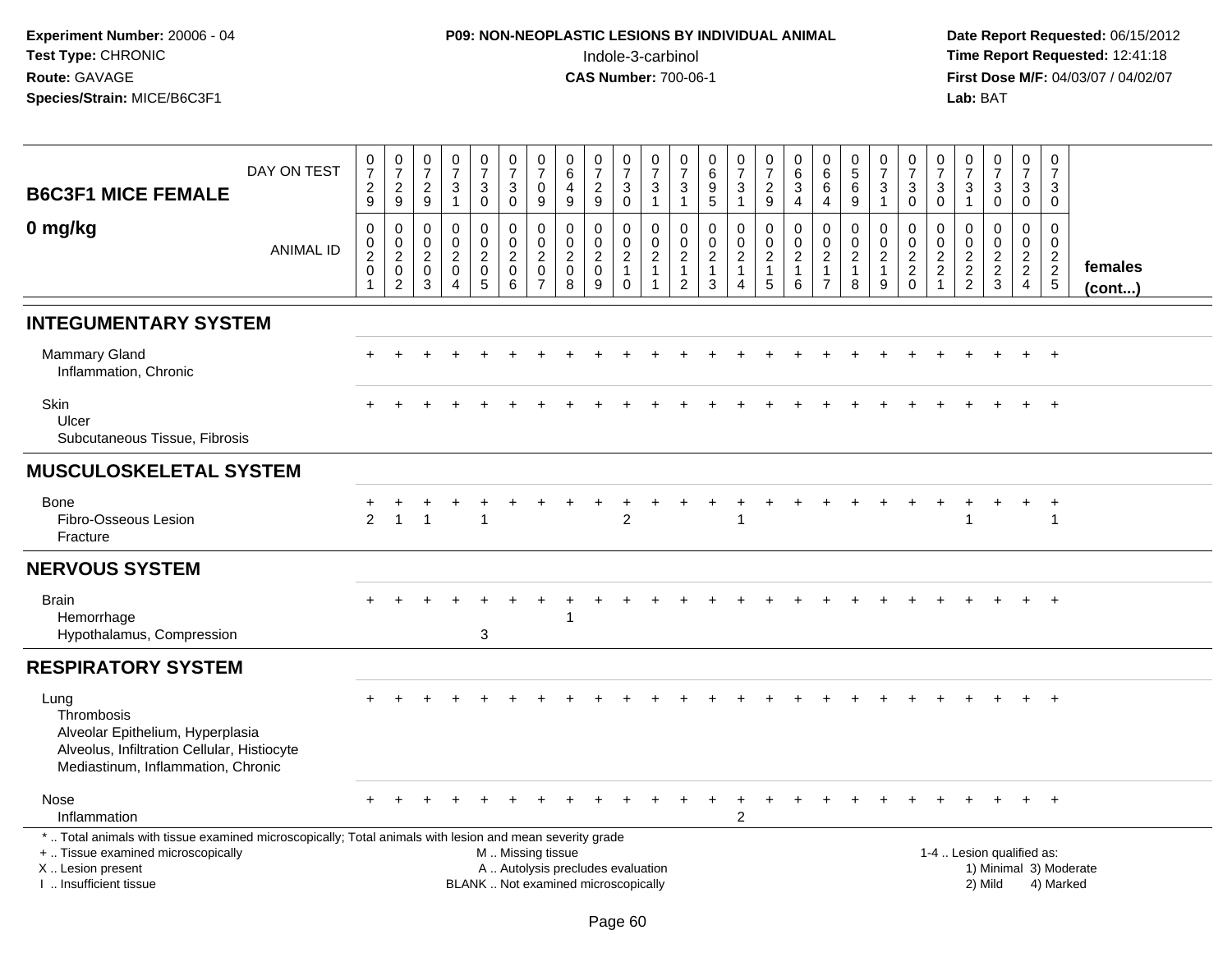# **P09: NON-NEOPLASTIC LESIONS BY INDIVIDUAL ANIMAL**Indole-3-carbinol **Time Report Requested:** 12:41:18

| DAY ON TEST<br><b>B6C3F1 MICE FEMALE</b>                                                                                                                                                      | $\frac{0}{7}$<br>$\frac{2}{9}$                                | $\frac{0}{7}$<br>$\frac{2}{9}$                                                      | 0<br>$\overline{7}$<br>$\frac{2}{9}$               | $\begin{array}{c} 0 \\ 7 \end{array}$<br>$\frac{3}{1}$                          | $\begin{array}{c} 0 \\ 7 \end{array}$<br>3<br>$\pmb{0}$ | $\frac{0}{7}$<br>3<br>$\overline{0}$                         | $\begin{array}{c} 0 \\ 7 \end{array}$<br>$\mathbf 0$<br>$\boldsymbol{9}$ | 0<br>$\,6\,$<br>$\overline{4}$<br>$\boldsymbol{9}$ | $\frac{0}{7}$<br>$\overline{c}$<br>$\mathsf g$         | 0<br>$\overline{7}$<br>$_0^3$                         | $\boldsymbol{0}$<br>$\overline{7}$<br>$\frac{3}{1}$ | 0<br>$\overline{7}$<br>3<br>$\overline{1}$                      | 0<br>$\,6\,$<br>9<br>$\overline{5}$                                           | $\frac{0}{7}$<br>3<br>$\mathbf{1}$                              | 0<br>$\overline{7}$<br>$\frac{2}{9}$             | $\pmb{0}$<br>$6\phantom{a}$<br>3<br>$\overline{4}$              | 0<br>$\,6\,$<br>6<br>4                                                         | $\begin{array}{c} 0 \\ 5 \end{array}$<br>$\,6\,$<br>$\overline{9}$ | $\begin{array}{c} 0 \\ 7 \end{array}$<br>3<br>$\mathbf{1}$ | 0<br>$\overline{7}$<br>$\mathbf{3}$<br>$\overline{0}$      | 0<br>$\overline{7}$<br>3<br>$\mathbf 0$                   | 0<br>$\overline{7}$<br>$\ensuremath{\mathsf{3}}$<br>$\overline{1}$ | $\frac{0}{7}$<br>3<br>$\overline{0}$ | 0<br>$\overline{7}$<br>3<br>$\overline{0}$          | $\boldsymbol{0}$<br>$\overline{7}$<br>3<br>$\mathsf{O}\xspace$ |                        |
|-----------------------------------------------------------------------------------------------------------------------------------------------------------------------------------------------|---------------------------------------------------------------|-------------------------------------------------------------------------------------|----------------------------------------------------|---------------------------------------------------------------------------------|---------------------------------------------------------|--------------------------------------------------------------|--------------------------------------------------------------------------|----------------------------------------------------|--------------------------------------------------------|-------------------------------------------------------|-----------------------------------------------------|-----------------------------------------------------------------|-------------------------------------------------------------------------------|-----------------------------------------------------------------|--------------------------------------------------|-----------------------------------------------------------------|--------------------------------------------------------------------------------|--------------------------------------------------------------------|------------------------------------------------------------|------------------------------------------------------------|-----------------------------------------------------------|--------------------------------------------------------------------|--------------------------------------|-----------------------------------------------------|----------------------------------------------------------------|------------------------|
| 0 mg/kg<br><b>ANIMAL ID</b>                                                                                                                                                                   | $\mathbf 0$<br>$\frac{0}{2}$<br>$\mathbf 0$<br>$\overline{1}$ | $\pmb{0}$<br>$\ddot{\mathbf{0}}$<br>$\overline{c}$<br>$\mathbf 0$<br>$\overline{2}$ | $\mathbf 0$<br>$\mathbf 0$<br>$\sqrt{2}$<br>0<br>3 | $\mathbf 0$<br>$\mathsf{O}\xspace$<br>$\sqrt{2}$<br>$\pmb{0}$<br>$\overline{4}$ | 0<br>$\mathbf 0$<br>$\boldsymbol{2}$<br>$\pmb{0}$<br>5  | $\mathbf 0$<br>$\mathbf 0$<br>$\sqrt{2}$<br>$\mathbf 0$<br>6 | 0<br>$\mathbf 0$<br>$\boldsymbol{2}$<br>$\mathbf 0$<br>$\overline{7}$    | 0<br>$\frac{0}{2}$<br>$\pmb{0}$<br>8               | 0<br>$\mathbf 0$<br>$\overline{2}$<br>$\mathsf 0$<br>9 | 0<br>$\pmb{0}$<br>$\overline{2}$<br>$\mathbf{1}$<br>0 | 0<br>$\mathbf 0$<br>$\frac{2}{1}$<br>$\mathbf{1}$   | $\mathbf 0$<br>$\mathbf 0$<br>$\sqrt{2}$<br>$\overline{1}$<br>2 | $\mathbf 0$<br>$\boldsymbol{0}$<br>$\begin{array}{c} 2 \\ 1 \end{array}$<br>3 | 0<br>$\mathsf{O}\xspace$<br>$\overline{c}$<br>$\mathbf{1}$<br>4 | 0<br>$\frac{0}{2}$<br>$\mathbf{1}$<br>$\sqrt{5}$ | 0<br>$\ddot{\mathbf{0}}$<br>$\overline{c}$<br>$\mathbf{1}$<br>6 | $\mathbf 0$<br>$\mathbf 0$<br>$\overline{c}$<br>$\mathbf{1}$<br>$\overline{7}$ | 0<br>$\mathbf 0$<br>$\sqrt{2}$<br>$\mathbf{1}$<br>8                | 0<br>$\mathbf 0$<br>$\sqrt{2}$<br>$\mathbf{1}$<br>9        | $\mathbf 0$<br>$\mathbf 0$<br>$\frac{2}{2}$<br>$\mathbf 0$ | 0<br>$\mathbf 0$<br>$\overline{c}$<br>$\overline{2}$<br>1 | $\mathbf 0$<br>$\pmb{0}$<br>$\frac{2}{2}$                          | 0<br>$\overline{0}$<br>$\frac{2}{3}$ | 0<br>$\mathbf 0$<br>$\frac{2}{2}$<br>$\overline{4}$ | $\mathbf 0$<br>$\mathbf 0$<br>$\frac{2}{2}$ 5                  | females<br>(cont)      |
| Nerve, Olfactory Epithelium, Atrophy<br>Olfactory Epithelium, Accumulation, Hyaline<br>Droplet                                                                                                |                                                               |                                                                                     |                                                    |                                                                                 |                                                         |                                                              |                                                                          |                                                    | $\overline{2}$                                         | 3                                                     | -1                                                  |                                                                 |                                                                               | -1                                                              |                                                  |                                                                 |                                                                                |                                                                    |                                                            |                                                            |                                                           |                                                                    |                                      |                                                     |                                                                |                        |
| Olfactory Epithelium, Atrophy<br>Olfactory Epithelium, Respiratory Metaplasia<br>Respiratory Epithelium, Accumulation, Hyaline<br><b>Droplet</b>                                              | $\mathbf{1}$                                                  | $\overline{1}$                                                                      |                                                    |                                                                                 | 1                                                       | 2                                                            |                                                                          |                                                    | $\overline{2}$                                         | 3                                                     | 2                                                   | 2                                                               |                                                                               | 2                                                               |                                                  |                                                                 |                                                                                |                                                                    |                                                            |                                                            | $\overline{2}$                                            |                                                                    |                                      | 2 <sub>2</sub>                                      |                                                                |                        |
| Respiratory Epithelium, Hyperplasia<br>Respiratory Epithelium, Metaplasia, Squamous<br>Respiratory Epithelium, Necrosis                                                                       |                                                               |                                                                                     |                                                    | -1                                                                              | -1                                                      | 1                                                            | -1                                                                       | -1                                                 | $\mathbf 1$                                            | -1                                                    | -1                                                  |                                                                 |                                                                               | $\mathbf 1$                                                     |                                                  |                                                                 |                                                                                |                                                                    | $\mathbf{1}$                                               | $\overline{1}$                                             |                                                           | $\mathbf{1}$                                                       | $\overline{1}$                       |                                                     |                                                                |                        |
| Trachea                                                                                                                                                                                       |                                                               |                                                                                     |                                                    |                                                                                 |                                                         |                                                              |                                                                          |                                                    |                                                        |                                                       |                                                     |                                                                 |                                                                               |                                                                 |                                                  |                                                                 |                                                                                |                                                                    |                                                            |                                                            |                                                           |                                                                    |                                      |                                                     | $+$                                                            |                        |
| <b>SPECIAL SENSES SYSTEM</b>                                                                                                                                                                  |                                                               |                                                                                     |                                                    |                                                                                 |                                                         |                                                              |                                                                          |                                                    |                                                        |                                                       |                                                     |                                                                 |                                                                               |                                                                 |                                                  |                                                                 |                                                                                |                                                                    |                                                            |                                                            |                                                           |                                                                    |                                      |                                                     |                                                                |                        |
| Ear                                                                                                                                                                                           |                                                               |                                                                                     |                                                    | $\ddot{}$                                                                       |                                                         |                                                              |                                                                          |                                                    |                                                        |                                                       |                                                     |                                                                 |                                                                               |                                                                 |                                                  |                                                                 |                                                                                |                                                                    |                                                            |                                                            |                                                           |                                                                    |                                      |                                                     |                                                                |                        |
| Eye<br>Cornea, Inflammation, Chronic                                                                                                                                                          |                                                               |                                                                                     |                                                    |                                                                                 |                                                         |                                                              |                                                                          |                                                    |                                                        |                                                       |                                                     |                                                                 |                                                                               |                                                                 |                                                  |                                                                 |                                                                                |                                                                    |                                                            |                                                            |                                                           |                                                                    |                                      |                                                     |                                                                |                        |
| Harderian Gland<br>Hyperplasia                                                                                                                                                                |                                                               |                                                                                     |                                                    |                                                                                 |                                                         |                                                              |                                                                          |                                                    |                                                        |                                                       |                                                     |                                                                 |                                                                               |                                                                 |                                                  |                                                                 |                                                                                |                                                                    |                                                            |                                                            | $\overline{2}$                                            |                                                                    |                                      |                                                     |                                                                |                        |
| Infiltration Cellular, Mononuclear Cell                                                                                                                                                       | 1                                                             | $\mathbf{1}$                                                                        | $\mathbf{1}$                                       | $\overline{\phantom{0}}$ 1                                                      |                                                         |                                                              | $\mathbf{1}$                                                             |                                                    | $\mathbf{1}$                                           | $\overline{\phantom{1}}$                              |                                                     | $\overline{1}$                                                  |                                                                               | $\mathbf{1}$                                                    | $\overline{\phantom{1}}$                         |                                                                 |                                                                                |                                                                    |                                                            | $1 \quad 1$                                                |                                                           | $\mathbf{1}$                                                       | $\overline{1}$                       | 1 1                                                 |                                                                |                        |
| <b>URINARY SYSTEM</b>                                                                                                                                                                         |                                                               |                                                                                     |                                                    |                                                                                 |                                                         |                                                              |                                                                          |                                                    |                                                        |                                                       |                                                     |                                                                 |                                                                               |                                                                 |                                                  |                                                                 |                                                                                |                                                                    |                                                            |                                                            |                                                           |                                                                    |                                      |                                                     |                                                                |                        |
| Kidney<br>Infarct<br>Mineralization                                                                                                                                                           |                                                               |                                                                                     |                                                    |                                                                                 | $\ddot{}$                                               | $\overline{2}$                                               |                                                                          |                                                    |                                                        |                                                       |                                                     |                                                                 |                                                                               | 1                                                               |                                                  |                                                                 |                                                                                |                                                                    |                                                            |                                                            |                                                           |                                                                    |                                      | $\ddot{}$                                           | $+$<br>2                                                       |                        |
| Nephropathy<br>Renal Tubule, Pigmentation                                                                                                                                                     |                                                               | $\mathbf{1}$                                                                        | -1                                                 |                                                                                 | -1                                                      |                                                              | 3<br>1                                                                   |                                                    | $\mathbf{1}$                                           | $\overline{1}$                                        |                                                     | $\overline{1}$                                                  |                                                                               |                                                                 |                                                  |                                                                 |                                                                                | -1                                                                 |                                                            |                                                            |                                                           |                                                                    |                                      | -1                                                  |                                                                |                        |
| *  Total animals with tissue examined microscopically; Total animals with lesion and mean severity grade<br>+  Tissue examined microscopically<br>X  Lesion present<br>I  Insufficient tissue |                                                               |                                                                                     |                                                    |                                                                                 | BLANK  Not examined microscopically                     | M  Missing tissue<br>A  Autolysis precludes evaluation       |                                                                          |                                                    |                                                        |                                                       |                                                     |                                                                 |                                                                               |                                                                 |                                                  |                                                                 |                                                                                |                                                                    |                                                            |                                                            |                                                           |                                                                    | 1-4  Lesion qualified as:<br>2) Mild |                                                     | 4) Marked                                                      | 1) Minimal 3) Moderate |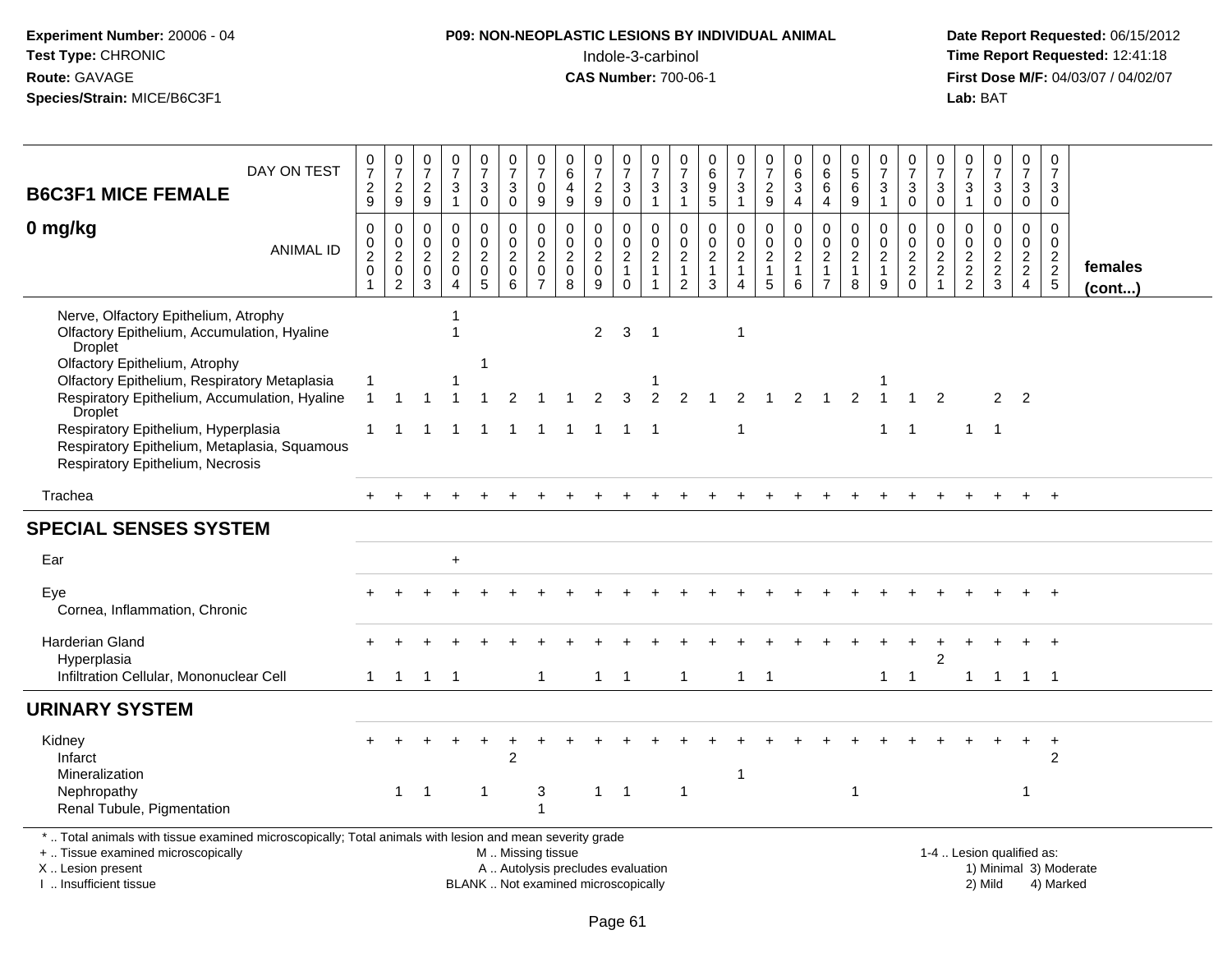#### **P09: NON-NEOPLASTIC LESIONS BY INDIVIDUAL ANIMAL**Indole-3-carbinol **Time Report Requested:** 12:41:18

 **Date Report Requested:** 06/15/2012 **First Dose M/F:** 04/03/07 / 04/02/07<br>**Lab:** BAT **Lab:** BAT

| <b>B6C3F1 MICE FEMALE</b>   | DAY ON TEST      | $\mathbf{0}$<br>$\rightarrow$<br>$\sim$<br>$\epsilon$<br>9 | U<br>-<br>⌒<br>▃<br>9                  | $\mathbf 0$<br>$\sim$<br><u>_</u><br>9 | 0<br>$\rightarrow$<br>3 | 0<br>3<br>0                         |                     | v                       | υ<br>6<br>9                | $\mathbf{0}$<br>◠<br>∼<br>9    | $\overline{0}$<br>$\rightarrow$<br>3<br>0 | 0<br>3      | 0                                      | 0<br><b>N</b> | 0<br>-<br>3       | 0<br>⌒<br>∠<br>9 | U<br>6<br>3<br>4 | U<br>6<br>6<br>4             | 0<br>ა<br>6<br>9 |   |                  | 0<br>3<br>0                       | U                                  | 0<br>3<br>0                                           | $\overline{0}$<br>$\rightarrow$<br>3<br>U      | 0<br>$\rightarrow$<br>3<br>0                         |                         |
|-----------------------------|------------------|------------------------------------------------------------|----------------------------------------|----------------------------------------|-------------------------|-------------------------------------|---------------------|-------------------------|----------------------------|--------------------------------|-------------------------------------------|-------------|----------------------------------------|---------------|-------------------|------------------|------------------|------------------------------|------------------|---|------------------|-----------------------------------|------------------------------------|-------------------------------------------------------|------------------------------------------------|------------------------------------------------------|-------------------------|
| 0 mg/kg                     | <b>ANIMAL ID</b> | 0<br>U<br>$\sim$<br>$\epsilon$<br>0                        | 0<br>U<br>ີ<br>∼<br>υ<br>റ<br><u>_</u> | 0<br>0<br>$\sim$<br><u>_</u><br>0<br>3 | 0<br>0<br>ຳ<br>4        | 0<br>0<br>ົ<br>$\epsilon$<br>0<br>5 | $\overline{2}$<br>6 | v<br>⌒<br>$\rightarrow$ | 0<br>U<br>ົ<br>ے<br>0<br>8 | 0<br>0<br>$\sqrt{2}$<br>0<br>9 | $\mathbf{0}$<br>0<br>ົ<br>∠<br>0          | 0<br>0<br>ົ | 0<br>υ<br><sup>o</sup><br><sup>o</sup> | 0             | $\mathbf{0}$<br>ົ | 0<br>ົ<br>5      | 0<br>0<br>ົ<br>6 | 0<br>◡<br>ົ<br>$\rightarrow$ | 0<br>0<br>ົ<br>8 | ົ | ົ<br>$\sim$<br>∠ | 0<br>0<br>ົ<br>ے<br>ົ<br><u>.</u> | ⌒<br>$\epsilon$<br>◠<br>$\epsilon$ | $\mathbf{0}$<br>0<br>റ<br>$\Omega$<br>$\epsilon$<br>3 | 0<br>U<br>ົ<br>$\sim$<br>$\sim$<br>$\sim$<br>4 | 0<br>0<br>$\mathcal{P}$<br>∼<br>$\overline{2}$<br>-5 | females<br>$($ cont $)$ |
| <b>Urinary Bladder</b><br>. | .                |                                                            |                                        |                                        |                         |                                     |                     |                         |                            |                                |                                           |             |                                        |               |                   |                  |                  |                              |                  |   |                  |                                   |                                    |                                                       |                                                | $^{+}$                                               |                         |

<sup>1</sup>

Infiltration Cellular, Mononuclear Cell1

\* .. Total animals with tissue examined microscopically; Total animals with lesion and mean severity grade

+ .. Tissue examined microscopically

X .. Lesion present

I .. Insufficient tissue

 M .. Missing tissueA .. Autolysis precludes evaluation

BLANK .. Not examined microscopically 2) Mild 4) Marked

1-4 .. Lesion qualified as:<br>1) Minimal 3) Moderate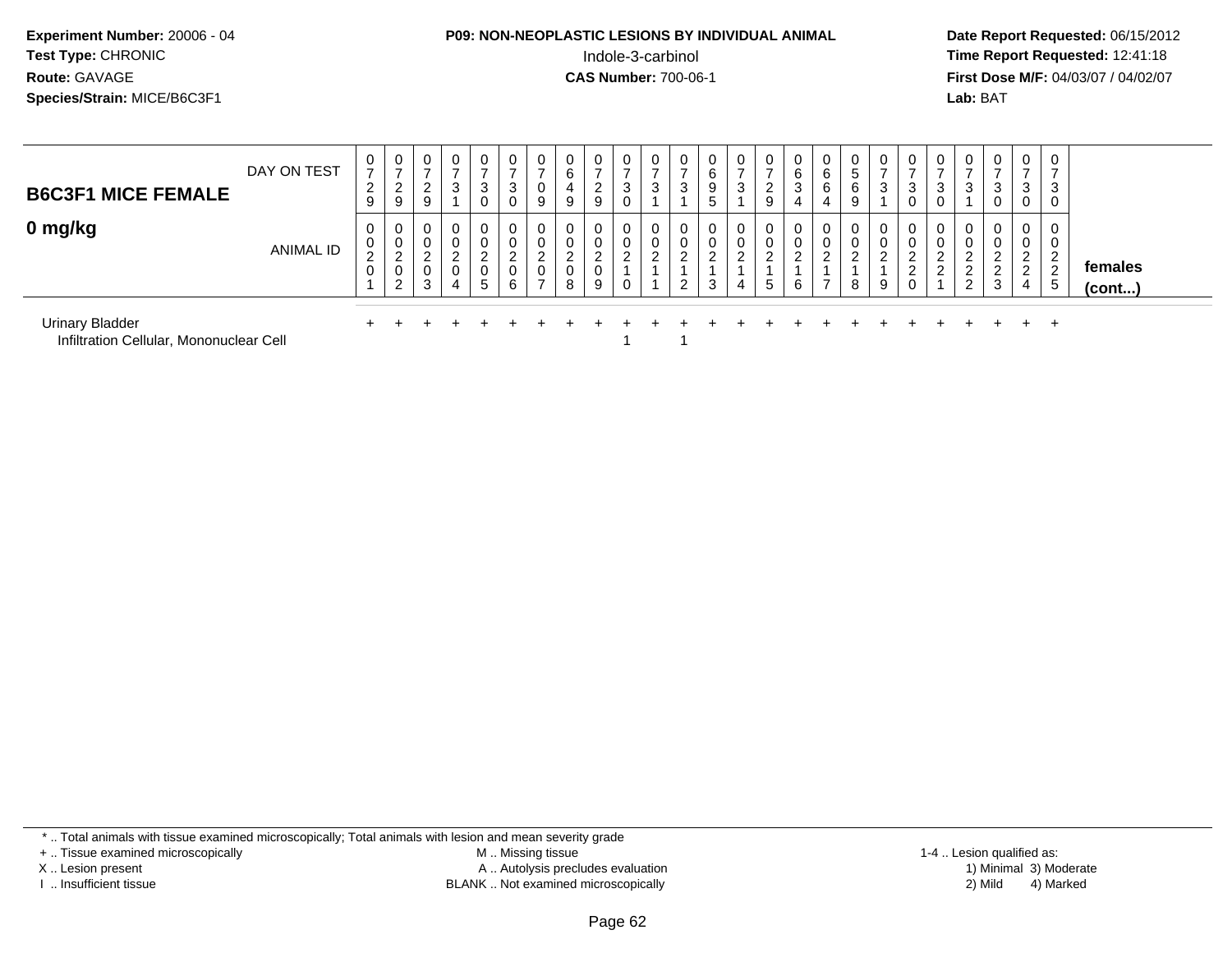#### **P09: NON-NEOPLASTIC LESIONS BY INDIVIDUAL ANIMAL**Indole-3-carbinol **Time Report Requested:** 12:41:18

 **Date Report Requested:** 06/15/2012 **First Dose M/F:** 04/03/07 / 04/02/07<br>Lab: BAT **Lab:** BAT

| <b>B6C3F1 MICE FEMALE</b><br>0 mg/kg                                                                                                                                            | DAY ON TEST<br><b>ANIMAL ID</b> | $_{6}^{\rm 0}$<br>8<br>$\overline{7}$<br>$\mathbf 0$<br>$\pmb{0}$<br>$\frac{2}{2}$<br>$\,6\,$ | $\frac{0}{7}$<br>$\mathbf{3}$<br>$\mathsf{O}\xspace$<br>$\mathbf 0$<br>$\begin{smallmatrix} 0\\2\\2 \end{smallmatrix}$<br>$\overline{7}$ | $\frac{0}{7}$<br>$\mathbf{3}$<br>$\pmb{0}$<br>0<br>$\begin{smallmatrix} 0\\2\\2 \end{smallmatrix}$<br>8 | $\frac{0}{7}$<br>$\overline{a}$<br>9<br>$\mathsf 0$<br>$\pmb{0}$<br>$\frac{2}{2}$<br>9 | $\frac{0}{7}$<br>$\mathsf{O}\xspace$<br>$9\,$<br>0<br>$\frac{0}{2}$<br>$\mathbf 0$ | $\frac{0}{7}$<br>$\mathbf{1}$<br>8<br>$\begin{array}{c} 0 \\ 0 \\ 2 \\ 3 \end{array}$<br>$\mathbf{1}$ | $\frac{0}{7}$<br>$\mathbf 3$<br>$\overline{1}$<br>$\mathbf 0$<br>$\frac{0}{2}$<br>$\overline{2}$ | $\frac{0}{7}$<br>$\mathbf{3}$<br>$\mathbf 0$<br>$\pmb{0}$<br>$\begin{smallmatrix} 0\\2 \end{smallmatrix}$<br>$\sqrt{3}$<br>3 | $\frac{0}{7}$<br>$\mathbf{3}$<br>$\mathbf{1}$<br>0<br>$\frac{0}{2}$<br>$\overline{4}$ | $\frac{0}{7}$<br>$\sqrt{3}$<br>$\overline{1}$<br>$\pmb{0}$<br>$\mathop{2}\limits^{\mathbb{O}}$<br>$\sqrt{3}$<br>5 | $\begin{array}{c} 0 \\ 6 \end{array}$<br>$\sqrt{3}$<br>9<br>$\mathbf 0$<br>$\,0\,$<br>$\sqrt{2}$<br>$\mathbf{3}$<br>6 | 0<br>9<br>5<br>$\pmb{0}$<br>$\begin{array}{c} 0 \\ 2 \\ 3 \\ 7 \end{array}$ | $\begin{array}{c} 0 \\ 5 \end{array}$<br>$\mathsf{O}\xspace$<br>6<br>$\pmb{0}$<br>$\frac{0}{2}$<br>8 | $_{6}^{\rm 0}$<br>$\overline{\mathbf{4}}$<br>$\overline{7}$<br>$\begin{array}{c} 0 \\ 0 \\ 2 \\ 3 \end{array}$<br>9 | $\begin{array}{c} 0 \\ 7 \\ 3 \end{array}$<br>$\mathsf{O}\xspace$<br>$\begin{array}{c} 0 \\ 0 \\ 2 \\ 4 \end{array}$<br>$\mathsf{O}\xspace$ | $\frac{0}{7}$<br>$\mathbf{3}$<br>$\mathbf 0$<br>$\pmb{0}$<br>$\mathop{2}\limits^{\mathbb{O}}$<br>$\overline{4}$<br>$\overline{\mathbf{1}}$ | $\frac{0}{7}$<br>$\mathbf{3}$<br>$\mathbf 0$<br>$\pmb{0}$<br>$\frac{0}{2}$<br>$\overline{2}$ | $\frac{0}{7}$<br>$\sqrt{2}$<br>$9\,$<br>0<br>$\frac{0}{2}$<br>3 | $\frac{0}{7}$<br>$\mathbf{3}$<br>$\mathbf 0$<br>$\pmb{0}$<br>$\frac{0}{2}$<br>$\overline{4}$ | $\begin{matrix} 0 \\ 5 \end{matrix}$<br>8<br>9<br>0<br>$_{2}^{\rm 0}$<br>$\overline{4}$<br>5 | $\frac{0}{7}$<br>$\mathbf{3}$<br>$\pmb{0}$<br>0<br>$\begin{array}{c} 0 \\ 2 \\ 4 \end{array}$<br>6 | $\begin{array}{c} 0 \\ 6 \\ 9 \end{array}$<br>$\overline{7}$<br>$\pmb{0}$<br>$\frac{0}{2}$<br>$\overline{7}$ | $\begin{array}{c} 0 \\ 7 \\ 2 \end{array}$<br>9<br>0<br>$\frac{0}{2}$<br>8 | $\begin{array}{c} 0 \\ 6 \end{array}$<br>$\, 8$<br>$\overline{4}$<br>$\mathbf 0$<br>$\frac{0}{2}$<br>9 | $\mathbf 0$<br>$\,$ 5 $\,$<br>6<br>8<br>$\mathbf 0$<br>$\mathbf 0$<br>$\sqrt{2}$<br>$\,$ 5 $\,$<br>$\mathbf 0$ |    | * TOTALS                                                               |              |  |
|---------------------------------------------------------------------------------------------------------------------------------------------------------------------------------|---------------------------------|-----------------------------------------------------------------------------------------------|------------------------------------------------------------------------------------------------------------------------------------------|---------------------------------------------------------------------------------------------------------|----------------------------------------------------------------------------------------|------------------------------------------------------------------------------------|-------------------------------------------------------------------------------------------------------|--------------------------------------------------------------------------------------------------|------------------------------------------------------------------------------------------------------------------------------|---------------------------------------------------------------------------------------|-------------------------------------------------------------------------------------------------------------------|-----------------------------------------------------------------------------------------------------------------------|-----------------------------------------------------------------------------|------------------------------------------------------------------------------------------------------|---------------------------------------------------------------------------------------------------------------------|---------------------------------------------------------------------------------------------------------------------------------------------|--------------------------------------------------------------------------------------------------------------------------------------------|----------------------------------------------------------------------------------------------|-----------------------------------------------------------------|----------------------------------------------------------------------------------------------|----------------------------------------------------------------------------------------------|----------------------------------------------------------------------------------------------------|--------------------------------------------------------------------------------------------------------------|----------------------------------------------------------------------------|--------------------------------------------------------------------------------------------------------|----------------------------------------------------------------------------------------------------------------|----|------------------------------------------------------------------------|--------------|--|
| <b>ALIMENTARY SYSTEM</b>                                                                                                                                                        |                                 |                                                                                               |                                                                                                                                          |                                                                                                         |                                                                                        |                                                                                    |                                                                                                       |                                                                                                  |                                                                                                                              |                                                                                       |                                                                                                                   |                                                                                                                       |                                                                             |                                                                                                      |                                                                                                                     |                                                                                                                                             |                                                                                                                                            |                                                                                              |                                                                 |                                                                                              |                                                                                              |                                                                                                    |                                                                                                              |                                                                            |                                                                                                        |                                                                                                                |    |                                                                        |              |  |
| Esophagus                                                                                                                                                                       |                                 |                                                                                               |                                                                                                                                          |                                                                                                         |                                                                                        |                                                                                    |                                                                                                       |                                                                                                  |                                                                                                                              |                                                                                       |                                                                                                                   |                                                                                                                       |                                                                             |                                                                                                      |                                                                                                                     |                                                                                                                                             |                                                                                                                                            |                                                                                              |                                                                 |                                                                                              |                                                                                              |                                                                                                    |                                                                                                              |                                                                            |                                                                                                        |                                                                                                                | 50 |                                                                        |              |  |
| Gallbladder<br>Inflammation, Chronic                                                                                                                                            |                                 |                                                                                               |                                                                                                                                          |                                                                                                         |                                                                                        |                                                                                    |                                                                                                       |                                                                                                  |                                                                                                                              |                                                                                       |                                                                                                                   | 2                                                                                                                     |                                                                             |                                                                                                      |                                                                                                                     |                                                                                                                                             |                                                                                                                                            |                                                                                              |                                                                 |                                                                                              |                                                                                              |                                                                                                    |                                                                                                              |                                                                            |                                                                                                        | $+$                                                                                                            | 49 |                                                                        | $12.0$       |  |
| Intestine Large, Cecum                                                                                                                                                          |                                 |                                                                                               |                                                                                                                                          |                                                                                                         |                                                                                        |                                                                                    |                                                                                                       |                                                                                                  |                                                                                                                              |                                                                                       |                                                                                                                   |                                                                                                                       |                                                                             |                                                                                                      |                                                                                                                     |                                                                                                                                             |                                                                                                                                            |                                                                                              |                                                                 |                                                                                              |                                                                                              |                                                                                                    |                                                                                                              |                                                                            |                                                                                                        | $\div$                                                                                                         | 50 |                                                                        |              |  |
| Intestine Large, Colon                                                                                                                                                          |                                 |                                                                                               |                                                                                                                                          |                                                                                                         |                                                                                        |                                                                                    |                                                                                                       |                                                                                                  |                                                                                                                              |                                                                                       |                                                                                                                   |                                                                                                                       |                                                                             |                                                                                                      |                                                                                                                     |                                                                                                                                             |                                                                                                                                            |                                                                                              |                                                                 |                                                                                              |                                                                                              |                                                                                                    |                                                                                                              |                                                                            |                                                                                                        | $+$                                                                                                            | 50 |                                                                        |              |  |
| Intestine Large, Rectum                                                                                                                                                         |                                 |                                                                                               |                                                                                                                                          |                                                                                                         |                                                                                        |                                                                                    |                                                                                                       |                                                                                                  |                                                                                                                              |                                                                                       |                                                                                                                   |                                                                                                                       |                                                                             |                                                                                                      |                                                                                                                     |                                                                                                                                             |                                                                                                                                            |                                                                                              |                                                                 |                                                                                              |                                                                                              |                                                                                                    |                                                                                                              |                                                                            |                                                                                                        |                                                                                                                | 50 |                                                                        |              |  |
| Intestine Small, Duodenum                                                                                                                                                       |                                 |                                                                                               |                                                                                                                                          |                                                                                                         |                                                                                        |                                                                                    |                                                                                                       |                                                                                                  |                                                                                                                              |                                                                                       |                                                                                                                   |                                                                                                                       |                                                                             |                                                                                                      |                                                                                                                     |                                                                                                                                             |                                                                                                                                            |                                                                                              |                                                                 |                                                                                              |                                                                                              |                                                                                                    |                                                                                                              |                                                                            |                                                                                                        |                                                                                                                | 50 |                                                                        |              |  |
| Intestine Small, Ileum<br>Ulcer<br>Epithelium, Hyperplasia                                                                                                                      |                                 |                                                                                               |                                                                                                                                          |                                                                                                         |                                                                                        |                                                                                    |                                                                                                       |                                                                                                  |                                                                                                                              |                                                                                       |                                                                                                                   |                                                                                                                       |                                                                             |                                                                                                      |                                                                                                                     |                                                                                                                                             |                                                                                                                                            |                                                                                              |                                                                 |                                                                                              |                                                                                              |                                                                                                    |                                                                                                              |                                                                            | 4                                                                                                      | $+$                                                                                                            | 50 |                                                                        | 14.0<br>11.0 |  |
| Intestine Small, Jejunum<br>Ulcer                                                                                                                                               |                                 |                                                                                               |                                                                                                                                          |                                                                                                         |                                                                                        |                                                                                    |                                                                                                       |                                                                                                  |                                                                                                                              |                                                                                       |                                                                                                                   | 4                                                                                                                     |                                                                             |                                                                                                      |                                                                                                                     |                                                                                                                                             |                                                                                                                                            |                                                                                              |                                                                 |                                                                                              |                                                                                              |                                                                                                    |                                                                                                              |                                                                            |                                                                                                        | $\div$                                                                                                         | 50 |                                                                        | 14.0         |  |
| Liver<br>Angiectasis<br><b>Basophilic Focus</b><br>Clear Cell Focus<br><b>Eosinophilic Focus</b><br>Fatty Change<br>Hematopoietic Cell Proliferation<br><b>Mixed Cell Focus</b> |                                 | $\mathbf{1}$                                                                                  | X<br>$\overline{1}$                                                                                                                      | $\pmb{\times}$                                                                                          | X<br>$\overline{2}$                                                                    | $\overline{2}$                                                                     |                                                                                                       |                                                                                                  | $\boldsymbol{\mathsf{X}}$                                                                                                    | $\mathbf{1}$                                                                          | 2                                                                                                                 | $\overline{4}$                                                                                                        | 3                                                                           | $\overline{2}$<br>$\overline{2}$                                                                     | $\overline{2}$                                                                                                      | X<br>$\overline{\phantom{0}}$ 1                                                                                                             |                                                                                                                                            | X                                                                                            | $\boldsymbol{\mathsf{X}}$<br>Χ                                  | X                                                                                            | $\overline{2}$                                                                               | X<br>$\overline{2}$                                                                                |                                                                                                              | $\overline{2}$                                                             | $\overline{2}$                                                                                         | $\times$<br>Χ<br>$\overline{1}$                                                                                | 50 | $\mathbf{1}$<br>4<br>3<br>16<br>36 1.7<br>$\mathbf{2}$<br>$\mathbf{2}$ | 1.0<br>3.0   |  |

\* .. Total animals with tissue examined microscopically; Total animals with lesion and mean severity grade

+ .. Tissue examined microscopically

X .. Lesion present

I .. Insufficient tissue

M .. Missing tissue

A .. Autolysis precludes evaluation

BLANK .. Not examined microscopically 2) Mild 4) Marked

1-4 .. Lesion qualified as:<br>1) Minimal 3) Moderate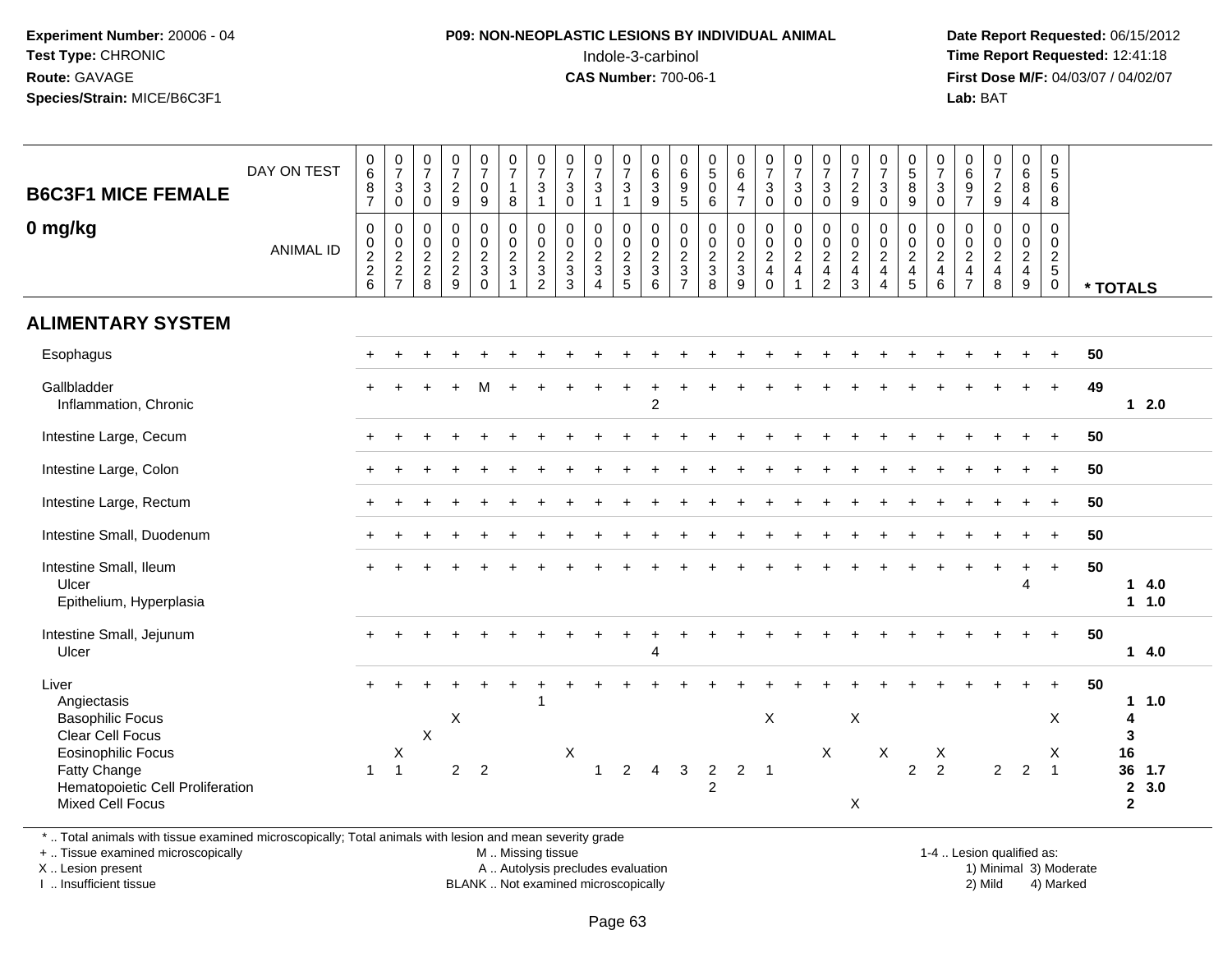## **P09: NON-NEOPLASTIC LESIONS BY INDIVIDUAL ANIMAL**Indole-3-carbinol **Time Report Requested:** 12:41:18

 **Date Report Requested:** 06/15/2012 **First Dose M/F:** 04/03/07 / 04/02/07<br>Lab: BAT **Lab:** BAT

| <b>B6C3F1 MICE FEMALE</b>                                                                                                                                                                     | DAY ON TEST      | 0<br>$6\overline{6}$<br>8<br>$\overline{7}$ | $\frac{0}{7}$<br>$\sqrt{3}$<br>$\mathbf 0$    | $\pmb{0}$<br>$\overline{7}$<br>3<br>$\mathbf 0$       | 0<br>$\overline{7}$<br>$\overline{c}$<br>9                      | $\frac{0}{7}$<br>$\pmb{0}$<br>$\boldsymbol{9}$   | $\frac{0}{7}$<br>$\mathbf{1}$<br>8       | $\frac{0}{7}$<br>$\sqrt{3}$<br>$\mathbf{1}$                 | $\frac{0}{7}$<br>$\mathbf{3}$<br>$\pmb{0}$                               | $\frac{0}{7}$<br>$\sqrt{3}$<br>$\mathbf{1}$                   | $\frac{0}{7}$<br>$\ensuremath{\mathsf{3}}$<br>$\mathbf{1}$ | 0<br>$6\overline{6}$<br>$\ensuremath{\mathsf{3}}$<br>$\overline{9}$ | 0<br>$\,6$<br>$\begin{array}{c} 9 \\ 5 \end{array}$                                         | 0<br>$\overline{5}$<br>$\pmb{0}$<br>$\,6\,$                                                | $\begin{array}{c} 0 \\ 6 \end{array}$<br>$\overline{\mathbf{4}}$<br>$\overline{7}$ | $\begin{array}{c} 0 \\ 7 \end{array}$<br>$\mathbf{3}$<br>$\mathsf 0$ | 0<br>$\overline{7}$<br>3<br>$\mathbf 0$                                          | $\frac{0}{7}$<br>3<br>$\pmb{0}$                                                  | 0<br>$\overline{7}$<br>$\overline{c}$<br>$\mathsf g$               | $\frac{0}{7}$<br>$\sqrt{3}$<br>$\mathbf 0$                                         | $\begin{array}{c} 0 \\ 5 \end{array}$<br>8<br>$\overline{9}$ | 0<br>$\overline{7}$<br>$\sqrt{3}$<br>$\mathbf 0$             | 0<br>$\,6\,$<br>$\boldsymbol{9}$<br>$\overline{7}$                  | $\begin{smallmatrix}0\\7\end{smallmatrix}$<br>$\frac{2}{9}$ | $_{6}^{\rm 0}$<br>8<br>$\overline{4}$               | 0<br>$\overline{5}$<br>6<br>8                                               |                                     |          |                            |  |
|-----------------------------------------------------------------------------------------------------------------------------------------------------------------------------------------------|------------------|---------------------------------------------|-----------------------------------------------|-------------------------------------------------------|-----------------------------------------------------------------|--------------------------------------------------|------------------------------------------|-------------------------------------------------------------|--------------------------------------------------------------------------|---------------------------------------------------------------|------------------------------------------------------------|---------------------------------------------------------------------|---------------------------------------------------------------------------------------------|--------------------------------------------------------------------------------------------|------------------------------------------------------------------------------------|----------------------------------------------------------------------|----------------------------------------------------------------------------------|----------------------------------------------------------------------------------|--------------------------------------------------------------------|------------------------------------------------------------------------------------|--------------------------------------------------------------|--------------------------------------------------------------|---------------------------------------------------------------------|-------------------------------------------------------------|-----------------------------------------------------|-----------------------------------------------------------------------------|-------------------------------------|----------|----------------------------|--|
| 0 mg/kg                                                                                                                                                                                       | <b>ANIMAL ID</b> | 0<br>$\frac{0}{2}$<br>6                     | $\mathbf 0$<br>$\frac{0}{2}$<br>$\frac{2}{7}$ | 0<br>$\mathbf 0$<br>$\boldsymbol{2}$<br>$\frac{2}{8}$ | $\mathbf 0$<br>$\mathbf 0$<br>$\boldsymbol{2}$<br>$\frac{2}{9}$ | 0<br>$\mathbf 0$<br>$\frac{2}{3}$<br>$\mathbf 0$ | 0<br>$\mathsf{O}$<br>$\frac{2}{3}$<br>-1 | 0<br>$\ddot{\mathbf{0}}$<br>$\frac{2}{3}$<br>$\overline{2}$ | $\mathbf 0$<br>$\mathbf 0$<br>$\frac{2}{3}$                              | $\mathbf 0$<br>$\mathbf 0$<br>$\frac{2}{3}$<br>$\overline{4}$ | 0<br>$\mathbf 0$<br>$\frac{2}{3}$                          | 0<br>$\pmb{0}$<br>$\frac{2}{3}$                                     | 0<br>$\mathsf{O}\xspace$<br>$\boldsymbol{2}$<br>$\ensuremath{\mathsf{3}}$<br>$\overline{7}$ | 0<br>$\mathbf 0$<br>$\overline{\mathbf{c}}$<br>$\ensuremath{\mathsf{3}}$<br>$\overline{8}$ | $\mathbf 0$<br>$\ddot{\mathbf{0}}$<br>$\frac{2}{3}$<br>$\overline{9}$              | 0<br>$\mathsf{O}$<br>$\sqrt{2}$<br>$\overline{a}$<br>$\Omega$        | $\mathbf 0$<br>$\pmb{0}$<br>$\boldsymbol{2}$<br>$\overline{4}$<br>$\overline{1}$ | $\mathbf 0$<br>$\pmb{0}$<br>$\boldsymbol{2}$<br>$\overline{4}$<br>$\overline{2}$ | 0<br>$\mathbf 0$<br>$\overline{\mathbf{c}}$<br>$\overline{4}$<br>3 | $\mathbf 0$<br>$\mathbf 0$<br>$\boldsymbol{2}$<br>$\overline{4}$<br>$\overline{4}$ | 0<br>$\mathbf 0$<br>$\frac{2}{4}$<br>$\overline{5}$          | 0<br>$\mathbf 0$<br>$\boldsymbol{2}$<br>4<br>$6\phantom{1}6$ | $\mathbf 0$<br>$\mathbf 0$<br>$\overline{c}$<br>4<br>$\overline{7}$ | $\mathbf 0$<br>$\mathbf 0$<br>$\frac{2}{4}$<br>8            | 0<br>$\bar{0}$<br>$\frac{2}{4}$<br>$\boldsymbol{9}$ | $\mathbf 0$<br>0<br>$\overline{a}$<br>$\overline{5}$<br>$\mathsf{O}\xspace$ |                                     | * TOTALS |                            |  |
| Necrosis                                                                                                                                                                                      |                  |                                             |                                               |                                                       |                                                                 |                                                  |                                          |                                                             |                                                                          |                                                               |                                                            | $\overline{2}$                                                      |                                                                                             |                                                                                            |                                                                                    |                                                                      |                                                                                  |                                                                                  |                                                                    |                                                                                    |                                                              |                                                              |                                                                     |                                                             |                                                     |                                                                             |                                     |          | $12.0$                     |  |
| Mesentery<br>Fat, Necrosis                                                                                                                                                                    |                  |                                             |                                               |                                                       |                                                                 |                                                  |                                          |                                                             |                                                                          |                                                               |                                                            |                                                                     |                                                                                             | $\ddot{}$<br>$\overline{4}$                                                                |                                                                                    |                                                                      |                                                                                  |                                                                                  |                                                                    |                                                                                    |                                                              |                                                              |                                                                     |                                                             |                                                     | $\ddot{}$<br>$\overline{2}$                                                 | $\mathbf{3}$                        |          | 32.7                       |  |
| Pancreas<br>Inflammation, Chronic<br>Acinus, Hyperplasia<br>Duct, Cyst                                                                                                                        |                  |                                             |                                               |                                                       |                                                                 |                                                  |                                          |                                                             |                                                                          |                                                               |                                                            |                                                                     |                                                                                             |                                                                                            |                                                                                    |                                                                      |                                                                                  |                                                                                  |                                                                    |                                                                                    |                                                              |                                                              | $\overline{c}$                                                      |                                                             | $\ddot{}$<br>$\overline{2}$                         | $+$                                                                         | 50                                  |          | $12.0$<br>$12.0$<br>13.0   |  |
| Salivary Glands<br>Hyperplasia                                                                                                                                                                |                  |                                             |                                               |                                                       |                                                                 |                                                  |                                          |                                                             |                                                                          |                                                               |                                                            |                                                                     |                                                                                             |                                                                                            |                                                                                    |                                                                      |                                                                                  |                                                                                  |                                                                    |                                                                                    |                                                              |                                                              |                                                                     |                                                             |                                                     | $\ddot{}$                                                                   | 50                                  |          | $1 \t1.0$                  |  |
| Stomach, Forestomach<br>Inflammation, Chronic<br>Ulcer                                                                                                                                        |                  | 3                                           |                                               | 3                                                     | 3                                                               | $\mathbf{3}$                                     |                                          |                                                             |                                                                          |                                                               |                                                            |                                                                     |                                                                                             |                                                                                            |                                                                                    |                                                                      |                                                                                  |                                                                                  |                                                                    |                                                                                    | $\overline{c}$                                               |                                                              |                                                                     |                                                             |                                                     | $+$                                                                         | 50                                  |          | $1 \quad 1.0$<br>92.6      |  |
| Stomach, Glandular<br>Hyperplasia, Lymphoid<br>Mineralization<br>Epithelium, Hyperplasia                                                                                                      |                  | $+$                                         | $\overline{+}$                                | $\ddot{}$<br>$\overline{2}$<br>2                      |                                                                 |                                                  |                                          |                                                             |                                                                          |                                                               |                                                            |                                                                     |                                                                                             |                                                                                            |                                                                                    |                                                                      |                                                                                  |                                                                                  |                                                                    |                                                                                    |                                                              |                                                              | $\mathbf{1}$                                                        |                                                             |                                                     | $\ddot{}$                                                                   | 48                                  |          | $12.0$<br>2, 1.0<br>$12.0$ |  |
| Tooth<br>Dysplasia                                                                                                                                                                            |                  |                                             |                                               |                                                       |                                                                 | $\ddot{}$<br>$\mathbf{1}$                        |                                          |                                                             |                                                                          |                                                               |                                                            |                                                                     |                                                                                             | $+$<br>$\mathbf{1}$                                                                        | $\ddot{}$<br>$\overline{1}$                                                        |                                                                      |                                                                                  |                                                                                  |                                                                    |                                                                                    |                                                              | $\ddot{}$<br>$\overline{1}$                                  |                                                                     |                                                             |                                                     |                                                                             | 6                                   |          | 6 1.0                      |  |
| <b>CARDIOVASCULAR SYSTEM</b>                                                                                                                                                                  |                  |                                             |                                               |                                                       |                                                                 |                                                  |                                          |                                                             |                                                                          |                                                               |                                                            |                                                                     |                                                                                             |                                                                                            |                                                                                    |                                                                      |                                                                                  |                                                                                  |                                                                    |                                                                                    |                                                              |                                                              |                                                                     |                                                             |                                                     |                                                                             |                                     |          |                            |  |
| <b>Blood Vessel</b>                                                                                                                                                                           |                  |                                             |                                               |                                                       |                                                                 |                                                  |                                          |                                                             |                                                                          |                                                               |                                                            |                                                                     |                                                                                             |                                                                                            |                                                                                    |                                                                      |                                                                                  |                                                                                  |                                                                    |                                                                                    |                                                              |                                                              |                                                                     |                                                             |                                                     |                                                                             | 48                                  |          |                            |  |
| Heart<br>Cardiomyopathy                                                                                                                                                                       |                  |                                             |                                               |                                                       |                                                                 |                                                  |                                          |                                                             |                                                                          |                                                               |                                                            |                                                                     |                                                                                             |                                                                                            |                                                                                    |                                                                      |                                                                                  |                                                                                  |                                                                    |                                                                                    |                                                              |                                                              |                                                                     |                                                             |                                                     | $+$                                                                         | 50                                  |          | $4 \t1.3$                  |  |
| *  Total animals with tissue examined microscopically; Total animals with lesion and mean severity grade<br>+  Tissue examined microscopically<br>X  Lesion present<br>I  Insufficient tissue |                  |                                             |                                               |                                                       |                                                                 |                                                  | M  Missing tissue                        |                                                             | A  Autolysis precludes evaluation<br>BLANK  Not examined microscopically |                                                               |                                                            |                                                                     |                                                                                             |                                                                                            |                                                                                    |                                                                      |                                                                                  |                                                                                  |                                                                    |                                                                                    |                                                              |                                                              |                                                                     | 1-4  Lesion qualified as:<br>2) Mild                        |                                                     |                                                                             | 1) Minimal 3) Moderate<br>4) Marked |          |                            |  |

I .. Insufficient tissue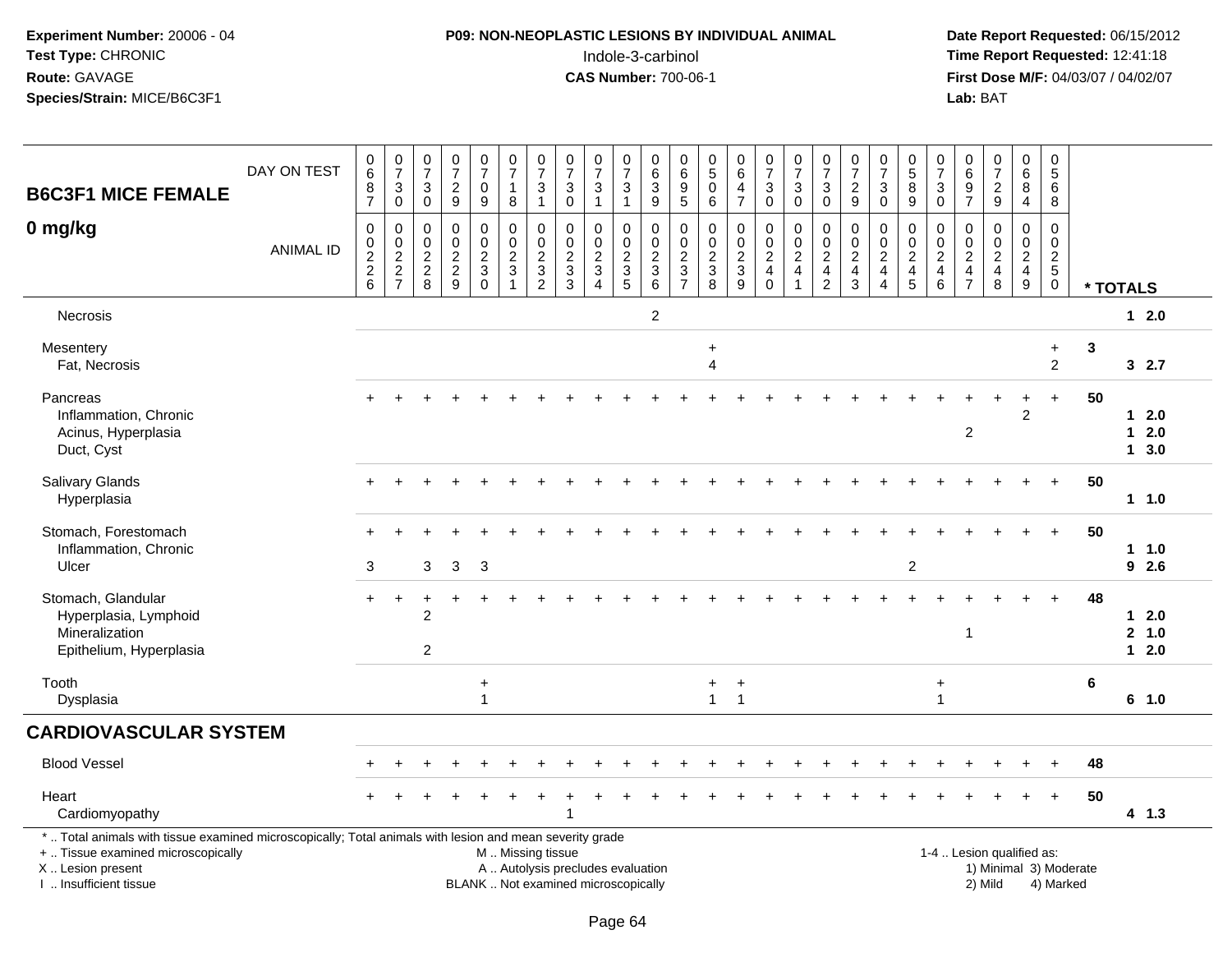## **P09: NON-NEOPLASTIC LESIONS BY INDIVIDUAL ANIMAL**Indole-3-carbinol **Time Report Requested:** 12:41:18

 **Date Report Requested:** 06/15/2012 **First Dose M/F:** 04/03/07 / 04/02/07<br>Lab: BAT **Lab:** BAT

| <b>B6C3F1 MICE FEMALE</b>                                                                                                                      | DAY ON TEST      | 0<br>6<br>8<br>$\overline{7}$                        | $\frac{0}{7}$<br>$\ensuremath{\mathsf{3}}$<br>$\overline{0}$ | $\frac{0}{7}$<br>$\sqrt{3}$<br>$\mathbf 0$                        | 0<br>$\overline{7}$<br>$\overline{2}$<br>$\boldsymbol{9}$       | $\frac{0}{7}$<br>$\mathbf 0$<br>$\boldsymbol{9}$               | 0<br>$\overline{7}$<br>$\mathbf{1}$<br>$\bf 8$ | $\frac{0}{7}$<br>$\sqrt{3}$<br>$\mathbf{1}$                    | 0<br>$\overline{7}$<br>3<br>$\pmb{0}$            | $\frac{0}{7}$<br>$\sqrt{3}$<br>$\overline{1}$ | $\frac{0}{7}$<br>$\mathfrak{S}$<br>$\mathbf{1}$     | 0<br>$\overline{6}$<br>$\sqrt{3}$<br>$\overline{9}$ | $\mathbf 0$<br>6<br>$\frac{9}{5}$    | 0<br>$\overline{5}$<br>$\mathbf 0$<br>$\,6\,$ | $\begin{array}{c} 0 \\ 6 \end{array}$<br>4<br>$\overline{7}$ | $\frac{0}{7}$<br>$\mathbf{3}$<br>$\mathbf 0$                               | $\frac{0}{7}$<br>$\sqrt{3}$<br>$\overline{0}$                             | $\frac{0}{7}$<br>3<br>$\mathbf 0$                                | 0<br>$\overline{7}$<br>$\overline{2}$<br>$\boldsymbol{9}$                    | $\frac{0}{7}$<br>$\sqrt{3}$<br>$\overline{0}$  | $\begin{array}{c} 0 \\ 5 \end{array}$<br>$\overline{8}$<br>$\boldsymbol{9}$ | $\frac{0}{7}$<br>$\mathbf{3}$<br>$\overline{0}$                | 0<br>6<br>$\boldsymbol{9}$<br>$\overline{7}$           | $\frac{0}{7}$<br>$\frac{2}{9}$            | $_6^0$<br>$\overline{8}$<br>4                       | 0<br>$\overline{5}$<br>6<br>8          |    |                                                            |
|------------------------------------------------------------------------------------------------------------------------------------------------|------------------|------------------------------------------------------|--------------------------------------------------------------|-------------------------------------------------------------------|-----------------------------------------------------------------|----------------------------------------------------------------|------------------------------------------------|----------------------------------------------------------------|--------------------------------------------------|-----------------------------------------------|-----------------------------------------------------|-----------------------------------------------------|--------------------------------------|-----------------------------------------------|--------------------------------------------------------------|----------------------------------------------------------------------------|---------------------------------------------------------------------------|------------------------------------------------------------------|------------------------------------------------------------------------------|------------------------------------------------|-----------------------------------------------------------------------------|----------------------------------------------------------------|--------------------------------------------------------|-------------------------------------------|-----------------------------------------------------|----------------------------------------|----|------------------------------------------------------------|
| 0 mg/kg                                                                                                                                        | <b>ANIMAL ID</b> | 0<br>0<br>$\begin{array}{c} 2 \\ 2 \\ 6 \end{array}$ | $\mathbf 0$<br>$\frac{0}{2}$<br>7                            | $\mathbf 0$<br>$\pmb{0}$<br>$\overline{2}$<br>$\overline{c}$<br>8 | $\mathbf 0$<br>$\mathbf 0$<br>$\boldsymbol{2}$<br>$\frac{2}{9}$ | $\mathbf 0$<br>$\begin{array}{c} 0 \\ 2 \\ 3 \\ 0 \end{array}$ | 0<br>$\pmb{0}$<br>$\frac{2}{3}$                | $\mathbf 0$<br>$\begin{array}{c} 0 \\ 2 \\ 3 \\ 2 \end{array}$ | $\mathbf 0$<br>$\mathbf 0$<br>$\frac{2}{3}$<br>3 | $\mathbf 0$<br>$\pmb{0}$<br>$\frac{2}{3}$     | $\mathbf 0$<br>0<br>$\frac{2}{3}$<br>$\overline{5}$ | $\mathbf 0$<br>$\mathbf 0$<br>$\frac{2}{3}$<br>6    | $\Omega$<br>$\pmb{0}$<br>$rac{2}{3}$ | 0<br>$\mathbf 0$<br>$\frac{2}{3}$<br>8        | $\Omega$<br>$\mathbf 0$<br>$\frac{2}{3}$<br>9                | 0<br>$\pmb{0}$<br>$\overline{\mathbf{c}}$<br>$\overline{4}$<br>$\mathbf 0$ | $\mathbf 0$<br>$\frac{0}{2}$<br>$\overline{\mathbf{4}}$<br>$\overline{1}$ | $\mathbf 0$<br>$\frac{0}{2}$<br>$\overline{4}$<br>$\overline{2}$ | $\mathbf 0$<br>$\pmb{0}$<br>$\overline{c}$<br>$\overline{4}$<br>$\mathbf{3}$ | $\mathbf 0$<br>$\frac{0}{2}$<br>$\overline{4}$ | 0<br>$\pmb{0}$<br>$\frac{2}{4}$<br>5                                        | $\mathbf 0$<br>$\begin{array}{c} 0 \\ 2 \\ 4 \\ 6 \end{array}$ | $\Omega$<br>0<br>$\overline{2}$<br>4<br>$\overline{7}$ | $\mathbf 0$<br>$\pmb{0}$<br>$\frac{2}{4}$ | $\mathbf 0$<br>$\frac{0}{2}$<br>$\overline{4}$<br>9 | $\mathbf 0$<br>0<br>$\frac{2}{5}$<br>0 |    | * TOTALS                                                   |
| Myocardium, Mineralization                                                                                                                     |                  |                                                      |                                                              |                                                                   |                                                                 | $\sqrt{3}$                                                     |                                                |                                                                |                                                  |                                               |                                                     |                                                     |                                      |                                               |                                                              |                                                                            |                                                                           |                                                                  |                                                                              |                                                |                                                                             |                                                                |                                                        |                                           |                                                     |                                        |    | 2, 3.0                                                     |
| <b>ENDOCRINE SYSTEM</b>                                                                                                                        |                  |                                                      |                                                              |                                                                   |                                                                 |                                                                |                                                |                                                                |                                                  |                                               |                                                     |                                                     |                                      |                                               |                                                              |                                                                            |                                                                           |                                                                  |                                                                              |                                                |                                                                             |                                                                |                                                        |                                           |                                                     |                                        |    |                                                            |
| <b>Adrenal Cortex</b><br>Hematopoietic Cell Proliferation<br>Hyperplasia<br>Inflammation, Chronic<br>Vacuolization Cytoplasmic                 |                  |                                                      |                                                              |                                                                   |                                                                 |                                                                |                                                |                                                                |                                                  |                                               |                                                     | 2                                                   |                                      | 3                                             |                                                              |                                                                            |                                                                           |                                                                  |                                                                              | $\overline{1}$                                 |                                                                             | $\overline{4}$                                                 |                                                        |                                           |                                                     | $+$                                    | 49 | $1 \quad 3.0$<br>4.0<br>1<br>2.0<br>$\mathbf 1$<br>$1 1.0$ |
| Adrenal Medulla<br>Hyperplasia                                                                                                                 |                  | $\div$                                               |                                                              |                                                                   |                                                                 |                                                                |                                                |                                                                |                                                  |                                               |                                                     |                                                     |                                      |                                               |                                                              |                                                                            | $\ddot{}$                                                                 | $\ddot{}$<br>$\overline{2}$                                      |                                                                              |                                                |                                                                             |                                                                | Μ                                                      |                                           | $+$                                                 | $+$                                    | 49 | 12.0                                                       |
| Islets, Pancreatic<br>Hyperplasia                                                                                                              |                  | $+$                                                  |                                                              |                                                                   |                                                                 |                                                                |                                                |                                                                |                                                  |                                               | -1                                                  |                                                     |                                      |                                               |                                                              |                                                                            |                                                                           |                                                                  |                                                                              |                                                |                                                                             |                                                                |                                                        |                                           | $\ddot{}$                                           | $+$                                    | 50 | 5 1.0                                                      |
| Parathyroid Gland                                                                                                                              |                  | М                                                    | $\div$                                                       | $\div$                                                            |                                                                 | $\overline{ }$                                                 | м                                              | M                                                              | $\div$                                           |                                               |                                                     |                                                     |                                      |                                               |                                                              | М                                                                          | $\div$                                                                    | $\div$                                                           |                                                                              |                                                |                                                                             |                                                                | M                                                      |                                           | $+$                                                 | $+$                                    | 43 |                                                            |
| <b>Pituitary Gland</b><br>Pars Distalis, Hyperplasia<br>Pars Intermedia, Hyperplasia                                                           |                  | $\ddot{}$                                            |                                                              |                                                                   |                                                                 |                                                                |                                                |                                                                |                                                  |                                               |                                                     |                                                     |                                      |                                               |                                                              | $\div$                                                                     | $+$                                                                       | $\ddot{}$<br>$\overline{2}$                                      | $\pm$                                                                        |                                                |                                                                             |                                                                |                                                        |                                           | $+$                                                 | $+$                                    | 49 | $5$ 1.6<br>$1 \quad 3.0$                                   |
| <b>Thyroid Gland</b>                                                                                                                           |                  |                                                      |                                                              |                                                                   |                                                                 |                                                                |                                                |                                                                |                                                  |                                               |                                                     |                                                     |                                      |                                               |                                                              |                                                                            |                                                                           |                                                                  |                                                                              |                                                |                                                                             |                                                                |                                                        |                                           |                                                     | $\ddot{}$                              | 50 |                                                            |
| <b>GENERAL BODY SYSTEM</b>                                                                                                                     |                  |                                                      |                                                              |                                                                   |                                                                 |                                                                |                                                |                                                                |                                                  |                                               |                                                     |                                                     |                                      |                                               |                                                              |                                                                            |                                                                           |                                                                  |                                                                              |                                                |                                                                             |                                                                |                                                        |                                           |                                                     |                                        |    |                                                            |
| <b>NONE</b>                                                                                                                                    |                  |                                                      |                                                              |                                                                   |                                                                 |                                                                |                                                |                                                                |                                                  |                                               |                                                     |                                                     |                                      |                                               |                                                              |                                                                            |                                                                           |                                                                  |                                                                              |                                                |                                                                             |                                                                |                                                        |                                           |                                                     |                                        |    |                                                            |
| <b>GENITAL SYSTEM</b>                                                                                                                          |                  |                                                      |                                                              |                                                                   |                                                                 |                                                                |                                                |                                                                |                                                  |                                               |                                                     |                                                     |                                      |                                               |                                                              |                                                                            |                                                                           |                                                                  |                                                                              |                                                |                                                                             |                                                                |                                                        |                                           |                                                     |                                        |    |                                                            |
| <b>Clitoral Gland</b>                                                                                                                          |                  |                                                      |                                                              |                                                                   |                                                                 |                                                                |                                                |                                                                |                                                  |                                               |                                                     |                                                     |                                      |                                               |                                                              |                                                                            |                                                                           |                                                                  |                                                                              |                                                |                                                                             |                                                                |                                                        |                                           |                                                     | $\ddot{}$                              | 49 |                                                            |
| *  Total animals with tissue examined microscopically; Total animals with lesion and mean severity grade<br>+  Tissue examined microscopically |                  |                                                      |                                                              |                                                                   |                                                                 |                                                                | M  Missing tissue                              |                                                                |                                                  |                                               |                                                     |                                                     |                                      |                                               |                                                              |                                                                            |                                                                           |                                                                  |                                                                              |                                                |                                                                             |                                                                |                                                        | 1-4  Lesion qualified as:                 |                                                     |                                        |    |                                                            |

+ .. Tissue examined microscopically

X .. Lesion present

I .. Insufficient tissue

A .. Autolysis precludes evaluation 1) Minimal 3 ... Autolysis precludes evaluation 1, and 30 ... (1) Minimal 3<br>1) Minimal 30 ... Autor microscopically 1990 ... (1) Minimal 30 ... (1) Minimal 30 ... (1) Minimal 30 ... (1) BLANK .. Not examined microscopically 2) Mild 4) Marked

1-4 .. Lesion qualified as: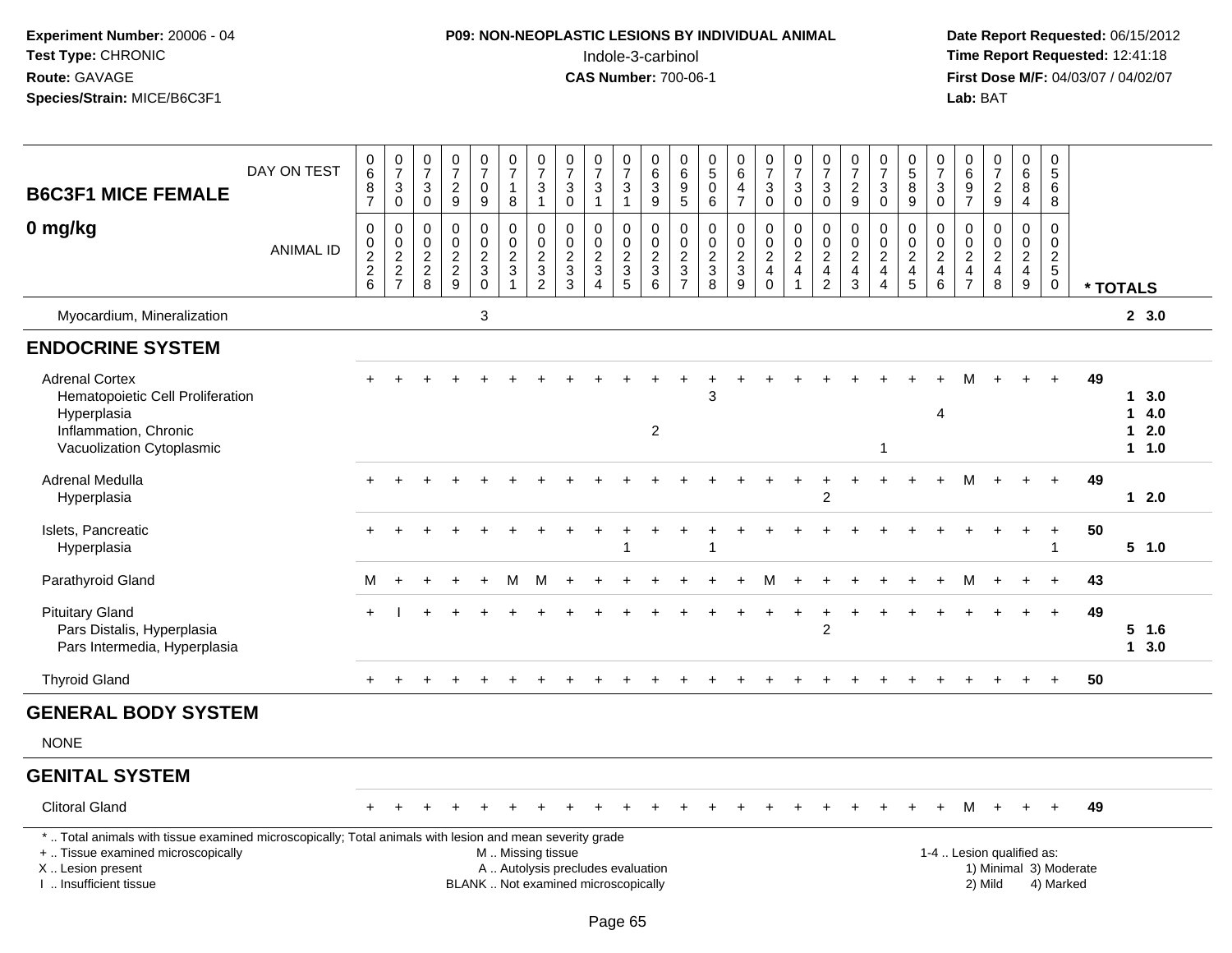#### **P09: NON-NEOPLASTIC LESIONS BY INDIVIDUAL ANIMAL**Indole-3-carbinol **Time Report Requested:** 12:41:18

 **Date Report Requested:** 06/15/2012 **First Dose M/F:** 04/03/07 / 04/02/07<br>Lab: BAT **Lab:** BAT

| DAY ON TEST<br><b>B6C3F1 MICE FEMALE</b>                                                                                 | $\begin{array}{c} 0 \\ 6 \end{array}$<br>$\bf 8$<br>$\overline{7}$ | $\frac{0}{7}$<br>$\mathbf{3}$                         | $\frac{0}{7}$<br>$\mathsf 3$                 | $\frac{0}{7}$<br>$\overline{a}$           | $\frac{0}{7}$<br>$\pmb{0}$                                              | $\frac{0}{7}$<br>$\mathbf{1}$                        | $\frac{0}{7}$<br>$\sqrt{3}$                                                          | $\frac{0}{7}$<br>$\mathbf{3}$                                                | $\frac{0}{7}$<br>$\sqrt{3}$<br>$\overline{1}$                | $\begin{array}{c} 0 \\ 7 \end{array}$<br>$\sqrt{3}$ | $\begin{matrix} 0 \\ 6 \\ 3 \end{matrix}$             | $\begin{array}{c} 0 \\ 6 \\ 9 \\ 5 \end{array}$     | $\begin{array}{c} 0 \\ 5 \end{array}$<br>$\mathbf 0$ | $\begin{array}{c} 0 \\ 6 \\ 4 \end{array}$                       | $\frac{0}{7}$<br>$\mathbf{3}$                                                                   | $\frac{0}{7}$<br>$\ensuremath{\mathsf{3}}$                                     | $\frac{0}{7}$<br>$\mathbf{3}$                                      | $\frac{0}{7}$<br>$\frac{2}{9}$                                | $\frac{0}{7}$<br>$\ensuremath{\mathsf{3}}$                       | $\begin{array}{c} 0 \\ 5 \\ 8 \end{array}$              | $\frac{0}{7}$<br>3                                                  | 0<br>$\begin{array}{c} 6 \\ 9 \\ 7 \end{array}$ | $\begin{smallmatrix}0\\7\end{smallmatrix}$<br>$\frac{2}{9}$ | $_{6}^{\rm 0}$<br>$\bf 8$                                                | $\pmb{0}$<br>$\sqrt{5}$<br>6                                    |          |                         |                             |
|--------------------------------------------------------------------------------------------------------------------------|--------------------------------------------------------------------|-------------------------------------------------------|----------------------------------------------|-------------------------------------------|-------------------------------------------------------------------------|------------------------------------------------------|--------------------------------------------------------------------------------------|------------------------------------------------------------------------------|--------------------------------------------------------------|-----------------------------------------------------|-------------------------------------------------------|-----------------------------------------------------|------------------------------------------------------|------------------------------------------------------------------|-------------------------------------------------------------------------------------------------|--------------------------------------------------------------------------------|--------------------------------------------------------------------|---------------------------------------------------------------|------------------------------------------------------------------|---------------------------------------------------------|---------------------------------------------------------------------|-------------------------------------------------|-------------------------------------------------------------|--------------------------------------------------------------------------|-----------------------------------------------------------------|----------|-------------------------|-----------------------------|
| 0 mg/kg<br><b>ANIMAL ID</b>                                                                                              | $\mathbf 0$<br>$0$<br>$2$<br>$6$                                   | $\mathbf 0$<br>$\boldsymbol{0}$<br>$\frac{0}{2}$<br>7 | 0<br>$\pmb{0}$<br>$\pmb{0}$<br>$\frac{2}{8}$ | 9<br>0<br>$\bar{0}$<br>$\frac{2}{2}$<br>9 | 9<br>$\pmb{0}$<br>$\pmb{0}$<br>$\overline{c}$<br>$\sqrt{3}$<br>$\Omega$ | 8<br>$\begin{array}{c} 0 \\ 0 \\ 2 \\ 3 \end{array}$ | $\overline{1}$<br>0<br>$\mathbf 0$<br>$\overline{c}$<br>$\sqrt{3}$<br>$\overline{2}$ | $\mathbf 0$<br>$\pmb{0}$<br>$\mathbf 0$<br>$\overline{c}$<br>$\sqrt{3}$<br>3 | 0<br>$\mathbf 0$<br>$\frac{2}{3}$<br>$\overline{\mathbf{4}}$ | $\mathbf{1}$<br>0<br>$\frac{0}{2}$<br>5             | $\overline{9}$<br>$\pmb{0}$<br>$\frac{0}{2}$<br>$\,6$ | $\boldsymbol{0}$<br>$\frac{0}{2}$<br>$\overline{7}$ | $\,6\,$<br>$\pmb{0}$<br>$\frac{0}{2}$<br>8           | $\overline{7}$<br>0<br>$\ddot{\mathbf{0}}$<br>$\frac{2}{3}$<br>9 | $\overline{0}$<br>$\begin{smallmatrix} 0\\0\\2 \end{smallmatrix}$<br>$\overline{4}$<br>$\Omega$ | $\pmb{0}$<br>$\begin{smallmatrix} 0\\0\\2 \end{smallmatrix}$<br>$\overline{4}$ | $\mathbf 0$<br>0<br>$\mathbf 0$<br>$\frac{2}{4}$<br>$\overline{2}$ | $\pmb{0}$<br>$\mathbf 0$<br>$\sqrt{2}$<br>$\overline{4}$<br>3 | $\mathbf 0$<br>0<br>$\pmb{0}$<br>$\frac{2}{4}$<br>$\overline{4}$ | $9\,$<br>0<br>$\ddot{\mathbf{0}}$<br>$\frac{2}{4}$<br>5 | 0<br>0<br>$\boldsymbol{0}$<br>$\overline{c}$<br>$\overline{4}$<br>6 | 0<br>$\pmb{0}$<br>$_4^2$<br>$\overline{7}$      | $\begin{array}{c} 0 \\ 0 \\ 2 \\ 4 \end{array}$<br>$\,8\,$  | $\overline{4}$<br>0<br>$\mathsf{O}$<br>$\frac{2}{4}$<br>$\boldsymbol{9}$ | 8<br>$\mathbf 0$<br>$\mathbf 0$<br>$\frac{2}{5}$<br>$\mathbf 0$ | * TOTALS |                         |                             |
| Ovary<br>Cyst<br>Inflammation, Chronic<br>Thrombosis                                                                     | $\ddot{}$<br>$\times$                                              |                                                       |                                              | $\sf X$                                   | $\mathsf X$                                                             | $\times$<br>$X$ $X$                                  |                                                                                      | $\mathsf X$                                                                  | X                                                            |                                                     |                                                       | $\boldsymbol{\mathsf{X}}$                           |                                                      |                                                                  | $\pmb{\times}$                                                                                  |                                                                                |                                                                    |                                                               | X                                                                |                                                         | $\sf X$                                                             |                                                 | 3                                                           | $\ddot{}$                                                                | $+$                                                             | 50       | 16<br>1<br>$\mathbf{2}$ | 3.0                         |
| Uterus<br>Necrosis<br>Endometrium, Hyperplasia, Cystic                                                                   | 2                                                                  |                                                       | $\mathbf 1$                                  | $\overline{1}$                            |                                                                         |                                                      | 3                                                                                    |                                                                              | $\overline{2}$                                               | $\overline{2}$                                      |                                                       | $\overline{1}$                                      |                                                      |                                                                  | 3                                                                                               | $\overline{2}$                                                                 |                                                                    | 3                                                             | 3                                                                | 3                                                       | 3                                                                   | 3<br>3                                          | 2                                                           | $+$                                                                      | $\ddot{}$<br>3                                                  | 50       |                         | 13.0<br>36 2.4              |
| <b>HEMATOPOIETIC SYSTEM</b>                                                                                              |                                                                    |                                                       |                                              |                                           |                                                                         |                                                      |                                                                                      |                                                                              |                                                              |                                                     |                                                       |                                                     |                                                      |                                                                  |                                                                                                 |                                                                                |                                                                    |                                                               |                                                                  |                                                         |                                                                     |                                                 |                                                             |                                                                          |                                                                 |          |                         |                             |
| <b>Bone Marrow</b>                                                                                                       |                                                                    |                                                       |                                              |                                           |                                                                         |                                                      |                                                                                      |                                                                              |                                                              |                                                     |                                                       |                                                     |                                                      |                                                                  |                                                                                                 |                                                                                |                                                                    |                                                               |                                                                  |                                                         |                                                                     |                                                 |                                                             |                                                                          |                                                                 | 50       |                         |                             |
| Lymph Node<br>Lumbar, Ectasia<br>Renal, Ectasia                                                                          |                                                                    | $\ddot{}$<br>3                                        | $\ddot{}$<br>3                               |                                           | $+$                                                                     |                                                      |                                                                                      |                                                                              |                                                              |                                                     |                                                       |                                                     |                                                      | $\ddot{}$                                                        |                                                                                                 |                                                                                |                                                                    |                                                               |                                                                  | $\ddot{}$                                               |                                                                     |                                                 |                                                             |                                                                          |                                                                 | 9        |                         | 13.0<br>2, 3.0              |
| Lymph Node, Mandibular                                                                                                   |                                                                    |                                                       |                                              |                                           |                                                                         |                                                      |                                                                                      |                                                                              |                                                              |                                                     |                                                       |                                                     |                                                      |                                                                  |                                                                                                 |                                                                                |                                                                    |                                                               |                                                                  |                                                         |                                                                     |                                                 |                                                             |                                                                          |                                                                 | 50       |                         |                             |
| Lymph Node, Mesenteric                                                                                                   | м                                                                  |                                                       |                                              |                                           |                                                                         |                                                      |                                                                                      |                                                                              |                                                              |                                                     |                                                       |                                                     |                                                      |                                                                  |                                                                                                 |                                                                                |                                                                    |                                                               |                                                                  |                                                         |                                                                     |                                                 |                                                             |                                                                          |                                                                 | 49       |                         |                             |
| Spleen<br>Angiectasis<br>Hematopoietic Cell Proliferation<br>Pigmentation, Hemosiderin<br>Lymphoid Follicle, Hyperplasia | 3                                                                  | $\overline{c}$                                        | 2                                            | $\overline{2}$                            |                                                                         | 3                                                    | $\overline{c}$                                                                       | 1                                                                            | $\overline{2}$                                               | 2                                                   |                                                       | $\overline{2}$                                      | 3                                                    | - 1                                                              |                                                                                                 |                                                                                | 1                                                                  | $\overline{2}$                                                | 2                                                                | 3                                                       | 2                                                                   |                                                 |                                                             | 4                                                                        | $\ddot{}$                                                       | 50       | 1.<br>1                 | 2.0<br>30 1.9<br>3.0<br>2.5 |
| Thymus<br>Atrophy                                                                                                        | $\overline{4}$                                                     |                                                       | 2                                            |                                           | 3                                                                       |                                                      |                                                                                      | $\overline{2}$                                                               | $\overline{2}$                                               |                                                     | $\Delta$                                              | 3                                                   | 4                                                    | 3                                                                |                                                                                                 |                                                                                |                                                                    |                                                               | 1                                                                | 3                                                       |                                                                     | м                                               | 2                                                           | 4                                                                        | 4                                                               | 49       |                         | 42 2.3                      |

\* .. Total animals with tissue examined microscopically; Total animals with lesion and mean severity grade

+ .. Tissue examined microscopically

X .. Lesion present

I .. Insufficient tissue

M .. Missing tissue

A .. Autolysis precludes evaluation

BLANK .. Not examined microscopically 2) Mild 4) Marked

1-4 .. Lesion qualified as:<br>1) Minimal 3) Moderate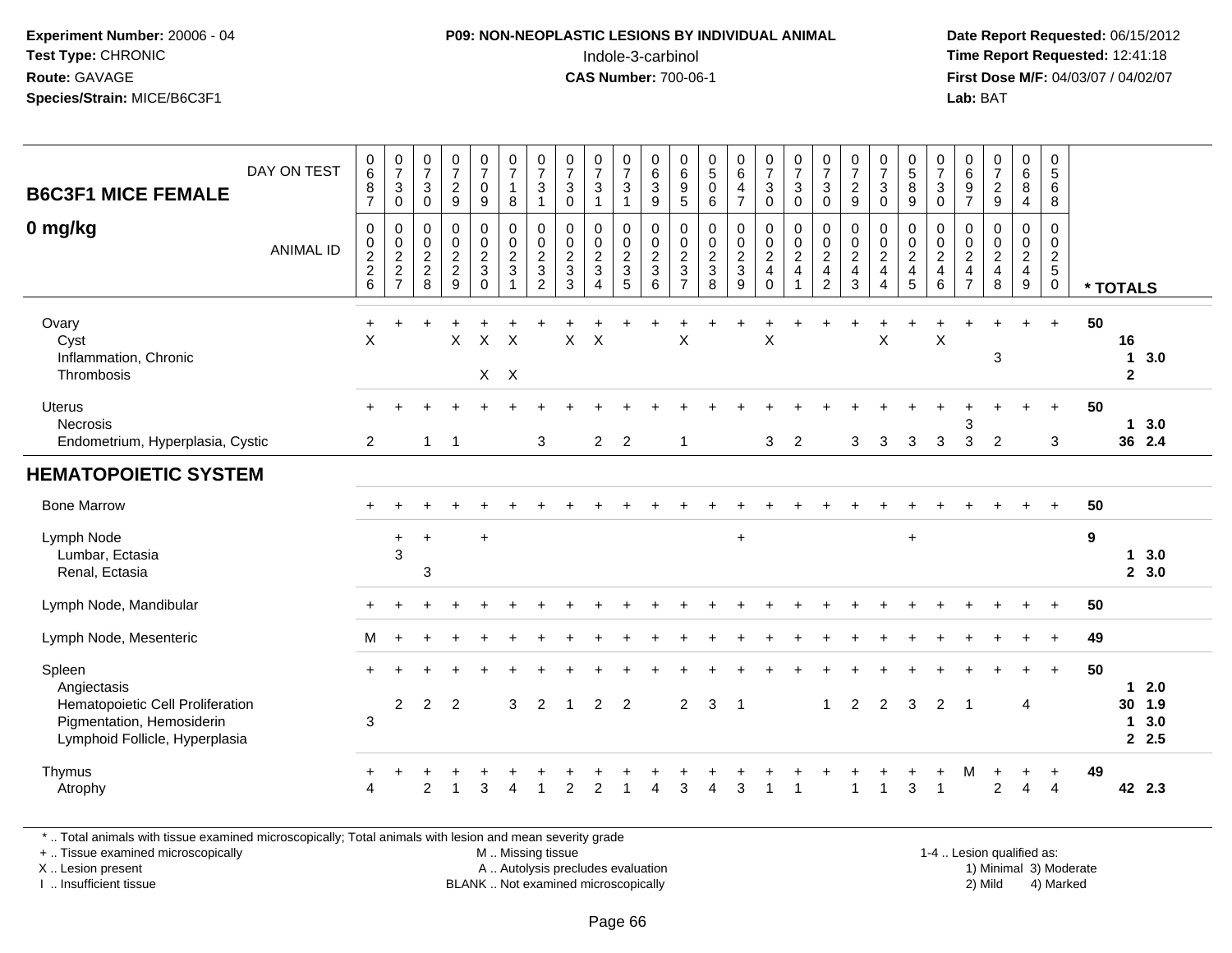# **P09: NON-NEOPLASTIC LESIONS BY INDIVIDUAL ANIMAL**Indole-3-carbinol **Time Report Requested:** 12:41:18

| <b>B6C3F1 MICE FEMALE</b>                                                                                                                                                                    | DAY ON TEST      | 0<br>$\,6\,$<br>8<br>$\overline{7}$                                             | $\frac{0}{7}$<br>$\ensuremath{\mathsf{3}}$<br>$\mathbf 0$ | $\frac{0}{7}$<br>$\sqrt{3}$<br>$\mathbf 0$     | $\frac{0}{7}$<br>$\sqrt{2}$<br>$\overline{9}$           | $\frac{0}{7}$<br>$\mathbf 0$<br>9                                      | $\frac{0}{7}$<br>$\mathbf{1}$<br>8                                                            | $\frac{0}{7}$<br>3<br>$\mathbf{1}$                                          | $\frac{0}{7}$<br>$\ensuremath{\mathsf{3}}$<br>$\mathbf 0$       | $\frac{0}{7}$<br>$\mathbf{3}$<br>$\mathbf{1}$     | $\frac{0}{7}$<br>$\sqrt{3}$<br>$\mathbf{1}$                                          | $\begin{array}{c} 0 \\ 6 \end{array}$<br>$\sqrt{3}$<br>9        | 0<br>$\,6\,$<br>$\boldsymbol{9}$<br>5                                           | $\frac{0}{5}$<br>$\mathbf 0$<br>6                                                | $\begin{array}{c} 0 \\ 6 \end{array}$<br>$\overline{\mathbf{4}}$<br>$\overline{7}$ | $\begin{smallmatrix}0\\7\end{smallmatrix}$<br>$\mathbf{3}$<br>$\mathsf{O}$ | $\frac{0}{7}$<br>$\ensuremath{\mathsf{3}}$<br>$\mathbf 0$  | $\frac{0}{7}$<br>$\boldsymbol{3}$<br>$\mathbf 0$                             | $\frac{0}{7}$<br>$\sqrt{2}$<br>9                                             | $\frac{0}{7}$<br>3<br>$\Omega$                                       | $\frac{0}{5}$<br>$\bf 8$<br>9                                          | $\frac{0}{7}$<br>$\ensuremath{\mathsf{3}}$<br>$\mathbf 0$                    | $\begin{array}{c} 0 \\ 6 \end{array}$<br>$\boldsymbol{9}$<br>$\overline{7}$ | $\frac{0}{7}$<br>$\frac{2}{9}$                                    | 0<br>$\,6\,$<br>$\bf 8$<br>$\overline{4}$                  | 0<br>$\sqrt{5}$<br>6<br>8                                                      |                        |         |                          |  |
|----------------------------------------------------------------------------------------------------------------------------------------------------------------------------------------------|------------------|---------------------------------------------------------------------------------|-----------------------------------------------------------|------------------------------------------------|---------------------------------------------------------|------------------------------------------------------------------------|-----------------------------------------------------------------------------------------------|-----------------------------------------------------------------------------|-----------------------------------------------------------------|---------------------------------------------------|--------------------------------------------------------------------------------------|-----------------------------------------------------------------|---------------------------------------------------------------------------------|----------------------------------------------------------------------------------|------------------------------------------------------------------------------------|----------------------------------------------------------------------------|------------------------------------------------------------|------------------------------------------------------------------------------|------------------------------------------------------------------------------|----------------------------------------------------------------------|------------------------------------------------------------------------|------------------------------------------------------------------------------|-----------------------------------------------------------------------------|-------------------------------------------------------------------|------------------------------------------------------------|--------------------------------------------------------------------------------|------------------------|---------|--------------------------|--|
| 0 mg/kg                                                                                                                                                                                      | <b>ANIMAL ID</b> | $\boldsymbol{0}$<br>$\boldsymbol{0}$<br>$\overline{2}$<br>$\boldsymbol{2}$<br>6 | 0<br>$\mathbf 0$<br>$\sqrt{2}$<br>$\frac{2}{7}$           | 0<br>$\mathbf 0$<br>$\sqrt{2}$<br>$^2_{\bf 8}$ | $\mathbf 0$<br>$\pmb{0}$<br>$\sqrt{2}$<br>$\frac{2}{9}$ | $\mathbf 0$<br>$\mathbf 0$<br>$\sqrt{2}$<br>$\mathsf 3$<br>$\mathbf 0$ | $\mathbf 0$<br>$\mathbf 0$<br>$\sqrt{2}$<br>$\sqrt{3}$<br>$\mathbf{1}$                        | $\mathbf 0$<br>$\Omega$<br>$\boldsymbol{2}$<br>$\sqrt{3}$<br>$\overline{2}$ | $\mathbf 0$<br>$\mathbf 0$<br>$\sqrt{2}$<br>$\overline{3}$<br>3 | $\mathbf 0$<br>$\mathbf 0$<br>$\overline{c}$<br>3 | 0<br>$\mathsf{O}$<br>$\boldsymbol{2}$<br>$\ensuremath{\mathsf{3}}$<br>$\overline{5}$ | $\mathbf 0$<br>$\mathbf 0$<br>$\overline{2}$<br>$\sqrt{3}$<br>6 | $\mathbf 0$<br>$\mathbf{0}$<br>$\overline{2}$<br>$\mathbf{3}$<br>$\overline{7}$ | $\mathbf 0$<br>$\mathbf 0$<br>$\boldsymbol{2}$<br>$\ensuremath{\mathsf{3}}$<br>8 | 0<br>$\mathbf 0$<br>$\overline{2}$<br>$\mathbf{3}$<br>9                            | $\mathbf 0$<br>$\mathbf 0$<br>$\overline{2}$<br>$\overline{4}$<br>$\Omega$ | $\mathbf 0$<br>$\mathbf 0$<br>$\sqrt{2}$<br>$\overline{4}$ | $\mathbf 0$<br>$\mathbf 0$<br>$\sqrt{2}$<br>$\overline{4}$<br>$\overline{2}$ | $\mathbf 0$<br>$\mathbf 0$<br>$\sqrt{2}$<br>$\overline{4}$<br>$\overline{3}$ | 0<br>$\mathbf 0$<br>$\boldsymbol{2}$<br>$\overline{\mathbf{4}}$<br>4 | 0<br>$\mathbf 0$<br>$\overline{2}$<br>$\overline{4}$<br>$\overline{5}$ | $\mathbf 0$<br>$\mathbf 0$<br>$\sqrt{2}$<br>$\overline{4}$<br>$6\phantom{a}$ | 0<br>$\mathbf 0$<br>$\overline{a}$<br>$\overline{4}$<br>$\overline{7}$      | $\mathbf 0$<br>$\pmb{0}$<br>$\overline{2}$<br>$\overline{4}$<br>8 | 0<br>$\mathbf{0}$<br>$\sqrt{2}$<br>$\overline{4}$<br>$9\,$ | $\mathbf 0$<br>$\mathbf 0$<br>$\overline{c}$<br>$5\phantom{.0}$<br>$\mathbf 0$ | * TOTALS               |         |                          |  |
| <b>INTEGUMENTARY SYSTEM</b>                                                                                                                                                                  |                  |                                                                                 |                                                           |                                                |                                                         |                                                                        |                                                                                               |                                                                             |                                                                 |                                                   |                                                                                      |                                                                 |                                                                                 |                                                                                  |                                                                                    |                                                                            |                                                            |                                                                              |                                                                              |                                                                      |                                                                        |                                                                              |                                                                             |                                                                   |                                                            |                                                                                |                        |         |                          |  |
| <b>Mammary Gland</b><br>Inflammation, Chronic                                                                                                                                                |                  |                                                                                 |                                                           |                                                |                                                         |                                                                        |                                                                                               |                                                                             |                                                                 |                                                   |                                                                                      |                                                                 |                                                                                 |                                                                                  |                                                                                    |                                                                            |                                                            |                                                                              |                                                                              |                                                                      |                                                                        |                                                                              |                                                                             |                                                                   |                                                            |                                                                                | 50                     |         | 14.0                     |  |
| Skin<br>Ulcer<br>Subcutaneous Tissue, Fibrosis                                                                                                                                               |                  |                                                                                 |                                                           |                                                |                                                         |                                                                        | 3<br>$\Delta$                                                                                 |                                                                             |                                                                 |                                                   |                                                                                      |                                                                 |                                                                                 |                                                                                  |                                                                                    |                                                                            |                                                            |                                                                              |                                                                              |                                                                      |                                                                        |                                                                              |                                                                             |                                                                   |                                                            |                                                                                | 50                     | 1.      | 3.0<br>14.0              |  |
| <b>MUSCULOSKELETAL SYSTEM</b>                                                                                                                                                                |                  |                                                                                 |                                                           |                                                |                                                         |                                                                        |                                                                                               |                                                                             |                                                                 |                                                   |                                                                                      |                                                                 |                                                                                 |                                                                                  |                                                                                    |                                                                            |                                                            |                                                                              |                                                                              |                                                                      |                                                                        |                                                                              |                                                                             |                                                                   |                                                            |                                                                                |                        |         |                          |  |
| Bone<br>Fibro-Osseous Lesion<br>Fracture                                                                                                                                                     |                  |                                                                                 |                                                           |                                                |                                                         |                                                                        |                                                                                               |                                                                             |                                                                 |                                                   | 2                                                                                    |                                                                 |                                                                                 |                                                                                  |                                                                                    |                                                                            |                                                            |                                                                              |                                                                              |                                                                      |                                                                        |                                                                              |                                                                             |                                                                   |                                                            |                                                                                | 50                     |         | 9 1.2<br>12.0            |  |
| <b>NERVOUS SYSTEM</b>                                                                                                                                                                        |                  |                                                                                 |                                                           |                                                |                                                         |                                                                        |                                                                                               |                                                                             |                                                                 |                                                   |                                                                                      |                                                                 |                                                                                 |                                                                                  |                                                                                    |                                                                            |                                                            |                                                                              |                                                                              |                                                                      |                                                                        |                                                                              |                                                                             |                                                                   |                                                            |                                                                                |                        |         |                          |  |
| <b>Brain</b><br>Hemorrhage<br>Hypothalamus, Compression                                                                                                                                      |                  |                                                                                 | $\sqrt{3}$                                                |                                                |                                                         |                                                                        |                                                                                               |                                                                             |                                                                 |                                                   |                                                                                      |                                                                 |                                                                                 |                                                                                  |                                                                                    |                                                                            |                                                            |                                                                              |                                                                              |                                                                      |                                                                        |                                                                              |                                                                             |                                                                   |                                                            | $\ddot{}$                                                                      | 50                     |         | 11.0<br>2, 3.0           |  |
| <b>RESPIRATORY SYSTEM</b>                                                                                                                                                                    |                  |                                                                                 |                                                           |                                                |                                                         |                                                                        |                                                                                               |                                                                             |                                                                 |                                                   |                                                                                      |                                                                 |                                                                                 |                                                                                  |                                                                                    |                                                                            |                                                            |                                                                              |                                                                              |                                                                      |                                                                        |                                                                              |                                                                             |                                                                   |                                                            |                                                                                |                        |         |                          |  |
| Lung<br>Thrombosis<br>Alveolar Epithelium, Hyperplasia<br>Alveolus, Infiltration Cellular, Histiocyte<br>Mediastinum, Inflammation, Chronic                                                  |                  |                                                                                 |                                                           |                                                |                                                         |                                                                        |                                                                                               |                                                                             |                                                                 |                                                   |                                                                                      | 3                                                               |                                                                                 | X                                                                                |                                                                                    |                                                                            | $\overline{1}$                                             |                                                                              | 1                                                                            |                                                                      |                                                                        |                                                                              |                                                                             |                                                                   |                                                            |                                                                                | 50                     | 1<br>1. | $1 \t1.0$<br>1.0<br>13.0 |  |
| Nose<br>Inflammation                                                                                                                                                                         |                  |                                                                                 |                                                           |                                                |                                                         |                                                                        |                                                                                               |                                                                             |                                                                 |                                                   |                                                                                      |                                                                 |                                                                                 |                                                                                  |                                                                                    |                                                                            |                                                            |                                                                              |                                                                              |                                                                      |                                                                        |                                                                              |                                                                             |                                                                   |                                                            |                                                                                | 50                     |         | 4 1.5                    |  |
| *  Total animals with tissue examined microscopically; Total animals with lesion and mean severity grade<br>+  Tissue examined microscopically<br>X Lesion present<br>I. Insufficient tissue |                  |                                                                                 |                                                           |                                                |                                                         |                                                                        | M  Missing tissue<br>A  Autolysis precludes evaluation<br>BLANK  Not examined microscopically |                                                                             |                                                                 |                                                   |                                                                                      |                                                                 |                                                                                 |                                                                                  |                                                                                    |                                                                            |                                                            |                                                                              |                                                                              |                                                                      |                                                                        |                                                                              |                                                                             | 1-4  Lesion qualified as:<br>2) Mild                              |                                                            | 4) Marked                                                                      | 1) Minimal 3) Moderate |         |                          |  |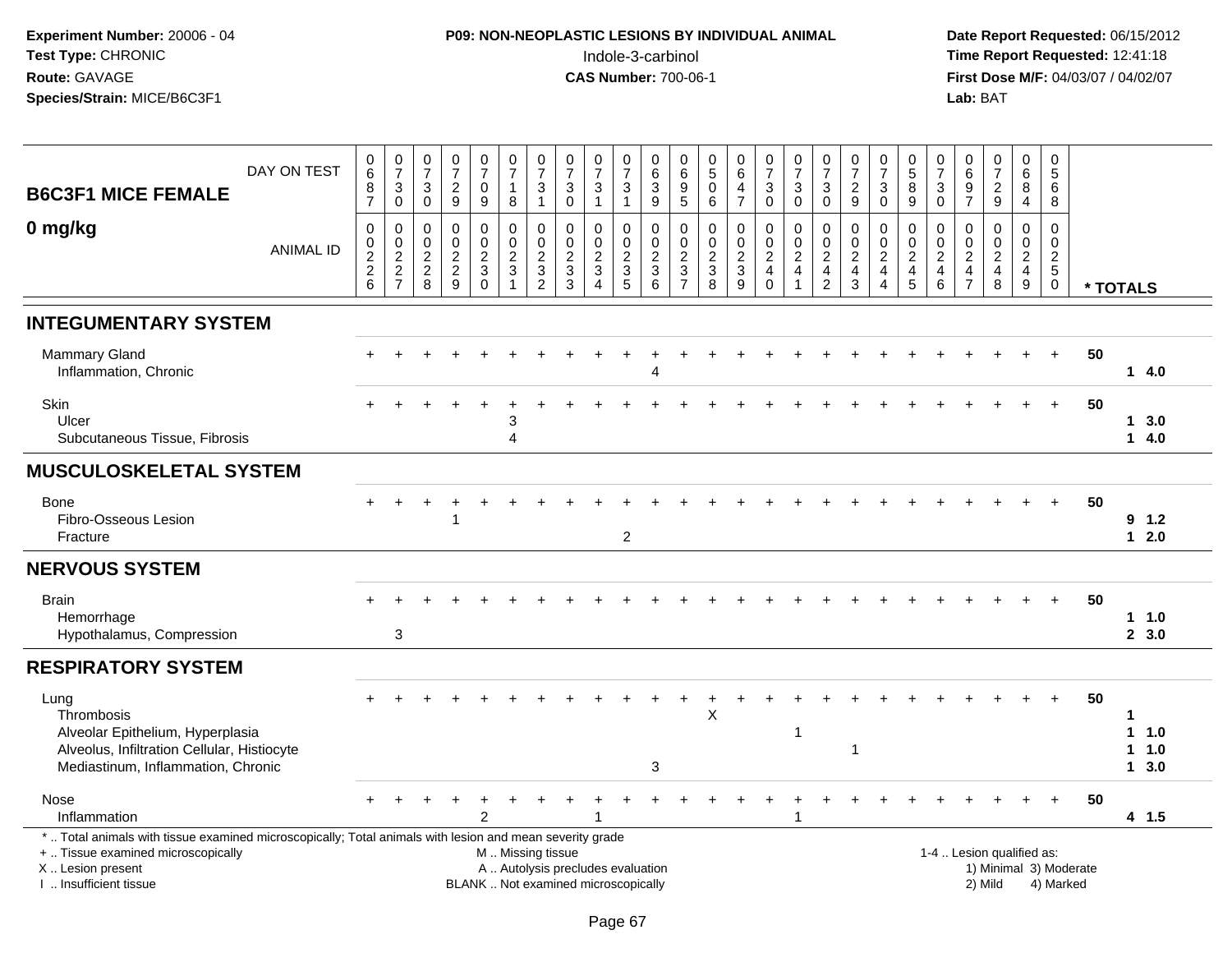| Experiment Number: 20006 - 04 |
|-------------------------------|
| <b>Test Type: CHRONIC</b>     |
| Route: GAVAGE                 |
| Species/Strain: MICE/B6C3F1   |

# **P09: NON-NEOPLASTIC LESIONS BY INDIVIDUAL ANIMAL**Indole-3-carbinol **Time Report Requested:** 12:41:18

| DAY ON TEST<br><b>B6C3F1 MICE FEMALE</b>                                                                                                                                                     | 0<br>$\,6\,$<br>8<br>$\overline{7}$                                          | $\begin{array}{c} 0 \\ 7 \end{array}$<br>$\frac{3}{0}$                     | $\begin{array}{c} 0 \\ 7 \end{array}$<br>$\sqrt{3}$<br>$\mathsf 0$ | $\frac{0}{7}$<br>$\sqrt{2}$<br>9                              | $\frac{0}{7}$<br>$\pmb{0}$<br>9                                | $\begin{array}{c} 0 \\ 7 \end{array}$<br>$\mathbf{1}$<br>$\bf 8$                              | $\frac{0}{7}$<br>$\sqrt{3}$<br>$\mathbf{1}$                                | $\begin{array}{c} 0 \\ 7 \end{array}$<br>$\ensuremath{\mathsf{3}}$<br>$\mathsf{O}\xspace$ | $\frac{0}{7}$<br>$\ensuremath{\mathsf{3}}$<br>$\mathbf{1}$           | $\frac{0}{7}$<br>3<br>$\overline{1}$                  | $\begin{array}{c} 0 \\ 6 \end{array}$<br>$\overline{3}$<br>9      | 0<br>$\tilde{6}$<br>$\frac{9}{5}$                           | $\begin{smallmatrix}0\5\0\end{smallmatrix}$<br>$6\phantom{1}$ | $_{6}^{\rm 0}$<br>$\overline{4}$<br>$\overline{7}$          | $\frac{0}{7}$<br>$\ensuremath{\mathsf{3}}$<br>$\mathbf 0$ | $\frac{0}{7}$<br>$\sqrt{3}$<br>$\pmb{0}$                                                   | $\begin{array}{c} 0 \\ 7 \end{array}$<br>$\ensuremath{\mathsf{3}}$<br>$\mathbf 0$ | $\frac{0}{7}$<br>$\sqrt{2}$<br>9                                                  | $\frac{0}{7}$<br>3<br>$\pmb{0}$                                                   | 0<br>0<br>0<br>0<br>0                     | $\frac{0}{7}$<br>$\mathbf{3}$<br>$\mathbf 0$                | 0<br>$\,6$<br>$\frac{9}{7}$                                   | $\begin{smallmatrix}0\\7\end{smallmatrix}$<br>$\frac{2}{9}$                           | 0<br>$\overline{6}$<br>$\bf 8$<br>$\overline{4}$                            | $\pmb{0}$<br>$\sqrt{5}$<br>$\,6\,$<br>8                                   |                        |              |                                         |
|----------------------------------------------------------------------------------------------------------------------------------------------------------------------------------------------|------------------------------------------------------------------------------|----------------------------------------------------------------------------|--------------------------------------------------------------------|---------------------------------------------------------------|----------------------------------------------------------------|-----------------------------------------------------------------------------------------------|----------------------------------------------------------------------------|-------------------------------------------------------------------------------------------|----------------------------------------------------------------------|-------------------------------------------------------|-------------------------------------------------------------------|-------------------------------------------------------------|---------------------------------------------------------------|-------------------------------------------------------------|-----------------------------------------------------------|--------------------------------------------------------------------------------------------|-----------------------------------------------------------------------------------|-----------------------------------------------------------------------------------|-----------------------------------------------------------------------------------|-------------------------------------------|-------------------------------------------------------------|---------------------------------------------------------------|---------------------------------------------------------------------------------------|-----------------------------------------------------------------------------|---------------------------------------------------------------------------|------------------------|--------------|-----------------------------------------|
| 0 mg/kg<br><b>ANIMAL ID</b>                                                                                                                                                                  | $\mathbf 0$<br>$\begin{smallmatrix} 0\\2 \end{smallmatrix}$<br>$\frac{2}{6}$ | $\pmb{0}$<br>$\begin{smallmatrix} 0\\2 \end{smallmatrix}$<br>$\frac{2}{7}$ | 0<br>$\pmb{0}$<br>$\boldsymbol{2}$<br>$^{\,2}_{\,8}$               | $\pmb{0}$<br>$\mathbf 0$<br>$\boldsymbol{2}$<br>$\frac{2}{9}$ | 0<br>$\mathbf 0$<br>$\overline{c}$<br>$\mathbf{3}$<br>$\Omega$ | $\mathbf 0$<br>$\mathsf{O}\xspace$<br>$\overline{2}$<br>$\mathbf{3}$<br>$\overline{1}$        | $\pmb{0}$<br>$\begin{smallmatrix} 0\\2 \end{smallmatrix}$<br>$\frac{3}{2}$ | $\mathbf 0$<br>$\pmb{0}$<br>$\overline{c}$<br>$\ensuremath{\mathsf{3}}$<br>3              | $\mathbf 0$<br>$\pmb{0}$<br>$\overline{2}$<br>$\sqrt{3}$<br>$\Delta$ | 0<br>$\mathbf 0$<br>$\boldsymbol{2}$<br>$\frac{3}{5}$ | $\pmb{0}$<br>$\mathbf 0$<br>$\overline{2}$<br>$\overline{3}$<br>6 | $\mathbf 0$<br>$\pmb{0}$<br>$\overline{c}$<br>$\frac{3}{7}$ | $\pmb{0}$<br>$\mathbf 0$<br>$\overline{2}$<br>$_8^3$          | $\mathsf 0$<br>$\pmb{0}$<br>$\overline{2}$<br>$\frac{1}{9}$ | 0<br>$\frac{0}{2}$<br>$^4_{\rm 0}$                        | $\mathbf 0$<br>$\mathop{2}\limits^{\mathbb{O}}$<br>$\overline{\mathbf{4}}$<br>$\mathbf{1}$ | 0<br>$\pmb{0}$<br>$\overline{c}$<br>$\frac{4}{2}$                                 | $\pmb{0}$<br>$\pmb{0}$<br>$\overline{2}$<br>$\begin{array}{c} 4 \\ 3 \end{array}$ | 0<br>$\mathbf 0$<br>$\boldsymbol{2}$<br>$\overline{4}$<br>$\overline{\mathbf{4}}$ | $\,0\,$<br>$\frac{0}{2}$<br>$\frac{4}{5}$ | $\mathbf 0$<br>$\pmb{0}$<br>$\overline{2}$<br>$\frac{4}{6}$ | $\mathbf 0$<br>$\pmb{0}$<br>$\boldsymbol{2}$<br>$\frac{4}{7}$ | $\mathbf 0$<br>$\mathbf 0$<br>$\overline{2}$<br>$\begin{array}{c} 4 \\ 8 \end{array}$ | 0<br>$\mathbf 0$<br>$\overline{c}$<br>$\begin{array}{c} 4 \\ 9 \end{array}$ | $\mathbf 0$<br>$\mathbf 0$<br>$\overline{2}$<br>$\sqrt{5}$<br>$\mathbf 0$ |                        | * TOTALS     |                                         |
| Nerve, Olfactory Epithelium, Atrophy<br>Olfactory Epithelium, Accumulation, Hyaline<br>Droplet                                                                                               |                                                                              | $\overline{1}$                                                             |                                                                    |                                                               |                                                                |                                                                                               |                                                                            |                                                                                           |                                                                      |                                                       |                                                                   |                                                             | 1                                                             |                                                             |                                                           | $\overline{1}$                                                                             | -1                                                                                | -1                                                                                | -1                                                                                |                                           | $\mathbf 1$                                                 |                                                               | -1                                                                                    | 1                                                                           | $\overline{1}$                                                            |                        |              | 11.0<br>18 1.2                          |
| Olfactory Epithelium, Atrophy<br>Olfactory Epithelium, Respiratory Metaplasia<br>Respiratory Epithelium, Accumulation, Hyaline<br><b>Droplet</b>                                             |                                                                              | 2                                                                          | $\mathcal{P}$                                                      |                                                               |                                                                |                                                                                               |                                                                            |                                                                                           | $\mathcal{P}$                                                        |                                                       |                                                                   |                                                             |                                                               |                                                             |                                                           | 2                                                                                          |                                                                                   |                                                                                   |                                                                                   |                                           |                                                             |                                                               |                                                                                       |                                                                             | -1                                                                        |                        |              | 1 1.0<br>$7$ 1.0<br>47 1.4              |
| Respiratory Epithelium, Hyperplasia<br>Respiratory Epithelium, Metaplasia, Squamous<br>Respiratory Epithelium, Necrosis                                                                      | $\overline{1}$                                                               |                                                                            |                                                                    | 1                                                             |                                                                |                                                                                               |                                                                            | -1                                                                                        |                                                                      | -1                                                    |                                                                   | 1                                                           | $\overline{2}$                                                |                                                             |                                                           | $\overline{1}$                                                                             |                                                                                   | 1                                                                                 | 1                                                                                 | -1                                        |                                                             |                                                               |                                                                                       | -1<br>1                                                                     | $\overline{\mathbf{1}}$                                                   |                        | $\mathbf{1}$ | 32 1.0<br>1.0<br>2, 1.0                 |
| Trachea                                                                                                                                                                                      |                                                                              |                                                                            |                                                                    |                                                               |                                                                |                                                                                               |                                                                            |                                                                                           |                                                                      |                                                       |                                                                   |                                                             |                                                               |                                                             |                                                           |                                                                                            |                                                                                   |                                                                                   |                                                                                   |                                           |                                                             |                                                               |                                                                                       |                                                                             |                                                                           | 50                     |              |                                         |
| <b>SPECIAL SENSES SYSTEM</b>                                                                                                                                                                 |                                                                              |                                                                            |                                                                    |                                                               |                                                                |                                                                                               |                                                                            |                                                                                           |                                                                      |                                                       |                                                                   |                                                             |                                                               |                                                             |                                                           |                                                                                            |                                                                                   |                                                                                   |                                                                                   |                                           |                                                             |                                                               |                                                                                       |                                                                             |                                                                           |                        |              |                                         |
| Ear                                                                                                                                                                                          |                                                                              |                                                                            |                                                                    |                                                               |                                                                | $\ddot{}$                                                                                     |                                                                            |                                                                                           |                                                                      |                                                       |                                                                   |                                                             |                                                               |                                                             |                                                           |                                                                                            |                                                                                   |                                                                                   |                                                                                   |                                           |                                                             |                                                               |                                                                                       |                                                                             |                                                                           | $\mathbf{2}$           |              |                                         |
| Eye<br>Cornea, Inflammation, Chronic                                                                                                                                                         | $\overline{c}$                                                               |                                                                            |                                                                    |                                                               |                                                                |                                                                                               |                                                                            |                                                                                           |                                                                      |                                                       |                                                                   |                                                             |                                                               |                                                             |                                                           |                                                                                            |                                                                                   |                                                                                   |                                                                                   |                                           |                                                             |                                                               |                                                                                       |                                                                             |                                                                           | 50                     |              | $12.0$                                  |
| <b>Harderian Gland</b><br>Hyperplasia<br>Infiltration Cellular, Mononuclear Cell                                                                                                             |                                                                              |                                                                            | $\overline{2}$                                                     | $\overline{1}$                                                |                                                                |                                                                                               |                                                                            |                                                                                           |                                                                      | 1                                                     |                                                                   |                                                             |                                                               | $\mathbf{1}$                                                | $\mathbf{1}$                                              | $\overline{\phantom{1}}$                                                                   |                                                                                   | 2<br>$\mathbf{1}$                                                                 |                                                                                   |                                           |                                                             |                                                               | $\mathbf 1$                                                                           |                                                                             |                                                                           | 50                     |              | 2.0<br>24 1.0                           |
| <b>URINARY SYSTEM</b>                                                                                                                                                                        |                                                                              |                                                                            |                                                                    |                                                               |                                                                |                                                                                               |                                                                            |                                                                                           |                                                                      |                                                       |                                                                   |                                                             |                                                               |                                                             |                                                           |                                                                                            |                                                                                   |                                                                                   |                                                                                   |                                           |                                                             |                                                               |                                                                                       |                                                                             |                                                                           |                        |              |                                         |
| Kidney<br>Infarct<br>Mineralization<br>Nephropathy<br>Renal Tubule, Pigmentation                                                                                                             | $\mathbf{1}$                                                                 | $\overline{1}$                                                             | $\overline{1}$                                                     |                                                               | $\mathbf 1$                                                    |                                                                                               |                                                                            | $\mathbf 1$                                                                               |                                                                      |                                                       |                                                                   | 1                                                           | $\overline{c}$<br>3                                           |                                                             | $\mathbf{1}$                                              | $\overline{1}$                                                                             |                                                                                   | $\mathbf 1$                                                                       | $\overline{1}$                                                                    | 2                                         | -1<br>$\mathbf{1}$                                          |                                                               |                                                                                       | $\mathbf{1}$                                                                | $\overline{2}$                                                            | 50                     | 4            | $3 \t1.7$<br>1.3<br>24 1.3<br>$1 \t1.0$ |
| *  Total animals with tissue examined microscopically; Total animals with lesion and mean severity grade<br>+  Tissue examined microscopically<br>X Lesion present<br>I. Insufficient tissue |                                                                              |                                                                            |                                                                    |                                                               |                                                                | M  Missing tissue<br>A  Autolysis precludes evaluation<br>BLANK  Not examined microscopically |                                                                            |                                                                                           |                                                                      |                                                       |                                                                   |                                                             |                                                               |                                                             |                                                           |                                                                                            |                                                                                   |                                                                                   |                                                                                   |                                           |                                                             |                                                               | 1-4  Lesion qualified as:<br>2) Mild                                                  |                                                                             | 4) Marked                                                                 | 1) Minimal 3) Moderate |              |                                         |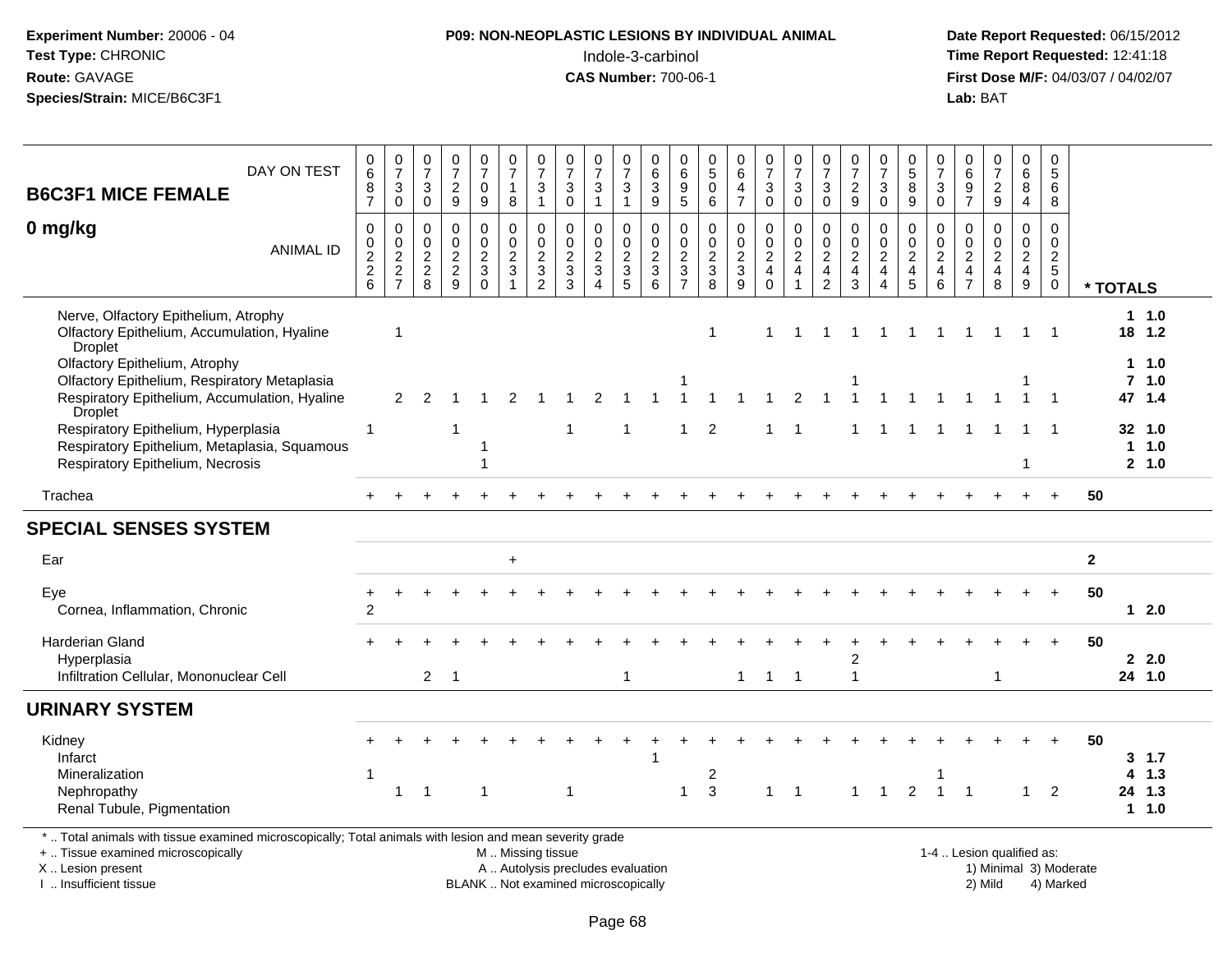## **P09: NON-NEOPLASTIC LESIONS BY INDIVIDUAL ANIMAL**Indole-3-carbinol **Time Report Requested:** 12:41:18

 **Date Report Requested:** 06/15/2012 **First Dose M/F:** 04/03/07 / 04/02/07<br>**Lab:** BAT **Lab:** BAT

| <b>B6C3F1 MICE FEMALE</b>                                         | DAY ON TEST | $\mathbf{0}$<br>6<br>8                          | 0<br>3<br>0                                               | 0<br>د                                                | 0<br>2<br>9                  | $\mathbf{0}$<br>$\overline{\phantom{a}}$<br>0<br>9 | U<br>8           | 0<br>3                                           | 0<br>3<br>0                  | 0<br>3                                        | 0<br>3                          | 6<br>J.<br>9 | 6<br>9<br>5                           | v<br>ა<br>v<br>6 | U<br>6<br>4                             | $\mathbf{0}$<br>$\overline{ }$<br>3<br>0 | $\mathbf{0}$<br>3<br>0               | 0<br>າ<br>P<br>0      | 2<br>9 | J.          | 0<br>8<br>9                 | U<br>ు | 0<br>6<br>9                   | $\mathbf{0}$<br>$\overline{ }$<br>2<br>9 | 0<br>6<br>8<br>4           | G<br>6<br>8         |                 |  |
|-------------------------------------------------------------------|-------------|-------------------------------------------------|-----------------------------------------------------------|-------------------------------------------------------|------------------------------|----------------------------------------------------|------------------|--------------------------------------------------|------------------------------|-----------------------------------------------|---------------------------------|--------------|---------------------------------------|------------------|-----------------------------------------|------------------------------------------|--------------------------------------|-----------------------|--------|-------------|-----------------------------|--------|-------------------------------|------------------------------------------|----------------------------|---------------------|-----------------|--|
| 0 mg/kg                                                           | ANIMAL ID   | 0<br>0<br>$\overline{c}$<br>$\overline{2}$<br>6 | 0<br>$\mathbf 0$<br>2<br>$\overline{2}$<br>$\overline{ }$ | 0<br>$\sim$<br>$\sim$<br>∼<br>$\sim$<br><u>_</u><br>8 | 0<br>2<br>$\Omega$<br>∠<br>9 | $\mathbf{0}$<br>0<br>ົ<br>$\epsilon$<br>3<br>0     | 0<br>ົ<br>ے<br>3 | $\mathbf 0$<br>0<br>ົ<br>$rac{6}{3}$<br>$\Omega$ | 0<br>0<br>$\frac{2}{3}$<br>3 | 0<br>0<br>$\overline{2}$<br>$\mathbf{3}$<br>4 | 0<br>0<br>$\sim$<br>∠<br>3<br>5 | 2<br>3<br>6  | C<br>$\epsilon$<br>3<br>$\rightarrow$ | າ<br>∠<br>3<br>8 | 0<br>റ<br><u>_</u><br>$\mathbf{3}$<br>9 | 0<br>0<br>ົ<br>$\epsilon$<br>4<br>0      | 0<br>0<br>$\Omega$<br>$\overline{4}$ | 0<br>0<br>ົ<br>4<br>2 | 3      | $\sim$<br>4 | $\mathbf{0}$<br>0<br>C<br>5 | U<br>6 | 0<br>$\sim$<br>$\overline{ }$ | 0<br>ົ<br>4<br>8                         | 0<br>0<br>ົ<br>∼<br>4<br>9 | $\mathcal{D}$<br>.5 | * TOTALS        |  |
| <b>Urinary Bladder</b><br>Infiltration Cellular, Mononuclear Cell |             |                                                 |                                                           |                                                       |                              |                                                    |                  |                                                  |                              |                                               |                                 |              |                                       |                  |                                         |                                          |                                      |                       |        |             |                             |        |                               |                                          |                            | $+$                 | -50<br>3<br>1.0 |  |

+ .. Tissue examined microscopically

X .. Lesion present

I .. Insufficient tissue

 M .. Missing tissueA .. Autolysis precludes evaluation

BLANK .. Not examined microscopically 2) Mild 4) Marked

1-4 .. Lesion qualified as:<br>1) Minimal 3) Moderate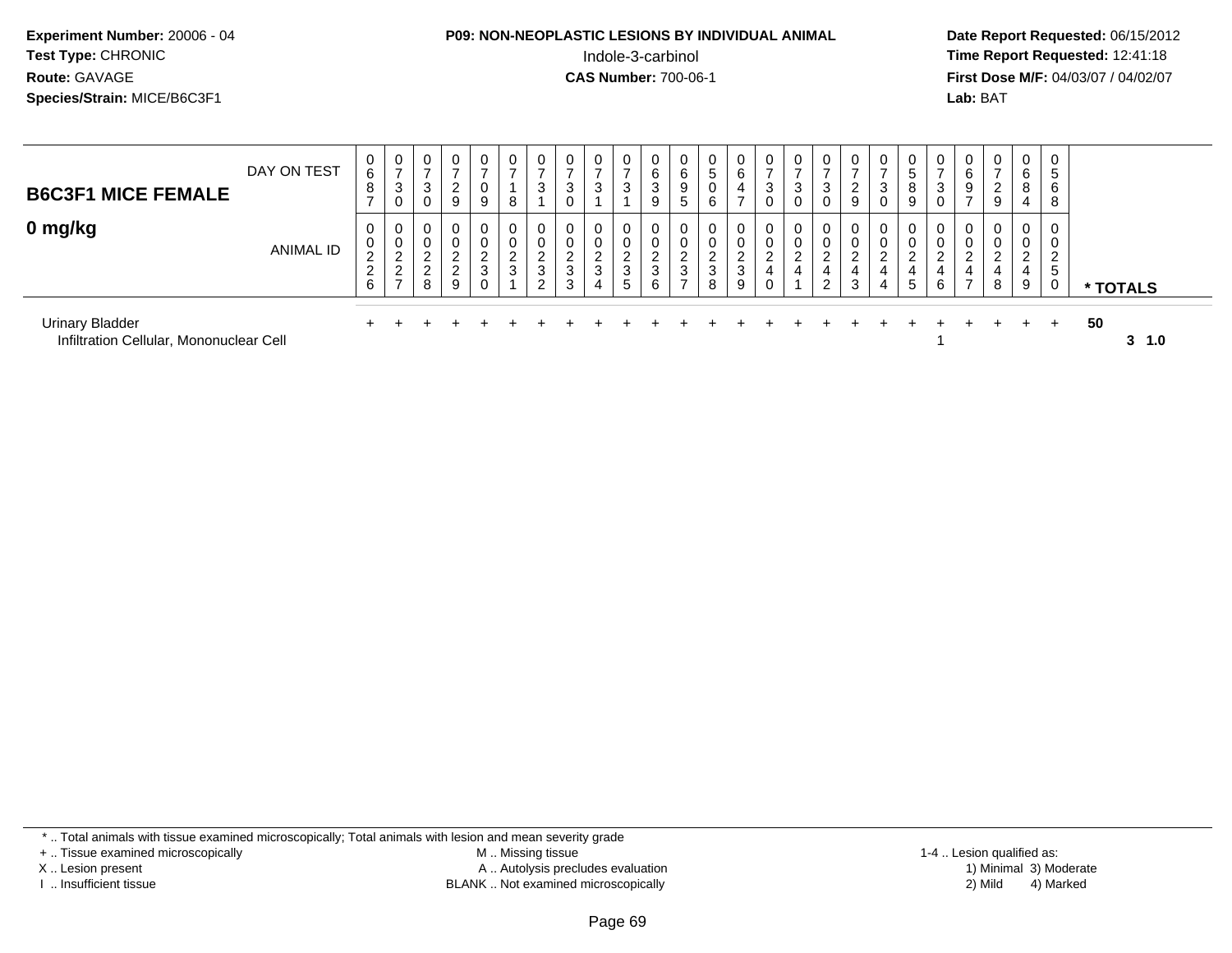# **P09: NON-NEOPLASTIC LESIONS BY INDIVIDUAL ANIMAL**Indole-3-carbinol **Time Report Requested:** 12:41:18

| <b>B6C3F1 MICE FEMALE</b>                                                                                                                                                                     | DAY ON TEST      | $\frac{0}{7}$<br>$\ensuremath{\mathsf{3}}$<br>$\mathbf{1}$ | $\frac{0}{7}$<br>3<br>$\boldsymbol{0}$  | $\frac{0}{7}$<br>$\pmb{0}$<br>$\mathbf{1}$     | $\frac{0}{7}$<br>$\ensuremath{\mathsf{3}}$<br>$\mathbf{1}$ | $\begin{array}{c} 0 \\ 6 \end{array}$<br>$\bf 8$<br>$\mathbf{1}$ | $\frac{0}{7}$<br>$\ensuremath{\mathsf{3}}$<br>$\pmb{0}$ | $\frac{0}{7}$<br>$\sqrt{2}$<br>9                              | $\frac{0}{7}$<br>$\sqrt{2}$<br>9                                         | $\frac{0}{7}$<br>$\ensuremath{\mathsf{3}}$<br>$\mathbf 0$ | $\frac{0}{7}$<br>$\sqrt{2}$<br>9  | $\frac{0}{7}$<br>$\boldsymbol{2}$<br>$\boldsymbol{9}$  | 0<br>5<br>5<br>8                                      | $\frac{0}{7}$<br>$\mathfrak{S}$<br>$\mathbf{1}$ | $\begin{array}{c} 0 \\ 7 \end{array}$<br>$\sqrt{2}$<br>9 | $_{\rm 6}^{\rm 0}$<br>$\overline{8}$<br>$\,8\,$ | $\begin{array}{c} 0 \\ 6 \end{array}$<br>$\sqrt{2}$<br>$\mathbf 0$ | $\begin{array}{c} 0 \\ 7 \end{array}$<br>$\sqrt{3}$<br>$\mathbf 0$ | $\frac{0}{7}$<br>$\ensuremath{\mathsf{3}}$<br>$\mathbf{1}$ | $\begin{array}{c} 0 \\ 7 \end{array}$<br>$\frac{2}{9}$ | $\frac{0}{7}$<br>$\sqrt{2}$<br>$\boldsymbol{9}$ | $\frac{0}{7}$<br>$\frac{3}{1}$                    | $\frac{0}{7}$<br>$\frac{2}{9}$                      | $\begin{smallmatrix}0\\7\end{smallmatrix}$<br>$\frac{3}{0}$ | $\frac{0}{7}$<br>$\sqrt{2}$<br>$\boldsymbol{9}$ | $\begin{array}{c} 0 \\ 7 \end{array}$<br>$\mathbf{3}$<br>$\mathbf 0$ |                        |
|-----------------------------------------------------------------------------------------------------------------------------------------------------------------------------------------------|------------------|------------------------------------------------------------|-----------------------------------------|------------------------------------------------|------------------------------------------------------------|------------------------------------------------------------------|---------------------------------------------------------|---------------------------------------------------------------|--------------------------------------------------------------------------|-----------------------------------------------------------|-----------------------------------|--------------------------------------------------------|-------------------------------------------------------|-------------------------------------------------|----------------------------------------------------------|-------------------------------------------------|--------------------------------------------------------------------|--------------------------------------------------------------------|------------------------------------------------------------|--------------------------------------------------------|-------------------------------------------------|---------------------------------------------------|-----------------------------------------------------|-------------------------------------------------------------|-------------------------------------------------|----------------------------------------------------------------------|------------------------|
| 62.5 mg/kg                                                                                                                                                                                    | <b>ANIMAL ID</b> | $\mathbf 0$<br>$\frac{0}{2}$<br>$\mathbf{1}$               | $\mathbf 0$<br>$0$<br>$2$<br>$5$<br>$2$ | 0<br>$\mathsf{O}\xspace$<br>$\frac{2}{5}$<br>3 | 0<br>$\mathsf{O}$<br>$\frac{2}{5}$<br>$\overline{4}$       | $\pmb{0}$<br>$\mathbf 0$<br>$rac{2}{5}$                          | $\mathbf 0$<br>$0$<br>$5$<br>$6$                        | $\mathbf 0$<br>$\mathbf 0$<br>$\frac{2}{5}$<br>$\overline{7}$ | $\mathbf 0$<br>$\pmb{0}$<br>$\frac{2}{5}$                                | 0<br>$\mathbf 0$<br>$\frac{2}{5}$<br>9                    | 0<br>$\frac{0}{2}$<br>$\mathbf 0$ | $\mathbf 0$<br>$\pmb{0}$<br>$\sqrt{2}$<br>$\,6\,$<br>1 | $\boldsymbol{0}$<br>$\frac{0}{2}$ 6<br>$\overline{2}$ | 0<br>$\mathbf 0$<br>$rac{2}{3}$                 | $\pmb{0}$<br>$\frac{0}{2}$ 6<br>$\overline{4}$           | $\mathbf 0$<br>0 2 6 5                          | $\mathbf 0$<br>$\mathbf 0$<br>$^2\phantom{1}6$<br>6                | $\mathbf 0$<br>$\mathbf 0$<br>$^{\,2}_{\,6}$<br>$\overline{7}$     | 0<br>$\mathbf 0$<br>$\sqrt{2}$<br>$\,6\,$<br>8             | $\mathbf 0$<br>$\frac{0}{2}$ 6<br>9                    | 0<br>$\pmb{0}$<br>$\frac{2}{7}$<br>$\mathbf 0$  | $\boldsymbol{0}$<br>$\frac{0}{2}$<br>$\mathbf{1}$ | 0<br>$\mathbf 0$<br>$\frac{2}{7}$<br>$\overline{2}$ | $\pmb{0}$<br>$\frac{0}{2}$<br>7<br>3                        | $\mathbf 0$<br>$\frac{0}{2}$<br>$\overline{4}$  | $\mathbf 0$<br>$\mathbf 0$<br>$\frac{2}{7}$<br>$\overline{5}$        | females<br>(cont)      |
| <b>ALIMENTARY SYSTEM</b>                                                                                                                                                                      |                  |                                                            |                                         |                                                |                                                            |                                                                  |                                                         |                                                               |                                                                          |                                                           |                                   |                                                        |                                                       |                                                 |                                                          |                                                 |                                                                    |                                                                    |                                                            |                                                        |                                                 |                                                   |                                                     |                                                             |                                                 |                                                                      |                        |
| Esophagus                                                                                                                                                                                     |                  |                                                            |                                         |                                                |                                                            |                                                                  |                                                         |                                                               |                                                                          |                                                           |                                   |                                                        |                                                       |                                                 |                                                          |                                                 |                                                                    |                                                                    |                                                            |                                                        |                                                 |                                                   |                                                     |                                                             |                                                 |                                                                      |                        |
| Gallbladder<br>Cyst                                                                                                                                                                           |                  |                                                            |                                         |                                                |                                                            |                                                                  |                                                         |                                                               |                                                                          |                                                           |                                   |                                                        |                                                       |                                                 |                                                          |                                                 |                                                                    |                                                                    |                                                            |                                                        |                                                 |                                                   |                                                     |                                                             |                                                 |                                                                      |                        |
| Intestine Large, Cecum                                                                                                                                                                        |                  |                                                            |                                         |                                                |                                                            |                                                                  |                                                         |                                                               |                                                                          |                                                           |                                   |                                                        |                                                       |                                                 |                                                          |                                                 |                                                                    |                                                                    |                                                            |                                                        |                                                 |                                                   |                                                     |                                                             |                                                 |                                                                      |                        |
| Intestine Large, Colon                                                                                                                                                                        |                  |                                                            |                                         |                                                |                                                            |                                                                  |                                                         |                                                               |                                                                          |                                                           |                                   |                                                        |                                                       |                                                 |                                                          |                                                 |                                                                    |                                                                    |                                                            |                                                        |                                                 |                                                   |                                                     |                                                             | $\ddot{}$                                       | $\overline{+}$                                                       |                        |
| Intestine Large, Rectum                                                                                                                                                                       |                  |                                                            |                                         |                                                |                                                            |                                                                  |                                                         |                                                               |                                                                          |                                                           |                                   |                                                        |                                                       |                                                 |                                                          |                                                 |                                                                    |                                                                    |                                                            |                                                        |                                                 |                                                   |                                                     |                                                             |                                                 |                                                                      |                        |
| Intestine Small, Duodenum                                                                                                                                                                     |                  |                                                            |                                         |                                                |                                                            |                                                                  |                                                         |                                                               |                                                                          |                                                           |                                   |                                                        |                                                       |                                                 |                                                          |                                                 |                                                                    |                                                                    |                                                            |                                                        |                                                 |                                                   |                                                     |                                                             |                                                 |                                                                      |                        |
| Intestine Small, Ileum                                                                                                                                                                        |                  |                                                            |                                         |                                                |                                                            |                                                                  |                                                         |                                                               |                                                                          |                                                           |                                   |                                                        |                                                       |                                                 |                                                          |                                                 |                                                                    |                                                                    |                                                            |                                                        |                                                 |                                                   |                                                     |                                                             |                                                 | $\overline{+}$                                                       |                        |
| Intestine Small, Jejunum                                                                                                                                                                      |                  |                                                            |                                         |                                                |                                                            |                                                                  |                                                         |                                                               |                                                                          |                                                           |                                   |                                                        |                                                       |                                                 |                                                          |                                                 |                                                                    |                                                                    |                                                            |                                                        |                                                 |                                                   |                                                     |                                                             |                                                 | $+$                                                                  |                        |
| Liver<br><b>Basophilic Focus</b><br><b>Clear Cell Focus</b>                                                                                                                                   |                  |                                                            |                                         |                                                | $\times$                                                   |                                                                  |                                                         | X                                                             |                                                                          | X                                                         |                                   |                                                        |                                                       |                                                 |                                                          |                                                 |                                                                    |                                                                    |                                                            | X<br>X                                                 |                                                 | X                                                 |                                                     |                                                             | $+$                                             | $+$                                                                  |                        |
| Eosinophilic Focus<br>Fatty Change<br>Hemorrhage<br>Inflammation, Chronic                                                                                                                     |                  | $\overline{2}$                                             | $\overline{1}$                          | X<br>$\overline{1}$                            |                                                            | X<br>$\mathbf{1}$                                                | X<br>$\overline{1}$                                     | $\overline{2}$                                                |                                                                          | $\mathcal{P}$                                             | X                                 | X                                                      | $\mathfrak{p}$                                        | X<br>$\mathcal{P}$                              |                                                          | X<br>3                                          | $\mathcal{P}$                                                      |                                                                    |                                                            | X<br>$\mathfrak{p}$                                    | 2                                               | X                                                 | X<br>$\overline{2}$                                 | X<br>$\overline{2}$                                         | X                                               | $\overline{1}$                                                       |                        |
| Mixed Cell Focus<br>Necrosis<br>Bile Duct, Cyst                                                                                                                                               |                  |                                                            |                                         |                                                |                                                            |                                                                  |                                                         |                                                               | X                                                                        |                                                           |                                   |                                                        |                                                       |                                                 |                                                          |                                                 |                                                                    |                                                                    |                                                            | X                                                      |                                                 |                                                   |                                                     |                                                             | $\overline{1}$                                  |                                                                      |                        |
| Mesentery                                                                                                                                                                                     |                  |                                                            |                                         |                                                |                                                            |                                                                  |                                                         |                                                               |                                                                          |                                                           |                                   |                                                        |                                                       |                                                 |                                                          |                                                 |                                                                    | $+$                                                                |                                                            |                                                        | $\ddot{}$                                       |                                                   | $\ddot{}$                                           |                                                             |                                                 |                                                                      |                        |
| *  Total animals with tissue examined microscopically; Total animals with lesion and mean severity grade<br>+  Tissue examined microscopically<br>X  Lesion present<br>I  Insufficient tissue |                  |                                                            |                                         |                                                |                                                            |                                                                  | M  Missing tissue                                       |                                                               | A  Autolysis precludes evaluation<br>BLANK  Not examined microscopically |                                                           |                                   |                                                        |                                                       |                                                 |                                                          |                                                 |                                                                    |                                                                    |                                                            |                                                        |                                                 |                                                   | 1-4  Lesion qualified as:                           | 2) Mild                                                     |                                                 | 4) Marked                                                            | 1) Minimal 3) Moderate |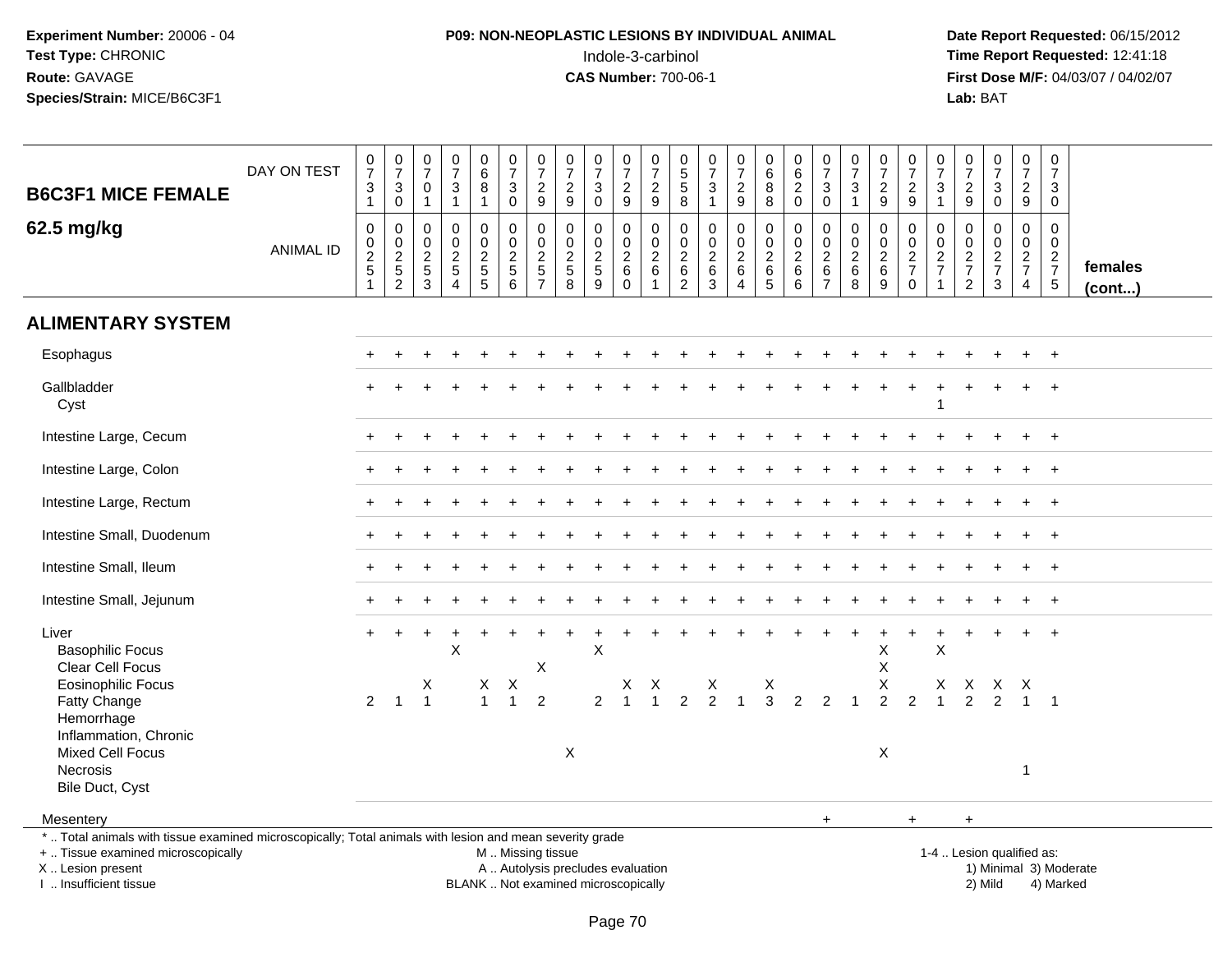## **P09: NON-NEOPLASTIC LESIONS BY INDIVIDUAL ANIMAL**Indole-3-carbinol **Time Report Requested:** 12:41:18

| <b>B6C3F1 MICE FEMALE</b>                                                                                                                                                                                                                                                                                                                                                    | DAY ON TEST      | $\frac{0}{7}$<br>$\mathbf{3}$<br>$\mathbf{1}$                     | $\frac{0}{7}$<br>$\sqrt{3}$<br>$\mathbf 0$ | $\frac{0}{7}$<br>$\mathbf 0$<br>$\overline{1}$ | $\frac{0}{7}$<br>$\sqrt{3}$<br>$\overline{1}$                                    | $\begin{array}{c} 0 \\ 6 \end{array}$<br>$\overline{8}$<br>$\mathbf{1}$ | $\begin{array}{c} 0 \\ 7 \end{array}$<br>$\mathbf{3}$<br>$\mathsf{O}$ | $\frac{0}{7}$<br>$\mathbf 2$<br>9                       | $\begin{array}{c} 0 \\ 7 \end{array}$<br>$\sqrt{2}$<br>9 | $\begin{array}{c} 0 \\ 7 \end{array}$<br>$\mathbf{3}$<br>0 | $\begin{array}{c} 0 \\ 7 \end{array}$<br>$\sqrt{2}$<br>9   | $\frac{0}{7}$<br>$\sqrt{2}$<br>9                                                  | 0<br>$\sqrt{5}$<br>$\overline{5}$<br>8                         | $\frac{0}{7}$<br>3<br>$\mathbf{1}$                        | $\frac{0}{7}$<br>$\overline{2}$<br>9                   | $\begin{array}{c} 0 \\ 6 \end{array}$<br>8<br>8                              | $\begin{matrix} 0 \\ 6 \\ 2 \end{matrix}$<br>$\pmb{0}$             | $\begin{array}{c} 0 \\ 7 \end{array}$<br>$\mathbf{3}$<br>$\mathbf 0$     | $\begin{array}{c} 0 \\ 7 \end{array}$<br>$\mathbf{3}$<br>$\overline{1}$ | $\frac{0}{7}$<br>$\sqrt{2}$<br>9                 | $\frac{0}{7}$<br>$\sqrt{2}$<br>9                             | $\frac{0}{7}$<br>3<br>$\mathbf{1}$                | $\frac{0}{7}$<br>$\overline{c}$<br>9              | $\frac{0}{7}$<br>$\mathbf{3}$<br>$\mathsf 0$   | $\frac{0}{7}$<br>$\overline{2}$<br>9                   | $\pmb{0}$<br>$\overline{7}$<br>3<br>$\mathbf 0$           |                   |
|------------------------------------------------------------------------------------------------------------------------------------------------------------------------------------------------------------------------------------------------------------------------------------------------------------------------------------------------------------------------------|------------------|-------------------------------------------------------------------|--------------------------------------------|------------------------------------------------|----------------------------------------------------------------------------------|-------------------------------------------------------------------------|-----------------------------------------------------------------------|---------------------------------------------------------|----------------------------------------------------------|------------------------------------------------------------|------------------------------------------------------------|-----------------------------------------------------------------------------------|----------------------------------------------------------------|-----------------------------------------------------------|--------------------------------------------------------|------------------------------------------------------------------------------|--------------------------------------------------------------------|--------------------------------------------------------------------------|-------------------------------------------------------------------------|--------------------------------------------------|--------------------------------------------------------------|---------------------------------------------------|---------------------------------------------------|------------------------------------------------|--------------------------------------------------------|-----------------------------------------------------------|-------------------|
| 62.5 mg/kg                                                                                                                                                                                                                                                                                                                                                                   | <b>ANIMAL ID</b> | 0<br>$\begin{array}{c} 0 \\ 2 \\ 5 \end{array}$<br>$\overline{1}$ | 0<br>$0$<br>$2$<br>$5$<br>$2$              | $\mathbf 0$<br>$\mathbf 0$<br>$rac{2}{3}$      | $\mathbf 0$<br>$\mathbf 0$<br>$\sqrt{2}$<br>$\sqrt{5}$<br>$\boldsymbol{\Lambda}$ | 0<br>$\pmb{0}$<br>$\frac{2}{5}$                                         | 0<br>$\pmb{0}$<br>$\frac{2}{5}$<br>6                                  | 0<br>$\pmb{0}$<br>$\overline{c}$<br>5<br>$\overline{7}$ | 0<br>$\mathbf 0$<br>$\frac{2}{5}$<br>8                   | $\mathbf 0$<br>$\mathsf{O}\xspace$<br>$\frac{2}{5}$<br>9   | $\mathbf 0$<br>$\mathbf 0$<br>$\frac{2}{6}$<br>$\mathbf 0$ | $\mathbf 0$<br>$\mathsf{O}\xspace$<br>$\overline{2}$<br>$\,6\,$<br>$\overline{1}$ | 0<br>$\boldsymbol{0}$<br>$\sqrt{2}$<br>$\,6$<br>$\overline{2}$ | $\Omega$<br>$\pmb{0}$<br>$\boldsymbol{2}$<br>$\,6\,$<br>3 | 0<br>$\mathsf 0$<br>$^2\phantom{1}6$<br>$\overline{4}$ | $\mathbf 0$<br>$\mathsf{O}$<br>$\boldsymbol{2}$<br>$\,6\,$<br>$\overline{5}$ | $\mathbf 0$<br>$\pmb{0}$<br>$\boldsymbol{2}$<br>$\,6\,$<br>$\,6\,$ | $\mathbf{0}$<br>$\mathbf 0$<br>$\overline{2}$<br>$\,6$<br>$\overline{7}$ | $\mathbf 0$<br>$\boldsymbol{0}$<br>$\frac{2}{6}$<br>8                   | 0<br>$\mathbf 0$<br>$\sqrt{2}$<br>$\,6$<br>$9\,$ | $\Omega$<br>$\mathbf 0$<br>$\frac{2}{7}$<br>$\boldsymbol{0}$ | $\Omega$<br>0<br>$\overline{c}$<br>$\overline{7}$ | 0<br>$\pmb{0}$<br>$\frac{2}{7}$<br>$\overline{c}$ | $\mathbf 0$<br>$\pmb{0}$<br>$\frac{2}{7}$<br>3 | 0<br>$\overline{0}$<br>$\frac{2}{7}$<br>$\overline{4}$ | $\mathbf 0$<br>$\mathbf 0$<br>$\frac{2}{7}$<br>$\sqrt{5}$ | females<br>(cont) |
| Fat, Necrosis                                                                                                                                                                                                                                                                                                                                                                |                  |                                                                   |                                            |                                                |                                                                                  |                                                                         |                                                                       |                                                         |                                                          |                                                            |                                                            |                                                                                   |                                                                |                                                           |                                                        |                                                                              |                                                                    | $\overline{2}$                                                           |                                                                         |                                                  | -1                                                           |                                                   | -1                                                |                                                |                                                        |                                                           |                   |
| Pancreas<br>Angiectasis<br>Inflammation, Chronic<br>Acinus, Hyperplasia                                                                                                                                                                                                                                                                                                      |                  |                                                                   |                                            |                                                |                                                                                  |                                                                         |                                                                       |                                                         |                                                          |                                                            |                                                            |                                                                                   |                                                                | 1                                                         |                                                        |                                                                              |                                                                    |                                                                          |                                                                         |                                                  |                                                              |                                                   |                                                   |                                                |                                                        |                                                           |                   |
| Salivary Glands                                                                                                                                                                                                                                                                                                                                                              |                  |                                                                   |                                            |                                                |                                                                                  |                                                                         |                                                                       |                                                         |                                                          |                                                            |                                                            |                                                                                   |                                                                |                                                           |                                                        |                                                                              |                                                                    |                                                                          |                                                                         |                                                  |                                                              |                                                   |                                                   |                                                |                                                        | $+$                                                       |                   |
| Stomach, Forestomach<br>Ulcer                                                                                                                                                                                                                                                                                                                                                |                  |                                                                   |                                            |                                                |                                                                                  |                                                                         |                                                                       |                                                         |                                                          |                                                            |                                                            |                                                                                   |                                                                |                                                           |                                                        |                                                                              |                                                                    |                                                                          |                                                                         |                                                  |                                                              |                                                   |                                                   |                                                |                                                        |                                                           |                   |
| Stomach, Glandular<br>Inflammation, Chronic<br>Pigmentation<br>Epithelium, Hyperplasia                                                                                                                                                                                                                                                                                       |                  |                                                                   |                                            |                                                | 1                                                                                |                                                                         | 1                                                                     |                                                         |                                                          |                                                            | -1                                                         |                                                                                   |                                                                |                                                           |                                                        |                                                                              |                                                                    | $\mathbf{1}$                                                             | $\overline{1}$                                                          | $\mathbf{1}$<br>$\overline{c}$                   |                                                              | $\mathbf{1}$                                      |                                                   |                                                |                                                        |                                                           |                   |
| Tooth<br>Dysplasia                                                                                                                                                                                                                                                                                                                                                           |                  |                                                                   |                                            |                                                |                                                                                  |                                                                         | ÷<br>$\overline{1}$                                                   |                                                         | $\pm$                                                    | $\overline{+}$<br>$1 \quad 1$                              |                                                            |                                                                                   |                                                                |                                                           | $\ddot{}$<br>$\mathbf{1}$                              |                                                                              |                                                                    | $\ddot{}$<br>$\mathbf{1}$                                                |                                                                         |                                                  |                                                              |                                                   |                                                   |                                                |                                                        |                                                           |                   |
| <b>CARDIOVASCULAR SYSTEM</b>                                                                                                                                                                                                                                                                                                                                                 |                  |                                                                   |                                            |                                                |                                                                                  |                                                                         |                                                                       |                                                         |                                                          |                                                            |                                                            |                                                                                   |                                                                |                                                           |                                                        |                                                                              |                                                                    |                                                                          |                                                                         |                                                  |                                                              |                                                   |                                                   |                                                |                                                        |                                                           |                   |
| <b>Blood Vessel</b>                                                                                                                                                                                                                                                                                                                                                          |                  |                                                                   |                                            |                                                |                                                                                  |                                                                         |                                                                       |                                                         |                                                          |                                                            |                                                            |                                                                                   |                                                                |                                                           |                                                        |                                                                              |                                                                    |                                                                          |                                                                         |                                                  |                                                              |                                                   |                                                   |                                                | $\ddot{}$                                              | $+$                                                       |                   |
| Heart<br>Cardiomyopathy<br>Inflammation, Chronic                                                                                                                                                                                                                                                                                                                             |                  |                                                                   |                                            |                                                | -1                                                                               |                                                                         |                                                                       |                                                         |                                                          |                                                            |                                                            |                                                                                   |                                                                |                                                           |                                                        |                                                                              |                                                                    |                                                                          |                                                                         |                                                  |                                                              |                                                   |                                                   |                                                | $\ddot{}$                                              | $+$                                                       |                   |
| <b>ENDOCRINE SYSTEM</b>                                                                                                                                                                                                                                                                                                                                                      |                  |                                                                   |                                            |                                                |                                                                                  |                                                                         |                                                                       |                                                         |                                                          |                                                            |                                                            |                                                                                   |                                                                |                                                           |                                                        |                                                                              |                                                                    |                                                                          |                                                                         |                                                  |                                                              |                                                   |                                                   |                                                |                                                        |                                                           |                   |
| <b>Adrenal Cortex</b>                                                                                                                                                                                                                                                                                                                                                        |                  |                                                                   |                                            |                                                |                                                                                  |                                                                         |                                                                       |                                                         |                                                          |                                                            |                                                            |                                                                                   |                                                                |                                                           |                                                        |                                                                              |                                                                    |                                                                          |                                                                         |                                                  |                                                              |                                                   |                                                   |                                                | $+$                                                    | $+$                                                       |                   |
| *  Total animals with tissue examined microscopically; Total animals with lesion and mean severity grade<br>1-4  Lesion qualified as:<br>+  Tissue examined microscopically<br>M  Missing tissue<br>X Lesion present<br>A  Autolysis precludes evaluation<br>1) Minimal 3) Moderate<br>I. Insufficient tissue<br>BLANK  Not examined microscopically<br>2) Mild<br>4) Marked |                  |                                                                   |                                            |                                                |                                                                                  |                                                                         |                                                                       |                                                         |                                                          |                                                            |                                                            |                                                                                   |                                                                |                                                           |                                                        |                                                                              |                                                                    |                                                                          |                                                                         |                                                  |                                                              |                                                   |                                                   |                                                |                                                        |                                                           |                   |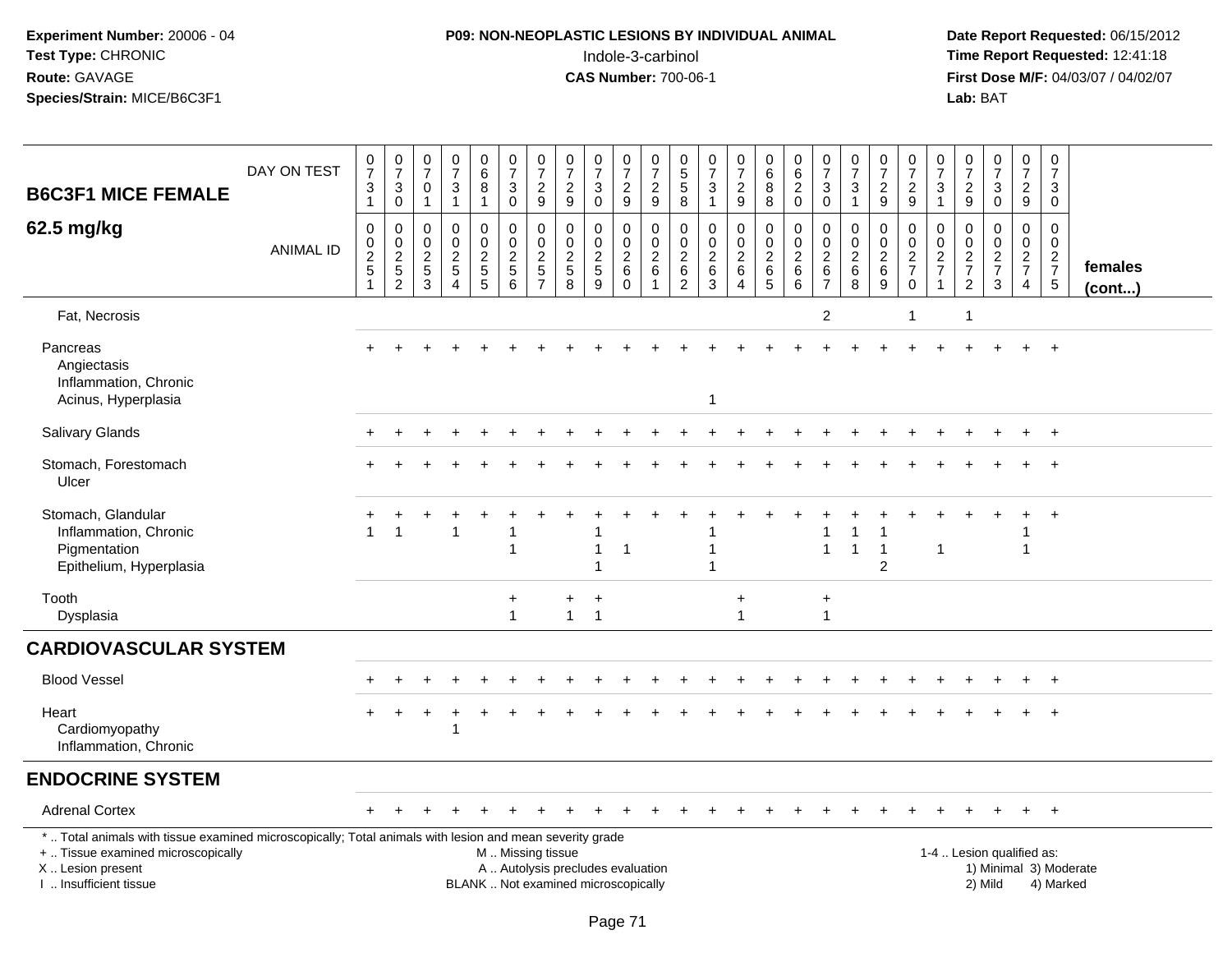## **P09: NON-NEOPLASTIC LESIONS BY INDIVIDUAL ANIMAL**Indole-3-carbinol **Time Report Requested:** 12:41:18

| <b>B6C3F1 MICE FEMALE</b>                                                                                                                                                                                                                                                                     | DAY ON TEST      | $\frac{0}{7}$<br>$\mathbf 3$<br>$\mathbf{1}$ | $\frac{0}{7}$<br>$\sqrt{3}$<br>$\mathbf 0$ | $\frac{0}{7}$<br>$\mathbf 0$<br>$\mathbf{1}$ | $\frac{0}{7}$<br>3<br>$\mathbf{1}$                                  | $\begin{array}{c} 0 \\ 6 \\ 8 \end{array}$<br>$\mathbf{1}$     | $\begin{smallmatrix}0\\7\end{smallmatrix}$<br>3<br>$\mathsf{O}$            | $\begin{array}{c} 0 \\ 7 \end{array}$<br>$\sqrt{2}$<br>9 | $\begin{smallmatrix}0\\7\end{smallmatrix}$<br>$\sqrt{2}$<br>9 | $\begin{array}{c} 0 \\ 7 \end{array}$<br>$\sqrt{3}$<br>$\mathbf 0$ | $\begin{smallmatrix}0\\7\end{smallmatrix}$<br>$\sqrt{2}$<br>9 | $\frac{0}{7}$<br>$\overline{c}$<br>9                    | 0<br>$\frac{5}{5}$<br>8                                                     | $\frac{0}{7}$<br>$\mathbf{3}$<br>$\mathbf{1}$        | $\begin{array}{c} 0 \\ 7 \end{array}$<br>$\sqrt{2}$<br>9                  | $\begin{array}{c} 0 \\ 6 \\ 8 \end{array}$<br>8 | $\begin{array}{c} 0 \\ 6 \end{array}$<br>$\overline{2}$<br>$\mathbf 0$ | $\frac{0}{7}$<br>$\mathfrak{Z}$<br>$\mathbf 0$                     | $\frac{0}{7}$<br>$\mathfrak{Z}$<br>$\mathbf{1}$ | $\frac{0}{7}$<br>$\overline{c}$<br>9               | $\begin{smallmatrix}0\\7\end{smallmatrix}$<br>$\frac{2}{9}$ | $\frac{0}{7}$<br>$\sqrt{3}$<br>$\mathbf{1}$                   | $\frac{0}{7}$<br>$\frac{2}{9}$                      | $\begin{array}{c} 0 \\ 7 \end{array}$<br>$\sqrt{3}$<br>$\mathbf 0$ | $\frac{0}{7}$<br>$\sqrt{2}$<br>9                 | $\begin{array}{c} 0 \\ 7 \end{array}$<br>$\mathbf{3}$<br>$\mathbf 0$ |                         |
|-----------------------------------------------------------------------------------------------------------------------------------------------------------------------------------------------------------------------------------------------------------------------------------------------|------------------|----------------------------------------------|--------------------------------------------|----------------------------------------------|---------------------------------------------------------------------|----------------------------------------------------------------|----------------------------------------------------------------------------|----------------------------------------------------------|---------------------------------------------------------------|--------------------------------------------------------------------|---------------------------------------------------------------|---------------------------------------------------------|-----------------------------------------------------------------------------|------------------------------------------------------|---------------------------------------------------------------------------|-------------------------------------------------|------------------------------------------------------------------------|--------------------------------------------------------------------|-------------------------------------------------|----------------------------------------------------|-------------------------------------------------------------|---------------------------------------------------------------|-----------------------------------------------------|--------------------------------------------------------------------|--------------------------------------------------|----------------------------------------------------------------------|-------------------------|
| 62.5 mg/kg                                                                                                                                                                                                                                                                                    | <b>ANIMAL ID</b> | 0<br>0<br>$\frac{2}{5}$                      | $\mathbf 0$<br>$0$<br>$2$<br>$5$<br>$2$    | 0<br>$\boldsymbol{0}$<br>$\frac{2}{5}$<br>3  | 0<br>$\pmb{0}$<br>$\boldsymbol{2}$<br>$\mathbf 5$<br>$\overline{4}$ | 0<br>$\mathbf 0$<br>$\begin{array}{c} 2 \\ 5 \\ 5 \end{array}$ | $\mathbf 0$<br>$\mathsf{O}$<br>$\sqrt{2}$<br>$\,$ 5 $\,$<br>$6\phantom{1}$ | $\mathbf 0$<br>$\pmb{0}$<br>$rac{2}{5}$                  | 0<br>$\pmb{0}$<br>$\frac{2}{5}$                               | 0<br>$\pmb{0}$<br>$\sqrt{2}$<br>$\sqrt{5}$<br>9                    | 0<br>$\mathsf{O}\xspace$<br>$\frac{2}{6}$<br>$\mathbf 0$      | 0<br>$\mathbf 0$<br>$\overline{c}$<br>6<br>$\mathbf{1}$ | $\mathbf 0$<br>$\pmb{0}$<br>$\frac{2}{6}$<br>$\overline{c}$                 | 0<br>$\mathsf 0$<br>$^2\phantom{1}6$<br>$\mathbf{3}$ | $\mathbf 0$<br>$\mathbf 0$<br>$\overline{2}$<br>$\,6\,$<br>$\overline{4}$ | 0<br>$\mathbf 0$<br>$rac{2}{6}$                 | 0<br>$\mathbf 0$<br>$\sqrt{2}$<br>$\,6\,$<br>$\,6\,$                   | 0<br>$\boldsymbol{0}$<br>$\overline{2}$<br>$\,6$<br>$\overline{7}$ | 0<br>$\pmb{0}$<br>$\frac{2}{6}$<br>8            | 0<br>$\mathbf 0$<br>$\overline{c}$<br>$\,6\,$<br>9 | 0<br>$\mathsf{O}\xspace$<br>$\frac{2}{7}$ 0                 | $\mathbf 0$<br>$\mathsf 0$<br>$\frac{2}{7}$<br>$\overline{1}$ | 0<br>$\mathbf 0$<br>$\frac{2}{7}$<br>$\overline{2}$ | $\mathbf 0$<br>$\mathbf 0$<br>$\frac{2}{7}$<br>$\mathbf{3}$        | $\mathbf 0$<br>$\mathbf 0$<br>$\frac{2}{7}$<br>4 | 0<br>$\mathbf 0$<br>$\frac{2}{7}$<br>$\sqrt{5}$                      | females<br>$($ cont $)$ |
| Hyperplasia<br>Necrosis<br>Vacuolization Cytoplasmic                                                                                                                                                                                                                                          |                  |                                              |                                            |                                              |                                                                     |                                                                |                                                                            |                                                          | $\overline{2}$                                                |                                                                    |                                                               |                                                         | $\overline{c}$                                                              |                                                      |                                                                           |                                                 |                                                                        |                                                                    |                                                 |                                                    |                                                             |                                                               |                                                     |                                                                    |                                                  |                                                                      |                         |
| Adrenal Medulla<br>Hyperplasia                                                                                                                                                                                                                                                                |                  |                                              |                                            |                                              |                                                                     |                                                                |                                                                            |                                                          |                                                               |                                                                    |                                                               |                                                         |                                                                             |                                                      |                                                                           |                                                 |                                                                        |                                                                    |                                                 |                                                    |                                                             |                                                               |                                                     |                                                                    |                                                  | $\overline{+}$                                                       |                         |
| Islets, Pancreatic<br>Hyperplasia                                                                                                                                                                                                                                                             |                  |                                              |                                            |                                              |                                                                     |                                                                |                                                                            |                                                          |                                                               |                                                                    |                                                               |                                                         |                                                                             |                                                      |                                                                           |                                                 |                                                                        |                                                                    |                                                 |                                                    |                                                             |                                                               |                                                     |                                                                    | $\ddot{}$                                        | $\overline{+}$                                                       |                         |
| Parathyroid Gland                                                                                                                                                                                                                                                                             |                  |                                              |                                            |                                              |                                                                     |                                                                |                                                                            |                                                          |                                                               |                                                                    |                                                               |                                                         | м                                                                           |                                                      |                                                                           |                                                 |                                                                        |                                                                    |                                                 |                                                    |                                                             |                                                               |                                                     | $\div$                                                             | $M +$                                            |                                                                      |                         |
| <b>Pituitary Gland</b><br>Cyst<br>Pars Distalis, Hyperplasia                                                                                                                                                                                                                                  |                  |                                              |                                            |                                              |                                                                     |                                                                |                                                                            | -1                                                       |                                                               | 2                                                                  |                                                               | 2                                                       |                                                                             | $\overline{2}$                                       |                                                                           |                                                 |                                                                        | 3                                                                  | $\overline{1}$                                  | $\overline{1}$                                     | $\overline{2}$                                              | $\overline{1}$                                                |                                                     |                                                                    |                                                  | $\overline{ }$                                                       |                         |
| <b>Thyroid Gland</b>                                                                                                                                                                                                                                                                          |                  | $+$                                          |                                            |                                              |                                                                     |                                                                |                                                                            |                                                          |                                                               |                                                                    |                                                               |                                                         |                                                                             |                                                      |                                                                           |                                                 |                                                                        |                                                                    |                                                 |                                                    |                                                             |                                                               |                                                     | $\ddot{}$                                                          | $+$                                              | $+$                                                                  |                         |
| <b>GENERAL BODY SYSTEM</b>                                                                                                                                                                                                                                                                    |                  |                                              |                                            |                                              |                                                                     |                                                                |                                                                            |                                                          |                                                               |                                                                    |                                                               |                                                         |                                                                             |                                                      |                                                                           |                                                 |                                                                        |                                                                    |                                                 |                                                    |                                                             |                                                               |                                                     |                                                                    |                                                  |                                                                      |                         |
| <b>NONE</b>                                                                                                                                                                                                                                                                                   |                  |                                              |                                            |                                              |                                                                     |                                                                |                                                                            |                                                          |                                                               |                                                                    |                                                               |                                                         |                                                                             |                                                      |                                                                           |                                                 |                                                                        |                                                                    |                                                 |                                                    |                                                             |                                                               |                                                     |                                                                    |                                                  |                                                                      |                         |
| <b>GENITAL SYSTEM</b>                                                                                                                                                                                                                                                                         |                  |                                              |                                            |                                              |                                                                     |                                                                |                                                                            |                                                          |                                                               |                                                                    |                                                               |                                                         |                                                                             |                                                      |                                                                           |                                                 |                                                                        |                                                                    |                                                 |                                                    |                                                             |                                                               |                                                     |                                                                    |                                                  |                                                                      |                         |
| <b>Clitoral Gland</b>                                                                                                                                                                                                                                                                         |                  |                                              |                                            |                                              |                                                                     |                                                                |                                                                            |                                                          |                                                               |                                                                    |                                                               |                                                         |                                                                             |                                                      |                                                                           |                                                 |                                                                        |                                                                    |                                                 |                                                    |                                                             |                                                               |                                                     |                                                                    |                                                  |                                                                      |                         |
| Ovary<br>Cyst                                                                                                                                                                                                                                                                                 |                  | +<br>X                                       |                                            | $\ddot{}$                                    | X                                                                   |                                                                |                                                                            |                                                          |                                                               |                                                                    | +<br>X                                                        | $\times$                                                |                                                                             |                                                      |                                                                           | $\ddot{}$<br>X                                  | $\ddot{}$                                                              | $\ddot{}$<br>Χ                                                     |                                                 |                                                    |                                                             |                                                               |                                                     |                                                                    |                                                  |                                                                      |                         |
| <b>Uterus</b><br>Inflammation, Suppurative                                                                                                                                                                                                                                                    |                  |                                              |                                            |                                              | 2                                                                   |                                                                |                                                                            |                                                          |                                                               |                                                                    |                                                               |                                                         |                                                                             |                                                      |                                                                           |                                                 |                                                                        |                                                                    |                                                 |                                                    |                                                             |                                                               |                                                     |                                                                    |                                                  | $+$                                                                  |                         |
| *  Total animals with tissue examined microscopically; Total animals with lesion and mean severity grade<br>+  Tissue examined microscopically<br>M  Missing tissue<br>X Lesion present<br>A  Autolysis precludes evaluation<br>I  Insufficient tissue<br>BLANK  Not examined microscopically |                  |                                              |                                            |                                              |                                                                     |                                                                |                                                                            |                                                          |                                                               |                                                                    |                                                               |                                                         | 1-4  Lesion qualified as:<br>1) Minimal 3) Moderate<br>2) Mild<br>4) Marked |                                                      |                                                                           |                                                 |                                                                        |                                                                    |                                                 |                                                    |                                                             |                                                               |                                                     |                                                                    |                                                  |                                                                      |                         |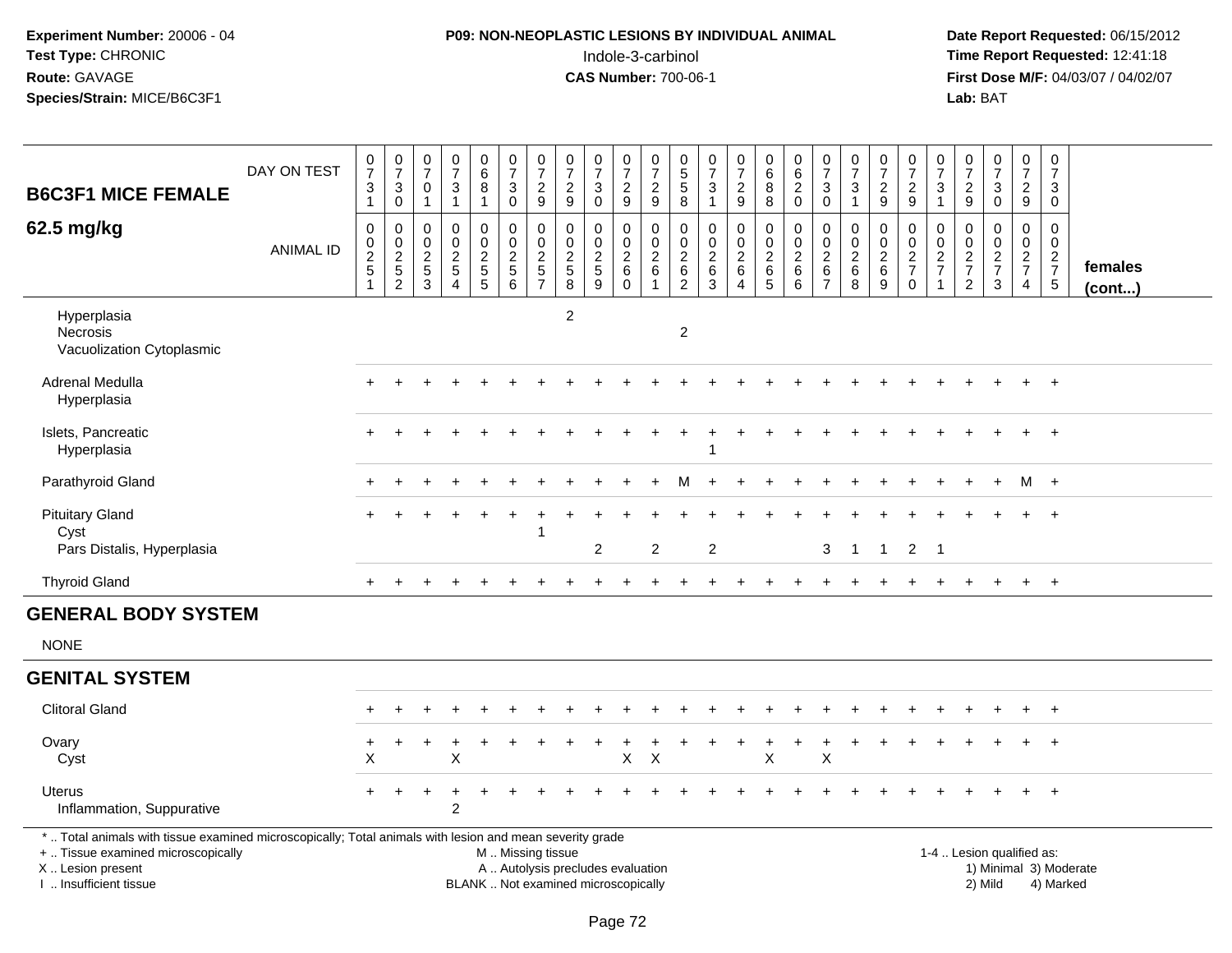### **P09: NON-NEOPLASTIC LESIONS BY INDIVIDUAL ANIMAL**Indole-3-carbinol **Time Report Requested:** 12:41:18

 **Date Report Requested:** 06/15/2012 **First Dose M/F:** 04/03/07 / 04/02/07<br>**Lab:** BAT **Lab:** BAT

| DAY ON TEST<br><b>B6C3F1 MICE FEMALE</b>                                                          | $\frac{0}{7}$<br>$\mathbf{3}$<br>$\mathbf{1}$ | $\frac{0}{7}$<br>$\mathbf{3}$<br>$\mathsf 0$ | $\frac{0}{7}$<br>$\mathbf 0$<br>$\mathbf{1}$                                        | $\begin{array}{c} 0 \\ 7 \end{array}$<br>3<br>$\mathbf{1}$ | $\begin{matrix}0\6\8\end{matrix}$<br>$\mathbf{1}$ | $\begin{smallmatrix}0\\7\end{smallmatrix}$<br>$\overline{3}$<br>$\mathsf 0$ | $\frac{0}{7}$<br>$\overline{2}$<br>$\boldsymbol{9}$         | $\frac{0}{7}$<br>$\overline{c}$<br>$\boldsymbol{9}$ | $\frac{0}{7}$<br>$\overline{3}$<br>$\pmb{0}$                        | $\frac{0}{7}$<br>$\overline{2}$<br>$\boldsymbol{9}$ | $\begin{array}{c} 0 \\ 7 \\ 2 \end{array}$<br>$9\,$                        | $\begin{array}{c} 0 \\ 5 \\ 5 \end{array}$<br>8               | $\begin{array}{c} 0 \\ 7 \\ 3 \end{array}$<br>$\mathbf{1}$ | $\frac{0}{7}$<br>$rac{2}{9}$ | $\begin{matrix}0\\6\\8\end{matrix}$<br>$\overline{8}$ | $\begin{matrix} 0 \\ 6 \\ 2 \end{matrix}$<br>$\pmb{0}$ | $\begin{matrix} 0 \\ 7 \\ 3 \end{matrix}$<br>$\mathbf 0$ | $\frac{0}{7}$<br>$\sqrt{3}$<br>$\overline{1}$ | $\frac{0}{7}$<br>$\overline{2}$<br>$\boldsymbol{9}$ | $\frac{0}{7}$<br>$\frac{2}{9}$          | $\frac{0}{7}$<br>$\mathbf{3}$<br>$\mathbf{1}$          | $\frac{0}{7}$<br>9                                   | $\frac{0}{7}$<br>$\mathbf{3}$<br>$\pmb{0}$ | $\frac{0}{7}$<br>$rac{2}{9}$         | $\mathbf 0$<br>$\overline{7}$<br>$\mathbf{3}$<br>$\mathbf 0$ |                         |
|---------------------------------------------------------------------------------------------------|-----------------------------------------------|----------------------------------------------|-------------------------------------------------------------------------------------|------------------------------------------------------------|---------------------------------------------------|-----------------------------------------------------------------------------|-------------------------------------------------------------|-----------------------------------------------------|---------------------------------------------------------------------|-----------------------------------------------------|----------------------------------------------------------------------------|---------------------------------------------------------------|------------------------------------------------------------|------------------------------|-------------------------------------------------------|--------------------------------------------------------|----------------------------------------------------------|-----------------------------------------------|-----------------------------------------------------|-----------------------------------------|--------------------------------------------------------|------------------------------------------------------|--------------------------------------------|--------------------------------------|--------------------------------------------------------------|-------------------------|
| 62.5 mg/kg<br><b>ANIMAL ID</b>                                                                    | $\boldsymbol{0}$<br>$\frac{0}{2}$             | $\pmb{0}$<br>$\frac{0}{2}$<br>$\overline{2}$ | $\boldsymbol{0}$<br>$\begin{smallmatrix} 0\\2 \end{smallmatrix}$<br>$\sqrt{5}$<br>3 | $\pmb{0}$<br>$\frac{0}{2}$<br>$\sqrt{5}$                   | 0<br>$\frac{0}{2}$<br>5                           | $\pmb{0}$<br>$\frac{0}{2}$<br>$5\,$<br>6                                    | $\pmb{0}$<br>$\frac{0}{2}$<br>$\,$ 5 $\,$<br>$\overline{ }$ | 0<br>$_2^0$<br>$\sqrt{5}$<br>8                      | $\begin{smallmatrix} 0\\0\\2 \end{smallmatrix}$<br>$\,$ 5 $\,$<br>9 | 0<br>$\frac{0}{2}$<br>$\,6\,$<br>$\Omega$           | $\begin{smallmatrix} 0\\0\\2 \end{smallmatrix}$<br>$\,6\,$<br>$\mathbf{1}$ | $\pmb{0}$<br>$\mathop{2}\limits^{\mathbb{O}}$<br>$\,6\,$<br>2 | $\mathbf 0$<br>$\frac{0}{2}$ 6<br>3                        | 0<br>$\frac{0}{2}$<br>4      | 000265                                                | $\pmb{0}$<br>$\frac{0}{2}$<br>$\,6\,$<br>6             | $\mathbf 0$<br>$\frac{0}{2}$<br>$\overline{7}$           | $\boldsymbol{0}$<br>$\frac{0}{2}$<br>8        | $\mathbf 0$<br>$\frac{0}{2}$ 6<br>9                 | $\,0\,$<br>$\frac{0}{2}$<br>$\mathbf 0$ | 0<br>$\mathsf 0$<br>$\boldsymbol{2}$<br>$\overline{7}$ | 0<br>$\begin{array}{c} 0 \\ 2 \\ 7 \\ 2 \end{array}$ | $\mathbf 0$<br>$\frac{0}{2}$<br>3          | 0<br>$\frac{0}{2}$<br>$\overline{4}$ | 0<br>$\frac{0}{2}$<br>$\sqrt{5}$                             | females<br>$($ cont $)$ |
| Inflammation, Chronic<br>Endometrium, Hyperplasia, Cystic                                         |                                               | 3                                            |                                                                                     |                                                            | 3                                                 |                                                                             | 3                                                           | $\overline{2}$                                      |                                                                     | 3                                                   |                                                                            |                                                               | $\overline{2}$                                             | $\mathbf{3}$                 | $\overline{2}$                                        | -1                                                     | $\overline{2}$                                           | 3                                             | $\overline{2}$                                      | $\mathbf{3}$                            | 3                                                      | 3                                                    |                                            | 3                                    | $\overline{2}$<br>$\mathbf{3}$                               |                         |
| <b>HEMATOPOIETIC SYSTEM</b>                                                                       |                                               |                                              |                                                                                     |                                                            |                                                   |                                                                             |                                                             |                                                     |                                                                     |                                                     |                                                                            |                                                               |                                                            |                              |                                                       |                                                        |                                                          |                                               |                                                     |                                         |                                                        |                                                      |                                            |                                      |                                                              |                         |
| <b>Bone Marrow</b>                                                                                |                                               |                                              |                                                                                     |                                                            |                                                   |                                                                             |                                                             |                                                     |                                                                     |                                                     |                                                                            |                                                               |                                                            |                              |                                                       |                                                        |                                                          |                                               |                                                     |                                         |                                                        |                                                      |                                            | $+$                                  | $+$                                                          |                         |
| Lymph Node<br>Renal, Ectasia                                                                      |                                               |                                              |                                                                                     |                                                            |                                                   |                                                                             | $\ddot{}$                                                   |                                                     |                                                                     |                                                     |                                                                            |                                                               |                                                            |                              |                                                       |                                                        |                                                          |                                               |                                                     |                                         |                                                        |                                                      |                                            |                                      |                                                              |                         |
| Lymph Node, Mandibular                                                                            |                                               |                                              |                                                                                     |                                                            |                                                   |                                                                             |                                                             |                                                     |                                                                     |                                                     |                                                                            |                                                               |                                                            |                              |                                                       |                                                        |                                                          |                                               |                                                     |                                         |                                                        |                                                      |                                            | $+$                                  | $^{+}$                                                       |                         |
| Lymph Node, Mesenteric                                                                            |                                               |                                              |                                                                                     |                                                            |                                                   |                                                                             |                                                             |                                                     |                                                                     |                                                     |                                                                            |                                                               |                                                            |                              |                                                       |                                                        |                                                          |                                               |                                                     |                                         |                                                        |                                                      |                                            |                                      |                                                              |                         |
| Spleen<br>Hematopoietic Cell Proliferation<br>Hyperplasia, Lymphoid<br>Lymphoid Follicle, Atrophy |                                               |                                              |                                                                                     |                                                            | $\overline{2}$                                    |                                                                             | $\overline{1}$                                              |                                                     |                                                                     |                                                     |                                                                            |                                                               |                                                            |                              |                                                       |                                                        |                                                          | $\overline{2}$                                | $\overline{1}$                                      |                                         | $\overline{2}$                                         |                                                      | $\overline{1}$                             | 2                                    | $\overline{1}$<br>$\overline{1}$                             |                         |
| Thymus<br>Atrophy<br>Hyperplasia                                                                  | $\ddot{}$<br>-1                               |                                              |                                                                                     | 1                                                          | $\mathbf{1}$                                      | $\overline{1}$                                                              | $\overline{3}$                                              | 3                                                   | $\overline{2}$                                                      |                                                     | $\overline{2}$                                                             |                                                               | 2                                                          |                              | $\boldsymbol{\Lambda}$                                | $\overline{2}$                                         | 2                                                        | $\overline{\mathbf{1}}$                       |                                                     |                                         | $\blacktriangleleft$                                   | 2                                                    | ÷<br>3                                     | $\ddot{}$<br>$\overline{1}$          | $+$                                                          |                         |
| <b>INTEGUMENTARY SYSTEM</b>                                                                       |                                               |                                              |                                                                                     |                                                            |                                                   |                                                                             |                                                             |                                                     |                                                                     |                                                     |                                                                            |                                                               |                                                            |                              |                                                       |                                                        |                                                          |                                               |                                                     |                                         |                                                        |                                                      |                                            |                                      |                                                              |                         |
| <b>Mammary Gland</b>                                                                              |                                               |                                              |                                                                                     |                                                            |                                                   |                                                                             |                                                             |                                                     |                                                                     |                                                     |                                                                            |                                                               |                                                            |                              |                                                       |                                                        |                                                          |                                               |                                                     |                                         |                                                        |                                                      |                                            | $\pm$                                | $+$                                                          |                         |
| Skin                                                                                              |                                               |                                              |                                                                                     |                                                            |                                                   |                                                                             |                                                             |                                                     |                                                                     |                                                     |                                                                            |                                                               |                                                            |                              |                                                       |                                                        |                                                          |                                               |                                                     |                                         |                                                        |                                                      |                                            |                                      | $+$                                                          |                         |

#### **MUSCULOSKELETAL SYSTEM**

\* .. Total animals with tissue examined microscopically; Total animals with lesion and mean severity grade

+ .. Tissue examined microscopically

X .. Lesion present

I .. Insufficient tissue

M .. Missing tissue

A .. Autolysis precludes evaluation

BLANK .. Not examined microscopically 2) Mild 4) Marked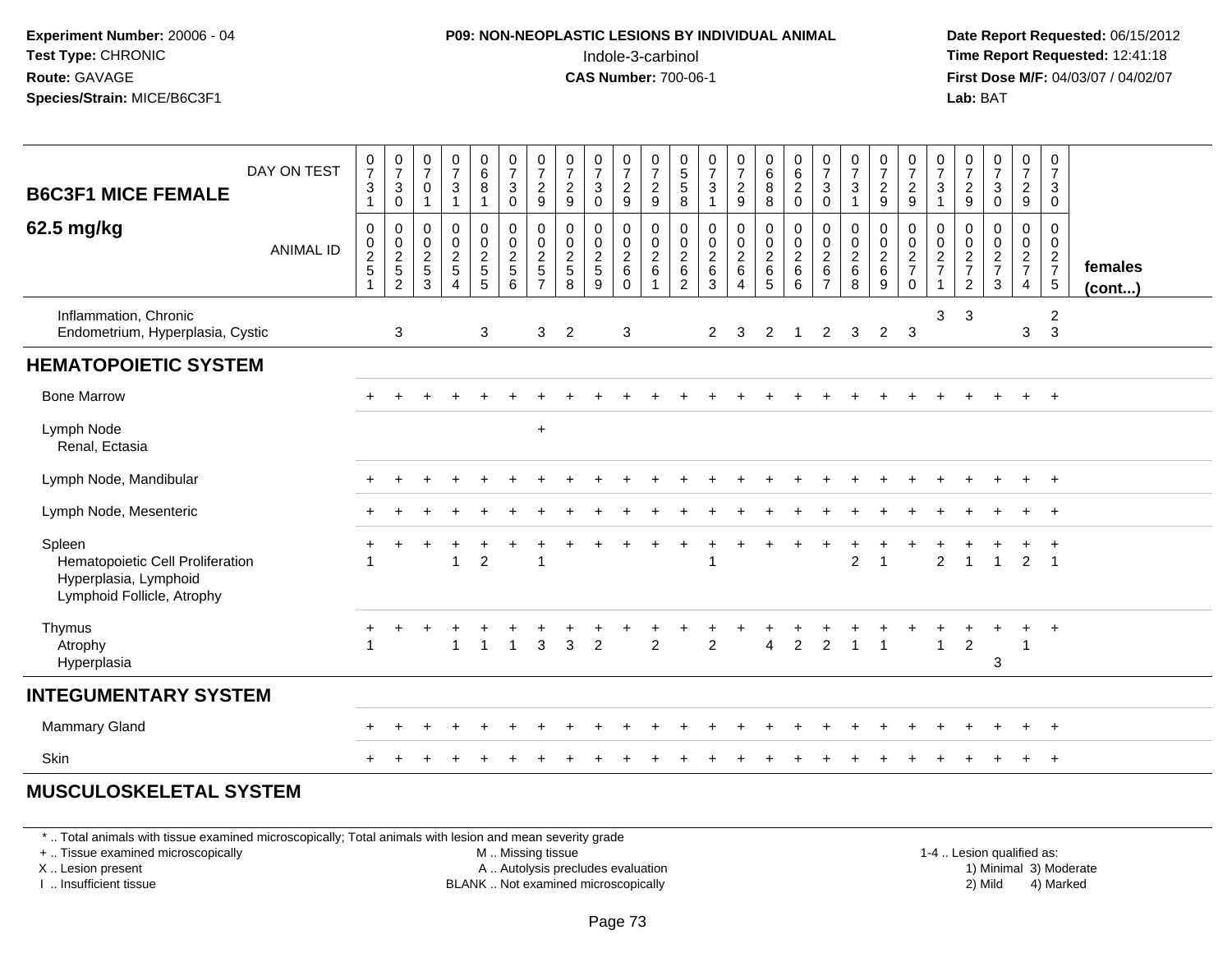# **P09: NON-NEOPLASTIC LESIONS BY INDIVIDUAL ANIMAL**Indole-3-carbinol **Time Report Requested:** 12:41:18

 **Date Report Requested:** 06/15/2012 **First Dose M/F:** 04/03/07 / 04/02/07<br>Lab: BAT **Lab:** BAT

| DAY ON TEST<br><b>B6C3F1 MICE FEMALE</b>                                                                                                  | $\frac{0}{7}$<br>$\ensuremath{\mathsf{3}}$<br>$\mathbf{1}$ | $\frac{0}{7}$<br>$\ensuremath{\mathsf{3}}$<br>$\mathsf 0$   | $\frac{0}{7}$<br>$\mathbf 0$<br>$\overline{1}$                                 | $\frac{0}{7}$<br>$\sqrt{3}$<br>$\mathbf 1$           | 0<br>$\,6\,$<br>$\bf 8$<br>$\overline{1}$                      | $\frac{0}{7}$<br>$\mathsf 3$<br>$\mathbf 0$            | $\frac{0}{7}$<br>$\overline{2}$<br>9                                     | $\frac{0}{7}$<br>$\sqrt{2}$<br>9                              | $\frac{0}{7}$<br>$\mathsf 3$<br>$\mathbf 0$                     | $\frac{0}{7}$<br>$\sqrt{2}$<br>9                           | 0<br>$\overline{7}$<br>$\sqrt{2}$<br>$9\,$                      | 0<br>$\overline{5}$<br>$\,$ 5 $\,$<br>8            | $\frac{0}{7}$<br>3<br>1                    | $\frac{0}{7}$<br>$\overline{2}$<br>9                                              | $\begin{array}{c} 0 \\ 6 \end{array}$<br>$\bf 8$<br>8      | $\begin{array}{c} 0 \\ 6 \end{array}$<br>$\overline{2}$<br>$\mathbf 0$ | $\frac{0}{7}$<br>$\mathbf{3}$<br>$\Omega$                           | $\frac{0}{7}$<br>3<br>1                      | $\frac{0}{7}$<br>$\overline{2}$<br>9                       | $\frac{0}{7}$<br>$\overline{c}$<br>9                                    | $\frac{0}{7}$<br>$\ensuremath{\mathsf{3}}$<br>$\blacktriangleleft$ | $\frac{0}{7}$<br>$\sqrt{2}$<br>$\boldsymbol{9}$               | $\frac{0}{7}$<br>$\mathbf{3}$<br>$\mathbf 0$                            | $\frac{0}{7}$<br>$\overline{2}$<br>9                                          | 0<br>$\overline{7}$<br>3<br>$\mathbf{0}$                         |                   |
|-------------------------------------------------------------------------------------------------------------------------------------------|------------------------------------------------------------|-------------------------------------------------------------|--------------------------------------------------------------------------------|------------------------------------------------------|----------------------------------------------------------------|--------------------------------------------------------|--------------------------------------------------------------------------|---------------------------------------------------------------|-----------------------------------------------------------------|------------------------------------------------------------|-----------------------------------------------------------------|----------------------------------------------------|--------------------------------------------|-----------------------------------------------------------------------------------|------------------------------------------------------------|------------------------------------------------------------------------|---------------------------------------------------------------------|----------------------------------------------|------------------------------------------------------------|-------------------------------------------------------------------------|--------------------------------------------------------------------|---------------------------------------------------------------|-------------------------------------------------------------------------|-------------------------------------------------------------------------------|------------------------------------------------------------------|-------------------|
| 62.5 mg/kg<br><b>ANIMAL ID</b>                                                                                                            | $\mathbf 0$<br>$\pmb{0}$<br>$\boldsymbol{2}$<br>5<br>1     | $\mathbf 0$<br>$\mathbf 0$<br>$\sqrt{2}$<br>$\sqrt{5}$<br>2 | $\mathbf 0$<br>$\begin{smallmatrix} 0\\2 \end{smallmatrix}$<br>$\sqrt{5}$<br>3 | 0<br>$\pmb{0}$<br>$\sqrt{2}$<br>$5\phantom{.0}$<br>4 | $\Omega$<br>$\pmb{0}$<br>$\overline{2}$<br>$\overline{5}$<br>5 | $\mathbf 0$<br>$\mathbf 0$<br>$\overline{c}$<br>5<br>6 | $\Omega$<br>$\mathsf{O}\xspace$<br>$\overline{c}$<br>5<br>$\overline{7}$ | $\mathbf 0$<br>$\pmb{0}$<br>$\overline{c}$<br>$\sqrt{5}$<br>8 | $\mathbf 0$<br>$\mathbf 0$<br>$\sqrt{2}$<br>$\overline{5}$<br>9 | $\Omega$<br>$\pmb{0}$<br>$\boldsymbol{2}$<br>6<br>$\Omega$ | $\mathbf 0$<br>$\pmb{0}$<br>$\overline{c}$<br>6<br>$\mathbf{1}$ | $\mathbf 0$<br>$\mathbf 0$<br>$\sqrt{2}$<br>6<br>2 | 0<br>$\pmb{0}$<br>$\overline{a}$<br>6<br>3 | $\mathbf 0$<br>$\mathbf 0$<br>$\overline{c}$<br>$6\phantom{1}6$<br>$\overline{4}$ | $\mathbf 0$<br>$\pmb{0}$<br>$\overline{c}$<br>$\,6\,$<br>5 | $\mathbf 0$<br>$\pmb{0}$<br>$\boldsymbol{2}$<br>6<br>6                 | $\mathbf 0$<br>$\mathbf 0$<br>$\overline{2}$<br>6<br>$\overline{7}$ | 0<br>$\mathbf 0$<br>$\overline{c}$<br>6<br>8 | $\mathbf 0$<br>$\pmb{0}$<br>$\overline{2}$<br>$\,6\,$<br>9 | $\Omega$<br>$\mathbf 0$<br>$\overline{2}$<br>$\overline{7}$<br>$\Omega$ | $\mathbf 0$<br>0<br>$\overline{c}$<br>$\overline{7}$               | $\mathbf 0$<br>$\pmb{0}$<br>$\sqrt{2}$<br>$\overline{7}$<br>2 | $\mathbf 0$<br>$\mathsf{O}\xspace$<br>$\sqrt{2}$<br>$\overline{7}$<br>3 | $\Omega$<br>$\mathbf 0$<br>$\overline{2}$<br>$\overline{7}$<br>$\overline{4}$ | $\Omega$<br>$\mathbf 0$<br>$\overline{2}$<br>$\overline{7}$<br>5 | females<br>(cont) |
| Bone<br>Fibro-Osseous Lesion                                                                                                              |                                                            |                                                             |                                                                                |                                                      |                                                                | $\mathbf{1}$                                           |                                                                          |                                                               |                                                                 |                                                            |                                                                 |                                                    |                                            |                                                                                   |                                                            | 1                                                                      |                                                                     |                                              |                                                            |                                                                         |                                                                    |                                                               |                                                                         |                                                                               |                                                                  |                   |
| <b>Skeletal Muscle</b>                                                                                                                    |                                                            |                                                             |                                                                                |                                                      | $\ddot{}$                                                      |                                                        |                                                                          |                                                               |                                                                 |                                                            |                                                                 |                                                    |                                            |                                                                                   |                                                            |                                                                        |                                                                     |                                              |                                                            |                                                                         |                                                                    |                                                               |                                                                         |                                                                               |                                                                  |                   |
| <b>NERVOUS SYSTEM</b>                                                                                                                     |                                                            |                                                             |                                                                                |                                                      |                                                                |                                                        |                                                                          |                                                               |                                                                 |                                                            |                                                                 |                                                    |                                            |                                                                                   |                                                            |                                                                        |                                                                     |                                              |                                                            |                                                                         |                                                                    |                                                               |                                                                         |                                                                               |                                                                  |                   |
| <b>Brain</b><br>Meninges, Inflammation, Chronic                                                                                           |                                                            |                                                             |                                                                                |                                                      |                                                                |                                                        |                                                                          |                                                               |                                                                 |                                                            |                                                                 |                                                    |                                            |                                                                                   |                                                            |                                                                        |                                                                     |                                              |                                                            |                                                                         |                                                                    |                                                               |                                                                         |                                                                               |                                                                  |                   |
| <b>RESPIRATORY SYSTEM</b>                                                                                                                 |                                                            |                                                             |                                                                                |                                                      |                                                                |                                                        |                                                                          |                                                               |                                                                 |                                                            |                                                                 |                                                    |                                            |                                                                                   |                                                            |                                                                        |                                                                     |                                              |                                                            |                                                                         |                                                                    |                                                               |                                                                         |                                                                               |                                                                  |                   |
| Lung<br>Hyperplasia, Lymphoid<br>Inflammation, Chronic<br>Alveolar Epithelium, Hyperplasia<br>Alveolus, Infiltration Cellular, Histiocyte |                                                            |                                                             |                                                                                | -1                                                   |                                                                | $\overline{2}$                                         |                                                                          |                                                               |                                                                 |                                                            |                                                                 |                                                    |                                            |                                                                                   | 3                                                          |                                                                        |                                                                     |                                              |                                                            |                                                                         |                                                                    |                                                               |                                                                         |                                                                               |                                                                  |                   |
| <b>Nose</b><br>Inflammation<br>Nerve, Olfactory Epithelium, Atrophy                                                                       | $\div$                                                     |                                                             |                                                                                | ÷.                                                   |                                                                |                                                        |                                                                          |                                                               | -1                                                              |                                                            |                                                                 |                                                    |                                            |                                                                                   |                                                            |                                                                        |                                                                     |                                              |                                                            |                                                                         |                                                                    |                                                               |                                                                         |                                                                               | $\overline{+}$                                                   |                   |
| Olfactory Epithelium, Accumulation, Hyaline<br>Droplet                                                                                    |                                                            |                                                             | -1                                                                             |                                                      |                                                                | $\mathbf{1}$                                           |                                                                          |                                                               |                                                                 |                                                            |                                                                 | $\mathbf{1}$                                       | $\overline{1}$                             |                                                                                   |                                                            | $2 \quad 1$                                                            |                                                                     |                                              | $\mathbf 1$                                                |                                                                         |                                                                    | -1                                                            |                                                                         | -1                                                                            |                                                                  |                   |
| Olfactory Epithelium, Atrophy<br>Olfactory Epithelium, Respiratory Metaplasia<br>Respiratory Epithelium, Accumulation, Hyaline<br>Droplet |                                                            |                                                             | -1<br>2                                                                        |                                                      |                                                                |                                                        |                                                                          |                                                               |                                                                 | $\overline{1}$                                             |                                                                 | $\mathbf{1}$                                       | $\overline{1}$                             |                                                                                   |                                                            | $\overline{2}$                                                         | $\overline{1}$                                                      |                                              | $\mathbf 1$                                                |                                                                         |                                                                    | $\overline{1}$                                                |                                                                         | $\overline{1}$                                                                |                                                                  |                   |
| Respiratory Epithelium, Hyperplasia                                                                                                       |                                                            | 1                                                           | $\overline{1}$                                                                 | $\overline{1}$                                       | $\overline{1}$                                                 | $1 \quad 1$                                            |                                                                          |                                                               | $1 \quad 1$                                                     |                                                            |                                                                 | 1                                                  | $\overline{1}$                             | $\overline{1}$                                                                    |                                                            | 1 1 1                                                                  |                                                                     |                                              |                                                            | 1                                                                       | $\overline{1}$                                                     |                                                               |                                                                         | $\mathbf{1}$                                                                  |                                                                  |                   |
| Trachea                                                                                                                                   |                                                            |                                                             |                                                                                |                                                      |                                                                |                                                        |                                                                          |                                                               |                                                                 |                                                            |                                                                 |                                                    |                                            |                                                                                   |                                                            |                                                                        |                                                                     |                                              |                                                            |                                                                         |                                                                    |                                                               |                                                                         |                                                                               |                                                                  |                   |
| *  Total animals with tissue examined microscopically; Total animals with lesion and mean severity grade                                  |                                                            |                                                             |                                                                                |                                                      |                                                                |                                                        |                                                                          |                                                               |                                                                 |                                                            |                                                                 |                                                    |                                            |                                                                                   |                                                            |                                                                        |                                                                     |                                              |                                                            |                                                                         |                                                                    |                                                               |                                                                         |                                                                               |                                                                  |                   |

+ .. Tissue examined microscopically

X .. Lesion present

I .. Insufficient tissue

 M .. Missing tissueA .. Autolysis precludes evaluation 1999 (1999) 1999 (1999) 1999 (1999) 1999 (1999) Minimal 3) Minimal 3) Minimal 3) Minimal 3) Mild

BLANK .. Not examined microscopically 2) Mild 4) Marked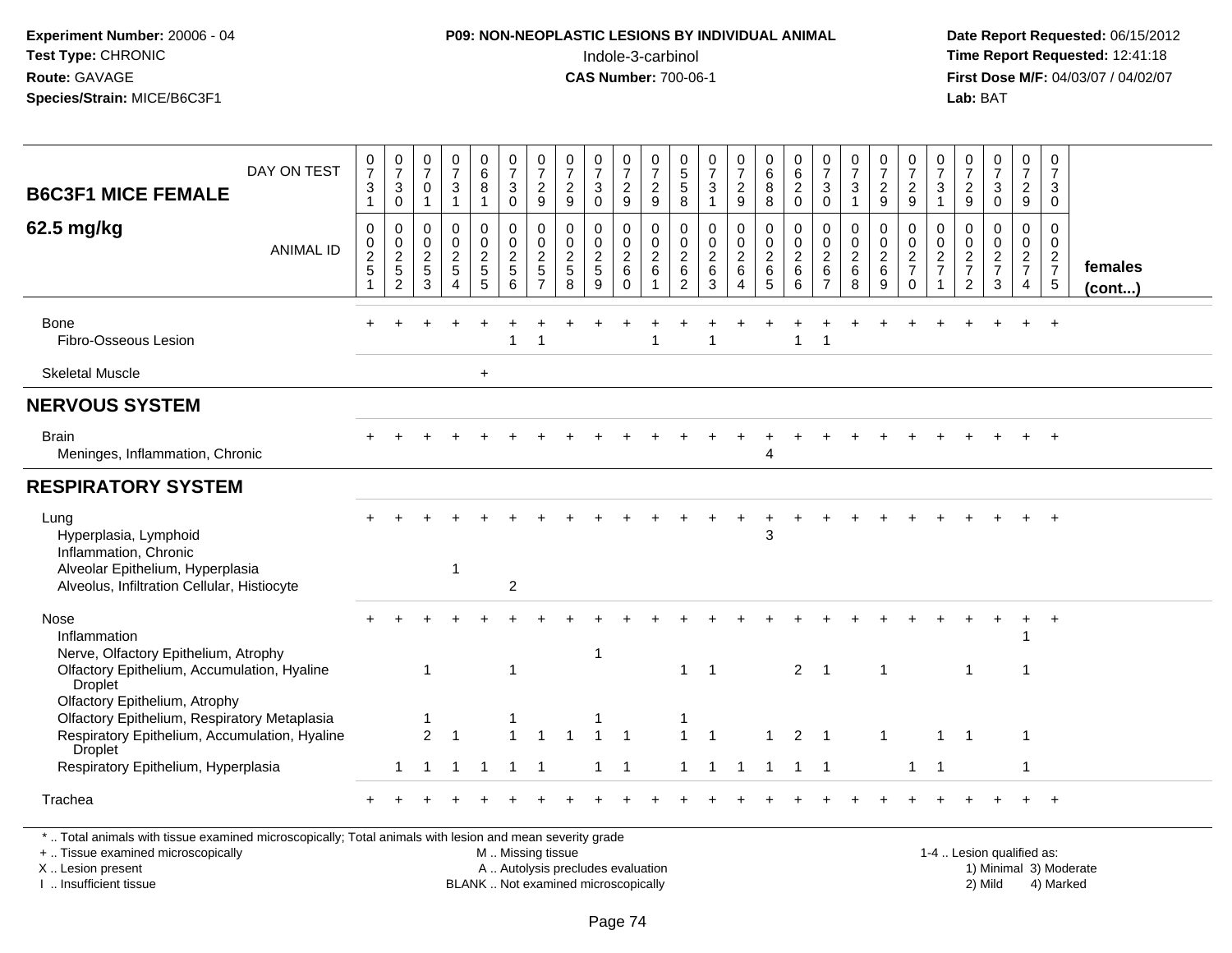## **P09: NON-NEOPLASTIC LESIONS BY INDIVIDUAL ANIMAL**Indole-3-carbinol **Time Report Requested:** 12:41:18

 **Date Report Requested:** 06/15/2012 **First Dose M/F:** 04/03/07 / 04/02/07<br>Lab: BAT **Lab:** BAT

| <b>B6C3F1 MICE FEMALE</b>                                                 | DAY ON TEST      | $\frac{0}{7}$<br>$\mathbf{3}$   | $\frac{0}{7}$<br>$\ensuremath{\mathsf{3}}$<br>$\Omega$ | 0<br>$\overline{ }$<br>$\mathbf 0$   | $\begin{array}{c} 0 \\ 7 \end{array}$<br>$\mathbf{3}$   | $\begin{matrix}0\\6\\8\end{matrix}$    | $\mathbf 0$<br>$\overline{7}$<br>$\ensuremath{\mathsf{3}}$<br>$\Omega$ | $\frac{0}{7}$<br>$\boldsymbol{2}$<br>9       | $\frac{0}{7}$<br>$\overline{c}$<br>9 | 0<br>$\overline{z}$<br>$\ensuremath{\mathsf{3}}$<br>$\Omega$ | $\frac{0}{7}$<br>$\frac{2}{9}$                        | $\frac{0}{7}$<br>$\overline{c}$<br>$\boldsymbol{9}$ | $\begin{array}{c} 0 \\ 5 \end{array}$<br>$\sqrt{5}$<br>8 | 0<br>$\overline{7}$<br>$\mathbf{3}$   | $\frac{0}{7}$<br>$\overline{a}$<br>9 | $\begin{array}{c} 0 \\ 6 \\ 8 \end{array}$<br>$\,8\,$ | $_{6}^{\rm 0}$<br>$\overline{c}$<br>0 | $\frac{0}{7}$<br>$\sqrt{3}$<br>$\mathbf 0$ | $\begin{array}{c} 0 \\ 7 \\ 3 \end{array}$           | $\frac{0}{7}$<br>$\overline{c}$<br>9 | $\mathbf 0$<br>$\boldsymbol{7}$<br>$\overline{c}$<br>$\boldsymbol{9}$ | $\frac{0}{7}$<br>3                              | $\frac{0}{7}$<br>$\overline{c}$<br>$\boldsymbol{9}$             | $\frac{0}{7}$<br>$\mathfrak{S}$<br>0                    | $\frac{0}{7}$<br>$\frac{2}{9}$                                     | 0<br>$\overline{7}$<br>$\mathbf{3}$<br>0 |                   |
|---------------------------------------------------------------------------|------------------|---------------------------------|--------------------------------------------------------|--------------------------------------|---------------------------------------------------------|----------------------------------------|------------------------------------------------------------------------|----------------------------------------------|--------------------------------------|--------------------------------------------------------------|-------------------------------------------------------|-----------------------------------------------------|----------------------------------------------------------|---------------------------------------|--------------------------------------|-------------------------------------------------------|---------------------------------------|--------------------------------------------|------------------------------------------------------|--------------------------------------|-----------------------------------------------------------------------|-------------------------------------------------|-----------------------------------------------------------------|---------------------------------------------------------|--------------------------------------------------------------------|------------------------------------------|-------------------|
| 62.5 mg/kg                                                                | <b>ANIMAL ID</b> | 0<br>$\pmb{0}$<br>$\frac{2}{5}$ | $\boldsymbol{0}$<br>$\frac{0}{2}$<br>$\overline{2}$    | 0<br>$\pmb{0}$<br>$\frac{2}{5}$<br>3 | $\pmb{0}$<br>$\begin{array}{c} 0 \\ 2 \\ 5 \end{array}$ | 0<br>$\mathsf 0$<br>$\frac{2}{5}$<br>5 | 0<br>$\pmb{0}$<br>$\sqrt{2}$<br>$\sqrt{5}$<br>6                        | $\pmb{0}$<br>$\frac{2}{5}$<br>$\overline{ }$ | $\pmb{0}$<br>$\mathbf 2$<br>5<br>8   | 0<br>$\pmb{0}$<br>$\frac{2}{5}$<br>9                         | 0<br>$\mathsf{O}\xspace$<br>$\frac{2}{6}$<br>$\Omega$ | 0<br>$\mathbf 0$<br>$\frac{2}{6}$                   | 0<br>$\pmb{0}$<br>$\frac{2}{6}$<br>2                     | $\pmb{0}$<br>$\sqrt{2}$<br>$\,6$<br>3 | 0<br>$\mathbf 0$<br>$\frac{2}{6}$    | $\bf{0}$<br>$\frac{0}{2}$ 6<br>$\overline{5}$         | 0<br>$\pmb{0}$<br>$\frac{2}{6}$<br>6  | 0<br>$\frac{0}{2}$<br>$\overline{ }$       | 0<br>$\begin{array}{c} 0 \\ 2 \\ 6 \end{array}$<br>8 | 0<br>$\pmb{0}$<br>$\frac{2}{6}$<br>9 | 0<br>$\mathbf 0$<br>$\overline{2}$<br>$\overline{7}$<br>$\Omega$      | $\mathbf 0$<br>$\overline{2}$<br>$\overline{7}$ | $\pmb{0}$<br>$\overline{2}$<br>$\overline{7}$<br>$\overline{c}$ | 0<br>$\pmb{0}$<br>$\overline{2}$<br>$\overline{ }$<br>3 | $\boldsymbol{0}$<br>$\mathbf 0$<br>$\frac{2}{7}$<br>$\overline{4}$ | 0<br>$\mathbf 0$<br>$rac{2}{7}$<br>5     | females<br>(cont) |
| <b>SPECIAL SENSES SYSTEM</b>                                              |                  |                                 |                                                        |                                      |                                                         |                                        |                                                                        |                                              |                                      |                                                              |                                                       |                                                     |                                                          |                                       |                                      |                                                       |                                       |                                            |                                                      |                                      |                                                                       |                                                 |                                                                 |                                                         |                                                                    |                                          |                   |
| Eye<br>Lens, Cataract                                                     |                  |                                 |                                                        |                                      |                                                         |                                        |                                                                        |                                              |                                      |                                                              |                                                       |                                                     |                                                          |                                       |                                      |                                                       |                                       |                                            |                                                      |                                      |                                                                       | 3                                               |                                                                 |                                                         |                                                                    | $+$                                      |                   |
| Harderian Gland<br>Hyperplasia<br>Infiltration Cellular, Mononuclear Cell |                  | $\overline{2}$                  |                                                        |                                      |                                                         |                                        |                                                                        | $\overline{1}$                               |                                      |                                                              |                                                       | $\overline{1}$                                      |                                                          |                                       |                                      | $1\quad 2$                                            |                                       |                                            | $1 \quad 1 \quad 1$                                  |                                      |                                                                       |                                                 |                                                                 |                                                         | $+$                                                                | $+$<br>$\mathbf 1$                       |                   |
| <b>URINARY SYSTEM</b>                                                     |                  |                                 |                                                        |                                      |                                                         |                                        |                                                                        |                                              |                                      |                                                              |                                                       |                                                     |                                                          |                                       |                                      |                                                       |                                       |                                            |                                                      |                                      |                                                                       |                                                 |                                                                 |                                                         |                                                                    |                                          |                   |
| Kidney<br>Mineralization<br>Nephropathy                                   |                  |                                 |                                                        |                                      | -1                                                      | -1                                     |                                                                        |                                              |                                      |                                                              | $\mathbf 1$                                           |                                                     |                                                          |                                       |                                      |                                                       |                                       |                                            |                                                      |                                      |                                                                       |                                                 | 1                                                               |                                                         | $\pm$<br>$\overline{1}$                                            | $^{+}$<br>$\overline{\phantom{0}}$ 1     |                   |
| <b>Urinary Bladder</b>                                                    |                  |                                 |                                                        |                                      |                                                         |                                        |                                                                        |                                              |                                      |                                                              |                                                       |                                                     |                                                          |                                       |                                      |                                                       |                                       |                                            |                                                      |                                      |                                                                       |                                                 |                                                                 |                                                         |                                                                    | $\overline{+}$                           |                   |

\* .. Total animals with tissue examined microscopically; Total animals with lesion and mean severity grade

+ .. Tissue examined microscopically

X .. Lesion present

I .. Insufficient tissue

 M .. Missing tissueA .. Autolysis precludes evaluation

BLANK .. Not examined microscopically 2) Mild 4) Marked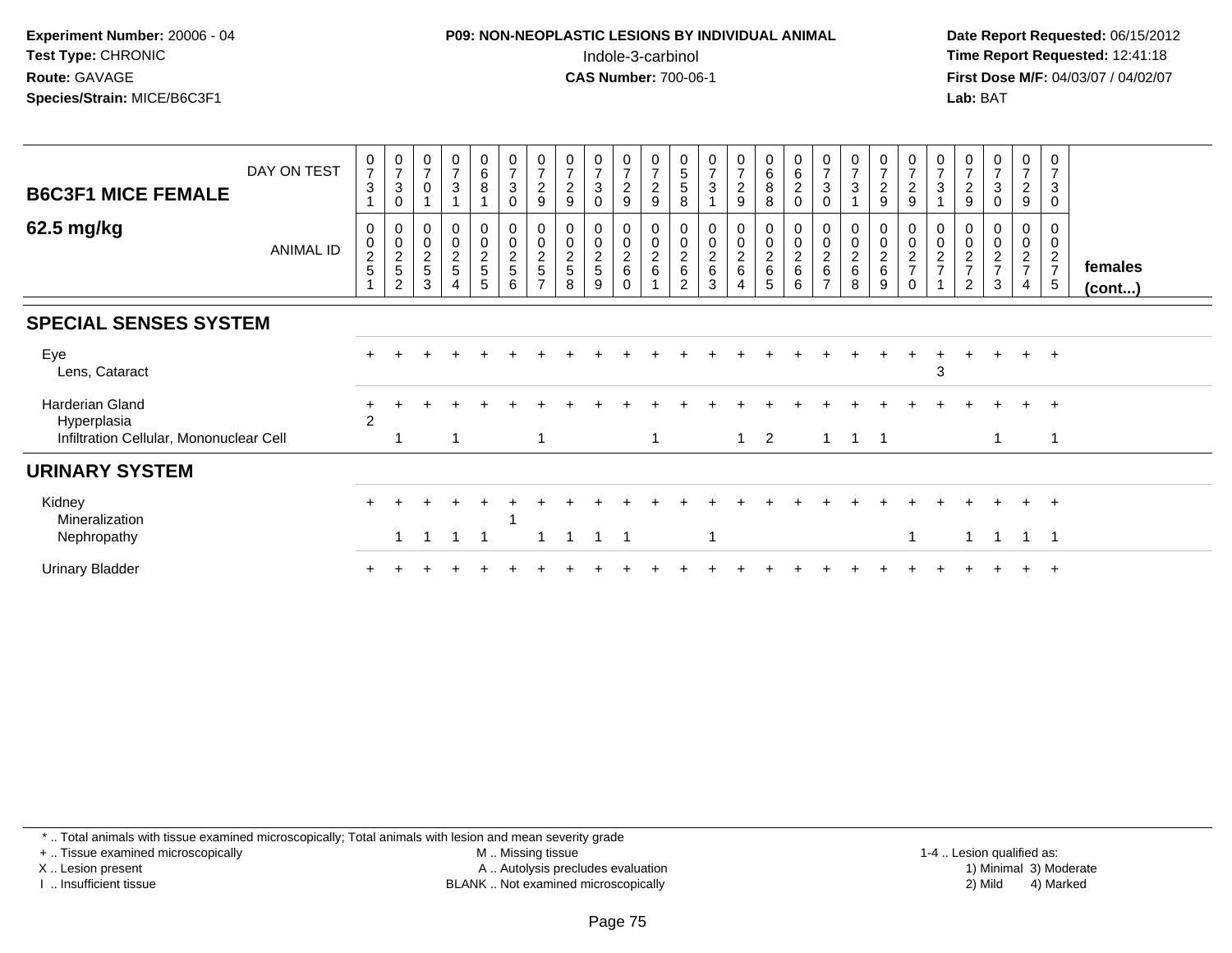# **P09: NON-NEOPLASTIC LESIONS BY INDIVIDUAL ANIMAL**Indole-3-carbinol **Time Report Requested:** 12:41:18

 **Date Report Requested:** 06/15/2012 **First Dose M/F:** 04/03/07 / 04/02/07<br>Lab: BAT **Lab:** BAT

| <b>B6C3F1 MICE FEMALE</b>                                                                                                                                           | DAY ON TEST      | $\begin{array}{c} 0 \\ 7 \end{array}$<br>$_{\rm 0}^3$ | $\begin{array}{c} 0 \\ 7 \end{array}$<br>$_{0}^{3}$ | $\frac{0}{7}$<br>3<br>$\mathsf 0$                           | $\frac{0}{7}$<br>$\ensuremath{\mathsf{3}}$<br>$\mathbf 0$         | 0687                                                    | $\begin{smallmatrix}0\\7\end{smallmatrix}$<br>$\ensuremath{\mathsf{3}}$<br>$\mathbf{1}$ | $\frac{0}{7}$<br>$\frac{2}{9}$                                | $\pmb{0}$<br>$\overline{7}$<br>$\ensuremath{\mathsf{3}}$<br>$\mathbf{1}$ | $\begin{array}{c} 0 \\ 7 \end{array}$<br>$\ensuremath{\mathsf{3}}$<br>$\mathbf 0$    | $\frac{0}{7}$<br>$\frac{2}{9}$               | $\frac{0}{7}$<br>$\frac{3}{1}$                       | 0<br>$\overline{6}$<br>$\frac{2}{0}$                        | $\begin{array}{c} 0 \\ 6 \end{array}$<br>$\frac{4}{2}$ | $\begin{matrix} 0 \\ 6 \\ 5 \end{matrix}$<br>$\mathbf 0$ | $\frac{0}{7}$<br>3<br>$\mathbf 0$                                  | $\frac{0}{7}$<br>$\frac{3}{1}$                                            | $\begin{array}{c} 0 \\ 7 \end{array}$<br>$\ensuremath{\mathsf{3}}$<br>$\mathbf{1}$ | $\begin{array}{c} 0 \\ 7 \end{array}$<br>$\sqrt{2}$<br>$9\,$ | $\mathbf 0$<br>$\mathbf{1}$<br>$\boldsymbol{9}$<br>$\overline{1}$    | 0<br>$\overline{7}$<br>3<br>$\mathbf 0$                                  | $\frac{0}{7}$<br>$\ensuremath{\mathsf{3}}$<br>$\mathbf 0$                          | $\begin{smallmatrix}0\\7\end{smallmatrix}$<br>$\overline{\mathbf{c}}$<br>9           | $\begin{smallmatrix}0\\7\end{smallmatrix}$<br>$\ensuremath{\mathsf{3}}$<br>$\mathbf{1}$ | $\begin{array}{c} 0 \\ 7 \end{array}$<br>$\ensuremath{\mathsf{3}}$<br>$\mathbf{1}$ | $\mathbf 0$<br>$\overline{7}$<br>$\ensuremath{\mathsf{3}}$<br>$\mathbf 0$             |                        |                                                    |                   |  |
|---------------------------------------------------------------------------------------------------------------------------------------------------------------------|------------------|-------------------------------------------------------|-----------------------------------------------------|-------------------------------------------------------------|-------------------------------------------------------------------|---------------------------------------------------------|-----------------------------------------------------------------------------------------|---------------------------------------------------------------|--------------------------------------------------------------------------|--------------------------------------------------------------------------------------|----------------------------------------------|------------------------------------------------------|-------------------------------------------------------------|--------------------------------------------------------|----------------------------------------------------------|--------------------------------------------------------------------|---------------------------------------------------------------------------|------------------------------------------------------------------------------------|--------------------------------------------------------------|----------------------------------------------------------------------|--------------------------------------------------------------------------|------------------------------------------------------------------------------------|--------------------------------------------------------------------------------------|-----------------------------------------------------------------------------------------|------------------------------------------------------------------------------------|---------------------------------------------------------------------------------------|------------------------|----------------------------------------------------|-------------------|--|
| 62.5 mg/kg                                                                                                                                                          | <b>ANIMAL ID</b> | 0<br>$\pmb{0}$<br>$\frac{2}{7}$<br>6                  | $\pmb{0}$<br>$\frac{0}{2}$<br>$\overline{7}$        | 0<br>$\mathbf 0$<br>$\boldsymbol{2}$<br>$\overline{7}$<br>8 | $\mathbf 0$<br>$\pmb{0}$<br>$\overline{c}$<br>$\overline{7}$<br>9 | 0<br>$\pmb{0}$<br>$\overline{2}$<br>$\bf 8$<br>$\Omega$ | $\mathbf 0$<br>$\mathbf 0$<br>$\overline{c}$<br>$\bf8$<br>$\overline{1}$                | $\mathbf 0$<br>$\mathsf 0$<br>$\overline{c}$<br>$\frac{8}{2}$ | $\mathbf 0$<br>$\mathbf 0$<br>$\boldsymbol{2}$<br>8<br>$\overline{3}$    | $\mathbf 0$<br>$\mathbf 0$<br>$\boldsymbol{2}$<br>$\bf 8$<br>$\overline{\mathbf{4}}$ | 0<br>$\mathbf 0$<br>$\overline{c}$<br>$^8_5$ | 0<br>$\mathsf{O}\xspace$<br>$\overline{c}$<br>$^8_6$ | 0<br>$\mathbf 0$<br>$\sqrt{2}$<br>$\bf 8$<br>$\overline{7}$ | $\mathbf 0$<br>$\pmb{0}$<br>$\overline{2}$<br>$_{8}^8$ | $\mathbf 0$<br>$\mathbf 0$<br>$\boldsymbol{2}$<br>8<br>9 | 0<br>$\mathbf 0$<br>$\overline{c}$<br>$\boldsymbol{9}$<br>$\Omega$ | 0<br>$\overline{0}$<br>$\overline{2}$<br>$\boldsymbol{9}$<br>$\mathbf{1}$ | $\mathbf 0$<br>$\ddot{\mathbf{0}}$<br>$\sqrt{2}$<br>$\frac{9}{2}$                  | 0<br>0<br>$\overline{c}$<br>$\frac{9}{3}$                    | 0<br>$\mathbf 0$<br>$\sqrt{2}$<br>$\boldsymbol{9}$<br>$\overline{4}$ | 0<br>$\mathbf 0$<br>$\overline{c}$<br>$\boldsymbol{9}$<br>$\overline{5}$ | $\mathbf 0$<br>$\mathbf 0$<br>$\overline{c}$<br>$\boldsymbol{9}$<br>$6\phantom{1}$ | $\mathbf 0$<br>$\mathbf 0$<br>$\boldsymbol{2}$<br>$\boldsymbol{9}$<br>$\overline{7}$ | $\mathbf 0$<br>$\mathbf 0$<br>$\overline{c}$<br>$_{8}^{\rm 9}$                          | $\mathbf 0$<br>$\mathbf 0$<br>$\overline{a}$<br>$^9_9$                             | $\mathbf 0$<br>$\mathbf 0$<br>$\ensuremath{\mathsf{3}}$<br>$\mathbf 0$<br>$\mathbf 0$ |                        | * TOTALS                                           |                   |  |
| <b>ALIMENTARY SYSTEM</b>                                                                                                                                            |                  |                                                       |                                                     |                                                             |                                                                   |                                                         |                                                                                         |                                                               |                                                                          |                                                                                      |                                              |                                                      |                                                             |                                                        |                                                          |                                                                    |                                                                           |                                                                                    |                                                              |                                                                      |                                                                          |                                                                                    |                                                                                      |                                                                                         |                                                                                    |                                                                                       |                        |                                                    |                   |  |
| Esophagus                                                                                                                                                           |                  |                                                       |                                                     |                                                             |                                                                   |                                                         |                                                                                         |                                                               |                                                                          |                                                                                      |                                              |                                                      |                                                             |                                                        |                                                          |                                                                    |                                                                           |                                                                                    |                                                              |                                                                      |                                                                          |                                                                                    |                                                                                      |                                                                                         |                                                                                    | $+$                                                                                   | 50                     |                                                    |                   |  |
| Gallbladder<br>Cyst                                                                                                                                                 |                  |                                                       |                                                     |                                                             |                                                                   |                                                         |                                                                                         |                                                               |                                                                          |                                                                                      |                                              |                                                      |                                                             |                                                        |                                                          |                                                                    |                                                                           |                                                                                    |                                                              |                                                                      |                                                                          |                                                                                    |                                                                                      |                                                                                         |                                                                                    | $+$                                                                                   | 50                     |                                                    | 1 1.0             |  |
| Intestine Large, Cecum                                                                                                                                              |                  |                                                       |                                                     |                                                             |                                                                   |                                                         |                                                                                         |                                                               |                                                                          |                                                                                      |                                              |                                                      |                                                             |                                                        |                                                          |                                                                    |                                                                           |                                                                                    |                                                              |                                                                      |                                                                          |                                                                                    |                                                                                      |                                                                                         |                                                                                    |                                                                                       | 50                     |                                                    |                   |  |
| Intestine Large, Colon                                                                                                                                              |                  |                                                       |                                                     |                                                             |                                                                   |                                                         |                                                                                         |                                                               |                                                                          |                                                                                      |                                              |                                                      |                                                             |                                                        |                                                          |                                                                    |                                                                           |                                                                                    |                                                              |                                                                      |                                                                          |                                                                                    |                                                                                      |                                                                                         |                                                                                    |                                                                                       | 50                     |                                                    |                   |  |
| Intestine Large, Rectum                                                                                                                                             |                  |                                                       |                                                     |                                                             |                                                                   |                                                         |                                                                                         |                                                               |                                                                          |                                                                                      |                                              |                                                      |                                                             |                                                        |                                                          |                                                                    |                                                                           |                                                                                    |                                                              |                                                                      |                                                                          |                                                                                    |                                                                                      |                                                                                         | $\ddot{}$                                                                          | $+$                                                                                   | 50                     |                                                    |                   |  |
| Intestine Small, Duodenum                                                                                                                                           |                  |                                                       |                                                     |                                                             |                                                                   |                                                         |                                                                                         |                                                               |                                                                          |                                                                                      |                                              |                                                      |                                                             |                                                        |                                                          |                                                                    |                                                                           |                                                                                    |                                                              |                                                                      |                                                                          |                                                                                    |                                                                                      |                                                                                         |                                                                                    |                                                                                       | 50                     |                                                    |                   |  |
| Intestine Small, Ileum                                                                                                                                              |                  |                                                       |                                                     |                                                             |                                                                   |                                                         |                                                                                         |                                                               |                                                                          |                                                                                      |                                              |                                                      |                                                             |                                                        |                                                          |                                                                    |                                                                           |                                                                                    |                                                              |                                                                      |                                                                          |                                                                                    |                                                                                      |                                                                                         |                                                                                    | $+$                                                                                   | 50                     |                                                    |                   |  |
| Intestine Small, Jejunum                                                                                                                                            |                  | $\pm$                                                 |                                                     |                                                             |                                                                   |                                                         |                                                                                         |                                                               |                                                                          |                                                                                      |                                              |                                                      |                                                             |                                                        |                                                          |                                                                    |                                                                           |                                                                                    |                                                              |                                                                      |                                                                          |                                                                                    |                                                                                      |                                                                                         | $\overline{1}$                                                                     | $\ddot{}$                                                                             | 50                     |                                                    |                   |  |
| Liver<br><b>Basophilic Focus</b><br><b>Clear Cell Focus</b>                                                                                                         |                  |                                                       |                                                     |                                                             |                                                                   |                                                         |                                                                                         |                                                               | Χ                                                                        |                                                                                      |                                              |                                                      |                                                             |                                                        |                                                          |                                                                    |                                                                           |                                                                                    |                                                              |                                                                      | $\sf X$                                                                  |                                                                                    |                                                                                      |                                                                                         |                                                                                    |                                                                                       | 50                     | 6<br>$\overline{2}$                                |                   |  |
| <b>Eosinophilic Focus</b><br>Fatty Change<br>Hemorrhage<br>Inflammation, Chronic                                                                                    |                  | X<br>$\overline{1}$                                   | X<br>$\overline{2}$                                 | $\overline{2}$                                              | $\overline{2}$<br>3                                               | X<br>$\mathbf{1}$                                       | X<br>$\overline{2}$                                                                     | $X$ X                                                         |                                                                          | $\overline{c}$                                                                       |                                              | $\boldsymbol{\mathsf{X}}$                            |                                                             | $\mathbf{1}$                                           | $\overline{1}$                                           | -1<br>1                                                            | Χ                                                                         |                                                                                    | X<br>$\mathbf{1}$                                            |                                                                      | X<br>$\mathbf{1}$<br>1                                                   |                                                                                    | X<br>$\mathbf{1}$                                                                    | X<br>$\overline{1}$                                                                     | X<br>$\mathbf{1}$                                                                  | $\mathsf{X}$<br>$\overline{2}$                                                        |                        | 26<br>39<br>$\overline{2}$<br>$\blacktriangleleft$ | 1.5<br>1.0<br>3.0 |  |
| <b>Mixed Cell Focus</b><br>Necrosis<br>Bile Duct, Cyst                                                                                                              |                  |                                                       | $X$ $X$                                             |                                                             |                                                                   |                                                         |                                                                                         |                                                               |                                                                          |                                                                                      |                                              |                                                      |                                                             |                                                        |                                                          |                                                                    |                                                                           |                                                                                    |                                                              |                                                                      |                                                                          | $\overline{c}$                                                                     |                                                                                      |                                                                                         |                                                                                    |                                                                                       |                        | Δ<br>1                                             | 1.0<br>$12.0$     |  |
| Mesentery                                                                                                                                                           |                  |                                                       |                                                     |                                                             |                                                                   |                                                         |                                                                                         |                                                               | $+$                                                                      |                                                                                      |                                              |                                                      |                                                             |                                                        |                                                          |                                                                    |                                                                           | $+$                                                                                |                                                              |                                                                      |                                                                          |                                                                                    |                                                                                      |                                                                                         |                                                                                    | $+$                                                                                   | $\overline{7}$         |                                                    |                   |  |
| *  Total animals with tissue examined microscopically; Total animals with lesion and mean severity grade<br>+  Tissue examined microscopically<br>X  Lesion present |                  |                                                       |                                                     |                                                             |                                                                   |                                                         | M  Missing tissue<br>A  Autolysis precludes evaluation                                  |                                                               |                                                                          |                                                                                      |                                              |                                                      |                                                             |                                                        |                                                          |                                                                    |                                                                           |                                                                                    |                                                              |                                                                      |                                                                          |                                                                                    |                                                                                      | 1-4  Lesion qualified as:                                                               |                                                                                    |                                                                                       | 1) Minimal 3) Moderate |                                                    |                   |  |

I .. Insufficient tissue

BLANK .. Not examined microscopically 2) Mild 4) Marked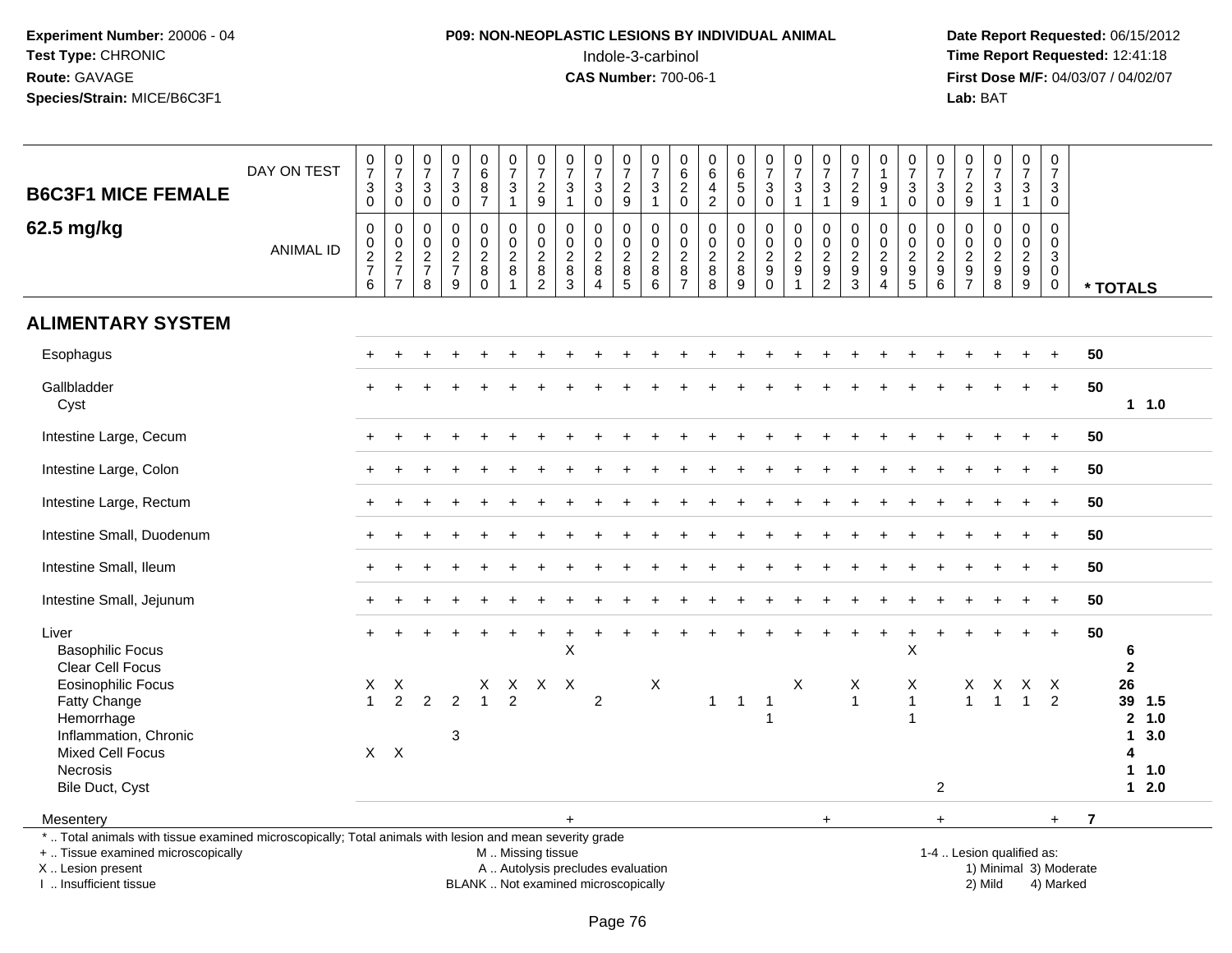# **P09: NON-NEOPLASTIC LESIONS BY INDIVIDUAL ANIMAL**Indole-3-carbinol **Time Report Requested:** 12:41:18

| <b>B6C3F1 MICE FEMALE</b>                                                                                                                                                                     | DAY ON TEST      | $\frac{0}{7}$<br>$\ensuremath{\mathsf{3}}$<br>$\mathbf 0$                   | $\frac{0}{7}$<br>$\ensuremath{\mathsf{3}}$<br>$\mathbf 0$                   | $\frac{0}{7}$<br>3<br>$\mathbf 0$                                     | $\frac{0}{7}$<br>$\ensuremath{\mathsf{3}}$<br>$\mathsf 0$ | $_{6}^{\rm 0}$<br>$\overline{8}$<br>$\overline{7}$               | $\begin{array}{c} 0 \\ 7 \end{array}$<br>3<br>$\mathbf{1}$ | $\frac{0}{7}$<br>$\sqrt{2}$<br>$9\,$                                   | $\frac{0}{7}$<br>3<br>$\mathbf{1}$                                       | $\frac{0}{7}$<br>$\ensuremath{\mathsf{3}}$<br>$\mathbf 0$       | $\frac{0}{7}$<br>$\overline{c}$<br>9                       | $\frac{0}{7}$<br>$\ensuremath{\mathsf{3}}$<br>$\mathbf{1}$   | $\begin{array}{c} 0 \\ 6 \end{array}$<br>$\overline{2}$<br>$\mathbf 0$  | $\begin{array}{c} 0 \\ 6 \end{array}$<br>$\overline{4}$<br>$\overline{2}$ | $\begin{array}{c} 0 \\ 6 \end{array}$<br>$\sqrt{5}$<br>$\mathbf 0$ | $\frac{0}{7}$<br>3<br>$\mathbf 0$                                     | $\frac{0}{7}$<br>$\ensuremath{\mathsf{3}}$<br>$\mathbf{1}$     | $\frac{0}{7}$<br>$\ensuremath{\mathsf{3}}$<br>$\mathbf{1}$    | 0<br>$\overline{7}$<br>$\sqrt{2}$<br>9                       | $\mathbf 0$<br>$\mathbf{1}$<br>$\boldsymbol{9}$<br>$\overline{1}$                        | $\frac{0}{7}$<br>3<br>$\mathbf 0$                                    | $\begin{array}{c} 0 \\ 7 \end{array}$<br>$\ensuremath{\mathsf{3}}$<br>$\mathbf 0$ | $\frac{0}{7}$<br>$\overline{c}$<br>9                                            | 0<br>$\overline{7}$<br>$\ensuremath{\mathsf{3}}$<br>$\mathbf{1}$   | $\begin{array}{c} 0 \\ 7 \end{array}$<br>3<br>$\mathbf{1}$                         | $\mathbf 0$<br>$\overline{7}$<br>3<br>$\mathbf 0$                                     |    |             |                         |  |
|-----------------------------------------------------------------------------------------------------------------------------------------------------------------------------------------------|------------------|-----------------------------------------------------------------------------|-----------------------------------------------------------------------------|-----------------------------------------------------------------------|-----------------------------------------------------------|------------------------------------------------------------------|------------------------------------------------------------|------------------------------------------------------------------------|--------------------------------------------------------------------------|-----------------------------------------------------------------|------------------------------------------------------------|--------------------------------------------------------------|-------------------------------------------------------------------------|---------------------------------------------------------------------------|--------------------------------------------------------------------|-----------------------------------------------------------------------|----------------------------------------------------------------|---------------------------------------------------------------|--------------------------------------------------------------|------------------------------------------------------------------------------------------|----------------------------------------------------------------------|-----------------------------------------------------------------------------------|---------------------------------------------------------------------------------|--------------------------------------------------------------------|------------------------------------------------------------------------------------|---------------------------------------------------------------------------------------|----|-------------|-------------------------|--|
| 62.5 mg/kg                                                                                                                                                                                    | <b>ANIMAL ID</b> | $\mathbf 0$<br>$\begin{array}{c} 0 \\ 2 \\ 7 \end{array}$<br>$6\phantom{1}$ | $\mathbf 0$<br>$\begin{array}{c} 0 \\ 2 \\ 7 \end{array}$<br>$\overline{7}$ | $\mathbf 0$<br>$\mathbf 0$<br>$\boldsymbol{2}$<br>$\overline{7}$<br>8 | $\mathbf 0$<br>$\mathsf{O}\xspace$<br>$\frac{2}{7}$<br>9  | $\mathsf 0$<br>$\mathbf 0$<br>$\overline{c}$<br>8<br>$\mathbf 0$ | 0<br>$\mathbf 0$<br>$\overline{2}$<br>8                    | $\mathbf 0$<br>$\pmb{0}$<br>$\begin{array}{c} 2 \\ 8 \\ 2 \end{array}$ | 0<br>$\mathbf 0$<br>$\boldsymbol{2}$<br>$\,8\,$<br>3                     | $\Omega$<br>$\boldsymbol{0}$<br>$\overline{c}$<br>8<br>$\Delta$ | 0<br>$\mathsf{O}\xspace$<br>$\overline{c}$<br>$\bf 8$<br>5 | $\mathbf 0$<br>$\mathbf 0$<br>$\overline{2}$<br>8<br>$\,6\,$ | $\mathbf 0$<br>$\pmb{0}$<br>$\overline{2}$<br>$\bf 8$<br>$\overline{7}$ | $\mathbf 0$<br>$\pmb{0}$<br>$\frac{2}{8}$<br>8                            | $\mathbf 0$<br>$\mathbf 0$<br>$\overline{c}$<br>$\bf8$<br>9        | 0<br>$\mathbf 0$<br>$\overline{2}$<br>$\boldsymbol{9}$<br>$\mathbf 0$ | $\pmb{0}$<br>$\frac{0}{2}$<br>$\boldsymbol{9}$<br>$\mathbf{1}$ | $\mathbf 0$<br>$\mathbf 0$<br>$\overline{2}$<br>$\frac{9}{2}$ | 0<br>0<br>$\overline{c}$<br>$\boldsymbol{9}$<br>$\mathbf{3}$ | $\mathbf 0$<br>$\mathbf 0$<br>$\sqrt{2}$<br>$\boldsymbol{9}$<br>$\boldsymbol{\varDelta}$ | 0<br>$\mathbf 0$<br>$\overline{c}$<br>$\boldsymbol{9}$<br>$\sqrt{5}$ | $\mathbf 0$<br>$\mathbf 0$<br>$\overline{2}$<br>$\boldsymbol{9}$<br>$\,6\,$       | $\Omega$<br>$\mathbf 0$<br>$\overline{c}$<br>$\boldsymbol{9}$<br>$\overline{7}$ | $\Omega$<br>$\mathbf 0$<br>$\overline{2}$<br>$\boldsymbol{9}$<br>8 | $\mathbf 0$<br>$\pmb{0}$<br>$\overline{2}$<br>$\boldsymbol{9}$<br>$\boldsymbol{9}$ | $\mathbf 0$<br>$\mathbf 0$<br>$\ensuremath{\mathsf{3}}$<br>$\mathbf 0$<br>$\mathbf 0$ |    | * TOTALS    |                         |  |
| Fat, Necrosis                                                                                                                                                                                 |                  |                                                                             |                                                                             |                                                                       |                                                           |                                                                  |                                                            |                                                                        | $\overline{c}$                                                           |                                                                 |                                                            |                                                              |                                                                         |                                                                           |                                                                    |                                                                       |                                                                | 3                                                             |                                                              |                                                                                          |                                                                      |                                                                                   |                                                                                 |                                                                    |                                                                                    | 2                                                                                     |    |             | 6 1.8                   |  |
| Pancreas<br>Angiectasis<br>Inflammation, Chronic<br>Acinus, Hyperplasia                                                                                                                       |                  | $\overline{2}$                                                              |                                                                             |                                                                       |                                                           | -1                                                               |                                                            |                                                                        |                                                                          |                                                                 |                                                            |                                                              |                                                                         |                                                                           |                                                                    |                                                                       |                                                                |                                                               |                                                              |                                                                                          |                                                                      |                                                                                   |                                                                                 |                                                                    |                                                                                    | $+$                                                                                   | 50 | $\mathbf 1$ | 11.0<br>2.0<br>2 1.0    |  |
| Salivary Glands                                                                                                                                                                               |                  |                                                                             |                                                                             |                                                                       |                                                           |                                                                  |                                                            |                                                                        |                                                                          |                                                                 |                                                            |                                                              |                                                                         |                                                                           |                                                                    |                                                                       |                                                                |                                                               |                                                              |                                                                                          |                                                                      |                                                                                   |                                                                                 |                                                                    |                                                                                    |                                                                                       | 49 |             |                         |  |
| Stomach, Forestomach<br>Ulcer                                                                                                                                                                 |                  |                                                                             |                                                                             |                                                                       |                                                           |                                                                  |                                                            |                                                                        |                                                                          |                                                                 |                                                            |                                                              |                                                                         |                                                                           |                                                                    |                                                                       |                                                                |                                                               |                                                              |                                                                                          |                                                                      | 3                                                                                 | $\mathbf{3}$                                                                    |                                                                    | 3                                                                                  | $\ddot{}$                                                                             | 50 |             | 42.5                    |  |
| Stomach, Glandular<br>Inflammation, Chronic<br>Pigmentation<br>Epithelium, Hyperplasia                                                                                                        |                  | -1                                                                          | 1                                                                           | 1                                                                     |                                                           |                                                                  |                                                            |                                                                        | 1<br>$\overline{2}$                                                      |                                                                 |                                                            |                                                              |                                                                         |                                                                           |                                                                    | 1<br>1                                                                |                                                                |                                                               |                                                              |                                                                                          |                                                                      |                                                                                   | 1<br>1                                                                          |                                                                    |                                                                                    | $+$                                                                                   | 50 | 15<br>15    | 1.0<br>1.0<br>$7 \t1.3$ |  |
| Tooth<br>Dysplasia                                                                                                                                                                            |                  |                                                                             |                                                                             |                                                                       |                                                           |                                                                  |                                                            |                                                                        |                                                                          | $\ddot{}$<br>$\mathbf{1}$                                       | $\ddot{}$<br>$\overline{1}$                                |                                                              |                                                                         |                                                                           |                                                                    |                                                                       |                                                                | $\ddot{}$<br>$\mathbf{1}$                                     |                                                              |                                                                                          |                                                                      |                                                                                   | $\ddot{}$<br>$\mathbf{1}$                                                       |                                                                    |                                                                                    |                                                                                       | 9  |             | $9 \t1.0$               |  |
| <b>CARDIOVASCULAR SYSTEM</b>                                                                                                                                                                  |                  |                                                                             |                                                                             |                                                                       |                                                           |                                                                  |                                                            |                                                                        |                                                                          |                                                                 |                                                            |                                                              |                                                                         |                                                                           |                                                                    |                                                                       |                                                                |                                                               |                                                              |                                                                                          |                                                                      |                                                                                   |                                                                                 |                                                                    |                                                                                    |                                                                                       |    |             |                         |  |
| <b>Blood Vessel</b>                                                                                                                                                                           |                  |                                                                             |                                                                             |                                                                       |                                                           |                                                                  |                                                            |                                                                        |                                                                          |                                                                 |                                                            |                                                              |                                                                         |                                                                           |                                                                    |                                                                       |                                                                |                                                               |                                                              |                                                                                          |                                                                      |                                                                                   |                                                                                 |                                                                    |                                                                                    | $\ddot{}$                                                                             | 50 |             |                         |  |
| Heart<br>Cardiomyopathy<br>Inflammation, Chronic                                                                                                                                              |                  |                                                                             |                                                                             |                                                                       |                                                           |                                                                  |                                                            |                                                                        |                                                                          |                                                                 |                                                            |                                                              |                                                                         |                                                                           |                                                                    |                                                                       |                                                                |                                                               |                                                              | $\overline{2}$<br>3                                                                      |                                                                      |                                                                                   |                                                                                 |                                                                    |                                                                                    | $\ddot{}$                                                                             | 50 |             | $3 \t1.3$<br>13.0       |  |
| <b>ENDOCRINE SYSTEM</b>                                                                                                                                                                       |                  |                                                                             |                                                                             |                                                                       |                                                           |                                                                  |                                                            |                                                                        |                                                                          |                                                                 |                                                            |                                                              |                                                                         |                                                                           |                                                                    |                                                                       |                                                                |                                                               |                                                              |                                                                                          |                                                                      |                                                                                   |                                                                                 |                                                                    |                                                                                    |                                                                                       |    |             |                         |  |
| <b>Adrenal Cortex</b>                                                                                                                                                                         |                  |                                                                             |                                                                             |                                                                       |                                                           |                                                                  |                                                            |                                                                        |                                                                          |                                                                 |                                                            |                                                              |                                                                         |                                                                           |                                                                    |                                                                       |                                                                |                                                               |                                                              |                                                                                          |                                                                      |                                                                                   |                                                                                 |                                                                    |                                                                                    |                                                                                       | 50 |             |                         |  |
| *  Total animals with tissue examined microscopically; Total animals with lesion and mean severity grade<br>+  Tissue examined microscopically<br>X  Lesion present<br>I. Insufficient tissue |                  |                                                                             |                                                                             |                                                                       |                                                           |                                                                  | M  Missing tissue                                          |                                                                        | A  Autolysis precludes evaluation<br>BLANK  Not examined microscopically |                                                                 |                                                            |                                                              |                                                                         |                                                                           |                                                                    |                                                                       |                                                                |                                                               |                                                              |                                                                                          |                                                                      |                                                                                   |                                                                                 | 1-4  Lesion qualified as:<br>1) Minimal 3) Moderate<br>2) Mild     |                                                                                    | 4) Marked                                                                             |    |             |                         |  |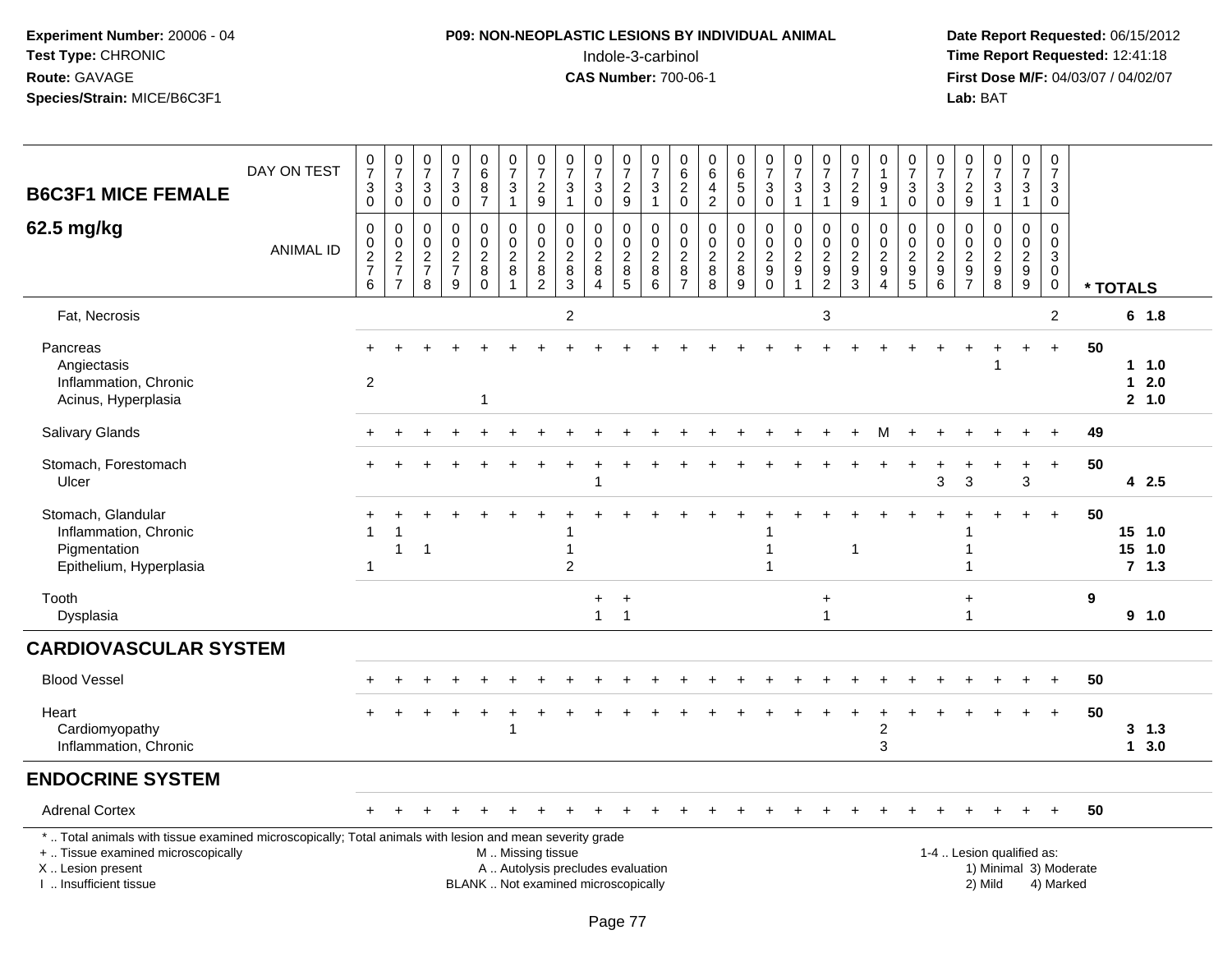# **P09: NON-NEOPLASTIC LESIONS BY INDIVIDUAL ANIMAL**Indole-3-carbinol **Time Report Requested:** 12:41:18

 **Date Report Requested:** 06/15/2012 **First Dose M/F:** 04/03/07 / 04/02/07<br>Lab: BAT **Lab:** BAT

| <b>B6C3F1 MICE FEMALE</b>                                                                                                                                                                  | DAY ON TEST      | $\frac{0}{7}$<br>3<br>0                           | $\frac{0}{7}$<br>$\mathsf 3$<br>$\mathbf 0$                              | 0<br>$\overline{7}$<br>3<br>$\mathbf 0$                     | 0<br>$\overline{7}$<br>$\ensuremath{\mathsf{3}}$<br>$\overline{0}$       | $_{6}^{\rm 0}$<br>$\frac{8}{7}$                         | $\frac{0}{7}$<br>$\mathbf{3}$<br>$\mathbf{1}$                                                 | $\frac{0}{7}$<br>$\frac{2}{9}$                                                                    | $\frac{0}{7}$<br>3<br>$\overline{1}$            | 0<br>$\overline{7}$<br>$\sqrt{3}$<br>$\mathbf 0$            | 0<br>$\overline{7}$<br>$\overline{a}$<br>$\overline{9}$ | 0<br>$\overline{7}$<br>$\ensuremath{\mathsf{3}}$<br>$\mathbf{1}$ | $\pmb{0}$<br>$6\phantom{a}$<br>$^2_{\rm 0}$                 | 0<br>$\,6\,$<br>$\frac{4}{2}$          | $_{6}^{\rm 0}$<br>$\sqrt{5}$<br>$\mathsf{O}\xspace$                                 | $\frac{0}{7}$<br>3<br>0                                               | $\frac{0}{7}$<br>$\sqrt{3}$<br>$\mathbf{1}$                                   | $\begin{array}{c} 0 \\ 7 \end{array}$<br>3<br>$\mathbf{1}$                      | $\frac{0}{7}$<br>$\overline{c}$<br>$\overline{9}$                    | $\mathbf 0$<br>$\mathbf{1}$<br>9<br>$\mathbf{1}$               | $\frac{0}{7}$<br>$_0^3$                                           | $\frac{0}{7}$<br>$\sqrt{3}$<br>$\mathbf 0$                              | 0<br>$\overline{7}$<br>$\frac{2}{9}$                                        | $\begin{array}{c} 0 \\ 7 \end{array}$<br>$\mathbf{3}$<br>$\mathbf{1}$ | $\mathbf{1}$                                         | $\frac{0}{7}$<br>3         | 0<br>$\overline{7}$<br>$\mathbf{3}$<br>$\mathbf 0$                               |    |             |                         |
|--------------------------------------------------------------------------------------------------------------------------------------------------------------------------------------------|------------------|---------------------------------------------------|--------------------------------------------------------------------------|-------------------------------------------------------------|--------------------------------------------------------------------------|---------------------------------------------------------|-----------------------------------------------------------------------------------------------|---------------------------------------------------------------------------------------------------|-------------------------------------------------|-------------------------------------------------------------|---------------------------------------------------------|------------------------------------------------------------------|-------------------------------------------------------------|----------------------------------------|-------------------------------------------------------------------------------------|-----------------------------------------------------------------------|-------------------------------------------------------------------------------|---------------------------------------------------------------------------------|----------------------------------------------------------------------|----------------------------------------------------------------|-------------------------------------------------------------------|-------------------------------------------------------------------------|-----------------------------------------------------------------------------|-----------------------------------------------------------------------|------------------------------------------------------|----------------------------|----------------------------------------------------------------------------------|----|-------------|-------------------------|
| 62.5 mg/kg                                                                                                                                                                                 | <b>ANIMAL ID</b> | 0<br>0<br>$\boldsymbol{2}$<br>$\overline{7}$<br>6 | $\mathbf 0$<br>$\,0\,$<br>$\sqrt{2}$<br>$\overline{7}$<br>$\overline{7}$ | 0<br>$\mathbf 0$<br>$\boldsymbol{2}$<br>$\overline{7}$<br>8 | 0<br>$\mathbf 0$<br>$\boldsymbol{2}$<br>$\overline{7}$<br>$\overline{9}$ | 0<br>$\mathsf{O}$<br>$\overline{c}$<br>8<br>$\mathbf 0$ | 0<br>0<br>$\overline{2}$<br>$\bf 8$                                                           | $\mathbf 0$<br>$\overline{0}$<br>$\overline{2}$<br>$\begin{smallmatrix} 8 \\ 2 \end{smallmatrix}$ | $\mathbf 0$<br>$\Omega$<br>$\sqrt{2}$<br>8<br>3 | $\mathbf 0$<br>$\mathbf 0$<br>$\overline{2}$<br>$\, 8$<br>4 | 0<br>$\Omega$<br>$\overline{c}$<br>$\bf 8$<br>5         | 0<br>$\pmb{0}$<br>$\overline{c}$<br>8<br>$\overline{6}$          | 0<br>$\mathbf 0$<br>$\boldsymbol{2}$<br>8<br>$\overline{7}$ | 0<br>0<br>$\boldsymbol{2}$<br>$_{8}^8$ | $\mathbf 0$<br>$\ddot{\mathbf{0}}$<br>$\boldsymbol{2}$<br>$\bf 8$<br>$\overline{9}$ | 0<br>$\mathbf 0$<br>$\overline{c}$<br>$\boldsymbol{9}$<br>$\mathbf 0$ | $\mathbf 0$<br>$\ddot{\mathbf{0}}$<br>$\boldsymbol{2}$<br>9<br>$\overline{1}$ | $\mathbf 0$<br>$\Omega$<br>$\overline{c}$<br>$\boldsymbol{9}$<br>$\overline{2}$ | 0<br>$\mathbf 0$<br>$\sqrt{2}$<br>$\boldsymbol{9}$<br>$\overline{3}$ | 0<br>$\Omega$<br>$\overline{2}$<br>9<br>$\boldsymbol{\Lambda}$ | 0<br>0<br>$\overline{c}$<br>$\begin{array}{c} 9 \\ 5 \end{array}$ | 0<br>$\mathbf 0$<br>$\sqrt{2}$<br>$\begin{array}{c} 9 \\ 6 \end{array}$ | 0<br>$\mathbf{0}$<br>$\boldsymbol{2}$<br>$\boldsymbol{9}$<br>$\overline{7}$ | $\mathbf 0$<br>$\mathbf 0$<br>$\boldsymbol{2}$<br>9<br>$\overline{8}$ | $\overline{2}$<br>$\boldsymbol{9}$<br>$\overline{9}$ | $\mathbf 0$<br>$\mathbf 0$ | 0<br>$\mathbf 0$<br>$\ensuremath{\mathsf{3}}$<br>$\boldsymbol{0}$<br>$\mathbf 0$ |    | * TOTALS    |                         |
| Hyperplasia<br>Necrosis<br>Vacuolization Cytoplasmic                                                                                                                                       |                  |                                                   |                                                                          |                                                             |                                                                          | $\overline{c}$                                          |                                                                                               |                                                                                                   |                                                 |                                                             |                                                         |                                                                  |                                                             |                                        |                                                                                     |                                                                       |                                                                               |                                                                                 |                                                                      |                                                                |                                                                   |                                                                         |                                                                             |                                                                       |                                                      |                            |                                                                                  |    | $\mathbf 1$ | $12.0$<br>2.0<br>$12.0$ |
| Adrenal Medulla<br>Hyperplasia                                                                                                                                                             |                  |                                                   |                                                                          |                                                             |                                                                          |                                                         |                                                                                               |                                                                                                   |                                                 |                                                             |                                                         | $\overline{2}$                                                   |                                                             |                                        |                                                                                     |                                                                       |                                                                               |                                                                                 |                                                                      |                                                                |                                                                   |                                                                         |                                                                             |                                                                       |                                                      |                            |                                                                                  | 50 |             | 12.0                    |
| Islets, Pancreatic<br>Hyperplasia                                                                                                                                                          |                  |                                                   |                                                                          |                                                             |                                                                          |                                                         |                                                                                               |                                                                                                   |                                                 |                                                             |                                                         |                                                                  |                                                             |                                        |                                                                                     |                                                                       |                                                                               |                                                                                 |                                                                      |                                                                |                                                                   |                                                                         |                                                                             |                                                                       |                                                      |                            |                                                                                  | 50 |             | 11.0                    |
| Parathyroid Gland                                                                                                                                                                          |                  |                                                   |                                                                          |                                                             |                                                                          |                                                         |                                                                                               |                                                                                                   |                                                 |                                                             |                                                         |                                                                  |                                                             |                                        |                                                                                     |                                                                       |                                                                               |                                                                                 |                                                                      |                                                                |                                                                   |                                                                         |                                                                             |                                                                       |                                                      |                            |                                                                                  | 48 |             |                         |
| <b>Pituitary Gland</b><br>Cyst                                                                                                                                                             |                  |                                                   |                                                                          |                                                             |                                                                          |                                                         |                                                                                               |                                                                                                   |                                                 |                                                             |                                                         |                                                                  |                                                             |                                        |                                                                                     |                                                                       |                                                                               |                                                                                 |                                                                      |                                                                |                                                                   |                                                                         |                                                                             |                                                                       |                                                      |                            | $\overline{1}$                                                                   | 50 |             | 2, 1.0                  |
| Pars Distalis, Hyperplasia                                                                                                                                                                 |                  | 2                                                 |                                                                          | 2                                                           | 2                                                                        | 3                                                       |                                                                                               | 2                                                                                                 |                                                 | 1                                                           |                                                         | 2                                                                |                                                             |                                        |                                                                                     | $\overline{1}$                                                        |                                                                               |                                                                                 |                                                                      |                                                                |                                                                   |                                                                         | $\mathbf{1}$                                                                | 3                                                                     |                                                      |                            |                                                                                  |    |             | 18 1.8                  |
| <b>Thyroid Gland</b>                                                                                                                                                                       |                  | $\ddot{}$                                         |                                                                          |                                                             |                                                                          |                                                         |                                                                                               |                                                                                                   |                                                 |                                                             |                                                         |                                                                  |                                                             |                                        |                                                                                     |                                                                       |                                                                               |                                                                                 |                                                                      |                                                                |                                                                   |                                                                         |                                                                             |                                                                       |                                                      |                            |                                                                                  | 50 |             |                         |
| <b>GENERAL BODY SYSTEM</b><br><b>NONE</b>                                                                                                                                                  |                  |                                                   |                                                                          |                                                             |                                                                          |                                                         |                                                                                               |                                                                                                   |                                                 |                                                             |                                                         |                                                                  |                                                             |                                        |                                                                                     |                                                                       |                                                                               |                                                                                 |                                                                      |                                                                |                                                                   |                                                                         |                                                                             |                                                                       |                                                      |                            |                                                                                  |    |             |                         |
| <b>GENITAL SYSTEM</b>                                                                                                                                                                      |                  |                                                   |                                                                          |                                                             |                                                                          |                                                         |                                                                                               |                                                                                                   |                                                 |                                                             |                                                         |                                                                  |                                                             |                                        |                                                                                     |                                                                       |                                                                               |                                                                                 |                                                                      |                                                                |                                                                   |                                                                         |                                                                             |                                                                       |                                                      |                            |                                                                                  |    |             |                         |
| <b>Clitoral Gland</b>                                                                                                                                                                      |                  |                                                   |                                                                          |                                                             |                                                                          |                                                         |                                                                                               |                                                                                                   |                                                 |                                                             |                                                         |                                                                  |                                                             |                                        |                                                                                     |                                                                       |                                                                               |                                                                                 |                                                                      |                                                                |                                                                   |                                                                         |                                                                             |                                                                       |                                                      |                            |                                                                                  | 50 |             |                         |
| Ovary<br>Cyst                                                                                                                                                                              |                  | +                                                 |                                                                          | X                                                           |                                                                          | X                                                       |                                                                                               |                                                                                                   | $\sf X$                                         |                                                             |                                                         |                                                                  | $\sf X$                                                     |                                        |                                                                                     | $\mathsf X$                                                           |                                                                               | X                                                                               | $\times$                                                             |                                                                | X                                                                 |                                                                         |                                                                             |                                                                       | $\ddot{}$                                            |                            | $\ddot{}$<br>$\sf X$                                                             | 50 | 15          |                         |
| Uterus<br>Inflammation, Suppurative                                                                                                                                                        |                  |                                                   |                                                                          |                                                             |                                                                          |                                                         |                                                                                               |                                                                                                   |                                                 |                                                             |                                                         |                                                                  |                                                             |                                        |                                                                                     |                                                                       |                                                                               |                                                                                 |                                                                      |                                                                |                                                                   |                                                                         |                                                                             |                                                                       |                                                      |                            | $+$                                                                              | 50 |             | $12.0$                  |
| *  Total animals with tissue examined microscopically; Total animals with lesion and mean severity grade<br>+  Tissue examined microscopically<br>X  Lesion present<br>Insufficient tissue |                  |                                                   |                                                                          |                                                             |                                                                          |                                                         | M  Missing tissue<br>A  Autolysis precludes evaluation<br>BLANK  Not examined microscopically |                                                                                                   |                                                 |                                                             |                                                         |                                                                  |                                                             |                                        |                                                                                     |                                                                       |                                                                               |                                                                                 |                                                                      |                                                                |                                                                   |                                                                         |                                                                             | 1-4  Lesion qualified as:<br>1) Minimal 3) Moderate<br>2) Mild        |                                                      |                            | 4) Marked                                                                        |    |             |                         |

I .. Insufficient tissue

Page 78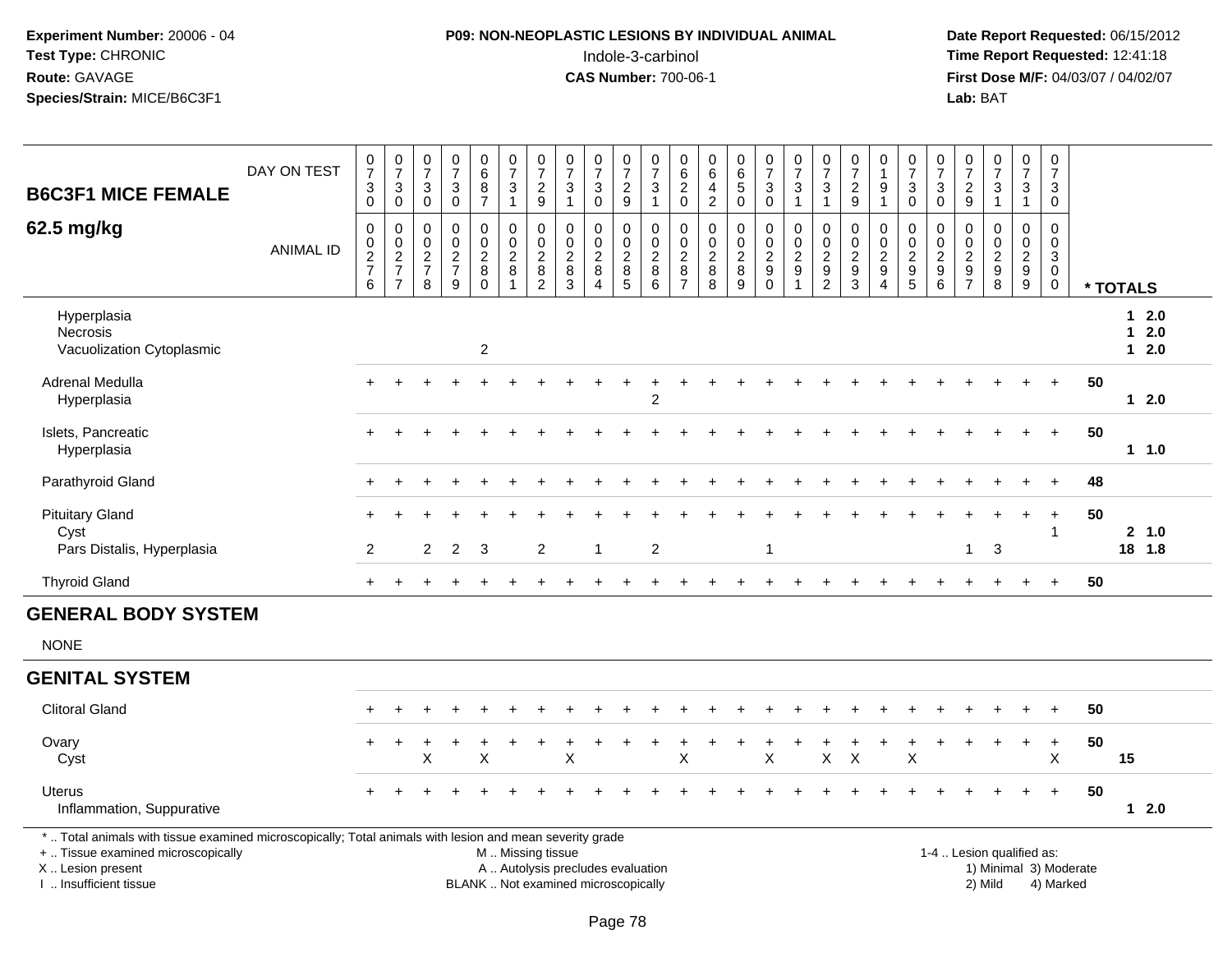### **P09: NON-NEOPLASTIC LESIONS BY INDIVIDUAL ANIMAL**Indole-3-carbinol **Time Report Requested:** 12:41:18

 **Date Report Requested:** 06/15/2012 **First Dose M/F:** 04/03/07 / 04/02/07<br>**Lab:** BAT **Lab:** BAT

| DAY ON TEST<br><b>B6C3F1 MICE FEMALE</b>                                                          | $\ensuremath{\mathsf{3}}$<br>$\mathbf 0$                       | $\frac{0}{7}$<br>$\frac{0}{7}$<br>$\frac{3}{0}$ | $\frac{0}{7}$<br>$\mathbf{3}$<br>$\mathbf 0$                  | $\begin{array}{c} 0 \\ 7 \end{array}$<br>$\mathfrak{Z}$<br>$\mathbf 0$ | $_6^0$<br>$\frac{8}{7}$                                 | $\begin{smallmatrix}0\\7\end{smallmatrix}$<br>$\sqrt{3}$<br>$\overline{1}$ | $\frac{0}{7}$<br>$\frac{2}{9}$                                      | $\frac{0}{7}$<br>$\sqrt{3}$<br>$\overline{1}$            | $\frac{0}{7}$<br>$\mathbf 3$<br>$\mathbf 0$                           | $\frac{0}{7}$<br>$\frac{2}{9}$       | $\frac{0}{7}$<br>$\mathbf{3}$<br>$\mathbf{1}$                 | $\begin{array}{c} 0 \\ 6 \end{array}$<br>$\frac{2}{0}$                  | $\begin{array}{c} 0 \\ 6 \\ 4 \end{array}$<br>$\overline{2}$ | 0<br>6<br>5<br>0                                                    | $\frac{0}{7}$<br>$_{0}^{3}$                                                        | $\frac{0}{7}$<br>$\frac{3}{1}$ | $\frac{0}{7}$<br>$\sqrt{3}$<br>$\overline{1}$                                    | $\frac{0}{7}$<br>$\frac{2}{9}$                                      | 0<br>$\mathbf{1}$<br>9<br>1                                                       | $\frac{0}{7}$<br>$\frac{3}{0}$  | $\frac{0}{7}$<br>$\mathbf{3}$<br>$\mathbf 0$                                | $\frac{0}{7}$<br>$\frac{2}{9}$            | $\begin{smallmatrix}0\\7\end{smallmatrix}$<br>$\frac{3}{1}$ | $\frac{0}{7}$<br>$\ensuremath{\mathsf{3}}$<br>$\overline{1}$    | 0<br>$\overline{7}$<br>$\mathbf{3}$<br>$\mathbf 0$                                       |    |                                               |            |
|---------------------------------------------------------------------------------------------------|----------------------------------------------------------------|-------------------------------------------------|---------------------------------------------------------------|------------------------------------------------------------------------|---------------------------------------------------------|----------------------------------------------------------------------------|---------------------------------------------------------------------|----------------------------------------------------------|-----------------------------------------------------------------------|--------------------------------------|---------------------------------------------------------------|-------------------------------------------------------------------------|--------------------------------------------------------------|---------------------------------------------------------------------|------------------------------------------------------------------------------------|--------------------------------|----------------------------------------------------------------------------------|---------------------------------------------------------------------|-----------------------------------------------------------------------------------|---------------------------------|-----------------------------------------------------------------------------|-------------------------------------------|-------------------------------------------------------------|-----------------------------------------------------------------|------------------------------------------------------------------------------------------|----|-----------------------------------------------|------------|
| 62.5 mg/kg<br><b>ANIMAL ID</b>                                                                    | $\mathbf 0$<br>$\begin{array}{c} 0 \\ 2 \\ 7 \end{array}$<br>6 | $\pmb{0}$<br>$\frac{0}{2}$<br>$\overline{7}$    | $\mathbf 0$<br>$\pmb{0}$<br>$\sqrt{2}$<br>$\overline{7}$<br>8 | $\mathbf 0$<br>$\pmb{0}$<br>$\overline{2}$<br>$\overline{7}$<br>9      | 0<br>$\pmb{0}$<br>$\overline{c}$<br>$\bf 8$<br>$\Omega$ | $\pmb{0}$<br>$\frac{0}{2}$<br>8                                            | $\pmb{0}$<br>$\ddot{\mathbf{0}}$<br>$\frac{2}{8}$<br>$\overline{c}$ | $\mathbf 0$<br>$\mathbf 0$<br>$\sqrt{2}$<br>$\bf 8$<br>3 | $\boldsymbol{0}$<br>$\frac{0}{2}$<br>$\, 8$<br>$\boldsymbol{\Lambda}$ | 0<br>0<br>$\sqrt{2}$<br>$\bf 8$<br>5 | $\pmb{0}$<br>$\overline{0}$<br>$\overline{c}$<br>$\,8\,$<br>6 | $\mathbf 0$<br>$\pmb{0}$<br>$\overline{2}$<br>$\bf 8$<br>$\overline{7}$ | $\pmb{0}$<br>$\frac{0}{2}$<br>$\bf 8$<br>8                   | $\boldsymbol{0}$<br>$\begin{array}{c} 0 \\ 2 \\ 8 \end{array}$<br>9 | $\overline{0}$<br>$\mathbf 0$<br>$\overline{c}$<br>$\boldsymbol{9}$<br>$\mathbf 0$ | 00029<br>$\overline{1}$        | $\mathbf 0$<br>$\pmb{0}$<br>$\overline{2}$<br>$\boldsymbol{9}$<br>$\overline{2}$ | $\mathbf 0$<br>$\pmb{0}$<br>$\overline{2}$<br>$\boldsymbol{9}$<br>3 | 0<br>$\mathbf 0$<br>$\overline{2}$<br>$\boldsymbol{9}$<br>$\overline{\mathbf{4}}$ | $\pmb{0}$<br>$\frac{0}{2}$<br>5 | $\pmb{0}$<br>$\ddot{\mathbf{0}}$<br>$\overline{c}$<br>$\boldsymbol{9}$<br>6 | 0<br>0<br>$\frac{2}{9}$<br>$\overline{7}$ | $\mathbf 0$<br>$\frac{0}{2}$<br>$\bf8$                      | $\mathbf 0$<br>$\mathbf 0$<br>$\frac{2}{9}$<br>$\boldsymbol{9}$ | $\mathbf 0$<br>$\mathbf 0$<br>$\ensuremath{\mathsf{3}}$<br>$\overline{0}$<br>$\mathbf 0$ |    | * TOTALS                                      |            |
| Inflammation, Chronic<br>Endometrium, Hyperplasia, Cystic                                         | 3                                                              | $\mathbf{3}$<br>$\overline{1}$                  | 3                                                             | $\overline{1}$                                                         |                                                         | $2^{\circ}$                                                                | $\overline{1}$                                                      |                                                          | $\overline{1}$                                                        | $\overline{1}$                       | $\overline{2}$                                                | $\mathbf{1}$                                                            | $\overline{2}$                                               |                                                                     |                                                                                    | 3                              |                                                                                  | $\overline{2}$                                                      |                                                                                   | -1                              |                                                                             | $\mathbf{1}$                              | $\overline{\phantom{0}}$                                    |                                                                 | 3                                                                                        |    | 4 2.8<br>32 2.1                               |            |
| <b>HEMATOPOIETIC SYSTEM</b>                                                                       |                                                                |                                                 |                                                               |                                                                        |                                                         |                                                                            |                                                                     |                                                          |                                                                       |                                      |                                                               |                                                                         |                                                              |                                                                     |                                                                                    |                                |                                                                                  |                                                                     |                                                                                   |                                 |                                                                             |                                           |                                                             |                                                                 |                                                                                          |    |                                               |            |
| <b>Bone Marrow</b>                                                                                |                                                                |                                                 |                                                               |                                                                        |                                                         |                                                                            |                                                                     |                                                          |                                                                       |                                      |                                                               |                                                                         |                                                              |                                                                     |                                                                                    |                                |                                                                                  |                                                                     |                                                                                   |                                 |                                                                             |                                           |                                                             |                                                                 |                                                                                          | 50 |                                               |            |
| Lymph Node<br>Renal, Ectasia                                                                      |                                                                |                                                 |                                                               | $+$                                                                    |                                                         |                                                                            |                                                                     |                                                          |                                                                       |                                      |                                                               | $\ddot{}$                                                               |                                                              |                                                                     | $\ddot{}$<br>3                                                                     |                                |                                                                                  |                                                                     |                                                                                   |                                 |                                                                             |                                           |                                                             | $+$                                                             |                                                                                          | 5  | 13.0                                          |            |
| Lymph Node, Mandibular                                                                            |                                                                |                                                 |                                                               |                                                                        |                                                         |                                                                            |                                                                     |                                                          |                                                                       |                                      |                                                               |                                                                         |                                                              |                                                                     |                                                                                    |                                |                                                                                  |                                                                     | м                                                                                 |                                 |                                                                             |                                           |                                                             |                                                                 |                                                                                          | 49 |                                               |            |
| Lymph Node, Mesenteric                                                                            |                                                                |                                                 |                                                               |                                                                        |                                                         |                                                                            |                                                                     |                                                          |                                                                       |                                      |                                                               |                                                                         |                                                              |                                                                     |                                                                                    |                                |                                                                                  |                                                                     | M                                                                                 |                                 |                                                                             |                                           |                                                             |                                                                 |                                                                                          | 49 |                                               |            |
| Spleen<br>Hematopoietic Cell Proliferation<br>Hyperplasia, Lymphoid<br>Lymphoid Follicle, Atrophy | 2                                                              | $\overline{1}$                                  | 1                                                             | 3                                                                      | $\overline{1}$                                          |                                                                            | $\overline{2}$                                                      | $\overline{2}$                                           | 1                                                                     |                                      |                                                               |                                                                         |                                                              | $\overline{2}$                                                      |                                                                                    | $\overline{1}$                 | $\overline{c}$                                                                   |                                                                     | 4                                                                                 |                                 |                                                                             |                                           | $\overline{2}$                                              | +<br>$\overline{2}$                                             | $+$                                                                                      | 50 | 30 1.4<br>$\blacktriangleleft$<br>$\mathbf 1$ | 3.0<br>4.0 |
| Thymus<br>Atrophy<br>Hyperplasia                                                                  | $\mathfrak{p}$                                                 | 2                                               | $\overline{2}$                                                | $\mathfrak{p}$                                                         | $\boldsymbol{\Lambda}$                                  |                                                                            |                                                                     |                                                          |                                                                       |                                      |                                                               |                                                                         |                                                              | $\boldsymbol{\Lambda}$                                              |                                                                                    | 2                              | 3                                                                                |                                                                     | 3                                                                                 | 2                               | $\boldsymbol{\varDelta}$                                                    |                                           | $\mathcal{P}$                                               | -1                                                              | $\overline{1}$                                                                           | 50 | 40 1.9<br>$\overline{1}$                      | 3.0        |
| <b>INTEGUMENTARY SYSTEM</b>                                                                       |                                                                |                                                 |                                                               |                                                                        |                                                         |                                                                            |                                                                     |                                                          |                                                                       |                                      |                                                               |                                                                         |                                                              |                                                                     |                                                                                    |                                |                                                                                  |                                                                     |                                                                                   |                                 |                                                                             |                                           |                                                             |                                                                 |                                                                                          |    |                                               |            |
| <b>Mammary Gland</b>                                                                              |                                                                |                                                 |                                                               |                                                                        |                                                         |                                                                            |                                                                     |                                                          |                                                                       |                                      |                                                               |                                                                         |                                                              |                                                                     |                                                                                    |                                |                                                                                  |                                                                     |                                                                                   |                                 |                                                                             |                                           |                                                             |                                                                 | $\ddot{}$                                                                                | 50 |                                               |            |
| Skin                                                                                              |                                                                |                                                 |                                                               |                                                                        |                                                         |                                                                            |                                                                     |                                                          |                                                                       |                                      |                                                               |                                                                         |                                                              |                                                                     |                                                                                    |                                |                                                                                  |                                                                     |                                                                                   |                                 |                                                                             |                                           |                                                             |                                                                 |                                                                                          | 50 |                                               |            |

#### **MUSCULOSKELETAL SYSTEM**

\* .. Total animals with tissue examined microscopically; Total animals with lesion and mean severity grade

+ .. Tissue examined microscopically

X .. Lesion present

I .. Insufficient tissue

M .. Missing tissue

A .. Autolysis precludes evaluation

BLANK .. Not examined microscopically 2) Mild 4) Marked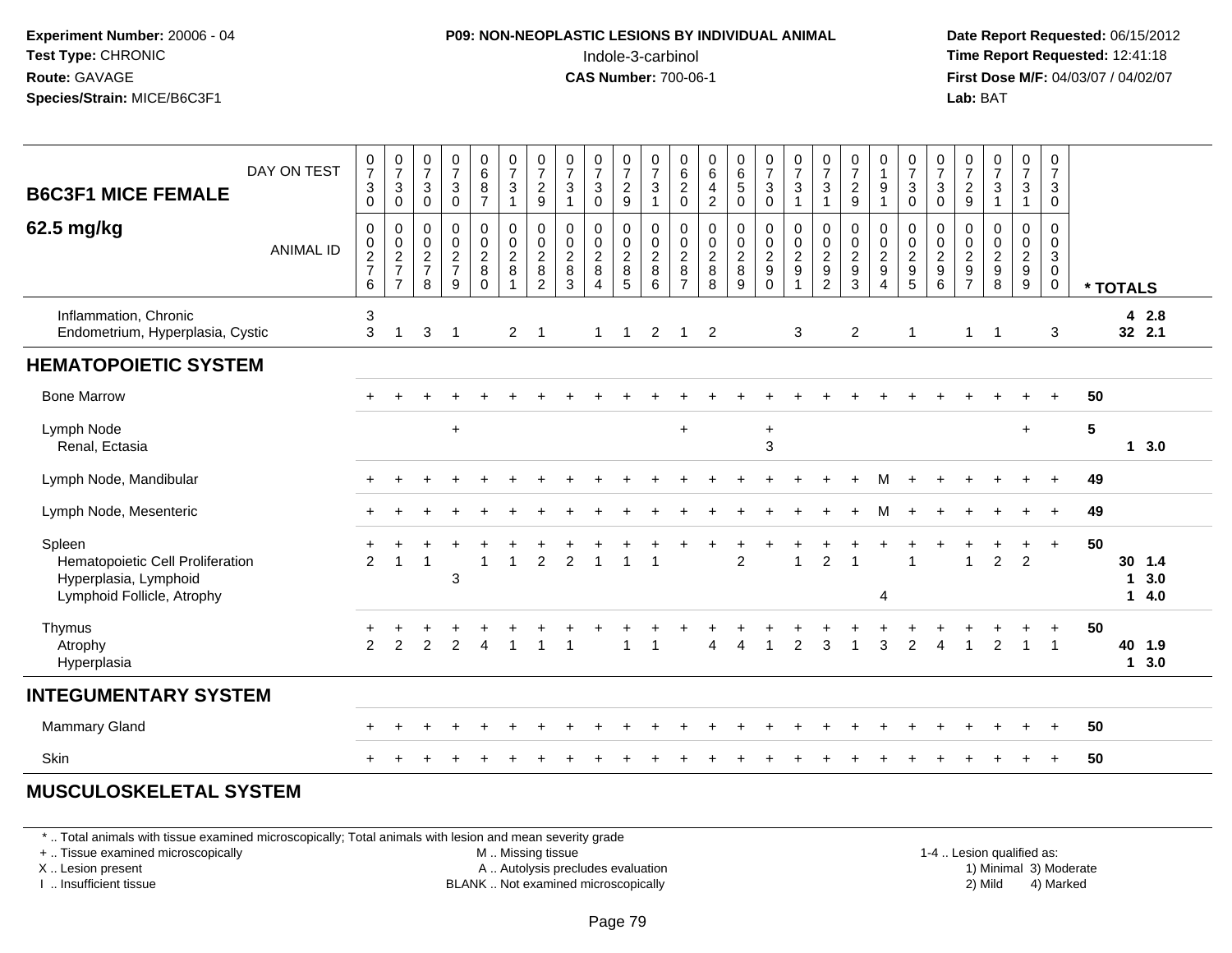# **P09: NON-NEOPLASTIC LESIONS BY INDIVIDUAL ANIMAL**Indole-3-carbinol **Time Report Requested:** 12:41:18

 **Date Report Requested:** 06/15/2012 **First Dose M/F:** 04/03/07 / 04/02/07<br>Lab: BAT **Lab:** BAT

| DAY ON TEST<br><b>B6C3F1 MICE FEMALE</b>                                                                                                  | 0<br>$\overline{7}$<br>$\ensuremath{\mathsf{3}}$              | $\frac{0}{7}$<br>$\ensuremath{\mathsf{3}}$               | $\frac{0}{7}$<br>$\sqrt{3}$                             | $\frac{0}{7}$<br>$\ensuremath{\mathsf{3}}$                  | 0<br>$6\overline{6}$<br>$\, 8$                          | 0<br>$\overline{7}$<br>$\ensuremath{\mathsf{3}}$                      | 0<br>$\overline{7}$<br>$\sqrt{2}$                               | $\frac{0}{7}$<br>$\ensuremath{\mathsf{3}}$     | $\frac{0}{7}$<br>$\mathbf{3}$                   | 0<br>$\boldsymbol{7}$                      | 0<br>$\overline{7}$<br>$\sqrt{3}$                           | 0<br>$\,6\,$<br>$\sqrt{2}$                                  | 0<br>$\,6\,$<br>$\overline{\mathbf{4}}$                     | 0<br>$6\overline{6}$<br>$\sqrt{5}$                   | $\frac{0}{7}$<br>$\mathbf{3}$                                         | 0<br>$\overline{7}$<br>$\sqrt{3}$                            | $\frac{0}{7}$<br>$\ensuremath{\mathsf{3}}$                                 | $\frac{0}{7}$<br>$\sqrt{2}$                              | 0<br>$\mathbf{1}$<br>9                                      | 0<br>$\overline{7}$<br>$\ensuremath{\mathsf{3}}$  | $\frac{0}{7}$<br>$\mathbf{3}$                              | 0<br>$\overline{7}$<br>$\sqrt{2}$                                              | $\frac{0}{7}$<br>$\ensuremath{\mathsf{3}}$                      | 0<br>$\overline{7}$<br>$\ensuremath{\mathsf{3}}$                | 0<br>$\overline{7}$<br>$\mathbf{3}$                      |          |               |                            |
|-------------------------------------------------------------------------------------------------------------------------------------------|---------------------------------------------------------------|----------------------------------------------------------|---------------------------------------------------------|-------------------------------------------------------------|---------------------------------------------------------|-----------------------------------------------------------------------|-----------------------------------------------------------------|------------------------------------------------|-------------------------------------------------|--------------------------------------------|-------------------------------------------------------------|-------------------------------------------------------------|-------------------------------------------------------------|------------------------------------------------------|-----------------------------------------------------------------------|--------------------------------------------------------------|----------------------------------------------------------------------------|----------------------------------------------------------|-------------------------------------------------------------|---------------------------------------------------|------------------------------------------------------------|--------------------------------------------------------------------------------|-----------------------------------------------------------------|-----------------------------------------------------------------|----------------------------------------------------------|----------|---------------|----------------------------|
|                                                                                                                                           | $\mathbf 0$                                                   | $\mathbf 0$                                              | $\mathbf 0$                                             | $\pmb{0}$                                                   | $\overline{7}$                                          | $\mathbf{1}$                                                          | $9\,$                                                           | $\mathbf{1}$                                   | $\mathbf 0$                                     | $\frac{2}{9}$                              | $\mathbf{1}$                                                | $\pmb{0}$                                                   | $\overline{2}$                                              | $\mathsf 0$                                          | $\mathsf 0$                                                           | $\mathbf{1}$                                                 | $\mathbf{1}$                                                               | 9                                                        | $\mathbf{1}$                                                | $\mathsf{O}\xspace$                               | $\mathbf 0$                                                | 9                                                                              | $\mathbf{1}$                                                    | $\mathbf{1}$                                                    | 0                                                        |          |               |                            |
| 62.5 mg/kg<br><b>ANIMAL ID</b>                                                                                                            | $\mathbf 0$<br>$\pmb{0}$<br>$\sqrt{2}$<br>$\overline{7}$<br>6 | $\mathbf 0$<br>$\pmb{0}$<br>$\sqrt{2}$<br>$\overline{7}$ | 0<br>$\pmb{0}$<br>$\overline{c}$<br>$\overline{7}$<br>8 | $\pmb{0}$<br>$\pmb{0}$<br>$\sqrt{2}$<br>$\overline{7}$<br>9 | $\mathbf 0$<br>$\pmb{0}$<br>$\sqrt{2}$<br>8<br>$\Omega$ | $\pmb{0}$<br>$\pmb{0}$<br>$\overline{c}$<br>$\,8\,$<br>$\overline{1}$ | $\mathbf 0$<br>$\mathbf 0$<br>$\sqrt{2}$<br>8<br>$\overline{2}$ | $\mathsf{O}\xspace$<br>$\frac{0}{2}$<br>8<br>3 | $\mathbf 0$<br>$\pmb{0}$<br>$\overline{c}$<br>8 | 0<br>$\pmb{0}$<br>$\overline{c}$<br>8<br>5 | $\boldsymbol{0}$<br>$\mathbf 0$<br>$\overline{c}$<br>8<br>6 | 0<br>$\mathsf 0$<br>$\boldsymbol{2}$<br>8<br>$\overline{7}$ | $\mathbf 0$<br>$\pmb{0}$<br>$\boldsymbol{2}$<br>$\, 8$<br>8 | $\mathbf 0$<br>$\pmb{0}$<br>$\overline{c}$<br>8<br>9 | $\mathsf 0$<br>$\mathsf{O}\xspace$<br>$\overline{c}$<br>9<br>$\Omega$ | $\pmb{0}$<br>$\pmb{0}$<br>$\overline{c}$<br>$\boldsymbol{9}$ | $\pmb{0}$<br>$\pmb{0}$<br>$\sqrt{2}$<br>$\boldsymbol{9}$<br>$\overline{2}$ | $\mathbf 0$<br>$\mathbf 0$<br>$\boldsymbol{2}$<br>9<br>3 | 0<br>$\mathbf 0$<br>$\overline{c}$<br>$\boldsymbol{9}$<br>Δ | $\,0\,$<br>$\frac{0}{2}$<br>$\boldsymbol{9}$<br>5 | $\mathbf 0$<br>$\mathbf 0$<br>$\overline{c}$<br>$9\,$<br>6 | $\mathbf 0$<br>$\mathbf 0$<br>$\sqrt{2}$<br>$\boldsymbol{9}$<br>$\overline{7}$ | $\mathbf 0$<br>$\pmb{0}$<br>$\sqrt{2}$<br>$\boldsymbol{9}$<br>8 | 0<br>$\mathsf{O}\xspace$<br>$\sqrt{2}$<br>$\boldsymbol{9}$<br>9 | $\Omega$<br>$\pmb{0}$<br>3<br>$\mathbf 0$<br>$\mathbf 0$ | * TOTALS |               |                            |
| Bone<br>Fibro-Osseous Lesion                                                                                                              |                                                               |                                                          |                                                         | $\ddot{}$                                                   | $\overline{2}$                                          |                                                                       |                                                                 |                                                |                                                 |                                            |                                                             |                                                             |                                                             |                                                      | ÷                                                                     | $\overline{1}$<br>$\overline{2}$                             |                                                                            |                                                          |                                                             |                                                   | $\div$                                                     |                                                                                | $\overline{1}$                                                  | $\ddot{}$                                                       | $+$                                                      | 50       |               | 13 1.2                     |
| <b>Skeletal Muscle</b>                                                                                                                    |                                                               |                                                          |                                                         |                                                             |                                                         |                                                                       |                                                                 |                                                |                                                 |                                            |                                                             |                                                             |                                                             |                                                      |                                                                       |                                                              |                                                                            |                                                          |                                                             |                                                   |                                                            |                                                                                |                                                                 |                                                                 |                                                          | 1        |               |                            |
| <b>NERVOUS SYSTEM</b>                                                                                                                     |                                                               |                                                          |                                                         |                                                             |                                                         |                                                                       |                                                                 |                                                |                                                 |                                            |                                                             |                                                             |                                                             |                                                      |                                                                       |                                                              |                                                                            |                                                          |                                                             |                                                   |                                                            |                                                                                |                                                                 |                                                                 |                                                          |          |               |                            |
| <b>Brain</b><br>Meninges, Inflammation, Chronic                                                                                           |                                                               |                                                          |                                                         |                                                             |                                                         |                                                                       |                                                                 |                                                |                                                 |                                            |                                                             |                                                             |                                                             |                                                      |                                                                       |                                                              |                                                                            |                                                          |                                                             |                                                   |                                                            |                                                                                |                                                                 |                                                                 | $\ddot{}$                                                | 50       |               | 14.0                       |
| <b>RESPIRATORY SYSTEM</b>                                                                                                                 |                                                               |                                                          |                                                         |                                                             |                                                         |                                                                       |                                                                 |                                                |                                                 |                                            |                                                             |                                                             |                                                             |                                                      |                                                                       |                                                              |                                                                            |                                                          |                                                             |                                                   |                                                            |                                                                                |                                                                 |                                                                 |                                                          |          |               |                            |
| Lung<br>Hyperplasia, Lymphoid<br>Inflammation, Chronic<br>Alveolar Epithelium, Hyperplasia<br>Alveolus, Infiltration Cellular, Histiocyte | $\overline{c}$                                                |                                                          | $\mathbf 1$                                             |                                                             |                                                         |                                                                       |                                                                 |                                                |                                                 |                                            |                                                             |                                                             |                                                             |                                                      |                                                                       |                                                              |                                                                            |                                                          |                                                             |                                                   |                                                            |                                                                                |                                                                 |                                                                 |                                                          | 50       | 1.<br>1<br>1. | 3.0<br>2.0<br>2 1.0<br>2.0 |
| Nose<br>Inflammation<br>Nerve, Olfactory Epithelium, Atrophy<br>Olfactory Epithelium, Accumulation, Hyaline                               | $\mathbf{1}$                                                  | $1 \quad$                                                | $\mathbf{1}$                                            | $\overline{1}$                                              | $\overline{\phantom{0}}$ 1                              |                                                                       |                                                                 | $\mathbf{1}$                                   | $\overline{1}$                                  | $\blacktriangleleft$                       | $\overline{1}$                                              |                                                             | $1 \quad 1$                                                 | $1 \quad 1$                                          |                                                                       |                                                              |                                                                            | $\overline{1}$                                           |                                                             | 1                                                 | $\overline{1}$                                             |                                                                                |                                                                 | $\mathbf{1}$                                                    | $\overline{1}$                                           | 50       | 1             | 11.0<br>1.0<br>27, 1.0     |
| Droplet<br>Olfactory Epithelium, Atrophy<br>Olfactory Epithelium, Respiratory Metaplasia<br>Respiratory Epithelium, Accumulation, Hyaline | 1                                                             | $\mathbf{1}$                                             |                                                         |                                                             |                                                         |                                                                       |                                                                 | 1                                              |                                                 |                                            |                                                             |                                                             | -1                                                          | $\mathbf 1$                                          |                                                                       |                                                              |                                                                            |                                                          |                                                             |                                                   |                                                            |                                                                                |                                                                 |                                                                 | -1                                                       |          | 8             | 2, 1.0<br>1.0<br>38 1.1    |
| <b>Droplet</b><br>Respiratory Epithelium, Hyperplasia                                                                                     | $\blacktriangleleft$                                          |                                                          | 1                                                       |                                                             |                                                         | $\overline{1}$                                                        |                                                                 | 1                                              |                                                 |                                            |                                                             | 1                                                           | -1                                                          |                                                      | $\mathbf{1}$                                                          |                                                              |                                                                            | -1                                                       |                                                             |                                                   | -1                                                         |                                                                                |                                                                 |                                                                 | -1                                                       |          |               | 31, 1.0                    |
| Trachea                                                                                                                                   |                                                               |                                                          |                                                         |                                                             |                                                         |                                                                       |                                                                 |                                                |                                                 |                                            |                                                             |                                                             |                                                             |                                                      |                                                                       |                                                              |                                                                            |                                                          |                                                             |                                                   |                                                            |                                                                                |                                                                 |                                                                 |                                                          | 50       |               |                            |

+ .. Tissue examined microscopically

X .. Lesion present

I .. Insufficient tissue

 M .. Missing tissueA .. Autolysis precludes evaluation 1999 (1999) 1999 (1999) 1999 (1999) 1999 (1999) Minimal 3) Minimal 3) Minimal 3) Minimal 3) Mild

BLANK .. Not examined microscopically 2) Mild 4) Marked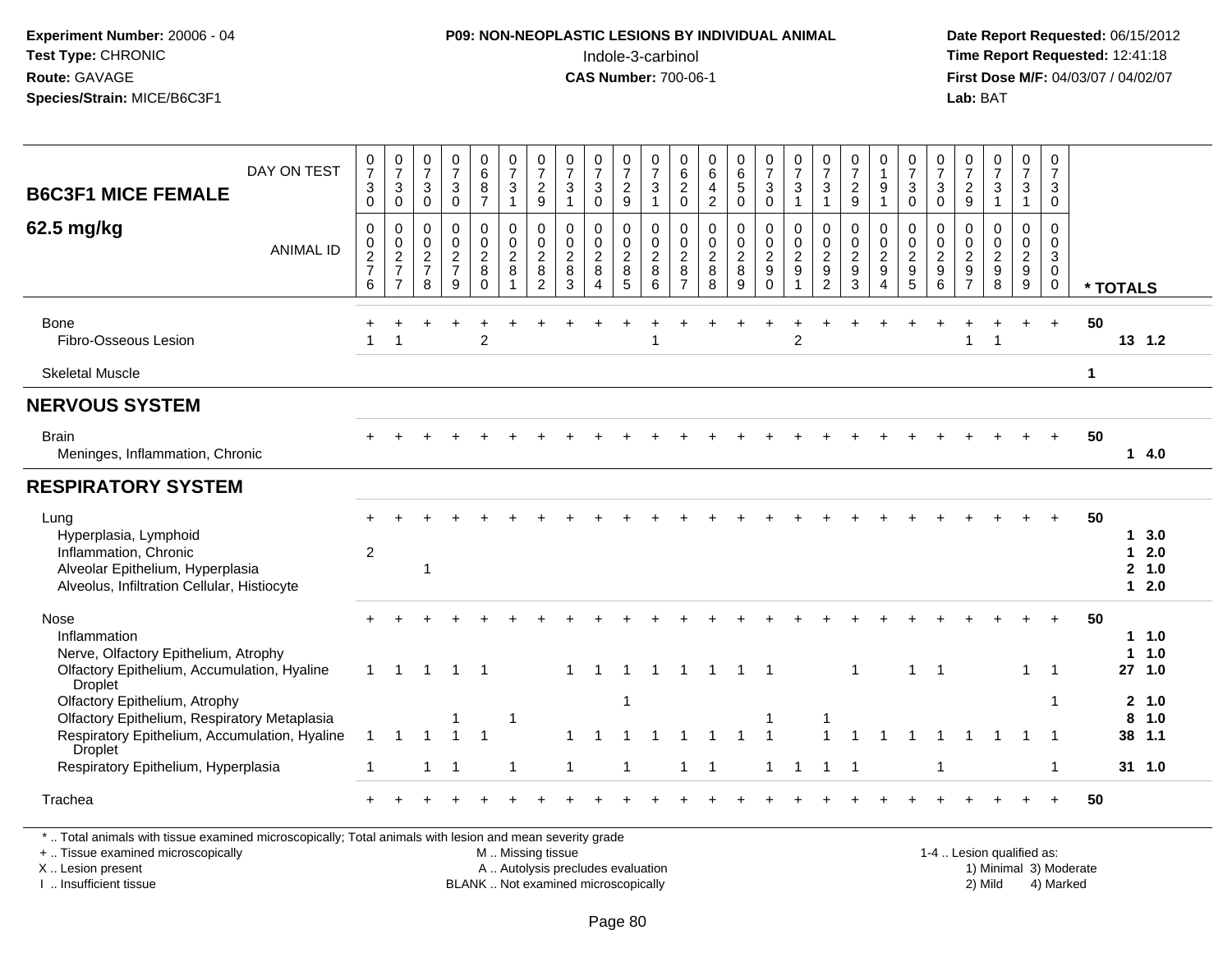### **P09: NON-NEOPLASTIC LESIONS BY INDIVIDUAL ANIMAL**Indole-3-carbinol **Time Report Requested:** 12:41:18

 **Date Report Requested:** 06/15/2012 **First Dose M/F:** 04/03/07 / 04/02/07<br>Lab: BAT **Lab:** BAT

| <b>B6C3F1 MICE FEMALE</b><br>62.5 mg/kg                                   | DAY ON TEST      | $\frac{0}{7}$<br>$\ensuremath{\mathsf{3}}$<br>0<br>0 | $\frac{0}{7}$<br>$\sqrt{3}$<br>$\boldsymbol{0}$<br>0 | $\frac{0}{7}$<br>$\mathbf{3}$<br>0<br>0 | $\frac{0}{7}$<br>3<br>$\mathbf 0$<br>0 | $_6^0$<br>$\overline{8}$<br>$\overline{ }$<br>0 | $\frac{0}{7}$<br>$\mathsf 3$<br>$\pmb{0}$ | $\frac{0}{7}$<br>$\overline{c}$<br>$\boldsymbol{9}$<br>0     | $\frac{0}{7}$<br>$\mathbf{3}$ | $\frac{0}{7}$<br>$\sqrt{3}$<br>$\mathbf 0$<br>0 | $\frac{0}{7}$<br>$\overline{a}$<br>9<br>0 | $\frac{0}{7}$<br>$\mathbf{3}$<br>$\boldsymbol{0}$ | $\begin{array}{c} 0 \\ 6 \\ 2 \end{array}$<br>$\mathsf{O}\xspace$<br>0 | $\begin{matrix} 0 \\ 6 \end{matrix}$<br>$\overline{\mathbf{4}}$<br>$\boldsymbol{2}$ | $\begin{array}{c} 0 \\ 6 \\ 5 \end{array}$<br>$\mathbf 0$<br>0 | $\begin{smallmatrix}0\\7\end{smallmatrix}$<br>3<br>0<br>0 | $\begin{smallmatrix}0\\7\end{smallmatrix}$<br>3<br>$\boldsymbol{0}$ | $\frac{0}{7}$<br>$\mathbf{3}$   | $\frac{0}{7}$<br>$\boldsymbol{2}$<br>9 | 0<br>$\boldsymbol{9}$<br>0 | $\frac{0}{7}$<br>$\sqrt{3}$<br>$\mathbf 0$<br>0 | $\frac{0}{7}$<br>$\sqrt{3}$<br>$\mathbf 0$<br>0 | $\frac{0}{7}$<br>$\overline{c}$<br>9<br>0                           | $\frac{0}{7}$<br>3                              | $\frac{0}{7}$<br>$\mathbf{3}$<br>0 | 0<br>$\overline{7}$<br>3<br>0<br>0 |    |          |                  |  |
|---------------------------------------------------------------------------|------------------|------------------------------------------------------|------------------------------------------------------|-----------------------------------------|----------------------------------------|-------------------------------------------------|-------------------------------------------|--------------------------------------------------------------|-------------------------------|-------------------------------------------------|-------------------------------------------|---------------------------------------------------|------------------------------------------------------------------------|-------------------------------------------------------------------------------------|----------------------------------------------------------------|-----------------------------------------------------------|---------------------------------------------------------------------|---------------------------------|----------------------------------------|----------------------------|-------------------------------------------------|-------------------------------------------------|---------------------------------------------------------------------|-------------------------------------------------|------------------------------------|------------------------------------|----|----------|------------------|--|
|                                                                           | <b>ANIMAL ID</b> | $\begin{array}{c} 0 \\ 2 \\ 7 \end{array}$<br>6      | $\frac{0}{2}$<br>$\overline{ }$                      | $\frac{0}{2}$<br>8                      | $\frac{0}{2}$<br>$\overline{7}$<br>9   | $\frac{0}{2}$                                   | $\frac{0}{2}$                             | $\begin{array}{c} 0 \\ 2 \\ 8 \end{array}$<br>$\mathfrak{p}$ | 00028<br>3                    | $\frac{0}{2}$<br>$\boldsymbol{\Lambda}$         | $\frac{0}{2}$<br>5                        | $\frac{0}{2}$<br>6                                | $\frac{0}{2}$<br>$\overline{ }$                                        | $\frac{0}{2}$<br>8                                                                  | $\frac{0}{2}$<br>9                                             | $\frac{0}{2}$<br>0                                        | $\frac{0}{2}$<br>$\boldsymbol{9}$                                   | $\frac{0}{2}$<br>$\overline{2}$ | $\frac{0}{2}$<br>3                     | $\frac{0}{2}$              | $\frac{0}{2}$<br>5                              | $\frac{0}{2}$<br>6                              | $\mathbf 0$<br>$\overline{c}$<br>$\boldsymbol{9}$<br>$\overline{ }$ | $\begin{array}{c} 0 \\ 2 \\ 9 \end{array}$<br>8 | $\frac{0}{2}$<br>9                 | 0<br>3<br>0<br>$\mathbf 0$         |    | * TOTALS |                  |  |
| <b>SPECIAL SENSES SYSTEM</b>                                              |                  |                                                      |                                                      |                                         |                                        |                                                 |                                           |                                                              |                               |                                                 |                                           |                                                   |                                                                        |                                                                                     |                                                                |                                                           |                                                                     |                                 |                                        |                            |                                                 |                                                 |                                                                     |                                                 |                                    |                                    |    |          |                  |  |
| Eye<br>Lens, Cataract                                                     |                  |                                                      |                                                      |                                         |                                        |                                                 |                                           |                                                              |                               |                                                 |                                           |                                                   |                                                                        |                                                                                     |                                                                |                                                           |                                                                     |                                 |                                        |                            |                                                 |                                                 |                                                                     |                                                 | $+$                                | $+$                                | 50 |          | 13.0             |  |
| Harderian Gland<br>Hyperplasia<br>Infiltration Cellular, Mononuclear Cell |                  | $+$                                                  |                                                      |                                         |                                        |                                                 |                                           |                                                              |                               | $\overline{2}$                                  |                                           |                                                   |                                                                        |                                                                                     |                                                                |                                                           | $\mathbf{1}$                                                        | $\overline{1}$                  | $\overline{1}$                         |                            |                                                 |                                                 |                                                                     |                                                 | $\div$<br>$\mathbf{1}$             | $+$                                | 50 | 3        | 1.7<br>18 1.1    |  |
| <b>URINARY SYSTEM</b>                                                     |                  |                                                      |                                                      |                                         |                                        |                                                 |                                           |                                                              |                               |                                                 |                                           |                                                   |                                                                        |                                                                                     |                                                                |                                                           |                                                                     |                                 |                                        |                            |                                                 |                                                 |                                                                     |                                                 |                                    |                                    |    |          |                  |  |
| Kidney<br>Mineralization<br>Nephropathy                                   |                  |                                                      |                                                      | 2                                       | 1                                      | 2                                               |                                           |                                                              |                               |                                                 |                                           |                                                   |                                                                        |                                                                                     |                                                                | 1                                                         |                                                                     | 2                               |                                        | $\overline{4}$             |                                                 |                                                 |                                                                     |                                                 |                                    | $+$                                | 50 | 25       | $3 \t1.3$<br>1.2 |  |
| <b>Urinary Bladder</b>                                                    |                  |                                                      |                                                      |                                         |                                        |                                                 |                                           |                                                              |                               |                                                 |                                           |                                                   |                                                                        |                                                                                     |                                                                |                                                           |                                                                     |                                 |                                        |                            |                                                 |                                                 |                                                                     |                                                 |                                    |                                    | 50 |          |                  |  |

\* .. Total animals with tissue examined microscopically; Total animals with lesion and mean severity grade

+ .. Tissue examined microscopically

X .. Lesion present

I .. Insufficient tissue

 M .. Missing tissueA .. Autolysis precludes evaluation

 1-4 .. Lesion qualified as: BLANK .. Not examined microscopically 2) Mild 4) Marked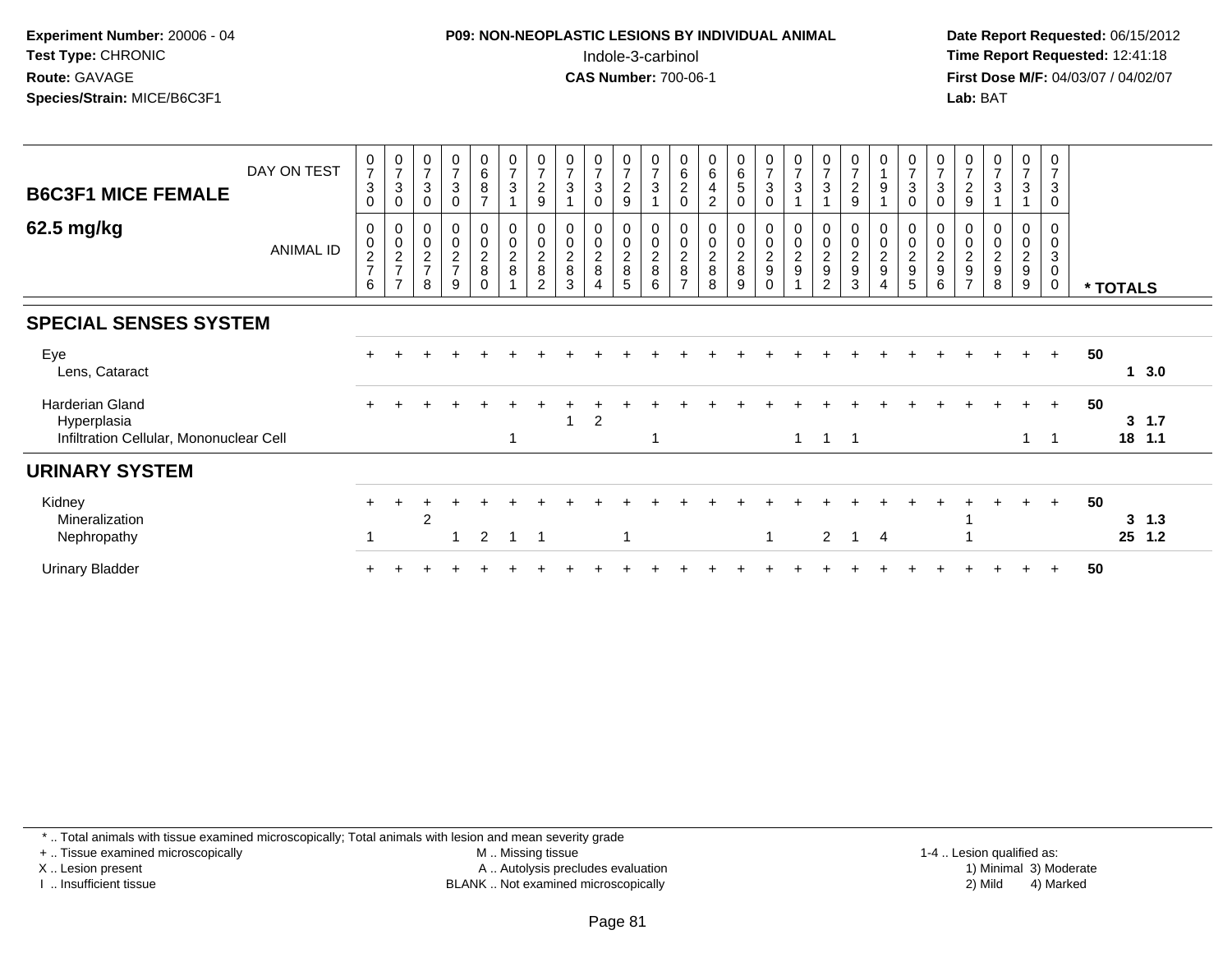# **P09: NON-NEOPLASTIC LESIONS BY INDIVIDUAL ANIMAL**Indole-3-carbinol **Time Report Requested:** 12:41:18

 **Date Report Requested:** 06/15/2012 **First Dose M/F:** 04/03/07 / 04/02/07<br>Lab: BAT **Lab:** BAT

| <b>B6C3F1 MICE FEMALE</b>                                                                                                                                                                     | DAY ON TEST      | $\begin{smallmatrix}0\\7\end{smallmatrix}$<br>$\boldsymbol{2}$<br>9 | $\frac{0}{7}$<br>$\frac{2}{9}$                            | $\frac{0}{7}$<br>$\mathbf 0$<br>$\overline{7}$ | $\frac{0}{7}$<br>$\ensuremath{\mathsf{3}}$<br>$\mathbf 0$ | $\begin{array}{c} 0 \\ 5 \end{array}$<br>4                           | $\frac{0}{7}$<br>$\sqrt{3}$<br>$\mathbf 0$                               | 0<br>$\overline{7}$<br>3<br>$\mathbf 0$             | $\mathsf 0$<br>6<br>$6\phantom{1}6$<br>$\overline{2}$                    | $\pmb{0}$<br>6<br>4<br>$\overline{2}$     | $\frac{0}{7}$<br>$\mathbf{3}$<br>$\mathbf 0$                    | $\boldsymbol{0}$<br>$6\phantom{a}$<br>$\overline{5}$<br>$\overline{2}$ | 0<br>$\overline{7}$<br>$\mathbf{3}$<br>$\mathsf{O}\xspace$                  | $\frac{0}{7}$<br>$\sqrt{2}$<br>9                                         | $\begin{array}{c} 0 \\ 6 \end{array}$<br>$\boldsymbol{9}$<br>$\sqrt{5}$ | $\begin{array}{c} 0 \\ 7 \end{array}$<br>$\overline{c}$<br>9       | $\frac{0}{7}$<br>3<br>$\mathbf{1}$                       | $\pmb{0}$<br>6<br>8<br>8                                                     | $\frac{0}{7}$<br>3<br>$\mathbf 0$ | $\begin{array}{c} 0 \\ 7 \end{array}$<br>3<br>0 | $\frac{0}{7}$<br>$\sqrt{2}$<br>$9\,$                              | $\pmb{0}$<br>$\sqrt{5}$<br>$\overline{2}$<br>3   | $\pmb{0}$<br>$\,6\,$<br>$\overline{c}$<br>$\,6\,$ | 0<br>$6\phantom{1}6$<br>$\mathsf 0$<br>6 | $\boldsymbol{0}$<br>6<br>$\overline{a}$<br>$\sqrt{5}$              | 0<br>$\overline{7}$<br>$\overline{c}$<br>9    |                        |
|-----------------------------------------------------------------------------------------------------------------------------------------------------------------------------------------------|------------------|---------------------------------------------------------------------|-----------------------------------------------------------|------------------------------------------------|-----------------------------------------------------------|----------------------------------------------------------------------|--------------------------------------------------------------------------|-----------------------------------------------------|--------------------------------------------------------------------------|-------------------------------------------|-----------------------------------------------------------------|------------------------------------------------------------------------|-----------------------------------------------------------------------------|--------------------------------------------------------------------------|-------------------------------------------------------------------------|--------------------------------------------------------------------|----------------------------------------------------------|------------------------------------------------------------------------------|-----------------------------------|-------------------------------------------------|-------------------------------------------------------------------|--------------------------------------------------|---------------------------------------------------|------------------------------------------|--------------------------------------------------------------------|-----------------------------------------------|------------------------|
| 125 mg/kg                                                                                                                                                                                     | <b>ANIMAL ID</b> | 0<br>0<br>3<br>0<br>$\overline{1}$                                  | 0<br>$\pmb{0}$<br>$\mathbf{3}$<br>$\pmb{0}$<br>$\sqrt{2}$ | 0<br>$\mathbf 0$<br>3<br>0<br>$\mathbf{3}$     | 0<br>$\mathbf 0$<br>3<br>$\pmb{0}$<br>$\overline{4}$      | $\mathbf 0$<br>$\overline{0}$<br>3<br>$\mathbf 0$<br>$5\phantom{.0}$ | $\mathbf 0$<br>$\mathbf 0$<br>$\sqrt{3}$<br>$\pmb{0}$<br>$6\phantom{1}6$ | $\Omega$<br>$\mathbf 0$<br>3<br>0<br>$\overline{7}$ | $\Omega$<br>$\mathbf 0$<br>3<br>$\mathbf 0$<br>8                         | 0<br>$\mathbf 0$<br>3<br>$\mathbf 0$<br>9 | 0<br>$\mathbf 0$<br>$\mathbf{3}$<br>$\mathbf{1}$<br>$\mathbf 0$ | 0<br>0<br>3<br>$\mathbf{1}$<br>1                                       | $\mathbf 0$<br>$\mathbf 0$<br>$\mathbf{3}$<br>$\mathbf 1$<br>$\overline{c}$ | $\mathbf 0$<br>$\mathbf 0$<br>$\sqrt{3}$<br>$\mathbf{1}$<br>$\mathbf{3}$ | 0<br>$\mathbf 0$<br>3<br>$\mathbf{1}$<br>$\overline{4}$                 | 0<br>$\mathbf 0$<br>$\mathbf{3}$<br>$\mathbf{1}$<br>$\overline{5}$ | $\mathbf 0$<br>$\mathbf 0$<br>$\mathbf{3}$<br>1<br>$\,6$ | $\mathbf 0$<br>$\mathbf 0$<br>$\mathbf{3}$<br>$\mathbf{1}$<br>$\overline{7}$ | 0<br>0<br>3<br>$\mathbf{1}$<br>8  | 0<br>$\mathbf 0$<br>3<br>$\mathbf{1}$<br>9      | 0<br>$\mathbf 0$<br>$\mathbf{3}$<br>$\overline{c}$<br>$\mathbf 0$ | $\Omega$<br>$\mathbf 0$<br>3<br>$\boldsymbol{2}$ | $\mathbf 0$<br>$\Omega$<br>3<br>$\frac{2}{2}$     | 0<br>$\mathbf 0$<br>3<br>$\frac{2}{3}$   | $\Omega$<br>$\mathbf 0$<br>3<br>$\boldsymbol{2}$<br>$\overline{4}$ | $\Omega$<br>$\mathbf 0$<br>3<br>$\frac{2}{5}$ | females<br>(cont)      |
| <b>ALIMENTARY SYSTEM</b>                                                                                                                                                                      |                  |                                                                     |                                                           |                                                |                                                           |                                                                      |                                                                          |                                                     |                                                                          |                                           |                                                                 |                                                                        |                                                                             |                                                                          |                                                                         |                                                                    |                                                          |                                                                              |                                   |                                                 |                                                                   |                                                  |                                                   |                                          |                                                                    |                                               |                        |
| Esophagus                                                                                                                                                                                     |                  |                                                                     |                                                           |                                                |                                                           |                                                                      |                                                                          |                                                     |                                                                          |                                           |                                                                 |                                                                        |                                                                             |                                                                          |                                                                         |                                                                    |                                                          |                                                                              |                                   |                                                 |                                                                   |                                                  |                                                   |                                          |                                                                    | $\ddot{}$                                     |                        |
| Gallbladder                                                                                                                                                                                   |                  |                                                                     |                                                           |                                                |                                                           |                                                                      |                                                                          |                                                     |                                                                          |                                           |                                                                 |                                                                        |                                                                             |                                                                          |                                                                         |                                                                    |                                                          |                                                                              |                                   |                                                 |                                                                   |                                                  |                                                   |                                          |                                                                    | $\overline{ }$                                |                        |
| Intestine Large, Cecum                                                                                                                                                                        |                  |                                                                     |                                                           |                                                |                                                           |                                                                      |                                                                          |                                                     |                                                                          |                                           |                                                                 |                                                                        |                                                                             |                                                                          |                                                                         |                                                                    |                                                          |                                                                              |                                   |                                                 |                                                                   |                                                  |                                                   |                                          |                                                                    | $\overline{+}$                                |                        |
| Intestine Large, Colon                                                                                                                                                                        |                  |                                                                     |                                                           |                                                |                                                           |                                                                      |                                                                          |                                                     |                                                                          |                                           |                                                                 |                                                                        |                                                                             |                                                                          |                                                                         |                                                                    |                                                          |                                                                              |                                   |                                                 |                                                                   |                                                  |                                                   |                                          |                                                                    | $+$                                           |                        |
| Intestine Large, Rectum                                                                                                                                                                       |                  |                                                                     |                                                           |                                                |                                                           |                                                                      |                                                                          |                                                     |                                                                          |                                           |                                                                 |                                                                        |                                                                             |                                                                          |                                                                         |                                                                    |                                                          |                                                                              |                                   |                                                 |                                                                   |                                                  |                                                   |                                          |                                                                    | $\overline{+}$                                |                        |
| Intestine Small, Duodenum                                                                                                                                                                     |                  |                                                                     |                                                           |                                                |                                                           |                                                                      |                                                                          |                                                     |                                                                          |                                           |                                                                 |                                                                        |                                                                             |                                                                          |                                                                         |                                                                    |                                                          |                                                                              |                                   |                                                 |                                                                   |                                                  |                                                   |                                          |                                                                    | $\overline{+}$                                |                        |
| Intestine Small, Ileum                                                                                                                                                                        |                  |                                                                     |                                                           |                                                |                                                           |                                                                      |                                                                          |                                                     |                                                                          |                                           |                                                                 |                                                                        |                                                                             |                                                                          |                                                                         |                                                                    |                                                          |                                                                              |                                   |                                                 |                                                                   |                                                  |                                                   |                                          |                                                                    | $\overline{+}$                                |                        |
| Intestine Small, Jejunum                                                                                                                                                                      |                  |                                                                     |                                                           |                                                |                                                           |                                                                      |                                                                          |                                                     |                                                                          |                                           |                                                                 |                                                                        |                                                                             |                                                                          |                                                                         |                                                                    |                                                          |                                                                              |                                   |                                                 |                                                                   |                                                  |                                                   |                                          |                                                                    | $\ddot{}$                                     |                        |
| Liver<br><b>Basophilic Focus</b><br>Clear Cell Focus                                                                                                                                          |                  |                                                                     |                                                           |                                                |                                                           |                                                                      |                                                                          |                                                     |                                                                          | $\div$                                    | $\ddot{}$<br>X                                                  |                                                                        |                                                                             |                                                                          |                                                                         |                                                                    |                                                          |                                                                              |                                   | $\pm$                                           | $\ddot{}$<br>X                                                    |                                                  |                                                   |                                          | $\pm$                                                              | $+$<br>X                                      |                        |
| <b>Eosinophilic Focus</b><br>Fatty Change<br><b>Mixed Cell Focus</b><br>Necrosis<br>Centrilobular, Necrosis                                                                                   |                  | $\mathsf{X}$<br>2                                                   | $\boldsymbol{X}$                                          | $\mathbf{1}$                                   |                                                           | X.<br>$\overline{2}$                                                 | 2                                                                        | X X X<br>$\overline{1}$                             |                                                                          | $\mathbf{1}$                              |                                                                 | 3<br>$\mathsf{X}$                                                      |                                                                             | $X$ $X$                                                                  | $\overline{1}$                                                          | $\overline{1}$                                                     | X X X X<br>$\mathbf{1}$                                  |                                                                              | $\mathbf{1}$                      | $\mathbf{1}$<br>X                               | х<br>$\overline{c}$<br>$\boldsymbol{\mathsf{X}}$                  | $\overline{1}$                                   |                                                   | $\mathbf{1}$                             | $\overline{4}$                                                     | X<br>$\overline{\phantom{a}}$                 |                        |
| Mesentery<br>Fat, Necrosis                                                                                                                                                                    |                  |                                                                     | $\ddot{}$<br>3                                            |                                                |                                                           |                                                                      |                                                                          | 3                                                   | $\overline{2}$                                                           | $\ddot{}$<br>$\mathbf{3}$                 | $\ddot{}$<br>$\overline{1}$                                     |                                                                        |                                                                             |                                                                          |                                                                         |                                                                    |                                                          |                                                                              |                                   |                                                 |                                                                   |                                                  |                                                   |                                          |                                                                    |                                               |                        |
| Pancreas                                                                                                                                                                                      |                  |                                                                     | $\ddot{}$                                                 | $+$                                            | $\ddot{}$                                                 | $\ddot{}$                                                            | $\pm$                                                                    | $\ddot{}$                                           | $+$                                                                      | $\ddot{}$                                 | $+$                                                             | $+$                                                                    | $+$                                                                         | $+$                                                                      | $+$                                                                     | $+$                                                                | +                                                        | ÷                                                                            | +                                 | $\pm$                                           | +                                                                 | +                                                | ÷                                                 | $\ddot{}$                                | $+$                                                                | $\ddot{}$                                     |                        |
| *  Total animals with tissue examined microscopically; Total animals with lesion and mean severity grade<br>+  Tissue examined microscopically<br>X  Lesion present<br>I  Insufficient tissue |                  |                                                                     |                                                           |                                                |                                                           |                                                                      | M  Missing tissue                                                        |                                                     | A  Autolysis precludes evaluation<br>BLANK  Not examined microscopically |                                           |                                                                 |                                                                        |                                                                             |                                                                          |                                                                         |                                                                    |                                                          |                                                                              |                                   |                                                 |                                                                   |                                                  | 1-4  Lesion qualified as:                         | 2) Mild                                  |                                                                    | 4) Marked                                     | 1) Minimal 3) Moderate |

I .. Insufficient tissue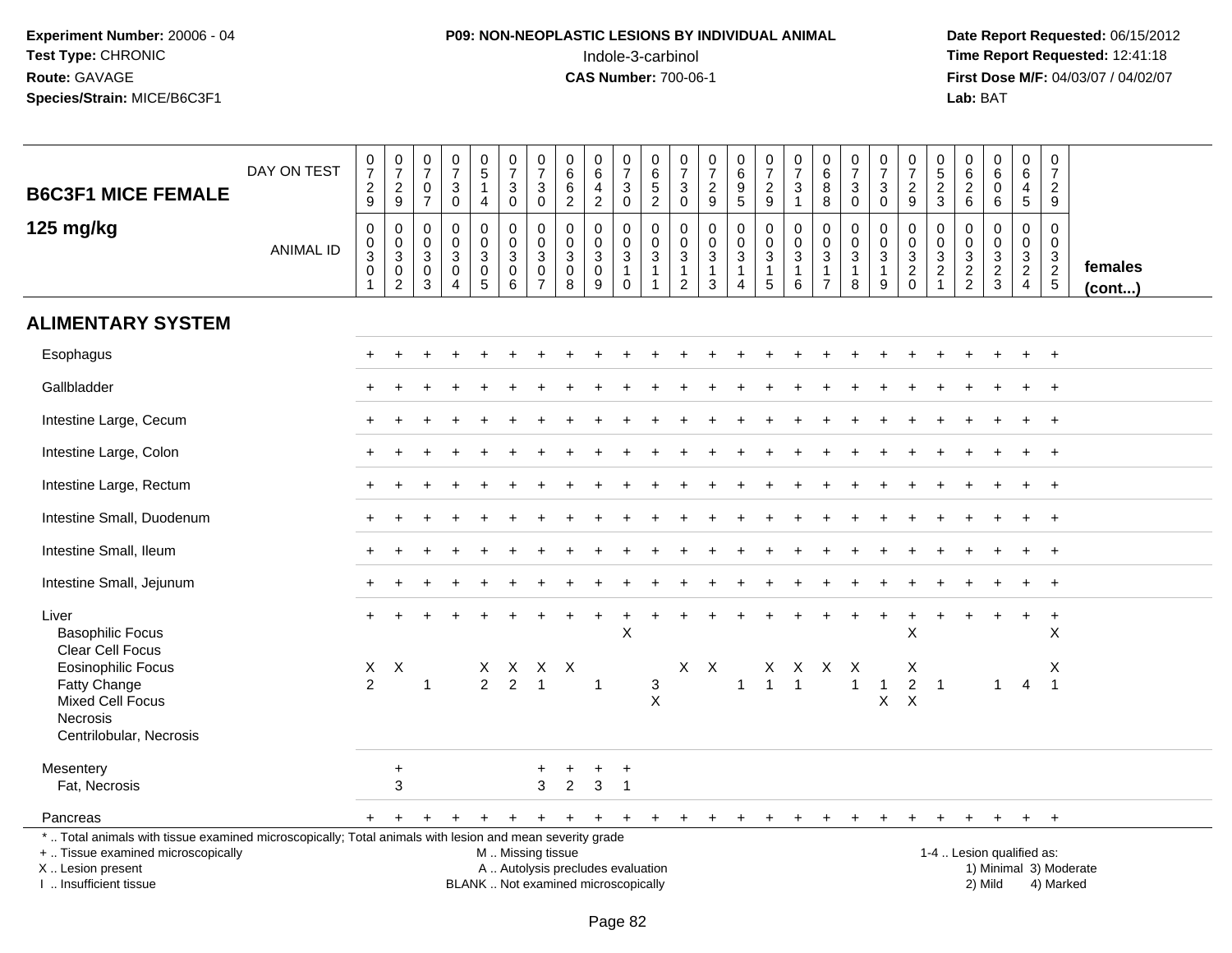# **P09: NON-NEOPLASTIC LESIONS BY INDIVIDUAL ANIMAL**Indole-3-carbinol **Time Report Requested:** 12:41:18

 **Date Report Requested:** 06/15/2012 **First Dose M/F:** 04/03/07 / 04/02/07<br>**Lab:** BAT **Lab:** BAT

| <b>B6C3F1 MICE FEMALE</b>                                                                                | DAY ON TEST      | $\begin{array}{c} 0 \\ 7 \end{array}$<br>$\frac{2}{9}$  | $\frac{0}{7}$<br>$\frac{2}{9}$                                 | $\begin{matrix} 0 \\ 7 \end{matrix}$<br>$\mathbf 0$<br>$\overline{7}$ | $\frac{0}{7}$<br>3<br>$\mathbf 0$                   | $^{\rm 0}_{\rm 5}$<br>$\mathbf{1}$<br>4                 | $\begin{smallmatrix}0\\7\end{smallmatrix}$<br>$\mathbf{3}$<br>$\mathbf 0$ | $\begin{array}{c} 0 \\ 7 \end{array}$<br>$\sqrt{3}$<br>0                            | $\begin{array}{c} 0 \\ 6 \end{array}$<br>$\,6\,$<br>$\overline{2}$ | 0<br>6<br>$\overline{a}$<br>$\overline{2}$                     | $\begin{array}{c} 0 \\ 7 \end{array}$<br>$\mathbf{3}$<br>$\mathbf 0$ | 0<br>6<br>5<br>$\overline{a}$                                              | $\begin{smallmatrix}0\\7\end{smallmatrix}$<br>3<br>$\mathbf 0$             | $\frac{0}{7}$<br>$\frac{2}{9}$                        | $\begin{array}{c} 0 \\ 6 \end{array}$<br>$\boldsymbol{9}$<br>$\sqrt{5}$ | $\begin{array}{c} 0 \\ 7 \end{array}$<br>$\frac{2}{9}$                  | $\frac{0}{7}$<br>$\sqrt{3}$<br>$\mathbf{1}$                   | $\begin{array}{c} 0 \\ 6 \end{array}$<br>8<br>8                 | $\frac{0}{7}$<br>$\mathbf{3}$<br>$\mathbf 0$                | $\frac{0}{7}$<br>3<br>$\Omega$             | $\frac{0}{7}$<br>$\frac{2}{9}$                                     | $\begin{array}{c} 0 \\ 5 \\ 2 \\ 3 \end{array}$                            | $\begin{smallmatrix}0\0\0\end{smallmatrix}$<br>$\frac{2}{6}$ | $\begin{array}{c} 0 \\ 6 \end{array}$<br>$\mathbf 0$<br>6                  | $\begin{array}{c} 0 \\ 6 \end{array}$<br>4<br>5         | $\frac{0}{7}$<br>$\frac{2}{9}$                         |                         |
|----------------------------------------------------------------------------------------------------------|------------------|---------------------------------------------------------|----------------------------------------------------------------|-----------------------------------------------------------------------|-----------------------------------------------------|---------------------------------------------------------|---------------------------------------------------------------------------|-------------------------------------------------------------------------------------|--------------------------------------------------------------------|----------------------------------------------------------------|----------------------------------------------------------------------|----------------------------------------------------------------------------|----------------------------------------------------------------------------|-------------------------------------------------------|-------------------------------------------------------------------------|-------------------------------------------------------------------------|---------------------------------------------------------------|-----------------------------------------------------------------|-------------------------------------------------------------|--------------------------------------------|--------------------------------------------------------------------|----------------------------------------------------------------------------|--------------------------------------------------------------|----------------------------------------------------------------------------|---------------------------------------------------------|--------------------------------------------------------|-------------------------|
| 125 mg/kg                                                                                                | <b>ANIMAL ID</b> | $\mathbf 0$<br>$\mathbf 0$<br>$\sqrt{3}$<br>$\mathbf 0$ | $\mathbf 0$<br>$_{3}^{\rm 0}$<br>$\mathbf 0$<br>$\overline{2}$ | $\mathbf 0$<br>$\mathbf 0$<br>3<br>$\mathbf 0$<br>3                   | $\mathbf 0$<br>$\mathbf 0$<br>3<br>$\mathbf 0$<br>4 | 0<br>$\pmb{0}$<br>$\mathbf{3}$<br>$\mathbf 0$<br>5      | $\mathbf 0$<br>$\mathbf 0$<br>$\mathbf{3}$<br>$\mathsf{O}$<br>6           | $\mathbf 0$<br>$\pmb{0}$<br>$\mathfrak{Z}$<br>$\mathsf{O}\xspace$<br>$\overline{7}$ | $\mathbf 0$<br>$\mathbf 0$<br>$\mathbf{3}$<br>$\mathbf 0$<br>8     | $\mathbf 0$<br>$\mathbf 0$<br>$\mathbf{3}$<br>$\mathbf 0$<br>9 | 0<br>$\pmb{0}$<br>$\mathsf 3$<br>$\mathbf{1}$<br>$\Omega$            | $\mathbf 0$<br>$\mathbf 0$<br>$\mathbf{3}$<br>$\mathbf{1}$<br>$\mathbf{1}$ | $\mathbf 0$<br>$\pmb{0}$<br>$\mathbf{3}$<br>$\mathbf{1}$<br>$\overline{2}$ | $\mathbf 0$<br>0<br>$\mathbf{3}$<br>$\mathbf{1}$<br>3 | 0<br>$\pmb{0}$<br>$\sqrt{3}$<br>$\mathbf{1}$<br>$\overline{\mathbf{4}}$ | $\mathbf 0$<br>$\pmb{0}$<br>$\mathsf 3$<br>$\overline{1}$<br>$\sqrt{5}$ | $\mathbf 0$<br>$\mathsf 0$<br>$\sqrt{3}$<br>$\mathbf{1}$<br>6 | $\mathbf 0$<br>$\pmb{0}$<br>$\mathbf{3}$<br>1<br>$\overline{7}$ | $\mathbf 0$<br>$\pmb{0}$<br>$\sqrt{3}$<br>$\mathbf{1}$<br>8 | 0<br>$\mathbf 0$<br>3<br>$\mathbf{1}$<br>9 | 0<br>$\mathsf{O}$<br>$\mathbf{3}$<br>$\overline{c}$<br>$\mathbf 0$ | $\mathbf 0$<br>$\mathsf 0$<br>$\sqrt{3}$<br>$\overline{c}$<br>$\mathbf{1}$ | 0<br>$\boldsymbol{0}$<br>$\overline{3}$<br>$\frac{2}{2}$     | $\mathbf 0$<br>$\mathbf 0$<br>$\sqrt{3}$<br>$\overline{c}$<br>$\mathbf{3}$ | 0<br>$\mathbf 0$<br>$\mathbf{3}$<br>$\overline{2}$<br>4 | 0<br>$\boldsymbol{0}$<br>$\mathbf{3}$<br>$\frac{2}{5}$ | females<br>$($ cont $)$ |
| Acinus, Hyperplasia                                                                                      |                  |                                                         |                                                                |                                                                       |                                                     |                                                         |                                                                           |                                                                                     |                                                                    |                                                                |                                                                      |                                                                            |                                                                            |                                                       |                                                                         |                                                                         |                                                               | $\mathbf{1}$                                                    |                                                             |                                            |                                                                    |                                                                            |                                                              |                                                                            |                                                         |                                                        |                         |
| Salivary Glands                                                                                          |                  |                                                         |                                                                |                                                                       |                                                     |                                                         |                                                                           |                                                                                     |                                                                    |                                                                |                                                                      |                                                                            |                                                                            |                                                       |                                                                         |                                                                         |                                                               |                                                                 |                                                             |                                            |                                                                    |                                                                            |                                                              |                                                                            |                                                         | $\overline{ }$                                         |                         |
| Stomach, Forestomach<br>Ulcer<br>Epithelium, Hyperplasia                                                 |                  |                                                         | $\overline{2}$                                                 |                                                                       |                                                     |                                                         |                                                                           |                                                                                     |                                                                    |                                                                |                                                                      |                                                                            | 3                                                                          |                                                       | $\overline{2}$                                                          |                                                                         |                                                               |                                                                 |                                                             |                                            |                                                                    |                                                                            |                                                              |                                                                            | $\div$<br>3                                             | $\ddot{}$<br>$\overline{1}$                            |                         |
| Stomach, Glandular<br>Inflammation, Chronic<br>Mineralization<br>Pigmentation<br>Epithelium, Hyperplasia |                  | 1                                                       | -1<br>-1<br>$\overline{1}$                                     | Α                                                                     |                                                     | $\overline{\mathbf{c}}$<br>$\mathbf{1}$<br>$\mathbf{1}$ | $\mathbf{1}$                                                              | $\overline{1}$                                                                      | $\mathbf{1}$                                                       | $\overline{1}$                                                 | $\overline{1}$                                                       |                                                                            | 2<br>2                                                                     | $\overline{2}$                                        | $\overline{2}$                                                          | $\overline{1}$                                                          | $\overline{1}$                                                | $\mathbf{1}$                                                    | $\mathbf{1}$                                                | $\overline{1}$                             | $\overline{1}$                                                     |                                                                            |                                                              | 1<br>2<br>$\overline{1}$                                                   | $\mathbf{1}$<br>$\mathbf{1}$                            | $\overline{2}$<br>$\overline{2}$<br>$\overline{2}$     |                         |
| Tooth<br>Dysplasia                                                                                       |                  |                                                         |                                                                |                                                                       |                                                     |                                                         | $\ddot{}$<br>1                                                            |                                                                                     |                                                                    |                                                                |                                                                      |                                                                            | $\ddot{}$<br>$\overline{1}$                                                |                                                       |                                                                         | $\overline{1}$                                                          |                                                               | +<br>$\mathbf{1}$                                               |                                                             | $\ddot{}$<br>$\mathbf{1}$                  |                                                                    |                                                                            | $\ddot{}$<br>$\overline{1}$                                  |                                                                            |                                                         |                                                        |                         |
| <b>CARDIOVASCULAR SYSTEM</b>                                                                             |                  |                                                         |                                                                |                                                                       |                                                     |                                                         |                                                                           |                                                                                     |                                                                    |                                                                |                                                                      |                                                                            |                                                                            |                                                       |                                                                         |                                                                         |                                                               |                                                                 |                                                             |                                            |                                                                    |                                                                            |                                                              |                                                                            |                                                         |                                                        |                         |
| <b>Blood Vessel</b><br>Mineralization                                                                    |                  |                                                         |                                                                |                                                                       |                                                     |                                                         |                                                                           |                                                                                     |                                                                    |                                                                |                                                                      |                                                                            |                                                                            |                                                       | $\overline{2}$                                                          |                                                                         |                                                               |                                                                 |                                                             |                                            |                                                                    |                                                                            |                                                              |                                                                            |                                                         | $\ddot{}$                                              |                         |
| Heart<br>Cardiomyopathy<br>Artery, Inflammation, Chronic                                                 |                  |                                                         |                                                                |                                                                       |                                                     |                                                         |                                                                           |                                                                                     |                                                                    |                                                                |                                                                      |                                                                            |                                                                            |                                                       | $\overline{2}$                                                          |                                                                         |                                                               |                                                                 |                                                             |                                            |                                                                    |                                                                            |                                                              |                                                                            |                                                         |                                                        |                         |
| <b>ENDOCRINE SYSTEM</b>                                                                                  |                  |                                                         |                                                                |                                                                       |                                                     |                                                         |                                                                           |                                                                                     |                                                                    |                                                                |                                                                      |                                                                            |                                                                            |                                                       |                                                                         |                                                                         |                                                               |                                                                 |                                                             |                                            |                                                                    |                                                                            |                                                              |                                                                            |                                                         |                                                        |                         |
| <b>Adrenal Cortex</b><br>Vacuolization Cytoplasmic                                                       |                  |                                                         |                                                                |                                                                       |                                                     |                                                         |                                                                           |                                                                                     |                                                                    |                                                                |                                                                      |                                                                            |                                                                            |                                                       |                                                                         |                                                                         |                                                               |                                                                 |                                                             |                                            |                                                                    |                                                                            |                                                              |                                                                            |                                                         |                                                        |                         |
| * Total opimals with tipous avamined microscopically: Total opimals with logics and moon coverity arode  |                  |                                                         |                                                                |                                                                       |                                                     |                                                         |                                                                           |                                                                                     |                                                                    |                                                                |                                                                      |                                                                            |                                                                            |                                                       |                                                                         |                                                                         |                                                               |                                                                 |                                                             |                                            |                                                                    |                                                                            |                                                              |                                                                            |                                                         |                                                        |                         |

\* .. Total animals with tissue examined microscopically; Total animals with lesion and mean severity grade

+ .. Tissue examined microscopically

X .. Lesion present

I .. Insufficient tissue

 M .. Missing tissueA .. Autolysis precludes evaluation

BLANK .. Not examined microscopically 2) Mild 4) Marked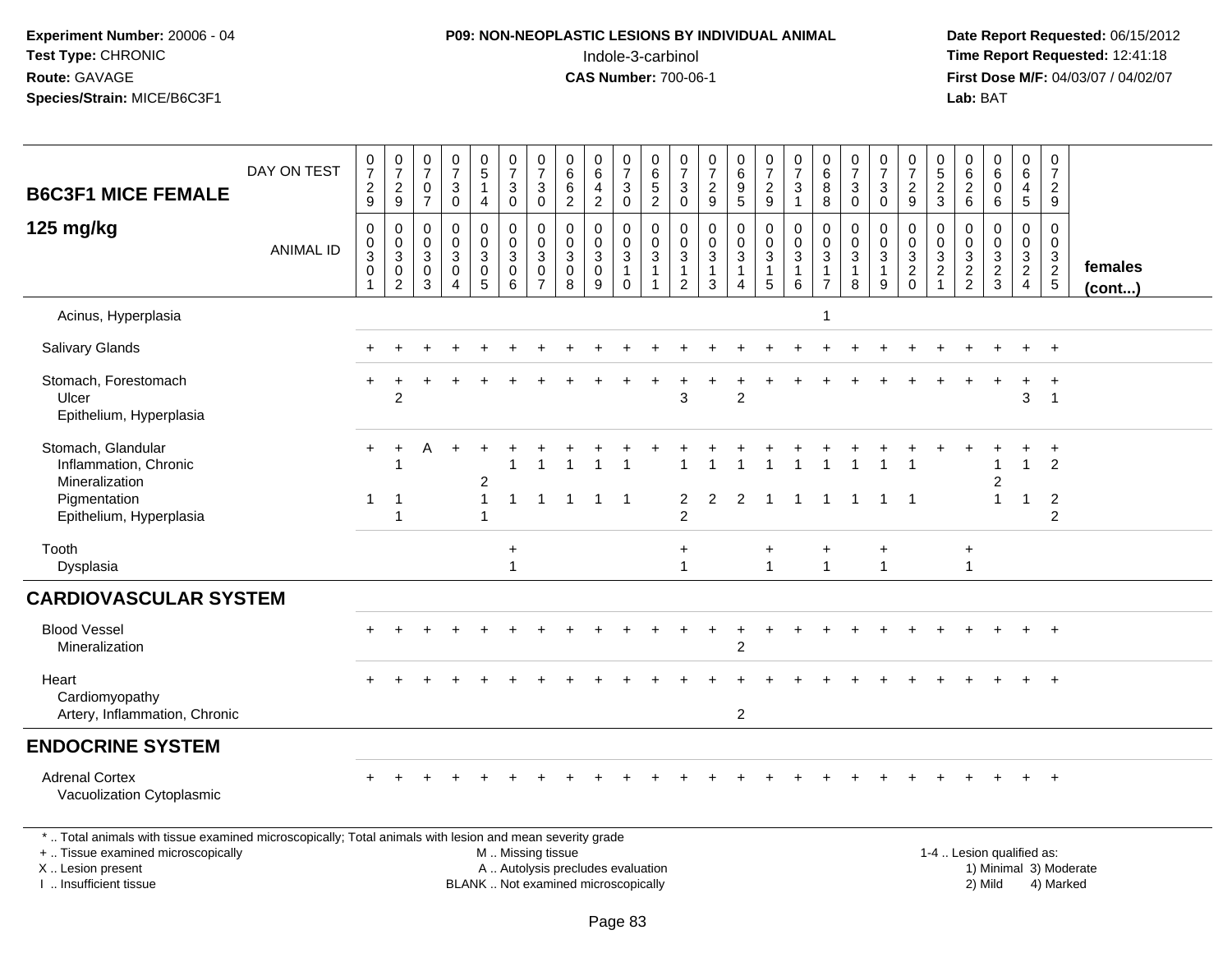# **P09: NON-NEOPLASTIC LESIONS BY INDIVIDUAL ANIMAL**Indole-3-carbinol **Time Report Requested:** 12:41:18

| <b>B6C3F1 MICE FEMALE</b>                                                                                                                                                                    | DAY ON TEST      | $\frac{0}{7}$<br>$\boldsymbol{2}$<br>9                  | $\begin{array}{c} 0 \\ 7 \end{array}$<br>$\frac{2}{9}$                                | $\frac{0}{7}$<br>$\mathbf 0$<br>$\overline{7}$ | $\begin{smallmatrix}0\\7\end{smallmatrix}$<br>$\ensuremath{\mathsf{3}}$<br>$\mathbf 0$ | 0<br>$\overline{5}$<br>$\mathbf 1$<br>4                           | $\begin{array}{c} 0 \\ 7 \end{array}$<br>3<br>$\mathbf 0$ | 0<br>$\overline{7}$<br>$\mathbf{3}$<br>$\mathbf 0$   | 0<br>$6\phantom{a}$<br>$\,6$<br>$\overline{2}$   | $\mathbf 0$<br>$\overline{6}$<br>$\overline{a}$<br>$\overline{2}$ | $\begin{array}{c} 0 \\ 7 \end{array}$<br>$\ensuremath{\mathsf{3}}$<br>$\mathbf 0$ | $\mathbf 0$<br>$\,6\,$<br>$\sqrt{5}$<br>$\overline{2}$ | $\mathbf 0$<br>$\overline{7}$<br>$\mathbf{3}$<br>$\mathbf 0$ | $\frac{0}{7}$<br>$\frac{2}{9}$              | $\begin{array}{c} 0 \\ 6 \end{array}$<br>$\boldsymbol{9}$<br>$\overline{5}$ | $\frac{0}{7}$<br>$\boldsymbol{2}$<br>9                        | $\mathbf 0$<br>$\overline{7}$<br>$\sqrt{3}$<br>$\overline{1}$ | $\mathbf 0$<br>$\overline{6}$<br>8<br>8                                    | $\pmb{0}$<br>$\overline{7}$<br>$\ensuremath{\mathsf{3}}$<br>$\mathbf 0$ | 0<br>$\overline{7}$<br>$\ensuremath{\mathsf{3}}$<br>$\mathbf 0$ | 0<br>$\overline{7}$<br>$\overline{\mathbf{c}}$<br>9          | 0<br>$\overline{5}$<br>$\boldsymbol{2}$<br>3              | $_{6}^{\rm 0}$<br>$\overline{c}$<br>6                                    | 0<br>6<br>$\mathbf 0$<br>6                           | $\mathbf 0$<br>$\overline{6}$<br>$\overline{4}$<br>$\overline{5}$            | $\mathbf 0$<br>$\overline{7}$<br>$\overline{2}$<br>9 |                        |
|----------------------------------------------------------------------------------------------------------------------------------------------------------------------------------------------|------------------|---------------------------------------------------------|---------------------------------------------------------------------------------------|------------------------------------------------|----------------------------------------------------------------------------------------|-------------------------------------------------------------------|-----------------------------------------------------------|------------------------------------------------------|--------------------------------------------------|-------------------------------------------------------------------|-----------------------------------------------------------------------------------|--------------------------------------------------------|--------------------------------------------------------------|---------------------------------------------|-----------------------------------------------------------------------------|---------------------------------------------------------------|---------------------------------------------------------------|----------------------------------------------------------------------------|-------------------------------------------------------------------------|-----------------------------------------------------------------|--------------------------------------------------------------|-----------------------------------------------------------|--------------------------------------------------------------------------|------------------------------------------------------|------------------------------------------------------------------------------|------------------------------------------------------|------------------------|
| 125 mg/kg                                                                                                                                                                                    | <b>ANIMAL ID</b> | $\mathbf 0$<br>$\,0\,$<br>$\overline{3}$<br>$\mathbf 0$ | $\mathbf 0$<br>$\mathbf 0$<br>$\overline{3}$<br>$\mathsf{O}\xspace$<br>$\overline{2}$ | $\Omega$<br>$\mathbf 0$<br>3<br>0<br>3         | 0<br>$\mathbf 0$<br>$\sqrt{3}$<br>$\mathbf 0$<br>$\overline{4}$                        | $\pmb{0}$<br>0<br>$\mathfrak{S}$<br>$\mathbf 0$<br>$\overline{5}$ | $\pmb{0}$<br>$\mathbf 0$<br>3<br>$\pmb{0}$<br>6           | 0<br>$\mathbf 0$<br>3<br>$\pmb{0}$<br>$\overline{7}$ | $\mathbf 0$<br>0<br>$\sqrt{3}$<br>$\pmb{0}$<br>8 | 0<br>$\mathbf 0$<br>$\mathbf{3}$<br>$\mathbf 0$<br>9              | $\mathbf 0$<br>$\mathbf 0$<br>$\mathbf{3}$<br>$\mathbf{1}$<br>$\Omega$            | $\mathbf 0$<br>$\mathbf 0$<br>3<br>1<br>$\mathbf{1}$   | 0<br>$\Omega$<br>3<br>1<br>$\overline{2}$                    | 0<br>0<br>$\mathbf{3}$<br>$\mathbf{1}$<br>3 | 0<br>0<br>$\mathfrak{Z}$<br>$\mathbf{1}$<br>$\boldsymbol{\Lambda}$          | $\mathbf 0$<br>$\mathbf 0$<br>$\sqrt{3}$<br>$\mathbf{1}$<br>5 | $\mathbf 0$<br>$\mathbf 0$<br>3<br>$\mathbf{1}$<br>6          | $\mathbf 0$<br>$\mathbf 0$<br>$\sqrt{3}$<br>$\mathbf{1}$<br>$\overline{7}$ | 0<br>$\mathbf 0$<br>$\sqrt{3}$<br>$\mathbf{1}$<br>8                     | 0<br>$\mathbf 0$<br>$\mathbf{3}$<br>$\mathbf{1}$<br>$9\,$       | 0<br>0<br>$\mathbf{3}$<br>$\boldsymbol{2}$<br>$\overline{0}$ | 0<br>$\mathbf 0$<br>3<br>$\overline{c}$<br>$\overline{1}$ | $\mathbf 0$<br>$\mathbf 0$<br>$\ensuremath{\mathsf{3}}$<br>$\frac{2}{2}$ | 0<br>$\overline{0}$<br>$\mathbf{3}$<br>$\frac{2}{3}$ | $\mathbf 0$<br>$\mathbf 0$<br>$\sqrt{3}$<br>$\overline{c}$<br>$\overline{4}$ | $\Omega$<br>$\Omega$<br>3<br>$\frac{2}{5}$           | females<br>(cont)      |
| Adrenal Medulla<br>Hyperplasia                                                                                                                                                               |                  |                                                         |                                                                                       |                                                |                                                                                        |                                                                   |                                                           |                                                      |                                                  | 3                                                                 |                                                                                   |                                                        |                                                              |                                             |                                                                             |                                                               |                                                               |                                                                            |                                                                         |                                                                 |                                                              |                                                           |                                                                          |                                                      |                                                                              |                                                      |                        |
| Islets, Pancreatic<br>Hyperplasia                                                                                                                                                            |                  |                                                         |                                                                                       |                                                |                                                                                        | -1                                                                |                                                           |                                                      |                                                  |                                                                   |                                                                                   |                                                        |                                                              |                                             |                                                                             | 3                                                             |                                                               |                                                                            | 3                                                                       |                                                                 |                                                              |                                                           |                                                                          |                                                      |                                                                              | $\overline{+}$                                       |                        |
| Parathyroid Gland                                                                                                                                                                            |                  |                                                         |                                                                                       |                                                |                                                                                        |                                                                   |                                                           |                                                      |                                                  |                                                                   |                                                                                   |                                                        |                                                              |                                             |                                                                             |                                                               |                                                               |                                                                            |                                                                         |                                                                 |                                                              |                                                           |                                                                          |                                                      |                                                                              | $+$                                                  |                        |
| <b>Pituitary Gland</b><br>Pars Distalis, Hyperplasia                                                                                                                                         |                  |                                                         |                                                                                       |                                                |                                                                                        |                                                                   | -1                                                        |                                                      |                                                  |                                                                   |                                                                                   |                                                        |                                                              |                                             |                                                                             |                                                               |                                                               |                                                                            |                                                                         |                                                                 |                                                              |                                                           |                                                                          |                                                      |                                                                              | $\overline{+}$                                       |                        |
| <b>Thyroid Gland</b><br>Inflammation, Chronic                                                                                                                                                |                  |                                                         |                                                                                       |                                                |                                                                                        |                                                                   |                                                           |                                                      |                                                  |                                                                   |                                                                                   |                                                        |                                                              |                                             |                                                                             | $\overline{c}$                                                |                                                               |                                                                            |                                                                         |                                                                 |                                                              |                                                           |                                                                          |                                                      |                                                                              |                                                      |                        |
| <b>GENERAL BODY SYSTEM</b>                                                                                                                                                                   |                  |                                                         |                                                                                       |                                                |                                                                                        |                                                                   |                                                           |                                                      |                                                  |                                                                   |                                                                                   |                                                        |                                                              |                                             |                                                                             |                                                               |                                                               |                                                                            |                                                                         |                                                                 |                                                              |                                                           |                                                                          |                                                      |                                                                              |                                                      |                        |
| <b>Tissue NOS</b><br>Inflammation, Chronic                                                                                                                                                   |                  |                                                         |                                                                                       |                                                |                                                                                        |                                                                   |                                                           |                                                      | $\ddot{}$<br>$\mathbf{1}$                        |                                                                   |                                                                                   |                                                        |                                                              |                                             |                                                                             |                                                               |                                                               |                                                                            |                                                                         |                                                                 |                                                              |                                                           |                                                                          |                                                      |                                                                              |                                                      |                        |
| <b>GENITAL SYSTEM</b>                                                                                                                                                                        |                  |                                                         |                                                                                       |                                                |                                                                                        |                                                                   |                                                           |                                                      |                                                  |                                                                   |                                                                                   |                                                        |                                                              |                                             |                                                                             |                                                               |                                                               |                                                                            |                                                                         |                                                                 |                                                              |                                                           |                                                                          |                                                      |                                                                              |                                                      |                        |
| <b>Clitoral Gland</b>                                                                                                                                                                        |                  |                                                         |                                                                                       |                                                |                                                                                        |                                                                   |                                                           |                                                      |                                                  |                                                                   |                                                                                   |                                                        |                                                              |                                             |                                                                             |                                                               |                                                               |                                                                            |                                                                         |                                                                 |                                                              |                                                           |                                                                          |                                                      |                                                                              |                                                      |                        |
| Ovary<br>Angiectasis<br>Cyst                                                                                                                                                                 |                  | $\ddot{}$                                               | 3                                                                                     |                                                |                                                                                        |                                                                   |                                                           |                                                      |                                                  |                                                                   | $\mathsf X$                                                                       |                                                        |                                                              |                                             |                                                                             |                                                               |                                                               | $X$ $X$                                                                    |                                                                         |                                                                 |                                                              |                                                           |                                                                          | X                                                    |                                                                              |                                                      |                        |
| Inflammation, Chronic<br>Mineralization<br>Thrombosis                                                                                                                                        |                  |                                                         |                                                                                       |                                                |                                                                                        |                                                                   |                                                           |                                                      |                                                  |                                                                   |                                                                                   |                                                        |                                                              |                                             |                                                                             | $\overline{c}$                                                |                                                               |                                                                            |                                                                         |                                                                 |                                                              |                                                           |                                                                          |                                                      |                                                                              |                                                      |                        |
| <b>Uterus</b>                                                                                                                                                                                |                  | $+$                                                     | $\ddot{}$                                                                             |                                                | $\div$                                                                                 |                                                                   |                                                           | $+$                                                  | $_{+}$                                           | $\pm$                                                             | $^{+}$                                                                            | $\ddot{}$                                              | $\ddot{}$                                                    | $\ddot{}$                                   | $+$                                                                         | $\ddot{}$                                                     | $\ddot{}$                                                     |                                                                            | $\ddot{}$                                                               |                                                                 |                                                              |                                                           |                                                                          | $\ddot{}$                                            | $+$                                                                          | $+$                                                  |                        |
| *  Total animals with tissue examined microscopically; Total animals with lesion and mean severity grade<br>+  Tissue examined microscopically<br>X Lesion present<br>I  Insufficient tissue |                  |                                                         |                                                                                       |                                                |                                                                                        | BLANK  Not examined microscopically                               | M  Missing tissue                                         |                                                      | A  Autolysis precludes evaluation                |                                                                   |                                                                                   |                                                        |                                                              |                                             |                                                                             |                                                               |                                                               |                                                                            |                                                                         |                                                                 |                                                              |                                                           | 1-4  Lesion qualified as:                                                | 2) Mild                                              |                                                                              | 4) Marked                                            | 1) Minimal 3) Moderate |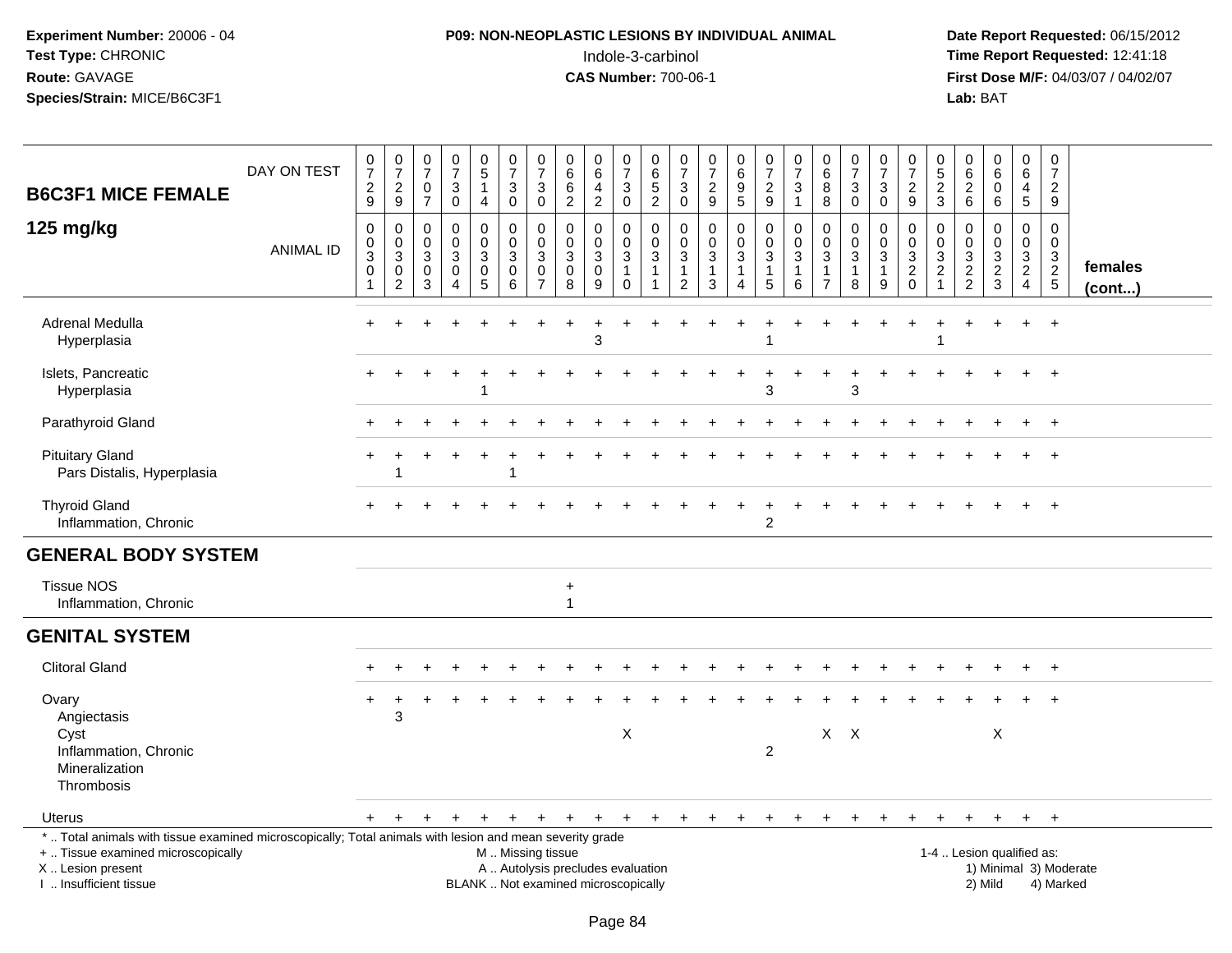### **P09: NON-NEOPLASTIC LESIONS BY INDIVIDUAL ANIMAL**Indole-3-carbinol **Time Report Requested:** 12:41:18

 **Date Report Requested:** 06/15/2012 **First Dose M/F:** 04/03/07 / 04/02/07<br>**Lab:** BAT **Lab:** BAT

| <b>B6C3F1 MICE FEMALE</b>                                               | DAY ON TEST      | $\frac{0}{7}$<br>$\frac{2}{9}$                              | $\frac{0}{7}$<br>$\frac{2}{9}$                                                       | $\mathbf 0$<br>$\overline{7}$<br>$\mathbf 0$<br>$\overline{7}$       | $\begin{array}{c} 0 \\ 7 \end{array}$<br>$\mathbf{3}$<br>0 | $\begin{array}{c} 0 \\ 5 \end{array}$<br>$\mathbf{1}$<br>4     | $\frac{0}{7}$<br>$\mathbf{3}$<br>$\mathbf 0$                        | $\frac{0}{7}$<br>$\ensuremath{\mathsf{3}}$<br>$\pmb{0}$ | 0<br>$\,6\,$<br>$\,6\,$<br>$\boldsymbol{2}$ | $\pmb{0}$<br>$\,6$<br>$\overline{4}$<br>$\overline{c}$ | $\frac{0}{7}$<br>$\mathbf{3}$<br>0   | $065$<br>$52$                                                      | 0<br>$\overline{7}$<br>$\mathbf{3}$<br>$\mathbf 0$ | $\pmb{0}$<br>$\overline{7}$<br>$\frac{2}{9}$ | 0<br>6<br>9<br>5           | $\begin{smallmatrix}0\\7\end{smallmatrix}$<br>$\frac{2}{9}$ | $\pmb{0}$<br>$\overline{7}$<br>$\mathbf{3}$<br>$\mathbf{1}$ | 0<br>6<br>$\bf 8$<br>$\,8\,$                 | $\frac{0}{7}$<br>$\mathsf 3$<br>$\pmb{0}$ | $\mathbf 0$<br>$\overline{7}$<br>$\sqrt{3}$<br>$\mathbf 0$  | 0<br>$\overline{7}$<br>$\frac{2}{9}$                              | 0<br>$\sqrt{5}$<br>$\frac{2}{3}$                         | 0<br>6<br>$\boldsymbol{2}$<br>6                      | $\begin{matrix} 0 \\ 6 \end{matrix}$<br>$\mathbf 0$<br>6 | $\mathbf 0$<br>$\,6\,$<br>$\overline{4}$<br>$\overline{5}$ | 0<br>$\overline{7}$<br>$\overline{c}$<br>9 |                   |
|-------------------------------------------------------------------------|------------------|-------------------------------------------------------------|--------------------------------------------------------------------------------------|----------------------------------------------------------------------|------------------------------------------------------------|----------------------------------------------------------------|---------------------------------------------------------------------|---------------------------------------------------------|---------------------------------------------|--------------------------------------------------------|--------------------------------------|--------------------------------------------------------------------|----------------------------------------------------|----------------------------------------------|----------------------------|-------------------------------------------------------------|-------------------------------------------------------------|----------------------------------------------|-------------------------------------------|-------------------------------------------------------------|-------------------------------------------------------------------|----------------------------------------------------------|------------------------------------------------------|----------------------------------------------------------|------------------------------------------------------------|--------------------------------------------|-------------------|
| 125 mg/kg                                                               | <b>ANIMAL ID</b> | $\pmb{0}$<br>0<br>$\mathbf{3}$<br>$\pmb{0}$<br>$\mathbf{1}$ | $\mathbf 0$<br>$\pmb{0}$<br>$\ensuremath{\mathsf{3}}$<br>$\pmb{0}$<br>$\overline{c}$ | 0<br>$\boldsymbol{0}$<br>$\mathbf{3}$<br>$\mathbf 0$<br>$\mathbf{3}$ | 0<br>$\mathbf 0$<br>$\mathbf{3}$<br>0<br>$\overline{4}$    | 0<br>$\mathbf 0$<br>$\mathsf 3$<br>$\pmb{0}$<br>$\overline{5}$ | $\boldsymbol{0}$<br>$\mathbf 0$<br>$\mathbf{3}$<br>$\mathbf 0$<br>6 | 0<br>$\pmb{0}$<br>$\sqrt{3}$<br>0<br>$\overline{7}$     | 0<br>0<br>$\mathbf{3}$<br>0<br>8            | 0<br>$\pmb{0}$<br>$\sqrt{3}$<br>$\pmb{0}$<br>9         | $\mathbf 0$<br>0<br>3<br>$\mathbf 0$ | 0<br>$\pmb{0}$<br>$\mathbf{3}$<br>$\overline{1}$<br>$\overline{1}$ | 0<br>0<br>$\mathbf{3}$<br>1<br>$\overline{2}$      | 0<br>0<br>$\mathbf{3}$<br>$\mathbf{1}$<br>3  | 0<br>$\mathbf 0$<br>3<br>4 | $_{\rm 0}^{\rm 0}$<br>$\mathbf{3}$<br>$\mathbf{1}$<br>5     | 0<br>0<br>3<br>$\mathbf{1}$<br>6                            | 0<br>0<br>$\sqrt{3}$<br>-1<br>$\overline{7}$ | 0<br>$\pmb{0}$<br>$\sqrt{3}$<br>8         | 0<br>$\boldsymbol{0}$<br>$\mathbf 3$<br>$\overline{1}$<br>9 | 0<br>$\mathbf 0$<br>$\mathbf{3}$<br>$\overline{2}$<br>$\mathbf 0$ | 0<br>0<br>$\sqrt{3}$<br>$\boldsymbol{2}$<br>$\mathbf{1}$ | 0<br>0<br>$\ensuremath{\mathsf{3}}$<br>$\frac{2}{2}$ | 0<br>$\mathbf 0$<br>$\mathbf{3}$<br>$\frac{2}{3}$        | 0<br>0<br>3<br>$\overline{2}$<br>$\overline{4}$            | 0<br>0<br>$\frac{3}{2}$                    | females<br>(cont) |
| Metaplasia, Squamous<br>Endometrium, Hyperplasia, Cystic                |                  | $\overline{2}$                                              | 3                                                                                    |                                                                      | $2^{\circ}$                                                | $\overline{2}$                                                 |                                                                     |                                                         |                                             | $\mathbf{1}$                                           | 2                                    |                                                                    | $\overline{1}$                                     |                                              |                            |                                                             | 2                                                           |                                              | 3                                         | 3                                                           | $\overline{2}$                                                    | $\overline{2}$                                           | $\overline{4}$                                       | $\overline{2}$                                           | $\mathbf 1$                                                | 2<br>$\mathbf{3}$                          |                   |
| <b>HEMATOPOIETIC SYSTEM</b>                                             |                  |                                                             |                                                                                      |                                                                      |                                                            |                                                                |                                                                     |                                                         |                                             |                                                        |                                      |                                                                    |                                                    |                                              |                            |                                                             |                                                             |                                              |                                           |                                                             |                                                                   |                                                          |                                                      |                                                          |                                                            |                                            |                   |
| <b>Bone Marrow</b>                                                      |                  |                                                             |                                                                                      |                                                                      |                                                            |                                                                |                                                                     |                                                         |                                             |                                                        |                                      |                                                                    |                                                    |                                              |                            |                                                             |                                                             |                                              |                                           |                                                             |                                                                   |                                                          |                                                      |                                                          |                                                            | $+$                                        |                   |
| Lymph Node<br>Lumbar, Hemorrhage<br>Renal, Ectasia                      |                  |                                                             |                                                                                      |                                                                      |                                                            |                                                                |                                                                     |                                                         |                                             |                                                        |                                      |                                                                    | $+$<br>$\overline{2}$                              | $+$<br>3                                     |                            |                                                             |                                                             |                                              |                                           |                                                             |                                                                   |                                                          |                                                      |                                                          | $\ddot{}$<br>3                                             |                                            |                   |
| Lymph Node, Mandibular                                                  |                  |                                                             |                                                                                      |                                                                      |                                                            |                                                                |                                                                     |                                                         |                                             |                                                        |                                      |                                                                    |                                                    |                                              |                            |                                                             |                                                             |                                              |                                           |                                                             |                                                                   |                                                          |                                                      |                                                          |                                                            | $\overline{+}$                             |                   |
| Lymph Node, Mesenteric                                                  |                  |                                                             |                                                                                      | м                                                                    |                                                            |                                                                |                                                                     |                                                         |                                             |                                                        |                                      |                                                                    |                                                    |                                              |                            |                                                             |                                                             |                                              |                                           |                                                             |                                                                   |                                                          |                                                      |                                                          |                                                            | $\overline{1}$                             |                   |
| Spleen<br>Hematopoietic Cell Proliferation<br>Hyperplasia, Granulocytic |                  |                                                             |                                                                                      |                                                                      | $\overline{1}$                                             | $\overline{1}$                                                 |                                                                     |                                                         |                                             |                                                        |                                      |                                                                    | $\overline{2}$                                     | $\mathbf{1}$                                 | $\overline{c}$             | $\overline{2}$                                              | $\overline{1}$                                              | 3                                            |                                           |                                                             |                                                                   |                                                          |                                                      |                                                          | $\ddot{}$                                                  | $^{+}$<br>$\overline{1}$                   |                   |
| Thymus<br>Atrophy                                                       |                  | 2                                                           | $\overline{1}$                                                                       | 3                                                                    | $\overline{1}$                                             |                                                                |                                                                     | -1                                                      |                                             | $\boldsymbol{\Lambda}$                                 |                                      |                                                                    |                                                    |                                              | $\overline{4}$             |                                                             | $\overline{\mathbf{1}}$                                     | 2                                            |                                           | 3                                                           | $\overline{1}$                                                    |                                                          |                                                      | $\overline{4}$                                           | $\overline{2}$                                             | $+$                                        |                   |
| <b>INTEGUMENTARY SYSTEM</b>                                             |                  |                                                             |                                                                                      |                                                                      |                                                            |                                                                |                                                                     |                                                         |                                             |                                                        |                                      |                                                                    |                                                    |                                              |                            |                                                             |                                                             |                                              |                                           |                                                             |                                                                   |                                                          |                                                      |                                                          |                                                            |                                            |                   |
| <b>Mammary Gland</b>                                                    |                  |                                                             |                                                                                      |                                                                      |                                                            |                                                                |                                                                     |                                                         |                                             |                                                        |                                      |                                                                    |                                                    |                                              |                            |                                                             |                                                             |                                              |                                           |                                                             |                                                                   |                                                          |                                                      |                                                          |                                                            | $+$                                        |                   |
| Skin<br>Ulcer<br>Subcutaneous Tissue, Inflammation, Chronic             |                  |                                                             |                                                                                      |                                                                      |                                                            |                                                                |                                                                     |                                                         |                                             |                                                        |                                      |                                                                    |                                                    |                                              |                            | $\overline{2}$                                              |                                                             |                                              |                                           |                                                             |                                                                   |                                                          |                                                      |                                                          |                                                            | $\overline{1}$                             |                   |

#### **MUSCULOSKELETAL SYSTEM**

\* .. Total animals with tissue examined microscopically; Total animals with lesion and mean severity grade

+ .. Tissue examined microscopically

X .. Lesion present

I .. Insufficient tissue

M .. Missing tissue

A .. Autolysis precludes evaluation

BLANK .. Not examined microscopically 2) Mild 4) Marked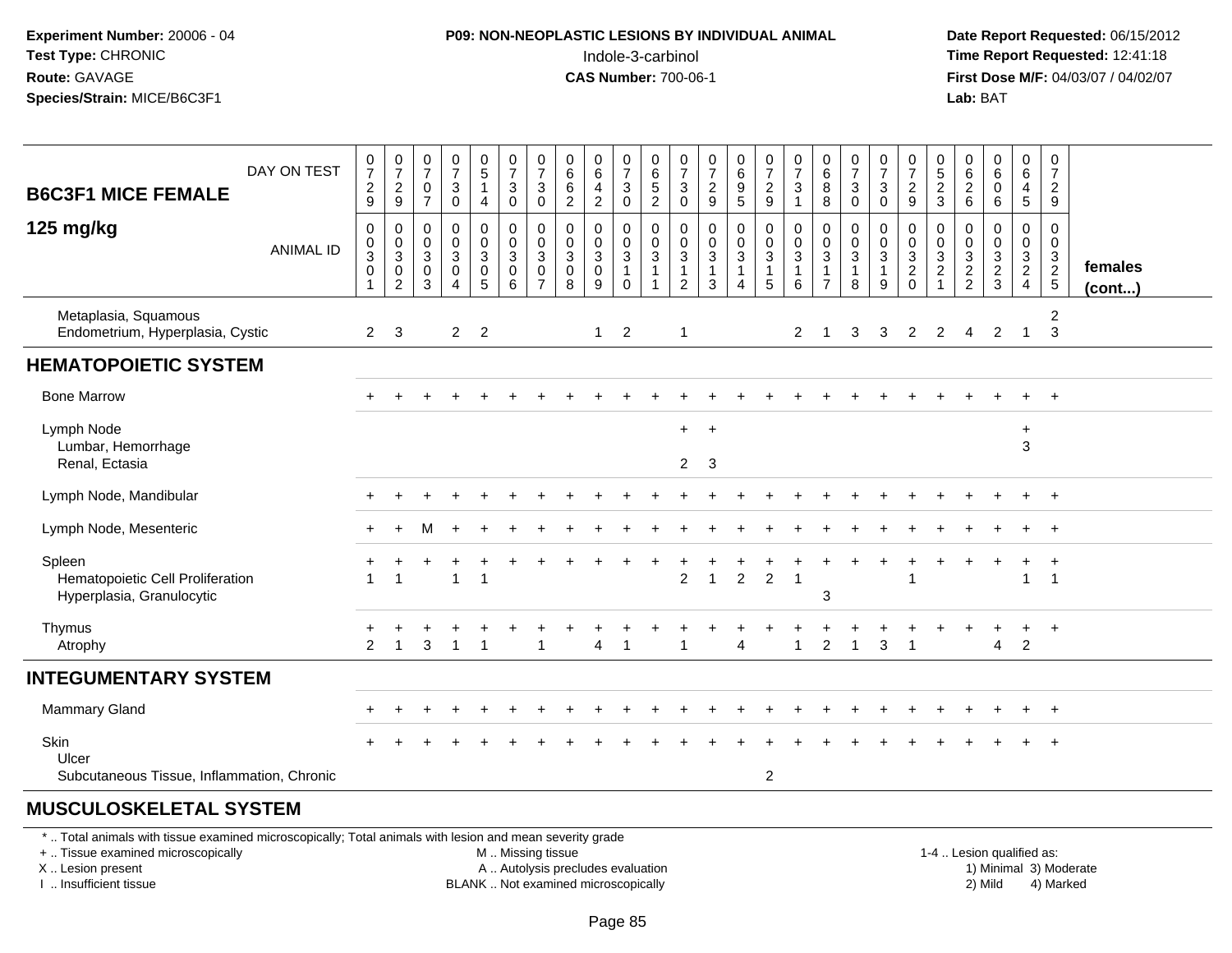### **P09: NON-NEOPLASTIC LESIONS BY INDIVIDUAL ANIMAL**Indole-3-carbinol **Time Report Requested:** 12:41:18

 **Date Report Requested:** 06/15/2012 **First Dose M/F:** 04/03/07 / 04/02/07<br>Lab: BAT **Lab:** BAT

| DAY ON TEST<br><b>B6C3F1 MICE FEMALE</b>                                                                                                                                                                                                                                                                                                                                                                                | $\frac{0}{7}$<br>$\frac{2}{9}$                                             | $\frac{0}{7}$<br>$\frac{2}{9}$                                      | $\frac{0}{7}$<br>$\pmb{0}$<br>$\overline{7}$ | $\frac{0}{7}$<br>3<br>$\pmb{0}$           | $\frac{0}{5}$<br>$\mathbf{1}$<br>$\overline{4}$          | $\frac{0}{7}$<br>$\mathbf{3}$<br>$\pmb{0}$                     | 0<br>$\overline{7}$<br>$\mathbf{3}$<br>$\mathbf 0$               | 0<br>$\,6$<br>$\,6\,$<br>$\overline{2}$             | 0<br>$\,6\,$<br>$\overline{4}$<br>$\overline{2}$     | 0<br>$\overline{7}$<br>$\sqrt{3}$<br>$\mathbf 0$                          | 0<br>$\,6$<br>$\frac{5}{2}$                     | 0<br>$\overline{7}$<br>$\ensuremath{\mathsf{3}}$<br>$\overline{0}$         | $\frac{0}{7}$<br>$\frac{2}{9}$                                  | 0<br>$\,6\,$<br>$\frac{9}{5}$            | $\frac{0}{7}$<br>$\frac{2}{9}$                                  | 0<br>$\overline{7}$<br>$\mathbf{3}$<br>$\mathbf{1}$ | 0<br>$\,6$<br>$\, 8$<br>$\,8\,$                                                 | $\frac{0}{7}$<br>$\mathbf{3}$<br>$\mathbf 0$ | 0<br>$\overline{7}$<br>$_{0}^{3}$                    | 0<br>$\overline{7}$<br>$\frac{2}{9}$                                     | $\begin{array}{c} 0 \\ 5 \end{array}$<br>$\frac{2}{3}$ | 0<br>$\begin{array}{c} 6 \\ 2 \\ 6 \end{array}$ | $\begin{matrix} 0 \\ 6 \end{matrix}$<br>$\bar{0}$<br>$6\overline{6}$ | 0<br>6<br>4<br>5                                             | $\mathbf 0$<br>$\overline{7}$<br>$\frac{2}{9}$ |                         |
|-------------------------------------------------------------------------------------------------------------------------------------------------------------------------------------------------------------------------------------------------------------------------------------------------------------------------------------------------------------------------------------------------------------------------|----------------------------------------------------------------------------|---------------------------------------------------------------------|----------------------------------------------|-------------------------------------------|----------------------------------------------------------|----------------------------------------------------------------|------------------------------------------------------------------|-----------------------------------------------------|------------------------------------------------------|---------------------------------------------------------------------------|-------------------------------------------------|----------------------------------------------------------------------------|-----------------------------------------------------------------|------------------------------------------|-----------------------------------------------------------------|-----------------------------------------------------|---------------------------------------------------------------------------------|----------------------------------------------|------------------------------------------------------|--------------------------------------------------------------------------|--------------------------------------------------------|-------------------------------------------------|----------------------------------------------------------------------|--------------------------------------------------------------|------------------------------------------------|-------------------------|
| 125 $mg/kg$<br><b>ANIMAL ID</b>                                                                                                                                                                                                                                                                                                                                                                                         | $\mathbf 0$<br>$\pmb{0}$<br>$\ensuremath{\mathsf{3}}$<br>$\mathbf 0$<br>-1 | $\boldsymbol{0}$<br>$\mathbf 0$<br>$\overline{3}$<br>$\overline{2}$ | 0<br>$\mathbf 0$<br>$\mathbf{3}$<br>0<br>3   | 0<br>$\mathbf 0$<br>3<br>$\mathbf 0$<br>4 | $\pmb{0}$<br>$\pmb{0}$<br>$\mathbf{3}$<br>$\pmb{0}$<br>5 | $\mathbf 0$<br>$\mathbf 0$<br>$\mathbf{3}$<br>$\mathbf 0$<br>6 | $\mathbf 0$<br>$\mathbf 0$<br>3<br>$\mathbf 0$<br>$\overline{7}$ | $\mathbf 0$<br>$\mathbf 0$<br>3<br>$\mathbf 0$<br>8 | 0<br>$\mathbf 0$<br>$\mathbf{3}$<br>$\mathbf 0$<br>9 | $\mathbf 0$<br>$\mathbf 0$<br>$\mathbf{3}$<br>$\mathbf{1}$<br>$\mathbf 0$ | $\mathbf 0$<br>$\mathbf 0$<br>3<br>$\mathbf{1}$ | 0<br>$\mathsf{O}\xspace$<br>$\mathbf{3}$<br>$\mathbf{1}$<br>$\overline{2}$ | $\mathbf 0$<br>$\pmb{0}$<br>$\mathfrak{S}$<br>$\mathbf{1}$<br>3 | 0<br>$\pmb{0}$<br>$\mathbf{3}$<br>1<br>4 | $\mathbf 0$<br>$\mathbf 0$<br>$\mathbf{3}$<br>$\mathbf{1}$<br>5 | $\mathbf 0$<br>$\mathbf 0$<br>3<br>6                | $\mathbf{0}$<br>$\mathbf 0$<br>$\ensuremath{\mathsf{3}}$<br>1<br>$\overline{7}$ | $\mathbf 0$<br>$\mathsf{O}\xspace$<br>3<br>8 | 0<br>$\mathbf 0$<br>$\mathbf 3$<br>$\mathbf{1}$<br>9 | $\mathbf 0$<br>$\mathbf 0$<br>$\mathbf{3}$<br>$\overline{2}$<br>$\Omega$ | 0<br>$\mathbf 0$<br>$\sqrt{3}$<br>$\sqrt{2}$           | $\mathbf 0$<br>$\mathbf 0$<br>$\frac{3}{2}$     | $\mathbf 0$<br>$\mathsf{O}\xspace$<br>$\frac{3}{2}$                  | 0<br>0<br>$\frac{3}{2}$                                      | $\mathbf 0$<br>$\mathbf 0$<br>$\frac{3}{2}$    | females<br>$($ cont $)$ |
| Bone<br>Fibro-Osseous Lesion                                                                                                                                                                                                                                                                                                                                                                                            |                                                                            |                                                                     |                                              |                                           |                                                          |                                                                |                                                                  |                                                     |                                                      |                                                                           |                                                 | $\overline{2}$                                                             |                                                                 |                                          |                                                                 |                                                     |                                                                                 |                                              |                                                      |                                                                          |                                                        |                                                 |                                                                      |                                                              | -1                                             |                         |
| <b>Skeletal Muscle</b>                                                                                                                                                                                                                                                                                                                                                                                                  |                                                                            |                                                                     |                                              |                                           |                                                          |                                                                |                                                                  |                                                     |                                                      |                                                                           |                                                 |                                                                            |                                                                 |                                          |                                                                 |                                                     | $+$                                                                             |                                              |                                                      |                                                                          |                                                        |                                                 |                                                                      |                                                              |                                                |                         |
| <b>NERVOUS SYSTEM</b>                                                                                                                                                                                                                                                                                                                                                                                                   |                                                                            |                                                                     |                                              |                                           |                                                          |                                                                |                                                                  |                                                     |                                                      |                                                                           |                                                 |                                                                            |                                                                 |                                          |                                                                 |                                                     |                                                                                 |                                              |                                                      |                                                                          |                                                        |                                                 |                                                                      |                                                              |                                                |                         |
| <b>Brain</b>                                                                                                                                                                                                                                                                                                                                                                                                            |                                                                            |                                                                     |                                              |                                           |                                                          |                                                                |                                                                  |                                                     |                                                      |                                                                           |                                                 |                                                                            |                                                                 |                                          |                                                                 |                                                     |                                                                                 |                                              |                                                      |                                                                          |                                                        |                                                 |                                                                      | $\ddot{}$                                                    | $+$                                            |                         |
| <b>RESPIRATORY SYSTEM</b>                                                                                                                                                                                                                                                                                                                                                                                               |                                                                            |                                                                     |                                              |                                           |                                                          |                                                                |                                                                  |                                                     |                                                      |                                                                           |                                                 |                                                                            |                                                                 |                                          |                                                                 |                                                     |                                                                                 |                                              |                                                      |                                                                          |                                                        |                                                 |                                                                      |                                                              |                                                |                         |
| Lung<br>Metaplasia, Osseous<br>Alveolar Epithelium, Hyperplasia<br>Alveolus, Infiltration Cellular, Histiocyte                                                                                                                                                                                                                                                                                                          |                                                                            |                                                                     |                                              |                                           |                                                          |                                                                |                                                                  |                                                     |                                                      |                                                                           |                                                 |                                                                            |                                                                 |                                          |                                                                 |                                                     |                                                                                 | $\overline{2}$                               |                                                      |                                                                          |                                                        |                                                 |                                                                      |                                                              |                                                |                         |
| Nose<br>Foreign Body<br>Inflammation<br>Nerve, Atrophy<br>Olfactory Epithelium, Accumulation, Hyaline<br>Droplet<br>Olfactory Epithelium, Atrophy<br>Olfactory Epithelium, Degeneration<br>Olfactory Epithelium, Necrosis<br>Olfactory Epithelium, Respiratory Metaplasia<br>Respiratory Epithelium, Accumulation, Hyaline<br><b>Droplet</b><br>Respiratory Epithelium, Hyperplasia<br>Respiratory Epithelium, Necrosis | $\mathbf 1$<br>$\mathbf{1}$<br>$\mathbf 1$                                 | $\overline{1}$                                                      | $\overline{2}$<br>$\mathbf{1}$               | 1<br>-1                                   | 1                                                        | $\overline{1}$                                                 | 2<br>2                                                           | -1                                                  | $\mathbf{1}$                                         | 1<br>$\overline{1}$                                                       | Χ<br>$\mathbf 1$                                | 2<br>$\mathbf{1}$                                                          | $\overline{1}$                                                  | - 1                                      | $\overline{1}$<br>$\mathbf 1$<br>$\mathbf{1}$                   | $\overline{1}$<br>$\overline{1}$                    |                                                                                 | $\mathbf{1}$<br>$\mathbf{1}$                 | $\overline{1}$                                       | -1                                                                       |                                                        | $\overline{2}$<br>$\overline{2}$                |                                                                      | $\overline{2}$<br>$\overline{c}$<br>2<br>3<br>$\overline{2}$ | -1<br>-1                                       |                         |

\* .. Total animals with tissue examined microscopically; Total animals with lesion and mean severity grade

+ .. Tissue examined microscopically

X .. Lesion present

I .. Insufficient tissue

 M .. Missing tissueA .. Autolysis precludes evaluation

 1-4 .. Lesion qualified as: BLANK .. Not examined microscopically 2) Mild 4) Marked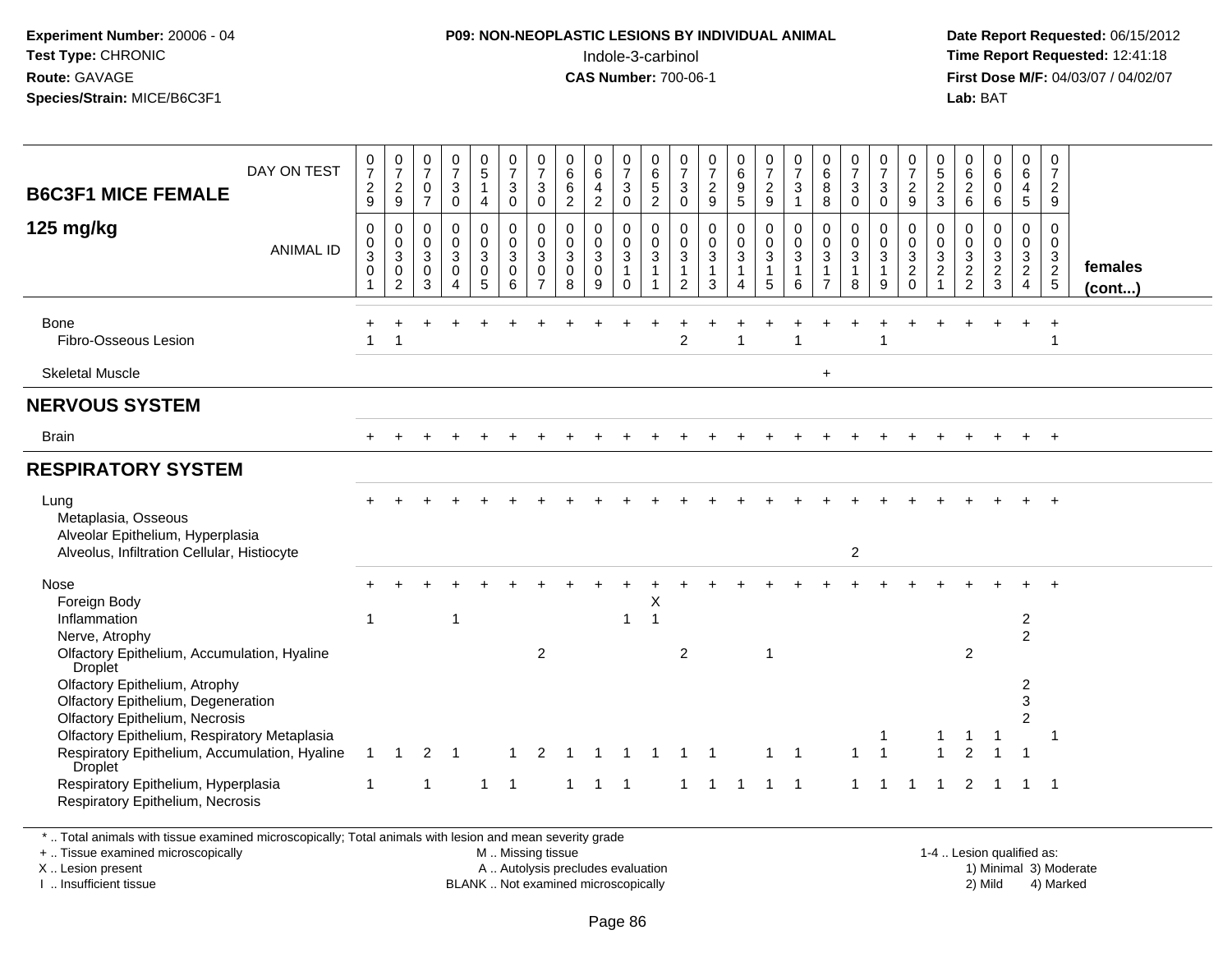## **P09: NON-NEOPLASTIC LESIONS BY INDIVIDUAL ANIMAL**Indole-3-carbinol **Time Report Requested:** 12:41:18

 **Date Report Requested:** 06/15/2012 **First Dose M/F:** 04/03/07 / 04/02/07<br>**Lab:** BAT **Lab:** BAT

| <b>B6C3F1 MICE FEMALE</b><br>125 mg/kg                                           | DAY ON TEST<br><b>ANIMAL ID</b> | $\frac{0}{7}$<br>$\overline{c}$<br>9<br>$\mathbf 0$<br>$\mathbf 0$ | $\frac{0}{7}$<br>$\overline{c}$<br>9<br>0<br>$\mathbf 0$ | $\frac{0}{7}$<br>$\pmb{0}$<br>$\overline{7}$<br>$\pmb{0}$<br>$\mathbf 0$ | $\frac{0}{7}$<br>3<br>0<br>0<br>$\mathbf 0$ | $\begin{array}{c} 0 \\ 5 \end{array}$<br>$\mathbf{1}$<br>$\overline{4}$<br>$\boldsymbol{0}$<br>$\overline{0}$<br>3 | $\begin{smallmatrix}0\\7\end{smallmatrix}$<br>$\sqrt{3}$<br>$\mathbf 0$<br>$\begin{smallmatrix}0\\0\\3\end{smallmatrix}$ | $\frac{0}{7}$<br>$\mathbf 3$<br>0<br>$\mathbf 0$<br>$\mathsf 0$ | $\begin{array}{c} 0 \\ 6 \end{array}$<br>$\,6\,$<br>$\overline{2}$<br>$\pmb{0}$<br>$\pmb{0}$ | $_6^0$<br>$\overline{4}$<br>$\overline{c}$<br>0<br>$\mathbf 0$ | $\begin{array}{c} 0 \\ 7 \end{array}$<br>$\mathbf{3}$<br>$\mathbf 0$<br>$\pmb{0}$ | $\begin{array}{c} 0 \\ 6 \end{array}$<br>$5\,$<br>$\overline{2}$<br>$\pmb{0}$<br>$\ddot{\mathbf{0}}$ | 0<br>$\boldsymbol{7}$<br>$\sqrt{3}$<br>0<br>0<br>$\mathbf 0$ | $\begin{smallmatrix}0\\7\end{smallmatrix}$<br>$\overline{c}$<br>$\boldsymbol{9}$<br>$\begin{smallmatrix}0\\0\\3\end{smallmatrix}$ | $\begin{matrix} 0 \\ 6 \\ 9 \end{matrix}$<br>5<br>$_0^0$ | $\frac{0}{7}$<br>$\overline{c}$<br>$9\,$<br>$\pmb{0}$<br>$\ddot{\mathbf{0}}$ | $\frac{0}{7}$<br>$\mathbf{3}$<br>0<br>$\mathsf 0$ | $_{6}^{\rm 0}$<br>8<br>8<br>0<br>0 | $\frac{0}{7}$<br>$\mathfrak{Z}$<br>$\mathbf 0$<br>0<br>$\pmb{0}$ | $\frac{0}{7}$<br>$\mathbf{3}$<br>$\mathbf 0$<br>0<br>$\mathbf 0$ | $\frac{0}{7}$<br>$\frac{2}{9}$<br>$\mathbf 0$  | $\begin{array}{c} 0 \\ 5 \end{array}$<br>$\overline{c}$<br>$\mathbf{3}$<br>0<br>$\mathbf 0$ | 0<br>6<br>$\overline{c}$<br>6<br>0<br>0        | $0\over 6$<br>$\boldsymbol{0}$<br>6<br>0<br>$\mathsf{O}$ | $\begin{array}{c} 0 \\ 6 \end{array}$<br>$\overline{4}$<br>5<br>0<br>$\mathsf{O}\xspace$ | 0<br>$\overline{7}$<br>$\boldsymbol{2}$<br>9<br>0<br>0 |                   |
|----------------------------------------------------------------------------------|---------------------------------|--------------------------------------------------------------------|----------------------------------------------------------|--------------------------------------------------------------------------|---------------------------------------------|--------------------------------------------------------------------------------------------------------------------|--------------------------------------------------------------------------------------------------------------------------|-----------------------------------------------------------------|----------------------------------------------------------------------------------------------|----------------------------------------------------------------|-----------------------------------------------------------------------------------|------------------------------------------------------------------------------------------------------|--------------------------------------------------------------|-----------------------------------------------------------------------------------------------------------------------------------|----------------------------------------------------------|------------------------------------------------------------------------------|---------------------------------------------------|------------------------------------|------------------------------------------------------------------|------------------------------------------------------------------|------------------------------------------------|---------------------------------------------------------------------------------------------|------------------------------------------------|----------------------------------------------------------|------------------------------------------------------------------------------------------|--------------------------------------------------------|-------------------|
|                                                                                  |                                 | $\overline{3}$<br>$\overline{0}$                                   | $\mathbf{3}$<br>$\mathbf 0$<br>2                         | $\sqrt{3}$<br>$\mathbf 0$<br>3                                           | 3<br>$\mathbf 0$<br>4                       | $\boldsymbol{0}$<br>$\overline{5}$                                                                                 | $\overline{0}$<br>6                                                                                                      | $\overline{3}$<br>$\mathsf{O}\xspace$<br>$\overline{ }$         | $\overline{3}$<br>$\mathbf 0$<br>8                                                           | 3<br>$\mathbf 0$<br>9                                          | $\frac{0}{3}$<br>$\Omega$                                                         | $\overline{3}$<br>$\mathbf{1}$                                                                       | $\mathbf{3}$<br>2                                            | $\mathbf{1}$<br>3                                                                                                                 | $\overline{3}$<br>$\mathbf{1}$<br>4                      | $\overline{3}$<br>$\overline{1}$<br>5                                        | $\mathbf{3}$<br>6                                 | $\mathbf{3}$<br>$\overline{7}$     | $\mathfrak{Z}$<br>8                                              | $\overline{3}$<br>9                                              | $\begin{matrix} 0 \\ 3 \\ 2 \\ 0 \end{matrix}$ | $\sqrt{3}$<br>$\sqrt{2}$<br>$\overline{1}$                                                  | $\sqrt{3}$<br>$\overline{c}$<br>$\overline{2}$ | 3<br>$\frac{2}{3}$                                       | $\mathbf{3}$<br>$\frac{2}{4}$                                                            | $\frac{3}{2}$                                          | females<br>(cont) |
| Trachea                                                                          |                                 |                                                                    |                                                          |                                                                          |                                             |                                                                                                                    |                                                                                                                          |                                                                 |                                                                                              |                                                                |                                                                                   |                                                                                                      |                                                              |                                                                                                                                   |                                                          |                                                                              |                                                   |                                    |                                                                  |                                                                  |                                                |                                                                                             |                                                |                                                          | $+$                                                                                      | $+$                                                    |                   |
| <b>SPECIAL SENSES SYSTEM</b>                                                     |                                 |                                                                    |                                                          |                                                                          |                                             |                                                                                                                    |                                                                                                                          |                                                                 |                                                                                              |                                                                |                                                                                   |                                                                                                      |                                                              |                                                                                                                                   |                                                          |                                                                              |                                                   |                                    |                                                                  |                                                                  |                                                |                                                                                             |                                                |                                                          |                                                                                          |                                                        |                   |
| Eye<br>Cornea, Inflammation, Chronic<br>Lens, Cataract                           |                                 |                                                                    |                                                          |                                                                          |                                             |                                                                                                                    |                                                                                                                          |                                                                 |                                                                                              |                                                                |                                                                                   |                                                                                                      |                                                              |                                                                                                                                   |                                                          |                                                                              |                                                   |                                    |                                                                  |                                                                  |                                                | 4                                                                                           |                                                |                                                          |                                                                                          | $^{+}$                                                 |                   |
| <b>Harderian Gland</b><br>Hyperplasia<br>Infiltration Cellular, Mononuclear Cell |                                 | ÷                                                                  |                                                          | 1                                                                        | $\overline{\phantom{0}}$                    | $\overline{2}$                                                                                                     |                                                                                                                          | -1                                                              |                                                                                              |                                                                |                                                                                   |                                                                                                      | 3                                                            |                                                                                                                                   |                                                          |                                                                              | 1                                                 |                                    |                                                                  |                                                                  | $\overline{2}$                                 |                                                                                             |                                                |                                                          | $+$                                                                                      | $+$                                                    |                   |
| <b>URINARY SYSTEM</b>                                                            |                                 |                                                                    |                                                          |                                                                          |                                             |                                                                                                                    |                                                                                                                          |                                                                 |                                                                                              |                                                                |                                                                                   |                                                                                                      |                                                              |                                                                                                                                   |                                                          |                                                                              |                                                   |                                    |                                                                  |                                                                  |                                                |                                                                                             |                                                |                                                          |                                                                                          |                                                        |                   |
| Kidney<br>Infarct<br>Mineralization                                              |                                 |                                                                    |                                                          |                                                                          |                                             |                                                                                                                    |                                                                                                                          |                                                                 |                                                                                              | 1                                                              | 3                                                                                 |                                                                                                      |                                                              |                                                                                                                                   |                                                          |                                                                              |                                                   |                                    |                                                                  |                                                                  |                                                |                                                                                             |                                                | $\overline{c}$                                           |                                                                                          | $+$                                                    |                   |
| Nephropathy<br>Renal Tubule, Cyst                                                |                                 | $\overline{1}$                                                     | $\overline{1}$                                           |                                                                          |                                             |                                                                                                                    |                                                                                                                          |                                                                 |                                                                                              |                                                                |                                                                                   |                                                                                                      |                                                              | $\overline{1}$                                                                                                                    |                                                          | 2                                                                            | 1                                                 | -1                                 |                                                                  | $\overline{1}$                                                   |                                                |                                                                                             |                                                |                                                          |                                                                                          |                                                        |                   |
| <b>Urinary Bladder</b>                                                           |                                 |                                                                    |                                                          |                                                                          |                                             |                                                                                                                    |                                                                                                                          |                                                                 |                                                                                              |                                                                |                                                                                   |                                                                                                      |                                                              |                                                                                                                                   |                                                          |                                                                              |                                                   |                                    |                                                                  |                                                                  |                                                |                                                                                             |                                                |                                                          |                                                                                          |                                                        |                   |

\* .. Total animals with tissue examined microscopically; Total animals with lesion and mean severity grade

+ .. Tissue examined microscopically

X .. Lesion present

I .. Insufficient tissue

 M .. Missing tissueA .. Autolysis precludes evaluation

 1-4 .. Lesion qualified as: BLANK .. Not examined microscopically 2) Mild 4) Marked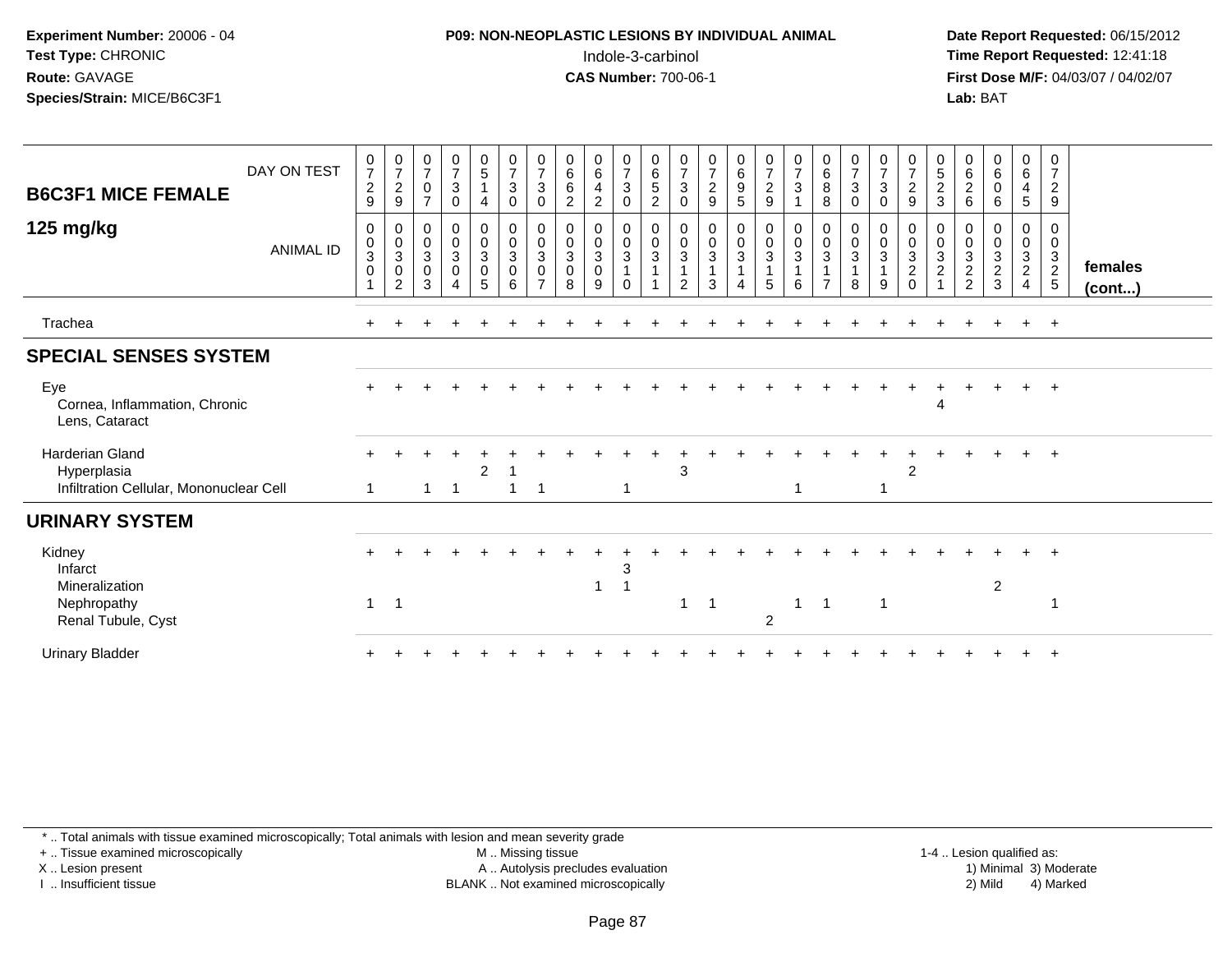# **P09: NON-NEOPLASTIC LESIONS BY INDIVIDUAL ANIMAL**Indole-3-carbinol **Time Report Requested:** 12:41:18

 **Date Report Requested:** 06/15/2012 **First Dose M/F:** 04/03/07 / 04/02/07<br>Lab: BAT **Lab:** BAT

|                                                                                                                                                                                               | DAY ON TEST      | $\begin{array}{c} 0 \\ 5 \end{array}$<br>6  | $_{3}^{\rm 0}$<br>$\bf 8$                    | 0<br>$\,6\,$<br>$\bf 8$                | $\mathbf 0$<br>$\overline{6}$<br>$\,6\,$                                 | 0<br>$\overline{5}$<br>$\overline{c}$                         | $\frac{0}{7}$<br>$\ensuremath{\mathsf{3}}$                               | 0<br>$\,6$<br>3                                                             | $\frac{0}{7}$<br>$\sqrt{3}$                                | 0<br>$\overline{4}$<br>8                                                 | $\frac{0}{7}$<br>$\overline{c}$                     | $\pmb{0}$<br>$\overline{7}$<br>$\ensuremath{\mathsf{3}}$       | 0<br>$\,6\,$<br>$\sqrt{2}$                                     | $\frac{0}{7}$<br>$\sqrt{3}$                             | $\frac{0}{7}$<br>$\overline{\mathbf{c}}$ | $\frac{0}{7}$<br>$\overline{2}$                           | $\pmb{0}$<br>$\overline{6}$<br>$\mathbf{1}$ | 0<br>$\overline{7}$<br>$\overline{c}$                                             | $\begin{array}{c} 0 \\ 7 \end{array}$<br>$\ensuremath{\mathsf{3}}$                      | $\pmb{0}$<br>$\overline{6}$<br>$\overline{1}$                          | 0<br>$\,6\,$<br>4                                                     | 0<br>$\overline{7}$<br>$\overline{c}$        | 0<br>$\overline{7}$<br>$\ensuremath{\mathsf{3}}$                   | $_6^0$<br>3                                                    | $\begin{array}{c} 0 \\ 5 \end{array}$                     |            | 0<br>$\overline{7}$<br>3                                                |                         |                                  |             |  |
|-----------------------------------------------------------------------------------------------------------------------------------------------------------------------------------------------|------------------|---------------------------------------------|----------------------------------------------|----------------------------------------|--------------------------------------------------------------------------|---------------------------------------------------------------|--------------------------------------------------------------------------|-----------------------------------------------------------------------------|------------------------------------------------------------|--------------------------------------------------------------------------|-----------------------------------------------------|----------------------------------------------------------------|----------------------------------------------------------------|---------------------------------------------------------|------------------------------------------|-----------------------------------------------------------|---------------------------------------------|-----------------------------------------------------------------------------------|-----------------------------------------------------------------------------------------|------------------------------------------------------------------------|-----------------------------------------------------------------------|----------------------------------------------|--------------------------------------------------------------------|----------------------------------------------------------------|-----------------------------------------------------------|------------|-------------------------------------------------------------------------|-------------------------|----------------------------------|-------------|--|
| <b>B6C3F1 MICE FEMALE</b>                                                                                                                                                                     |                  | $\boldsymbol{9}$                            | $\mathbf{1}$                                 | 6                                      | $\mathbf{1}$                                                             | $\,6\,$                                                       | $\mathbf{1}$                                                             | 9                                                                           | $\mathbf{1}$                                               | $\mathbf{1}$                                                             | 9                                                   | $\mathsf 0$                                                    | $\mathbf{1}$                                                   | $\mathbf 0$                                             | $\boldsymbol{9}$                         | $\boldsymbol{9}$                                          | $\overline{2}$                              | $9\,$                                                                             | $\pmb{0}$                                                                               | 9                                                                      | $\overline{7}$                                                        | $9\,$                                        | $\mathbf{1}$                                                       | 8                                                              | $\frac{9}{7}$                                             |            | $\mathbf{1}$                                                            |                         |                                  |             |  |
| 125 mg/kg                                                                                                                                                                                     | <b>ANIMAL ID</b> | $\pmb{0}$<br>$\frac{0}{3}$<br>$\frac{2}{6}$ | $\pmb{0}$<br>$_{3}^{\rm 0}$<br>$\frac{2}{7}$ | 0<br>0<br>$\mathbf{3}$<br>$_{\rm 8}^2$ | $\mathbf 0$<br>$\mathbf 0$<br>$\ensuremath{\mathsf{3}}$<br>$\frac{2}{9}$ | 0<br>$\mathbf 0$<br>$\sqrt{3}$<br>$\mathbf{3}$<br>$\mathbf 0$ | $\mathbf 0$<br>$\mathbf 0$<br>$\sqrt{3}$<br>$\sqrt{3}$<br>$\overline{1}$ | $\Omega$<br>$\mathbf 0$<br>3<br>$\ensuremath{\mathsf{3}}$<br>$\overline{2}$ | $\Omega$<br>$\mathbf 0$<br>$\overline{3}$<br>$\frac{3}{3}$ | $\Omega$<br>$\mathbf 0$<br>$\sqrt{3}$<br>$\mathbf{3}$<br>$\Delta$        | 0<br>$\mathsf 0$<br>$\overline{3}$<br>$\frac{3}{5}$ | 0<br>$\mathsf 0$<br>$\ensuremath{\mathsf{3}}$<br>$\frac{3}{6}$ | 0<br>$\mathbf 0$<br>$\ensuremath{\mathsf{3}}$<br>$\frac{3}{7}$ | $\pmb{0}$<br>$\mathbf 0$<br>$\sqrt{3}$<br>$\frac{3}{8}$ | 0<br>$\mathbf 0$<br>3<br>$\frac{3}{9}$   | $\pmb{0}$<br>$\frac{0}{3}$<br>$\overline{4}$<br>$\pmb{0}$ | $\mathsf 0$<br>0<br>$\mathbf{3}$<br>4<br>1  | $\mathbf 0$<br>0<br>$\ensuremath{\mathsf{3}}$<br>$\overline{4}$<br>$\overline{c}$ | $\mathbf 0$<br>$\pmb{0}$<br>$\ensuremath{\mathsf{3}}$<br>$\overline{4}$<br>$\mathbf{3}$ | 0<br>$\mathbf 0$<br>$\overline{3}$<br>$\overline{4}$<br>$\overline{4}$ | $\Omega$<br>$\mathbf 0$<br>$\sqrt{3}$<br>$\overline{4}$<br>$\sqrt{5}$ | $\Omega$<br>$\mathbf 0$<br>3<br>4<br>$\,6\,$ | 0<br>$\mathbf 0$<br>$\sqrt{3}$<br>$\overline{4}$<br>$\overline{7}$ | 0<br>0<br>$\overline{3}$<br>$\overline{4}$<br>8                | 0<br>$\mathbf 0$<br>$\overline{3}$<br>$\overline{4}$<br>9 |            | $\Omega$<br>$\mathbf 0$<br>$\mathbf{3}$<br>$5\phantom{.0}$<br>$\pmb{0}$ |                         | * TOTALS                         |             |  |
| <b>ALIMENTARY SYSTEM</b>                                                                                                                                                                      |                  |                                             |                                              |                                        |                                                                          |                                                               |                                                                          |                                                                             |                                                            |                                                                          |                                                     |                                                                |                                                                |                                                         |                                          |                                                           |                                             |                                                                                   |                                                                                         |                                                                        |                                                                       |                                              |                                                                    |                                                                |                                                           |            |                                                                         |                         |                                  |             |  |
| Esophagus                                                                                                                                                                                     |                  |                                             |                                              |                                        |                                                                          |                                                               |                                                                          |                                                                             |                                                            |                                                                          |                                                     |                                                                |                                                                |                                                         |                                          |                                                           |                                             |                                                                                   |                                                                                         |                                                                        |                                                                       |                                              |                                                                    |                                                                |                                                           |            |                                                                         | 50                      |                                  |             |  |
| Gallbladder                                                                                                                                                                                   |                  |                                             |                                              |                                        |                                                                          |                                                               |                                                                          |                                                                             |                                                            |                                                                          |                                                     |                                                                |                                                                |                                                         |                                          |                                                           |                                             |                                                                                   |                                                                                         |                                                                        |                                                                       |                                              |                                                                    |                                                                |                                                           | $\ddot{}$  |                                                                         | 50                      |                                  |             |  |
| Intestine Large, Cecum                                                                                                                                                                        |                  |                                             |                                              |                                        |                                                                          |                                                               |                                                                          |                                                                             |                                                            |                                                                          |                                                     |                                                                |                                                                |                                                         |                                          |                                                           |                                             |                                                                                   |                                                                                         |                                                                        |                                                                       |                                              |                                                                    |                                                                |                                                           | $\ddot{}$  |                                                                         | 50                      |                                  |             |  |
| Intestine Large, Colon                                                                                                                                                                        |                  |                                             |                                              |                                        |                                                                          |                                                               |                                                                          |                                                                             |                                                            |                                                                          |                                                     |                                                                |                                                                |                                                         |                                          |                                                           |                                             |                                                                                   |                                                                                         |                                                                        |                                                                       |                                              |                                                                    |                                                                |                                                           |            |                                                                         | 50                      |                                  |             |  |
| Intestine Large, Rectum                                                                                                                                                                       |                  |                                             |                                              |                                        |                                                                          |                                                               |                                                                          |                                                                             |                                                            |                                                                          |                                                     |                                                                |                                                                |                                                         |                                          |                                                           |                                             |                                                                                   |                                                                                         |                                                                        |                                                                       |                                              |                                                                    |                                                                |                                                           | $\ddot{}$  |                                                                         | 50                      |                                  |             |  |
| Intestine Small, Duodenum                                                                                                                                                                     |                  |                                             |                                              |                                        |                                                                          |                                                               |                                                                          |                                                                             |                                                            |                                                                          |                                                     |                                                                |                                                                |                                                         |                                          |                                                           |                                             |                                                                                   |                                                                                         |                                                                        |                                                                       |                                              |                                                                    |                                                                |                                                           | $\ddot{+}$ |                                                                         | 50                      |                                  |             |  |
| Intestine Small, Ileum                                                                                                                                                                        |                  |                                             |                                              |                                        |                                                                          |                                                               |                                                                          |                                                                             |                                                            |                                                                          |                                                     |                                                                |                                                                |                                                         |                                          |                                                           |                                             |                                                                                   |                                                                                         |                                                                        |                                                                       |                                              |                                                                    |                                                                |                                                           | $\ddot{}$  |                                                                         | 50                      |                                  |             |  |
| Intestine Small, Jejunum                                                                                                                                                                      |                  |                                             |                                              |                                        |                                                                          |                                                               |                                                                          |                                                                             |                                                            |                                                                          |                                                     |                                                                |                                                                |                                                         |                                          |                                                           |                                             |                                                                                   |                                                                                         |                                                                        |                                                                       |                                              |                                                                    |                                                                |                                                           | $\ddot{}$  |                                                                         | 50                      |                                  |             |  |
| Liver<br><b>Basophilic Focus</b><br>Clear Cell Focus                                                                                                                                          |                  | $+$                                         | $\ddot{}$                                    | X                                      |                                                                          |                                                               |                                                                          |                                                                             |                                                            |                                                                          |                                                     |                                                                |                                                                | X                                                       | X                                        |                                                           |                                             | $\mathsf X$                                                                       |                                                                                         |                                                                        |                                                                       | X                                            |                                                                    |                                                                | $\ddot{}$                                                 | $\ddot{}$  |                                                                         | 50                      | 7<br>$\mathbf{1}$                |             |  |
| Eosinophilic Focus<br>Fatty Change<br><b>Mixed Cell Focus</b><br>Necrosis<br>Centrilobular, Necrosis                                                                                          |                  |                                             | $\overline{1}$                               | X                                      | $\overline{1}$                                                           |                                                               | 2                                                                        | 2                                                                           | X<br>$\mathbf{1}$                                          | $\mathbf{1}$<br>4                                                        | X<br>$\mathbf{1}$                                   | X<br>2                                                         | $\mathsf{X}$<br>$\overline{1}$                                 | X<br>$\overline{2}$                                     | $\overline{2}$                           | $X$ X<br>$\overline{1}$                                   |                                             | $\overline{2}$                                                                    | $\mathsf X$<br>$\sqrt{2}$<br>X                                                          | $\boldsymbol{\mathsf{X}}$                                              | $\overline{1}$                                                        |                                              | X<br>$\overline{2}$<br>X                                           |                                                                | X<br>3                                                    |            |                                                                         |                         | 26<br>35 1.5<br>5<br>$\mathbf 1$ | 1.0<br>14.0 |  |
| Mesentery<br>Fat, Necrosis                                                                                                                                                                    |                  |                                             |                                              | $\ddot{}$<br>3                         |                                                                          |                                                               |                                                                          |                                                                             |                                                            |                                                                          |                                                     |                                                                |                                                                |                                                         |                                          | $\ddot{}$<br>$\overline{c}$                               |                                             |                                                                                   |                                                                                         |                                                                        |                                                                       |                                              |                                                                    |                                                                |                                                           |            |                                                                         | $\overline{\mathbf{r}}$ |                                  | $72.4$      |  |
| Pancreas                                                                                                                                                                                      |                  |                                             |                                              |                                        |                                                                          | +                                                             | +                                                                        | $\ddot{}$                                                                   | $+$                                                        | $\ddot{}$                                                                | $+$                                                 | $\ddot{}$                                                      | $\ddot{}$                                                      | $+$                                                     | $\ddot{}$                                | $\ddot{}$                                                 | $\ddot{}$                                   |                                                                                   |                                                                                         |                                                                        |                                                                       |                                              |                                                                    |                                                                | $\ddot{}$                                                 | $\ddot{}$  |                                                                         | 50                      |                                  |             |  |
| *  Total animals with tissue examined microscopically; Total animals with lesion and mean severity grade<br>+  Tissue examined microscopically<br>X  Lesion present<br>I  Insufficient tissue |                  |                                             |                                              |                                        |                                                                          |                                                               | M  Missing tissue                                                        |                                                                             |                                                            | A  Autolysis precludes evaluation<br>BLANK  Not examined microscopically |                                                     |                                                                |                                                                |                                                         |                                          |                                                           |                                             |                                                                                   |                                                                                         |                                                                        |                                                                       |                                              |                                                                    | 1-4  Lesion qualified as:<br>1) Minimal 3) Moderate<br>2) Mild |                                                           |            | 4) Marked                                                               |                         |                                  |             |  |

I .. Insufficient tissue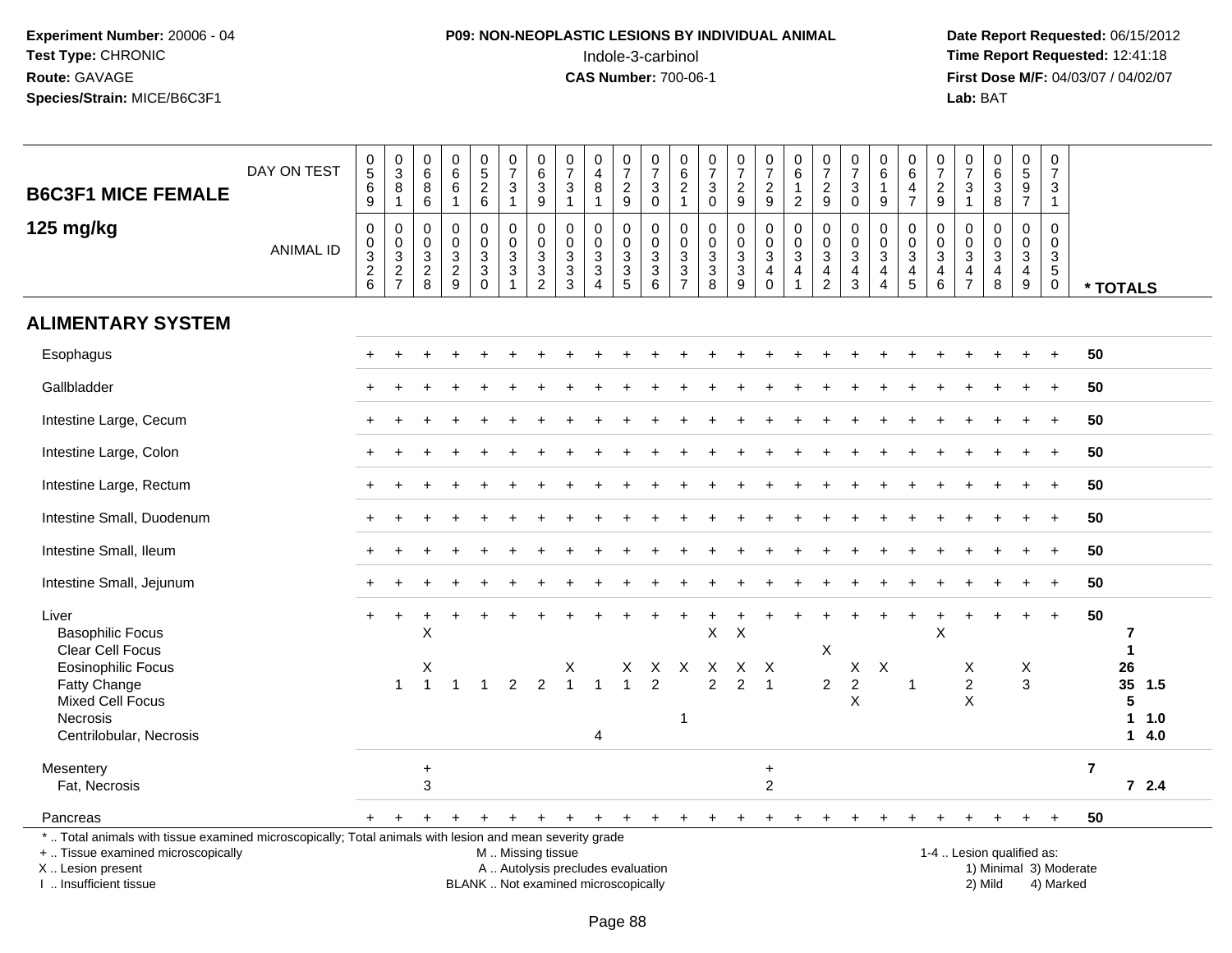# **P09: NON-NEOPLASTIC LESIONS BY INDIVIDUAL ANIMAL**Indole-3-carbinol **Time Report Requested:** 12:41:18

 **Date Report Requested:** 06/15/2012 **First Dose M/F:** 04/03/07 / 04/02/07<br>Lab: BAT **Lab:** BAT

| <b>B6C3F1 MICE FEMALE</b>                                                                                                                      | DAY ON TEST      | $\begin{array}{c} 0 \\ 5 \end{array}$<br>$\,6\,$                            | $\begin{array}{c} 0 \\ 3 \\ 8 \end{array}$                                 | $\begin{array}{c} 0 \\ 6 \end{array}$<br>8 | $\begin{array}{c} 0 \\ 6 \\ 6 \end{array}$          | $\begin{array}{c} 0 \\ 5 \\ 2 \end{array}$                                                 | $\begin{array}{c} 0 \\ 7 \end{array}$<br>$\mathbf{3}$                        | $\begin{array}{c} 0 \\ 6 \end{array}$<br>$\mathbf{3}$                                        | $\begin{array}{c} 0 \\ 7 \end{array}$<br>$\ensuremath{\mathsf{3}}$           | $\pmb{0}$<br>$\overline{4}$<br>$\overline{8}$                                | $\begin{smallmatrix}0\\7\end{smallmatrix}$<br>$\frac{2}{9}$ | $\frac{0}{7}$<br>$\ensuremath{\mathsf{3}}$             | $062$<br>$1$                                   | $\frac{0}{7}$<br>$\sqrt{3}$                                            | $\begin{smallmatrix}0\\7\end{smallmatrix}$<br>$\frac{2}{9}$ | $\frac{0}{7}$<br>$\frac{2}{9}$                                               | $\begin{array}{c} 0 \\ 6 \end{array}$<br>$\mathbf{1}$              | 0729                                                                                               | $\frac{0}{7}$<br>$\ensuremath{\mathsf{3}}$                                                  | $\begin{array}{c} 0 \\ 6 \end{array}$<br>$\mathbf{1}$                     | $\begin{array}{c} 0 \\ 6 \end{array}$<br>$\overline{4}$        | $\frac{0}{7}$<br>$\frac{2}{9}$                                          | $\begin{array}{c} 0 \\ 7 \end{array}$<br>$\overline{3}$                       | $\begin{matrix} 0 \\ 6 \\ 3 \end{matrix}$                                                     | $\begin{array}{c} 0 \\ 5 \\ 9 \end{array}$                    | $\pmb{0}$<br>$\overline{7}$<br>3                            |    |          |                                           |
|------------------------------------------------------------------------------------------------------------------------------------------------|------------------|-----------------------------------------------------------------------------|----------------------------------------------------------------------------|--------------------------------------------|-----------------------------------------------------|--------------------------------------------------------------------------------------------|------------------------------------------------------------------------------|----------------------------------------------------------------------------------------------|------------------------------------------------------------------------------|------------------------------------------------------------------------------|-------------------------------------------------------------|--------------------------------------------------------|------------------------------------------------|------------------------------------------------------------------------|-------------------------------------------------------------|------------------------------------------------------------------------------|--------------------------------------------------------------------|----------------------------------------------------------------------------------------------------|---------------------------------------------------------------------------------------------|---------------------------------------------------------------------------|----------------------------------------------------------------|-------------------------------------------------------------------------|-------------------------------------------------------------------------------|-----------------------------------------------------------------------------------------------|---------------------------------------------------------------|-------------------------------------------------------------|----|----------|-------------------------------------------|
| 125 mg/kg                                                                                                                                      | <b>ANIMAL ID</b> | 9<br>$\mathbf 0$<br>$\pmb{0}$<br>$\begin{array}{c} 3 \\ 2 \\ 6 \end{array}$ | $\mathbf{1}$<br>$\,0\,$<br>$\begin{array}{c} 0 \\ 3 \\ 2 \\ 7 \end{array}$ | 6<br>0<br>$\mathbf 0$<br>$\frac{3}{2}$     | $\overline{1}$<br>$\mathsf 0$<br>$\frac{0}{2}$<br>9 | $6\phantom{a}$<br>0<br>$\pmb{0}$<br>$\ensuremath{\mathsf{3}}$<br>$\sqrt{3}$<br>$\mathbf 0$ | $\mathbf{1}$<br>$\pmb{0}$<br>$\begin{array}{c} 0 \\ 3 \\ 3 \\ 1 \end{array}$ | 9<br>$\mathbf 0$<br>$\pmb{0}$<br>$\ensuremath{\mathsf{3}}$<br>$\mathbf{3}$<br>$\overline{2}$ | $\mathbf{1}$<br>$\pmb{0}$<br>$\begin{array}{c} 0 \\ 3 \\ 3 \\ 3 \end{array}$ | $\mathbf 1$<br>$\mathbf 0$<br>$\mathbf 0$<br>$\frac{3}{3}$<br>$\overline{4}$ | $\pmb{0}$<br>$\begin{array}{c}\n0 \\ 3 \\ 5\n\end{array}$   | $\mathbf 0$<br>$\pmb{0}$<br>$\pmb{0}$<br>$\frac{3}{6}$ | $\boldsymbol{0}$<br>$\pmb{0}$<br>$\frac{3}{3}$ | $\mathbf 0$<br>$\pmb{0}$<br>$\begin{array}{c} 0 \\ 3 \\ 8 \end{array}$ | 0<br>$\pmb{0}$<br>$\frac{3}{9}$                             | 0<br>$\pmb{0}$<br>$\ensuremath{\mathsf{3}}$<br>$\overline{4}$<br>$\mathbf 0$ | $\overline{2}$<br>0<br>$\pmb{0}$<br>$\mathbf{3}$<br>$\overline{4}$ | $\mathbf 0$<br>$\pmb{0}$<br>$\ensuremath{\mathsf{3}}$<br>$\overline{\mathbf{4}}$<br>$\overline{2}$ | $\Omega$<br>0<br>$\pmb{0}$<br>$\ensuremath{\mathsf{3}}$<br>$\overline{4}$<br>$\overline{3}$ | 9<br>0<br>$\mathbf 0$<br>$\mathbf{3}$<br>$\overline{a}$<br>$\overline{4}$ | $\overline{7}$<br>$\pmb{0}$<br>$\frac{0}{3}$<br>$\overline{5}$ | 0<br>$\mathbf 0$<br>$\sqrt{3}$<br>$\begin{array}{c} 4 \\ 6 \end{array}$ | $\overline{1}$<br>$\pmb{0}$<br>$\begin{matrix} 0 \\ 3 \\ 4 \\ 7 \end{matrix}$ | 8<br>$\mathsf{O}$<br>$\mathbf 0$<br>$\mathbf{3}$<br>$\overline{\mathbf{4}}$<br>$\overline{8}$ | $\overline{7}$<br>$\pmb{0}$<br>$\frac{0}{3}$<br>$\frac{4}{9}$ | $\mathbf 1$<br>0<br>0<br>3<br>$\overline{5}$<br>$\mathbf 0$ |    | * TOTALS |                                           |
| Acinus, Hyperplasia                                                                                                                            |                  |                                                                             |                                                                            |                                            |                                                     |                                                                                            |                                                                              |                                                                                              |                                                                              |                                                                              |                                                             |                                                        |                                                |                                                                        |                                                             |                                                                              |                                                                    |                                                                                                    |                                                                                             |                                                                           |                                                                |                                                                         |                                                                               |                                                                                               |                                                               |                                                             |    |          | 11.0                                      |
| Salivary Glands                                                                                                                                |                  |                                                                             |                                                                            |                                            |                                                     |                                                                                            |                                                                              |                                                                                              |                                                                              |                                                                              |                                                             |                                                        |                                                |                                                                        |                                                             |                                                                              |                                                                    |                                                                                                    |                                                                                             |                                                                           |                                                                |                                                                         |                                                                               |                                                                                               |                                                               | $\ddot{}$                                                   | 50 |          |                                           |
| Stomach, Forestomach<br>Ulcer<br>Epithelium, Hyperplasia                                                                                       |                  |                                                                             |                                                                            |                                            |                                                     |                                                                                            |                                                                              |                                                                                              |                                                                              |                                                                              |                                                             |                                                        |                                                | $\overline{2}$                                                         | $\overline{2}$                                              |                                                                              |                                                                    | 2                                                                                                  |                                                                                             |                                                                           | $\overline{2}$                                                 |                                                                         |                                                                               |                                                                                               |                                                               | $\ddot{}$                                                   | 50 |          | 82.1<br>$12.0$                            |
| Stomach, Glandular<br>Inflammation, Chronic<br>Mineralization<br>Pigmentation<br>Epithelium, Hyperplasia                                       |                  |                                                                             |                                                                            |                                            |                                                     |                                                                                            | $\overline{c}$<br>$\mathbf{1}$                                               | -1                                                                                           |                                                                              |                                                                              |                                                             | $\overline{1}$<br>$\overline{1}$                       |                                                | $\overline{\mathbf{c}}$<br>$\overline{1}$                              | $\mathbf{1}$                                                | $\mathbf{1}$                                                                 | $\overline{1}$                                                     |                                                                                                    | $\overline{c}$<br>$\mathbf{1}$                                                              | $\overline{2}$<br>$\overline{1}$<br>$\overline{1}$                        |                                                                | $\mathbf{1}$                                                            | $\overline{1}$                                                                | 1                                                                                             |                                                               | $\ddot{}$<br>1<br>$\mathbf{1}$                              | 49 |          | 29 1.1<br>$3 \t1.7$<br>31 1.2<br>$10$ 1.2 |
| Tooth<br>Dysplasia                                                                                                                             |                  |                                                                             |                                                                            |                                            |                                                     |                                                                                            |                                                                              |                                                                                              |                                                                              |                                                                              | $+$<br>$\mathbf{1}$                                         | $^{+}$<br>$\overline{1}$                               |                                                |                                                                        |                                                             |                                                                              |                                                                    |                                                                                                    |                                                                                             |                                                                           |                                                                |                                                                         |                                                                               |                                                                                               |                                                               | $\ddot{}$<br>$\mathbf{1}$                                   | 9  |          | 9 1.0                                     |
| <b>CARDIOVASCULAR SYSTEM</b>                                                                                                                   |                  |                                                                             |                                                                            |                                            |                                                     |                                                                                            |                                                                              |                                                                                              |                                                                              |                                                                              |                                                             |                                                        |                                                |                                                                        |                                                             |                                                                              |                                                                    |                                                                                                    |                                                                                             |                                                                           |                                                                |                                                                         |                                                                               |                                                                                               |                                                               |                                                             |    |          |                                           |
| <b>Blood Vessel</b><br>Mineralization                                                                                                          |                  |                                                                             |                                                                            |                                            |                                                     |                                                                                            |                                                                              |                                                                                              |                                                                              |                                                                              |                                                             |                                                        |                                                |                                                                        |                                                             |                                                                              |                                                                    |                                                                                                    |                                                                                             |                                                                           |                                                                |                                                                         |                                                                               |                                                                                               |                                                               | $\ddot{}$                                                   | 50 |          | 12.0                                      |
| Heart<br>Cardiomyopathy<br>Artery, Inflammation, Chronic                                                                                       |                  |                                                                             |                                                                            |                                            |                                                     |                                                                                            |                                                                              |                                                                                              |                                                                              |                                                                              |                                                             |                                                        |                                                |                                                                        |                                                             |                                                                              |                                                                    |                                                                                                    |                                                                                             |                                                                           |                                                                |                                                                         |                                                                               |                                                                                               |                                                               | $+$                                                         | 50 |          | 11.0<br>$12.0$                            |
| <b>ENDOCRINE SYSTEM</b>                                                                                                                        |                  |                                                                             |                                                                            |                                            |                                                     |                                                                                            |                                                                              |                                                                                              |                                                                              |                                                                              |                                                             |                                                        |                                                |                                                                        |                                                             |                                                                              |                                                                    |                                                                                                    |                                                                                             |                                                                           |                                                                |                                                                         |                                                                               |                                                                                               |                                                               |                                                             |    |          |                                           |
| <b>Adrenal Cortex</b><br>Vacuolization Cytoplasmic                                                                                             |                  |                                                                             |                                                                            |                                            |                                                     |                                                                                            |                                                                              |                                                                                              |                                                                              |                                                                              |                                                             |                                                        |                                                |                                                                        |                                                             |                                                                              |                                                                    |                                                                                                    | $\mathbf{1}$                                                                                |                                                                           |                                                                |                                                                         |                                                                               |                                                                                               |                                                               |                                                             | 50 |          | 11.0                                      |
| *  Total animals with tissue examined microscopically; Total animals with lesion and mean severity grade<br>+  Tissue examined microscopically |                  |                                                                             |                                                                            |                                            |                                                     |                                                                                            |                                                                              |                                                                                              | M  Missing tissue                                                            |                                                                              |                                                             |                                                        |                                                |                                                                        |                                                             |                                                                              |                                                                    |                                                                                                    |                                                                                             |                                                                           |                                                                |                                                                         |                                                                               | 1-4  Lesion qualified as:                                                                     |                                                               |                                                             |    |          |                                           |

X .. Lesion present

I .. Insufficient tissue

A .. Autolysis precludes evaluation and the series of the series of the series of the series of the series of the series of the series of the series of the series of the series of the series of the series of the series of BLANK .. Not examined microscopically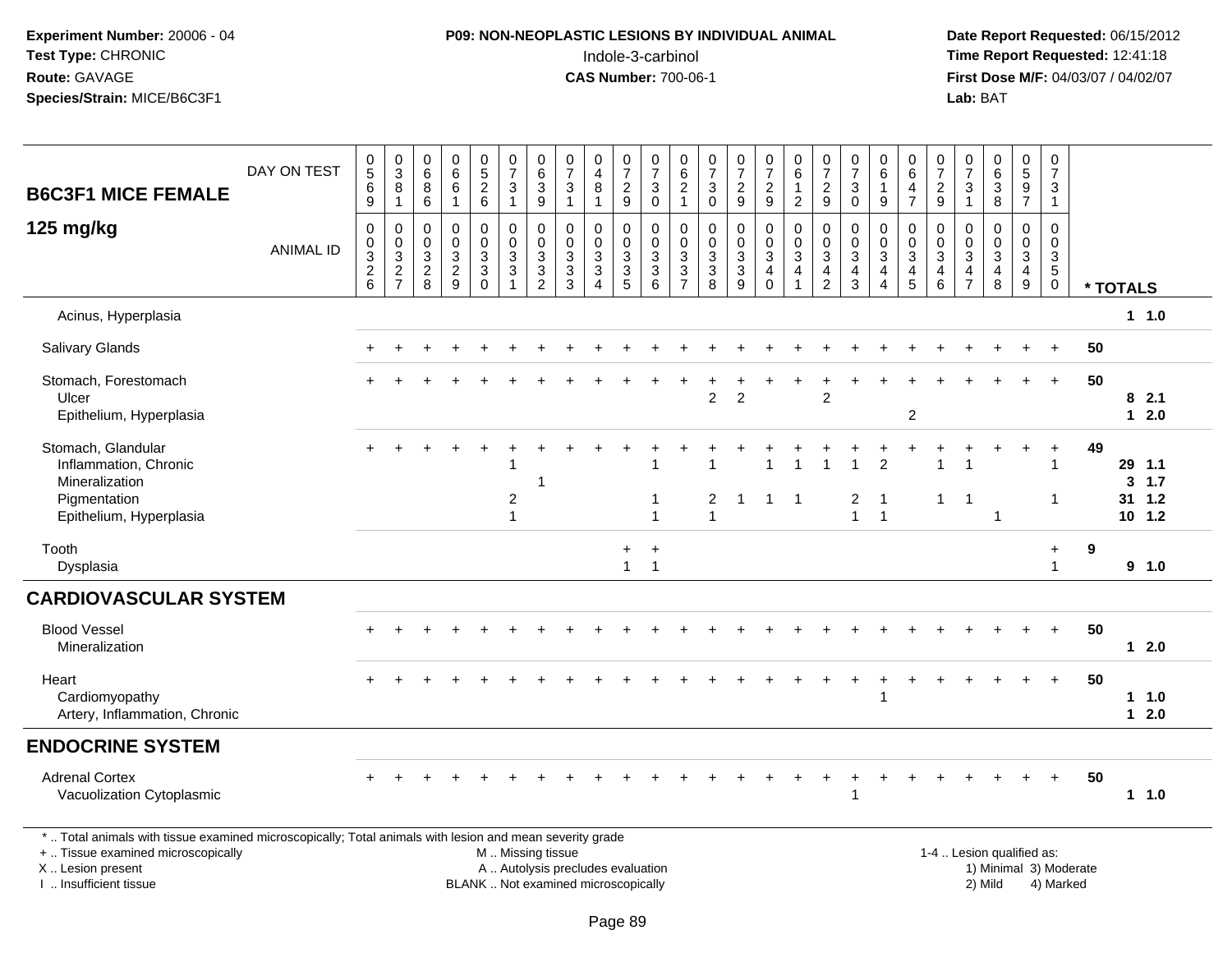# **P09: NON-NEOPLASTIC LESIONS BY INDIVIDUAL ANIMAL**Indole-3-carbinol **Time Report Requested:** 12:41:18

| <b>B6C3F1 MICE FEMALE</b>                                                                                                                                                                     | DAY ON TEST      | $\begin{array}{c} 0 \\ 5 \end{array}$<br>$\,6\,$<br>9        | $\begin{array}{c} 0 \\ 3 \\ 8 \\ 1 \end{array}$  | $\begin{array}{c} 0 \\ 6 \end{array}$<br>$\, 8$<br>6                   | $\begin{matrix} 0 \\ 6 \end{matrix}$<br>$6\phantom{a}$<br>$\mathbf{1}$ | $0$<br>5<br>2<br>6                                       | $\frac{0}{7}$<br>$\mathbf{3}$<br>$\mathbf{1}$ | $\begin{array}{c} 0 \\ 6 \end{array}$<br>$\overline{3}$<br>$9\,$         | $\frac{0}{7}$<br>$\ensuremath{\mathsf{3}}$<br>$\overline{1}$                                  | $\boldsymbol{0}$<br>$\overline{4}$<br>$\bf 8$<br>$\overline{1}$   | $\frac{0}{7}$<br>$\sqrt{2}$<br>9             | $\frac{0}{7}$<br>$\sqrt{3}$<br>$\mathbf 0$        | $\begin{matrix} 0 \\ 6 \end{matrix}$<br>$\sqrt{2}$<br>$\mathbf{1}$ | $\frac{0}{7}$<br>$\mathbf{3}$<br>$\mathbf 0$                  | $\frac{0}{7}$<br>$\frac{2}{9}$               | $\frac{0}{7}$<br>$\sqrt{2}$<br>$\overline{9}$      | $\begin{array}{c} 0 \\ 6 \end{array}$<br>$\frac{1}{2}$       | $\frac{0}{7}$<br>$\sqrt{2}$<br>9                             | $\frac{0}{7}$<br>$\ensuremath{\mathsf{3}}$<br>$\mathbf 0$      | 0<br>6<br>$\mathbf{1}$<br>9                                                 | 0<br>$\,6$<br>4<br>$\overline{7}$                       | $\frac{0}{7}$<br>$\sqrt{2}$<br>$\mathsf g$ | $\frac{0}{7}$<br>$\ensuremath{\mathsf{3}}$<br>$\mathbf{1}$      | $\begin{array}{c} 0 \\ 6 \end{array}$<br>$\ensuremath{\mathsf{3}}$<br>8 | $\begin{array}{c} 0 \\ 5 \end{array}$<br>$\boldsymbol{9}$<br>$\overline{7}$      | 0<br>$\overline{7}$<br>3<br>$\overline{1}$                     |                        |                           |
|-----------------------------------------------------------------------------------------------------------------------------------------------------------------------------------------------|------------------|--------------------------------------------------------------|--------------------------------------------------|------------------------------------------------------------------------|------------------------------------------------------------------------|----------------------------------------------------------|-----------------------------------------------|--------------------------------------------------------------------------|-----------------------------------------------------------------------------------------------|-------------------------------------------------------------------|----------------------------------------------|---------------------------------------------------|--------------------------------------------------------------------|---------------------------------------------------------------|----------------------------------------------|----------------------------------------------------|--------------------------------------------------------------|--------------------------------------------------------------|----------------------------------------------------------------|-----------------------------------------------------------------------------|---------------------------------------------------------|--------------------------------------------|-----------------------------------------------------------------|-------------------------------------------------------------------------|----------------------------------------------------------------------------------|----------------------------------------------------------------|------------------------|---------------------------|
| 125 mg/kg                                                                                                                                                                                     | <b>ANIMAL ID</b> | $\mathsf 0$<br>$\mathbf 0$<br>$\sqrt{3}$<br>$^2\phantom{1}6$ | $\boldsymbol{0}$<br>$\mathbf 0$<br>$\frac{3}{2}$ | $\pmb{0}$<br>$\mathbf 0$<br>$\ensuremath{\mathsf{3}}$<br>$\frac{2}{8}$ | 0<br>$\mathbf 0$<br>3<br>$\frac{2}{9}$                                 | $\pmb{0}$<br>$\mathbf 0$<br>$\frac{3}{3}$<br>$\mathbf 0$ | $\mathbf 0$<br>$\Omega$<br>3<br>$\mathbf{3}$  | $\mathbf 0$<br>$\mathbf 0$<br>$\ensuremath{\mathsf{3}}$<br>$\frac{3}{2}$ | $\mathbf 0$<br>$\mathbf 0$<br>$\ensuremath{\mathsf{3}}$<br>$\frac{3}{3}$                      | 0<br>$\mathbf 0$<br>$\mathbf{3}$<br>$\mathbf 3$<br>$\overline{4}$ | 0<br>$\Omega$<br>$\sqrt{3}$<br>$\frac{3}{5}$ | $\mathbf 0$<br>$\Omega$<br>3<br>$\mathbf{3}$<br>6 | 0<br>$\mathbf 0$<br>$\ensuremath{\mathsf{3}}$<br>$\frac{3}{7}$     | 0<br>$\mathsf{O}\xspace$<br>$\mathbf{3}$<br>$\mathbf{3}$<br>8 | 0<br>$\mathbf 0$<br>$\overline{3}$<br>$_9^3$ | 0<br>$\mathbf 0$<br>$\sqrt{3}$<br>4<br>$\mathbf 0$ | $\mathbf 0$<br>$\mathbf 0$<br>$\mathbf{3}$<br>$\overline{4}$ | $\mathbf 0$<br>$\Omega$<br>$\sqrt{3}$<br>4<br>$\overline{2}$ | 0<br>$\pmb{0}$<br>$\sqrt{3}$<br>$\overline{4}$<br>$\mathbf{3}$ | 0<br>$\mathbf 0$<br>$\sqrt{3}$<br>$\overline{\mathbf{4}}$<br>$\overline{4}$ | 0<br>$\mathbf 0$<br>$\mathbf{3}$<br>$\overline{4}$<br>5 | $\mathbf 0$<br>$\Omega$<br>3<br>4<br>$\,6$ | $\mathbf 0$<br>$\mathbf 0$<br>$\sqrt{3}$<br>4<br>$\overline{7}$ | $\mathbf 0$<br>$\mathbf{0}$<br>$\mathbf{3}$<br>$\overline{a}$<br>$\bf8$ | $\mathbf 0$<br>$\mathbf 0$<br>$\mathbf{3}$<br>$\overline{4}$<br>$\boldsymbol{9}$ | $\mathbf 0$<br>$\Omega$<br>3<br>$5\phantom{.0}$<br>$\mathbf 0$ |                        | * TOTALS                  |
| Adrenal Medulla<br>Hyperplasia                                                                                                                                                                |                  |                                                              |                                                  |                                                                        |                                                                        |                                                          |                                               |                                                                          |                                                                                               |                                                                   |                                              |                                                   |                                                                    |                                                               |                                              |                                                    |                                                              |                                                              |                                                                |                                                                             |                                                         |                                            |                                                                 |                                                                         |                                                                                  | $\ddot{}$                                                      | 50                     | 3, 1.7                    |
| Islets, Pancreatic<br>Hyperplasia                                                                                                                                                             |                  |                                                              |                                                  |                                                                        |                                                                        |                                                          |                                               |                                                                          |                                                                                               |                                                                   |                                              |                                                   |                                                                    |                                                               |                                              |                                                    |                                                              |                                                              |                                                                |                                                                             |                                                         |                                            |                                                                 | $\overline{2}$                                                          |                                                                                  |                                                                | 50                     | 42.3                      |
| Parathyroid Gland                                                                                                                                                                             |                  |                                                              |                                                  |                                                                        |                                                                        |                                                          |                                               |                                                                          |                                                                                               |                                                                   |                                              |                                                   |                                                                    |                                                               |                                              |                                                    |                                                              |                                                              |                                                                |                                                                             |                                                         |                                            |                                                                 |                                                                         |                                                                                  |                                                                | 49                     |                           |
| <b>Pituitary Gland</b><br>Pars Distalis, Hyperplasia                                                                                                                                          |                  |                                                              |                                                  |                                                                        |                                                                        |                                                          | 3                                             |                                                                          |                                                                                               |                                                                   | $\overline{2}$                               |                                                   |                                                                    |                                                               |                                              |                                                    |                                                              |                                                              |                                                                |                                                                             |                                                         |                                            | ÷<br>$\overline{2}$                                             |                                                                         |                                                                                  | $\ddot{}$                                                      | 50                     | $6$ 1.7                   |
| <b>Thyroid Gland</b><br>Inflammation, Chronic                                                                                                                                                 |                  |                                                              |                                                  |                                                                        |                                                                        |                                                          |                                               |                                                                          |                                                                                               |                                                                   |                                              |                                                   |                                                                    |                                                               |                                              |                                                    |                                                              |                                                              |                                                                |                                                                             |                                                         |                                            |                                                                 |                                                                         |                                                                                  |                                                                | 49                     | $12.0$                    |
| <b>GENERAL BODY SYSTEM</b>                                                                                                                                                                    |                  |                                                              |                                                  |                                                                        |                                                                        |                                                          |                                               |                                                                          |                                                                                               |                                                                   |                                              |                                                   |                                                                    |                                                               |                                              |                                                    |                                                              |                                                              |                                                                |                                                                             |                                                         |                                            |                                                                 |                                                                         |                                                                                  |                                                                |                        |                           |
| <b>Tissue NOS</b><br>Inflammation, Chronic                                                                                                                                                    |                  |                                                              |                                                  |                                                                        |                                                                        |                                                          |                                               |                                                                          |                                                                                               |                                                                   |                                              |                                                   |                                                                    |                                                               |                                              |                                                    |                                                              |                                                              |                                                                |                                                                             |                                                         |                                            |                                                                 |                                                                         |                                                                                  |                                                                | 1                      | 11.0                      |
| <b>GENITAL SYSTEM</b>                                                                                                                                                                         |                  |                                                              |                                                  |                                                                        |                                                                        |                                                          |                                               |                                                                          |                                                                                               |                                                                   |                                              |                                                   |                                                                    |                                                               |                                              |                                                    |                                                              |                                                              |                                                                |                                                                             |                                                         |                                            |                                                                 |                                                                         |                                                                                  |                                                                |                        |                           |
| <b>Clitoral Gland</b>                                                                                                                                                                         |                  |                                                              |                                                  |                                                                        |                                                                        |                                                          |                                               |                                                                          |                                                                                               |                                                                   |                                              |                                                   |                                                                    |                                                               |                                              |                                                    |                                                              |                                                              |                                                                |                                                                             |                                                         |                                            |                                                                 |                                                                         |                                                                                  |                                                                | 50                     |                           |
| Ovary<br>Angiectasis                                                                                                                                                                          |                  |                                                              |                                                  |                                                                        |                                                                        |                                                          |                                               |                                                                          |                                                                                               |                                                                   |                                              |                                                   |                                                                    |                                                               |                                              |                                                    |                                                              |                                                              |                                                                |                                                                             |                                                         |                                            |                                                                 |                                                                         |                                                                                  |                                                                | 50                     | 3.0<br>$\mathbf 1$        |
| Cyst<br>Inflammation, Chronic<br>Mineralization                                                                                                                                               |                  |                                                              |                                                  |                                                                        |                                                                        |                                                          | X                                             |                                                                          |                                                                                               |                                                                   | $\boldsymbol{\mathsf{X}}$                    |                                                   |                                                                    |                                                               |                                              |                                                    |                                                              | X                                                            |                                                                | $\pmb{\times}$<br>1                                                         |                                                         |                                            |                                                                 | X                                                                       |                                                                                  |                                                                |                        | 9<br>2.0<br>1<br>1.0<br>1 |
| Thrombosis                                                                                                                                                                                    |                  |                                                              |                                                  |                                                                        |                                                                        |                                                          |                                               | X                                                                        |                                                                                               |                                                                   |                                              |                                                   |                                                                    |                                                               |                                              | X                                                  |                                                              |                                                              |                                                                |                                                                             |                                                         |                                            |                                                                 |                                                                         |                                                                                  |                                                                |                        | $\overline{\mathbf{2}}$   |
| Uterus                                                                                                                                                                                        |                  |                                                              |                                                  |                                                                        |                                                                        |                                                          |                                               | $+$                                                                      | $+$                                                                                           | $\ddot{}$                                                         | $\pm$                                        |                                                   |                                                                    |                                                               | ÷                                            |                                                    |                                                              |                                                              |                                                                |                                                                             |                                                         |                                            |                                                                 |                                                                         |                                                                                  | $\ddot{}$                                                      | 50                     |                           |
| *  Total animals with tissue examined microscopically; Total animals with lesion and mean severity grade<br>+  Tissue examined microscopically<br>X  Lesion present<br>I  Insufficient tissue |                  |                                                              |                                                  |                                                                        |                                                                        |                                                          |                                               |                                                                          | M  Missing tissue<br>A  Autolysis precludes evaluation<br>BLANK  Not examined microscopically |                                                                   |                                              |                                                   |                                                                    |                                                               |                                              |                                                    |                                                              |                                                              |                                                                |                                                                             |                                                         |                                            |                                                                 | 1-4  Lesion qualified as:<br>2) Mild                                    |                                                                                  | 4) Marked                                                      | 1) Minimal 3) Moderate |                           |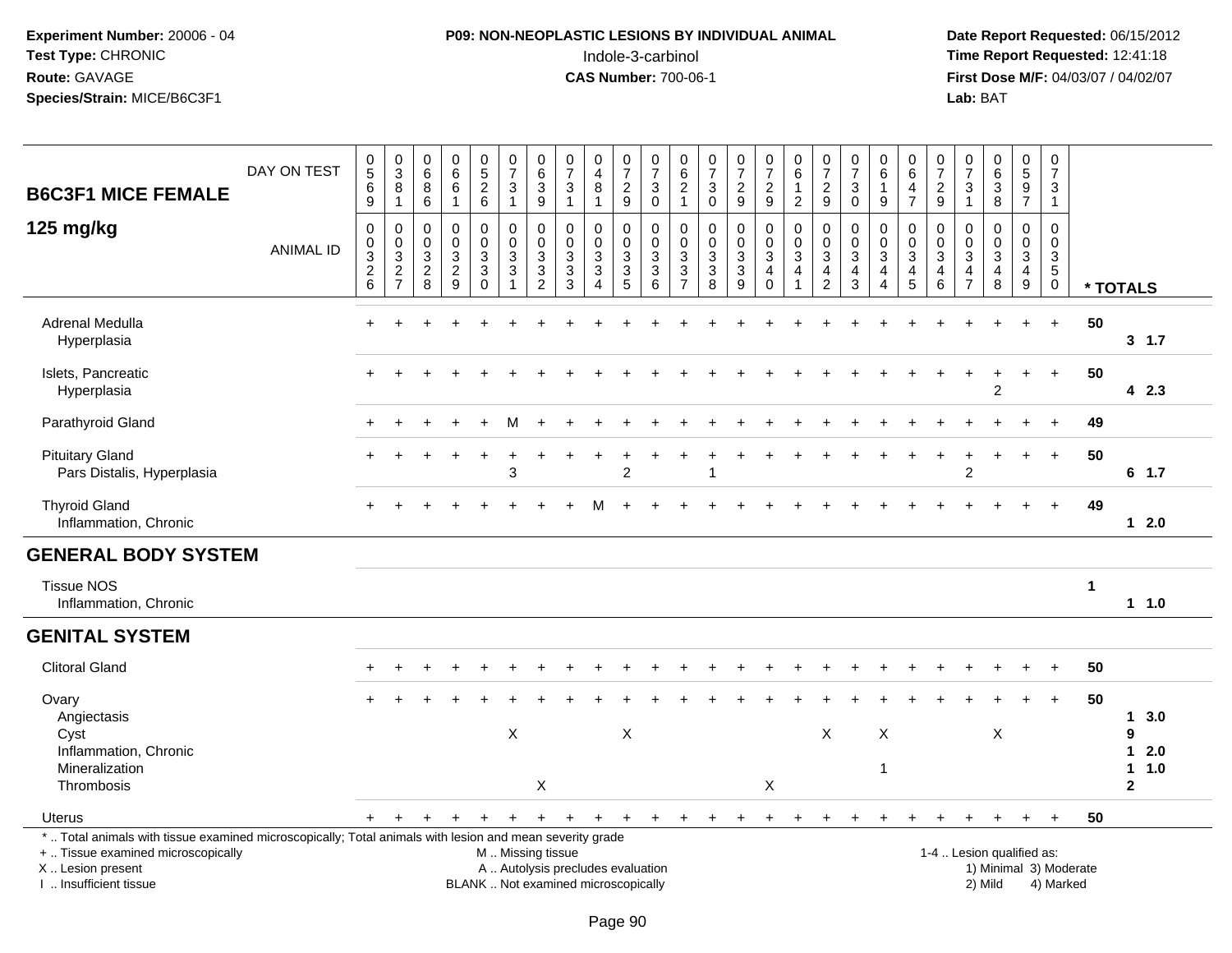### **P09: NON-NEOPLASTIC LESIONS BY INDIVIDUAL ANIMAL**Indole-3-carbinol **Time Report Requested:** 12:41:18

 **Date Report Requested:** 06/15/2012 **First Dose M/F:** 04/03/07 / 04/02/07<br>**Lab:** BAT **Lab:** BAT

| DAY ON TEST<br><b>B6C3F1 MICE FEMALE</b>                                | $\begin{array}{c} 0 \\ 5 \end{array}$<br>$\,6$<br>$\boldsymbol{9}$ | $_{3}^{\rm 0}$<br>8<br>$\mathbf{1}$  | $\pmb{0}$<br>$6\phantom{1}6$<br>$\, 8$<br>$\,6\,$     | $\begin{array}{c} 0 \\ 6 \end{array}$<br>$\,6$<br>$\mathbf{1}$ | $0$<br>52<br>6                                                        | $\begin{smallmatrix}0\\7\end{smallmatrix}$<br>$\mathbf{3}$<br>$\overline{1}$ | $_{6}^{\rm 0}$<br>$\ensuremath{\mathsf{3}}$<br>$\boldsymbol{9}$             | $\frac{0}{7}$<br>$\sqrt{3}$<br>$\overline{1}$           | $\pmb{0}$<br>$\overline{4}$<br>$\, 8$<br>$\mathbf{1}$                  | 0<br>$\overline{7}$<br>$\overline{c}$<br>9 | $\frac{0}{7}$<br>$\mathbf{3}$<br>$\mathbf 0$ | $_{6}^{\rm 0}$<br>$\overline{c}$<br>$\mathbf{1}$        | $\begin{smallmatrix}0\\7\end{smallmatrix}$<br>3<br>$\pmb{0}$ | $\frac{0}{7}$<br>$\frac{2}{9}$              | $\begin{smallmatrix}0\\7\end{smallmatrix}$<br>$\sqrt{2}$<br>$\boldsymbol{9}$ | $\begin{array}{c} 0 \\ 6 \end{array}$<br>$\mathbf{1}$<br>$\overline{c}$ | $\begin{smallmatrix}0\\7\end{smallmatrix}$<br>$\overline{c}$<br>$\boldsymbol{9}$ | $\frac{0}{7}$<br>$\mathsf 3$<br>$\mathbf 0$   | $_{6}^{\rm 0}$<br>$\boldsymbol{9}$                                       | $\begin{array}{c} 0 \\ 6 \end{array}$<br>$\overline{4}$<br>$\overline{7}$ | $\frac{0}{7}$<br>9                                               | $\frac{0}{7}$<br>$\ensuremath{\mathsf{3}}$<br>$\mathbf{1}$                     | $_{6}^{\rm 0}$<br>$\ensuremath{\mathsf{3}}$<br>8                  | $0$<br>$5$<br>$9$<br>$7$                   | $\begin{smallmatrix}0\\7\end{smallmatrix}$<br>$\sqrt{3}$<br>$\mathbf{1}$ |    |                  |     |
|-------------------------------------------------------------------------|--------------------------------------------------------------------|--------------------------------------|-------------------------------------------------------|----------------------------------------------------------------|-----------------------------------------------------------------------|------------------------------------------------------------------------------|-----------------------------------------------------------------------------|---------------------------------------------------------|------------------------------------------------------------------------|--------------------------------------------|----------------------------------------------|---------------------------------------------------------|--------------------------------------------------------------|---------------------------------------------|------------------------------------------------------------------------------|-------------------------------------------------------------------------|----------------------------------------------------------------------------------|-----------------------------------------------|--------------------------------------------------------------------------|---------------------------------------------------------------------------|------------------------------------------------------------------|--------------------------------------------------------------------------------|-------------------------------------------------------------------|--------------------------------------------|--------------------------------------------------------------------------|----|------------------|-----|
| 125 mg/kg<br><b>ANIMAL ID</b>                                           | $\mathbf 0$<br>$\frac{0}{2}$ 6                                     | 0<br>$_{3}^{\rm 0}$<br>$\frac{2}{7}$ | 0<br>$\mathbf 0$<br>$\sqrt{3}$<br>$\overline{c}$<br>8 | $\mathbf 0$<br>$\pmb{0}$<br>$\mathsf 3$<br>$\overline{2}$<br>9 | $\mathsf{O}$<br>$\pmb{0}$<br>$\mathbf{3}$<br>$\mathbf{3}$<br>$\Omega$ | 0<br>$\pmb{0}$<br>$\sqrt{3}$<br>$\sqrt{3}$                                   | $\begin{smallmatrix} 0\\0 \end{smallmatrix}$<br>$\sqrt{3}$<br>$\frac{3}{2}$ | 0<br>$\mathbf 0$<br>3<br>$\ensuremath{\mathsf{3}}$<br>3 | $\mathbf 0$<br>$\pmb{0}$<br>$\sqrt{3}$<br>$\sqrt{3}$<br>$\overline{4}$ | 0<br>0<br>3<br>3<br>5                      | 0<br>$\frac{0}{3}$<br>$\overline{3}$<br>6    | $\pmb{0}$<br>$\pmb{0}$<br>$\mathbf{3}$<br>$\frac{3}{7}$ | 0<br>0<br>3<br>$\ensuremath{\mathsf{3}}$<br>8                | $\begin{matrix}0\\0\\3\\3\end{matrix}$<br>9 | 0<br>$\pmb{0}$<br>$\mathbf{3}$<br>$\overline{\mathbf{r}}$<br>$\Omega$        | 0<br>$\pmb{0}$<br>$\sqrt{3}$<br>4<br>$\overline{1}$                     | 0<br>$\pmb{0}$<br>$\sqrt{3}$<br>4<br>$\overline{2}$                              | 0<br>0<br>$\mathbf{3}$<br>$\overline{4}$<br>3 | 0<br>$\pmb{0}$<br>$\sqrt{3}$<br>$\overline{4}$<br>$\boldsymbol{\Lambda}$ | 0<br>$\pmb{0}$<br>$\mathsf 3$<br>$\overline{4}$<br>$\sqrt{5}$             | 0<br>$\mathbf 0$<br>$\mathbf{3}$<br>$\overline{\mathbf{4}}$<br>6 | $\mathbf 0$<br>$\mathbf 0$<br>$\mathbf{3}$<br>$\overline{a}$<br>$\overline{7}$ | $\mathbf 0$<br>$\mathbf 0$<br>$\mathbf{3}$<br>$\overline{4}$<br>8 | $\mathbf 0$<br>0<br>$\mathbf{3}$<br>4<br>9 | 0<br>$\mathbf 0$<br>$\frac{3}{5}$<br>0                                   |    | * TOTALS         |     |
| Metaplasia, Squamous<br>Endometrium, Hyperplasia, Cystic                |                                                                    | $\overline{1}$                       |                                                       |                                                                |                                                                       |                                                                              | $\mathbf{1}$                                                                | 2                                                       |                                                                        | 3                                          | $\overline{2}$                               | $\overline{1}$                                          |                                                              | $\overline{2}$                              | $\overline{1}$                                                               |                                                                         | 3                                                                                |                                               |                                                                          |                                                                           |                                                                  | 3                                                                              | 3                                                                 | $\mathbf{1}$                               | 2                                                                        |    | $12.0$<br>30 2.0 |     |
| <b>HEMATOPOIETIC SYSTEM</b>                                             |                                                                    |                                      |                                                       |                                                                |                                                                       |                                                                              |                                                                             |                                                         |                                                                        |                                            |                                              |                                                         |                                                              |                                             |                                                                              |                                                                         |                                                                                  |                                               |                                                                          |                                                                           |                                                                  |                                                                                |                                                                   |                                            |                                                                          |    |                  |     |
| <b>Bone Marrow</b>                                                      |                                                                    |                                      |                                                       |                                                                |                                                                       |                                                                              |                                                                             |                                                         |                                                                        |                                            |                                              |                                                         |                                                              |                                             |                                                                              |                                                                         |                                                                                  |                                               |                                                                          |                                                                           |                                                                  |                                                                                |                                                                   |                                            |                                                                          | 50 |                  |     |
| Lymph Node<br>Lumbar, Hemorrhage<br>Renal, Ectasia                      |                                                                    |                                      |                                                       |                                                                |                                                                       |                                                                              |                                                                             |                                                         |                                                                        |                                            |                                              |                                                         |                                                              |                                             |                                                                              |                                                                         | $\ddot{}$                                                                        |                                               |                                                                          |                                                                           |                                                                  |                                                                                | $+$                                                               | $\ddot{}$                                  |                                                                          | 6  | 13.0<br>2.5      |     |
| Lymph Node, Mandibular                                                  |                                                                    |                                      |                                                       |                                                                |                                                                       |                                                                              |                                                                             |                                                         |                                                                        |                                            |                                              |                                                         |                                                              |                                             |                                                                              |                                                                         |                                                                                  |                                               |                                                                          |                                                                           |                                                                  |                                                                                |                                                                   |                                            | $\ddot{}$                                                                | 50 |                  |     |
| Lymph Node, Mesenteric                                                  |                                                                    |                                      |                                                       |                                                                |                                                                       |                                                                              |                                                                             |                                                         |                                                                        |                                            |                                              |                                                         |                                                              |                                             |                                                                              |                                                                         |                                                                                  |                                               |                                                                          |                                                                           |                                                                  |                                                                                |                                                                   |                                            |                                                                          | 49 |                  |     |
| Spleen<br>Hematopoietic Cell Proliferation<br>Hyperplasia, Granulocytic | $\mathbf{1}$                                                       | -1                                   |                                                       |                                                                |                                                                       | $\overline{\mathbf{1}}$                                                      | $\overline{c}$                                                              | $\overline{c}$                                          | $\overline{2}$                                                         |                                            |                                              | 3                                                       |                                                              | $\overline{\mathbf{1}}$                     | 1                                                                            |                                                                         |                                                                                  |                                               | $\overline{c}$                                                           | $\mathfrak{Z}$                                                            | $\overline{1}$                                                   |                                                                                |                                                                   |                                            | $+$                                                                      | 50 | 27 1.4<br>13.0   |     |
| Thymus<br>Atrophy                                                       | $\overline{1}$                                                     | $\mathbf{1}$                         | 3                                                     |                                                                | $\overline{4}$                                                        | $\overline{c}$                                                               |                                                                             |                                                         |                                                                        |                                            |                                              | $\overline{2}$                                          |                                                              |                                             |                                                                              | 4                                                                       | 3                                                                                |                                               | Δ                                                                        | Δ                                                                         | $\overline{2}$                                                   |                                                                                |                                                                   |                                            | $\ddot{}$<br>$\overline{2}$                                              | 50 | 40 2.0           |     |
| <b>INTEGUMENTARY SYSTEM</b>                                             |                                                                    |                                      |                                                       |                                                                |                                                                       |                                                                              |                                                                             |                                                         |                                                                        |                                            |                                              |                                                         |                                                              |                                             |                                                                              |                                                                         |                                                                                  |                                               |                                                                          |                                                                           |                                                                  |                                                                                |                                                                   |                                            |                                                                          |    |                  |     |
| <b>Mammary Gland</b>                                                    |                                                                    |                                      |                                                       |                                                                |                                                                       |                                                                              |                                                                             |                                                         |                                                                        |                                            |                                              |                                                         |                                                              |                                             |                                                                              |                                                                         |                                                                                  |                                               |                                                                          |                                                                           |                                                                  |                                                                                |                                                                   |                                            | $\ddot{}$                                                                | 50 |                  |     |
| Skin<br>Ulcer<br>Subcutaneous Tissue, Inflammation, Chronic             |                                                                    |                                      |                                                       |                                                                |                                                                       |                                                                              |                                                                             |                                                         |                                                                        |                                            |                                              | 3                                                       |                                                              |                                             |                                                                              |                                                                         |                                                                                  |                                               |                                                                          |                                                                           |                                                                  |                                                                                |                                                                   | $\ddot{}$                                  | $+$                                                                      | 50 | 1<br>$12.0$      | 3.0 |

#### **MUSCULOSKELETAL SYSTEM**

\* .. Total animals with tissue examined microscopically; Total animals with lesion and mean severity grade

+ .. Tissue examined microscopically

X .. Lesion present

I .. Insufficient tissue

M .. Missing tissue

A .. Autolysis precludes evaluation

BLANK .. Not examined microscopically 2) Mild 4) Marked

1-4 .. Lesion qualified as:<br>1) Minimal 3) Moderate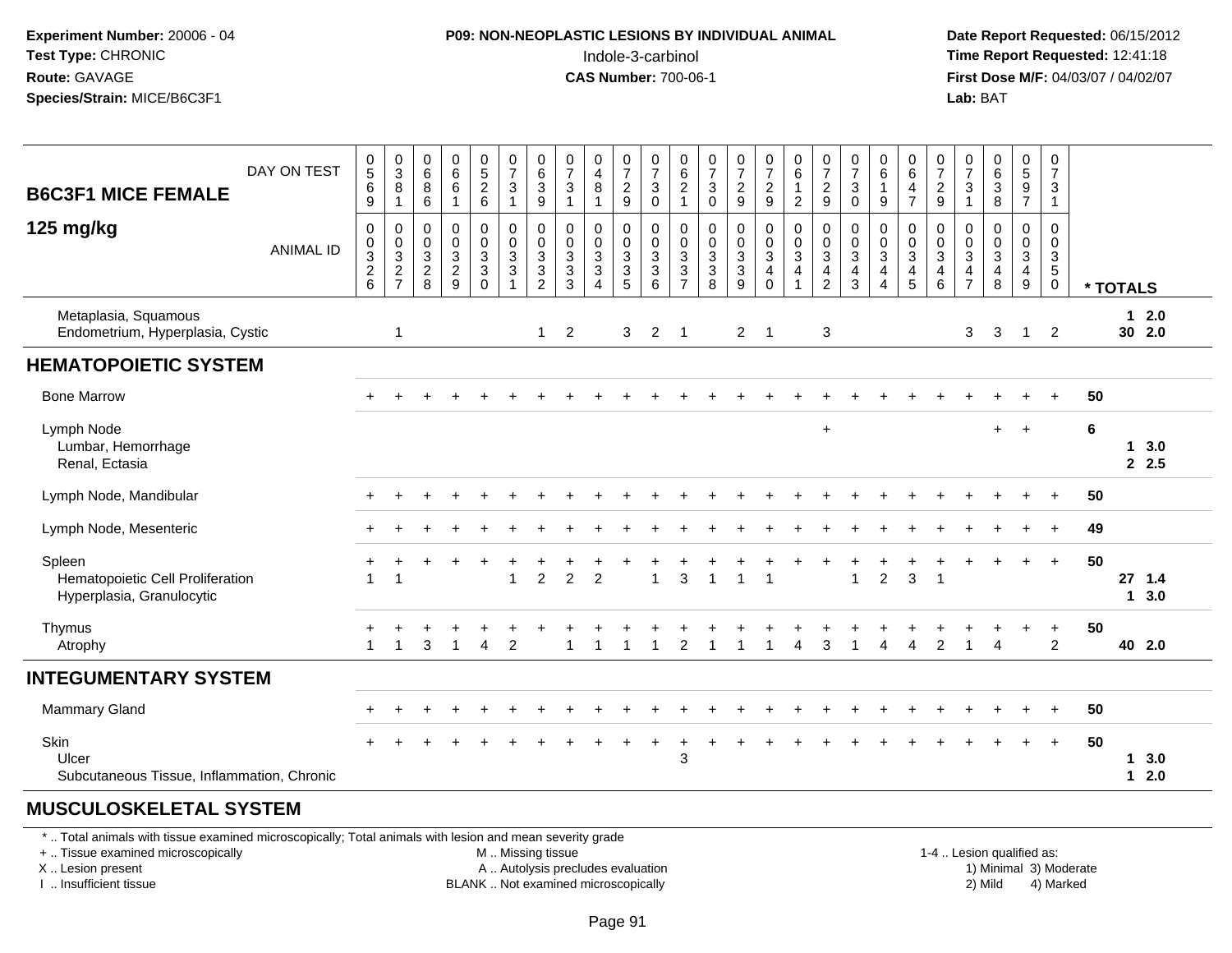### **P09: NON-NEOPLASTIC LESIONS BY INDIVIDUAL ANIMAL**Indole-3-carbinol **Time Report Requested:** 12:41:18

 **Date Report Requested:** 06/15/2012 **First Dose M/F:** 04/03/07 / 04/02/07<br>Lab: BAT **Lab:** BAT

| DAY ON TEST<br><b>B6C3F1 MICE FEMALE</b>                                                                                                                                                                                                                                                                | 0<br>$\overline{5}$<br>$\,6$<br>9 | $\frac{0}{3}$<br>8<br>$\overline{1}$                                   | 0<br>6<br>8<br>6                                                         | 0<br>$\overline{6}$<br>6<br>$\mathbf{1}$                          | 0<br>$\overline{5}$<br>$\frac{2}{6}$                             | 0<br>$\overline{7}$<br>$\sqrt{3}$<br>$\mathbf{1}$       | $\begin{array}{c} 0 \\ 6 \end{array}$<br>$\overline{3}$<br>9                          | $\frac{0}{7}$<br>$\frac{3}{1}$                                  | 0<br>$\overline{4}$<br>8<br>1                           | 0<br>$\overline{7}$<br>$\frac{2}{9}$                                               | $\frac{0}{7}$<br>$\ensuremath{\mathsf{3}}$<br>$\mathbf 0$       | 0<br>$6\overline{6}$<br>$\frac{2}{1}$                                 | $\frac{0}{7}$<br>$\sqrt{3}$<br>$\mathbf 0$                    | $\frac{0}{7}$<br>$\frac{2}{9}$               | 0<br>$\overline{7}$<br>$\frac{2}{9}$                           | 0<br>$\overline{6}$<br>$\mathbf{1}$<br>$\overline{a}$           | 0<br>$\overline{7}$<br>$\frac{2}{9}$                  | $\frac{0}{7}$<br>$\ensuremath{\mathsf{3}}$<br>$\mathbf 0$         | 0<br>$6\phantom{a}$<br>$\mathbf{1}$<br>9                     | 0<br>6<br>$\overline{a}$<br>$\overline{7}$                          | 0<br>$\overline{7}$<br>$\frac{2}{9}$         | $\frac{0}{7}$<br>$\frac{3}{1}$                        | 0<br>6<br>3<br>8                           | 0<br>$\frac{5}{9}$                                                               | $\mathbf 0$<br>$\overline{7}$<br>$\mathbf{3}$<br>$\mathbf{1}$           |              |                                                            |  |
|---------------------------------------------------------------------------------------------------------------------------------------------------------------------------------------------------------------------------------------------------------------------------------------------------------|-----------------------------------|------------------------------------------------------------------------|--------------------------------------------------------------------------|-------------------------------------------------------------------|------------------------------------------------------------------|---------------------------------------------------------|---------------------------------------------------------------------------------------|-----------------------------------------------------------------|---------------------------------------------------------|------------------------------------------------------------------------------------|-----------------------------------------------------------------|-----------------------------------------------------------------------|---------------------------------------------------------------|----------------------------------------------|----------------------------------------------------------------|-----------------------------------------------------------------|-------------------------------------------------------|-------------------------------------------------------------------|--------------------------------------------------------------|---------------------------------------------------------------------|----------------------------------------------|-------------------------------------------------------|--------------------------------------------|----------------------------------------------------------------------------------|-------------------------------------------------------------------------|--------------|------------------------------------------------------------|--|
| 125 mg/kg<br><b>ANIMAL ID</b>                                                                                                                                                                                                                                                                           | 0<br>0<br>$\frac{3}{2}$ 6         | 0<br>$\mathbf 0$<br>$\overline{3}$<br>$\overline{c}$<br>$\overline{7}$ | $\mathbf 0$<br>$\boldsymbol{0}$<br>$\overline{3}$<br>$\overline{c}$<br>8 | $\mathbf 0$<br>$\mathsf 0$<br>$\mathbf{3}$<br>$\overline{c}$<br>9 | $\mathsf 0$<br>$\mathbf 0$<br>$\overline{3}$<br>3<br>$\mathbf 0$ | $\pmb{0}$<br>$\ddot{\mathbf{0}}$<br>$\overline{3}$<br>3 | $\mathbf 0$<br>$\pmb{0}$<br>$\sqrt{3}$<br>$\ensuremath{\mathsf{3}}$<br>$\overline{2}$ | $\mathbf 0$<br>$\mathbf 0$<br>$\overline{3}$<br>$\sqrt{3}$<br>3 | 0<br>$\mathbf 0$<br>$\mathbf{3}$<br>3<br>$\overline{4}$ | 0<br>$\mathbf 0$<br>$\overline{3}$<br>$\ensuremath{\mathsf{3}}$<br>$5\phantom{.0}$ | $\mathbf 0$<br>$\pmb{0}$<br>$\overline{3}$<br>$\mathbf{3}$<br>6 | 0<br>0<br>$\mathbf{3}$<br>$\ensuremath{\mathsf{3}}$<br>$\overline{7}$ | $\mathbf 0$<br>$\pmb{0}$<br>$\overline{3}$<br>$\sqrt{3}$<br>8 | 0<br>$\mathbf 0$<br>$\overline{3}$<br>3<br>9 | 0<br>$\mathsf{O}\xspace$<br>$\overline{3}$<br>4<br>$\mathsf 0$ | 0<br>$\mathsf{O}\xspace$<br>$\overline{3}$<br>4<br>$\mathbf{1}$ | $\mathbf 0$<br>0<br>$\sqrt{3}$<br>4<br>$\overline{2}$ | $\mathbf 0$<br>$\pmb{0}$<br>$\overline{3}$<br>$\overline{4}$<br>3 | 0<br>0<br>$\overline{3}$<br>$\overline{4}$<br>$\overline{4}$ | $\mathbf 0$<br>$\mathbf 0$<br>$\overline{3}$<br>$\overline{4}$<br>5 | 0<br>$\mathbf 0$<br>3<br>$\overline{4}$<br>6 | $\mathbf 0$<br>0<br>$\sqrt{3}$<br>4<br>$\overline{7}$ | 0<br>$\pmb{0}$<br>$\overline{3}$<br>4<br>8 | 0<br>$\mathsf{O}\xspace$<br>$\overline{3}$<br>$\overline{4}$<br>$\boldsymbol{9}$ | $\mathbf 0$<br>$\mathbf 0$<br>$\mathbf{3}$<br>$\sqrt{5}$<br>$\mathbf 0$ |              | * TOTALS                                                   |  |
| Bone<br>Fibro-Osseous Lesion                                                                                                                                                                                                                                                                            |                                   |                                                                        |                                                                          |                                                                   |                                                                  |                                                         |                                                                                       |                                                                 |                                                         |                                                                                    |                                                                 |                                                                       |                                                               |                                              |                                                                |                                                                 |                                                       |                                                                   |                                                              |                                                                     |                                              |                                                       |                                            | $+$                                                                              | $\ddot{}$<br>3                                                          | 50           | $11 \t1.3$                                                 |  |
| <b>Skeletal Muscle</b>                                                                                                                                                                                                                                                                                  | $+$                               |                                                                        |                                                                          |                                                                   |                                                                  |                                                         |                                                                                       |                                                                 |                                                         |                                                                                    |                                                                 |                                                                       |                                                               |                                              |                                                                |                                                                 |                                                       |                                                                   |                                                              |                                                                     |                                              |                                                       |                                            |                                                                                  |                                                                         | $\mathbf{2}$ |                                                            |  |
| <b>NERVOUS SYSTEM</b>                                                                                                                                                                                                                                                                                   |                                   |                                                                        |                                                                          |                                                                   |                                                                  |                                                         |                                                                                       |                                                                 |                                                         |                                                                                    |                                                                 |                                                                       |                                                               |                                              |                                                                |                                                                 |                                                       |                                                                   |                                                              |                                                                     |                                              |                                                       |                                            |                                                                                  |                                                                         |              |                                                            |  |
| <b>Brain</b>                                                                                                                                                                                                                                                                                            |                                   |                                                                        |                                                                          |                                                                   |                                                                  |                                                         |                                                                                       |                                                                 |                                                         |                                                                                    |                                                                 |                                                                       |                                                               |                                              |                                                                |                                                                 |                                                       |                                                                   |                                                              |                                                                     |                                              |                                                       |                                            |                                                                                  | $\ddot{}$                                                               | 50           |                                                            |  |
| <b>RESPIRATORY SYSTEM</b>                                                                                                                                                                                                                                                                               |                                   |                                                                        |                                                                          |                                                                   |                                                                  |                                                         |                                                                                       |                                                                 |                                                         |                                                                                    |                                                                 |                                                                       |                                                               |                                              |                                                                |                                                                 |                                                       |                                                                   |                                                              |                                                                     |                                              |                                                       |                                            |                                                                                  |                                                                         |              |                                                            |  |
| Lung<br>Metaplasia, Osseous<br>Alveolar Epithelium, Hyperplasia<br>Alveolus, Infiltration Cellular, Histiocyte                                                                                                                                                                                          |                                   |                                                                        |                                                                          |                                                                   |                                                                  |                                                         |                                                                                       |                                                                 |                                                         |                                                                                    |                                                                 |                                                                       |                                                               |                                              |                                                                |                                                                 |                                                       |                                                                   | 2                                                            |                                                                     |                                              |                                                       |                                            |                                                                                  |                                                                         | 50           | 11.0<br>2.0<br>1<br>2.0<br>1                               |  |
| Nose<br>Foreign Body<br>Inflammation<br>Nerve, Atrophy<br>Olfactory Epithelium, Accumulation, Hyaline                                                                                                                                                                                                   | $\overline{1}$                    |                                                                        |                                                                          | $\mathbf{1}$                                                      | $\mathbf{1}$                                                     | $\overline{1}$                                          |                                                                                       |                                                                 |                                                         |                                                                                    | $\mathbf 1$                                                     | $\mathbf 1$                                                           |                                                               | 1                                            | $\mathbf{1}$                                                   |                                                                 | $\overline{1}$                                        |                                                                   | -1                                                           | -1                                                                  |                                              |                                                       | $\overline{1}$                             | -1                                                                               | $\overline{1}$                                                          | 50           | 1<br>$8$ 1.1<br>2.0<br>1<br>$21$ 1.1                       |  |
| Droplet<br>Olfactory Epithelium, Atrophy<br>Olfactory Epithelium, Degeneration<br>Olfactory Epithelium, Necrosis<br>Olfactory Epithelium, Respiratory Metaplasia<br>Respiratory Epithelium, Accumulation, Hyaline<br>Droplet<br>Respiratory Epithelium, Hyperplasia<br>Respiratory Epithelium, Necrosis | $\overline{1}$                    | -1<br>$\overline{1}$                                                   |                                                                          | 1                                                                 | 3<br>$\overline{1}$                                              |                                                         | -1<br>$\overline{1}$                                                                  |                                                                 |                                                         |                                                                                    | -1                                                              |                                                                       | -1                                                            | $\mathbf 1$                                  | - 1                                                            |                                                                 | -1                                                    |                                                                   |                                                              |                                                                     | 1                                            |                                                       |                                            | $\mathbf 1$                                                                      | $\overline{1}$                                                          |              | 32.0<br>2.0<br>2, 1.5<br>16 1.0<br>42 1.1<br>38 1.0<br>1.0 |  |

\* .. Total animals with tissue examined microscopically; Total animals with lesion and mean severity grade

+ .. Tissue examined microscopically

X .. Lesion present

I .. Insufficient tissue

 M .. Missing tissueA .. Autolysis precludes evaluation

BLANK .. Not examined microscopically 2) Mild 4) Marked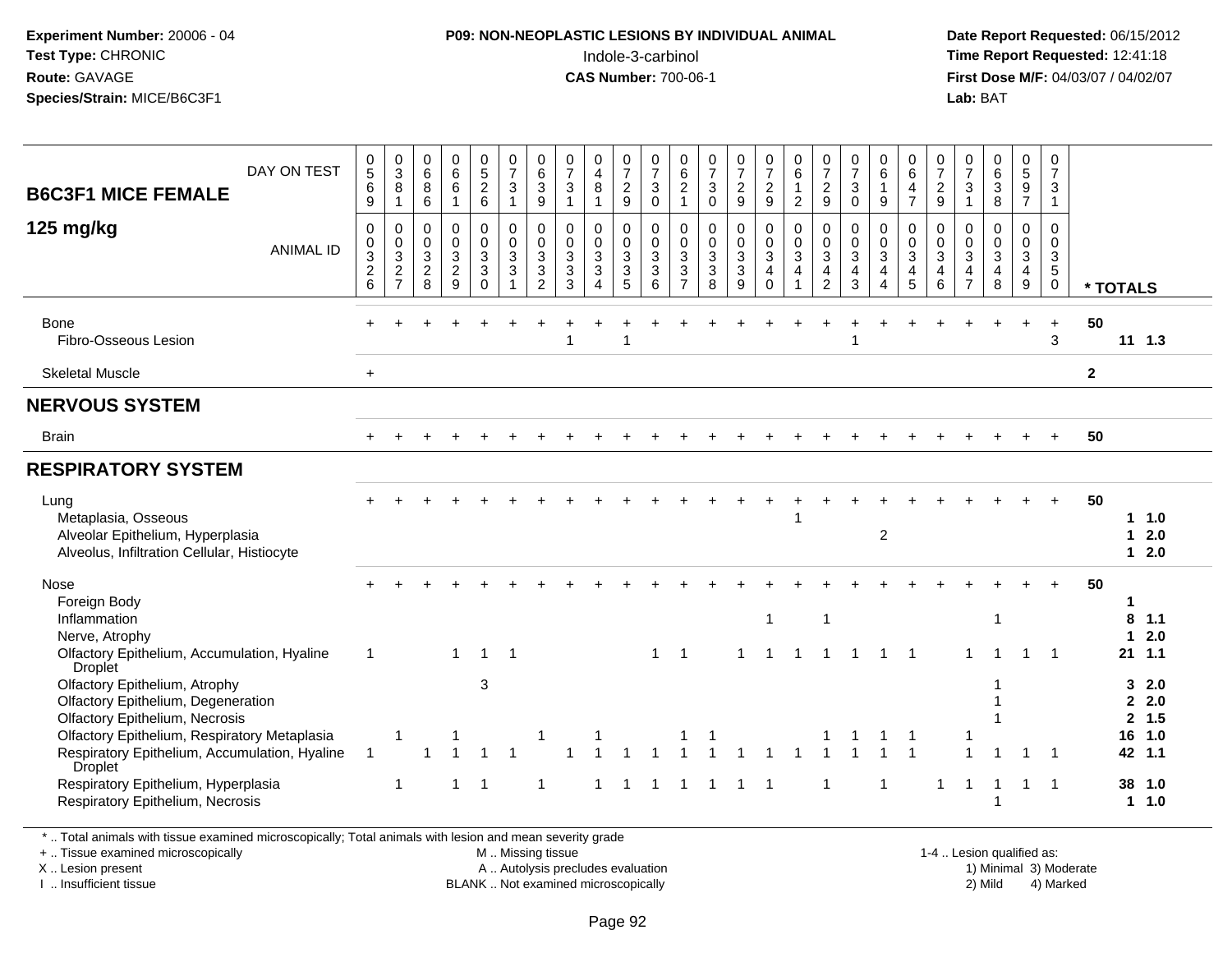### **P09: NON-NEOPLASTIC LESIONS BY INDIVIDUAL ANIMAL**Indole-3-carbinol **Time Report Requested:** 12:41:18

 **Date Report Requested:** 06/15/2012 **First Dose M/F:** 04/03/07 / 04/02/07<br>Lab: BAT **Lab:** BAT

| <b>B6C3F1 MICE FEMALE</b><br>125 mg/kg                                           | DAY ON TEST<br><b>ANIMAL ID</b> | $\begin{matrix} 0 \\ 5 \end{matrix}$<br>$\,6\,$<br>9<br>$\mathbf 0$ | $_{3}^{\rm 0}$<br>$\bf 8$<br>0<br>$\pmb{0}$ | $\begin{array}{c} 0 \\ 6 \end{array}$<br>$\, 8$<br>6<br>$\mathbf 0$<br>$\pmb{0}$ | $_6^0$<br>6<br>0<br>$\mathbf 0$ | $\begin{array}{c} 0 \\ 5 \\ 2 \end{array}$<br>6<br>$\begin{smallmatrix}0\0\0\end{smallmatrix}$ | $\frac{0}{7}$<br>$\sqrt{3}$<br>$\begin{matrix} 0 \\ 0 \\ 3 \\ 3 \end{matrix}$ | $\begin{matrix} 0 \\ 6 \\ 3 \end{matrix}$<br>$\boldsymbol{9}$<br>0 | $\frac{0}{7}$<br>$\sqrt{3}$<br>$\mathbf 0$<br>$\mathbf 0$ | $\begin{array}{c} 0 \\ 4 \\ 8 \end{array}$<br>0<br>$\mathbf 0$ | $\frac{0}{7}$<br>9<br>$\begin{matrix} 0 \\ 0 \\ 3 \\ 3 \end{matrix}$ | $\frac{0}{7}$<br>3<br>$\mathbf 0$<br>0<br>$\mathbf 0$ | 0<br>$\,6\,$<br>$\overline{c}$<br>0 | $\frac{0}{7}$<br>$\sqrt{3}$<br>$\mathbf 0$<br>$\begin{matrix} 0 \\ 0 \\ 3 \\ 3 \end{matrix}$ | $\frac{0}{7}$<br>$\sqrt{2}$<br>$\boldsymbol{9}$<br>$\begin{matrix} 0 \\ 0 \\ 3 \\ 3 \end{matrix}$ | $\begin{matrix} 0 \\ 7 \\ 2 \end{matrix}$<br>$9\,$<br>$\begin{smallmatrix}0\\0\\3\end{smallmatrix}$ | 0<br>6<br>$\overline{c}$<br>0<br>$\mathbf 0$ | $\frac{0}{7}$<br>$\sqrt{2}$<br>$\boldsymbol{9}$<br>0<br>$\pmb{0}$ | $\frac{0}{7}$<br>$\sqrt{3}$<br>$\mathbf 0$<br>0<br>$_{3}^{\rm 0}$ | $\begin{array}{c} 0 \\ 6 \end{array}$<br>$\overline{1}$<br>9<br>0<br>$\mathbf 0$ | $\begin{array}{c} 0 \\ 6 \end{array}$<br>$\overline{4}$<br>$\overline{7}$<br>$\mathbf 0$<br>$\pmb{0}$ | $\frac{0}{7}$<br>$\sqrt{2}$<br>9<br>0<br>$\pmb{0}$ | $\frac{0}{7}$<br>$\ensuremath{\mathsf{3}}$<br>$\mathbf{1}$<br>0<br>$\mathbf 0$ | 0<br>6<br>3<br>8<br>0<br>$\mathbf 0$ | $\begin{matrix} 0 \\ 5 \end{matrix}$<br>$\boldsymbol{9}$<br>$\overline{7}$<br>0 | 0<br>$\overline{7}$<br>$\sqrt{3}$<br>0<br>$\mathbf 0$ |    |                   |                   |  |
|----------------------------------------------------------------------------------|---------------------------------|---------------------------------------------------------------------|---------------------------------------------|----------------------------------------------------------------------------------|---------------------------------|------------------------------------------------------------------------------------------------|-------------------------------------------------------------------------------|--------------------------------------------------------------------|-----------------------------------------------------------|----------------------------------------------------------------|----------------------------------------------------------------------|-------------------------------------------------------|-------------------------------------|----------------------------------------------------------------------------------------------|---------------------------------------------------------------------------------------------------|-----------------------------------------------------------------------------------------------------|----------------------------------------------|-------------------------------------------------------------------|-------------------------------------------------------------------|----------------------------------------------------------------------------------|-------------------------------------------------------------------------------------------------------|----------------------------------------------------|--------------------------------------------------------------------------------|--------------------------------------|---------------------------------------------------------------------------------|-------------------------------------------------------|----|-------------------|-------------------|--|
|                                                                                  |                                 | $\frac{0}{2}$ 6                                                     | $\overline{3}$<br>$\frac{2}{7}$             | $\overline{3}$<br>$\sqrt{2}$<br>8                                                | 3<br>$\overline{c}$<br>9        | $\overline{3}$<br>$\mathfrak{Z}$<br>$\Omega$                                                   |                                                                               | $\begin{array}{c} 0 \\ 3 \\ 2 \end{array}$                         | $\overline{3}$<br>$\overline{3}$<br>3                     | $\overline{3}$<br>3<br>$\overline{\mathbf{4}}$                 | 5                                                                    | $\overline{3}$<br>3<br>6                              | $\frac{0}{3}$<br>$\overline{7}$     | 8                                                                                            | 9                                                                                                 | $\overline{4}$<br>$\Omega$                                                                          | $\overline{3}$<br>4                          | $\overline{3}$<br>$\overline{4}$<br>$\overline{2}$                | 4<br>3                                                            | $\overline{3}$<br>$\overline{\mathbf{4}}$<br>$\overline{4}$                      | $\overline{3}$<br>$\overline{4}$<br>5                                                                 | $\mathbf{3}$<br>$\overline{4}$<br>6                | $\overline{3}$<br>$\overline{4}$<br>$\overline{7}$                             | 3<br>4<br>8                          | $\frac{0}{3}$<br>9                                                              | $\frac{3}{5}$<br>$\mathbf 0$                          |    | * TOTALS          |                   |  |
| Trachea                                                                          |                                 | $+$                                                                 |                                             |                                                                                  |                                 |                                                                                                |                                                                               |                                                                    |                                                           |                                                                |                                                                      |                                                       |                                     |                                                                                              |                                                                                                   |                                                                                                     |                                              |                                                                   |                                                                   |                                                                                  |                                                                                                       |                                                    |                                                                                |                                      | $\ddot{}$                                                                       | $\pm$                                                 | 50 |                   |                   |  |
| <b>SPECIAL SENSES SYSTEM</b>                                                     |                                 |                                                                     |                                             |                                                                                  |                                 |                                                                                                |                                                                               |                                                                    |                                                           |                                                                |                                                                      |                                                       |                                     |                                                                                              |                                                                                                   |                                                                                                     |                                              |                                                                   |                                                                   |                                                                                  |                                                                                                       |                                                    |                                                                                |                                      |                                                                                 |                                                       |    |                   |                   |  |
| Eye<br>Cornea, Inflammation, Chronic<br>Lens, Cataract                           |                                 |                                                                     | $\overline{4}$                              |                                                                                  |                                 |                                                                                                |                                                                               |                                                                    |                                                           |                                                                |                                                                      |                                                       |                                     |                                                                                              |                                                                                                   |                                                                                                     |                                              |                                                                   |                                                                   |                                                                                  |                                                                                                       |                                                    |                                                                                |                                      |                                                                                 | $+$                                                   | 50 | 1.<br>$\mathbf 1$ | 4.0<br>4.0        |  |
| <b>Harderian Gland</b><br>Hyperplasia<br>Infiltration Cellular, Mononuclear Cell |                                 |                                                                     |                                             |                                                                                  |                                 |                                                                                                |                                                                               |                                                                    |                                                           |                                                                |                                                                      |                                                       |                                     |                                                                                              |                                                                                                   |                                                                                                     |                                              |                                                                   |                                                                   |                                                                                  |                                                                                                       |                                                    |                                                                                |                                      |                                                                                 | $+$<br>3                                              | 50 |                   | 52.2<br>8 1.0     |  |
| <b>URINARY SYSTEM</b>                                                            |                                 |                                                                     |                                             |                                                                                  |                                 |                                                                                                |                                                                               |                                                                    |                                                           |                                                                |                                                                      |                                                       |                                     |                                                                                              |                                                                                                   |                                                                                                     |                                              |                                                                   |                                                                   |                                                                                  |                                                                                                       |                                                    |                                                                                |                                      |                                                                                 |                                                       |    |                   |                   |  |
| Kidney<br>Infarct<br>Mineralization<br>Nephropathy                               |                                 |                                                                     |                                             |                                                                                  |                                 |                                                                                                | $\overline{1}$                                                                |                                                                    | $\overline{2}$                                            |                                                                | $\mathbf 1$                                                          | $\overline{1}$                                        | -1                                  |                                                                                              |                                                                                                   | 1                                                                                                   |                                              |                                                                   | 1                                                                 |                                                                                  | -1                                                                                                    |                                                    | 1                                                                              |                                      | $\mathbf 1$                                                                     | $+$<br>$\overline{\phantom{0}}$                       | 50 | 4<br>19           | 3.0<br>1.3<br>1.1 |  |
| Renal Tubule, Cyst<br><b>Urinary Bladder</b>                                     |                                 |                                                                     |                                             |                                                                                  |                                 |                                                                                                |                                                                               |                                                                    |                                                           |                                                                |                                                                      |                                                       |                                     |                                                                                              |                                                                                                   |                                                                                                     |                                              |                                                                   |                                                                   |                                                                                  |                                                                                                       |                                                    |                                                                                |                                      |                                                                                 | $\ddot{}$                                             | 50 | 1                 | 2.0               |  |

\* .. Total animals with tissue examined microscopically; Total animals with lesion and mean severity grade

+ .. Tissue examined microscopically

X .. Lesion present

I .. Insufficient tissue

 M .. Missing tissueA .. Autolysis precludes evaluation

 1-4 .. Lesion qualified as: BLANK .. Not examined microscopically 2) Mild 4) Marked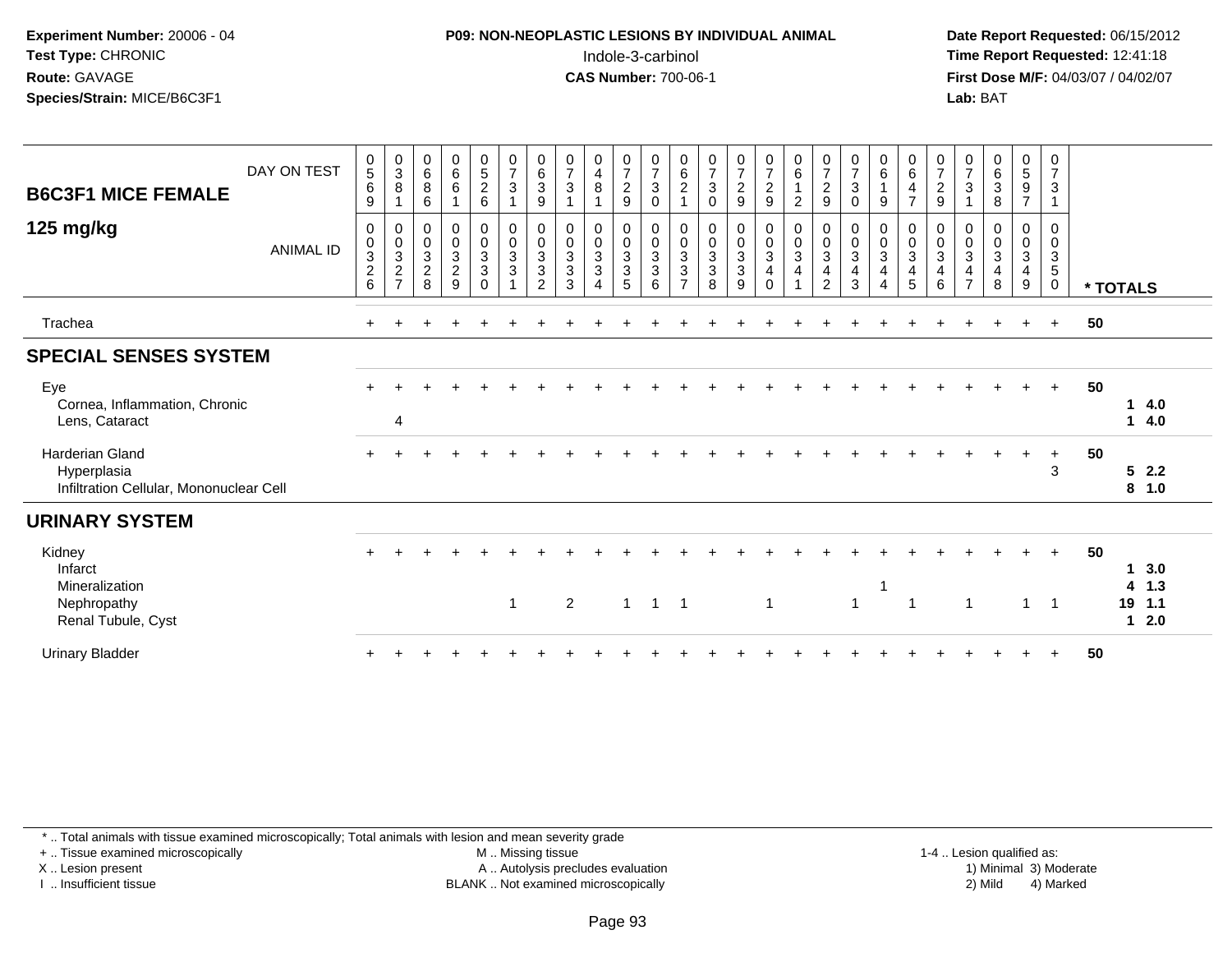# **P09: NON-NEOPLASTIC LESIONS BY INDIVIDUAL ANIMAL**Indole-3-carbinol **Time Report Requested:** 12:41:18

 **Date Report Requested:** 06/15/2012 **First Dose M/F:** 04/03/07 / 04/02/07<br>Lab: BAT **Lab:** BAT

| <b>B6C3F1 MICE FEMALE</b>                                                                                                                                                                     | DAY ON TEST      | $\frac{0}{7}$<br>$\mathsf 3$<br>$\mathbf{1}$       | $\frac{0}{7}$<br>$\overline{c}$<br>9       | $\begin{smallmatrix}0\\7\end{smallmatrix}$<br>$\mathbf{3}$<br>$\mathbf{1}$ | $\pmb{0}$<br>6<br>$\mathbf 0$<br>3                       | $\begin{array}{c} 0 \\ 7 \end{array}$<br>$\overline{a}$<br>9 | $\frac{0}{7}$<br>$\mathsf 3$<br>$\mathbf 0$                    | $\begin{array}{c} 0 \\ 7 \end{array}$<br>$\boldsymbol{2}$<br>$\boldsymbol{9}$ | $\begin{array}{c} 0 \\ 7 \end{array}$<br>$\sqrt{3}$<br>$\mathbf 0$ | $\begin{smallmatrix}0\0\0\end{smallmatrix}$<br>$\overline{0}$<br>$\overline{5}$ | $\begin{array}{c} 0 \\ 7 \end{array}$<br>$\sqrt{3}$<br>$\mathbf{1}$ | 0<br>$\overline{7}$<br>$\mathbf{3}$<br>$\mathbf 0$ | $\frac{0}{7}$<br>$\sqrt{3}$<br>$\mathbf 0$     | $\frac{0}{7}$<br>$\mathbf{3}$<br>$\mathbf{1}$     | $\frac{0}{7}$<br>3<br>$\mathbf{1}$              | $\frac{0}{7}$<br>$\sqrt{3}$<br>$\mathbf 0$                                        | 0<br>$\overline{7}$<br>3<br>$\mathbf 0$          | $\frac{0}{7}$<br>$\mathbf{3}$<br>$\mathbf 0$                             | $\frac{0}{7}$<br>$\overline{c}$<br>$9\,$ | $\begin{array}{c} 0 \\ 7 \end{array}$<br>$\overline{3}$<br>$\mathbf 0$ | 0<br>$\overline{7}$<br>3<br>$\mathbf{1}$               | $\pmb{0}$<br>$\overline{7}$<br>$\overline{c}$<br>9             | $\begin{array}{c} 0 \\ 7 \end{array}$<br>$\mathbf{3}$<br>$\mathsf 0$ | $\pmb{0}$<br>$\overline{7}$<br>0<br>$6\phantom{1}6$    | $\pmb{0}$<br>$\overline{7}$<br>$\sqrt{2}$<br>9                              | $\mathbf 0$<br>4<br>9<br>$\overline{1}$                   |                                     |
|-----------------------------------------------------------------------------------------------------------------------------------------------------------------------------------------------|------------------|----------------------------------------------------|--------------------------------------------|----------------------------------------------------------------------------|----------------------------------------------------------|--------------------------------------------------------------|----------------------------------------------------------------|-------------------------------------------------------------------------------|--------------------------------------------------------------------|---------------------------------------------------------------------------------|---------------------------------------------------------------------|----------------------------------------------------|------------------------------------------------|---------------------------------------------------|-------------------------------------------------|-----------------------------------------------------------------------------------|--------------------------------------------------|--------------------------------------------------------------------------|------------------------------------------|------------------------------------------------------------------------|--------------------------------------------------------|----------------------------------------------------------------|----------------------------------------------------------------------|--------------------------------------------------------|-----------------------------------------------------------------------------|-----------------------------------------------------------|-------------------------------------|
| 250 mg/kg                                                                                                                                                                                     | <b>ANIMAL ID</b> | $\mathbf 0$<br>$\pmb{0}$<br>3<br>5<br>$\mathbf{1}$ | 0<br>$\pmb{0}$<br>3<br>5<br>$\overline{c}$ | $\Omega$<br>$\Omega$<br>$\sqrt{3}$<br>$\frac{5}{3}$                        | $\mathbf 0$<br>$\Omega$<br>$\mathbf{3}$<br>5<br>$\Delta$ | $\mathbf 0$<br>$\mathbf 0$<br>$\sqrt{3}$<br>$\frac{5}{5}$    | $\mathbf 0$<br>$\mathbf 0$<br>$\mathbf{3}$<br>$\overline{5}$ 6 | $\mathbf 0$<br>$\pmb{0}$<br>$\frac{3}{5}$                                     | $\mathbf 0$<br>$\mathbf{0}$<br>$\mathbf{3}$<br>$\sqrt{5}$<br>8     | 0<br>$\mathbf 0$<br>$\sqrt{3}$<br>$\overline{5}$<br>9                           | $\Omega$<br>$\mathbf 0$<br>$\mathbf{3}$<br>$\,6$<br>$\mathbf 0$     | 0<br>$\mathbf 0$<br>3<br>6<br>$\mathbf{1}$         | 0<br>$\Omega$<br>$\mathbf{3}$<br>$\frac{6}{2}$ | 0<br>$\mathbf 0$<br>$\mathbf{3}$<br>$\frac{6}{3}$ | 0<br>$\overline{0}$<br>3<br>6<br>$\overline{4}$ | $\mathbf 0$<br>$\mathbf 0$<br>$\sqrt{3}$<br>$\begin{array}{c} 6 \\ 5 \end{array}$ | $\Omega$<br>$\Omega$<br>3<br>6<br>$6\phantom{1}$ | $\mathbf 0$<br>$\mathbf{0}$<br>$\mathbf{3}$<br>$\,6\,$<br>$\overline{7}$ | 0<br>$\mathbf 0$<br>3<br>6<br>8          | 0<br>$\mathsf{O}\xspace$<br>$\frac{3}{6}$                              | 0<br>$\mathbf 0$<br>3<br>$\overline{7}$<br>$\mathbf 0$ | $\mathbf 0$<br>$\Omega$<br>3<br>$\overline{7}$<br>$\mathbf{1}$ | $\mathbf 0$<br>$\mathbf 0$<br>$\frac{3}{7}$<br>$\overline{2}$        | $\mathbf 0$<br>$\mathbf 0$<br>3<br>$\overline{7}$<br>3 | $\Omega$<br>$\mathbf 0$<br>$\mathbf{3}$<br>$\overline{7}$<br>$\overline{4}$ | $\Omega$<br>$\Omega$<br>3<br>$\overline{7}$<br>$\sqrt{5}$ | females<br>$($ cont $)$             |
| <b>ALIMENTARY SYSTEM</b>                                                                                                                                                                      |                  |                                                    |                                            |                                                                            |                                                          |                                                              |                                                                |                                                                               |                                                                    |                                                                                 |                                                                     |                                                    |                                                |                                                   |                                                 |                                                                                   |                                                  |                                                                          |                                          |                                                                        |                                                        |                                                                |                                                                      |                                                        |                                                                             |                                                           |                                     |
| Esophagus                                                                                                                                                                                     |                  |                                                    |                                            |                                                                            |                                                          |                                                              |                                                                |                                                                               |                                                                    |                                                                                 |                                                                     |                                                    |                                                |                                                   |                                                 |                                                                                   |                                                  |                                                                          |                                          |                                                                        |                                                        |                                                                |                                                                      |                                                        |                                                                             |                                                           |                                     |
| Gallbladder                                                                                                                                                                                   |                  |                                                    |                                            |                                                                            |                                                          |                                                              |                                                                |                                                                               |                                                                    |                                                                                 |                                                                     |                                                    |                                                |                                                   |                                                 |                                                                                   |                                                  |                                                                          |                                          |                                                                        |                                                        |                                                                |                                                                      |                                                        |                                                                             | $+$                                                       |                                     |
| Intestine Large, Cecum                                                                                                                                                                        |                  |                                                    |                                            |                                                                            |                                                          |                                                              |                                                                |                                                                               |                                                                    |                                                                                 |                                                                     |                                                    |                                                |                                                   |                                                 |                                                                                   |                                                  |                                                                          |                                          |                                                                        |                                                        |                                                                |                                                                      |                                                        |                                                                             | $+$                                                       |                                     |
| Intestine Large, Colon                                                                                                                                                                        |                  |                                                    |                                            |                                                                            |                                                          |                                                              |                                                                |                                                                               |                                                                    |                                                                                 |                                                                     |                                                    |                                                |                                                   |                                                 |                                                                                   |                                                  |                                                                          |                                          |                                                                        |                                                        |                                                                |                                                                      |                                                        |                                                                             | $+$                                                       |                                     |
| Intestine Large, Rectum                                                                                                                                                                       |                  |                                                    |                                            |                                                                            |                                                          |                                                              |                                                                |                                                                               |                                                                    |                                                                                 |                                                                     |                                                    |                                                |                                                   |                                                 |                                                                                   |                                                  |                                                                          |                                          |                                                                        |                                                        |                                                                |                                                                      |                                                        |                                                                             | $\overline{+}$                                            |                                     |
| Intestine Small, Duodenum                                                                                                                                                                     |                  |                                                    |                                            |                                                                            |                                                          |                                                              |                                                                |                                                                               |                                                                    |                                                                                 |                                                                     |                                                    |                                                |                                                   |                                                 |                                                                                   |                                                  |                                                                          |                                          |                                                                        |                                                        |                                                                |                                                                      |                                                        |                                                                             | $^{+}$                                                    |                                     |
| Intestine Small, Ileum                                                                                                                                                                        |                  |                                                    |                                            |                                                                            |                                                          |                                                              |                                                                |                                                                               |                                                                    |                                                                                 |                                                                     |                                                    |                                                |                                                   |                                                 |                                                                                   |                                                  |                                                                          |                                          |                                                                        |                                                        |                                                                |                                                                      |                                                        |                                                                             | $+$                                                       |                                     |
| Intestine Small, Jejunum                                                                                                                                                                      |                  |                                                    |                                            |                                                                            |                                                          |                                                              |                                                                |                                                                               |                                                                    |                                                                                 |                                                                     |                                                    |                                                |                                                   |                                                 |                                                                                   |                                                  |                                                                          |                                          |                                                                        |                                                        |                                                                |                                                                      |                                                        |                                                                             | $+$                                                       |                                     |
| Liver<br><b>Basophilic Focus</b><br>Clear Cell Focus                                                                                                                                          |                  | $\ddot{}$<br>$\overline{\mathsf{X}}$               |                                            |                                                                            |                                                          |                                                              |                                                                |                                                                               |                                                                    |                                                                                 |                                                                     |                                                    | $\pm$                                          | $\ddot{}$<br>X                                    |                                                 |                                                                                   |                                                  |                                                                          |                                          |                                                                        |                                                        |                                                                |                                                                      |                                                        |                                                                             |                                                           |                                     |
| <b>Eosinophilic Focus</b><br>Fatty Change<br>Hepatodiaphragmatic Nodule<br>Hyperplasia, Lymphoid<br><b>Mixed Cell Focus</b>                                                                   |                  |                                                    | X<br>$\mathbf{1}$                          | X<br>$\mathcal{P}$                                                         | $\mathfrak{p}$                                           | X X<br>$\overline{1}$                                        | X X<br>$\overline{2}$                                          | $\mathcal{P}$                                                                 |                                                                    | $\overline{2}$                                                                  | $\overline{1}$                                                      | $\mathfrak{p}$                                     | $\mathcal{P}$                                  | $\mathbf{1}$                                      |                                                 | $\mathcal{P}$                                                                     | X                                                | $\overline{1}$                                                           | $\overline{2}$                           | X                                                                      | 2                                                      | $\mathbf{1}$                                                   | X X X<br>$\overline{1}$                                              | $\overline{1}$                                         | $\overline{\phantom{0}}$ 1                                                  |                                                           |                                     |
| Mesentery<br>Fat, Necrosis                                                                                                                                                                    |                  |                                                    |                                            |                                                                            |                                                          |                                                              |                                                                |                                                                               |                                                                    |                                                                                 |                                                                     |                                                    |                                                | $\ddot{}$<br>$\mathbf{3}$                         |                                                 |                                                                                   |                                                  |                                                                          |                                          |                                                                        |                                                        |                                                                |                                                                      |                                                        |                                                                             |                                                           |                                     |
| Pancreas                                                                                                                                                                                      |                  |                                                    | $\ddot{}$                                  |                                                                            | $\ddot{}$                                                | $\ddot{}$                                                    | $\ddot{}$                                                      | $\ddot{}$                                                                     | $+$                                                                | $+$                                                                             | $+$                                                                 | $+$                                                | $+$                                            | $+$                                               | $+$                                             | $+$                                                                               | $\ddot{}$                                        | $\ddot{}$                                                                | $\ddot{}$                                |                                                                        | $\div$                                                 | +                                                              | $\overline{ }$                                                       | $_{+}$                                                 | $+$                                                                         | $+$                                                       |                                     |
| *  Total animals with tissue examined microscopically; Total animals with lesion and mean severity grade<br>+  Tissue examined microscopically<br>X  Lesion present<br>I  Insufficient tissue |                  |                                                    |                                            |                                                                            |                                                          |                                                              | M  Missing tissue                                              |                                                                               |                                                                    | A  Autolysis precludes evaluation<br>BLANK  Not examined microscopically        |                                                                     |                                                    |                                                |                                                   |                                                 |                                                                                   |                                                  |                                                                          |                                          |                                                                        |                                                        |                                                                | 1-4  Lesion qualified as:                                            | 2) Mild                                                |                                                                             |                                                           | 1) Minimal 3) Moderate<br>4) Marked |

I .. Insufficient tissue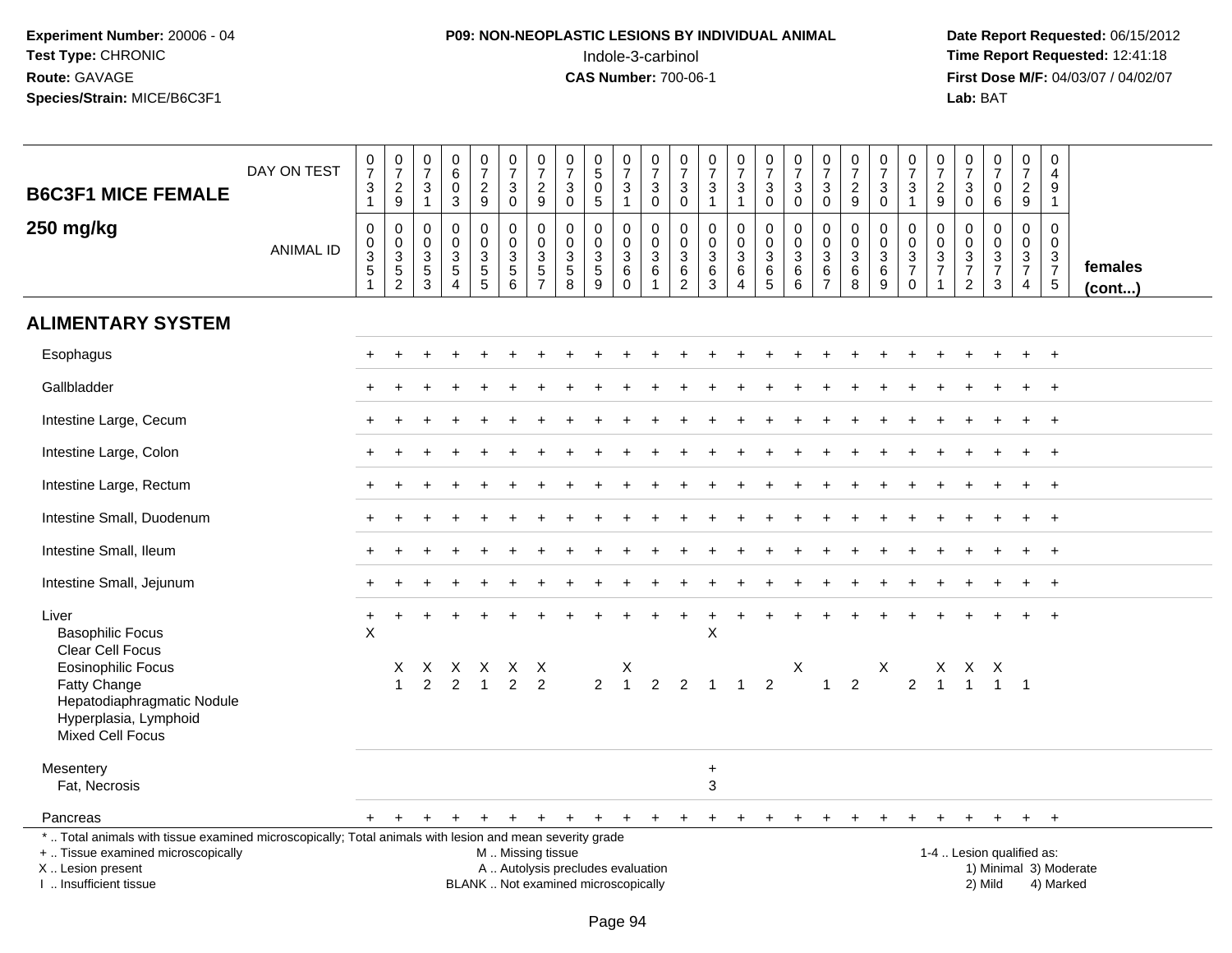### **P09: NON-NEOPLASTIC LESIONS BY INDIVIDUAL ANIMAL**Indole-3-carbinol **Time Report Requested:** 12:41:18

 **Date Report Requested:** 06/15/2012 **First Dose M/F:** 04/03/07 / 04/02/07<br>**Lab:** BAT **Lab:** BAT

| <b>B6C3F1 MICE FEMALE</b>                                                              | DAY ON TEST      | $\frac{0}{7}$<br>$\ensuremath{\mathsf{3}}$<br>$\mathbf{1}$ | $\frac{0}{7}$<br>$\sqrt{2}$<br>$\boldsymbol{9}$      | $\frac{0}{7}$<br>$\mathbf{3}$<br>$\overline{1}$ | $\begin{array}{c} 0 \\ 6 \end{array}$<br>$\pmb{0}$<br>$\mathbf{3}$                 | $\frac{0}{7}$<br>$\overline{c}$<br>9  | $\frac{0}{7}$<br>$\sqrt{3}$<br>$\mathsf{O}\xspace$               | $\frac{0}{7}$<br>$\overline{\mathbf{c}}$<br>9                 | 0<br>$\overline{7}$<br>$\ensuremath{\mathsf{3}}$<br>0 | $\begin{smallmatrix}0\\5\\0\end{smallmatrix}$<br>$\overline{5}$        | $\frac{0}{7}$<br>$\sqrt{3}$<br>$\mathbf{1}$ | $\boldsymbol{0}$<br>$\overline{7}$<br>$\mathbf{3}$<br>$\mathbf 0$ | 0<br>$\overline{7}$<br>$\ensuremath{\mathsf{3}}$<br>0 | $\frac{0}{7}$<br>$\ensuremath{\mathsf{3}}$<br>$\mathbf{1}$    | $\frac{0}{7}$<br>$\ensuremath{\mathsf{3}}$<br>1             | $\frac{0}{7}$<br>$\sqrt{3}$<br>$\pmb{0}$    | $\frac{0}{7}$<br>$\sqrt{3}$<br>$\mathbf 0$                                     | $\frac{0}{7}$<br>3<br>0            | $\frac{0}{7}$<br>$\sqrt{2}$<br>$\boldsymbol{9}$ | $\frac{0}{7}$<br>$\sqrt{3}$<br>$\mathbf 0$            | 0<br>$\overline{7}$<br>$\mathsf 3$<br>$\overline{1}$ | $\frac{0}{7}$<br>$\frac{2}{9}$                            | $\frac{0}{7}$<br>$\sqrt{3}$<br>0                                        | 0<br>$\overline{7}$<br>$\mathbf 0$<br>6                           | 0<br>$\overline{7}$<br>$\overline{\mathbf{c}}$<br>$\boldsymbol{9}$ | 0<br>4<br>$\boldsymbol{9}$<br>$\mathbf{1}$       |                         |
|----------------------------------------------------------------------------------------|------------------|------------------------------------------------------------|------------------------------------------------------|-------------------------------------------------|------------------------------------------------------------------------------------|---------------------------------------|------------------------------------------------------------------|---------------------------------------------------------------|-------------------------------------------------------|------------------------------------------------------------------------|---------------------------------------------|-------------------------------------------------------------------|-------------------------------------------------------|---------------------------------------------------------------|-------------------------------------------------------------|---------------------------------------------|--------------------------------------------------------------------------------|------------------------------------|-------------------------------------------------|-------------------------------------------------------|------------------------------------------------------|-----------------------------------------------------------|-------------------------------------------------------------------------|-------------------------------------------------------------------|--------------------------------------------------------------------|--------------------------------------------------|-------------------------|
| 250 mg/kg                                                                              | <b>ANIMAL ID</b> | $\pmb{0}$<br>$\pmb{0}$<br>$\frac{3}{5}$<br>$\overline{ }$  | 0<br>$\begin{array}{c} 0 \\ 3 \\ 5 \\ 2 \end{array}$ | 0<br>$_{3}^{\rm 0}$<br>$\frac{5}{3}$            | $\mathbf 0$<br>$\mathbf 0$<br>$\mathbf{3}$<br>$\sqrt{5}$<br>$\boldsymbol{\Lambda}$ | 0<br>$\mathbf 0$<br>3<br>5<br>5       | $\pmb{0}$<br>$\boldsymbol{0}$<br>$\frac{3}{5}$<br>$6\phantom{1}$ | $\mathbf 0$<br>$\mathsf 0$<br>$\frac{3}{5}$<br>$\overline{7}$ | 0<br>0<br>$\mathbf{3}$<br>$\sqrt{5}$<br>8             | $\boldsymbol{0}$<br>$\boldsymbol{0}$<br>$\mathbf 3$<br>$\sqrt{5}$<br>9 | 0<br>0<br>$\sqrt{3}$<br>$\,6\,$<br>$\Omega$ | $\mathbf 0$<br>$\mathbf 0$<br>$\mathbf{3}$<br>6<br>1              | 0<br>$\pmb{0}$<br>$\sqrt{3}$<br>6<br>$\overline{2}$   | $\mathbf 0$<br>0<br>$\mathfrak{S}$<br>$\,6\,$<br>$\mathbf{3}$ | $\pmb{0}$<br>$\mathbf 0$<br>$\overline{3}$<br>6<br>$\Delta$ | $\mathbf 0$<br>$_{3}^{\rm 0}$<br>$6\over 5$ | $\begin{smallmatrix} 0\\0 \end{smallmatrix}$<br>$\overline{3}$<br>$\,6\,$<br>6 | 0<br>0<br>3<br>6<br>$\overline{7}$ | 0<br>$\pmb{0}$<br>$\mathbf 3$<br>6<br>8         | 0<br>$\begin{smallmatrix}0\3\6\end{smallmatrix}$<br>9 | 0<br>$\mathbf 0$<br>$\frac{3}{7}$<br>$\mathbf 0$     | $\mathbf 0$<br>$\begin{array}{c} 0 \\ 3 \\ 7 \end{array}$ | 0<br>0<br>$\ensuremath{\mathsf{3}}$<br>$\overline{7}$<br>$\overline{c}$ | $\mathbf 0$<br>$\mathbf 0$<br>$\mathbf{3}$<br>$\overline{7}$<br>3 | 0<br>$\mathbf 0$<br>$\frac{3}{7}$<br>4                             | 0<br>$\mathbf 0$<br>$\frac{3}{7}$<br>$\,$ 5 $\,$ | females<br>$($ cont $)$ |
| Acinus, Atrophy                                                                        |                  |                                                            |                                                      |                                                 |                                                                                    |                                       |                                                                  |                                                               |                                                       |                                                                        | 1                                           |                                                                   |                                                       |                                                               |                                                             |                                             |                                                                                |                                    |                                                 |                                                       |                                                      |                                                           |                                                                         |                                                                   |                                                                    |                                                  |                         |
| Salivary Glands<br>Duct, Cyst                                                          |                  |                                                            |                                                      |                                                 |                                                                                    |                                       |                                                                  |                                                               |                                                       |                                                                        |                                             |                                                                   |                                                       |                                                               | 3                                                           |                                             |                                                                                |                                    |                                                 |                                                       |                                                      |                                                           |                                                                         |                                                                   |                                                                    |                                                  |                         |
| Stomach, Forestomach<br>Ulcer                                                          |                  |                                                            |                                                      |                                                 |                                                                                    |                                       |                                                                  |                                                               |                                                       |                                                                        |                                             | 3                                                                 |                                                       |                                                               |                                                             |                                             |                                                                                |                                    |                                                 |                                                       |                                                      |                                                           |                                                                         |                                                                   | $\ddot{}$<br>$\overline{c}$                                        | $\ddot{}$                                        |                         |
| Stomach, Glandular<br>Erosion                                                          |                  |                                                            |                                                      |                                                 |                                                                                    |                                       |                                                                  |                                                               |                                                       |                                                                        |                                             |                                                                   |                                                       |                                                               |                                                             |                                             |                                                                                |                                    |                                                 |                                                       |                                                      |                                                           |                                                                         |                                                                   |                                                                    |                                                  |                         |
| Inflammation, Chronic<br>Pigmentation<br>Epithelium, Hyperplasia                       |                  | 2<br>$\overline{c}$                                        | 2<br>$\overline{c}$<br>2                             | $\overline{c}$<br>$\overline{2}$                | $\overline{2}$                                                                     | 2<br>$\overline{c}$<br>$\overline{c}$ | $\overline{c}$<br>$\overline{c}$                                 | $\overline{2}$<br>$\overline{1}$                              |                                                       | $\overline{c}$                                                         | $\overline{2}$                              | $\overline{2}$                                                    | $\overline{2}$                                        | $\overline{2}$                                                | $\overline{c}$                                              | 2<br>$\overline{c}$<br>1                    |                                                                                | $\overline{c}$<br>1                | $\overline{2}$                                  | $\overline{2}$                                        | $\overline{c}$<br>1                                  | $\overline{2}$<br>$\overline{1}$                          | $\overline{c}$                                                          | $\overline{2}$<br>$\overline{2}$                                  | $\overline{c}$<br>$\overline{c}$<br>-1                             |                                                  |                         |
| Tongue                                                                                 |                  |                                                            |                                                      |                                                 |                                                                                    |                                       |                                                                  | $\ddot{}$                                                     |                                                       |                                                                        |                                             |                                                                   |                                                       |                                                               |                                                             |                                             |                                                                                |                                    |                                                 |                                                       |                                                      |                                                           |                                                                         |                                                                   |                                                                    |                                                  |                         |
| Tooth<br>Dysplasia                                                                     |                  |                                                            |                                                      |                                                 | $\ddot{}$<br>1                                                                     |                                       |                                                                  | $\ddot{}$<br>$\mathbf{1}$                                     |                                                       |                                                                        | +<br>$\blacktriangleleft$                   |                                                                   | $\ddot{}$                                             | $\ddot{}$                                                     |                                                             |                                             |                                                                                |                                    |                                                 |                                                       |                                                      | $\ddot{}$                                                 |                                                                         |                                                                   |                                                                    |                                                  |                         |
| <b>CARDIOVASCULAR SYSTEM</b>                                                           |                  |                                                            |                                                      |                                                 |                                                                                    |                                       |                                                                  |                                                               |                                                       |                                                                        |                                             |                                                                   |                                                       |                                                               |                                                             |                                             |                                                                                |                                    |                                                 |                                                       |                                                      |                                                           |                                                                         |                                                                   |                                                                    |                                                  |                         |
| <b>Blood Vessel</b><br>Aorta, Inflammation, Chronic                                    |                  |                                                            |                                                      |                                                 |                                                                                    |                                       |                                                                  |                                                               |                                                       |                                                                        |                                             |                                                                   |                                                       |                                                               |                                                             |                                             |                                                                                |                                    |                                                 |                                                       |                                                      |                                                           |                                                                         |                                                                   | $\ddot{}$                                                          | $\ddot{}$<br>2                                   |                         |
| Heart<br>Cardiomyopathy<br>Artery, Inflammation, Chronic<br>Myocardium, Mineralization |                  |                                                            |                                                      |                                                 |                                                                                    |                                       |                                                                  |                                                               |                                                       |                                                                        |                                             |                                                                   |                                                       |                                                               |                                                             |                                             |                                                                                |                                    |                                                 |                                                       |                                                      |                                                           |                                                                         |                                                                   |                                                                    | $\overline{2}$                                   |                         |

#### **ENDOCRINE SYSTEM**

\* .. Total animals with tissue examined microscopically; Total animals with lesion and mean severity grade

+ .. Tissue examined microscopically

X .. Lesion present

I .. Insufficient tissue

M .. Missing tissue

A .. Autolysis precludes evaluation

1-4 .. Lesion qualified as:<br>1) Minimal 3) Moderate BLANK .. Not examined microscopically 2) Mild 4) Marked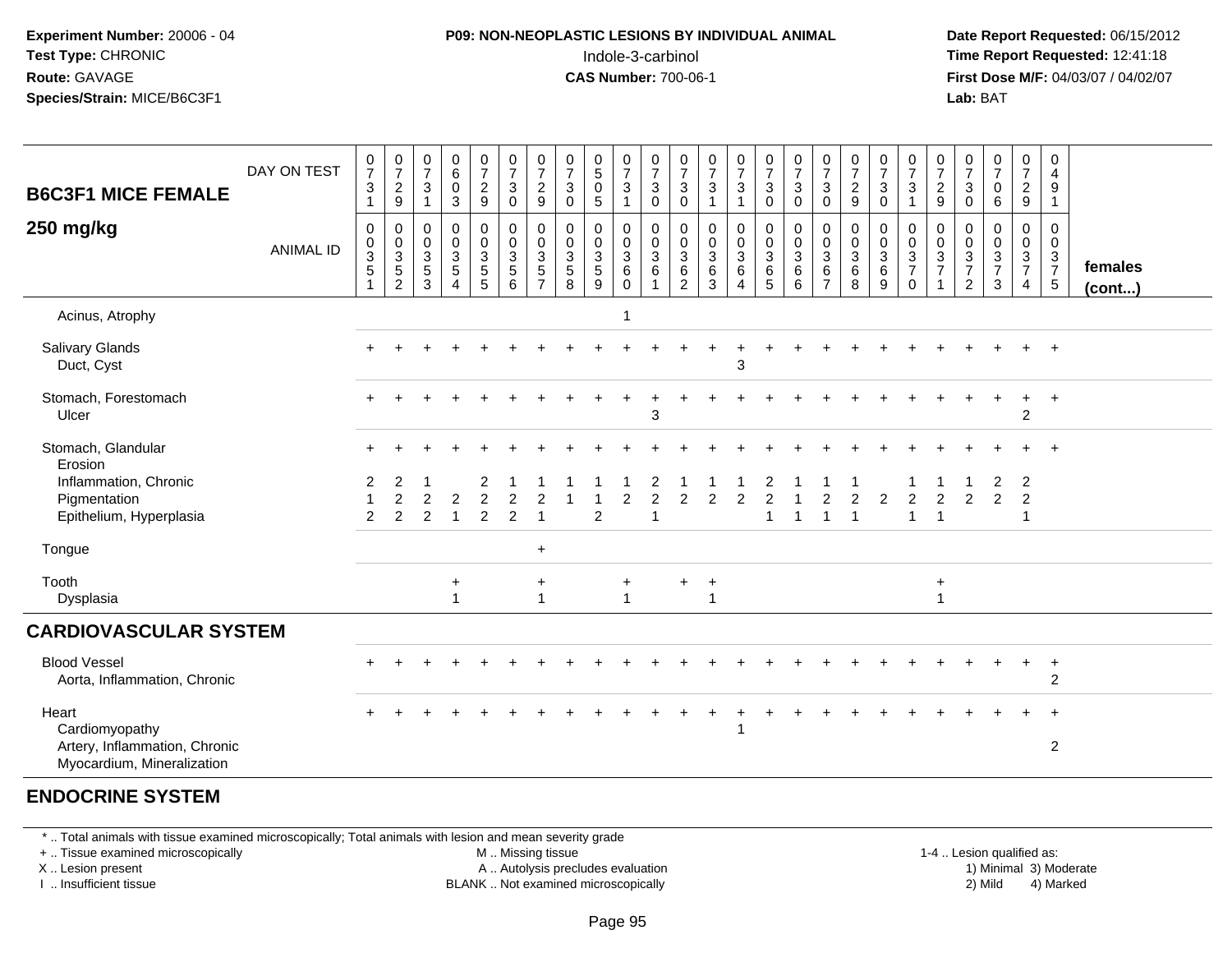# **P09: NON-NEOPLASTIC LESIONS BY INDIVIDUAL ANIMAL**Indole-3-carbinol **Time Report Requested:** 12:41:18

| <b>B6C3F1 MICE FEMALE</b>                                                                                                                                                                     | DAY ON TEST      | $\frac{0}{7}$<br>$\ensuremath{\mathsf{3}}$<br>$\mathbf{1}$               | $\frac{0}{7}$<br>$\sqrt{2}$<br>9     | $\pmb{0}$<br>$\overline{7}$<br>$\sqrt{3}$<br>$\overline{1}$ | $\begin{array}{c} 0 \\ 6 \end{array}$<br>$\mathbf 0$<br>3 | $\frac{0}{7}$<br>$\sqrt{2}$<br>$9\,$             | $\frac{0}{7}$<br>$\ensuremath{\mathsf{3}}$<br>$\mathbf 0$ | $\frac{0}{7}$<br>$\overline{c}$<br>$\boldsymbol{9}$                                           | $\frac{0}{7}$<br>$\ensuremath{\mathsf{3}}$<br>$\mathbf 0$ | $\begin{smallmatrix}0\0\5\end{smallmatrix}$<br>$\pmb{0}$<br>$\sqrt{5}$    | $\begin{array}{c} 0 \\ 7 \end{array}$<br>$\ensuremath{\mathsf{3}}$<br>$\mathbf{1}$ | $\frac{0}{7}$<br>$\ensuremath{\mathsf{3}}$<br>$\mathbf 0$      | $\pmb{0}$<br>$\overline{7}$<br>$\ensuremath{\mathsf{3}}$<br>$\mathbf 0$ | $\begin{array}{c} 0 \\ 7 \end{array}$<br>$\ensuremath{\mathsf{3}}$<br>$\overline{1}$ | $\frac{0}{7}$<br>3<br>$\mathbf{1}$                   | $\begin{smallmatrix}0\\7\end{smallmatrix}$<br>$\ensuremath{\mathsf{3}}$<br>$\mathbf 0$ | $\frac{0}{7}$<br>$\ensuremath{\mathsf{3}}$<br>$\mathbf 0$       | $\frac{0}{7}$<br>$\ensuremath{\mathsf{3}}$<br>$\mathbf 0$                  | $\frac{0}{7}$<br>$\sqrt{2}$<br>9      | $\frac{0}{7}$<br>3<br>$\pmb{0}$     | $\frac{0}{7}$<br>$\ensuremath{\mathsf{3}}$<br>$\mathbf{1}$                             | $\frac{0}{7}$<br>$\overline{c}$<br>9 | 0<br>$\overline{7}$<br>$\ensuremath{\mathsf{3}}$<br>$\mathbf 0$                   | $\begin{array}{c} 0 \\ 7 \end{array}$<br>$\pmb{0}$<br>$\,6\,$ | $\begin{array}{c} 0 \\ 7 \end{array}$<br>$\frac{2}{9}$ | $\mathbf 0$<br>$\overline{a}$<br>$9\,$<br>$\mathbf{1}$         |                        |
|-----------------------------------------------------------------------------------------------------------------------------------------------------------------------------------------------|------------------|--------------------------------------------------------------------------|--------------------------------------|-------------------------------------------------------------|-----------------------------------------------------------|--------------------------------------------------|-----------------------------------------------------------|-----------------------------------------------------------------------------------------------|-----------------------------------------------------------|---------------------------------------------------------------------------|------------------------------------------------------------------------------------|----------------------------------------------------------------|-------------------------------------------------------------------------|--------------------------------------------------------------------------------------|------------------------------------------------------|----------------------------------------------------------------------------------------|-----------------------------------------------------------------|----------------------------------------------------------------------------|---------------------------------------|-------------------------------------|----------------------------------------------------------------------------------------|--------------------------------------|-----------------------------------------------------------------------------------|---------------------------------------------------------------|--------------------------------------------------------|----------------------------------------------------------------|------------------------|
| 250 mg/kg                                                                                                                                                                                     | <b>ANIMAL ID</b> | $\mathbf 0$<br>$\boldsymbol{0}$<br>$\overline{3}$<br>5<br>$\overline{1}$ | 0<br>$\frac{0}{3}$<br>$\overline{2}$ | $\mathbf 0$<br>$\mathbf 0$<br>$\sqrt{3}$<br>$\sqrt{5}$<br>3 | $\mathbf 0$<br>$\mathbf 0$<br>3<br>$\sqrt{5}$<br>$\Delta$ | 0<br>$\mathbf 0$<br>$\mathsf 3$<br>$\frac{5}{5}$ | 0<br>$\mathbf 0$<br>3<br>$\,$ 5 $\,$<br>6                 | 0<br>$\pmb{0}$<br>$\ensuremath{\mathsf{3}}$<br>$\sqrt{5}$<br>$\overline{7}$                   | 0<br>$\mathbf 0$<br>3<br>$\sqrt{5}$<br>8                  | $\mathbf 0$<br>$\pmb{0}$<br>$\ensuremath{\mathsf{3}}$<br>$\mathbf 5$<br>9 | 0<br>$\mathbf 0$<br>$\ensuremath{\mathsf{3}}$<br>$\,6\,$<br>$\mathbf 0$            | $\mathbf 0$<br>$\mathsf{O}\xspace$<br>3<br>6<br>$\overline{1}$ | 0<br>0<br>3<br>$6\phantom{1}6$<br>$\overline{2}$                        | $\mathbf 0$<br>$\mathbf 0$<br>3<br>6<br>3                                            | 0<br>$\mathbf 0$<br>3<br>6<br>$\boldsymbol{\Lambda}$ | 0<br>$\mathsf{O}\xspace$<br>3<br>$\,6$<br>5                                            | 0<br>$\pmb{0}$<br>$\ensuremath{\mathsf{3}}$<br>$\,6$<br>$\,6\,$ | 0<br>$\mathbf 0$<br>$\ensuremath{\mathsf{3}}$<br>$\,6\,$<br>$\overline{7}$ | 0<br>$\mathbf 0$<br>3<br>$\,6\,$<br>8 | 0<br>$\pmb{0}$<br>3<br>$\,6\,$<br>9 | 0<br>$\mathsf{O}\xspace$<br>$\ensuremath{\mathsf{3}}$<br>$\overline{7}$<br>$\mathbf 0$ | 0<br>0<br>3<br>$\overline{7}$<br>1   | $\mathbf 0$<br>0<br>$\ensuremath{\mathsf{3}}$<br>$\overline{7}$<br>$\overline{2}$ | $\mathbf 0$<br>$\mathsf{O}\xspace$<br>$\frac{3}{7}$<br>3      | 0<br>$\mathbf 0$<br>$\frac{3}{7}$<br>4                 | $\mathbf 0$<br>$\mathbf 0$<br>$\frac{3}{7}$<br>$5\phantom{.0}$ | females<br>(cont)      |
| <b>Adrenal Cortex</b><br><b>Necrosis</b>                                                                                                                                                      |                  |                                                                          |                                      |                                                             |                                                           |                                                  |                                                           |                                                                                               |                                                           |                                                                           |                                                                                    |                                                                |                                                                         |                                                                                      |                                                      |                                                                                        |                                                                 |                                                                            |                                       |                                     |                                                                                        |                                      |                                                                                   |                                                               |                                                        | $\overline{+}$                                                 |                        |
| <b>Adrenal Medulla</b>                                                                                                                                                                        |                  |                                                                          |                                      |                                                             |                                                           |                                                  |                                                           |                                                                                               |                                                           |                                                                           |                                                                                    |                                                                |                                                                         |                                                                                      |                                                      |                                                                                        |                                                                 |                                                                            |                                       |                                     |                                                                                        |                                      |                                                                                   |                                                               |                                                        | $\ddot{}$                                                      |                        |
| Islets, Pancreatic<br>Hyperplasia                                                                                                                                                             |                  |                                                                          |                                      |                                                             |                                                           |                                                  |                                                           |                                                                                               |                                                           |                                                                           |                                                                                    |                                                                |                                                                         |                                                                                      |                                                      |                                                                                        |                                                                 |                                                                            |                                       |                                     |                                                                                        |                                      |                                                                                   |                                                               |                                                        | $^{+}$                                                         |                        |
| Parathyroid Gland                                                                                                                                                                             |                  |                                                                          |                                      |                                                             |                                                           |                                                  |                                                           |                                                                                               |                                                           |                                                                           |                                                                                    |                                                                |                                                                         |                                                                                      |                                                      |                                                                                        |                                                                 |                                                                            |                                       |                                     |                                                                                        |                                      |                                                                                   |                                                               |                                                        | $+$                                                            |                        |
| <b>Pituitary Gland</b><br>Pars Distalis, Hyperplasia<br>Pars Distalis, Vacuolization Cytoplasmic                                                                                              |                  |                                                                          |                                      |                                                             |                                                           |                                                  |                                                           |                                                                                               |                                                           |                                                                           |                                                                                    |                                                                | 1                                                                       |                                                                                      | -1                                                   |                                                                                        |                                                                 |                                                                            |                                       |                                     |                                                                                        |                                      |                                                                                   |                                                               | $\ddot{}$<br>$\overline{c}$                            | $+$                                                            |                        |
| <b>Thyroid Gland</b><br>Follicle, Hyperplasia                                                                                                                                                 |                  | +<br>$\overline{2}$                                                      | $\ddot{}$                            |                                                             |                                                           |                                                  |                                                           |                                                                                               |                                                           |                                                                           |                                                                                    |                                                                |                                                                         |                                                                                      |                                                      |                                                                                        |                                                                 |                                                                            |                                       |                                     |                                                                                        |                                      |                                                                                   |                                                               |                                                        | $+$                                                            |                        |
| <b>GENERAL BODY SYSTEM</b>                                                                                                                                                                    |                  |                                                                          |                                      |                                                             |                                                           |                                                  |                                                           |                                                                                               |                                                           |                                                                           |                                                                                    |                                                                |                                                                         |                                                                                      |                                                      |                                                                                        |                                                                 |                                                                            |                                       |                                     |                                                                                        |                                      |                                                                                   |                                                               |                                                        |                                                                |                        |
| <b>NONE</b>                                                                                                                                                                                   |                  |                                                                          |                                      |                                                             |                                                           |                                                  |                                                           |                                                                                               |                                                           |                                                                           |                                                                                    |                                                                |                                                                         |                                                                                      |                                                      |                                                                                        |                                                                 |                                                                            |                                       |                                     |                                                                                        |                                      |                                                                                   |                                                               |                                                        |                                                                |                        |
| <b>GENITAL SYSTEM</b>                                                                                                                                                                         |                  |                                                                          |                                      |                                                             |                                                           |                                                  |                                                           |                                                                                               |                                                           |                                                                           |                                                                                    |                                                                |                                                                         |                                                                                      |                                                      |                                                                                        |                                                                 |                                                                            |                                       |                                     |                                                                                        |                                      |                                                                                   |                                                               |                                                        |                                                                |                        |
| <b>Clitoral Gland</b>                                                                                                                                                                         |                  |                                                                          |                                      |                                                             |                                                           |                                                  |                                                           |                                                                                               |                                                           |                                                                           |                                                                                    |                                                                |                                                                         |                                                                                      |                                                      |                                                                                        |                                                                 |                                                                            |                                       |                                     |                                                                                        |                                      |                                                                                   |                                                               |                                                        | $+$                                                            |                        |
| Ovary<br>Angiectasis<br>Cyst<br>Thrombosis                                                                                                                                                    |                  |                                                                          |                                      |                                                             |                                                           |                                                  |                                                           | $\boldsymbol{\mathsf{X}}$                                                                     |                                                           |                                                                           |                                                                                    |                                                                |                                                                         |                                                                                      | Χ                                                    |                                                                                        |                                                                 |                                                                            |                                       |                                     |                                                                                        |                                      |                                                                                   |                                                               |                                                        |                                                                |                        |
| Uterus                                                                                                                                                                                        |                  | $+$                                                                      | +                                    |                                                             |                                                           |                                                  |                                                           |                                                                                               | ÷                                                         |                                                                           |                                                                                    |                                                                |                                                                         |                                                                                      | $\pm$                                                | $\div$                                                                                 |                                                                 |                                                                            |                                       |                                     |                                                                                        |                                      |                                                                                   |                                                               | $+$                                                    | $+$                                                            |                        |
| *  Total animals with tissue examined microscopically; Total animals with lesion and mean severity grade<br>+  Tissue examined microscopically<br>X  Lesion present<br>I  Insufficient tissue |                  |                                                                          |                                      |                                                             |                                                           |                                                  |                                                           | M  Missing tissue<br>A  Autolysis precludes evaluation<br>BLANK  Not examined microscopically |                                                           |                                                                           |                                                                                    |                                                                |                                                                         |                                                                                      |                                                      |                                                                                        |                                                                 |                                                                            |                                       |                                     |                                                                                        |                                      |                                                                                   | 1-4  Lesion qualified as:<br>2) Mild                          |                                                        | 4) Marked                                                      | 1) Minimal 3) Moderate |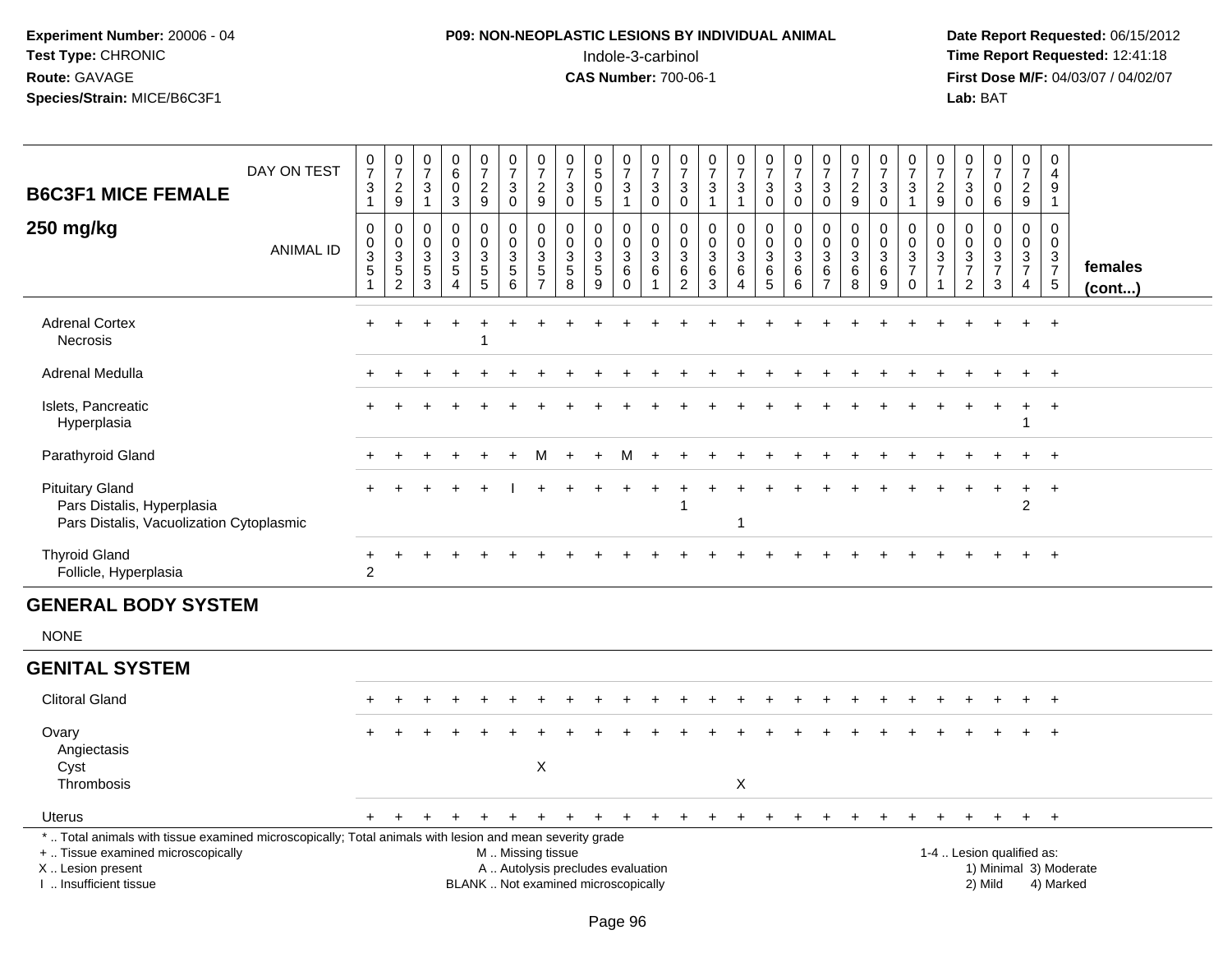# **P09: NON-NEOPLASTIC LESIONS BY INDIVIDUAL ANIMAL**Indole-3-carbinol **Time Report Requested:** 12:41:18

 **Date Report Requested:** 06/15/2012 **First Dose M/F:** 04/03/07 / 04/02/07<br>Lab: BAT **Lab:** BAT

| <b>B6C3F1 MICE FEMALE</b>                                                                                | DAY ON TEST      | $\frac{0}{7}$<br>$\mathbf{3}$<br>$\mathbf{1}$        | $\begin{smallmatrix}0\\7\end{smallmatrix}$<br>$\frac{2}{9}$    | $\frac{0}{7}$<br>3                      | $\begin{array}{c} 0 \\ 6 \end{array}$<br>$\pmb{0}$<br>3 | $\frac{0}{7}$<br>$\sqrt{2}$<br>$\overline{9}$ | $\frac{0}{7}$<br>$\sqrt{3}$<br>$\Omega$                                             | $\frac{0}{7}$<br>$\frac{2}{9}$               | $\frac{0}{7}$<br>$\ensuremath{\mathsf{3}}$<br>$\Omega$ | $^{\rm 0}_{\rm 5}$<br>$\mathsf 0$<br>$\overline{5}$ | $\frac{0}{7}$<br>$\mathbf{3}$<br>$\mathbf{1}$         | $\frac{0}{7}$<br>$\ensuremath{\mathsf{3}}$<br>$\mathbf 0$ | $\frac{0}{7}$<br>3<br>$\mathbf 0$                           | $\frac{0}{7}$<br>$\sqrt{3}$<br>$\overline{1}$                   | $\frac{0}{7}$<br>$\mathbf{3}$                             | $\frac{0}{7}$<br>3<br>$\Omega$                               | $\frac{0}{7}$<br>$\mathbf{3}$<br>$\mathbf 0$         | $\frac{0}{7}$<br>$\mathbf{3}$<br>$\mathbf 0$ | $\frac{0}{7}$<br>$\frac{2}{9}$                                              | $\frac{0}{7}$<br>$\ensuremath{\mathsf{3}}$<br>$\Omega$ | $\frac{0}{7}$<br>$\sqrt{3}$<br>$\overline{1}$                            | $\frac{0}{7}$<br>$\frac{2}{9}$          | $\frac{0}{7}$<br>3<br>$\Omega$                           | $\frac{0}{7}$<br>$\mathsf 0$<br>6                    | $\frac{0}{7}$<br>$\frac{2}{9}$                      | 0<br>4<br>9<br>$\overline{1}$                   |                         |
|----------------------------------------------------------------------------------------------------------|------------------|------------------------------------------------------|----------------------------------------------------------------|-----------------------------------------|---------------------------------------------------------|-----------------------------------------------|-------------------------------------------------------------------------------------|----------------------------------------------|--------------------------------------------------------|-----------------------------------------------------|-------------------------------------------------------|-----------------------------------------------------------|-------------------------------------------------------------|-----------------------------------------------------------------|-----------------------------------------------------------|--------------------------------------------------------------|------------------------------------------------------|----------------------------------------------|-----------------------------------------------------------------------------|--------------------------------------------------------|--------------------------------------------------------------------------|-----------------------------------------|----------------------------------------------------------|------------------------------------------------------|-----------------------------------------------------|-------------------------------------------------|-------------------------|
| 250 mg/kg                                                                                                | <b>ANIMAL ID</b> | 0<br>$\begin{array}{c} 0 \\ 3 \\ 5 \end{array}$<br>1 | $\mathbf 0$<br>$\begin{array}{c} 0 \\ 3 \\ 5 \\ 2 \end{array}$ | 0<br>0<br>$\mathbf{3}$<br>$\frac{5}{3}$ | $\mathbf 0$<br>$\frac{0}{3}$<br>$\overline{4}$          | 0<br>$\mathbf 0$<br>$\frac{3}{5}$             | $\mathbf 0$<br>$\pmb{0}$<br>$\overline{3}$<br>$\begin{array}{c} 5 \\ 6 \end{array}$ | 0<br>$\mathbf 0$<br>3<br>5<br>$\overline{7}$ | $\pmb{0}$<br>0<br>$\frac{3}{5}$                        | 0<br>$\mathbf 0$<br>$\frac{3}{5}$<br>$\overline{9}$ | 0<br>$\begin{smallmatrix}0\3\6\end{smallmatrix}$<br>0 | $\mathbf 0$<br>$\mathbf 0$<br>$\overline{3}$<br>$\,6\,$   | 0<br>$\mathbf 0$<br>$\mathbf{3}$<br>$\,6$<br>$\overline{2}$ | 0<br>$\mathbf 0$<br>$\overline{3}$<br>$\,6\,$<br>$\overline{3}$ | 0<br>$\mathbf 0$<br>$\overline{3}$<br>6<br>$\overline{4}$ | $\pmb{0}$<br>$\begin{array}{c} 0 \\ 3 \\ 6 \\ 5 \end{array}$ | $\pmb{0}$<br>$\mathbf 0$<br>$\overline{3}$<br>$^6_6$ | 0<br>0<br>3<br>6<br>$\overline{7}$           | $\mathbf 0$<br>$\begin{array}{c} 0 \\ 3 \\ 6 \end{array}$<br>$\overline{8}$ | 0<br>$\mathbf 0$<br>$\frac{3}{6}$<br>$\boldsymbol{9}$  | $\mathbf 0$<br>$\begin{array}{c} 0 \\ 3 \\ 7 \end{array}$<br>$\mathsf 0$ | 0<br>$\mathbf 0$<br>3<br>$\overline{7}$ | 0<br>$\boldsymbol{0}$<br>$\frac{3}{7}$<br>$\overline{2}$ | 0<br>$\begin{array}{c} 0 \\ 3 \\ 7 \end{array}$<br>3 | 0<br>$\mathbf 0$<br>$\frac{3}{7}$<br>$\overline{4}$ | 0<br>$\mathbf 0$<br>$\frac{3}{7}$<br>$\sqrt{5}$ | females<br>$($ cont $)$ |
| Endometrium, Hyperplasia, Cystic                                                                         |                  |                                                      | $\overline{2}$                                                 | $\mathbf{3}$                            |                                                         | 1                                             |                                                                                     | 3                                            | 3                                                      | 3                                                   | -1                                                    | -1                                                        | 1                                                           | 2                                                               | 3                                                         | -1                                                           |                                                      | $\mathbf{1}$                                 |                                                                             | 1                                                      |                                                                          | 1                                       | $\overline{1}$                                           |                                                      | $\mathbf{1}$                                        |                                                 |                         |
| <b>HEMATOPOIETIC SYSTEM</b>                                                                              |                  |                                                      |                                                                |                                         |                                                         |                                               |                                                                                     |                                              |                                                        |                                                     |                                                       |                                                           |                                                             |                                                                 |                                                           |                                                              |                                                      |                                              |                                                                             |                                                        |                                                                          |                                         |                                                          |                                                      |                                                     |                                                 |                         |
| <b>Bone Marrow</b>                                                                                       |                  |                                                      |                                                                |                                         |                                                         |                                               |                                                                                     |                                              |                                                        |                                                     |                                                       |                                                           |                                                             |                                                                 |                                                           |                                                              |                                                      |                                              |                                                                             |                                                        |                                                                          |                                         |                                                          |                                                      | $+$                                                 | $+$                                             |                         |
| Lymph Node                                                                                               |                  |                                                      |                                                                |                                         |                                                         |                                               |                                                                                     |                                              |                                                        |                                                     |                                                       |                                                           |                                                             |                                                                 |                                                           |                                                              |                                                      |                                              |                                                                             |                                                        |                                                                          |                                         |                                                          |                                                      |                                                     |                                                 |                         |
| Lymph Node, Mandibular                                                                                   |                  |                                                      |                                                                |                                         |                                                         |                                               |                                                                                     |                                              |                                                        |                                                     |                                                       |                                                           |                                                             |                                                                 |                                                           |                                                              |                                                      |                                              |                                                                             |                                                        |                                                                          |                                         |                                                          |                                                      |                                                     | $^{+}$                                          |                         |
| Lymph Node, Mesenteric                                                                                   |                  |                                                      |                                                                |                                         |                                                         |                                               |                                                                                     |                                              |                                                        |                                                     |                                                       |                                                           |                                                             |                                                                 |                                                           |                                                              |                                                      |                                              |                                                                             |                                                        |                                                                          |                                         |                                                          |                                                      |                                                     | $+$                                             |                         |
| Spleen<br>Hematopoietic Cell Proliferation<br>Hyperplasia, Mast Cell                                     |                  | +                                                    | +                                                              | +<br>3                                  | $\overline{2}$                                          | $\ddot{}$                                     | $\overline{c}$                                                                      |                                              |                                                        | $\ddot{}$                                           | $\overline{1}$                                        | $\overline{2}$                                            | $\overline{1}$                                              | $\overline{1}$                                                  | $\overline{2}$                                            |                                                              | $\ddot{}$<br>$\overline{2}$                          | +                                            |                                                                             | $\ddot{}$                                              | 1                                                                        | +                                       |                                                          | $\ddot{}$                                            | $\ddot{}$                                           | $+$<br>$\overline{2}$                           |                         |
| Thymus<br>Atrophy                                                                                        |                  | $\overline{2}$                                       | $\overline{2}$                                                 | 2                                       |                                                         | $\overline{c}$                                | 2                                                                                   |                                              |                                                        |                                                     | 2                                                     | 3                                                         |                                                             |                                                                 |                                                           |                                                              |                                                      |                                              |                                                                             |                                                        |                                                                          |                                         | 2                                                        | 2                                                    | 2                                                   | $\overline{4}$                                  |                         |
| <b>INTEGUMENTARY SYSTEM</b>                                                                              |                  |                                                      |                                                                |                                         |                                                         |                                               |                                                                                     |                                              |                                                        |                                                     |                                                       |                                                           |                                                             |                                                                 |                                                           |                                                              |                                                      |                                              |                                                                             |                                                        |                                                                          |                                         |                                                          |                                                      |                                                     |                                                 |                         |
| <b>Mammary Gland</b>                                                                                     |                  |                                                      |                                                                |                                         |                                                         |                                               |                                                                                     |                                              |                                                        |                                                     |                                                       |                                                           |                                                             |                                                                 |                                                           |                                                              |                                                      |                                              |                                                                             |                                                        |                                                                          |                                         |                                                          |                                                      |                                                     | $+$                                             |                         |
| Skin<br>Subcutaneous Tissue, Hemorrhage                                                                  |                  |                                                      |                                                                |                                         |                                                         |                                               |                                                                                     |                                              |                                                        |                                                     |                                                       |                                                           |                                                             |                                                                 |                                                           |                                                              |                                                      |                                              |                                                                             |                                                        |                                                                          |                                         |                                                          |                                                      |                                                     |                                                 |                         |
| <b>MUSCULOSKELETAL SYSTEM</b>                                                                            |                  |                                                      |                                                                |                                         |                                                         |                                               |                                                                                     |                                              |                                                        |                                                     |                                                       |                                                           |                                                             |                                                                 |                                                           |                                                              |                                                      |                                              |                                                                             |                                                        |                                                                          |                                         |                                                          |                                                      |                                                     |                                                 |                         |
| Bone<br>Fibro-Osseous Lesion                                                                             |                  |                                                      | 2                                                              | 2                                       |                                                         |                                               | $\mathbf{1}$                                                                        | 1                                            |                                                        |                                                     |                                                       |                                                           | $\overline{2}$                                              |                                                                 |                                                           |                                                              |                                                      | -1                                           |                                                                             | $\overline{2}$                                         |                                                                          | 1                                       |                                                          | $\ddot{}$                                            | $\ddot{}$                                           | $+$                                             |                         |
| *  Total animals with tissue examined microscopically; Total animals with lesion and mean severity grade |                  |                                                      |                                                                |                                         |                                                         |                                               |                                                                                     |                                              |                                                        |                                                     |                                                       |                                                           |                                                             |                                                                 |                                                           |                                                              |                                                      |                                              |                                                                             |                                                        |                                                                          |                                         |                                                          |                                                      |                                                     |                                                 |                         |

+ .. Tissue examined microscopically

X .. Lesion present

I .. Insufficient tissue

 M .. Missing tissueA .. Autolysis precludes evaluation 1) Minimal 30 (1) Minimal 30 (1) Minimal 3) Minimal 3) Minimal 3) Minimal 3<br>1) Minimal 30 (1) Minimal 3) Mild

BLANK .. Not examined microscopically 2) Mild 4) Marked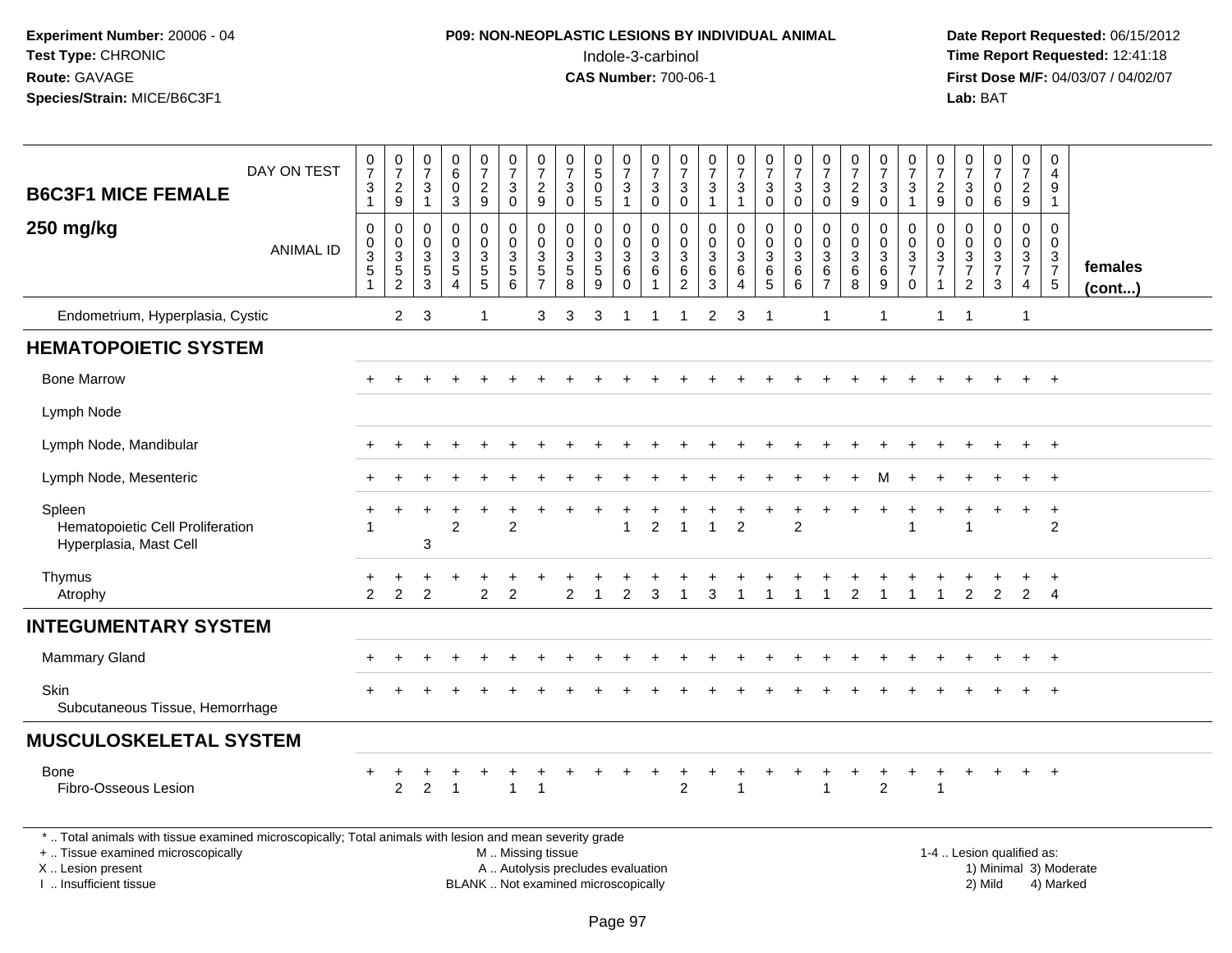# **P09: NON-NEOPLASTIC LESIONS BY INDIVIDUAL ANIMAL**Indole-3-carbinol **Time Report Requested:** 12:41:18

| DAY ON TEST<br><b>B6C3F1 MICE FEMALE</b><br>250 mg/kg<br><b>ANIMAL ID</b>                                                                                                                     | 0<br>$\overline{7}$<br>$\ensuremath{\mathsf{3}}$<br>$\mathbf{1}$<br>$\mathbf 0$<br>0<br>$\frac{3}{5}$<br>1 | $\frac{0}{7}$<br>$\sqrt{2}$<br>9<br>$\mathbf 0$<br>$\mathbf 0$<br>$\sqrt{3}$<br>$\frac{5}{2}$ | $\mathbf 0$<br>$\overline{7}$<br>3<br>$\overline{1}$<br>$\mathbf 0$<br>0<br>3<br>5<br>$\mathbf{3}$ | 0<br>6<br>$\mathbf 0$<br>3<br>$\mathbf 0$<br>$\mathbf 0$<br>$\mathbf{3}$<br>$\mathbf 5$<br>$\overline{4}$ | $\frac{0}{7}$<br>$\overline{a}$<br>$\boldsymbol{9}$<br>$\mathbf 0$<br>$\Omega$<br>3<br>$\overline{5}$<br>5 | 0<br>$\overline{7}$<br>$\sqrt{3}$<br>$\mathbf 0$<br>$\pmb{0}$<br>$\mathbf 0$<br>$\mathbf{3}$<br>$\frac{5}{6}$ | $\frac{0}{7}$<br>$\boldsymbol{2}$<br>$\boldsymbol{9}$<br>$\mathbf 0$<br>$\mathsf{O}\xspace$<br>$\mathfrak{Z}$<br>$\frac{5}{7}$ | 0<br>$\overline{7}$<br>$\ensuremath{\mathsf{3}}$<br>$\mathbf 0$<br>$\pmb{0}$<br>0<br>$\frac{3}{5}$<br>$\overline{8}$ | 0<br>$\overline{5}$<br>$\mathbf 0$<br>5<br>$\mathbf 0$<br>$\mathbf{0}$<br>$\mathbf{3}$<br>$\sqrt{5}$<br>9 | $\frac{0}{7}$<br>$\ensuremath{\mathsf{3}}$<br>$\mathbf{1}$<br>0<br>$\mathbf 0$<br>$\mathsf 3$<br>$\,6\,$<br>$\mathbf 0$ | 0<br>$\overline{7}$<br>$\ensuremath{\mathsf{3}}$<br>$\mathbf 0$<br>$\mathbf 0$<br>$\mathbf 0$<br>$\mathbf{3}$<br>6<br>$\overline{1}$ | 0<br>$\overline{7}$<br>3<br>$\mathbf 0$<br>$\mathbf 0$<br>$\mathbf 0$<br>$\mathbf{3}$<br>6<br>$\overline{2}$ | 0<br>$\overline{7}$<br>$\mathbf{3}$<br>$\mathbf{1}$<br>$\mathbf 0$<br>$\Omega$<br>$\mathbf{3}$<br>6<br>3 | $\frac{0}{7}$<br>$\sqrt{3}$<br>$\mathbf{1}$<br>$\mathbf 0$<br>$\mathbf 0$<br>$\sqrt{3}$<br>$\,6$<br>$\overline{4}$ | 0<br>$\overline{7}$<br>$\mathbf{3}$<br>$\mathbf 0$<br>$\mathbf 0$<br>$\mathbf 0$<br>3<br>6<br>5 | $\frac{0}{7}$<br>$\mathbf{3}$<br>$\mathbf 0$<br>$\mathbf 0$<br>$\mathbf 0$<br>$\mathfrak{Z}$<br>$\,6$<br>$6\phantom{1}6$ | 0<br>$\overline{7}$<br>$\mathbf{3}$<br>$\mathbf 0$<br>$\mathbf 0$<br>$\mathbf 0$<br>$\mathbf{3}$<br>6<br>$\overline{7}$ | 0<br>$\overline{7}$<br>$\sqrt{2}$<br>9<br>$\mathbf 0$<br>$\Omega$<br>$\mathbf{3}$<br>6<br>8 | $\frac{0}{7}$<br>3<br>$\mathbf 0$<br>$\mathbf 0$<br>$\mathbf 0$<br>$\mathbf{3}$<br>6<br>9 | 0<br>$\overline{7}$<br>$\sqrt{3}$<br>$\mathbf{1}$<br>$\mathbf 0$<br>$\mathbf 0$<br>$\frac{3}{7}$<br>$\mathbf 0$ | 0<br>$\overline{7}$<br>$\overline{c}$<br>9<br>$\pmb{0}$<br>0<br>$\mathbf{3}$<br>$\overline{7}$<br>$\mathbf{1}$ | 0<br>7<br>$\mathbf{3}$<br>0<br>$\mathbf 0$<br>$\mathbf{0}$<br>3<br>$\overline{7}$<br>$\overline{c}$ | $\frac{0}{7}$<br>$\mathbf 0$<br>6<br>$\mathbf 0$<br>0<br>$\frac{3}{7}$<br>3 | 0<br>$\overline{7}$<br>$\boldsymbol{2}$<br>9<br>0<br>$\mathbf 0$<br>$\mathbf{3}$<br>$\overline{7}$<br>4 | $\mathbf 0$<br>$\overline{4}$<br>$\overline{9}$<br>$\mathbf{1}$<br>$\mathbf 0$<br>$\Omega$<br>$\frac{3}{7}$<br>$\overline{5}$ | females<br>$($ cont $)$ |
|-----------------------------------------------------------------------------------------------------------------------------------------------------------------------------------------------|------------------------------------------------------------------------------------------------------------|-----------------------------------------------------------------------------------------------|----------------------------------------------------------------------------------------------------|-----------------------------------------------------------------------------------------------------------|------------------------------------------------------------------------------------------------------------|---------------------------------------------------------------------------------------------------------------|--------------------------------------------------------------------------------------------------------------------------------|----------------------------------------------------------------------------------------------------------------------|-----------------------------------------------------------------------------------------------------------|-------------------------------------------------------------------------------------------------------------------------|--------------------------------------------------------------------------------------------------------------------------------------|--------------------------------------------------------------------------------------------------------------|----------------------------------------------------------------------------------------------------------|--------------------------------------------------------------------------------------------------------------------|-------------------------------------------------------------------------------------------------|--------------------------------------------------------------------------------------------------------------------------|-------------------------------------------------------------------------------------------------------------------------|---------------------------------------------------------------------------------------------|-------------------------------------------------------------------------------------------|-----------------------------------------------------------------------------------------------------------------|----------------------------------------------------------------------------------------------------------------|-----------------------------------------------------------------------------------------------------|-----------------------------------------------------------------------------|---------------------------------------------------------------------------------------------------------|-------------------------------------------------------------------------------------------------------------------------------|-------------------------|
| <b>NERVOUS SYSTEM</b>                                                                                                                                                                         |                                                                                                            |                                                                                               |                                                                                                    |                                                                                                           |                                                                                                            |                                                                                                               |                                                                                                                                |                                                                                                                      |                                                                                                           |                                                                                                                         |                                                                                                                                      |                                                                                                              |                                                                                                          |                                                                                                                    |                                                                                                 |                                                                                                                          |                                                                                                                         |                                                                                             |                                                                                           |                                                                                                                 |                                                                                                                |                                                                                                     |                                                                             |                                                                                                         |                                                                                                                               |                         |
| <b>Brain</b><br>Inflammation, Granulomatous                                                                                                                                                   |                                                                                                            |                                                                                               |                                                                                                    |                                                                                                           |                                                                                                            |                                                                                                               |                                                                                                                                |                                                                                                                      |                                                                                                           |                                                                                                                         |                                                                                                                                      |                                                                                                              |                                                                                                          |                                                                                                                    |                                                                                                 |                                                                                                                          |                                                                                                                         |                                                                                             |                                                                                           |                                                                                                                 |                                                                                                                |                                                                                                     |                                                                             |                                                                                                         | $\div$                                                                                                                        |                         |
| <b>RESPIRATORY SYSTEM</b>                                                                                                                                                                     |                                                                                                            |                                                                                               |                                                                                                    |                                                                                                           |                                                                                                            |                                                                                                               |                                                                                                                                |                                                                                                                      |                                                                                                           |                                                                                                                         |                                                                                                                                      |                                                                                                              |                                                                                                          |                                                                                                                    |                                                                                                 |                                                                                                                          |                                                                                                                         |                                                                                             |                                                                                           |                                                                                                                 |                                                                                                                |                                                                                                     |                                                                             |                                                                                                         |                                                                                                                               |                         |
| Lung<br>Hemorrhage<br>Alveolar Epithelium, Hyperplasia<br>Alveolus, Infiltration Cellular, Histiocyte                                                                                         |                                                                                                            |                                                                                               |                                                                                                    | $\overline{c}$<br>2                                                                                       |                                                                                                            |                                                                                                               |                                                                                                                                |                                                                                                                      |                                                                                                           |                                                                                                                         |                                                                                                                                      |                                                                                                              |                                                                                                          |                                                                                                                    |                                                                                                 |                                                                                                                          |                                                                                                                         |                                                                                             |                                                                                           |                                                                                                                 |                                                                                                                |                                                                                                     |                                                                             |                                                                                                         | $\overline{+}$                                                                                                                |                         |
| Nose<br>Foreign Body<br>Inflammation                                                                                                                                                          |                                                                                                            |                                                                                               |                                                                                                    | X                                                                                                         |                                                                                                            |                                                                                                               |                                                                                                                                |                                                                                                                      |                                                                                                           |                                                                                                                         |                                                                                                                                      | 2                                                                                                            |                                                                                                          |                                                                                                                    | 2                                                                                               |                                                                                                                          |                                                                                                                         |                                                                                             |                                                                                           |                                                                                                                 |                                                                                                                |                                                                                                     |                                                                             |                                                                                                         |                                                                                                                               |                         |
| Nerve, Atrophy<br>Olfactory Epithelium, Accumulation, Hyaline<br>Droplet                                                                                                                      | 3                                                                                                          | 3                                                                                             | 3                                                                                                  | 3                                                                                                         | 3                                                                                                          | 3<br>2                                                                                                        | 3<br>2                                                                                                                         | 3                                                                                                                    |                                                                                                           | 3                                                                                                                       |                                                                                                                                      | 3<br>2                                                                                                       | 3                                                                                                        | 3<br>3                                                                                                             | $\mathbf{3}$<br>3                                                                               | $\overline{2}$                                                                                                           | 3<br>2                                                                                                                  | 3                                                                                           | 3<br>2                                                                                    | 3                                                                                                               | 3<br>2                                                                                                         | 3                                                                                                   | 3                                                                           | 3<br>$\mathcal{P}$                                                                                      | 3<br>$\overline{2}$                                                                                                           |                         |
| Olfactory Epithelium, Atrophy<br>Olfactory Epithelium, Degeneration                                                                                                                           | 1                                                                                                          | 2                                                                                             | 2                                                                                                  | 2                                                                                                         | $\overline{2}$                                                                                             | 2                                                                                                             | 2                                                                                                                              |                                                                                                                      |                                                                                                           | 2                                                                                                                       | З                                                                                                                                    | 2                                                                                                            |                                                                                                          | $\overline{2}$                                                                                                     | $\overline{2}$                                                                                  |                                                                                                                          | 2                                                                                                                       |                                                                                             | 2                                                                                         | 2                                                                                                               |                                                                                                                | 2<br>3                                                                                              | 2                                                                           | $\overline{2}$                                                                                          | $\overline{2}$                                                                                                                |                         |
| Olfactory Epithelium, Respiratory Metaplasia<br>Respiratory Epithelium, Accumulation, Hyaline<br>Droplet                                                                                      | 3<br>3                                                                                                     | 3<br>3                                                                                        | 3                                                                                                  |                                                                                                           | 3<br>3                                                                                                     | 3<br>3                                                                                                        | 3<br>3                                                                                                                         | 3<br>2                                                                                                               | 2                                                                                                         | 3<br>$\overline{2}$                                                                                                     | 3                                                                                                                                    | 3<br>$\mathcal{P}$                                                                                           | 3                                                                                                        | 3<br>3                                                                                                             | 3<br>3                                                                                          | 3                                                                                                                        | 3<br>$\mathfrak{p}$                                                                                                     |                                                                                             | 3                                                                                         | 3                                                                                                               | 3                                                                                                              | 3                                                                                                   | 3                                                                           | 3<br>$\overline{2}$                                                                                     | 3<br>$\overline{2}$                                                                                                           |                         |
| Respiratory Epithelium, Hyperplasia                                                                                                                                                           | 2                                                                                                          |                                                                                               | З                                                                                                  |                                                                                                           | 3                                                                                                          | 3                                                                                                             | 3                                                                                                                              |                                                                                                                      |                                                                                                           | з                                                                                                                       |                                                                                                                                      |                                                                                                              |                                                                                                          | З                                                                                                                  | з                                                                                               | з                                                                                                                        | з                                                                                                                       |                                                                                             | З                                                                                         | З                                                                                                               | З                                                                                                              | 3                                                                                                   | 3                                                                           | 3                                                                                                       | 3                                                                                                                             |                         |
| Trachea                                                                                                                                                                                       |                                                                                                            |                                                                                               |                                                                                                    |                                                                                                           |                                                                                                            |                                                                                                               |                                                                                                                                |                                                                                                                      |                                                                                                           |                                                                                                                         |                                                                                                                                      |                                                                                                              |                                                                                                          |                                                                                                                    |                                                                                                 |                                                                                                                          |                                                                                                                         |                                                                                             |                                                                                           |                                                                                                                 |                                                                                                                |                                                                                                     |                                                                             |                                                                                                         | $\overline{+}$                                                                                                                |                         |
| <b>SPECIAL SENSES SYSTEM</b>                                                                                                                                                                  |                                                                                                            |                                                                                               |                                                                                                    |                                                                                                           |                                                                                                            |                                                                                                               |                                                                                                                                |                                                                                                                      |                                                                                                           |                                                                                                                         |                                                                                                                                      |                                                                                                              |                                                                                                          |                                                                                                                    |                                                                                                 |                                                                                                                          |                                                                                                                         |                                                                                             |                                                                                           |                                                                                                                 |                                                                                                                |                                                                                                     |                                                                             |                                                                                                         |                                                                                                                               |                         |
| Eye<br>Cornea, Inflammation, Chronic                                                                                                                                                          |                                                                                                            |                                                                                               |                                                                                                    | $\overline{2}$                                                                                            |                                                                                                            |                                                                                                               |                                                                                                                                |                                                                                                                      |                                                                                                           |                                                                                                                         |                                                                                                                                      |                                                                                                              |                                                                                                          |                                                                                                                    |                                                                                                 |                                                                                                                          |                                                                                                                         |                                                                                             |                                                                                           |                                                                                                                 |                                                                                                                |                                                                                                     |                                                                             |                                                                                                         |                                                                                                                               |                         |
| *  Total animals with tissue examined microscopically; Total animals with lesion and mean severity grade<br>+  Tissue examined microscopically<br>X  Lesion present<br>I  Insufficient tissue |                                                                                                            |                                                                                               |                                                                                                    |                                                                                                           |                                                                                                            | M  Missing tissue                                                                                             |                                                                                                                                |                                                                                                                      | A  Autolysis precludes evaluation<br>BLANK  Not examined microscopically                                  |                                                                                                                         |                                                                                                                                      |                                                                                                              |                                                                                                          |                                                                                                                    |                                                                                                 |                                                                                                                          |                                                                                                                         |                                                                                             |                                                                                           |                                                                                                                 |                                                                                                                |                                                                                                     | 1-4  Lesion qualified as:<br>2) Mild                                        |                                                                                                         | 1) Minimal 3) Moderate<br>4) Marked                                                                                           |                         |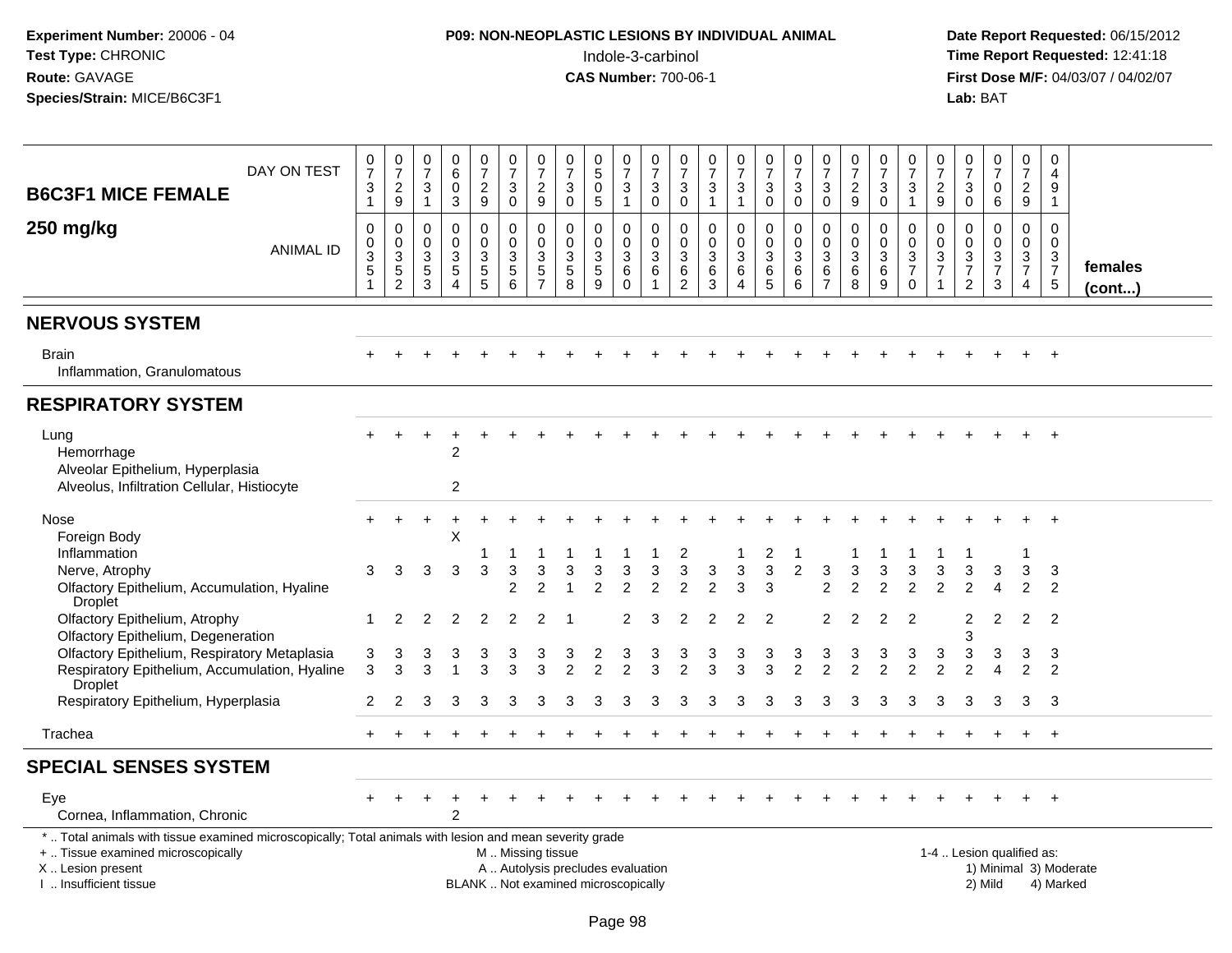# **P09: NON-NEOPLASTIC LESIONS BY INDIVIDUAL ANIMAL**Indole-3-carbinol **Time Report Requested:** 12:41:18

 **Date Report Requested:** 06/15/2012 **First Dose M/F:** 04/03/07 / 04/02/07<br>**Lab:** BAT **Lab:** BAT

| <b>B6C3F1 MICE FEMALE</b><br>250 mg/kg                         | DAY ON TEST<br>ANIMAL ID | $\frac{0}{7}$<br>$\mathfrak{S}$<br>0<br>$\pmb{0}$<br>$\overline{3}$<br>$\overline{5}$<br>$\blacktriangleleft$ | $\frac{0}{7}$<br>$\boldsymbol{2}$<br>9<br>$\begin{array}{c} 0 \\ 0 \\ 3 \\ 5 \end{array}$<br>2 | $\begin{array}{c} 0 \\ 7 \end{array}$<br>$\mathbf{3}$<br>$\begin{array}{c} 0 \\ 0 \\ 3 \\ 5 \end{array}$<br>$\mathbf{3}$ | $\begin{smallmatrix}0\0\0\end{smallmatrix}$<br>3<br>$\begin{array}{c} 0 \\ 0 \\ 3 \\ 5 \end{array}$<br>$\overline{4}$ | $\frac{0}{7}$<br>$\overline{a}$<br>9<br>0<br>$\frac{0}{3}$<br>$\overline{5}$<br>5 | $\begin{array}{c} 0 \\ 7 \\ 3 \end{array}$<br>$\pmb{0}$<br>0<br>$\frac{0}{3}$<br>6 | $\frac{0}{7}$<br>$\overline{c}$<br>9<br>$\begin{array}{c} 0 \\ 0 \\ 3 \\ 5 \end{array}$<br>$\overline{ }$ | $\frac{0}{7}$<br>$\mathbf{3}$<br>$\Omega$<br>$\pmb{0}$<br>$\ensuremath{\mathsf{3}}$<br>5<br>8 | $\begin{array}{c} 0 \\ 5 \\ 0 \end{array}$<br>5<br>0<br>$\frac{0}{3}$<br>$\sqrt{5}$<br>9 | $\frac{0}{7}$<br>3<br>0<br>$_{3}^{\rm 0}$<br>6<br>$\Omega$ | $\frac{0}{7}$<br>3<br>$\mathbf 0$<br>0<br>$\pmb{0}$<br>$\overline{3}$<br>$6\phantom{1}6$ | $\frac{0}{7}$<br>$\mathbf{3}$<br>$\Omega$<br>$\boldsymbol{0}$<br>$\mathbf{3}$<br>6<br>2 | $\frac{0}{7}$<br>$\mathfrak{S}$<br>$_{3}^{\rm 0}$<br>$6\phantom{a}$<br>3 | $\frac{0}{7}$<br>$\mathbf{3}$<br>$\begin{matrix} 0 \\ 0 \\ 3 \\ 6 \end{matrix}$<br>4 | $\frac{0}{7}$<br>$\sqrt{3}$<br>$\mathbf 0$<br>$\begin{array}{c} 0 \\ 0 \\ 3 \\ 6 \end{array}$<br>5 | $\frac{0}{7}$<br>$\sqrt{3}$<br>$\mathbf 0$<br>$\begin{smallmatrix}0\\0\\3\end{smallmatrix}$<br>$6\overline{6}$<br>$\,6\,$ | $\frac{0}{7}$<br>3<br>$\Omega$<br>0<br>$\pmb{0}$<br>3<br>6<br>$\overline{ }$ | $\begin{array}{c} 0 \\ 7 \\ 2 \end{array}$<br>9<br>$_{3}^{\rm 0}$<br>6<br>8 | $\frac{0}{7}$<br>$\mathbf{3}$<br>$\Omega$<br>0<br>$\frac{0}{3}$<br>6<br>9 | $\frac{0}{7}$<br>3<br>0<br>$\frac{0}{3}$<br>$\boldsymbol{7}$<br>$\mathbf 0$ | $\frac{0}{7}$<br>$\frac{2}{9}$<br>0<br>$\frac{0}{3}$<br>$\overline{7}$ | $\frac{0}{7}$<br>$\mathbf{3}$<br>$\Omega$<br>0<br>0<br>3<br>$\overline{7}$<br>$\overline{2}$ | $\frac{0}{7}$<br>$\mathbf 0$<br>6<br>0<br>3<br>$\overline{7}$<br>3 | $\frac{0}{7}$<br>$\overline{c}$<br>9<br>0<br>0<br>$\mathbf{3}$<br>$\overline{7}$<br>4 | 0<br>$\overline{4}$<br>9<br>0<br>0<br>$\mathsf 3$<br>$\overline{7}$<br>$\sqrt{5}$ | females      |
|----------------------------------------------------------------|--------------------------|---------------------------------------------------------------------------------------------------------------|------------------------------------------------------------------------------------------------|--------------------------------------------------------------------------------------------------------------------------|-----------------------------------------------------------------------------------------------------------------------|-----------------------------------------------------------------------------------|------------------------------------------------------------------------------------|-----------------------------------------------------------------------------------------------------------|-----------------------------------------------------------------------------------------------|------------------------------------------------------------------------------------------|------------------------------------------------------------|------------------------------------------------------------------------------------------|-----------------------------------------------------------------------------------------|--------------------------------------------------------------------------|--------------------------------------------------------------------------------------|----------------------------------------------------------------------------------------------------|---------------------------------------------------------------------------------------------------------------------------|------------------------------------------------------------------------------|-----------------------------------------------------------------------------|---------------------------------------------------------------------------|-----------------------------------------------------------------------------|------------------------------------------------------------------------|----------------------------------------------------------------------------------------------|--------------------------------------------------------------------|---------------------------------------------------------------------------------------|-----------------------------------------------------------------------------------|--------------|
| Lens, Cataract                                                 |                          |                                                                                                               |                                                                                                |                                                                                                                          | 3                                                                                                                     |                                                                                   |                                                                                    |                                                                                                           |                                                                                               |                                                                                          |                                                            |                                                                                          |                                                                                         |                                                                          |                                                                                      |                                                                                                    |                                                                                                                           |                                                                              |                                                                             |                                                                           |                                                                             |                                                                        |                                                                                              |                                                                    |                                                                                       |                                                                                   | $($ cont $)$ |
|                                                                |                          |                                                                                                               |                                                                                                |                                                                                                                          |                                                                                                                       |                                                                                   |                                                                                    |                                                                                                           |                                                                                               |                                                                                          |                                                            |                                                                                          |                                                                                         |                                                                          |                                                                                      |                                                                                                    |                                                                                                                           |                                                                              |                                                                             |                                                                           |                                                                             |                                                                        |                                                                                              |                                                                    |                                                                                       |                                                                                   |              |
| <b>Harderian Gland</b>                                         |                          |                                                                                                               |                                                                                                |                                                                                                                          |                                                                                                                       |                                                                                   |                                                                                    |                                                                                                           |                                                                                               |                                                                                          |                                                            |                                                                                          |                                                                                         |                                                                          |                                                                                      |                                                                                                    |                                                                                                                           |                                                                              |                                                                             |                                                                           |                                                                             |                                                                        |                                                                                              |                                                                    |                                                                                       | $\div$                                                                            |              |
| Dilatation                                                     |                          |                                                                                                               |                                                                                                |                                                                                                                          |                                                                                                                       | 2                                                                                 |                                                                                    |                                                                                                           |                                                                                               |                                                                                          |                                                            |                                                                                          |                                                                                         |                                                                          |                                                                                      |                                                                                                    |                                                                                                                           |                                                                              |                                                                             |                                                                           |                                                                             |                                                                        |                                                                                              |                                                                    |                                                                                       |                                                                                   |              |
| Hyperplasia                                                    |                          |                                                                                                               |                                                                                                |                                                                                                                          |                                                                                                                       |                                                                                   |                                                                                    |                                                                                                           |                                                                                               |                                                                                          |                                                            |                                                                                          |                                                                                         |                                                                          | $\overline{c}$                                                                       |                                                                                                    |                                                                                                                           | $2^{\circ}$                                                                  | $\overline{2}$                                                              |                                                                           |                                                                             |                                                                        |                                                                                              |                                                                    |                                                                                       |                                                                                   |              |
| Infiltration Cellular, Mononuclear Cell                        |                          |                                                                                                               |                                                                                                |                                                                                                                          |                                                                                                                       |                                                                                   |                                                                                    |                                                                                                           |                                                                                               |                                                                                          |                                                            |                                                                                          |                                                                                         |                                                                          |                                                                                      |                                                                                                    | -1                                                                                                                        |                                                                              |                                                                             |                                                                           |                                                                             |                                                                        |                                                                                              |                                                                    |                                                                                       |                                                                                   |              |
| <b>URINARY SYSTEM</b>                                          |                          |                                                                                                               |                                                                                                |                                                                                                                          |                                                                                                                       |                                                                                   |                                                                                    |                                                                                                           |                                                                                               |                                                                                          |                                                            |                                                                                          |                                                                                         |                                                                          |                                                                                      |                                                                                                    |                                                                                                                           |                                                                              |                                                                             |                                                                           |                                                                             |                                                                        |                                                                                              |                                                                    |                                                                                       |                                                                                   |              |
| Kidney                                                         |                          |                                                                                                               |                                                                                                |                                                                                                                          |                                                                                                                       |                                                                                   |                                                                                    |                                                                                                           |                                                                                               |                                                                                          |                                                            |                                                                                          |                                                                                         |                                                                          |                                                                                      |                                                                                                    |                                                                                                                           |                                                                              |                                                                             |                                                                           |                                                                             |                                                                        |                                                                                              |                                                                    |                                                                                       |                                                                                   |              |
| Metaplasia, Osseous                                            |                          | 1                                                                                                             |                                                                                                |                                                                                                                          | 1                                                                                                                     |                                                                                   |                                                                                    |                                                                                                           |                                                                                               |                                                                                          |                                                            |                                                                                          |                                                                                         |                                                                          | $\mathbf{1}$                                                                         | $\overline{\mathbf{1}}$                                                                            | $\overline{\phantom{0}}$ 1                                                                                                |                                                                              |                                                                             |                                                                           |                                                                             | -1                                                                     |                                                                                              |                                                                    |                                                                                       |                                                                                   |              |
| Nephropathy<br>Artery, Inflammation, Chronic                   |                          |                                                                                                               |                                                                                                |                                                                                                                          |                                                                                                                       |                                                                                   |                                                                                    |                                                                                                           |                                                                                               |                                                                                          |                                                            |                                                                                          | $\mathbf 1$                                                                             |                                                                          |                                                                                      |                                                                                                    |                                                                                                                           |                                                                              |                                                                             |                                                                           |                                                                             |                                                                        |                                                                                              |                                                                    |                                                                                       | 3                                                                                 |              |
| Renal Tubule, Accumulation, Hyaline Droplet                    |                          |                                                                                                               |                                                                                                |                                                                                                                          |                                                                                                                       |                                                                                   |                                                                                    |                                                                                                           |                                                                                               |                                                                                          |                                                            |                                                                                          |                                                                                         |                                                                          |                                                                                      |                                                                                                    |                                                                                                                           |                                                                              |                                                                             |                                                                           |                                                                             |                                                                        |                                                                                              |                                                                    |                                                                                       |                                                                                   |              |
| Renal Tubule, Cyst                                             |                          |                                                                                                               |                                                                                                |                                                                                                                          |                                                                                                                       |                                                                                   |                                                                                    |                                                                                                           |                                                                                               |                                                                                          |                                                            |                                                                                          |                                                                                         |                                                                          |                                                                                      |                                                                                                    |                                                                                                                           |                                                                              |                                                                             |                                                                           |                                                                             |                                                                        |                                                                                              |                                                                    |                                                                                       | 2                                                                                 |              |
| <b>Urinary Bladder</b><br>Transitional Epithelium, Hyperplasia |                          |                                                                                                               |                                                                                                |                                                                                                                          |                                                                                                                       |                                                                                   |                                                                                    |                                                                                                           |                                                                                               |                                                                                          |                                                            |                                                                                          |                                                                                         |                                                                          |                                                                                      |                                                                                                    |                                                                                                                           |                                                                              |                                                                             |                                                                           |                                                                             |                                                                        |                                                                                              |                                                                    |                                                                                       |                                                                                   |              |

\* .. Total animals with tissue examined microscopically; Total animals with lesion and mean severity grade

+ .. Tissue examined microscopically

X .. Lesion present

I .. Insufficient tissue

 M .. Missing tissueA .. Autolysis precludes evaluation

BLANK .. Not examined microscopically 2) Mild 4) Marked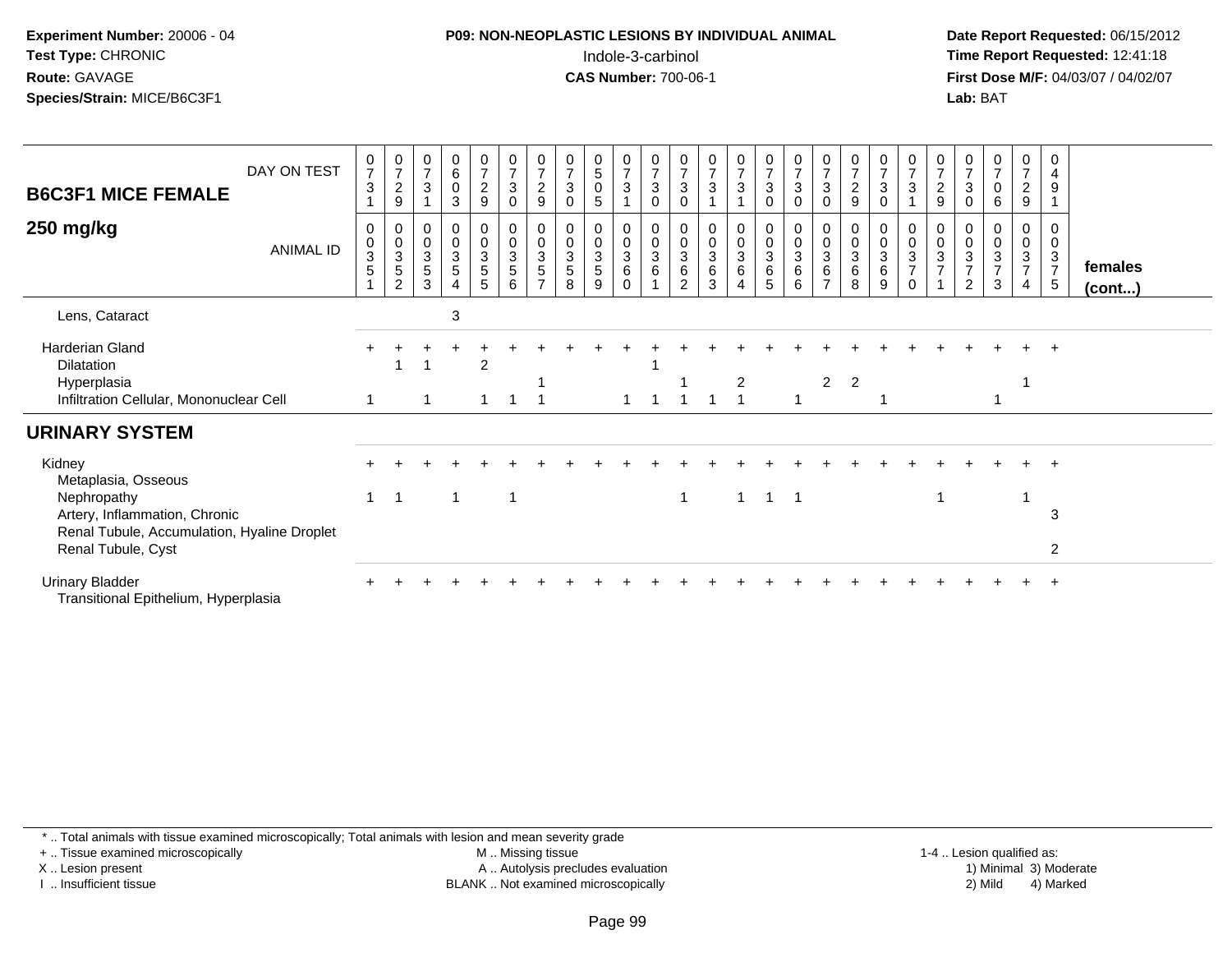# **P09: NON-NEOPLASTIC LESIONS BY INDIVIDUAL ANIMAL**Indole-3-carbinol **Time Report Requested:** 12:41:18

 **Date Report Requested:** 06/15/2012 **First Dose M/F:** 04/03/07 / 04/02/07<br>Lab: BAT **Lab:** BAT

| <b>B6C3F1 MICE FEMALE</b>                                                                                                                                                                     | DAY ON TEST      | $\frac{0}{7}$<br>$_{0}^{3}$                                                       | $\frac{0}{7}$<br>$\mathbf{3}$<br>$\mathbf{1}$                                    | $\begin{smallmatrix}0\\7\end{smallmatrix}$<br>$\frac{2}{9}$ | $\frac{0}{7}$<br>$\sqrt{3}$<br>$\pmb{0}$                            | $\begin{array}{c} 0 \\ 7 \end{array}$<br>$\sqrt{3}$<br>$\mathbf{1}$ | $\frac{0}{7}$<br>$\frac{2}{9}$                                    | 0<br>$\overline{7}$<br>3<br>$\mathbf{1}$                          | $\frac{0}{7}$<br>$\sqrt{3}$<br>$\mathbf{1}$                      | $\frac{0}{7}$<br>$\frac{2}{9}$                                                    | $\begin{array}{c} 0 \\ 7 \end{array}$<br>$\mathbf{3}$<br>$\mathbf 0$      | $\begin{array}{c} 0 \\ 5 \\ 5 \end{array}$<br>$\overline{8}$         | 0<br>$\overline{7}$<br>3<br>$\pmb{0}$                  | $\begin{array}{c} 0 \\ 7 \end{array}$<br>$\frac{2}{9}$ | $\frac{0}{7}$<br>3<br>$\mathsf 0$        | $\begin{array}{c} 0 \\ 7 \end{array}$<br>$\frac{2}{9}$ | $\begin{array}{c} 0 \\ 7 \end{array}$<br>$\frac{2}{9}$ | $\begin{array}{c} 0 \\ 7 \end{array}$<br>$\frac{2}{9}$         | $\frac{0}{7}$<br>$\ensuremath{\mathsf{3}}$<br>$\overline{1}$                    | $\begin{array}{c} 0 \\ 7 \end{array}$<br>3<br>$\overline{0}$ | $\frac{0}{7}$<br>3<br>$\mathbf{1}$                                                  | $\frac{0}{7}$<br>3<br>$\mathbf 0$                      | $\frac{0}{7}$<br>$\frac{2}{9}$                    | $\frac{0}{7}$<br>$_0^3$                                         | $\begin{array}{c} 0 \\ 7 \end{array}$<br>$\frac{3}{1}$ | $\boldsymbol{0}$<br>$\overline{7}$<br>3<br>$\Omega$                     |                        |                                            |            |  |
|-----------------------------------------------------------------------------------------------------------------------------------------------------------------------------------------------|------------------|-----------------------------------------------------------------------------------|----------------------------------------------------------------------------------|-------------------------------------------------------------|---------------------------------------------------------------------|---------------------------------------------------------------------|-------------------------------------------------------------------|-------------------------------------------------------------------|------------------------------------------------------------------|-----------------------------------------------------------------------------------|---------------------------------------------------------------------------|----------------------------------------------------------------------|--------------------------------------------------------|--------------------------------------------------------|------------------------------------------|--------------------------------------------------------|--------------------------------------------------------|----------------------------------------------------------------|---------------------------------------------------------------------------------|--------------------------------------------------------------|-------------------------------------------------------------------------------------|--------------------------------------------------------|---------------------------------------------------|-----------------------------------------------------------------|--------------------------------------------------------|-------------------------------------------------------------------------|------------------------|--------------------------------------------|------------|--|
| 250 mg/kg                                                                                                                                                                                     | <b>ANIMAL ID</b> | $\pmb{0}$<br>$\pmb{0}$<br>$\overline{3}$<br>$\begin{array}{c} 7 \\ 6 \end{array}$ | $\mathbf 0$<br>$\mathbf 0$<br>$\overline{3}$<br>$\overline{7}$<br>$\overline{7}$ | $\mathbf{0}$<br>0<br>$\mathbf{3}$<br>$\overline{7}$<br>8    | $\mathbf 0$<br>$\mathbf 0$<br>$\overline{3}$<br>$\overline{7}$<br>9 | 0<br>0<br>$\ensuremath{\mathsf{3}}$<br>8<br>$\Omega$                | $\mathbf 0$<br>$\mathbf 0$<br>$\mathbf{3}$<br>8<br>$\overline{1}$ | $\mathbf 0$<br>$\mathbf 0$<br>$\mathbf{3}$<br>8<br>$\overline{2}$ | $\Omega$<br>$\mathbf 0$<br>$\mathfrak{Z}$<br>8<br>$\overline{3}$ | $\mathbf 0$<br>0<br>$\ensuremath{\mathsf{3}}$<br>$\bf8$<br>$\boldsymbol{\Lambda}$ | $\mathbf 0$<br>0<br>$\mathbf{3}$<br>$\begin{array}{c} 8 \\ 5 \end{array}$ | $\mathbf 0$<br>$\mathbf 0$<br>$\sqrt{3}$<br>$\, 8$<br>$\overline{6}$ | $\mathbf 0$<br>$\mathbf 0$<br>3<br>8<br>$\overline{7}$ | $\mathbf 0$<br>$\mathbf 0$<br>$\mathfrak{Z}$<br>8<br>8 | $\mathbf 0$<br>0<br>$\sqrt{3}$<br>$^8_9$ | $\mathbf 0$<br>0<br>$\sqrt{3}$<br>9<br>$\mathbf 0$     | $\mathbf 0$<br>$\pmb{0}$<br>$\overline{3}$<br>9        | $\mathbf 0$<br>0<br>$\ensuremath{\mathsf{3}}$<br>$\frac{9}{2}$ | $\Omega$<br>$\mathbf 0$<br>$\ensuremath{\mathsf{3}}$<br>$9\,$<br>$\overline{3}$ | 0<br>0<br>$\ensuremath{\mathsf{3}}$<br>9<br>$\overline{4}$   | $\mathbf 0$<br>$\mathbf 0$<br>$\mathbf{3}$<br>$\begin{array}{c} 9 \\ 5 \end{array}$ | $\mathbf 0$<br>$\mathbf 0$<br>3<br>9<br>$\overline{6}$ | $\mathbf 0$<br>0<br>$\mathbf{3}$<br>$\frac{9}{7}$ | $\mathbf 0$<br>0<br>$\ensuremath{\mathsf{3}}$<br>$_{8}^{\rm 9}$ | $\mathbf 0$<br>$\mathbf 0$<br>$\overline{3}$<br>$^9_9$ | $\Omega$<br>$\mathbf 0$<br>$\overline{4}$<br>$\mathbf 0$<br>$\mathbf 0$ |                        | * TOTALS                                   |            |  |
| <b>ALIMENTARY SYSTEM</b>                                                                                                                                                                      |                  |                                                                                   |                                                                                  |                                                             |                                                                     |                                                                     |                                                                   |                                                                   |                                                                  |                                                                                   |                                                                           |                                                                      |                                                        |                                                        |                                          |                                                        |                                                        |                                                                |                                                                                 |                                                              |                                                                                     |                                                        |                                                   |                                                                 |                                                        |                                                                         |                        |                                            |            |  |
| Esophagus                                                                                                                                                                                     |                  |                                                                                   |                                                                                  |                                                             |                                                                     |                                                                     |                                                                   |                                                                   |                                                                  |                                                                                   |                                                                           |                                                                      |                                                        |                                                        |                                          |                                                        |                                                        |                                                                |                                                                                 |                                                              |                                                                                     |                                                        |                                                   |                                                                 |                                                        |                                                                         |                        | 50                                         |            |  |
| Gallbladder                                                                                                                                                                                   |                  |                                                                                   |                                                                                  |                                                             |                                                                     |                                                                     |                                                                   |                                                                   |                                                                  |                                                                                   |                                                                           |                                                                      |                                                        |                                                        |                                          |                                                        |                                                        |                                                                |                                                                                 |                                                              |                                                                                     |                                                        |                                                   |                                                                 |                                                        | $\overline{+}$                                                          |                        | 50                                         |            |  |
| Intestine Large, Cecum                                                                                                                                                                        |                  |                                                                                   |                                                                                  |                                                             |                                                                     |                                                                     |                                                                   |                                                                   |                                                                  |                                                                                   |                                                                           |                                                                      |                                                        |                                                        |                                          |                                                        |                                                        |                                                                |                                                                                 |                                                              |                                                                                     |                                                        |                                                   |                                                                 |                                                        | $\overline{+}$                                                          |                        | 50                                         |            |  |
| Intestine Large, Colon                                                                                                                                                                        |                  |                                                                                   |                                                                                  |                                                             |                                                                     |                                                                     |                                                                   |                                                                   |                                                                  |                                                                                   |                                                                           |                                                                      |                                                        |                                                        |                                          |                                                        |                                                        |                                                                |                                                                                 |                                                              |                                                                                     |                                                        |                                                   |                                                                 |                                                        | $\ddot{}$                                                               |                        | 50                                         |            |  |
| Intestine Large, Rectum                                                                                                                                                                       |                  |                                                                                   |                                                                                  |                                                             |                                                                     |                                                                     |                                                                   |                                                                   |                                                                  |                                                                                   |                                                                           |                                                                      |                                                        |                                                        |                                          |                                                        |                                                        |                                                                |                                                                                 |                                                              |                                                                                     |                                                        |                                                   |                                                                 |                                                        | $\overline{+}$                                                          |                        | 50                                         |            |  |
| Intestine Small, Duodenum                                                                                                                                                                     |                  |                                                                                   |                                                                                  |                                                             |                                                                     |                                                                     |                                                                   |                                                                   |                                                                  |                                                                                   |                                                                           |                                                                      |                                                        |                                                        |                                          |                                                        |                                                        |                                                                |                                                                                 |                                                              |                                                                                     |                                                        |                                                   |                                                                 |                                                        | $+$                                                                     |                        | 50                                         |            |  |
| Intestine Small, Ileum                                                                                                                                                                        |                  |                                                                                   |                                                                                  |                                                             |                                                                     |                                                                     |                                                                   |                                                                   |                                                                  |                                                                                   |                                                                           |                                                                      |                                                        |                                                        |                                          |                                                        |                                                        |                                                                |                                                                                 |                                                              |                                                                                     |                                                        |                                                   |                                                                 |                                                        | $\ddot{+}$                                                              |                        | 50                                         |            |  |
| Intestine Small, Jejunum                                                                                                                                                                      |                  |                                                                                   |                                                                                  |                                                             |                                                                     |                                                                     |                                                                   |                                                                   |                                                                  |                                                                                   |                                                                           |                                                                      |                                                        |                                                        |                                          |                                                        |                                                        |                                                                |                                                                                 |                                                              |                                                                                     |                                                        |                                                   |                                                                 |                                                        | $\overline{+}$                                                          |                        | 50                                         |            |  |
| Liver<br><b>Basophilic Focus</b><br>Clear Cell Focus                                                                                                                                          |                  |                                                                                   |                                                                                  |                                                             |                                                                     |                                                                     |                                                                   |                                                                   |                                                                  | $\ddot{}$<br>X                                                                    |                                                                           |                                                                      |                                                        |                                                        |                                          |                                                        |                                                        |                                                                |                                                                                 | X                                                            | $\times$                                                                            | Χ                                                      |                                                   |                                                                 |                                                        | $+$                                                                     |                        | 50<br>5<br>1                               |            |  |
| <b>Eosinophilic Focus</b><br>Fatty Change<br>Hepatodiaphragmatic Nodule<br>Hyperplasia, Lymphoid<br><b>Mixed Cell Focus</b>                                                                   |                  | X<br>$\overline{2}$                                                               | Χ<br>$\mathbf{1}$                                                                | $\sqrt{2}$<br>$\sf X$                                       |                                                                     |                                                                     | $\overline{2}$                                                    | X<br>$\overline{2}$                                               | X<br>$\overline{2}$                                              | 2<br>X                                                                            | $\overline{2}$                                                            |                                                                      | X<br>$\overline{2}$                                    |                                                        |                                          |                                                        |                                                        | X.<br>$\overline{2}$                                           | X                                                                               | $\overline{c}$                                               | $\overline{c}$                                                                      | Χ<br>$\overline{2}$                                    |                                                   | $\overline{2}$                                                  | 3                                                      | X                                                                       |                        | 21<br>40<br>1<br>$\blacktriangleleft$<br>1 | 1.6<br>3.0 |  |
| Mesentery<br>Fat, Necrosis                                                                                                                                                                    |                  |                                                                                   |                                                                                  |                                                             | $\ddot{}$                                                           |                                                                     |                                                                   |                                                                   |                                                                  |                                                                                   |                                                                           |                                                                      |                                                        |                                                        |                                          |                                                        | $\ddot{}$<br>$\overline{2}$                            | +<br>$\overline{2}$                                            | $\ddot{}$<br>3                                                                  |                                                              |                                                                                     |                                                        | $\ddot{}$<br>$\overline{2}$                       |                                                                 |                                                        |                                                                         | 6                      |                                            | 52.4       |  |
| Pancreas                                                                                                                                                                                      |                  |                                                                                   |                                                                                  |                                                             |                                                                     | $\div$                                                              |                                                                   | $\ddot{}$                                                         | $+$                                                              | $\ddot{}$                                                                         | $+$                                                                       | $+$                                                                  | $\ddot{}$                                              | $+$                                                    | $\ddot{}$                                | +                                                      |                                                        |                                                                |                                                                                 |                                                              |                                                                                     |                                                        |                                                   |                                                                 | $\ddot{}$                                              | $\ddot{}$                                                               |                        | 50                                         |            |  |
| *  Total animals with tissue examined microscopically; Total animals with lesion and mean severity grade<br>+  Tissue examined microscopically<br>X  Lesion present<br>I  Insufficient tissue |                  |                                                                                   |                                                                                  |                                                             |                                                                     |                                                                     | M  Missing tissue                                                 |                                                                   |                                                                  | A  Autolysis precludes evaluation<br>BLANK  Not examined microscopically          |                                                                           |                                                                      |                                                        |                                                        |                                          |                                                        |                                                        |                                                                |                                                                                 |                                                              |                                                                                     |                                                        |                                                   | 1-4  Lesion qualified as:<br>2) Mild                            |                                                        | 4) Marked                                                               | 1) Minimal 3) Moderate |                                            |            |  |

I .. Insufficient tissue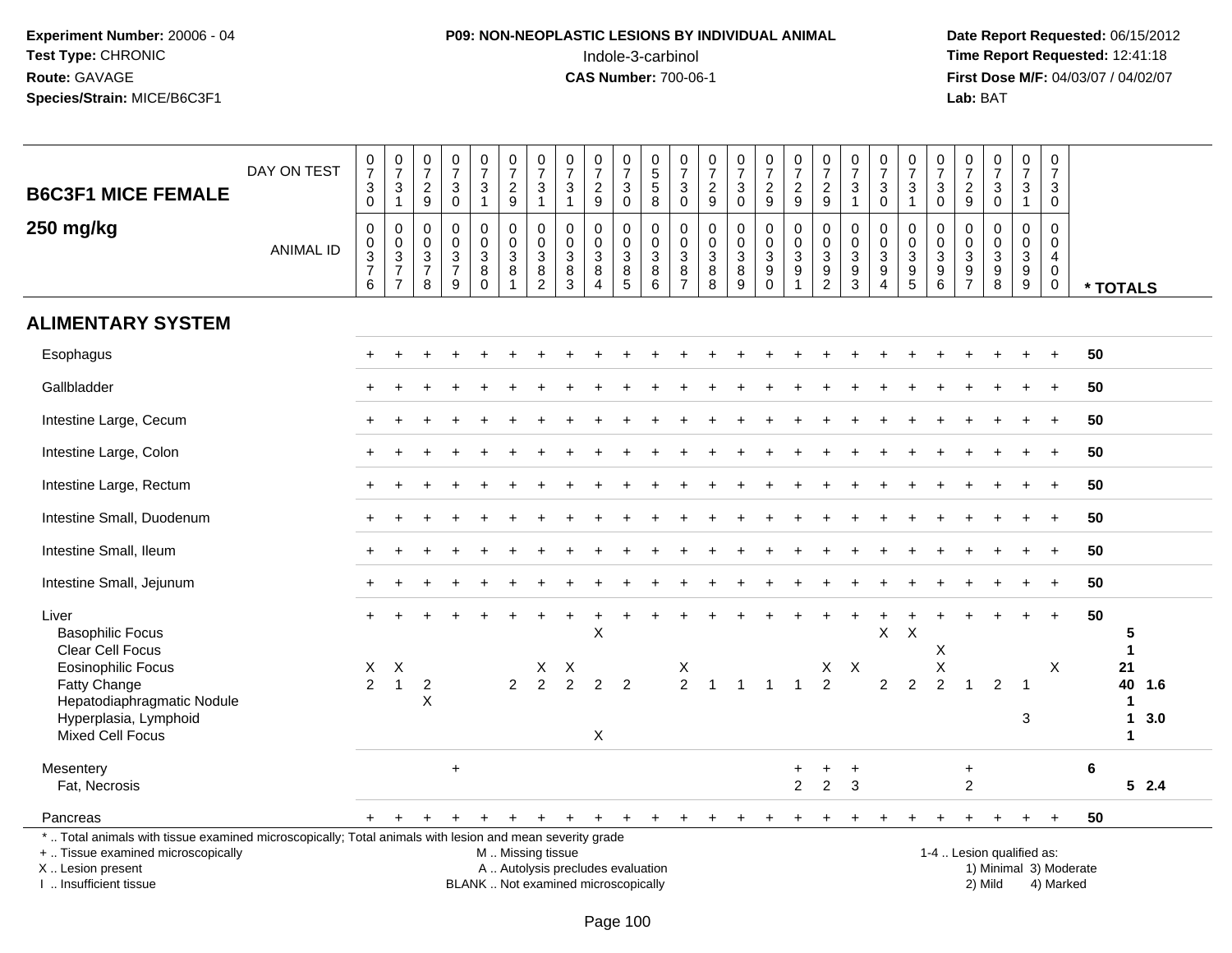### **P09: NON-NEOPLASTIC LESIONS BY INDIVIDUAL ANIMAL**Indole-3-carbinol **Time Report Requested:** 12:41:18

 **Date Report Requested:** 06/15/2012 **First Dose M/F:** 04/03/07 / 04/02/07<br>**Lab:** BAT **Lab:** BAT

| DAY ON TEST<br><b>B6C3F1 MICE FEMALE</b>                                               | $\begin{smallmatrix}0\\7\end{smallmatrix}$<br>$\ensuremath{\mathsf{3}}$<br>$\overline{0}$ | $\frac{0}{7}$<br>$\mathbf{3}$<br>$\mathbf{1}$                             | $\frac{0}{7}$<br>$\overline{2}$<br>$9\,$                                       | $\frac{0}{7}$<br>$\sqrt{3}$<br>$\overline{0}$    | $\begin{smallmatrix}0\\7\end{smallmatrix}$<br>$\mathbf{3}$<br>$\mathbf{1}$ | $\begin{array}{c} 0 \\ 7 \end{array}$<br>$\boldsymbol{2}$<br>$\overline{9}$ | $\frac{0}{7}$<br>3<br>$\mathbf{1}$                   | $\frac{0}{7}$<br>$\sqrt{3}$<br>$\mathbf{1}$                | $\frac{0}{7}$<br>$\overline{c}$<br>9                          | $\frac{0}{7}$<br>$\mathbf{3}$<br>$\mathbf 0$              | 0<br>$\frac{5}{8}$                                         | 0<br>$\overline{7}$<br>$\mathbf{3}$<br>$\mathbf 0$                       | $\frac{0}{7}$<br>$\sqrt{2}$<br>9                         | $\frac{0}{7}$<br>$\mathbf{3}$<br>$\mathbf 0$     | $\begin{smallmatrix}0\\7\end{smallmatrix}$<br>$\overline{2}$<br>9 | $\frac{0}{7}$<br>$\boldsymbol{2}$<br>$\overline{9}$ | $\frac{0}{7}$<br>$\sqrt{2}$<br>9                                        | $\begin{array}{c} 0 \\ 7 \end{array}$<br>$\mathbf{3}$<br>$\overline{\mathbf{1}}$ | 0<br>$\overline{7}$<br>$\sqrt{3}$<br>$\mathbf 0$                                  | $\frac{0}{7}$<br>$\sqrt{3}$<br>$\mathbf{1}$                                | 0<br>$\overline{7}$<br>$\mathbf{3}$<br>$\mathbf 0$                   | $\frac{0}{7}$<br>$\overline{c}$<br>$\mathsf g$               | $\frac{0}{7}$<br>$_0^3$                                      | 0<br>$\overline{7}$<br>$\mathsf 3$<br>$\mathbf{1}$            | $\mathbf 0$<br>$\overline{7}$<br>3<br>$\mathbf 0$                          |              |                   |                         |
|----------------------------------------------------------------------------------------|-------------------------------------------------------------------------------------------|---------------------------------------------------------------------------|--------------------------------------------------------------------------------|--------------------------------------------------|----------------------------------------------------------------------------|-----------------------------------------------------------------------------|------------------------------------------------------|------------------------------------------------------------|---------------------------------------------------------------|-----------------------------------------------------------|------------------------------------------------------------|--------------------------------------------------------------------------|----------------------------------------------------------|--------------------------------------------------|-------------------------------------------------------------------|-----------------------------------------------------|-------------------------------------------------------------------------|----------------------------------------------------------------------------------|-----------------------------------------------------------------------------------|----------------------------------------------------------------------------|----------------------------------------------------------------------|--------------------------------------------------------------|--------------------------------------------------------------|---------------------------------------------------------------|----------------------------------------------------------------------------|--------------|-------------------|-------------------------|
| 250 mg/kg<br><b>ANIMAL ID</b>                                                          | $\pmb{0}$<br>$\begin{array}{c} 0 \\ 3 \\ 7 \end{array}$<br>6                              | $\pmb{0}$<br>$\begin{array}{c} 0 \\ 3 \\ 7 \end{array}$<br>$\overline{7}$ | $\mathbf 0$<br>$\mathbf 0$<br>$\ensuremath{\mathsf{3}}$<br>$\overline{7}$<br>8 | $\mathsf 0$<br>$\mathsf 0$<br>$\frac{3}{7}$<br>9 | 0<br>$\mathbf 0$<br>$\overline{3}$<br>8<br>$\Omega$                        | $\pmb{0}$<br>$\mathbf 0$<br>$\overline{3}$<br>8<br>$\overline{1}$           | $\mathbf 0$<br>$\mathbf 0$<br>$\mathbf{3}$<br>8<br>2 | $\mathsf{O}\xspace$<br>0<br>$\overline{3}$<br>$\bf 8$<br>3 | 0<br>$\pmb{0}$<br>$\overline{3}$<br>$\bf 8$<br>$\overline{A}$ | 0<br>$\mathbf 0$<br>$\overline{3}$<br>8<br>$\overline{5}$ | $\pmb{0}$<br>$\mathbf 0$<br>$\overline{3}$<br>$\bf 8$<br>6 | 0<br>$\pmb{0}$<br>$\ensuremath{\mathsf{3}}$<br>$\bf 8$<br>$\overline{7}$ | $\pmb{0}$<br>$\pmb{0}$<br>$\overline{3}$<br>$\bf 8$<br>8 | $\pmb{0}$<br>$\pmb{0}$<br>$\mathbf{3}$<br>8<br>9 | $\mathsf 0$<br>$\mathbf 0$<br>$\overline{3}$<br>$9\,$<br>$\Omega$ | $\pmb{0}$<br>$_{3}^{\rm 0}$<br>$\boldsymbol{9}$     | $\mathbf 0$<br>$\mathbf 0$<br>$\overline{3}$<br>$9\,$<br>$\overline{2}$ | $\mathbf 0$<br>$\mathbf 0$<br>$\sqrt{3}$<br>$\frac{9}{3}$                        | 0<br>$\pmb{0}$<br>$\ensuremath{\mathsf{3}}$<br>$\boldsymbol{9}$<br>$\overline{4}$ | $\boldsymbol{0}$<br>$\mathbf 0$<br>$\overline{3}$<br>$\boldsymbol{9}$<br>5 | 0<br>$\mathbf 0$<br>$\sqrt{3}$<br>$\boldsymbol{9}$<br>$6\phantom{1}$ | $\pmb{0}$<br>0<br>$\ensuremath{\mathsf{3}}$<br>$\frac{9}{7}$ | $\pmb{0}$<br>$\begin{array}{c} 0 \\ 3 \\ 9 \\ 8 \end{array}$ | $\mathbf 0$<br>$\mathbf 0$<br>$\frac{3}{9}$<br>$\overline{9}$ | $\mathbf 0$<br>$\mathbf 0$<br>$\overline{4}$<br>$\mathbf 0$<br>$\mathbf 0$ |              | * TOTALS          |                         |
| Acinus, Atrophy                                                                        |                                                                                           |                                                                           |                                                                                |                                                  |                                                                            |                                                                             |                                                      |                                                            |                                                               |                                                           |                                                            |                                                                          |                                                          |                                                  |                                                                   |                                                     |                                                                         |                                                                                  |                                                                                   |                                                                            |                                                                      |                                                              |                                                              |                                                               |                                                                            |              |                   | 1 1.0                   |
| Salivary Glands<br>Duct, Cyst                                                          |                                                                                           |                                                                           |                                                                                |                                                  |                                                                            |                                                                             |                                                      |                                                            |                                                               |                                                           |                                                            |                                                                          |                                                          |                                                  |                                                                   |                                                     |                                                                         |                                                                                  |                                                                                   |                                                                            |                                                                      |                                                              |                                                              |                                                               | $+$                                                                        | 50           |                   | 13.0                    |
| Stomach, Forestomach<br>Ulcer                                                          |                                                                                           |                                                                           |                                                                                |                                                  |                                                                            |                                                                             |                                                      |                                                            |                                                               |                                                           |                                                            |                                                                          |                                                          | $\overline{2}$                                   |                                                                   |                                                     |                                                                         |                                                                                  |                                                                                   |                                                                            |                                                                      |                                                              |                                                              |                                                               | $+$                                                                        | 50           |                   | 32.3                    |
| Stomach, Glandular<br>Erosion                                                          | $+$                                                                                       |                                                                           |                                                                                |                                                  |                                                                            |                                                                             |                                                      |                                                            |                                                               |                                                           | $\overline{2}$                                             |                                                                          |                                                          |                                                  |                                                                   |                                                     |                                                                         |                                                                                  |                                                                                   |                                                                            |                                                                      |                                                              |                                                              |                                                               | $\ddot{}$                                                                  | 50           | $\mathbf{1}$      | 2.0                     |
| Inflammation, Chronic<br>Pigmentation<br>Epithelium, Hyperplasia                       | $\overline{\mathbf{c}}$<br>$\overline{c}$<br>$\overline{c}$                               | $\overline{c}$                                                            | 2<br>$\overline{2}$<br>2                                                       | $\overline{2}$                                   | $\overline{c}$<br>$\overline{2}$                                           |                                                                             |                                                      |                                                            | $\overline{2}$                                                | $\overline{c}$                                            | $\overline{2}$                                             | 2                                                                        |                                                          | 2                                                | $\overline{2}$                                                    | $\overline{2}$<br>$\overline{1}$                    | 2                                                                       | $\overline{c}$<br>$\overline{1}$                                                 | $\overline{2}$<br>$\overline{c}$                                                  | $\overline{c}$<br>$\overline{c}$                                           | 2<br>$\overline{c}$<br>$\overline{2}$                                | $\overline{c}$                                               | $\overline{a}$<br>-1                                         | $\overline{c}$                                                | -1<br>$\overline{1}$                                                       |              | 49                | 47 1.3<br>1.9<br>35 1.4 |
| Tongue                                                                                 |                                                                                           |                                                                           |                                                                                |                                                  |                                                                            |                                                                             |                                                      |                                                            |                                                               |                                                           |                                                            |                                                                          |                                                          |                                                  |                                                                   |                                                     |                                                                         |                                                                                  |                                                                                   |                                                                            |                                                                      |                                                              |                                                              |                                                               |                                                                            | $\mathbf{1}$ |                   |                         |
| Tooth<br>Dysplasia                                                                     |                                                                                           |                                                                           |                                                                                |                                                  | $\ddot{}$<br>$\mathbf{1}$                                                  | $\ddot{}$<br>$\overline{1}$                                                 |                                                      |                                                            | $\ddot{}$<br>$\overline{1}$                                   |                                                           |                                                            |                                                                          |                                                          |                                                  |                                                                   |                                                     |                                                                         |                                                                                  |                                                                                   |                                                                            |                                                                      |                                                              | $+$<br>$\mathbf{1}$                                          | $\ddot{}$<br>$\overline{1}$                                   |                                                                            | 11           |                   | 10, 1.0                 |
| <b>CARDIOVASCULAR SYSTEM</b>                                                           |                                                                                           |                                                                           |                                                                                |                                                  |                                                                            |                                                                             |                                                      |                                                            |                                                               |                                                           |                                                            |                                                                          |                                                          |                                                  |                                                                   |                                                     |                                                                         |                                                                                  |                                                                                   |                                                                            |                                                                      |                                                              |                                                              |                                                               |                                                                            |              |                   |                         |
| <b>Blood Vessel</b><br>Aorta, Inflammation, Chronic                                    |                                                                                           |                                                                           |                                                                                |                                                  |                                                                            |                                                                             |                                                      |                                                            |                                                               |                                                           |                                                            |                                                                          |                                                          |                                                  |                                                                   |                                                     |                                                                         |                                                                                  |                                                                                   |                                                                            |                                                                      |                                                              |                                                              | $\div$                                                        | $+$                                                                        | 50           |                   | $12.0$                  |
| Heart<br>Cardiomyopathy<br>Artery, Inflammation, Chronic<br>Myocardium, Mineralization |                                                                                           | $\overline{1}$                                                            |                                                                                | $\mathbf{3}$                                     |                                                                            |                                                                             |                                                      |                                                            |                                                               |                                                           |                                                            |                                                                          |                                                          |                                                  |                                                                   |                                                     |                                                                         |                                                                                  |                                                                                   |                                                                            |                                                                      |                                                              |                                                              |                                                               | $+$                                                                        | 50           | $\mathbf{1}$<br>1 | 2, 1.0<br>2.0<br>3.0    |

#### **ENDOCRINE SYSTEM**

\* .. Total animals with tissue examined microscopically; Total animals with lesion and mean severity grade

+ .. Tissue examined microscopically

X .. Lesion present

I .. Insufficient tissue

 M .. Missing tissueA .. Autolysis precludes evaluation

1-4 .. Lesion qualified as:<br>1) Minimal 3) Moderate BLANK .. Not examined microscopically 2) Mild 4) Marked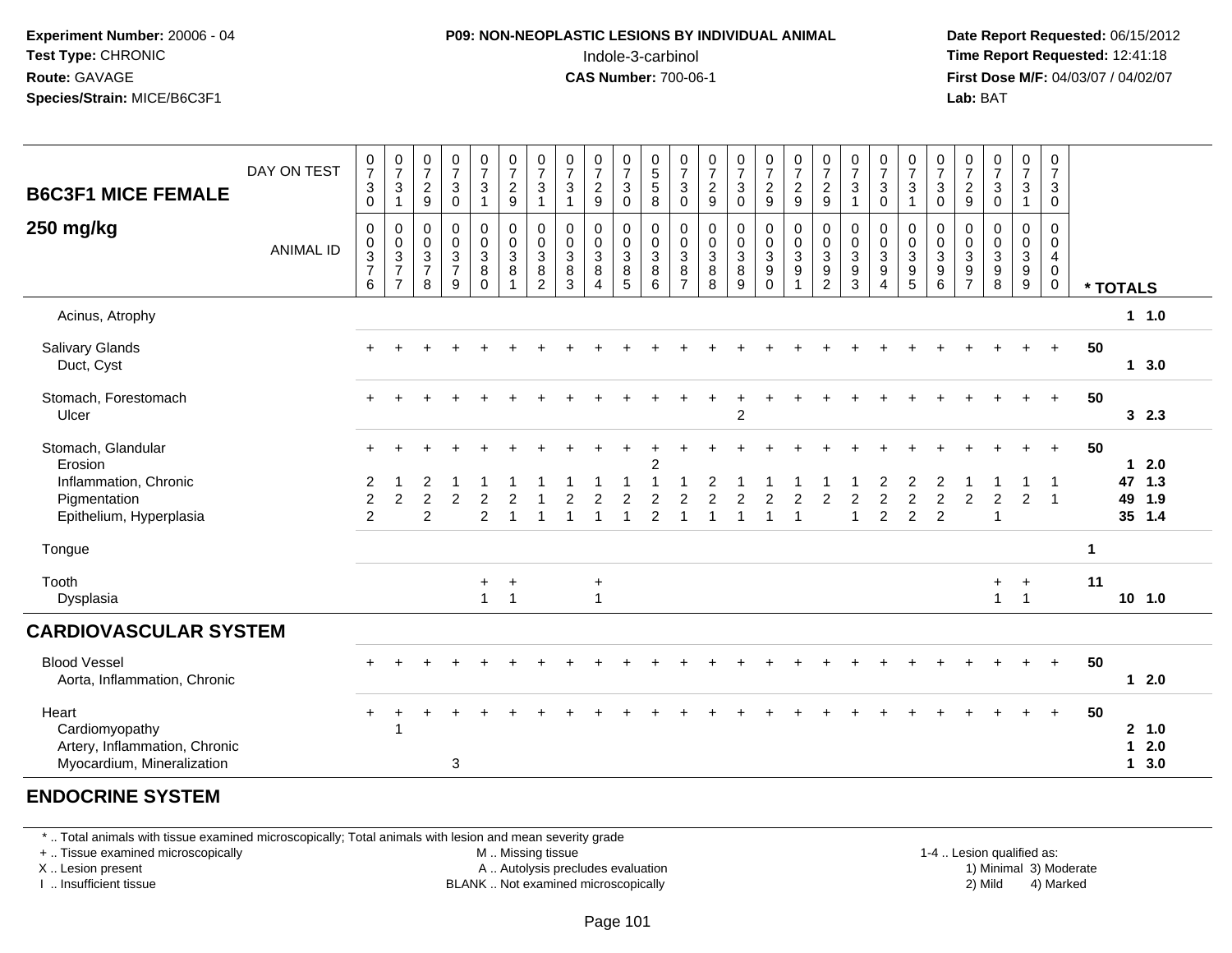# **P09: NON-NEOPLASTIC LESIONS BY INDIVIDUAL ANIMAL**Indole-3-carbinol **Time Report Requested:** 12:41:18

| <b>B6C3F1 MICE FEMALE</b>                                                                                                                                                                     | DAY ON TEST      | $\frac{0}{7}$<br>$\mathsf 3$<br>$\overline{0}$ | $\frac{0}{7}$<br>$\frac{3}{1}$               | $\frac{0}{7}$<br>$\frac{2}{9}$                                       | 0<br>$\overline{7}$<br>3<br>$\mathbf 0$                         | $\frac{0}{7}$<br>$\mathbf{3}$<br>$\mathbf{1}$             | $\begin{smallmatrix}0\\7\end{smallmatrix}$<br>$\frac{2}{9}$ | $\begin{array}{c} 0 \\ 7 \end{array}$<br>$\sqrt{3}$<br>$\mathbf{1}$ | $\frac{0}{7}$<br>$\sqrt{3}$<br>$\mathbf{1}$                              | $\frac{0}{7}$<br>$\sqrt{2}$<br>9                                 | $\frac{0}{7}$<br>$\ensuremath{\mathsf{3}}$<br>$\mathbf 0$            | 0<br>5<br>5<br>$\overline{8}$                           | $\frac{0}{7}$<br>$\ensuremath{\mathsf{3}}$<br>$\overline{0}$ | $\pmb{0}$<br>$\overline{7}$<br>$\frac{2}{9}$                          | $\begin{array}{c} 0 \\ 7 \end{array}$<br>$\ensuremath{\mathsf{3}}$<br>$\overline{0}$ | $\frac{0}{7}$<br>$\frac{2}{9}$                                                           | $\frac{0}{7}$<br>$\frac{2}{9}$                                                           | $\begin{array}{c} 0 \\ 7 \end{array}$<br>$\frac{2}{9}$      | $\frac{0}{7}$<br>$\sqrt{3}$<br>$\mathbf{1}$                                  | $\frac{0}{7}$<br>3<br>$\overline{0}$              | $\frac{0}{7}$<br>$\sqrt{3}$<br>$\mathbf{1}$ | $\mathbf 0$<br>$\overline{7}$<br>$\sqrt{3}$<br>$\overline{0}$               | 0<br>$\overline{7}$<br>$\frac{2}{9}$          | $\pmb{0}$<br>$\overline{7}$<br>$\ensuremath{\mathsf{3}}$<br>$\overline{0}$ | $\frac{0}{7}$<br>$\mathbf{3}$<br>$\mathbf{1}$             | 0<br>$\overline{7}$<br>3<br>$\mathbf 0$      |                        |                                           |
|-----------------------------------------------------------------------------------------------------------------------------------------------------------------------------------------------|------------------|------------------------------------------------|----------------------------------------------|----------------------------------------------------------------------|-----------------------------------------------------------------|-----------------------------------------------------------|-------------------------------------------------------------|---------------------------------------------------------------------|--------------------------------------------------------------------------|------------------------------------------------------------------|----------------------------------------------------------------------|---------------------------------------------------------|--------------------------------------------------------------|-----------------------------------------------------------------------|--------------------------------------------------------------------------------------|------------------------------------------------------------------------------------------|------------------------------------------------------------------------------------------|-------------------------------------------------------------|------------------------------------------------------------------------------|---------------------------------------------------|---------------------------------------------|-----------------------------------------------------------------------------|-----------------------------------------------|----------------------------------------------------------------------------|-----------------------------------------------------------|----------------------------------------------|------------------------|-------------------------------------------|
| 250 mg/kg                                                                                                                                                                                     | <b>ANIMAL ID</b> | 0<br>0<br>$\frac{3}{7}$<br>$\,6\,$             | $\pmb{0}$<br>$\frac{0}{3}$<br>$\overline{7}$ | 0<br>$\mathbf 0$<br>$\ensuremath{\mathsf{3}}$<br>$\overline{7}$<br>8 | $\mathbf 0$<br>$\mathbf 0$<br>$\sqrt{3}$<br>$\overline{7}$<br>9 | $\pmb{0}$<br>$\mathbf 0$<br>$\mathbf{3}$<br>8<br>$\Omega$ | $\pmb{0}$<br>$\mathbf 0$<br>$\mathfrak{S}$<br>8             | $\pmb{0}$<br>$\pmb{0}$<br>$\sqrt{3}$<br>$\,8\,$<br>$\overline{2}$   | $\mathbf 0$<br>$\mathbf 0$<br>$\sqrt{3}$<br>$\,8\,$<br>3                 | $\mathbf 0$<br>$\mathbf 0$<br>$\mathsf 3$<br>8<br>$\overline{A}$ | 0<br>$\mathsf{O}\xspace$<br>$\ensuremath{\mathsf{3}}$<br>$\, 8$<br>5 | 0<br>$\mathbf 0$<br>$\ensuremath{\mathsf{3}}$<br>8<br>6 | 0<br>$\mathbf 0$<br>$\sqrt{3}$<br>$\,8\,$<br>$\overline{7}$  | $\pmb{0}$<br>$\mathbf 0$<br>$\ensuremath{\mathsf{3}}$<br>$\bf 8$<br>8 | $\mathbf 0$<br>$\mathbf 0$<br>$\sqrt{3}$<br>$\bf 8$<br>9                             | $\pmb{0}$<br>$\mathbf 0$<br>$\ensuremath{\mathsf{3}}$<br>$\boldsymbol{9}$<br>$\mathbf 0$ | $\pmb{0}$<br>$\ddot{\mathbf{0}}$<br>$\overline{3}$<br>$\boldsymbol{9}$<br>$\overline{1}$ | 0<br>$\mathbf 0$<br>3<br>$\boldsymbol{9}$<br>$\overline{2}$ | $\mathbf 0$<br>$\mathbf 0$<br>$\sqrt{3}$<br>$\boldsymbol{9}$<br>$\mathbf{3}$ | 0<br>$\Omega$<br>3<br>9<br>$\boldsymbol{\Lambda}$ | 0<br>$\mathsf{O}$<br>$\frac{3}{9}$          | $\mathbf 0$<br>$\mathbf 0$<br>$\overline{3}$<br>$\boldsymbol{9}$<br>$\,6\,$ | 0<br>$\mathbf{0}$<br>3<br>9<br>$\overline{7}$ | $\mathbf 0$<br>$\mathbf{0}$<br>$\mathbf{3}$<br>9<br>8                      | 0<br>$\mathbf 0$<br>$\mathbf{3}$<br>9<br>$\boldsymbol{9}$ | 0<br>$\mathbf 0$<br>$\overline{4}$<br>0<br>0 |                        | * TOTALS                                  |
| <b>Adrenal Cortex</b><br>Necrosis                                                                                                                                                             |                  |                                                |                                              |                                                                      |                                                                 |                                                           |                                                             |                                                                     |                                                                          |                                                                  |                                                                      |                                                         |                                                              |                                                                       |                                                                                      |                                                                                          |                                                                                          |                                                             |                                                                              |                                                   |                                             |                                                                             |                                               |                                                                            |                                                           | $\ddot{}$                                    | 50                     | 11.0                                      |
| Adrenal Medulla                                                                                                                                                                               |                  |                                                |                                              |                                                                      |                                                                 |                                                           |                                                             |                                                                     |                                                                          |                                                                  |                                                                      |                                                         |                                                              |                                                                       |                                                                                      |                                                                                          |                                                                                          |                                                             |                                                                              |                                                   |                                             |                                                                             |                                               |                                                                            |                                                           | $\ddot{}$                                    | 50                     |                                           |
| Islets, Pancreatic<br>Hyperplasia                                                                                                                                                             |                  |                                                |                                              |                                                                      |                                                                 |                                                           |                                                             |                                                                     |                                                                          |                                                                  |                                                                      |                                                         |                                                              |                                                                       |                                                                                      |                                                                                          |                                                                                          |                                                             |                                                                              |                                                   |                                             |                                                                             |                                               |                                                                            |                                                           | $+$                                          | 50                     | $1 1.0$                                   |
| Parathyroid Gland                                                                                                                                                                             |                  |                                                |                                              |                                                                      |                                                                 | м                                                         | $\div$                                                      |                                                                     | м                                                                        |                                                                  |                                                                      |                                                         |                                                              |                                                                       |                                                                                      |                                                                                          |                                                                                          |                                                             |                                                                              |                                                   |                                             |                                                                             |                                               |                                                                            |                                                           |                                              | 46                     |                                           |
| <b>Pituitary Gland</b><br>Pars Distalis, Hyperplasia<br>Pars Distalis, Vacuolization Cytoplasmic                                                                                              |                  |                                                |                                              |                                                                      |                                                                 |                                                           |                                                             |                                                                     |                                                                          |                                                                  |                                                                      |                                                         |                                                              |                                                                       |                                                                                      |                                                                                          |                                                                                          |                                                             |                                                                              |                                                   |                                             |                                                                             |                                               |                                                                            |                                                           | $+$                                          | 49                     | $4 \t1.3$<br>11.0                         |
| <b>Thyroid Gland</b><br>Follicle, Hyperplasia                                                                                                                                                 |                  |                                                |                                              |                                                                      |                                                                 |                                                           |                                                             |                                                                     |                                                                          |                                                                  |                                                                      |                                                         |                                                              |                                                                       |                                                                                      |                                                                                          |                                                                                          |                                                             |                                                                              |                                                   |                                             |                                                                             |                                               |                                                                            |                                                           |                                              | 50                     | $12.0$                                    |
| <b>GENERAL BODY SYSTEM</b>                                                                                                                                                                    |                  |                                                |                                              |                                                                      |                                                                 |                                                           |                                                             |                                                                     |                                                                          |                                                                  |                                                                      |                                                         |                                                              |                                                                       |                                                                                      |                                                                                          |                                                                                          |                                                             |                                                                              |                                                   |                                             |                                                                             |                                               |                                                                            |                                                           |                                              |                        |                                           |
| <b>NONE</b>                                                                                                                                                                                   |                  |                                                |                                              |                                                                      |                                                                 |                                                           |                                                             |                                                                     |                                                                          |                                                                  |                                                                      |                                                         |                                                              |                                                                       |                                                                                      |                                                                                          |                                                                                          |                                                             |                                                                              |                                                   |                                             |                                                                             |                                               |                                                                            |                                                           |                                              |                        |                                           |
| <b>GENITAL SYSTEM</b>                                                                                                                                                                         |                  |                                                |                                              |                                                                      |                                                                 |                                                           |                                                             |                                                                     |                                                                          |                                                                  |                                                                      |                                                         |                                                              |                                                                       |                                                                                      |                                                                                          |                                                                                          |                                                             |                                                                              |                                                   |                                             |                                                                             |                                               |                                                                            |                                                           |                                              |                        |                                           |
| <b>Clitoral Gland</b>                                                                                                                                                                         |                  |                                                |                                              |                                                                      |                                                                 |                                                           |                                                             |                                                                     |                                                                          |                                                                  |                                                                      |                                                         |                                                              |                                                                       |                                                                                      |                                                                                          |                                                                                          |                                                             |                                                                              |                                                   |                                             |                                                                             |                                               |                                                                            |                                                           |                                              | 50                     |                                           |
| Ovary<br>Angiectasis<br>Cyst<br>Thrombosis                                                                                                                                                    |                  |                                                |                                              |                                                                      |                                                                 |                                                           | X                                                           |                                                                     |                                                                          |                                                                  |                                                                      |                                                         |                                                              | X                                                                     |                                                                                      |                                                                                          |                                                                                          |                                                             | X                                                                            |                                                   |                                             | $X -$                                                                       |                                               | $X$ $X$                                                                    | 4<br>X                                                    | $\ddot{}$<br>X                               | 50                     | 4.0<br>$\mathbf 1$<br>8<br>$\overline{2}$ |
| Uterus                                                                                                                                                                                        |                  | $+$                                            |                                              |                                                                      |                                                                 |                                                           |                                                             | $\div$                                                              | $\ddot{}$                                                                |                                                                  | $\div$                                                               |                                                         | +                                                            | ÷                                                                     | $\div$                                                                               | ÷                                                                                        |                                                                                          |                                                             |                                                                              |                                                   |                                             |                                                                             |                                               |                                                                            | $\pm$                                                     | $+$                                          | 50                     |                                           |
| *  Total animals with tissue examined microscopically; Total animals with lesion and mean severity grade<br>+  Tissue examined microscopically<br>X  Lesion present<br>I. Insufficient tissue |                  |                                                |                                              |                                                                      |                                                                 |                                                           | M  Missing tissue                                           |                                                                     | A  Autolysis precludes evaluation<br>BLANK  Not examined microscopically |                                                                  |                                                                      |                                                         |                                                              |                                                                       |                                                                                      |                                                                                          |                                                                                          |                                                             |                                                                              |                                                   |                                             |                                                                             |                                               | 1-4  Lesion qualified as:<br>2) Mild                                       |                                                           | 4) Marked                                    | 1) Minimal 3) Moderate |                                           |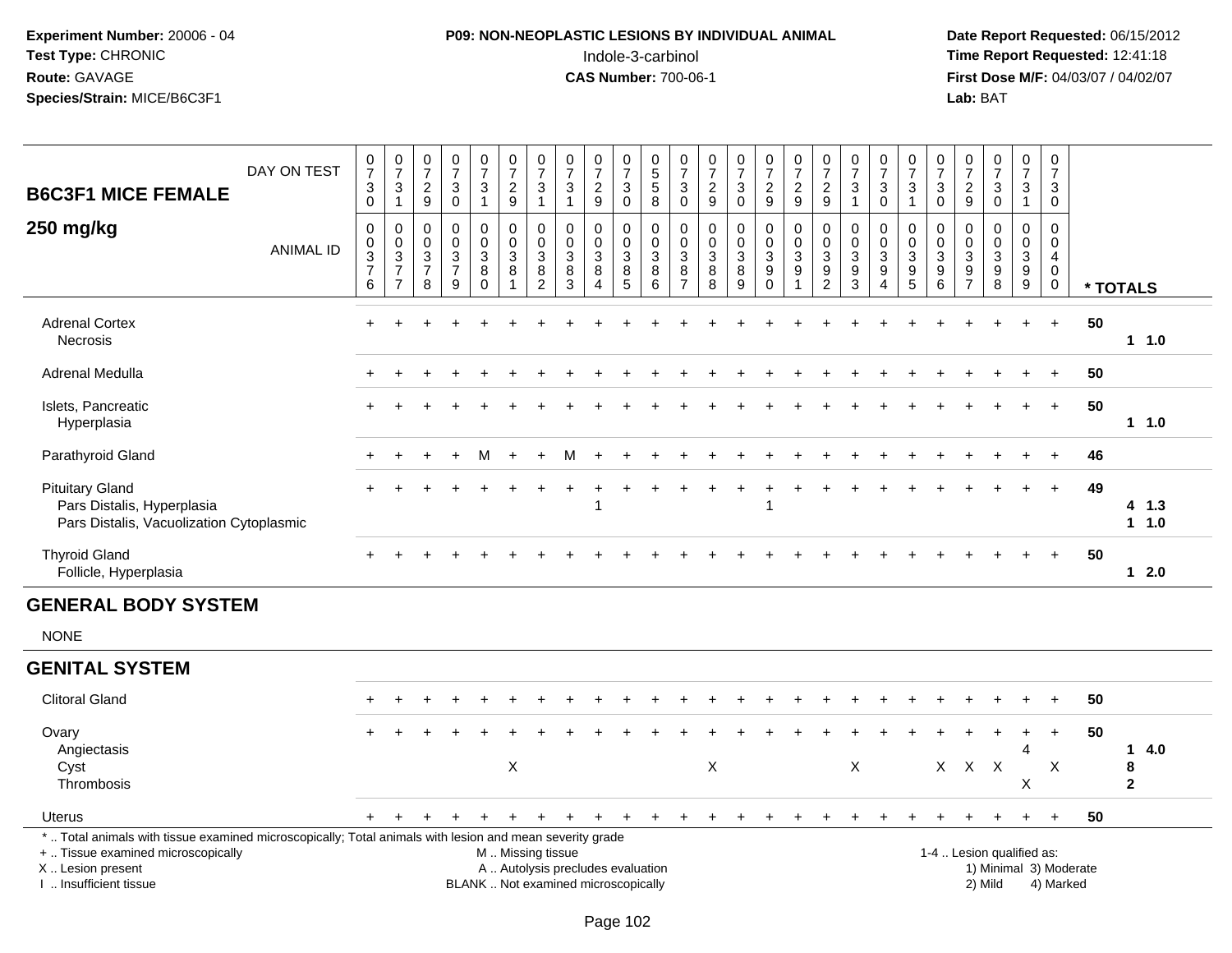# **P09: NON-NEOPLASTIC LESIONS BY INDIVIDUAL ANIMAL**Indole-3-carbinol **Time Report Requested:** 12:41:18

 **Date Report Requested:** 06/15/2012 **First Dose M/F:** 04/03/07 / 04/02/07<br>Lab: BAT **Lab:** BAT

| <b>B6C3F1 MICE FEMALE</b>                                                                                | DAY ON TEST      | $\frac{0}{7}$<br>$\ensuremath{\mathsf{3}}$                                        | $\frac{0}{7}$<br>$\sqrt{3}$                                                                       | $\frac{0}{7}$<br>$\overline{c}$                                           | $\frac{0}{7}$<br>$\ensuremath{\mathsf{3}}$                                        | $\frac{0}{7}$<br>$\mathsf 3$                                         | $\frac{0}{7}$<br>$\overline{c}$                                              | $\frac{0}{7}$<br>$\sqrt{3}$                                           | $\frac{0}{7}$<br>$\mathsf 3$                                                | $\frac{0}{7}$<br>$\overline{c}$         | $\frac{0}{7}$<br>$_{0}^{3}$                      | $\begin{array}{c} 0 \\ 5 \\ 5 \end{array}$                             | $\frac{0}{7}$<br>3                                                             | $\frac{0}{7}$<br>$\boldsymbol{2}$                          | $\frac{0}{7}$<br>3                                      | $\frac{0}{7}$<br>$\frac{2}{9}$                                            | $\begin{smallmatrix}0\\7\end{smallmatrix}$<br>$\overline{c}$                           | $\frac{0}{7}$<br>$\overline{c}$                                       | $\frac{0}{7}$<br>$\mathbf{3}$                                                                        | $\frac{0}{7}$<br>3                                                                    | $\frac{0}{7}$<br>$\sqrt{3}$                                                         | $\frac{0}{7}$<br>3                | $\frac{0}{7}$<br>$\overline{c}$                        | $\frac{0}{7}$<br>$\mathbf{3}$                                        | $\frac{0}{7}$<br>$\mathsf 3$                                                             | 0<br>$\overline{7}$<br>3                                           |    |          |        |
|----------------------------------------------------------------------------------------------------------|------------------|-----------------------------------------------------------------------------------|---------------------------------------------------------------------------------------------------|---------------------------------------------------------------------------|-----------------------------------------------------------------------------------|----------------------------------------------------------------------|------------------------------------------------------------------------------|-----------------------------------------------------------------------|-----------------------------------------------------------------------------|-----------------------------------------|--------------------------------------------------|------------------------------------------------------------------------|--------------------------------------------------------------------------------|------------------------------------------------------------|---------------------------------------------------------|---------------------------------------------------------------------------|----------------------------------------------------------------------------------------|-----------------------------------------------------------------------|------------------------------------------------------------------------------------------------------|---------------------------------------------------------------------------------------|-------------------------------------------------------------------------------------|-----------------------------------|--------------------------------------------------------|----------------------------------------------------------------------|------------------------------------------------------------------------------------------|--------------------------------------------------------------------|----|----------|--------|
| 250 mg/kg                                                                                                | <b>ANIMAL ID</b> | $\mathbf 0$<br>0<br>$\pmb{0}$<br>$\ensuremath{\mathsf{3}}$<br>$\overline{7}$<br>6 | $\mathbf{1}$<br>0<br>$\mathbf 0$<br>$\ensuremath{\mathsf{3}}$<br>$\overline{7}$<br>$\overline{7}$ | $\boldsymbol{9}$<br>0<br>$\mathbf 0$<br>$\sqrt{3}$<br>$\overline{7}$<br>8 | $\mathbf 0$<br>0<br>$\pmb{0}$<br>$\ensuremath{\mathsf{3}}$<br>$\overline{7}$<br>9 | $\overline{1}$<br>0<br>$\mathsf 0$<br>$\sqrt{3}$<br>8<br>$\mathbf 0$ | $9\,$<br>$\mathbf 0$<br>$\pmb{0}$<br>$\sqrt{3}$<br>$\bf 8$<br>$\overline{1}$ | $\mathbf{1}$<br>$\mathbf 0$<br>0<br>$\sqrt{3}$<br>8<br>$\overline{2}$ | $\mathbf{1}$<br>$\mathbf 0$<br>$\pmb{0}$<br>$\sqrt{3}$<br>8<br>$\mathbf{3}$ | 9<br>0<br>0<br>3<br>8<br>$\overline{A}$ | 0<br>$\mathbf 0$<br>$\mathbf{3}$<br>$\bf 8$<br>5 | $\,8\,$<br>$\mathbf 0$<br>0<br>$\sqrt{3}$<br>$\bf 8$<br>$6\phantom{1}$ | $\mathbf 0$<br>0<br>$\boldsymbol{0}$<br>$\sqrt{3}$<br>$\, 8$<br>$\overline{7}$ | $9\,$<br>$\mathbf 0$<br>$\pmb{0}$<br>$\mathsf 3$<br>8<br>8 | $\mathbf 0$<br>0<br>$\pmb{0}$<br>$\mathbf{3}$<br>8<br>9 | 0<br>$\mathsf{O}\xspace$<br>$\sqrt{3}$<br>$\boldsymbol{9}$<br>$\mathbf 0$ | 9<br>0<br>$\pmb{0}$<br>$\ensuremath{\mathsf{3}}$<br>$\boldsymbol{9}$<br>$\overline{1}$ | $9\,$<br>0<br>0<br>$\mathbf{3}$<br>$\boldsymbol{9}$<br>$\overline{2}$ | $\overline{\mathbf{1}}$<br>0<br>$\boldsymbol{0}$<br>$\mathbf{3}$<br>$\boldsymbol{9}$<br>$\mathbf{3}$ | $\mathbf 0$<br>0<br>$\mathbf 0$<br>$\ensuremath{\mathsf{3}}$<br>$\boldsymbol{9}$<br>4 | $\overline{1}$<br>$\mathbf 0$<br>$\pmb{0}$<br>$\mathbf{3}$<br>$\boldsymbol{9}$<br>5 | $\Omega$<br>0<br>0<br>3<br>9<br>6 | $\boldsymbol{9}$<br>0<br>0<br>3<br>9<br>$\overline{7}$ | $\mathsf 0$<br>0<br>$\pmb{0}$<br>$\sqrt{3}$<br>$\boldsymbol{9}$<br>8 | $\overline{1}$<br>0<br>$\mathbf 0$<br>$\ensuremath{\mathsf{3}}$<br>$\boldsymbol{9}$<br>9 | $\mathbf 0$<br>$\mathbf 0$<br>0<br>4<br>$\mathbf 0$<br>$\mathbf 0$ |    | * TOTALS |        |
| Endometrium, Hyperplasia, Cystic                                                                         |                  | $\mathbf{1}$                                                                      |                                                                                                   | $\overline{c}$                                                            |                                                                                   | 3                                                                    | $\overline{2}$                                                               |                                                                       | $\mathbf{1}$                                                                |                                         |                                                  | $\overline{2}$                                                         |                                                                                | $\overline{2}$                                             | 3                                                       | 2                                                                         | 3                                                                                      |                                                                       | -1                                                                                                   |                                                                                       | 3                                                                                   | $\overline{2}$                    | 3                                                      | 3                                                                    | $\overline{2}$                                                                           | $\overline{2}$                                                     |    | 34 1.9   |        |
| <b>HEMATOPOIETIC SYSTEM</b>                                                                              |                  |                                                                                   |                                                                                                   |                                                                           |                                                                                   |                                                                      |                                                                              |                                                                       |                                                                             |                                         |                                                  |                                                                        |                                                                                |                                                            |                                                         |                                                                           |                                                                                        |                                                                       |                                                                                                      |                                                                                       |                                                                                     |                                   |                                                        |                                                                      |                                                                                          |                                                                    |    |          |        |
| <b>Bone Marrow</b>                                                                                       |                  |                                                                                   |                                                                                                   |                                                                           |                                                                                   |                                                                      |                                                                              |                                                                       |                                                                             |                                         |                                                  |                                                                        |                                                                                |                                                            |                                                         |                                                                           |                                                                                        |                                                                       |                                                                                                      |                                                                                       |                                                                                     |                                   |                                                        |                                                                      |                                                                                          | $+$                                                                | 50 |          |        |
| Lymph Node                                                                                               |                  |                                                                                   |                                                                                                   |                                                                           | $\ddot{}$                                                                         |                                                                      |                                                                              |                                                                       |                                                                             |                                         |                                                  |                                                                        |                                                                                |                                                            |                                                         |                                                                           |                                                                                        |                                                                       |                                                                                                      |                                                                                       |                                                                                     |                                   |                                                        |                                                                      |                                                                                          |                                                                    | 1  |          |        |
| Lymph Node, Mandibular                                                                                   |                  |                                                                                   |                                                                                                   |                                                                           |                                                                                   |                                                                      |                                                                              |                                                                       |                                                                             |                                         |                                                  |                                                                        |                                                                                |                                                            |                                                         |                                                                           |                                                                                        |                                                                       |                                                                                                      |                                                                                       |                                                                                     |                                   |                                                        |                                                                      |                                                                                          | $\ddot{}$                                                          | 50 |          |        |
| Lymph Node, Mesenteric                                                                                   |                  |                                                                                   |                                                                                                   |                                                                           |                                                                                   |                                                                      |                                                                              |                                                                       |                                                                             |                                         |                                                  |                                                                        |                                                                                |                                                            |                                                         |                                                                           |                                                                                        |                                                                       |                                                                                                      |                                                                                       |                                                                                     |                                   |                                                        |                                                                      |                                                                                          | $\div$                                                             | 49 |          |        |
| Spleen<br>Hematopoietic Cell Proliferation<br>Hyperplasia, Mast Cell                                     |                  | $+$                                                                               | $\ddot{}$<br>$\overline{1}$                                                                       |                                                                           | $\ddot{}$                                                                         | $\ddot{}$                                                            |                                                                              | 1                                                                     |                                                                             | $\overline{1}$                          | $\mathbf{1}$                                     | $\overline{2}$                                                         |                                                                                |                                                            |                                                         |                                                                           | $\ddot{}$                                                                              | $\pm$                                                                 |                                                                                                      | $\ddot{}$                                                                             | +<br>$\overline{2}$                                                                 | $\ddot{}$                         | $\pm$                                                  | $\ddot{}$                                                            | $+$<br>$\overline{2}$                                                                    | $+$<br>$\overline{2}$                                              | 50 | 23 1.4   | 13.0   |
| Thymus<br>Atrophy                                                                                        |                  | $\overline{2}$                                                                    | $\overline{1}$                                                                                    |                                                                           |                                                                                   | 1                                                                    |                                                                              | 1                                                                     | -1                                                                          |                                         | $\overline{2}$                                   | 3                                                                      | $\overline{2}$                                                                 |                                                            |                                                         |                                                                           |                                                                                        |                                                                       | -1                                                                                                   | $\overline{1}$                                                                        | $\mathbf{1}$                                                                        | $\overline{2}$                    |                                                        | 3                                                                    | +<br>$\overline{2}$                                                                      | $+$<br>$\overline{2}$                                              | 50 | 41 1.7   |        |
| <b>INTEGUMENTARY SYSTEM</b>                                                                              |                  |                                                                                   |                                                                                                   |                                                                           |                                                                                   |                                                                      |                                                                              |                                                                       |                                                                             |                                         |                                                  |                                                                        |                                                                                |                                                            |                                                         |                                                                           |                                                                                        |                                                                       |                                                                                                      |                                                                                       |                                                                                     |                                   |                                                        |                                                                      |                                                                                          |                                                                    |    |          |        |
| <b>Mammary Gland</b>                                                                                     |                  |                                                                                   |                                                                                                   |                                                                           |                                                                                   |                                                                      |                                                                              |                                                                       |                                                                             |                                         |                                                  |                                                                        |                                                                                |                                                            |                                                         |                                                                           |                                                                                        |                                                                       |                                                                                                      |                                                                                       |                                                                                     |                                   |                                                        |                                                                      |                                                                                          |                                                                    | 50 |          |        |
| Skin<br>Subcutaneous Tissue, Hemorrhage                                                                  |                  |                                                                                   |                                                                                                   |                                                                           |                                                                                   |                                                                      |                                                                              |                                                                       |                                                                             |                                         |                                                  |                                                                        |                                                                                |                                                            |                                                         |                                                                           |                                                                                        |                                                                       |                                                                                                      |                                                                                       |                                                                                     |                                   |                                                        | $\ddot{}$<br>$\overline{2}$                                          | $\ddot{}$                                                                                | $+$                                                                | 50 |          | $12.0$ |
| <b>MUSCULOSKELETAL SYSTEM</b>                                                                            |                  |                                                                                   |                                                                                                   |                                                                           |                                                                                   |                                                                      |                                                                              |                                                                       |                                                                             |                                         |                                                  |                                                                        |                                                                                |                                                            |                                                         |                                                                           |                                                                                        |                                                                       |                                                                                                      |                                                                                       |                                                                                     |                                   |                                                        |                                                                      |                                                                                          |                                                                    |    |          |        |
| <b>Bone</b><br>Fibro-Osseous Lesion                                                                      |                  |                                                                                   |                                                                                                   |                                                                           | $\ddot{}$                                                                         | +<br>$\overline{2}$                                                  | $\overline{1}$                                                               | $\overline{1}$                                                        |                                                                             |                                         |                                                  |                                                                        |                                                                                |                                                            |                                                         |                                                                           | $\overline{1}$                                                                         |                                                                       |                                                                                                      | $\mathbf{1}$                                                                          |                                                                                     | +                                 |                                                        | $\overline{1}$                                                       | +                                                                                        | $\ddot{}$                                                          | 50 | 17, 1.3  |        |
| *  Total animals with tissue examined microscopically; Total animals with lesion and mean severity grade |                  |                                                                                   |                                                                                                   |                                                                           |                                                                                   |                                                                      |                                                                              |                                                                       |                                                                             |                                         |                                                  |                                                                        |                                                                                |                                                            |                                                         |                                                                           |                                                                                        |                                                                       |                                                                                                      |                                                                                       |                                                                                     |                                   |                                                        |                                                                      |                                                                                          |                                                                    |    |          |        |

+ .. Tissue examined microscopically

X .. Lesion present

I .. Insufficient tissue

 M .. Missing tissueLesion present A .. Autolysis precludes evaluation 1) Minimal 3) Moderate

BLANK .. Not examined microscopically 2) Mild 4) Marked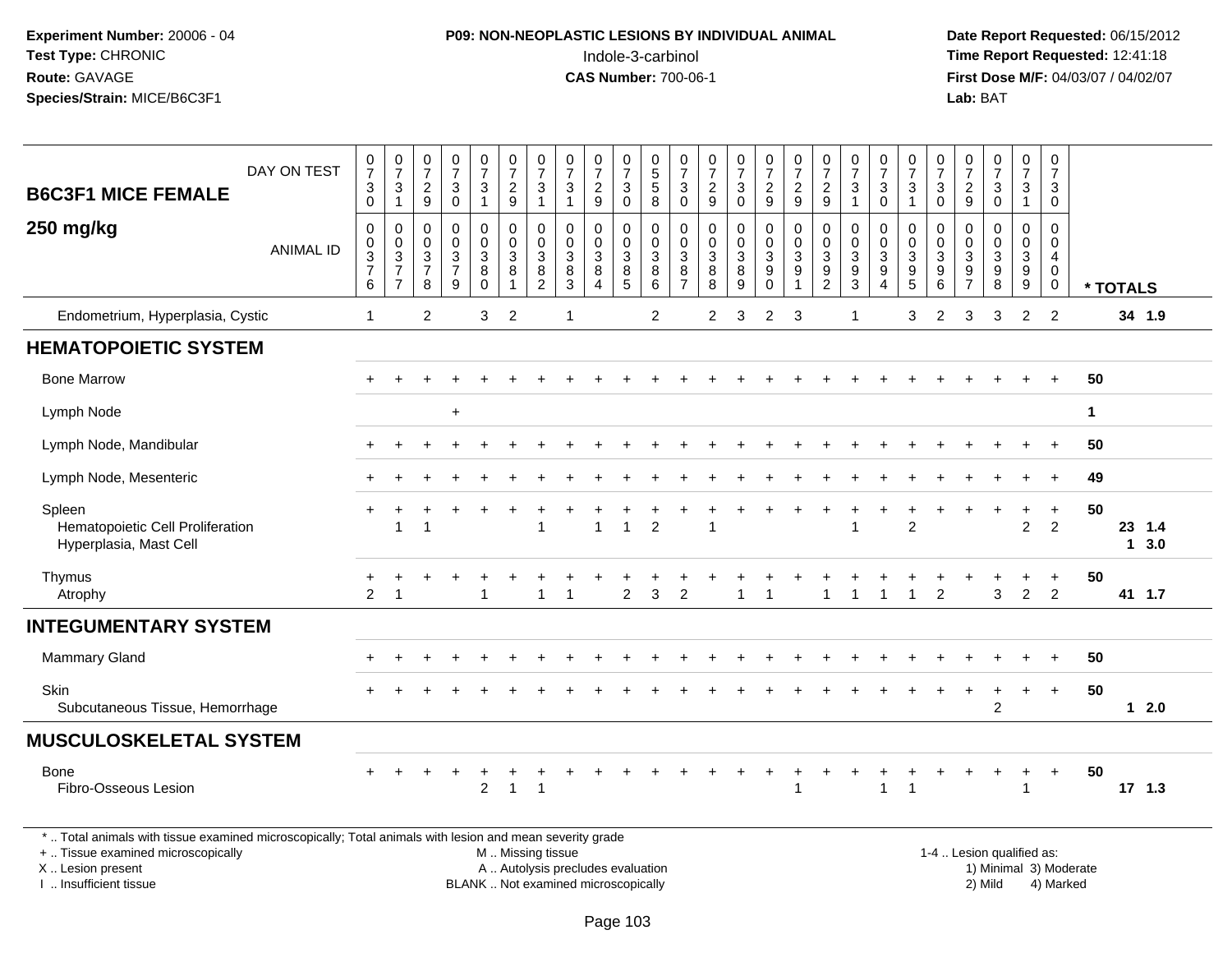# **P09: NON-NEOPLASTIC LESIONS BY INDIVIDUAL ANIMAL**Indole-3-carbinol **Time Report Requested:** 12:41:18

| DAY ON TEST<br><b>B6C3F1 MICE FEMALE</b>                                                                                                       | $\frac{0}{7}$<br>$\ensuremath{\mathsf{3}}$<br>$\overline{0}$ | $\begin{array}{c} 0 \\ 7 \end{array}$<br>$\sqrt{3}$<br>$\mathbf{1}$ | $\frac{0}{7}$<br>$\sqrt{2}$<br>$9\,$                              | 0<br>$\overline{7}$<br>$\sqrt{3}$<br>$\mathbf 0$                | 0<br>$\overline{7}$<br>$\mathbf{3}$<br>$\mathbf{1}$   | 0<br>$\overline{7}$<br>$\boldsymbol{2}$<br>$\overline{9}$ | $\begin{array}{c} 0 \\ 7 \end{array}$<br>$\ensuremath{\mathsf{3}}$<br>$\mathbf{1}$ | 0<br>$\overline{7}$<br>$\sqrt{3}$<br>$\overline{1}$ | $\frac{0}{7}$<br>$\overline{2}$<br>9                   | $\frac{0}{7}$<br>$\sqrt{3}$<br>$\mathsf{O}\xspace$    | $\begin{array}{c} 0 \\ 5 \end{array}$<br>$\sqrt{5}$<br>$\overline{8}$ | $\frac{0}{7}$<br>$\mathsf 3$<br>$\overline{0}$                          | 0<br>$\overline{7}$<br>$\boldsymbol{2}$<br>$\boldsymbol{9}$ | $\frac{0}{7}$<br>3<br>$\pmb{0}$    | 0<br>$\overline{7}$<br>$\overline{c}$<br>$\mathsf g$     | $\frac{0}{7}$<br>$\overline{c}$<br>$\boldsymbol{9}$ | 0<br>$\overline{7}$<br>$\sqrt{2}$<br>$\mathsf g$                      | $\frac{0}{7}$<br>$\sqrt{3}$<br>$\mathbf{1}$                       | $\pmb{0}$<br>$\overline{7}$<br>$\mathbf{3}$<br>$\mathbf 0$        | $\frac{0}{7}$<br>$\sqrt{3}$<br>$\overline{1}$                    | 0<br>$\overline{7}$<br>3<br>0               | 0<br>$\overline{7}$<br>$\overline{2}$<br>$9\,$              | $\frac{0}{7}$<br>3<br>$\pmb{0}$ | 0<br>$\overline{7}$<br>$\mathbf{3}$<br>$\mathbf{1}$       | $\pmb{0}$<br>$\overline{7}$<br>3<br>$\mathbf 0$ |    |                            |                      |
|------------------------------------------------------------------------------------------------------------------------------------------------|--------------------------------------------------------------|---------------------------------------------------------------------|-------------------------------------------------------------------|-----------------------------------------------------------------|-------------------------------------------------------|-----------------------------------------------------------|------------------------------------------------------------------------------------|-----------------------------------------------------|--------------------------------------------------------|-------------------------------------------------------|-----------------------------------------------------------------------|-------------------------------------------------------------------------|-------------------------------------------------------------|------------------------------------|----------------------------------------------------------|-----------------------------------------------------|-----------------------------------------------------------------------|-------------------------------------------------------------------|-------------------------------------------------------------------|------------------------------------------------------------------|---------------------------------------------|-------------------------------------------------------------|---------------------------------|-----------------------------------------------------------|-------------------------------------------------|----|----------------------------|----------------------|
| 250 mg/kg<br><b>ANIMAL ID</b>                                                                                                                  | 0<br>$_{3}^{\rm 0}$<br>$\overline{7}$<br>6                   | $\mathbf 0$<br>$_{3}^{\rm 0}$<br>$\overline{7}$<br>$\overline{7}$   | $\mathbf 0$<br>$\mathbf 0$<br>$\mathbf{3}$<br>$\overline{7}$<br>8 | $\mathbf 0$<br>$\mathbf 0$<br>$\sqrt{3}$<br>$\overline{7}$<br>9 | $\mathbf 0$<br>$\mathbf 0$<br>3<br>$\, 8$<br>$\Omega$ | $\Omega$<br>$\mathbf 0$<br>3<br>8<br>$\overline{1}$       | 0<br>$\mathbf 0$<br>3<br>8<br>$\overline{2}$                                       | $\mathbf 0$<br>$\mathbf 0$<br>3<br>$\bf 8$<br>3     | $\mathbf 0$<br>$\mathbf 0$<br>3<br>8<br>$\overline{4}$ | 0<br>$\pmb{0}$<br>$\mathbf{3}$<br>$\overline{8}$<br>5 | 0<br>$\mathbf 0$<br>$\sqrt{3}$<br>$\overline{8}$<br>$\,6\,$           | $\mathbf 0$<br>$\mathbf 0$<br>$\mathbf{3}$<br>$\bf 8$<br>$\overline{7}$ | $\mathbf 0$<br>$\mathbf 0$<br>3<br>$\bf 8$<br>8             | 0<br>$\pmb{0}$<br>3<br>$\, 8$<br>9 | 0<br>$\mathbf 0$<br>3<br>$\boldsymbol{9}$<br>$\mathbf 0$ | $\mathbf 0$<br>$\mathbf 0$<br>3<br>9<br>1           | $\mathbf 0$<br>$\mathbf 0$<br>3<br>$\boldsymbol{9}$<br>$\overline{c}$ | $\mathbf 0$<br>$\mathbf 0$<br>$\mathbf{3}$<br>$\overline{9}$<br>3 | $\mathbf 0$<br>$\mathbf 0$<br>$\mathbf{3}$<br>9<br>$\overline{4}$ | $\mathbf 0$<br>$\boldsymbol{0}$<br>$\mathbf{3}$<br>$\frac{9}{5}$ | 0<br>$\Omega$<br>3<br>$\boldsymbol{9}$<br>6 | $\mathbf 0$<br>$\mathbf 0$<br>$\mathbf{3}$<br>$\frac{9}{7}$ | 0<br>$\mathbf 0$<br>3<br>9<br>8 | 0<br>$\mathsf 0$<br>$\overline{3}$<br>$\overline{9}$<br>9 | $\Omega$<br>$\Omega$<br>4<br>$\mathbf 0$<br>0   |    | * TOTALS                   |                      |
| <b>NERVOUS SYSTEM</b>                                                                                                                          |                                                              |                                                                     |                                                                   |                                                                 |                                                       |                                                           |                                                                                    |                                                     |                                                        |                                                       |                                                                       |                                                                         |                                                             |                                    |                                                          |                                                     |                                                                       |                                                                   |                                                                   |                                                                  |                                             |                                                             |                                 |                                                           |                                                 |    |                            |                      |
| <b>Brain</b><br>Inflammation, Granulomatous                                                                                                    |                                                              |                                                                     |                                                                   |                                                                 |                                                       |                                                           | $\overline{2}$                                                                     |                                                     |                                                        |                                                       |                                                                       |                                                                         |                                                             |                                    |                                                          |                                                     |                                                                       |                                                                   |                                                                   |                                                                  |                                             |                                                             |                                 |                                                           |                                                 | 50 |                            | $12.0$               |
| <b>RESPIRATORY SYSTEM</b>                                                                                                                      |                                                              |                                                                     |                                                                   |                                                                 |                                                       |                                                           |                                                                                    |                                                     |                                                        |                                                       |                                                                       |                                                                         |                                                             |                                    |                                                          |                                                     |                                                                       |                                                                   |                                                                   |                                                                  |                                             |                                                             |                                 |                                                           |                                                 |    |                            |                      |
| Lung<br>Hemorrhage<br>Alveolar Epithelium, Hyperplasia<br>Alveolus, Infiltration Cellular, Histiocyte                                          |                                                              |                                                                     |                                                                   |                                                                 | 1                                                     |                                                           |                                                                                    |                                                     |                                                        |                                                       |                                                                       |                                                                         |                                                             |                                    | -1                                                       |                                                     |                                                                       |                                                                   |                                                                   |                                                                  |                                             |                                                             |                                 |                                                           |                                                 | 50 | $\mathbf 1$<br>$\mathbf 1$ | 2.0<br>2, 1.0<br>2.0 |
| Nose<br>Foreign Body                                                                                                                           |                                                              |                                                                     |                                                                   | X                                                               |                                                       |                                                           |                                                                                    |                                                     |                                                        |                                                       |                                                                       |                                                                         |                                                             |                                    |                                                          |                                                     |                                                                       |                                                                   |                                                                   |                                                                  |                                             |                                                             |                                 |                                                           | $\overline{ }$                                  | 50 | $\mathbf{2}$               |                      |
| Inflammation                                                                                                                                   | $\overline{c}$                                               | -1                                                                  | $\overline{2}$                                                    |                                                                 |                                                       |                                                           | 2                                                                                  |                                                     |                                                        | 2                                                     |                                                                       |                                                                         |                                                             |                                    |                                                          | 2                                                   |                                                                       |                                                                   |                                                                   |                                                                  |                                             | 2                                                           |                                 |                                                           | -1                                              |    |                            | 39 1.2               |
| Nerve, Atrophy                                                                                                                                 | 3                                                            | 3                                                                   | 3                                                                 | 3                                                               | 3                                                     | 3                                                         | 3                                                                                  | 3                                                   | 3                                                      | 3                                                     | 3                                                                     | 3                                                                       | 3                                                           | 3                                  | 3                                                        | 3                                                   | $\overline{c}$                                                        | 3                                                                 | 3                                                                 | 3                                                                | 3                                           | 3                                                           | 3                               | 3                                                         | 3                                               |    | 50                         | 3.0                  |
| Olfactory Epithelium, Accumulation, Hyaline<br><b>Droplet</b>                                                                                  | $\overline{2}$                                               | 2                                                                   | $\mathfrak{p}$                                                    | っ                                                               | $\mathfrak{p}$                                        | 2                                                         |                                                                                    |                                                     | 2                                                      | っ                                                     | 2                                                                     | $\mathcal{P}$                                                           | $\mathcal{P}$                                               | 2                                  |                                                          | $\mathcal{P}$                                       |                                                                       | 2                                                                 | 2                                                                 | 2                                                                | $\mathfrak{p}$                              | っ                                                           | $\mathfrak{p}$                  | $\mathcal{P}$                                             | $\mathcal{P}$                                   |    |                            | 44 2.1               |
| Olfactory Epithelium, Atrophy                                                                                                                  | $\overline{2}$                                               | 2                                                                   |                                                                   |                                                                 | 2                                                     |                                                           |                                                                                    |                                                     | 2                                                      | 2                                                     | 3                                                                     | $\overline{2}$                                                          |                                                             | 2                                  | 2                                                        | $\overline{2}$                                      |                                                                       | 2                                                                 | 2                                                                 | 2                                                                |                                             | 2                                                           | $\overline{2}$                  | $\overline{2}$                                            | $\overline{2}$                                  |    |                            | 45 2.0               |
| Olfactory Epithelium, Degeneration                                                                                                             |                                                              |                                                                     |                                                                   |                                                                 |                                                       |                                                           |                                                                                    |                                                     |                                                        |                                                       |                                                                       |                                                                         |                                                             |                                    | 3                                                        |                                                     |                                                                       |                                                                   |                                                                   |                                                                  |                                             |                                                             |                                 | 3                                                         |                                                 |    |                            | 3, 3.0               |
| Olfactory Epithelium, Respiratory Metaplasia                                                                                                   | 3                                                            | 3                                                                   | 3                                                                 | 3                                                               | 3                                                     | 3                                                         | 3                                                                                  | 3                                                   | 3                                                      |                                                       |                                                                       | 3                                                                       | 3                                                           | 3                                  | 3                                                        | 3                                                   | 3                                                                     | 3                                                                 | 3                                                                 | 3                                                                | 3                                           | 3                                                           | 3                               | 3                                                         | 3                                               |    |                            | 49 2.9               |
| Respiratory Epithelium, Accumulation, Hyaline<br>Droplet                                                                                       | 3                                                            | 3                                                                   | 3                                                                 | 3                                                               | 3                                                     | 3                                                         | 3                                                                                  |                                                     | 3                                                      | $\mathfrak{p}$                                        | 2                                                                     | $\overline{2}$                                                          | $\mathfrak{p}$                                              | 3                                  | $\mathcal{P}$                                            | 2                                                   |                                                                       | 2                                                                 | $\overline{2}$                                                    | $\mathfrak{p}$                                                   | $\mathfrak{p}$                              | $\mathfrak{p}$                                              | $\overline{2}$                  | $\overline{2}$                                            | $\overline{2}$                                  |    |                            | 50 2.4               |
| Respiratory Epithelium, Hyperplasia                                                                                                            | 3                                                            | 3                                                                   | 3                                                                 | 3                                                               | 3                                                     |                                                           |                                                                                    |                                                     | З                                                      | 3                                                     |                                                                       | 3                                                                       |                                                             | 3                                  |                                                          | З                                                   |                                                                       | 3                                                                 | 3                                                                 |                                                                  | 3                                           |                                                             | з                               | 3                                                         | 3                                               |    |                            | 50 3.0               |
| Trachea                                                                                                                                        | $+$                                                          |                                                                     |                                                                   |                                                                 |                                                       |                                                           |                                                                                    |                                                     |                                                        |                                                       |                                                                       |                                                                         |                                                             |                                    |                                                          |                                                     |                                                                       |                                                                   |                                                                   |                                                                  |                                             |                                                             |                                 |                                                           | $+$                                             | 50 |                            |                      |
| <b>SPECIAL SENSES SYSTEM</b>                                                                                                                   |                                                              |                                                                     |                                                                   |                                                                 |                                                       |                                                           |                                                                                    |                                                     |                                                        |                                                       |                                                                       |                                                                         |                                                             |                                    |                                                          |                                                     |                                                                       |                                                                   |                                                                   |                                                                  |                                             |                                                             |                                 |                                                           |                                                 |    |                            |                      |
| Eye<br>Cornea, Inflammation, Chronic                                                                                                           |                                                              |                                                                     |                                                                   |                                                                 |                                                       |                                                           |                                                                                    |                                                     |                                                        |                                                       |                                                                       |                                                                         |                                                             |                                    |                                                          |                                                     |                                                                       |                                                                   |                                                                   |                                                                  |                                             |                                                             |                                 |                                                           |                                                 | 50 |                            | $12.0$               |
| *  Total animals with tissue examined microscopically; Total animals with lesion and mean severity grade<br>+  Tissue examined microscopically |                                                              |                                                                     |                                                                   |                                                                 |                                                       | M. Missing tissue                                         |                                                                                    |                                                     |                                                        |                                                       |                                                                       |                                                                         |                                                             |                                    |                                                          |                                                     |                                                                       |                                                                   |                                                                   |                                                                  |                                             |                                                             | 1-4  Lesion qualified as:       |                                                           |                                                 |    |                            |                      |
| X  Lesion present                                                                                                                              |                                                              |                                                                     |                                                                   |                                                                 |                                                       |                                                           |                                                                                    |                                                     | A  Autolysis precludes evaluation                      |                                                       |                                                                       |                                                                         |                                                             |                                    |                                                          |                                                     |                                                                       |                                                                   |                                                                   |                                                                  |                                             |                                                             | 1) Minimal 3) Moderate          |                                                           |                                                 |    |                            |                      |
| I. Insufficient tissue                                                                                                                         |                                                              |                                                                     |                                                                   |                                                                 |                                                       |                                                           |                                                                                    |                                                     | BLANK  Not examined microscopically                    |                                                       |                                                                       |                                                                         |                                                             |                                    |                                                          |                                                     |                                                                       |                                                                   |                                                                   |                                                                  |                                             |                                                             | 2) Mild                         |                                                           | 4) Marked                                       |    |                            |                      |